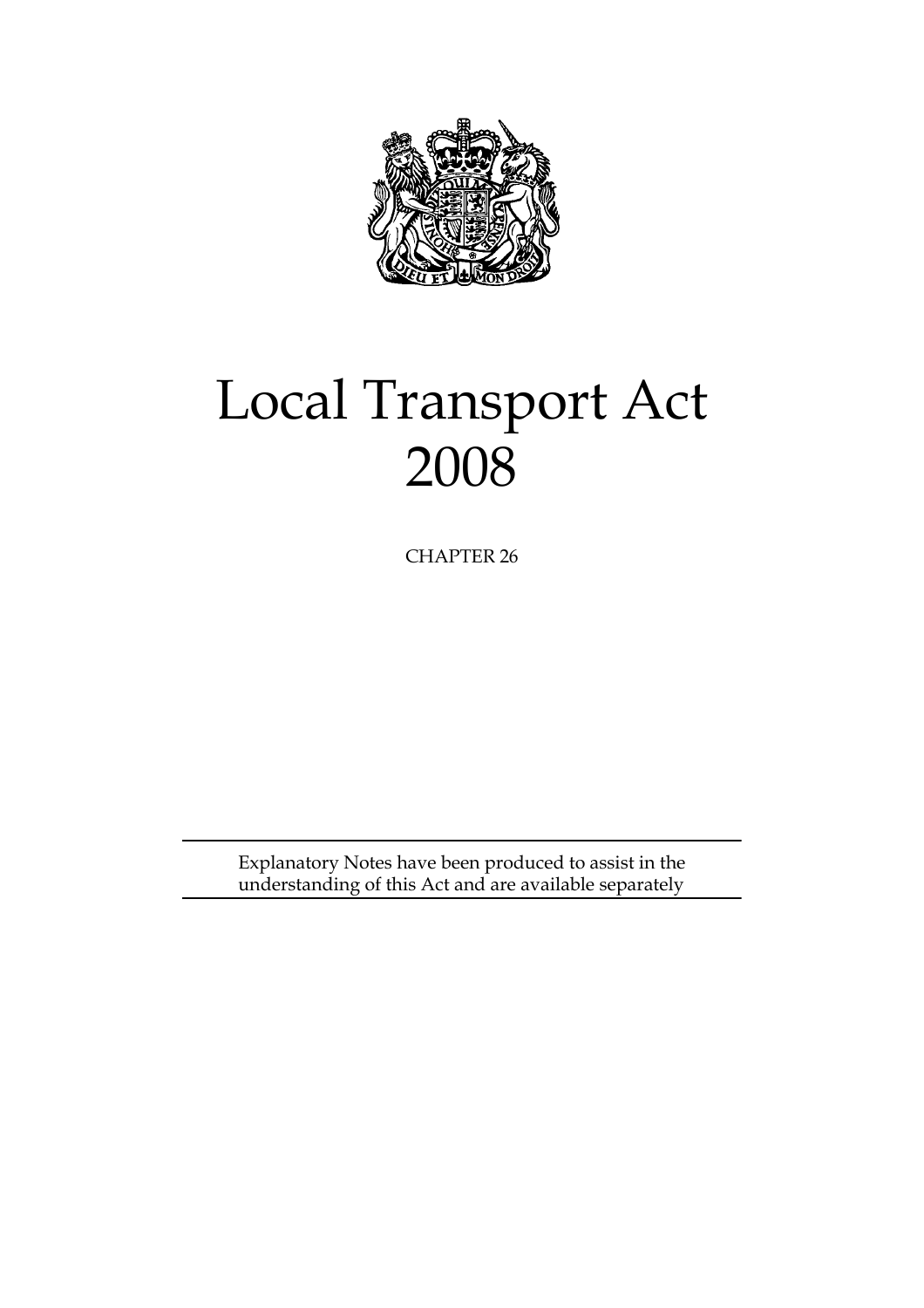

# Local Transport Act 2008

# **CHAPTER 26**

# **CONTENTS**

# **PART 1**

# THE TRAFFIC COMMISSIONERS

- 1 Traffic areas
- 2 Traffic commissioners
- 3 The senior traffic commissioner
- 4 Amendments of Schedule 2 to the PPVA 1981
- 5 Transitional provision for existing traffic commissioners etc
- 6 Consequential amendments

# **PART 2**

#### TRANSPORT POLICIES

- 7 Local transport policies
- 8 Nature of duty to develop transport policies
- 9 Local transport plans
- 10 Bus strategies no longer required<br>11 Duty to have regard to transport i
- Duty to have regard to transport needs of disabled persons
- 12 Development of policies by ITA no longer joint duty with district councils

#### **PART 3**

#### BUS SERVICES

#### *Quality partnership schemes*

- 13 Quality partnership schemes
- 14 Notice and consultation requirements
- 15 Making a scheme: different dates for different facilities or standards etc
- 16 Postponement of provision of particular facilities or standards of service
- 17 Effect of scheme: different dates for different facilities or standards etc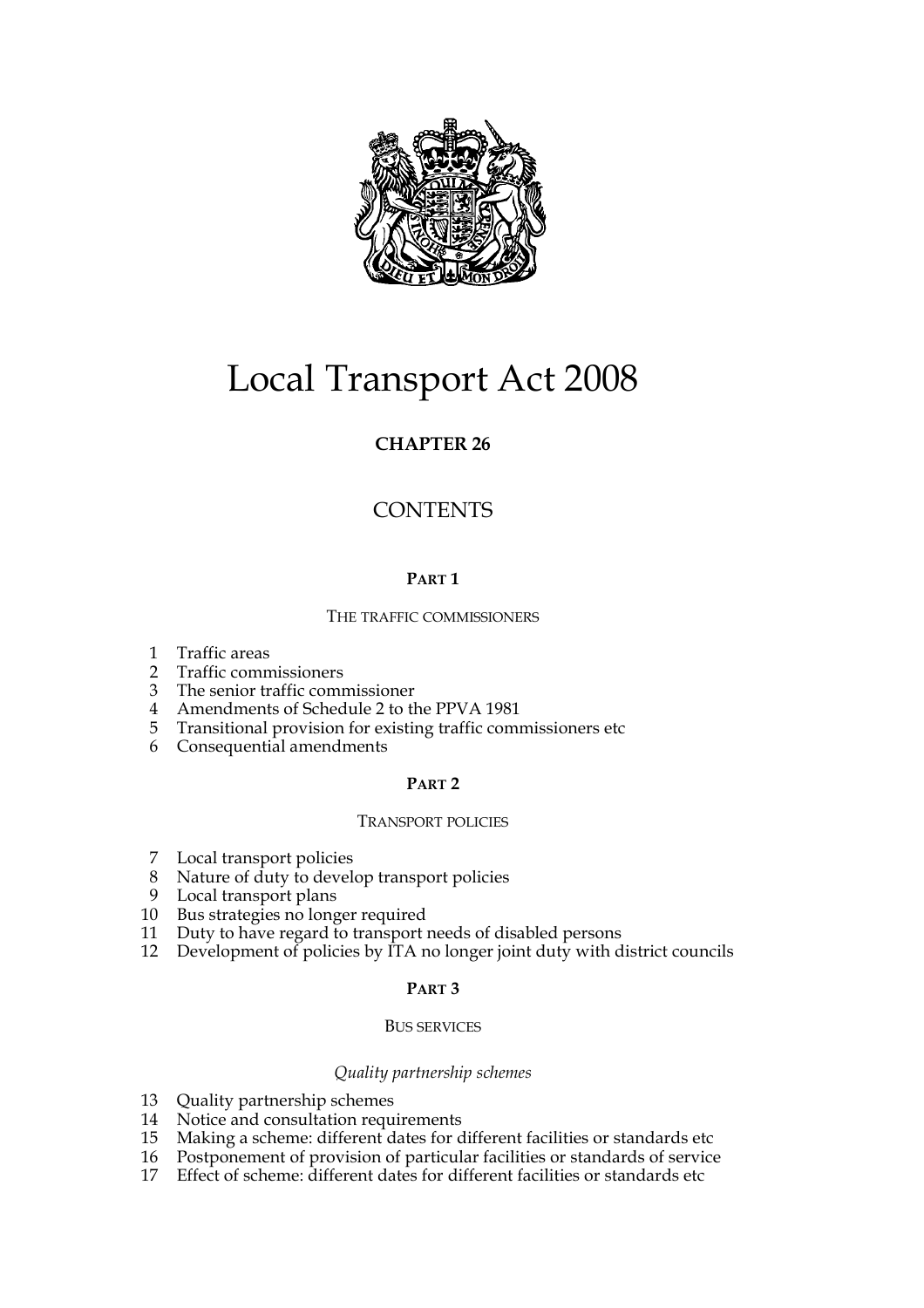# 18 Regulations about schemes which specify frequencies, timings or fares

#### *Quality contracts schemes*

- 19 Quality contracts schemes
- 20 Notice and consultation requirements

#### *QCS boards for England and approval by Welsh Ministers in Wales*

- 21 Approval of proposed schemes: required for areas in Wales only
- 22 Boards for proposed schemes for areas in England
- 23 Advice by boards or their Commissioners
- 24 Consideration of proposed schemes by boards
- 25 Practice and procedure of boards

#### *Making and duration of quality contracts schemes*

- 26 Making of scheme
- 27 Appeals against the making of schemes for areas in England
- 28 Postponement of scheme in part
- 29 Effect of scheme: different operational dates and excepted services
- 30 Extension of maximum period of quality contracts

#### *Continuation of quality contracts schemes*

- 31 Continuation of schemes for further periods
- 32 Exempt continuation proposals
- 33 Continuation of schemes for areas in England: procedure
- Continuation of schemes for areas in Wales: procedure
- 35 Appeals where proposed continuation considered exempt
- 36 Appeals where proposed continuation considered non-exempt

#### *Variation or revocation of quality contracts schemes*

- 37 Variation or revocation of scheme
- 38 Appeals where proposed variation considered exempt
- 39 Exemption from s.132 for specific variations directed by Transport Tribunal

# *Quality contracts schemes: miscellaneous and supplementary provisions*

- 40 Power of authorities to provide services in exceptional circumstances
- 41 Regulations about schemes
- 42 Power to make transitional provision about schemes
- 43 Guidance about schemes
- 44 Quality contracts: application of TUPE
- 45 Power to make traffic regulation orders

#### *Extension of the competition test*

46 Competition scrutiny of functions and agreements relating to buses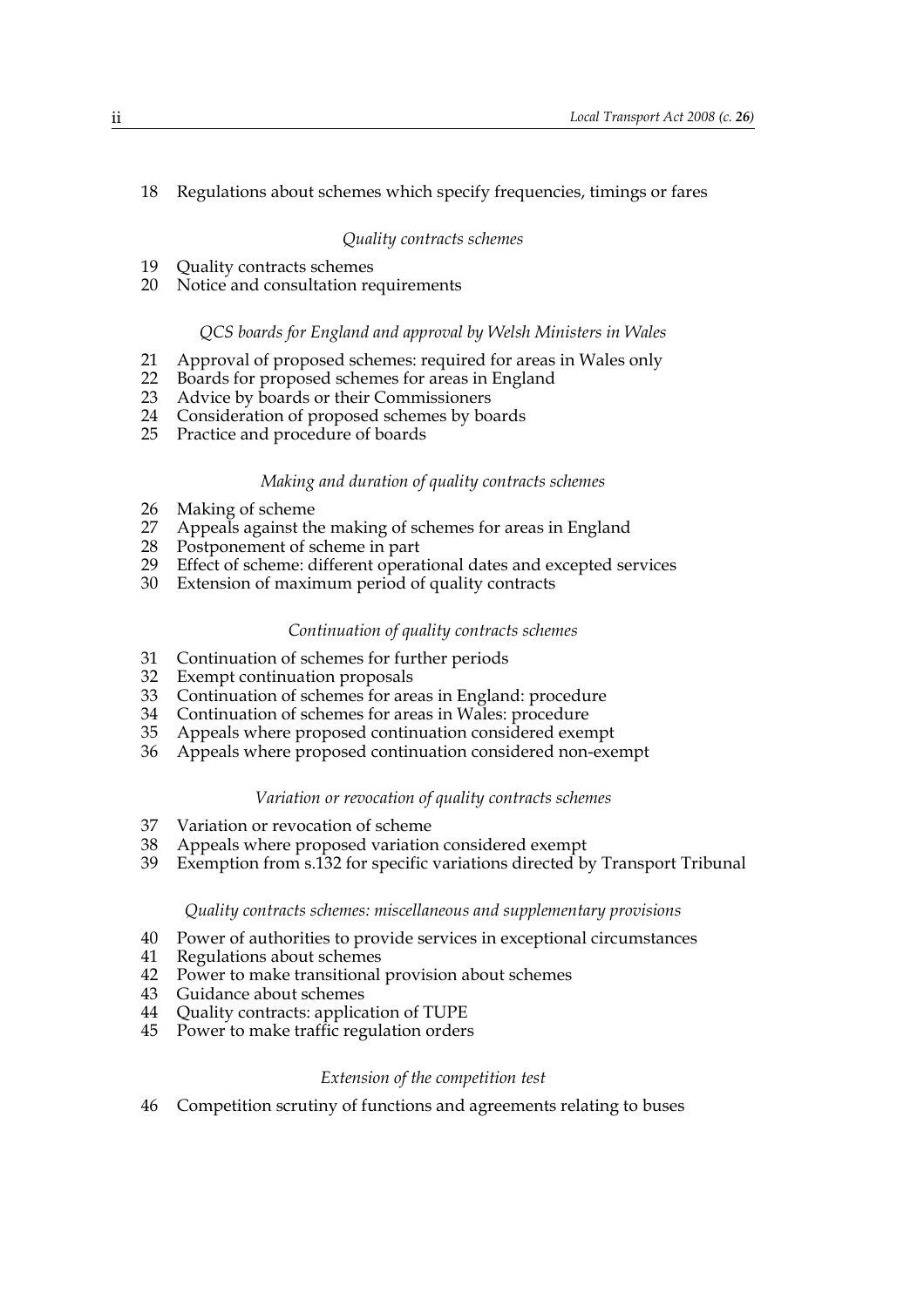#### **PART 4**

#### GENERAL PROVISIONS RELATING TO PASSENGER TRANSPORT

#### *Detention of certain PSVs*

#### 47 Detention of certain PSVs used without PSV operators' licences

#### *Registration of local services*

- 48 Determination of applications for registration where restrictions in force
- 49 Applications for registration where quality contracts scheme in force
- 50 Traffic regulation conditions for anticipated traffic problems
- Transport Tribunal to decide appeals against traffic regulation conditions 51 Transport Tribunal to decide ap<br>52 Fees for registration of services
- 

#### *Use of taxis and hire cars to provide local services*

- 53 Use of private hire vehicles to provide local services
- 54 Application of certain provisions about taxis and hire cars to London
- 55 Carrying of passengers in wheelchairs in vehicles providing local services
- 56 Carrying of passengers in wheelchairs: supplementary provisions

#### *Vehicles used under permits*

- 57 Permits in relation to use of vehicles by educational and other bodies
- 58 Further provision with respect to such permits
- 59 Relaxation of rules relating to community bus services
- 60 Power to limit permits under section 19 or 22 of TA 1985 to 5 years
- 61 Traffic commissioners to keep records about such permits

#### *Services not operated as registered etc*

- 62 Attachment of conditions to related licences
- 63 Powers of traffic commissioners where services not operated as registered
- 64 Additional sanctions for failures by bus operators
- 65 Operational data

#### *Powers of Passenger Transport Executives*

66 Revival of certain powers of PTEs

#### *Subsidised services*

- 67 Subsidy to secure passenger transport services in integrated transport areas
- 68 Subsidy to secure passenger transport services in other areas
- 69 Subsidy to secure passenger transport services in Wales
- 70 Extension of maximum length of subsidised services agreements

#### *Public transport companies etc*

71 Removal of certain disabilities and requirements for consent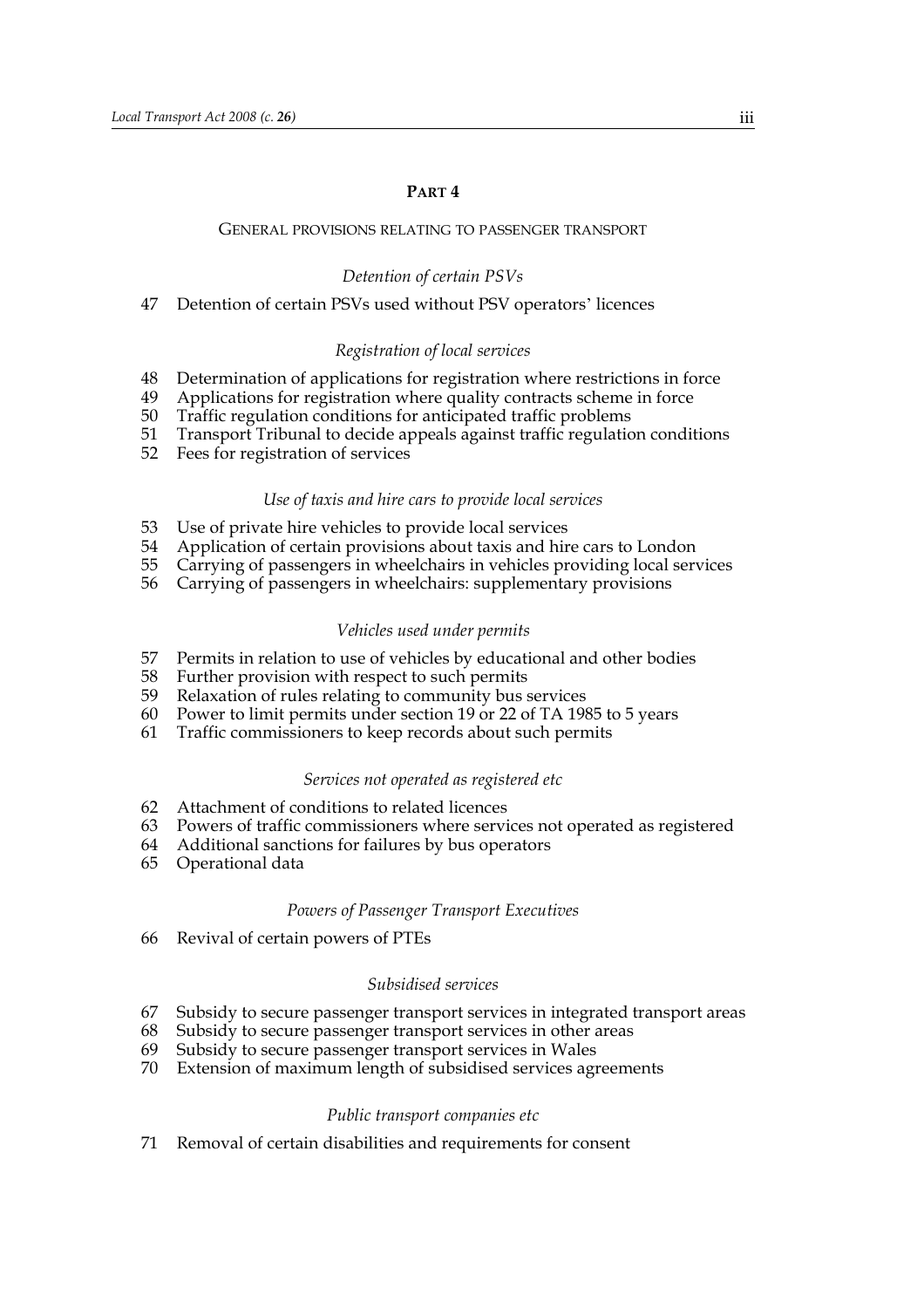#### *Transport users' advisory committees etc*

- 72 The Disabled Persons Transport Advisory Committee: remuneration
- 73 The Public Transport Users' Committee for England
- 74 Power to confer non-rail functions on the Rail Passengers' Council

#### *Display of transport-related information*

75 Power to require display of certain information

#### *Appeals to the Transport Tribunal*

76 Appeals to the Transport Tribunal

#### **PART 5**

#### INTEGRATED TRANSPORT AUTHORITIES ETC

#### **CHAPTER 1**

# **INTRODUCTORY**

77 Change of name of passenger transport areas and PTAs

# **CHAPTER 2**

#### ARRANGEMENTS RELATING TO INTEGRATED TRANSPORT AUTHORITIES

#### *Establishment of new ITA by order*

- 78 Power to establish a new ITA<br>79 Provision that may be made in
- Provision that may be made in an order under section 78
- 80 Authorities' review: new ITA
- 81 Secretary of State's power to direct a review: new ITA

#### *Other powers to make orders about arrangements relating to an ITA*

- 82 Authorities' review of arrangements
- 83 Secretary of State's power to direct a review of arrangements
- 84 Constitutional arrangements
- 85 Provision that may be made in an order under section 84: membership of ITA
- 86 Delegation of functions of the Secretary of State 87 Delegation of local authority functions
- Delegation of local authority functions
- 88 Conferral of a power to direct
- 89 Contravention of an order under section 88
- 90 Changing the boundaries of an integrated transport area
- 91 Dissolution of an integrated transport area

#### *Further provision about orders*

- 92 Orders under sections 84 to 91
- 93 Incidental etc provision
- 94 Procedure for orders under this Chapter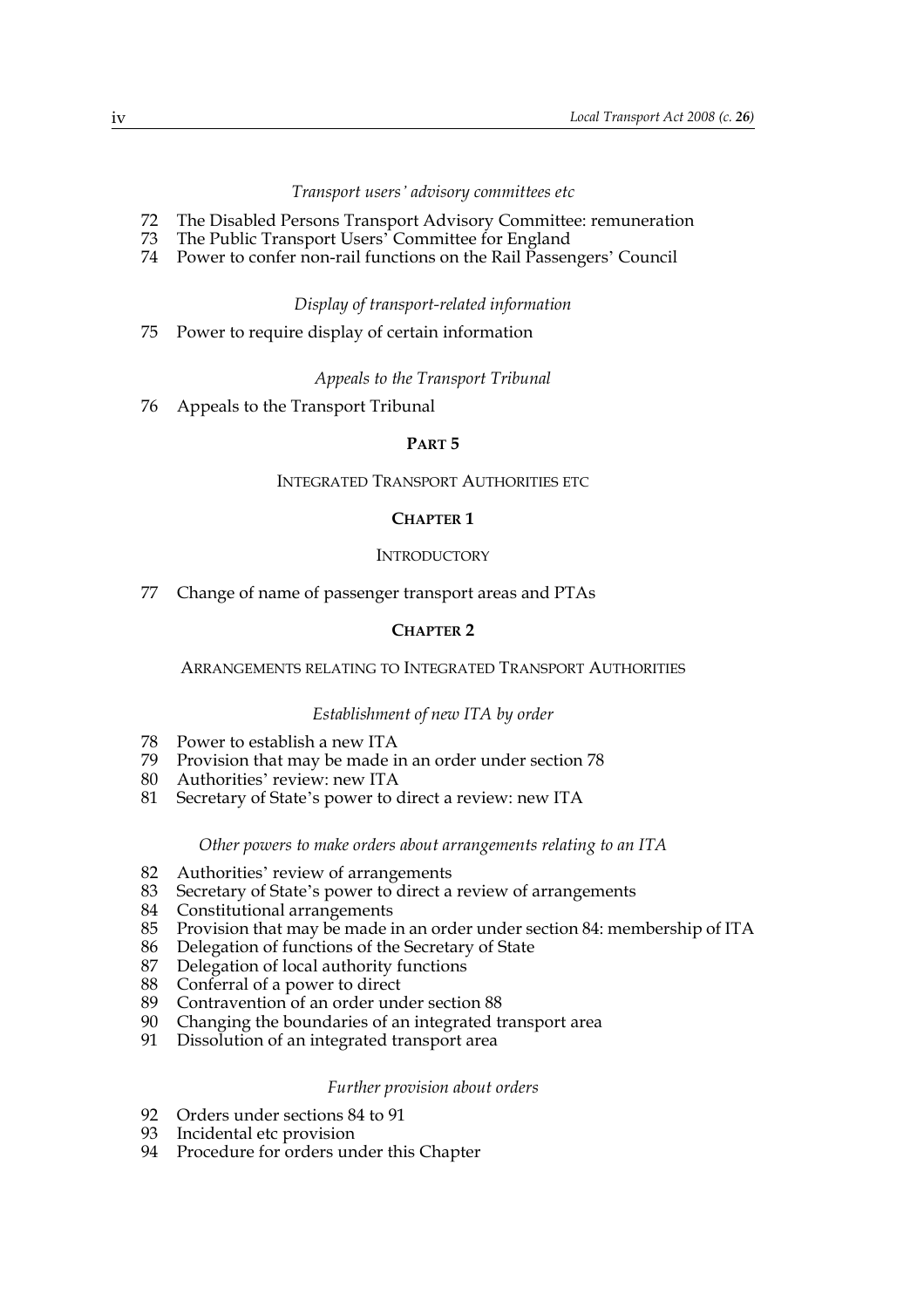#### *Directions and guidance*

- 95 Further provision about directions
- 96 Guidance

#### *Power to change name*

97 Change of name of ITA

#### *Amendment of power to reorganise functions*

98 Amendment of power to reorganise functions

#### **CHAPTER 3**

#### POWER TO PROMOTE WELL-BEING

- 99 Power to promote well-being
- 100 Limits on power to promote well-being
- 101 Power to amend or repeal enactments
- 102 Procedure for orders under section 101

#### **PART 6**

#### LOCAL AND LONDON CHARGING SCHEMES

#### *Involvement of Integrated Transport Authorities*

- 103 Power of ITAs to make charging schemes
- 104 Local charging schemes to implement policies of ITAs
- Joint local charging schemes to implement policies of ITAs
- 106 Joint local-ITA charging schemes
- 107 Joint local-London charging schemes to implement policies of ITAs
- 108 Joint ITA-London charging schemes
- 109 Consequential amendments

#### *Miscellaneous amendments*

- 110 Abolition of requirement for confirmation of English schemes
- 111 Consultation and inquiries for English schemes
- 112 Charges
- 113 Supplementary provision as to charging schemes
- 114 Suspension of charging schemes
- 115 Interference with functioning of equipment
- 116 Use of equipment for charging schemes
- 117 Power of national authority to require information from charging authorities
- 118 Information: England and Wales
- 119 Information: Scotland
- 120 London charging schemes: 10 year plan for share
- 121 Other amendments relating to schemes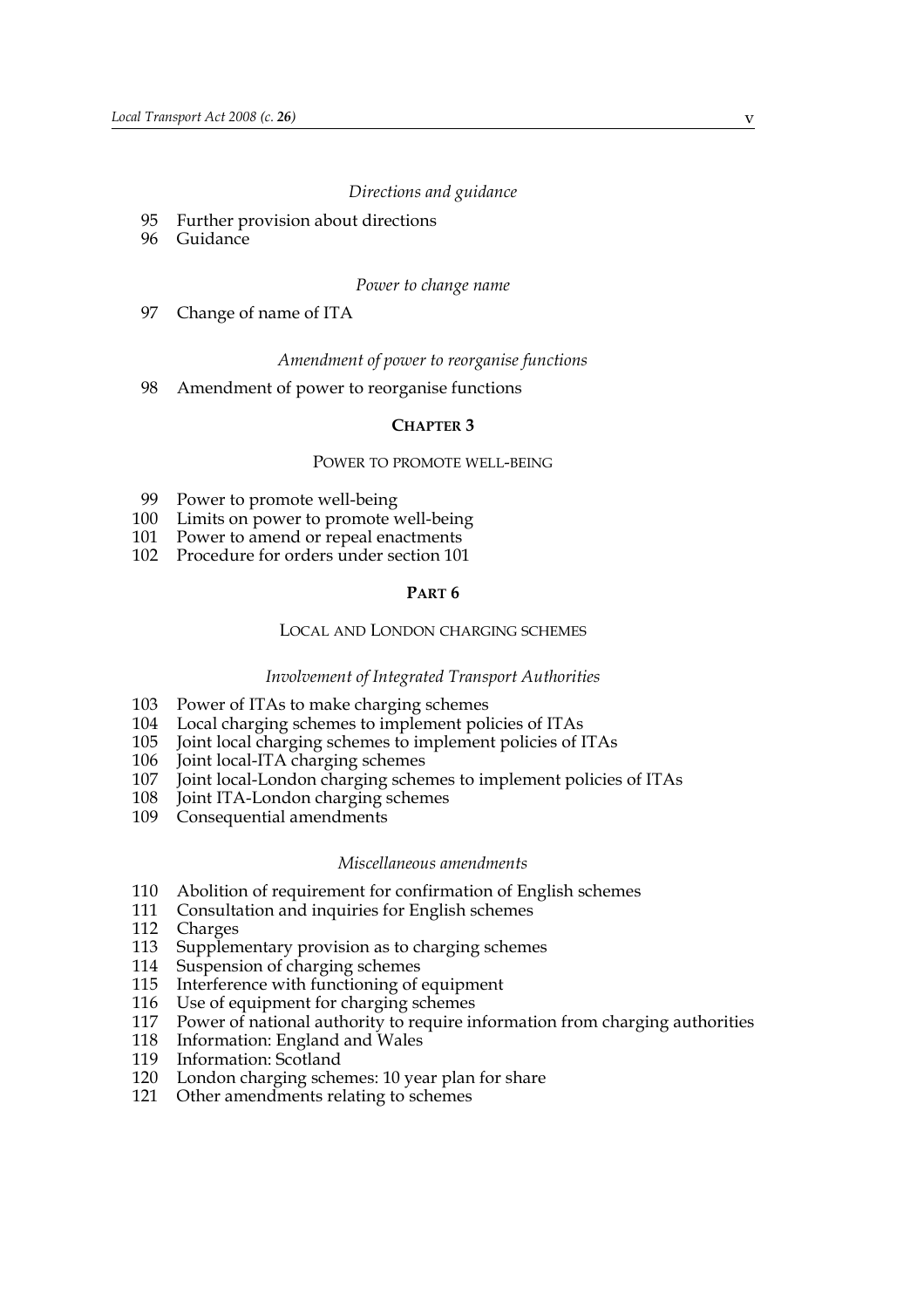#### **PART 7**

#### MISCELLANEOUS PROVISIONS

#### *Trunk road charging schemes in Wales*

- 122 Powers of the National Assembly for Wales
- 123 Information

#### *Street works*

124 Reinstatement and remedial works

#### *Goods vehicles*

- 125 Vehicles authorised to be used under operator's licence
- 126 Vehicles used without operator's licence: power to return detained vehicles

#### *Civil enforcement of traffic contraventions*

- 127 Civil enforcement of traffic contraventions: meaning of "local authority"
- 128 Financial penalty deposits: powers of vehicle examiners in Scotland

#### *Foreign-registered vehicles*

- 129 Disclosure of information relating to foreign-registered vehicles
- 130 Use of information relating to foreign-registered vehicles

#### **PART 8**

#### SUPPLEMENTARY PROVISIONS

- 131 Repeals
- 132 Interpretation
- 133 Extent
- 134 Commencement
- 135 Short title
	- Schedule 1 References to local transport plans
	- Schedule 2 Competition test: amendments of Schedule 10 to the Transport Act 2000
	- Schedule 3 Detention of certain PSVs used without PSV operators' licences
	- Schedule 4 Change of name of PTAs: consequential amendments
		- Part 1 Amendments of the Transport Act 1968
		- Part 2 Amendments of the Transport Act 1985
		- Part 3 Amendments of the Transport Act 2000
		- Part 4 Other amendments
	- Schedule 5 ITAs and charging schemes: minor and consequential amendments
	- Schedule 6 Amendments of financial provisions relating to schemes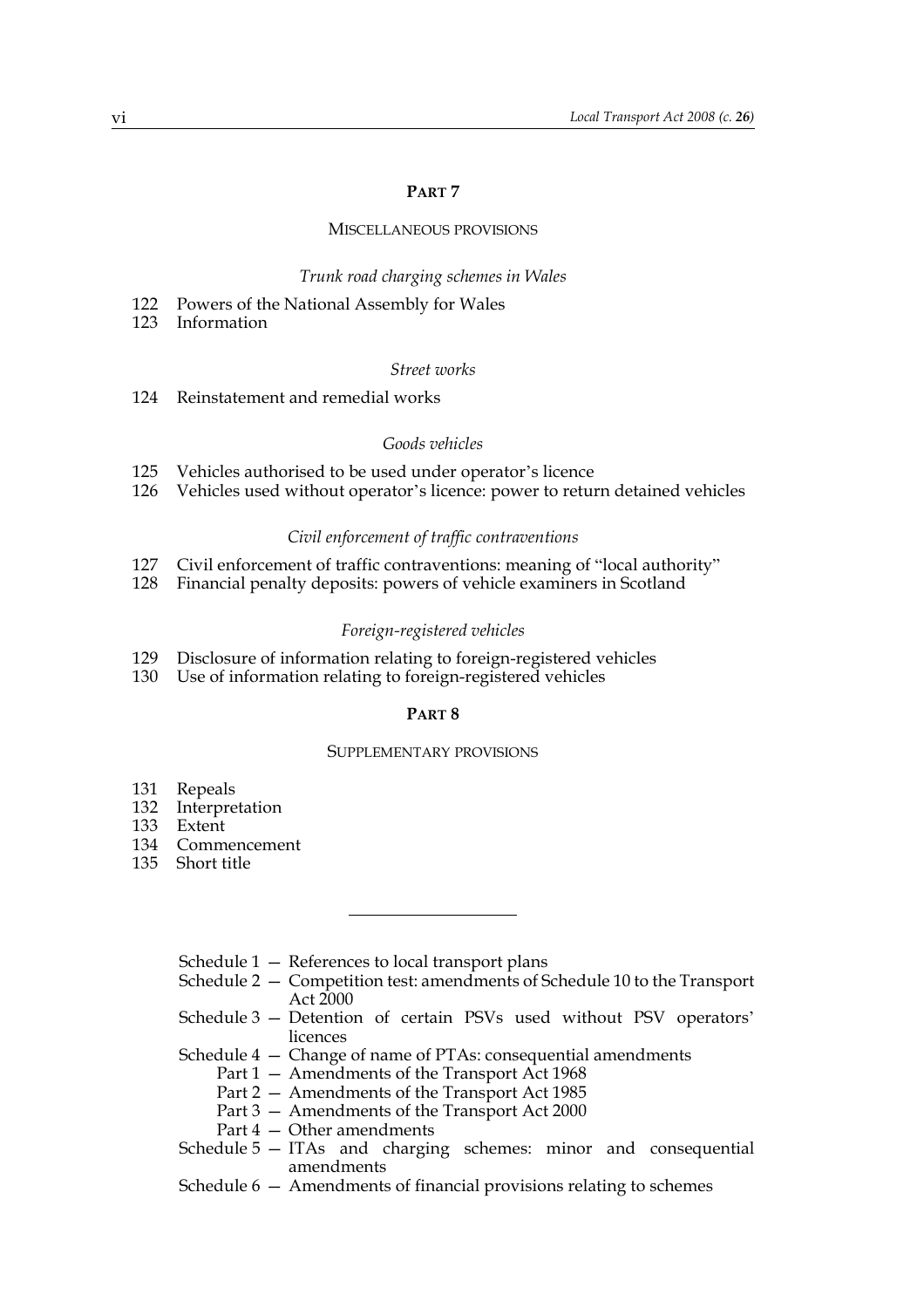- Part 1 Amendments of Schedule 12 to the Transport Act 2000
- Part 2 Amendments of Schedule 23 to the Greater London Authority Act 1999
- Schedule 7 Repeals
	- Part 1 Repeals relating to Part 2 of this Act
	- Part 2 Repeals relating to Part 3 of this Act
	- Part 3 Repeals relating to Part 4 of this Act
	- Part 4 Repeals relating to Part 5 of this Act
	- Part 5 Repeals relating to Part 6 of this Act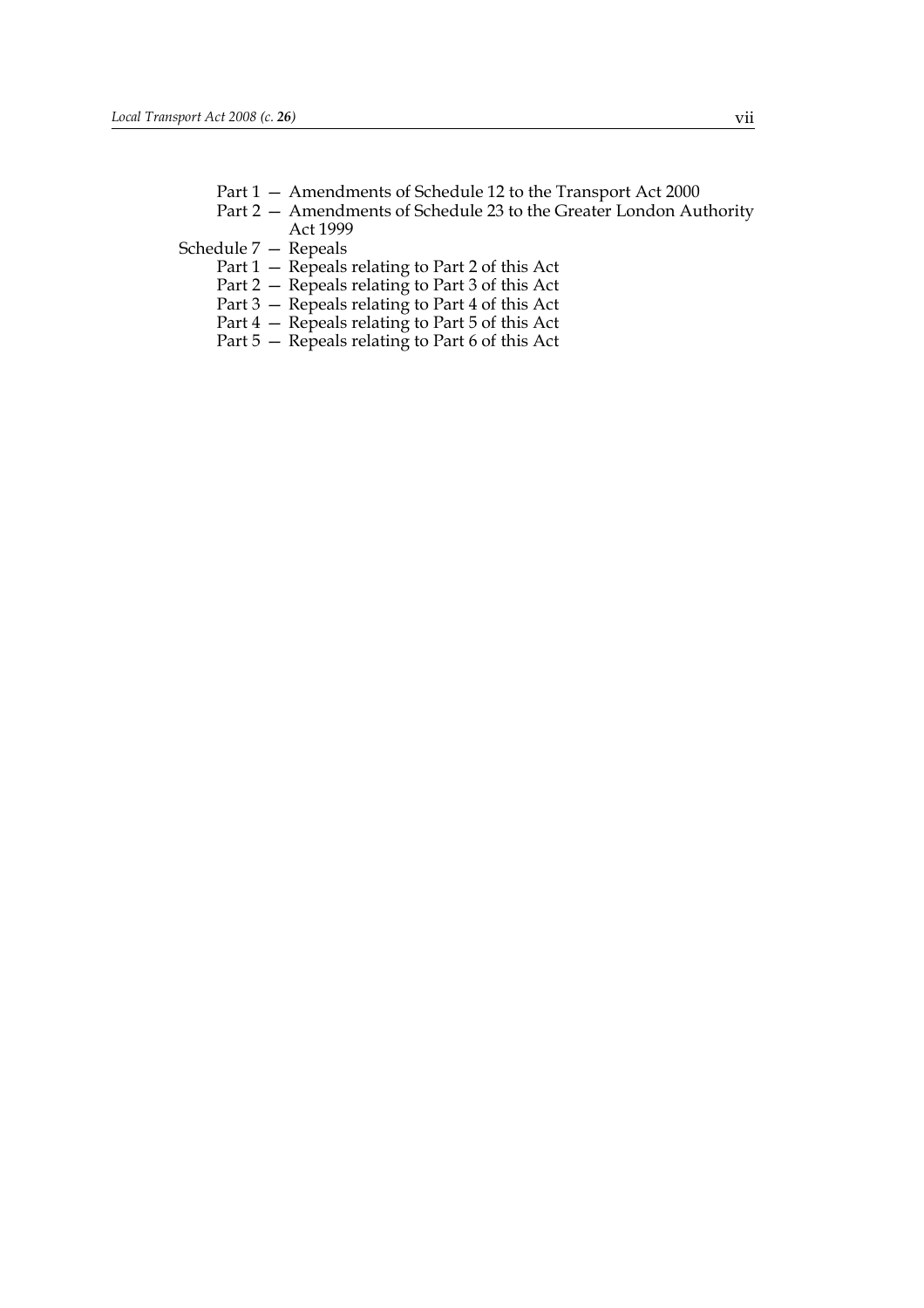

# Local Transport Act 2008

# **2008 CHAPTER 26**

An Act to make further provision in relation to local transport authorities, the provision and regulation of road transport services and the subsidising of passenger transport services; to amend sections 74, 75 and 79 of the Transport Act 1985; to make provision for or in relation to committees which represent the interests of users of public transport; to rename Passenger Transport Authorities as Integrated Transport Authorities and to make further provision in relation to them; to make further provision in relation to charging for the use of roads; to make provision about the meaning of "street works" and "street works licence" in Part 3 of the New Roads and Street Works Act 1991; to amend Part 6 of the Traffic Management Act 2004 and section 90F of the Road Traffic Offenders Act 1988; to make provision in relation to the acquisition, disclosure and use of information relating to vehicles registered outside the United Kingdom; and for connected purposes.

[26th November 2008]

E IT ENACTED by the Queen's most Excellent Majesty, by and with the advice and consent of the Lords Spiritual and Temporal, and Commons, in this present **B** E IT ENACTED by the Queen's most Excellent Majesty, by and with consent of the Lords Spiritual and Temporal, and Commons, Parliament assembled, and by the authority of the same, as follows:

#### **PART 1**

#### THE TRAFFIC COMMISSIONERS

#### **1 Traffic areas**

- (1) Section 3 of the PPVA 1981 (traffic areas) is amended as follows.
- (2) After subsection (2) (orders varying traffic areas) insert—
	- "(2A) The power to make an order under subsection (2) above includes power to make—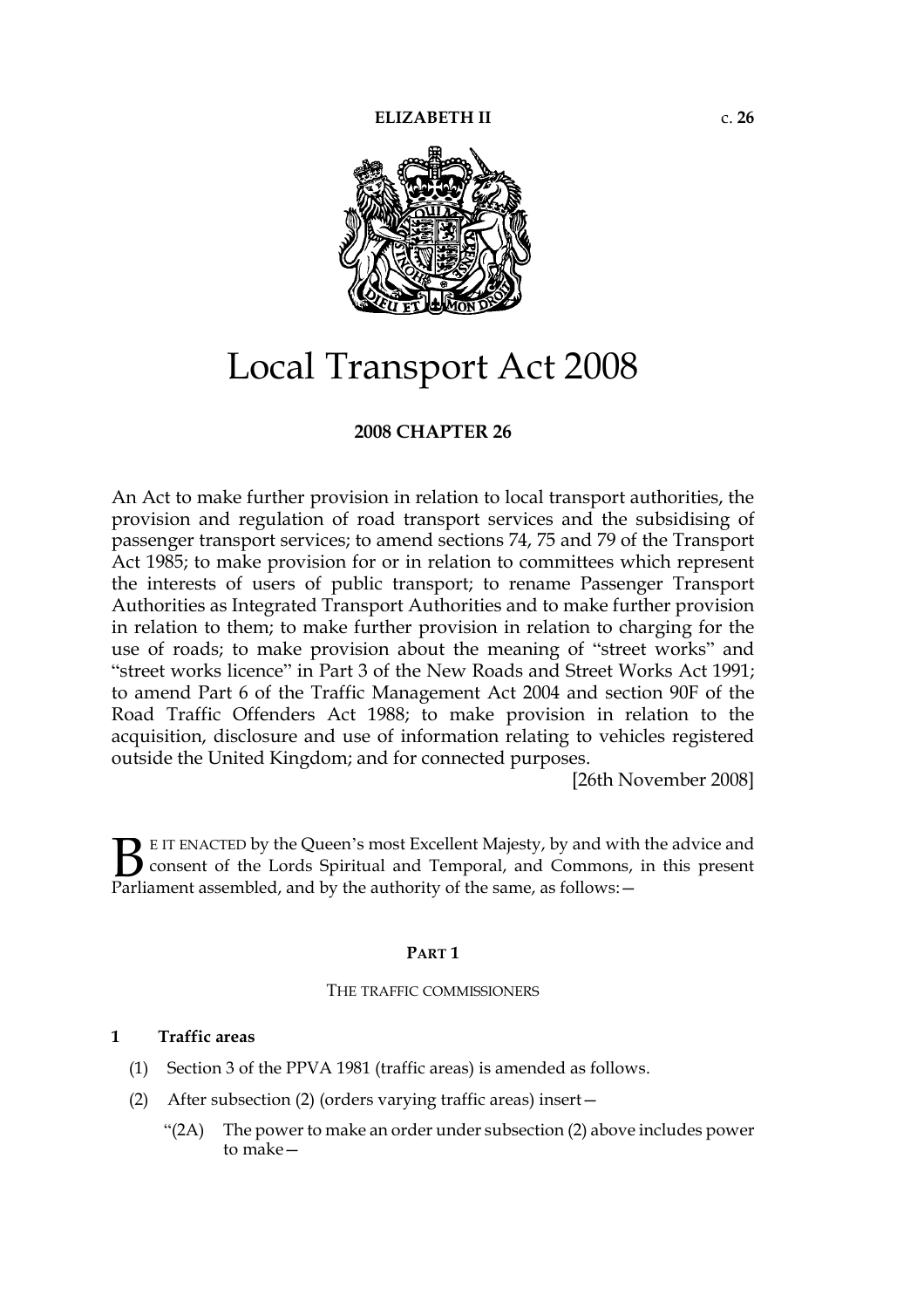- (a) such incidental, consequential, supplemental or transitional provision, and
- (b) such savings,

as the Secretary of State may consider necessary or expedient for the purpose of, or in consequence of, or for giving full effect to, any order under that subsection for varying the number or limits of traffic areas in England and Wales.

- (2B) The power conferred by subsection (2A) above includes power to amend or modify any provision of this Act or any other enactment (whenever passed or made) for the purpose of making any such provision or savings.
- (2C) The powers conferred by subsections (2A) and (2B) above are without prejudice to what may be done under subsection (3) below.".

# **2 Traffic commissioners**

- (1) Section 4 of the PPVA 1981 (traffic commissioners) is amended as follows.
- (2) For subsections (1) and (2) (commissioner to be appointed for each traffic area etc) substitute—
	- "(1) For the purposes of this Act there shall be  $-$ 
		- (a) such number of commissioners for England and Wales as the Secretary of State may consider appropriate; and
		- (b) a single commissioner for the Scottish Traffic Area (the "Scottish traffic commissioner").
		- (2) The commissioners shall be appointed by the Secretary of State and shall be known as traffic commissioners.".
- (3) In subsection (3) (function of issuing licences) for "The traffic commissioner for each traffic area" substitute "A traffic commissioner".
- (4) After subsection (3) insert—
	- "(3A) A traffic commissioner for England and Wales—
		- (a) may exercise the functions of a traffic commissioner in any traffic area in England and Wales; and
		- (b) may exercise in relation to the Scottish Traffic Area any functions of a traffic commissioner that relate to reserved matters within the meaning of the Scotland Act 1998.
	- (3B) The Scottish traffic commissioner—
		- (a) is to exercise the functions of a traffic commissioner in relation to the Scottish Traffic Area; and
		- (b) may exercise in relation to any traffic area in England and Wales any functions of a traffic commissioner that relate to reserved matters within the meaning of the Scotland Act 1998.".
- (5) In subsection (4) (terms of office) in the opening words, for "the traffic commissioner for a traffic area" substitute "a traffic commissioner".
- (6) In subsection (5) (declaration of certain financial interests before appointment) for "the traffic commissioner for a traffic area" substitute "a traffic commissioner".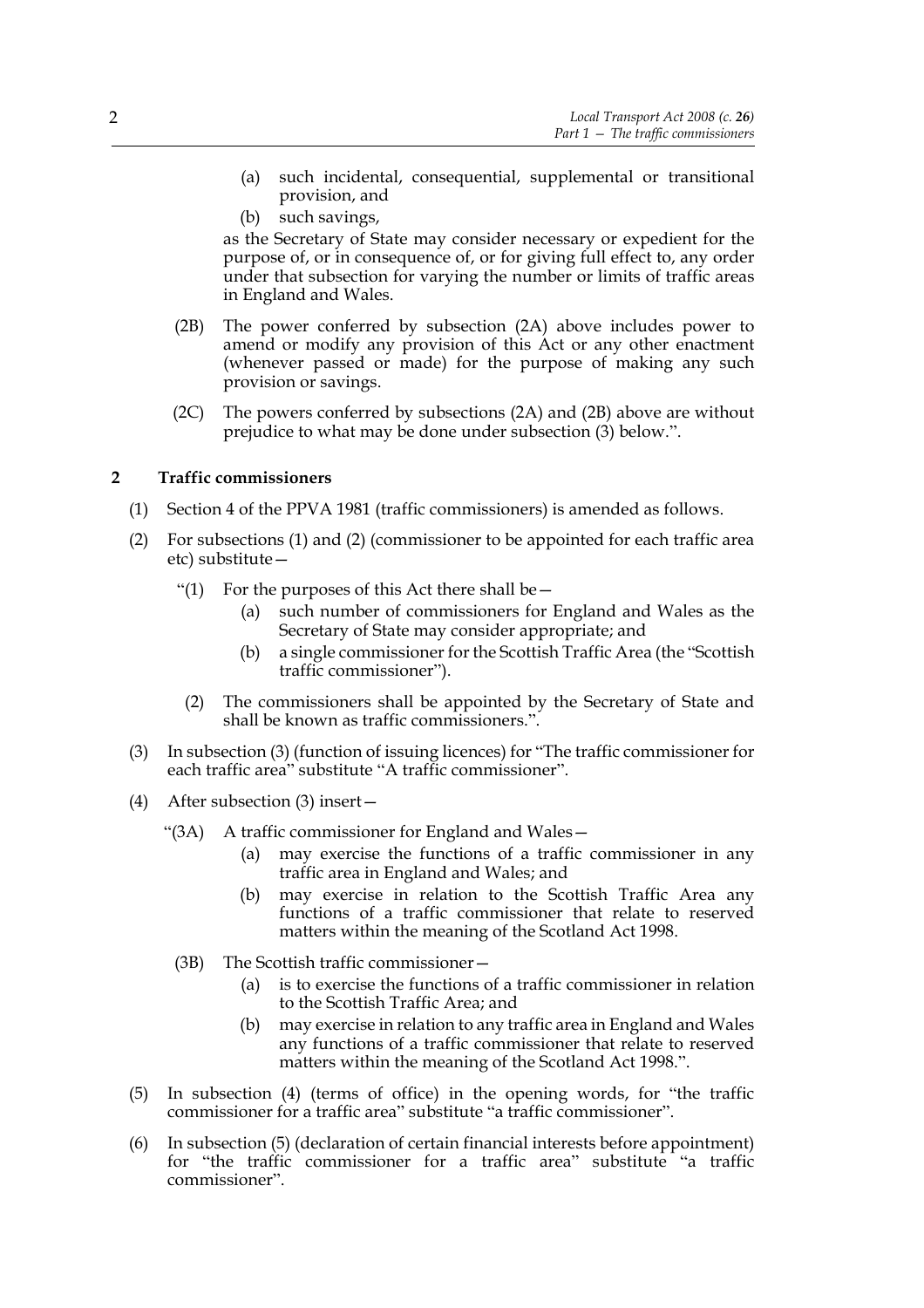- (7) In section 82(1) of the PPVA 1981 (general definitions) insert at the appropriate place—
	- ""the Scottish traffic commissioner" is to be read in accordance with section 4(1)(b) (the traffic commissioner for the Scottish Traffic Area);".

# **3 The senior traffic commissioner**

(1) After section 4 of the PPVA 1981 (traffic commissioners) insert—

#### **"4A Appointment of senior traffic commissioner**

- (1) One of the traffic commissioners shall be appointed by the Secretary of State to be the senior traffic commissioner.
- (2) The senior traffic commissioner shall have such functions as may be conferred or imposed by or under any of the following enactments—
	- (a) section 4B below (deployment of traffic commissioners),
	- (b) section 4C below (guidance and general directions),

or any other provision of this Act or any other enactment.

- (3) The senior traffic commissioner—
	- (a) shall hold office for such period as the Secretary of State specifies when making the appointment; but
	- (b) ceases to hold that office on ceasing to hold office as a traffic commissioner.
- (4) A traffic commissioner who has been the senior traffic commissioner is eligible for re-appointment as the senior traffic commissioner.
- (5) In the case of illness, incapacity or absence of the senior traffic commissioner, the Secretary of State may appoint another traffic commissioner to act as deputy for the senior traffic commissioner.
- (6) Where the office of senior traffic commissioner becomes vacant, the Secretary of State may appoint a person (whether or not over the age of 65) to act as senior traffic commissioner pending the appointment of a new senior traffic commissioner.
- (7) Any person appointed under subsection (6) above shall—
	- (a) hold office for such period as the Secretary of State specifies when making the appointment; and
	- (b) during that period be treated for all purposes as the senior traffic commissioner.

#### **4B Power of senior traffic commissioner to deploy other commissioners**

- (1) In this section—
	- (a) subsections (2) to (4) confer powers on the senior traffic commissioner in relation to traffic commissioners and deputy traffic commissioners for England and Wales; and
	- (b) subsections (5) to (7) confer powers on the senior traffic commissioner in relation to the Scottish traffic commissioner and any deputy traffic commissioners for the Scottish traffic area.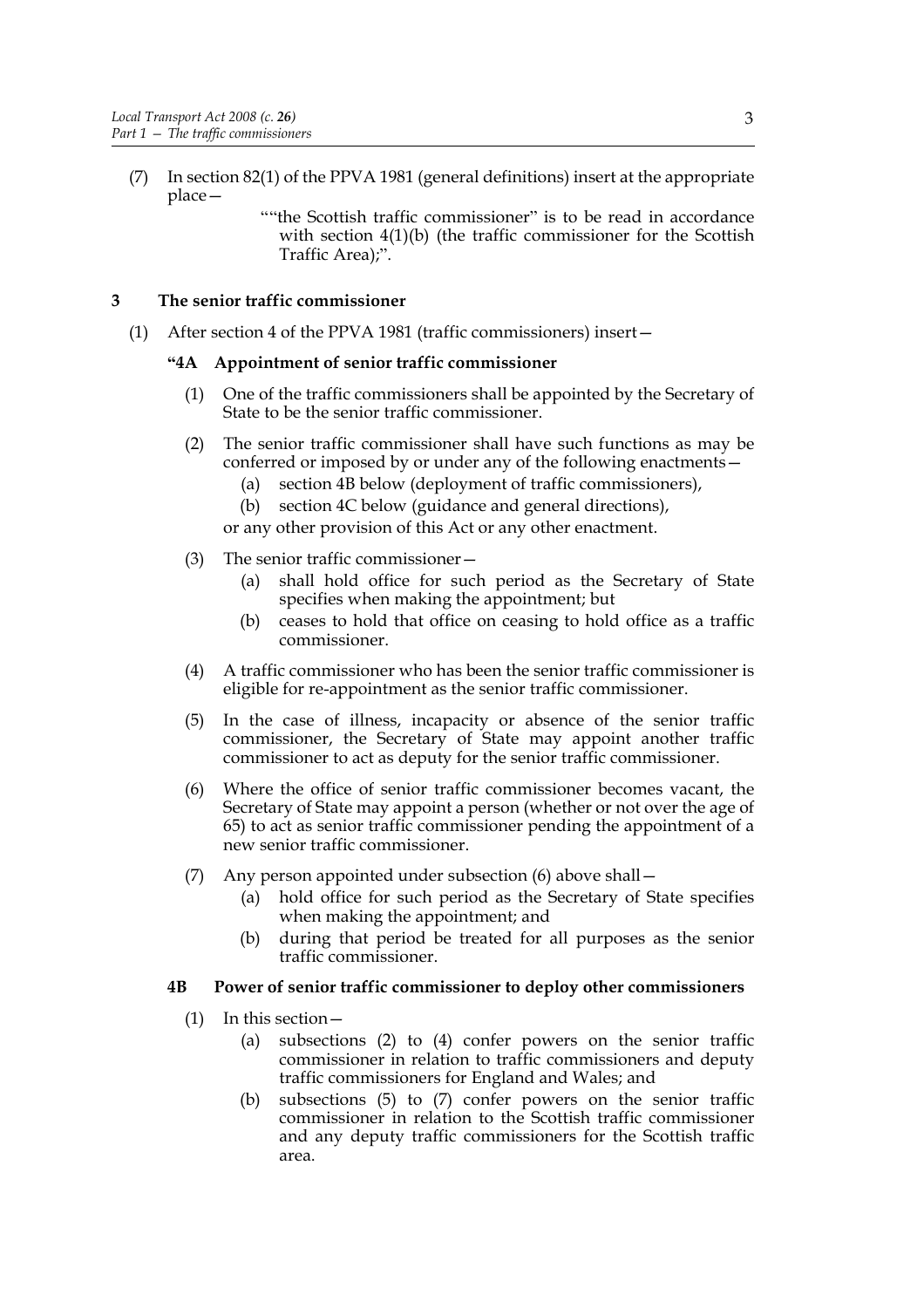- (2) The senior traffic commissioner may require any traffic commissioner for England and Wales to carry out such of the functions of traffic commissioner for England and Wales as the senior traffic commissioner may determine—
	- (a) in relation to such matters relating to England and Wales, or
	- (b) as respects Scotland, in relation to such reserved matters,

as the senior traffic commissioner may determine.

- (3) The senior traffic commissioner may require any traffic commissioner for England and Wales to carry out such of those functions as the senior traffic commissioner may determine at such places—
	- (a) in England and Wales, or
	- (b) in the case of functions which relate to reserved matters and are exercisable in relation to Scotland, in Scotland,

as the senior traffic commissioner may determine.

- (4) Subsections (2) and (3) above also apply in relation to a deputy traffic commissioner for England and Wales as they apply in relation to a traffic commissioner for England and Wales, construing the references to functions accordingly.
- (5) The senior traffic commissioner may require the Scottish traffic commissioner to carry out as respects England and Wales such of the functions exercisable by the Scottish traffic commissioner in relation to reserved matters by virtue of section 4(3B)(b) of this Act as the senior traffic commissioner may determine.
- (6) The senior traffic commissioner may require the Scottish traffic commissioner to carry out such of those functions as the senior traffic commissioner may determine at such places in England and Wales as the senior traffic commissioner may determine.
- (7) Subsections (5) and (6) above also apply in relation to a deputy traffic commissioner for the Scottish Traffic Area as they apply in relation to the Scottish traffic commissioner, construing the references to functions accordingly.
- (8) In this section—
	- "deputy traffic commissioner for the Scottish Traffic Area" means any person appointed under paragraph 3 or 4 of Schedule 2 to this Act to act as deputy in the case of the Scottish traffic commissioner;
	- "reserved matters" means reserved matters within the meaning of the Scotland Act 1998.

# **4C Power of senior traffic commissioner to give guidance and directions**

- (1) The senior traffic commissioner may give to the traffic commissioners—
	- (a) guidance, or
	- (b) general directions,
	- as to the exercise of their functions under any enactment.

This subsection is subject, in relation to Scotland, to subsection (5) below.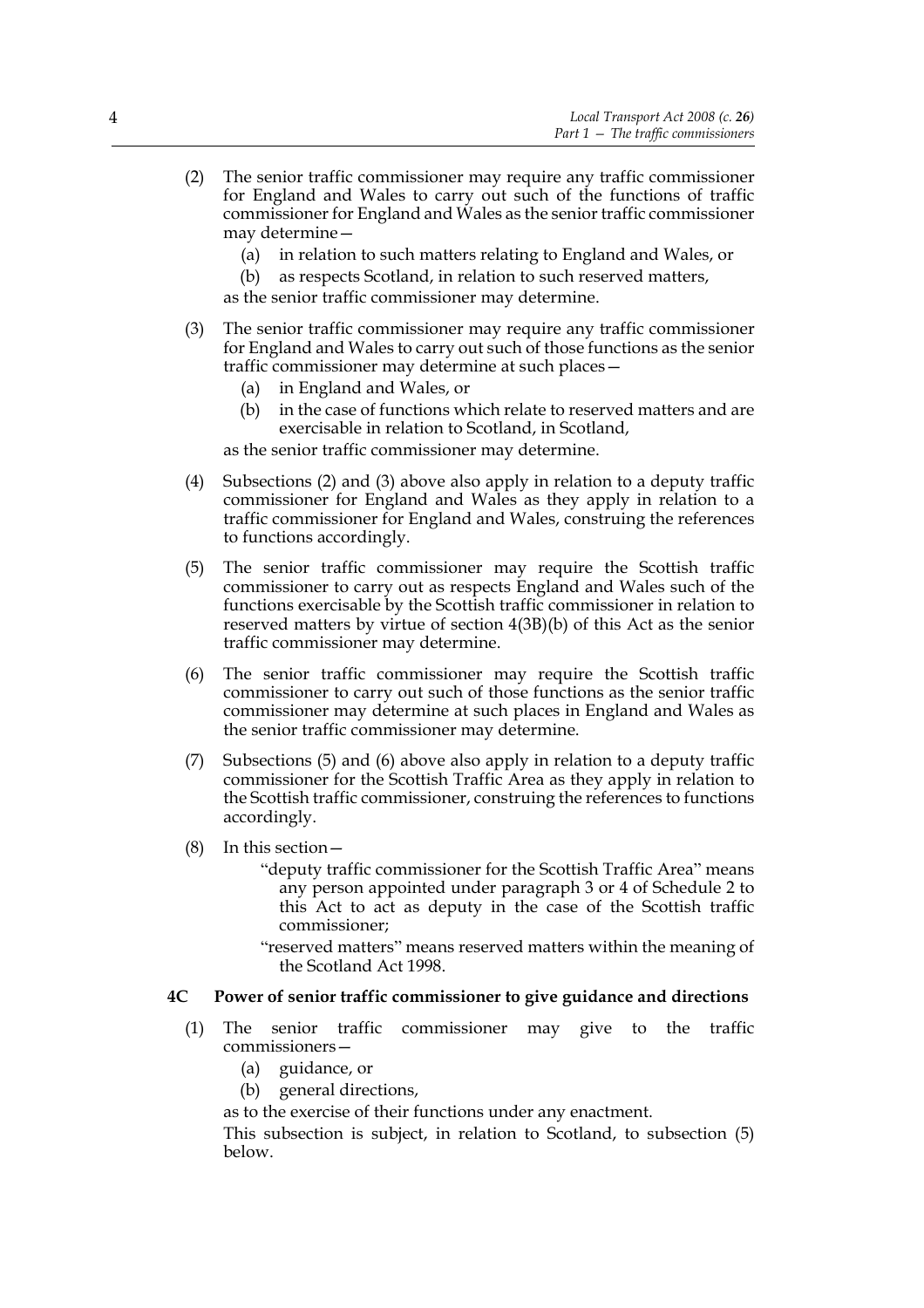- (2) The guidance that may be given under subsection (1)(a) above includes guidance as to—
	- (a) the meaning and operation of any enactment or instrument relevant to the functions of traffic commissioners;
	- (b) the circumstances in which, and the manner in which, a traffic commissioner should exercise any power to impose any sanction or penalty;
	- (c) matters which a traffic commissioner should or should not take into account when exercising any particular function.
- (3) The directions that may be given under subsection (1)(b) above include directions as to—
	- (a) the circumstances in which, and the manner in which, officers or servants of a traffic commissioner may exercise any function for or on behalf of the traffic commissioner, and any conditions which such officers or servants must meet before they may do so;
	- (b) the information which a traffic commissioner must ask to be supplied in connection with the exercise of any particular function, and the steps which must be taken to verify the accuracy of any information so supplied;
	- (c) the procedure to be adopted in conducting inquiries under section 54 of this Act, section 35 of the Goods Vehicles (Licensing of Operators) Act 1995 or any other enactment;
	- (d) the manner in which a traffic commissioner must or may publish his decisions;
	- (e) circumstances in which a traffic commissioner must consult some, or all, of the other traffic commissioners before exercising any particular function.
- (4) The senior traffic commissioner must consult each of the following persons before giving any guidance or directions under subsection  $(1)$ above—
	- (a) the Secretary of State;
	- (b) the Scottish Ministers, if the senior traffic commissioner considers it appropriate;
	- (c) the Welsh Ministers, if the senior traffic commissioner considers it appropriate;
	- (d) such of the other traffic commissioners as the senior traffic commissioner considers appropriate;
	- (e) such organisations representative of the interests of local government, of London government, of Integrated Transport Authorities and of Passenger Transport Executives as the senior traffic commissioner considers appropriate;
	- (f) such organisations representative of the interests of users of public passenger transport services as the senior traffic commissioner considers appropriate;
	- (g) such organisations representative of passenger transport operators, and of road haulage operators, as the senior traffic commissioner considers appropriate;

and such other persons as the senior traffic commissioner considers appropriate.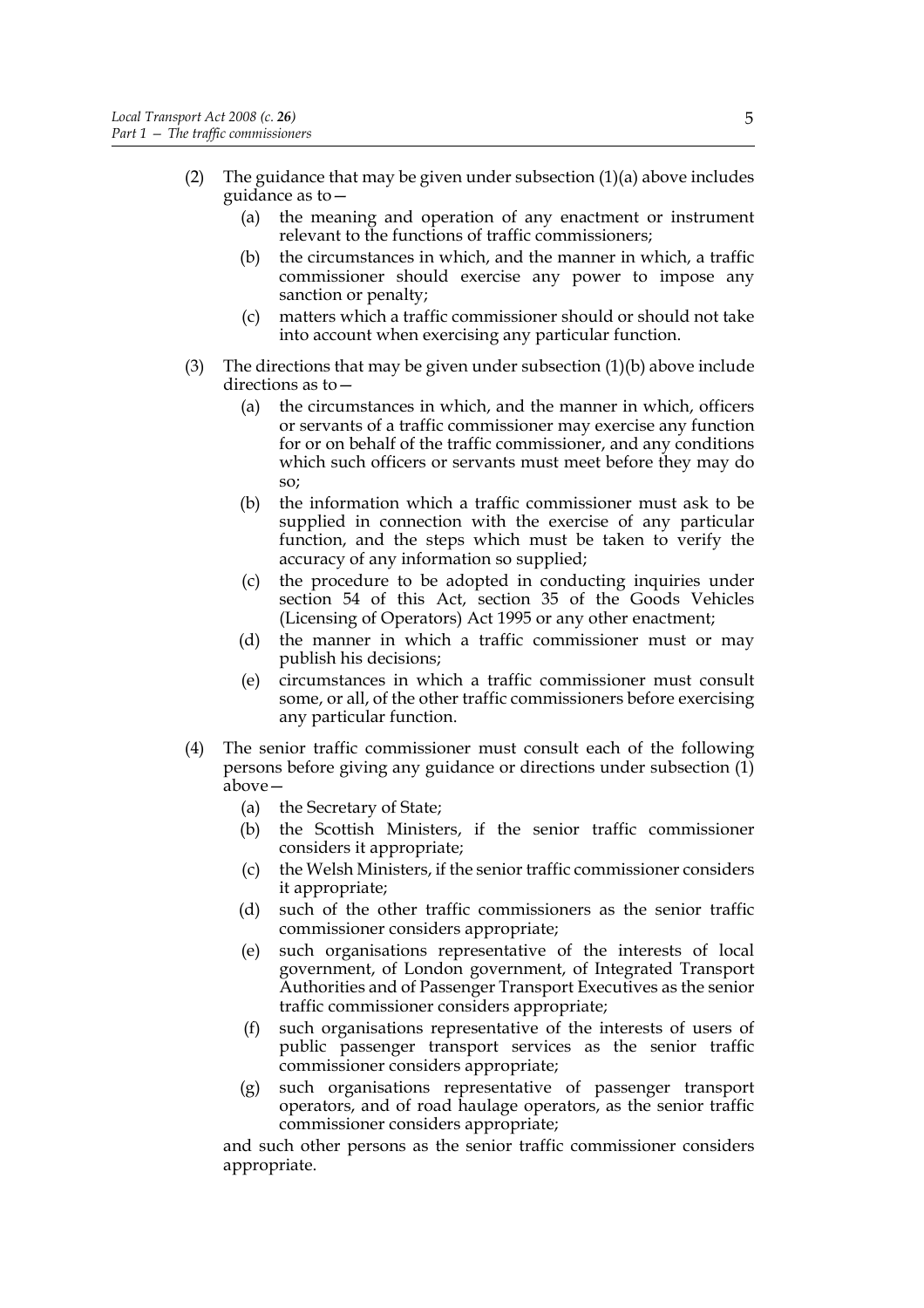(5) The only guidance or directions under this section which the senior traffic commissioner may give to the Scottish traffic commissioner are guidance or directions as to the exercise of functions that relate to reserved matters within the meaning of the Scotland Act 1998.

# **4D Guidance to senior traffic commissioner by Secretary of State**

- (1) The Secretary of State may give the senior traffic commissioner guidance as to the exercise of any of the senior traffic commissioner's functions.
- (2) The senior traffic commissioner must have regard to any guidance given under subsection (1) above.".
- (2) In each of the following provisions (which provide for traffic commissioners to act under general directions of the Secretary of State)—
	- (a) section  $4(4)(a)$  of the PPVA 1981,
	- (b) section 1(2) of the Goods Vehicles (Licensing of Operators) Act 1995 (c. 23),

for "the general directions of the Secretary of State" substitute "the general directions of, and shall have regard to any guidance given by, the senior traffic commissioner".

- (3) In Schedule 2 to the PPVA 1981 (traffic commissioners) in paragraph 8, at the beginning insert "(1)" and at the end insert—
	- "(2) There shall be paid to the senior traffic commissioner such additional remuneration in respect of the responsibilities of that office as may be so determined.".
- (4) The person who, on the date on which section 4A(1) of the PPVA 1981 comes into force, is the person designated by the Secretary of State as senior traffic commissioner—
	- (a) is to become, on that date, the first holder of the office of senior traffic commissioner, and
	- (b) is to remain in that office until the expiry of the term for which that person was so designated (but subject to section 4A(3)(b) of, and Schedule 2 to, the PPVA 1981).

# **4 Amendments of Schedule 2 to the PPVA 1981**

- (1) Schedule 2 to the PPVA 1981 (traffic commissioners) is amended as follows.
- (2) In paragraph 1 (removal of traffic commissioner for inability or misbehaviour) for "for inability or misbehaviour" substitute "on the grounds that the traffic commissioner—
	- (a) has misbehaved; or
	- (b) is unable, unfit or unwilling to perform the functions of traffic commissioner to a standard which the Secretary of State considers satisfactory".
- (3) The amendment made by subsection (2) has effect in relation to traffic commissioners appointed before, as well as traffic commissioners appointed on or after, the day on which that amendment comes into force.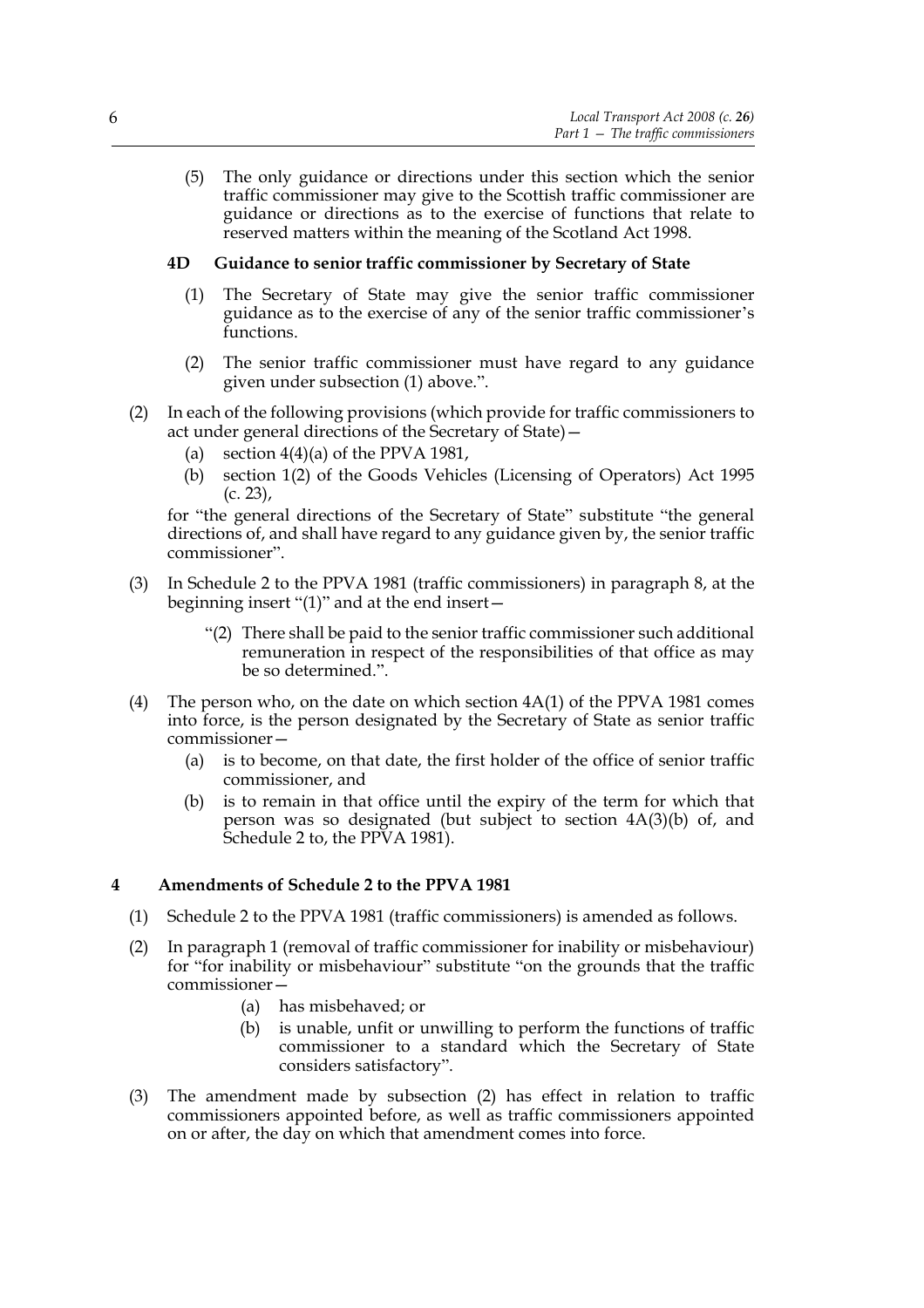# (4) After paragraph 2 insert—

*"Deputy traffic commissioners for England and Wales*

- 2A (1) The Secretary of State may appoint such number of persons to be deputy traffic commissioners for England and Wales as the Secretary of State thinks fit.
	- (2) A deputy traffic commissioner for England and Wales—
		- (a) may exercise any functions of a traffic commissioner in any traffic area in England and Wales; and
		- (b) may exercise in relation to the Scottish Traffic Area any functions of a traffic commissioner that relate to reserved matters.
	- (3) Appointment as a deputy traffic commissioner for England and Wales shall be upon such terms and conditions, including conditions as to the time to be devoted to the duties of the office, as the Secretary of State may determine.
	- (4) A deputy traffic commissioner for England and Wales shall carry out such of the functions of that office as the senior traffic commissioner may determine under section 4B of this Act—
		- (a) in relation to such matters relating to England and Wales, or
		- (b) as respects Scotland, in relation to such reserved matters,

as the senior traffic commissioner may so determine.

- (5) A deputy traffic commissioner for England and Wales shall carry out such of those functions as the senior traffic commissioner may determine under section 4B of this Act at such places—
	- (a) in England and Wales, or
	- (b) in the case of functions which relate to reserved matters and are exercisable in relation to Scotland, in Scotland,
	- as the senior traffic commissioner may so determine.
- (6) In this paragraph "reserved matters" means reserved matters within the meaning of the Scotland Act 1998.".
- (5) In consequence of the amendments made by this section, at the end of the italic heading preceding paragraph 3 there is inserted "in Scotland".
- (6) After that heading, insert—
	- "2B Paragraphs 3 to 5 below have effect in relation to the Scottish Traffic Area only.".
- (7) After paragraph 5 insert—

*"Appointment of acting traffic commissioner during vacancy*

- 5A (1) Where the office of any traffic commissioner for England and Wales becomes vacant, the Secretary of State may appoint a person (whether or not over the age of 65) to act as a traffic commissioner for England and Wales pending the appointment of a new traffic commissioner under section 4 of this Act.
	- (2) Any person appointed under sub-paragraph (1) above shall—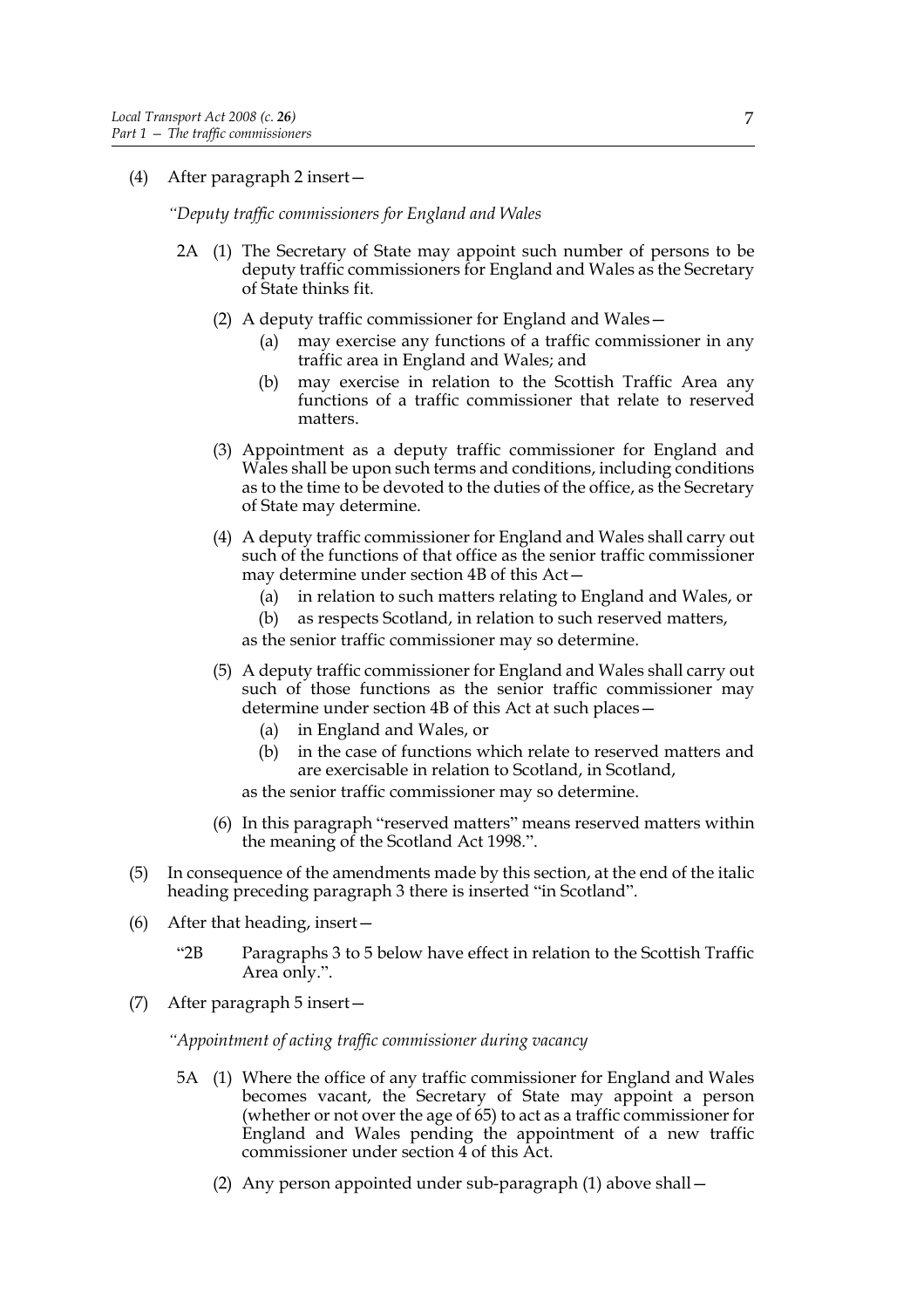- (a) hold office for such period as the Secretary of State specifies when making the appointment; and
- (b) during that period be treated for all purposes (except those of paragraph 9 below) as a traffic commissioner for England and Wales.".
- (8) In consequence of the amendment made by subsection (7), in paragraph 6(1) (appointment of acting traffic commissioner during vacancy) after "for any traffic area" insert "in Scotland".
- (9) In paragraph 9 (principal civil service pension scheme) for "traffic commissioner for each of the traffic areas" substitute "traffic commissioner for England and Wales or for the Scottish Traffic Area".

# **5 Transitional provision for existing traffic commissioners etc**

- (1) Any existing traffic commissioner for a traffic area in England and Wales—
	- (a) on the relevant commencement, becomes instead a traffic commissioner for England and Wales with all the powers and duties of such a commissioner,
	- (b) holds that office on the terms and conditions that applied to the commissioner immediately before the relevant commencement,
	- (c) is subject to paragraph 1 of Schedule 2 to the PPVA 1981 (grounds for dismissal), as amended by section 4, as from the coming into force of that amendment.
- (2) Any appointment of a person as a deputy traffic commissioner for a traffic area in England and Wales before the relevant commencement—
	- (a) continues in force notwithstanding the substitution of subsections (1) and (2) of section 4 of the PPVA 1981 effected by section 2,
	- (b) has effect as from the relevant commencement as an appointment under paragraph 2A of Schedule 2 to that Act as a deputy traffic commissioner for England and Wales with all the powers and duties of such a commissioner,
	- (c) as from the relevant commencement is held on the terms and conditions that applied to the deputy traffic commissioner immediately before the relevant commencement.
- (3) Any appointment of a person as an acting traffic commissioner for a traffic area in England and Wales before the relevant commencement—
	- (a) continues in force notwithstanding the substitution of subsections (1) and (2) of section 4 of the PPVA 1981 effected by section 2,
	- (b) has effect as from the relevant commencement as an appointment under paragraph 5A of Schedule 2 to that Act to act as a traffic commissioner for England and Wales with all the powers and duties of such a commissioner,
	- (c) as from the relevant commencement is held on the terms and conditions that applied to the acting traffic commissioner immediately before the relevant commencement.
- (4) Any existing traffic commissioner for the Scottish Traffic Area—
	- (a) on the relevant commencement, becomes instead the Scottish traffic commissioner with all the powers and duties of that commissioner,
	- (b) holds that office on the terms and conditions that applied to the traffic commissioner immediately before the relevant commencement, and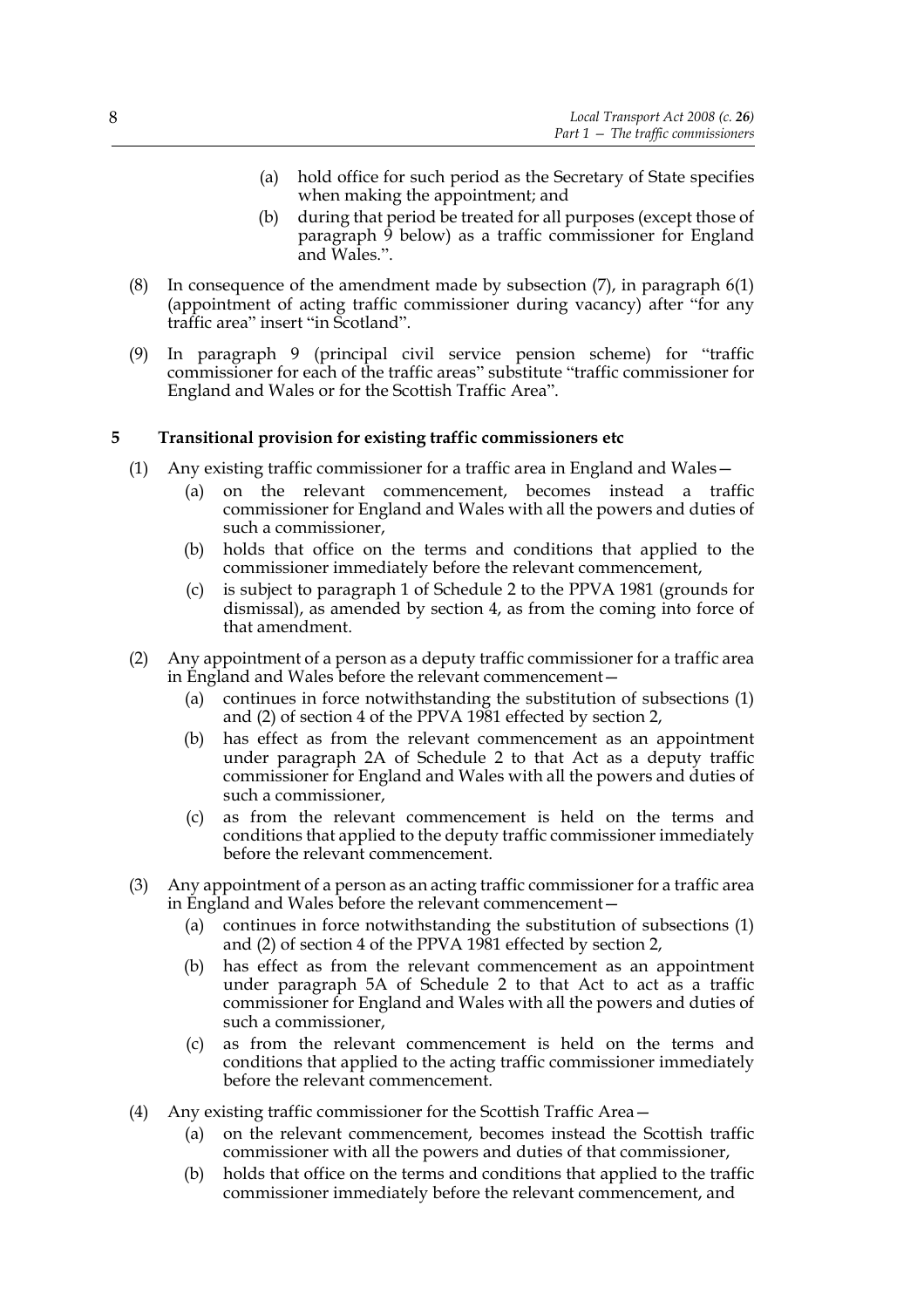- (c) is subject to paragraph 1 of Schedule 2 to the PPVA 1981 (grounds for dismissal), as amended by section 4, as from the coming into force of that amendment.
- (5) In this section—
	- "acting traffic commissioner" means a person appointed under paragraph 6 of Schedule 2 to the PPVA 1981 to act as a traffic commissioner for a traffic area;
	- "deputy traffic commissioner" means a person appointed under paragraph 3 or 4 of Schedule 2 to the PPVA 1981 to act as deputy to a traffic commissioner for a traffic area;
	- "existing traffic commissioner" means a person—
		- (a) who is a traffic commissioner for a traffic area immediately before the relevant commencement, and
		- (b) who would, apart from the amendments made by this Act, have continued as such after the relevant commencement;

"the relevant commencement" means—

- (a) in relation to an existing traffic commissioner, the coming into force of the substitution of subsections (1) and (2) of section 4 of the PPVA 1981 effected by section 2;
- (b) in relation to a deputy traffic commissioner for a traffic area in England and Wales, the coming into force of paragraph 2A of Schedule 2 to the PPVA 1981 (which is inserted by section 4);
- (c) in relation to an acting traffic commissioner for a traffic area in England and Wales, the coming into force of paragraph 5A of Schedule 2 to the PPVA 1981 (which is inserted by section 4).

# **6 Consequential amendments**

- (1) The Secretary of State may by order make such provision as the Secretary of State may consider necessary or expedient for the purposes of, or in consequence of, or for giving full effect to, any amendment made by sections 2 to 5.
- (2) The power conferred by subsection (1) includes—
	- (a) power to make different provision for different cases or for different areas, and
	- (b) power to make incidental, consequential, supplemental, or transitional provision, and savings.
- (3) The powers conferred by subsections (1) and (2) include power to amend or modify any provision of this Act or any other enactment (whenever passed or made) for the purpose of making any such provision, or any such saving, as is mentioned in either of those subsections.
- (4) The only provision that may be made by an order under this section in relation to Scotland is provision relating to reserved matters within the meaning of the Scotland Act 1998 (c. 46).
- (5) The power to make an order under this section is exercisable by statutory instrument.
- (6) A statutory instrument containing an order under this section may not be made unless a draft of the order has been laid before, and approved by a resolution of, each House of Parliament.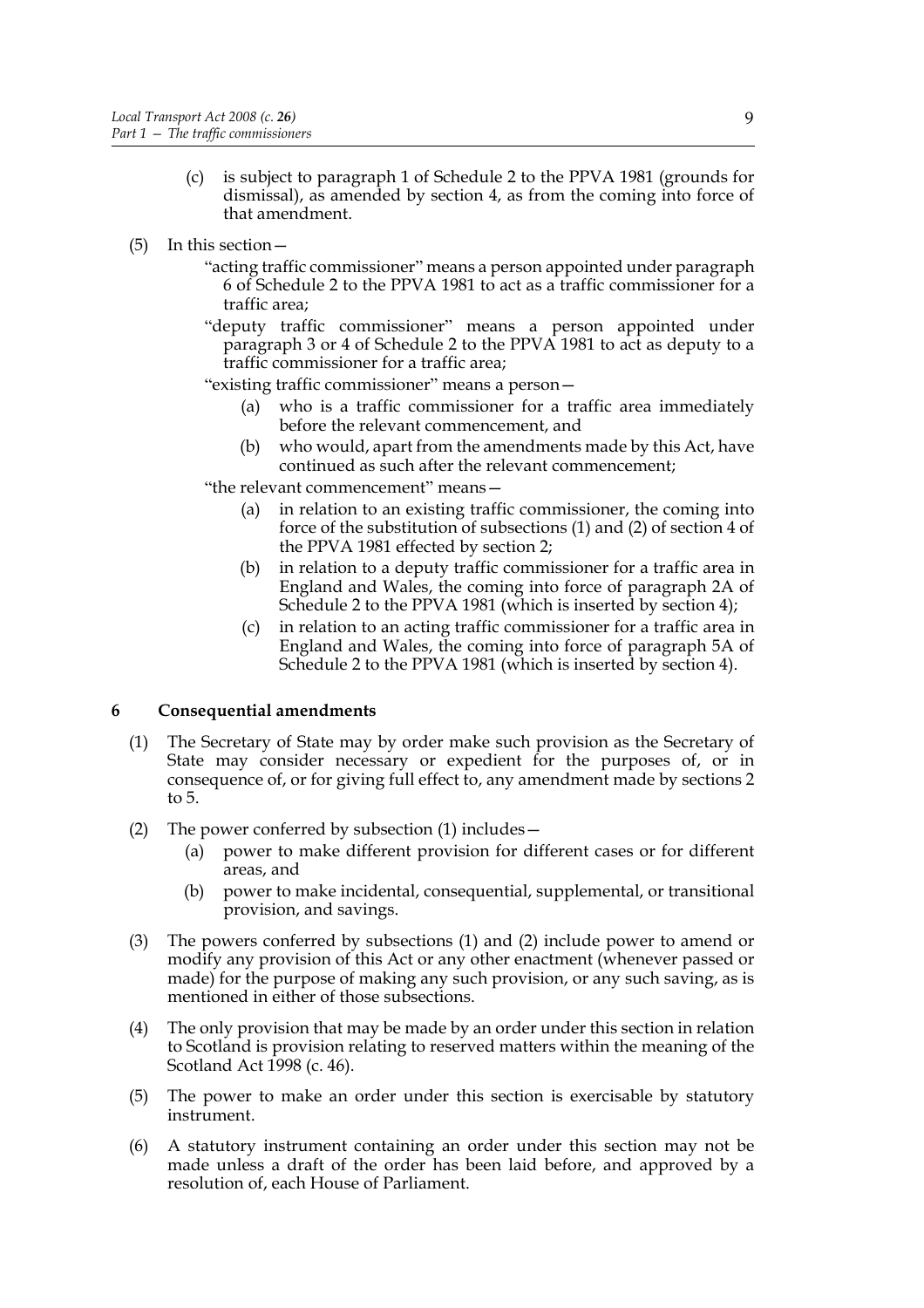#### **PART 2**

#### TRANSPORT POLICIES

# **7 Local transport policies**

- (1) The TA 2000 is amended as follows.
- (2) In section 108 (local transport plans) after subsection (4) insert—
	- "(5) In this Part "local transport policies" means policies developed under subsection  $(1)(a)$ .".
- (3) In section 162(1) (interpretation of Part 2) insert the following definition at the appropriate place—

""local transport policies" has the meaning given in section  $108(5)$ ,".

(4) In section 198(1) (interpretation of Part 3) insert the following definition at the appropriate place—

> ""local transport policies" has the meaning given in section  $108(5)$ ,".

(5) Schedule 1 to this Act (which substitutes references to local transport policies for certain references to local transport plans or bus strategies and makes other related amendments) has effect.

#### **8 Nature of duty to develop transport policies**

- (1) Section 108 of the TA 2000 (local transport plans) is amended as follows.
- (2) In subsection (1)(a), omit "facilities and services".
- (3) In subsection  $(2)$  -
	- (a) for the words from the beginning to "are" substitute "In subsection (1), "transport" means",
	- (b) for "those", in both places, substitute "the transport",
	- (c) for "include" substitute "includes".
- (4) After subsection (2) insert—
	- "(2ZA) Each local transport authority whose area is in England must—
		- (a) in developing policies in accordance with subsection (1)(a), and
		- (b) in carrying out their functions in accordance with subsection  $(1)(b)$ ,

comply with the duties set out in subsection (2ZB).

- (2ZB) The duties are—
	- (a) to take into account any policies announced by Her Majesty's government, and
	- (b) to have regard to any guidance issued for the purposes of this paragraph by the Secretary of State,

with respect to mitigation of, or adaptation to, climate change or otherwise with respect to the protection or improvement of the environment.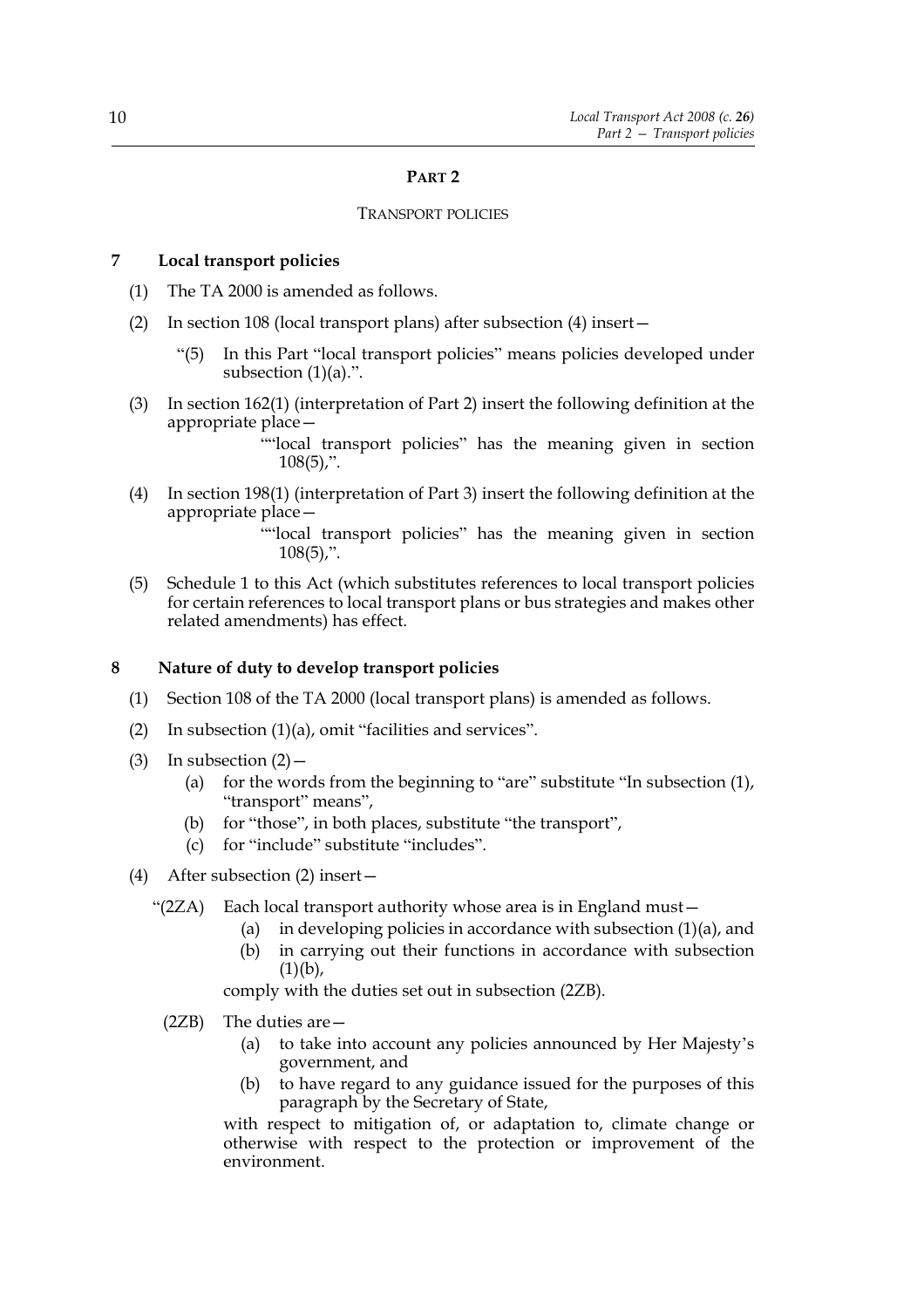(2ZC) The power to issue guidance under subsection (2ZB)(b) does not affect the generality of the power to issue guidance under section 112(1).".

# **9 Local transport plans**

- (1) For subsection (3) of section 108 of the TA 2000 (duty to prepare local transport plan) substitute—
	- "(3) Each local transport authority whose area is in England must prepare a document to be known as (or two or more documents to be known together as) the local transport plan containing—
		- (a) their policies under subsection  $(1)(a)$ ;
		- (b) their proposals for the implementation of those policies.
	- (3A) Each local transport authority whose area is in Wales must prepare a document to be known as the local transport plan containing—
		- (a) their policies under subsection  $(1)(a)$ , and
		- (b) their policies under subsection (2A).
	- (3B) A local transport authority whose area is in England must, in complying with the duty under subsection (1)(b), have regard to the proposals contained in their plan.".
- (2) Section 109 of that Act (further provision about plans: England) is amended as follows.
- (3) For subsection (2) substitute—
	- "(2) The authority may replace their plan as they think fit.".
- (4) After subsection (2) insert—
	- "(2A) In preparing their local transport plan, and in keeping it under review, an authority other than an Integrated Transport Authority must consult—
		- (a) the Secretary of State in relation to functions which the Secretary of State has—
			- (i) as highway authority by virtue of section 1 of the Highways Act 1980, or
			- (ii) as traffic authority by virtue of section 121A of the Road Traffic Regulation Act 1984,
		- (b) if the local transport authority is a county council, the councils of the districts in the county (if any).
	- (2B) In preparing their local transport plan, and in keeping it under review, an Integrated Transport Authority must consult—
		- (a) each local traffic authority (within the meaning of the Road Traffic Regulation Act 1984) for any area within the integrated transport area of the Integrated Transport Authority,
		- (b) the Secretary of State in relation to functions which the Secretary of State has—
			- (i) as highway authority by virtue of section 1 of the Highways Act 1980, or
			- (ii) as traffic authority by virtue of section 121A of the Road Traffic Regulation Act 1984,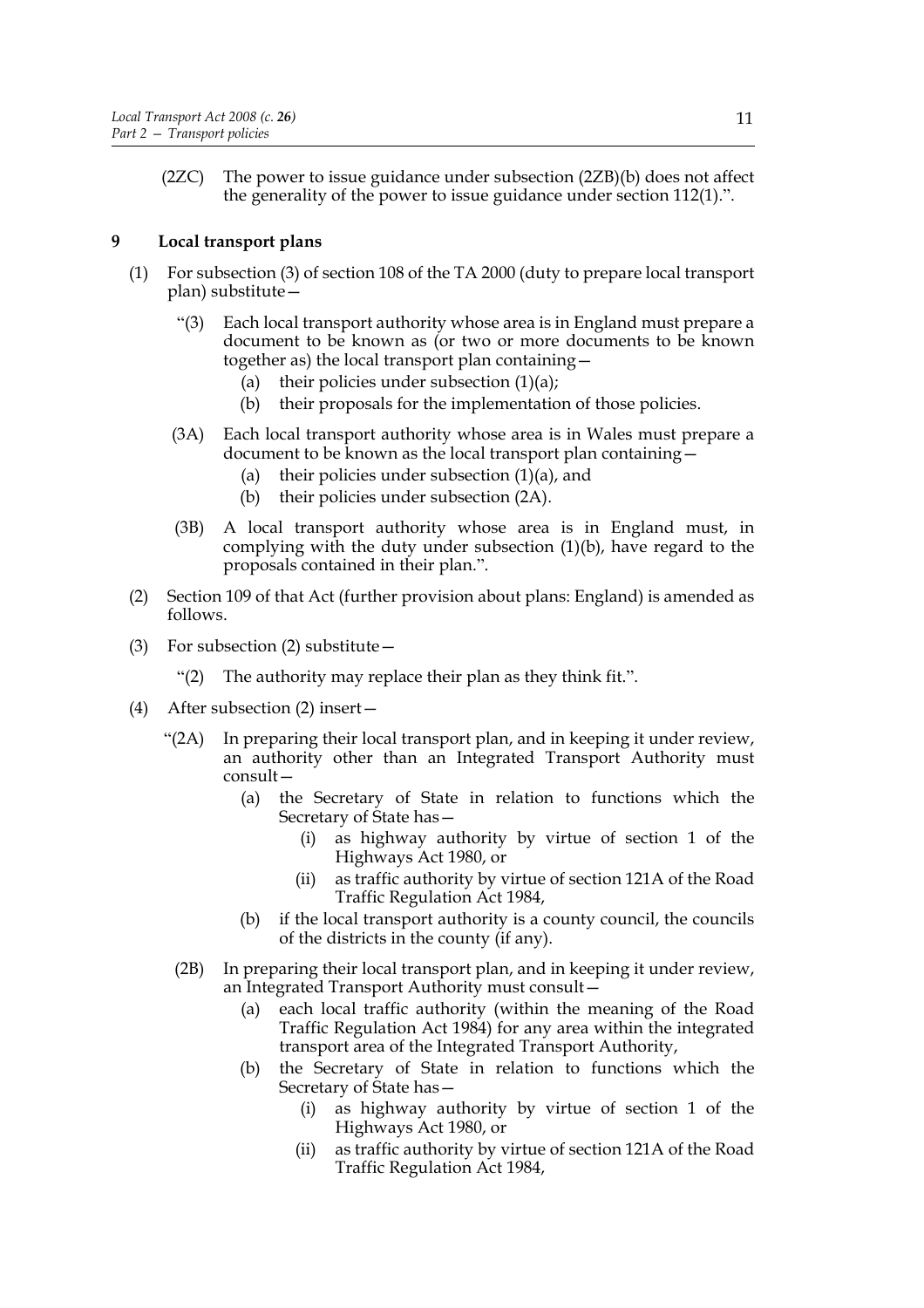- (c) each county council and each district council for any area within the integrated transport area of the Integrated Transport Authority.
- (2C) In preparing their local transport plan, and in keeping it under review, the authority must consult such of the following persons as they consider appropriate—
	- (a) operators of any network or station, or of any railway services, in their area;
	- (b) operators or providers of other transport services in their area, or organisations appearing to the authority to be representative of the interests of such persons;
	- (c) organisations appearing to the authority to be representative of the interests of users of transport services and facilities in their area;

and must also consult any other persons whom they consider appropriate.

- (2D) Any expression which is used in subsection  $(2C)(a)$  or (b) and in Part 1 of the Railways Act 1993 has the meaning given in that Part, taking "railway" to have its wider meaning (see section 81 of that Act).".
- (5) Omit subsections (5) and (6).

# **10 Bus strategies no longer required**

- (1) The TA 2000 is amended as follows.
- (2) Omit sections 110 and 111 (bus strategies).
- (3) Section 112 (plans and strategies: supplementary) is amended as follows.
- (4) In subsection  $(1)$ 
	- (a) for "sections 108 to 111" substitute "sections 108 to 109B";
	- (b) omit "(and bus strategies)" and (in each place) "(and strategies)".
- (5) In subsection (2) omit "and their bus strategy".
- (6) In each of sections 113A(1) and 113B(1) (plans and strategies: Wales) for "sections 108 to 111" substitute "sections 108 to 109B".
- (7) In section 162(1) (interpretation) for the definition of "bus services" substitute—

""bus services" means services using public service vehicles,".

- (8) In section 9A of the TA 1968 (general functions of Passenger Transport Areas and Executives), in subsection (7), omit the words from "and to the bus strategy" to the end.
- (9) The TA 1985 is amended as follows.
- (10) In section 63 (functions of local councils with respect to passenger transport)—
	- (a) in subsection (8), omit "and to the appropriate bus strategy";
	- (b) omit subsection (8A).
- (11) In section 89 (obligation to invite tenders for subsidised services) omit subsections  $(7)(b)$  and  $(8)$ .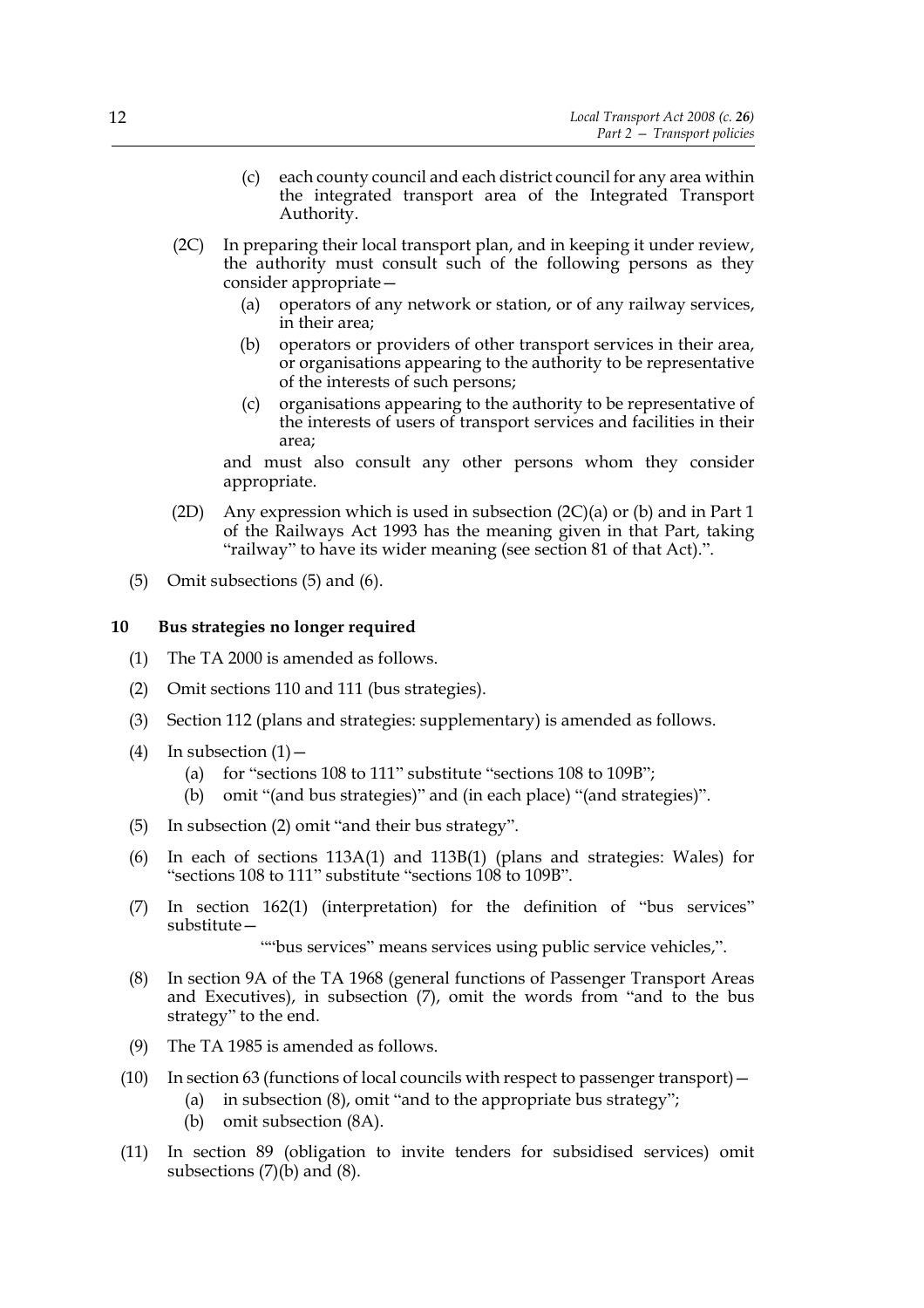# **11 Duty to have regard to transport needs of disabled persons**

- (1) Section 112 of the TA 2000 (plans and strategies: supplementary) is amended as follows.
- (2) In subsection (2) (duty to have regard to needs of certain persons in developing transport policies)—
	- (a) after "developing" insert "and implementing";
	- (b) after "needs of" insert "disabled persons (within the meaning of the Disability Discrimination Act 1995) and of".

# **12 Development of policies by ITA no longer joint duty with district councils**

- (1) Section 113 of the TA 2000 (role of metropolitan district councils) is amended as follows.
- (2) Omit subsection (1).
- (3) For subsection (2) substitute—
	- "(2) The duties imposed on an Integrated Transport Authority for an integrated transport area by—
		- (a) section  $108(1)(b)$ ,  $(2ZA)$  and  $(3B)$ , and
		- (b) section 109(4),

are also duties of each of the councils for the metropolitan districts comprised in the area, subject to the modifications set out in subsection  $(2A)$ .

- (2A) The modifications are—
	- (a) in section  $108(1)(b)$ , the reference to "those policies" is a reference to the policies developed by the Integrated Transport Authority for that area;
	- (b) in section 108(3B), the reference to "their plan" is a reference to the local transport plan of the Integrated Transport Authority for that area;
	- (c) in section 109(4), the reference to "their local transport plan" is a reference to the local transport plan of the Integrated Transport Authority for that area.".
- (4) Omit subsection (3).
- (5) In section 162 of that Act (interpretation for the purposes of Part 2) omit subsection (6).
- (6) In section 198(2) of that Act (interpretation of certain references to authority's local transport plan)—
	- (a) for "local transport plan" (in the first place) substitute "local transport policies";
	- (b) for "the local transport plan made jointly by" substitute "the local transport policies of";
	- (c) omit the words from "and the councils" to the end.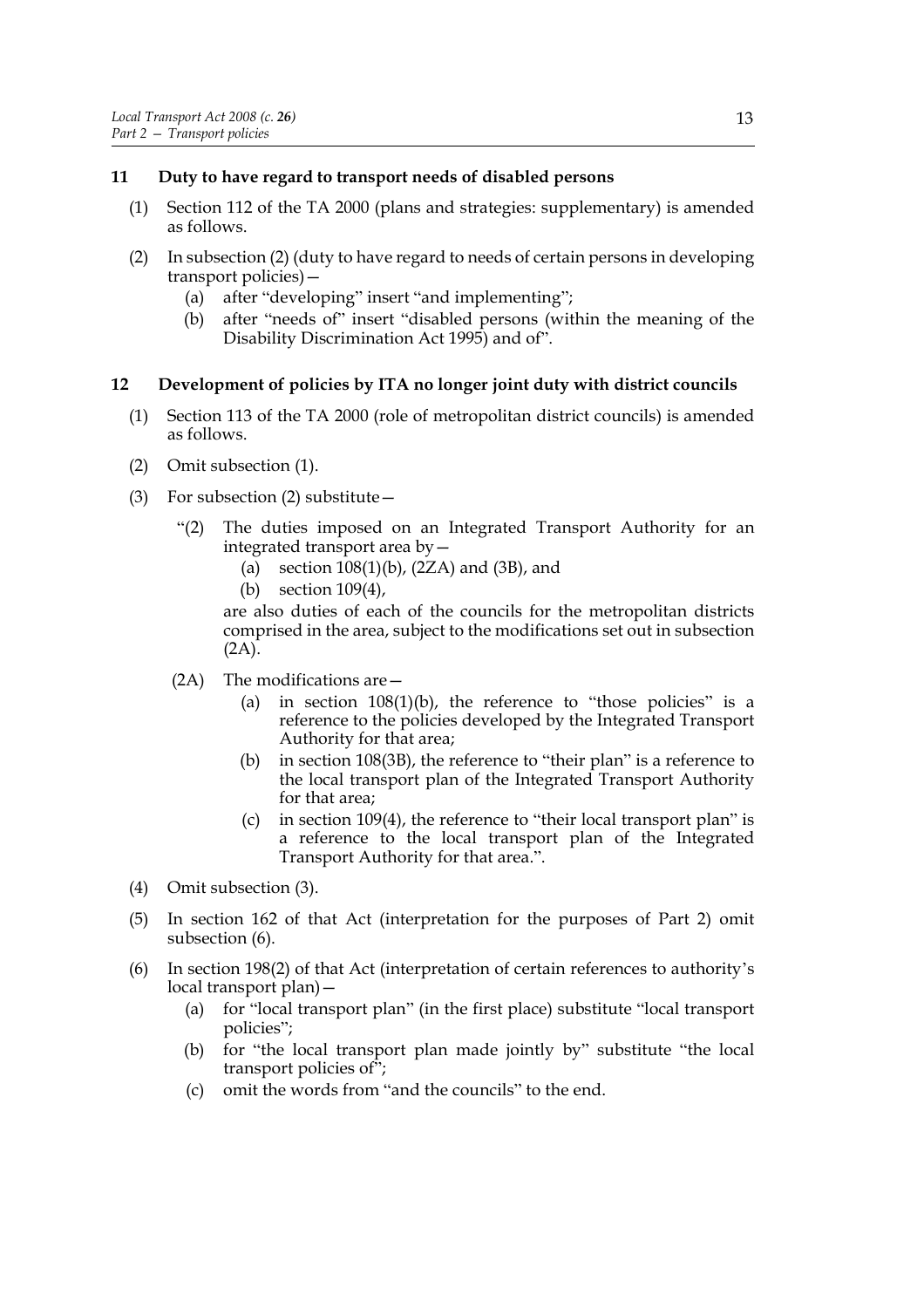#### **PART 3**

#### BUS SERVICES

#### *Quality partnership schemes*

#### **13 Quality partnership schemes**

- (1) Section 114 of the TA 2000 (quality partnership schemes) is amended as follows.
- (2) In subsection (1), for the words from "will to any extent" to the end (which make it a condition that a scheme implement the policies in the authority's bus strategy) substitute "will contribute to the implementation of their local transport policies".
- (3) For subsection (3)(a) (authority must be satisfied that scheme will improve quality of local services) substitute—
	- "(a) bring benefits to persons using local services in the whole or any part of their area, or combined area, by improving the quality of those services, or".
- (4) After subsection (3) insert—
	- "(3A) If the authority or authorities consider that it is necessary or expedient for any restrictions to be imposed on the registration of—
		- (a) any local services, or
		- (b) any local services of a particular description,

they may impose those restrictions ("registration restrictions") by specifying or describing them in the scheme.

- (3B) Any restrictions so imposed must be for the purpose of preventing or restricting—
	- (a) the provision of local services, or
	- (b) the variation or withdrawal of local services,

in cases where the authority or authorities consider that any such provision, or (as the case may be) variation or withdrawal, of services might be detrimental to the provision of services under the scheme.

- (3C) Where a scheme includes any registration restrictions by virtue of subsection (3A), it must also specify the criteria ("registration criteria") by reference to which the traffic commissioners are to decide whether or not to accept an application for registration.
- (3D) In subsections (3A) to (3C) "registration", in relation to any service,  $-$ 
	- (a) means registration of prescribed particulars of the service under section 6 of the Transport Act 1985 (registration of local services), and
	- (b) includes a reference to the variation or cancellation of any such registration.".
- (5) For subsection (6) substitute—
	- " $(6)$  The standard of services which may be specified in a scheme includes  $-$ 
		- (a) requirements which the vehicles being used to provide the services must meet, and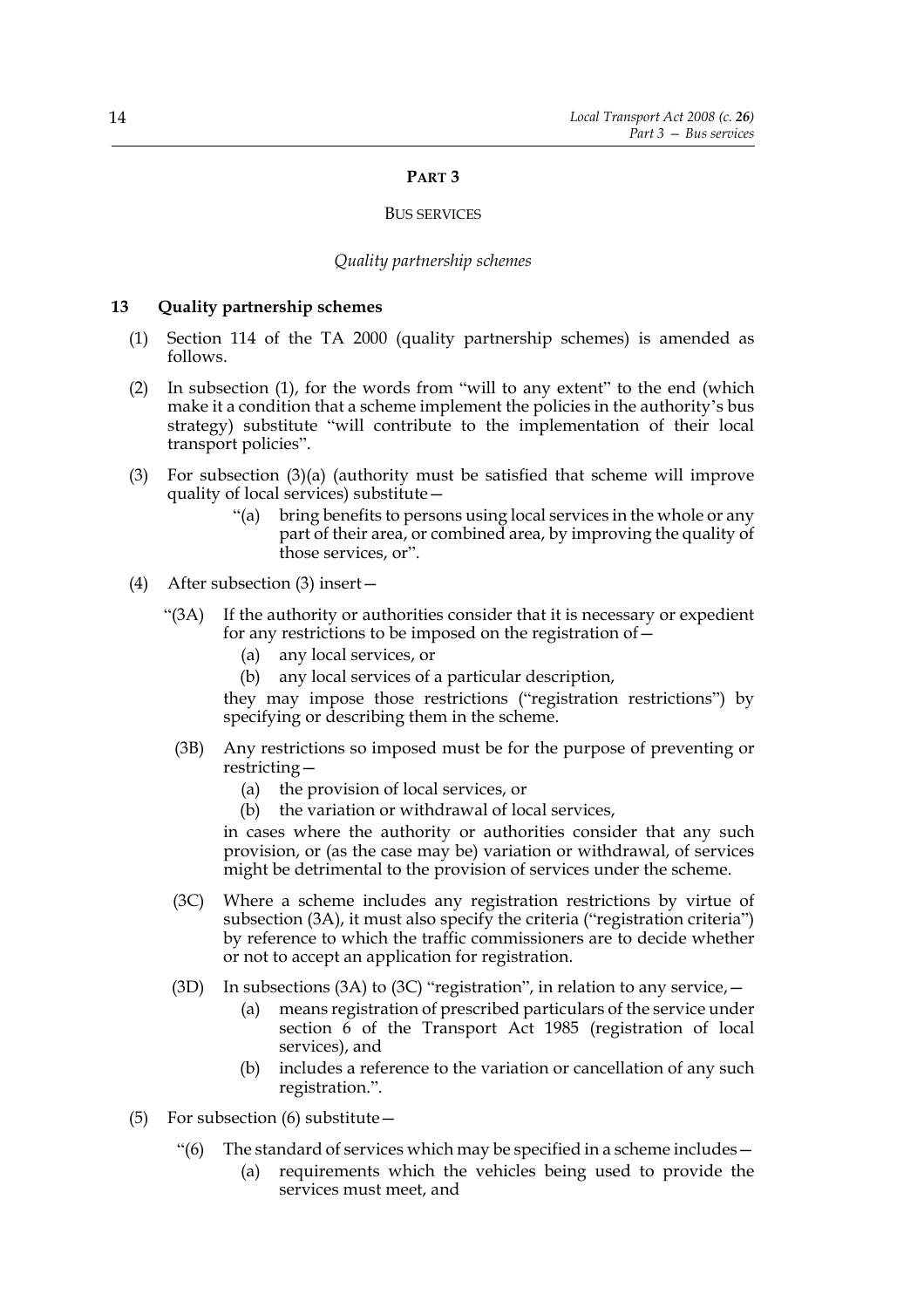(b) requirements as to frequency or timing of the services, but the specification of any such requirements is not to prevent operators from providing services in excess of those requirements.".

- (6) After subsection (6) insert—
	- "(6A) The standard of services which may be specified in a scheme may also include requirements as to the maximum fares that may be charged for particular journeys, or for journeys of particular descriptions, on services to which the scheme applies.
		- (6B) A scheme may include a requirement falling within subsection (6)(b) or (6A) only if there are no admissible objections to the requirement from relevant operators.

Section 122(3) to (5) makes further provision with respect to such schemes.".

- (7) After subsection (6B) insert—
	- "(6C) The power to make a quality partnership scheme includes power to provide for different facilities, or different standards of services, to be provided under the scheme as from different dates after the scheme comes into operation.".

# **14 Notice and consultation requirements**

- (1) Section 115 of the TA 2000 (notice and consultation requirements) is amended as follows.
- (2) In subsection (2) (contents of notice etc) after "details of the facilities and standards of services" insert ", and of any registration restrictions and registration criteria,".
- (3) In subsection (4) (meaning of "relevant local authorities" for purposes of consultation) for paragraph (b) substitute—
	- "(b) district councils in England,".

# **15 Making a scheme: different dates for different facilities or standards etc**

- (1) Section 116 of the TA 2000 (making of scheme) is amended as follows.
- (2) In subsection (2) (contents of scheme) after "The scheme must specify" insert "each of the following".
- (3) After paragraph (b) of that subsection (standards of service) insert—
	- "(bb) any registration restrictions imposed by it and any registration criteria specified in it,".
- (4) After paragraph (d) of that subsection (duration of scheme) insert—
	- "(e) if any facilities or standards of services are to be provided under the scheme as from a date after the scheme comes into operation, the date as from which they are to be so provided.".
- (5) For subsections (4) and (5) (earliest date on which scheme may come into operation) substitute—
	- "(4) The date as from which any particular facilities, or any services of a particular standard, are to be provided must not be earlier than—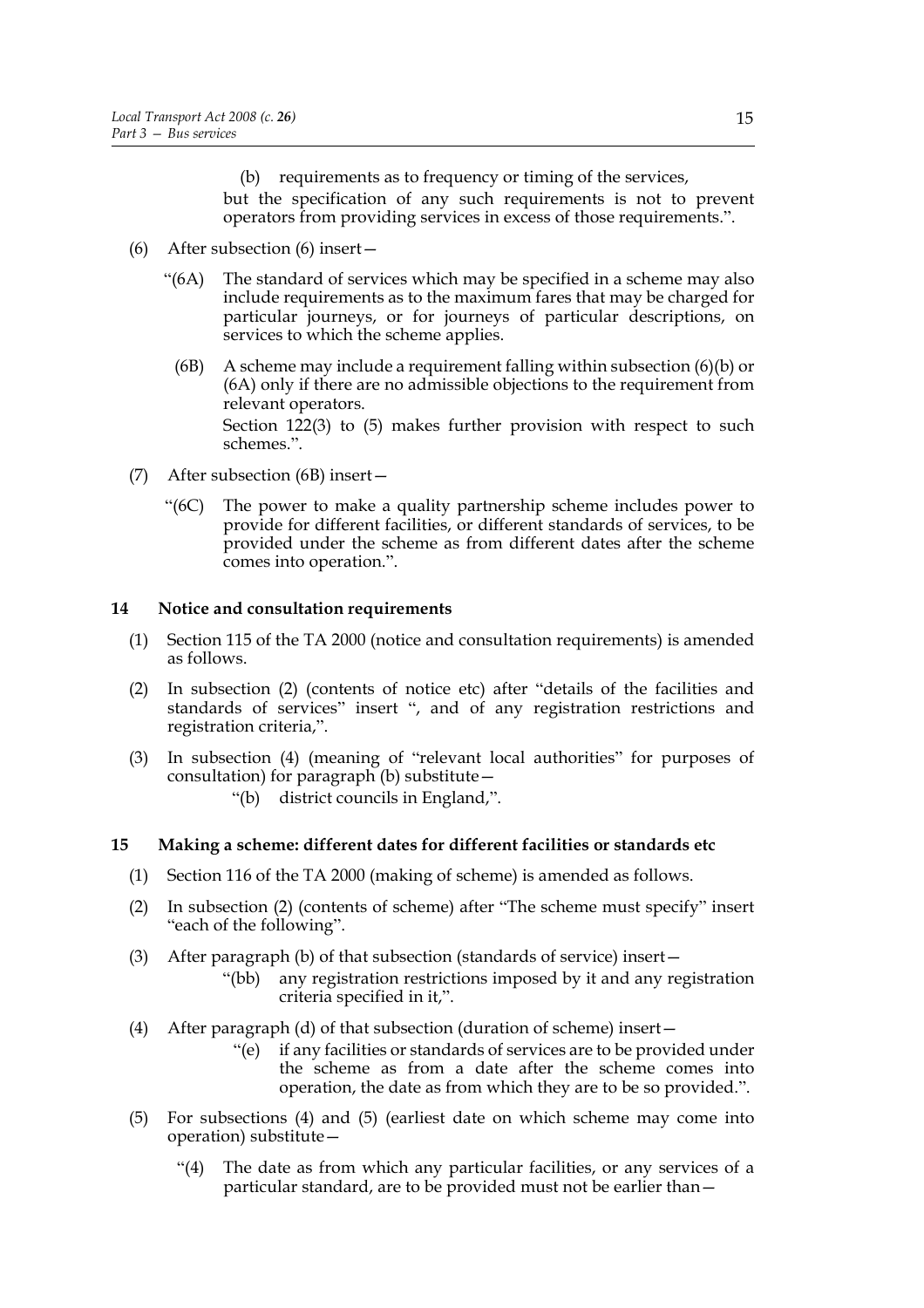- (a) in the case of facilities, the latest of dates A to C (see subsections (4B) to (4D)),
- (b) in the case of services, the later of dates A and D (see subsections (4B) and (4E)),

unless the case falls within subsection (4A).

- (4A) If under the scheme—
	- (a) particular facilities are to be provided by the authority or authorities, and
	- (b) as from the date by which the facilities are to be provided, services of a particular standard are to be provided by operators of local services when using the facilities,

the date as from which the facilities and the services are to be provided must not be earlier than the latest of dates A to D.

- (4B) Date A is the date 3 months after the date on which the scheme is made.
- (4C) Date B is the date by which, in the opinion of the authority or authorities, it will be reasonably practicable for the authority or authorities to provide the facilities.
- (4D) Date C is the date 3 months after  $-$ 
	- (a) the date on which any traffic regulation order required for the provision of any of the facilities is made, or
	- (b) if more than one such order is required for their provision, the date on which the last of them is made.
- (4E) Date D is the date by which, in the opinion of the authority or authorities, it will be reasonably practicable for operators of local services to provide services of the particular standard.".
- (6) In section 162(4) of that Act (interpretation of references to authorities) for the entry relating to section 116 substitute—

"section  $116(2)(a)$ ,  $(4)(a)$ ,  $(4A)(a)$  and, in the second place,  $(4C)$ ,".

#### **16 Postponement of provision of particular facilities or standards of service**

- (1) In section 117 of the TA 2000 (postponement, for up to 12 months, of date on which scheme comes into operation) for subsection (1) substitute –
	- "(1) If it appears to the authority or authorities appropriate to do so, they may decide that any of the dates specified in subsection (1A) shall be postponed by such period as they think fit.

A date may not be postponed under this subsection by a period or periods which in total exceed 12 months.

- (1A) The dates are—
	- (a) the date on which the scheme is to come into operation,
	- (b) the date as from which any particular facilities are to be provided under the scheme,
	- (c) the date as from which any particular services are to be provided to a particular standard under the scheme.".
- (2) In consequence of the amendment made by subsection (1), the heading to the section becomes "Postponement of scheme or of provision of particular facilities or standards of service".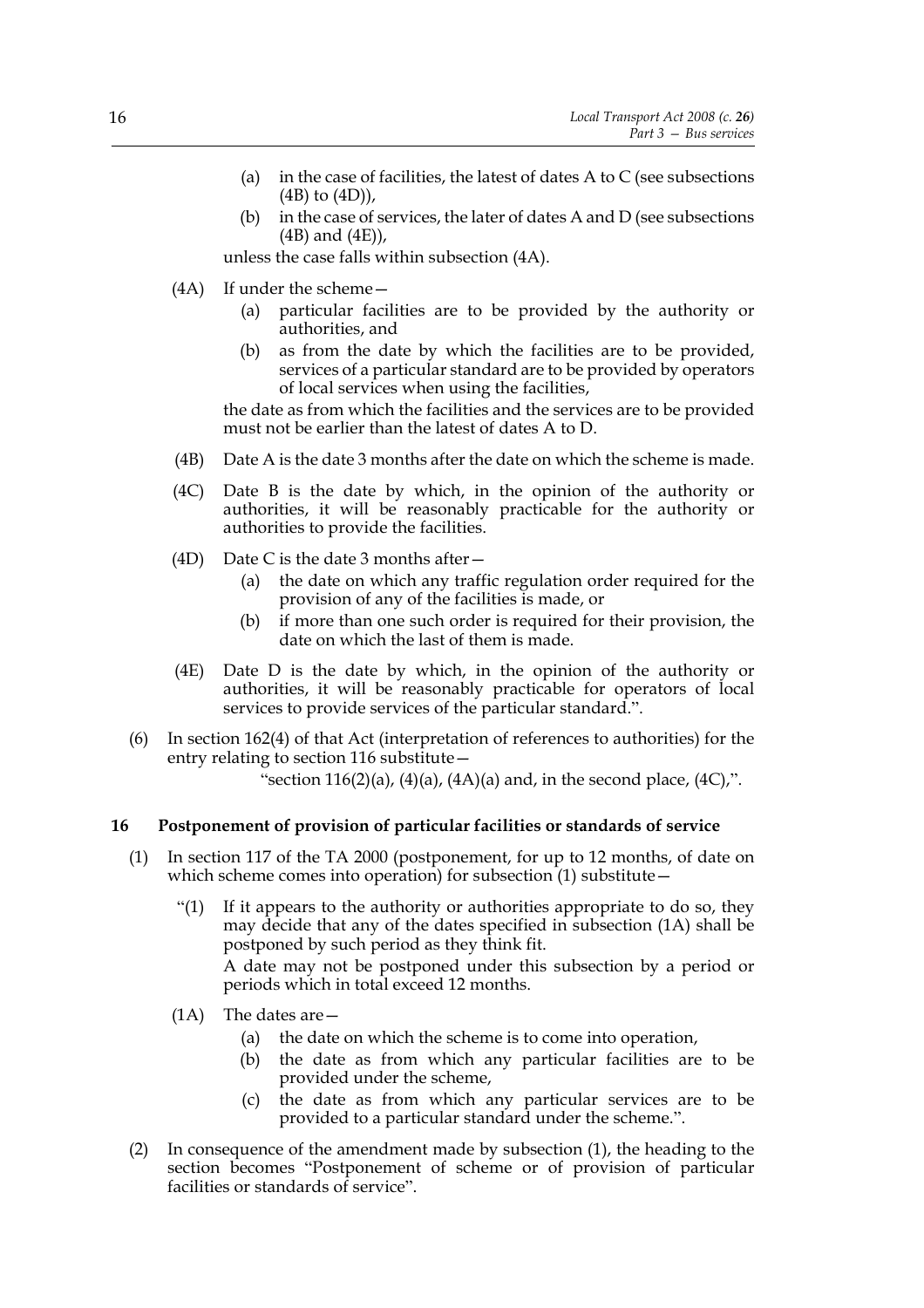# **17 Effect of scheme: different dates for different facilities or standards etc**

- (1) Section 118 of the TA 2000 (effect of scheme) is amended as follows.
- (2) For subsection (1) (facilities to be provided from date on which scheme comes into operation) substitute—
	- "(1) The authority or authorities must—
		- (a) provide each of the specified facilities not later than the date specified for its provision under the scheme, and
		- (b) continue to provide it throughout the remainder of the period for which the scheme is in operation.".
- (3) In subsection (4)(a) (operator of local services to give written undertaking to traffic commissioner) for the words from "that he will" to "when using the facilities" substitute "that, when using the facilities on any date, he will provide the service to the standard specified in the scheme as it has effect in relation to that date".

# **18 Regulations about schemes which specify frequencies, timings or fares**

- (1) Section 122 of the TA 2000 (regulations about schemes) is amended as follows.
- (2) In subsection (1) after paragraph (a) insert—
	- "(aa) the content or operation of schemes which include a requirement falling within section  $114(6)(b)$  or  $(6A)$ ,".
- (3) After subsection (2) insert—
	- "(3) As regards schemes which include any requirement mentioned in section 114(6)(b) or (6A), regulations under subsection (1)(a) or (aa) may in particular make provision—
		- (a) for section  $114(6B)$  not to apply in such circumstances as may be prescribed,
		- (b) requiring such schemes to include provision falling within subsection (4),
		- (c) for any requirement as to frequencies, timings or maximum fares to be revised only if there are no admissible objections to the revision from relevant operators,
		- (d) in prescribed circumstances where such schemes, or any provisions of such schemes, are subject to postponement under section 117, for any such requirement not to take effect unless prescribed conditions are satisfied,
		- (e) as to the meaning of "admissible objection" for the purposes of section 114(6B) and paragraph (c) of this subsection,
		- (f) as to the meaning of "relevant operator" for those purposes,
		- (g) as to the determination of any question whether an objection is an admissible objection or an operator is a relevant operator.
	- (4) The provision referred to in subsection  $(3)(b)$  is provision
		- (a) as respects the setting of frequencies, timings or maximum fares to which the requirements relate,
		- (b) for a minimum interval before any requirements as to frequencies, timings or maximum fares may next be reviewed,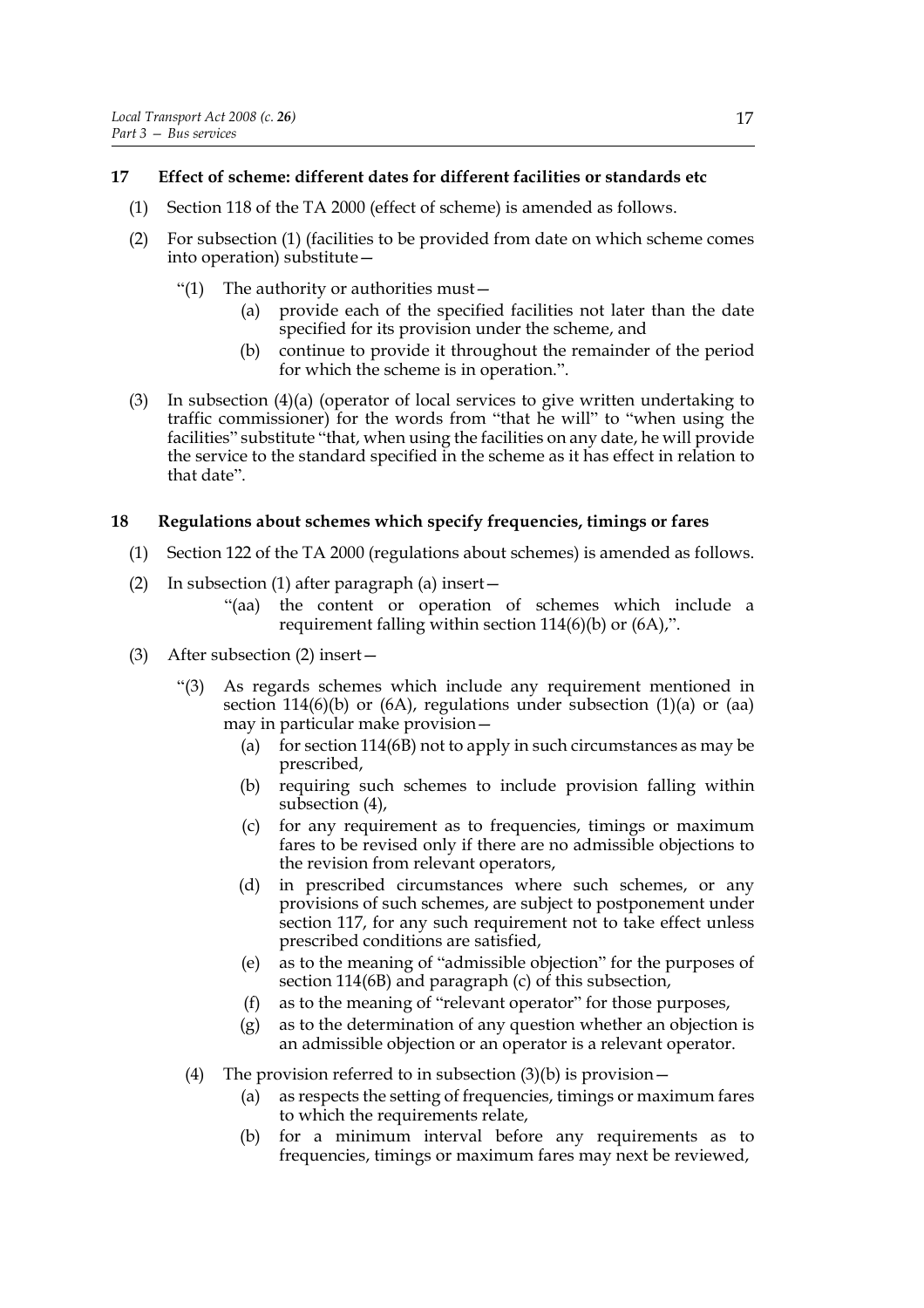- (c) for a maximum interval before any such requirements must next be reviewed,
- (d) as respects other circumstances in which any such requirements must or may be reviewed,
- (e) as respects revision of any such requirements after a review.
- (5) Subsections (3)(b) and (4) have effect subject to, and in accordance with, the following provisions—
	- (a) the revision of requirements as to frequencies, timings or maximum fares under any provision made in accordance with those subsections is not to be regarded as a variation of the scheme for the purposes of section 120 (variation or revocation of scheme), but
	- (b) nothing in those subsections or in paragraph (a) of this subsection shall be taken to derogate from what may be done under or by virtue of that section.
- (6) The provision that may be made by virtue of subsection  $(3)(g)$  includes provision for and in connection with—
	- (a) the appointment of a person ("an adjudicator") to make such a determination as is mentioned in that paragraph;
	- (b) the appointment of a person ("an assessor") to assist an adjudicator in considering any question which appears to arise in relation to such a determination;
	- (c) the payment—
		- (i) by the appropriate national authority to an adjudicator, or
		- (ii) by the appropriate national authority or an adjudicator to an assessor,

of such remuneration as may be determined by or in accordance with the regulations.".

#### *Quality contracts schemes*

# **19 Quality contracts schemes**

- (1) Section 124 of the TA 2000 (bus services: quality contracts schemes) is amended as follows.
- (2) In subsection (1) (power of local transport authorities etc to make quality contracts schemes if satisfied it is the only way to implement policies in their bus strategies and it is economic etc) for paragraphs (a) and (b) substitute—
	- "(a) the proposed scheme will result in an increase in the use of bus services (see subsection (9B)) in the area to which the proposed scheme relates,
	- (b) the proposed scheme will bring benefits to persons using local services in the area to which the proposed scheme relates, by improving the quality of those services,
	- (c) the proposed scheme will contribute to the implementation of the local transport policies of the authority or authorities,
	- (d) the proposed scheme will contribute to the implementation of those policies in a way which is economic, efficient and effective, and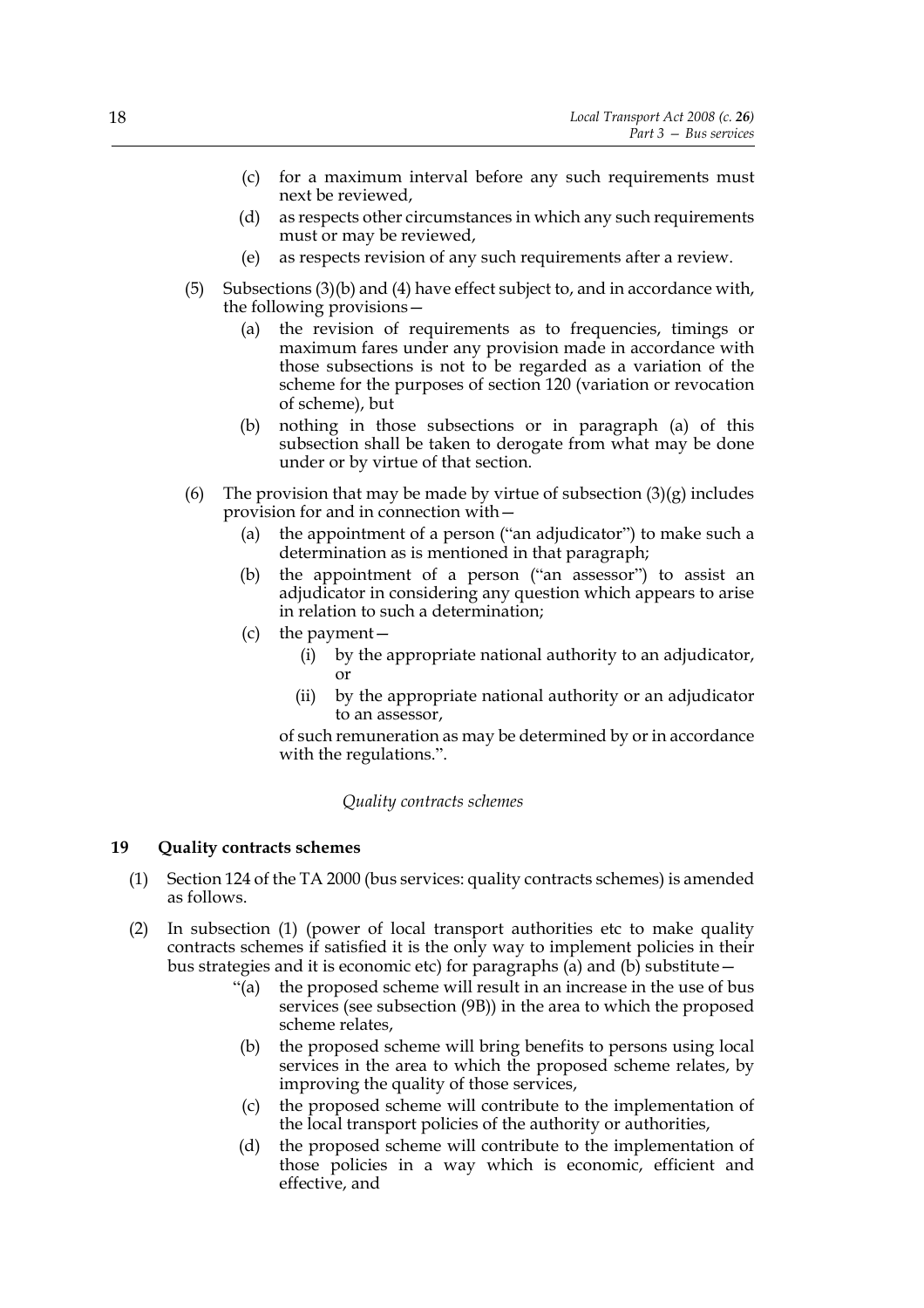- (e) any adverse effects of the proposed scheme on operators will be proportionate to the improvement in the well-being of persons living or working in the area to which the proposed scheme relates and, in particular, to the achievement of the objectives mentioned in paragraphs (a) to (d).".
- (3) For subsection (2) (need to comply with notice and consultation requirements and obtain approval of appropriate national authority) substitute—
	- "(2) A quality contracts scheme may not be made unless the authority or authorities—
		- (a) have complied with the requirements of section 125,
		- (b) in the case of a scheme for an area in Wales, have obtained the approval of the Welsh Ministers in accordance with section 126, and
		- (c) in the case of a scheme for an area in England, meet the requirements of subsection (2A).
	- (2A) The requirements are that the authority or authorities—
		- (a) have published under section 126C(5) the request which they sent to the QCS board under section 126C(4), and
		- (b) publish, in accordance with section 127(1A), a response prepared by them to the report published by the QCS board under section 126D(5) in relation to the scheme.".
- (4) In subsection (3)(b) (under quality contracts scheme local services to be provided only under quality contracts) after "section 127(4)" insert "and section 132C".
- (5) After subsection (9) insert—
	- "(9A) The power to make a scheme jointly may be exercised only if  $-$ 
		- (a) all the authorities are local transport authorities for areas in England, or
		- (b) all the authorities are local transport authorities for areas in Wales.".
- (6) After subsection (9A) insert—
	- "(9B) The reference in subsection  $(1)(a)$  to increasing the use of bus services includes a reference to reducing, arresting or reversing decline in the use of bus services.".

#### **20 Notice and consultation requirements**

- (1) Section 125 of the TA 2000 (notice and consultation requirements) is amended as follows.
- (2) In subsection (1) for the words from "they must give notice" to the end (which require the authority to give notice of the proposed scheme in a local newspaper) substitute "they must—
	- (a) publish, in such manner as they think fit, a consultation document complying with subsection (1A),
	- (b) supply a copy of that document to each of the persons mentioned in subsection (3),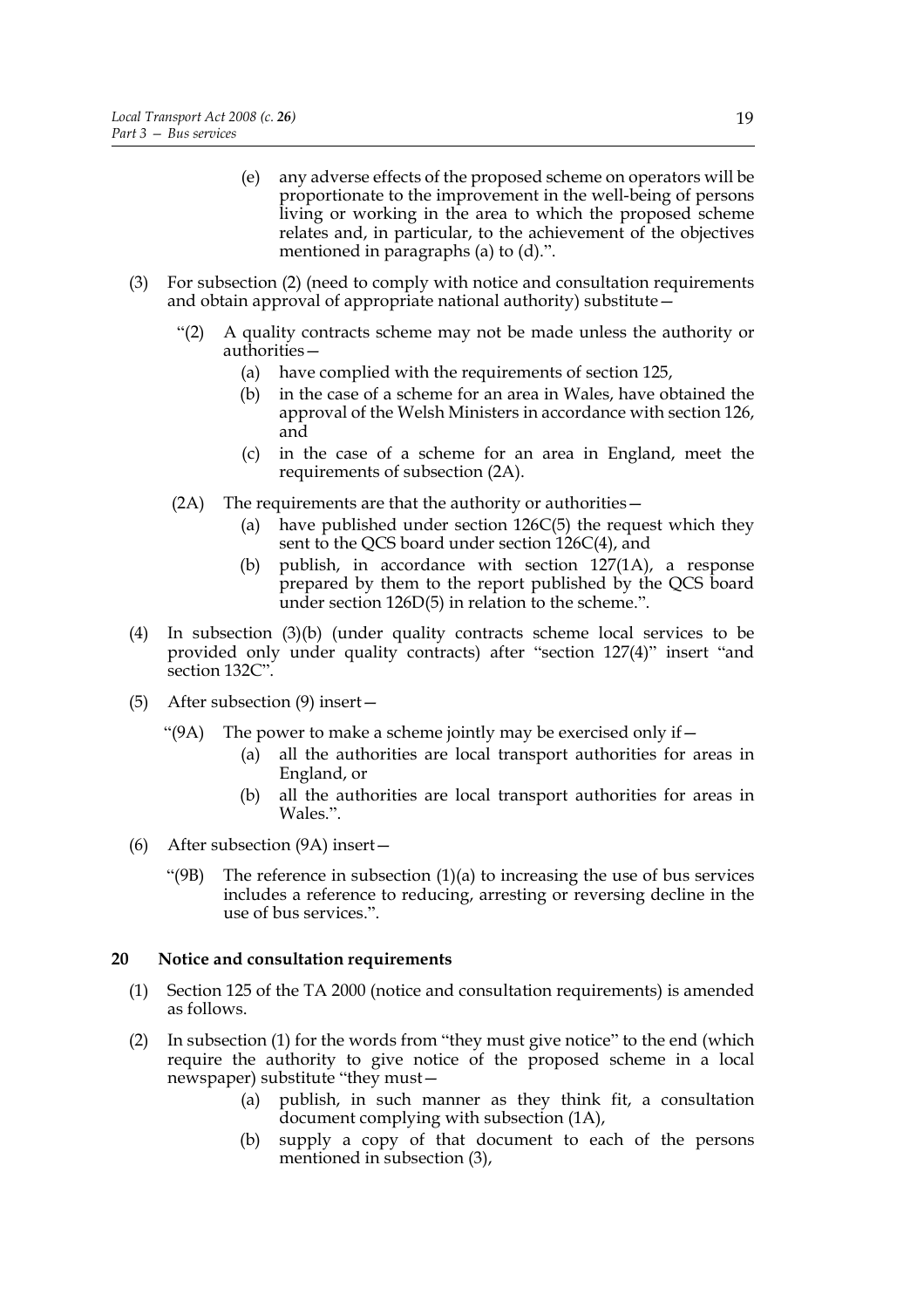- (c) give notice in accordance with subsection (2) of the proposed scheme in at least one newspaper circulating in the area to which it relates, and
- (d) if the proposed scheme relates to an area in England, send a copy of that notice to the senior traffic commissioner as soon as reasonably practicable after its publication.".
- (3) After subsection (1) insert—
	- "(1A) The consultation document mentioned in subsection  $(1)(a)$  must include—
		- (a) a description of the proposed scheme;
		- (b) a statement of the reasons why the authority or authorities are satisfied that the conditions in subsection  $(1)$  or, as the case may be, (1A) of section 124 are met;
		- (c) a description of any arrangements which the authority or authorities intend to make (including arrangements with other authorities or other persons) for or in connection with the implementation of the scheme;
		- (d) a statement of how any costs which the authority or authorities expect to incur under the scheme are to be defrayed;
		- (e) a declaration by the chief finance officer or officers of the authority or authorities that, after taking into account—
			- (i) any estimated income from fares, and
			- (ii) any grants from Ministers of the Crown or government departments,

any remaining funding required to implement the scheme can be provided from other resources available to the authority or authorities;

- (f) the date by which any written responses to the consultation must be submitted to the authority or authorities.
- (1B) The description of the proposed scheme contained in the consultation document in accordance with subsection  $(1A)(a)$  must include –
	- (a) an outline of the local services which are proposed to be provided under it;
	- (b) a statement of any proposed exclusions from the scheme by virtue of section 127(4).
- (1C) In subsection (1A)(e) "chief finance officer", in relation to a local transport authority, means that officer of the authority who is responsible under—
	- (a) section 151 of the Local Government Act 1972, or
	- (b) section 73 of the Local Government Act 1985,

for making arrangements for the proper administration of the financial affairs of the authority.".

- (4) In subsection (2) (contents of notice)—
	- (a) at the end of paragraph (a) insert "and";
	- (b) in paragraph (b) after "a copy of the scheme" insert "and the consultation document";
	- (c) omit paragraph (c) and the word "and" preceding it.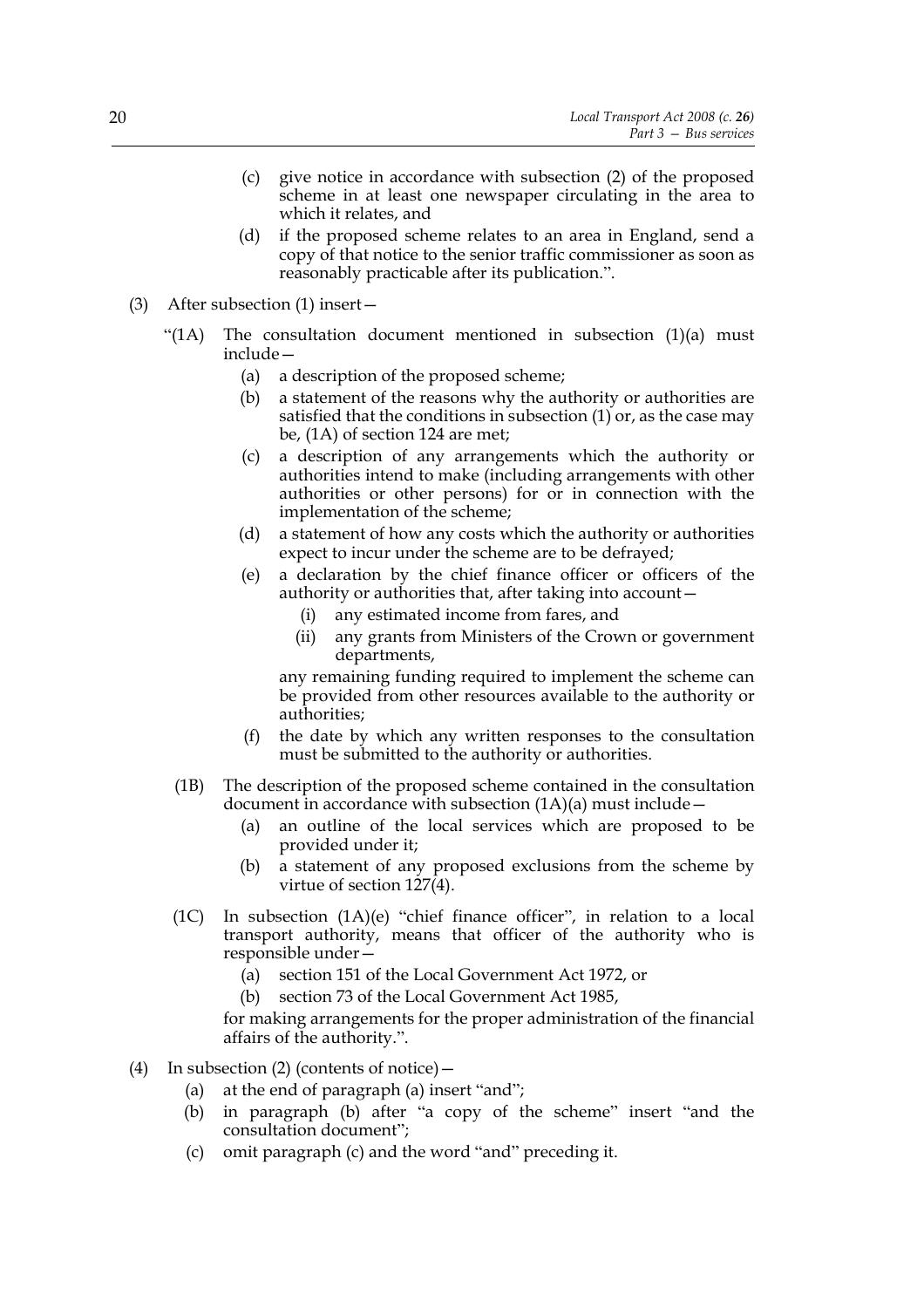(5) In subsection (3) (consultees) at the beginning of paragraph (e) (traffic commissioners for the area of the scheme) insert "if the proposed scheme relates to an area in Wales,".

*QCS boards for England and approval by Welsh Ministers in Wales*

# **21 Approval of proposed schemes: required for areas in Wales only**

- (1) Section 126 of the TA 2000 (approval of proposed scheme) is amended as follows.
- (2) Before subsection (1) insert—
	- "(A1) This section has effect in any case where the scheme or proposed scheme relates to an area in Wales.".
- (3) In subsection (1) (which refers to compliance with section 125) after "complied with" insert "the requirements of".
- (4) In subsection (3) (right of person consulted under section 125(3) to make representations) for "consulted" substitute "who was consulted, or who is aggrieved at not being consulted,".
- (5) In subsection  $(4)(a)$ 
	- (a) for "paragraphs (a) and (b)" substitute "paragraphs (a) to  $(e)$ ", and
	- (b) omit "or (as the case may be) paragraphs (a) to (d) of section  $124(1\text{A})$ ".
- (6) The heading to the section accordingly becomes "Approval of proposed schemes for areas in Wales".

# **22 Boards for proposed schemes for areas in England**

(1) After section 126 of the TA 2000 (approval of proposed scheme) insert—

# **"126A Boards for proposed schemes for areas in England**

- (1) Where the senior traffic commissioner receives a copy of a notice sent by the authority or authorities pursuant to section 125(1)(d), a board (a "QCS board") is to be constituted in accordance with the provisions of this Part to discharge the functions of such a board in relation to the proposed scheme.
- (2) The board is to consist of 3 members.
- (3) The members shall be  $-$ 
	- (a) one traffic commissioner ("the Commissioner"),
	- (b) two persons drawn from a panel of persons appointed by the Secretary of State for the purposes of this section.
- (4) The Commissioner is to chair the board.
- (5) Within a prescribed period of receiving the copy of the notice mentioned in subsection  $(1)$ , the senior traffic commissioner is to  $-$ 
	- (a) designate the traffic commissioner who is to be the Commissioner in the case of the particular board,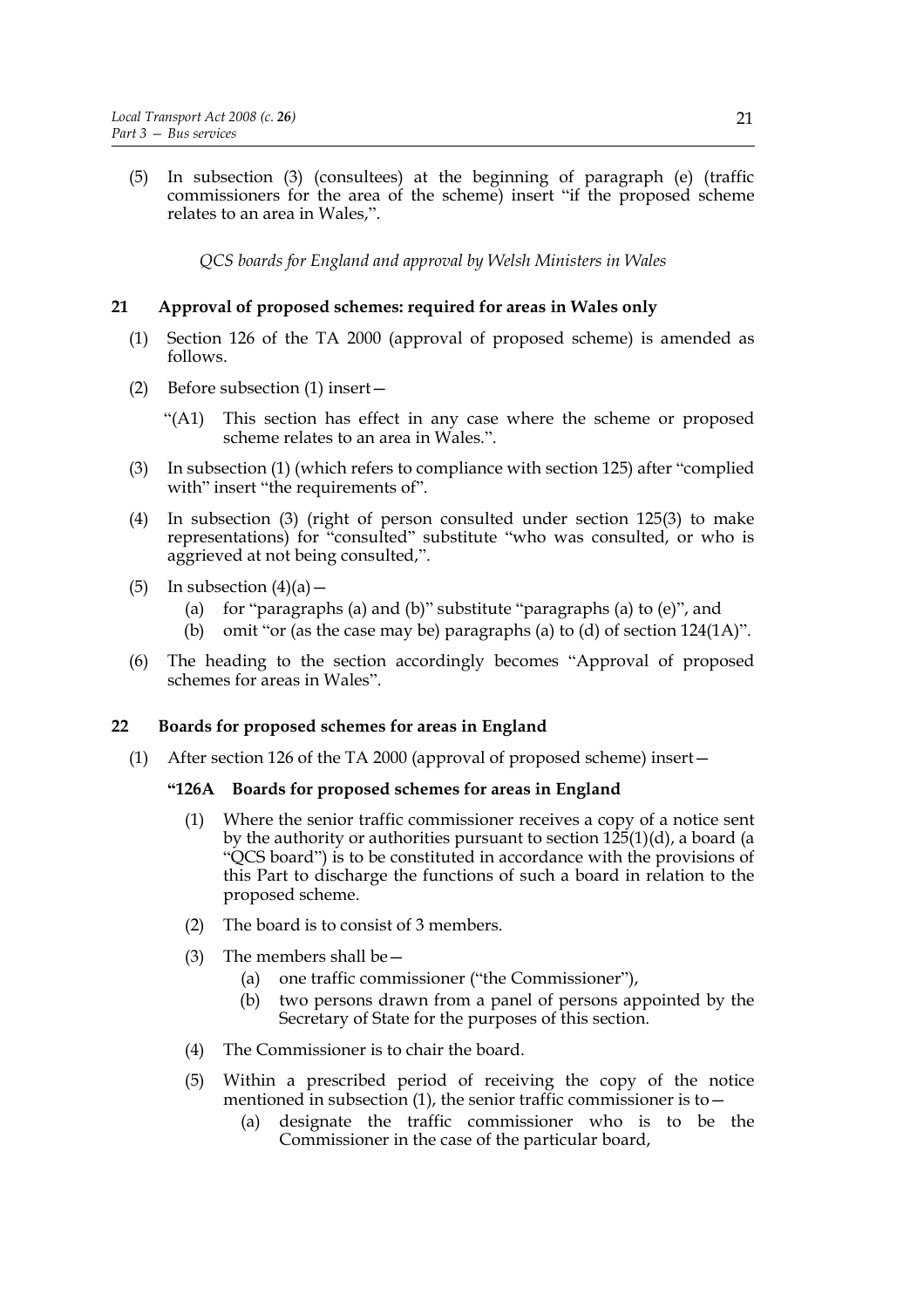- (b) give notice of that designation to the authority or authorities, in accordance with the prescribed procedure, identifying the person designated,
- (c) publish, in such manner as may be prescribed, notice of the designation, identifying the person designated.
- (6) The traffic commissioner who is to be so designated is that one of the traffic commissioners whom the senior traffic commissioner considers most appropriate in all the circumstances of the particular case by reason of any particular knowledge or experience that the traffic commissioner may have.

This is subject to subsections (7) and (8).

- (7) If the senior traffic commissioner considers that the traffic commissioner who would otherwise fall to be designated to be the Commissioner ought not to be so designated—
	- (a) because of the traffic commissioner's illness, incapacity, absence or impending vacation of office, or
	- (b) because the traffic commissioner is prevented from being the Commissioner by subsection (8),

the senior traffic commissioner is to designate a different traffic commissioner to be the Commissioner.

- (8) A traffic commissioner whose ability to act impartially in the case of any particular scheme is, in the opinion of that traffic commissioner, in any way impaired must not act as the Commissioner in relation to that scheme.
- (9) If the senior traffic commissioner is unable to discharge the duty to make a designation under subsection (5), the duties of the senior traffic commissioner under that subsection are to be discharged by the Secretary of State instead.
- (10) The persons who are to be members of the board by virtue of subsection  $(3)(\vec{b})$  are to be designated in such manner and at such time as may be prescribed.
- (11) The Secretary of State shall pay to each person appointed under subsection (3)(b) such remuneration in respect of the person's services as may be determined by the Secretary of State with the consent of the Treasury.
- (12) In this section "prescribed" means prescribed in regulations under section 126E or 133.".
- (2) In section 162 of the TA 2000 (interpretation of Part 2) insert the following definition at the appropriate place in subsection  $(1)$  –

""QCS board" is to be read in accordance with section 126A(1),".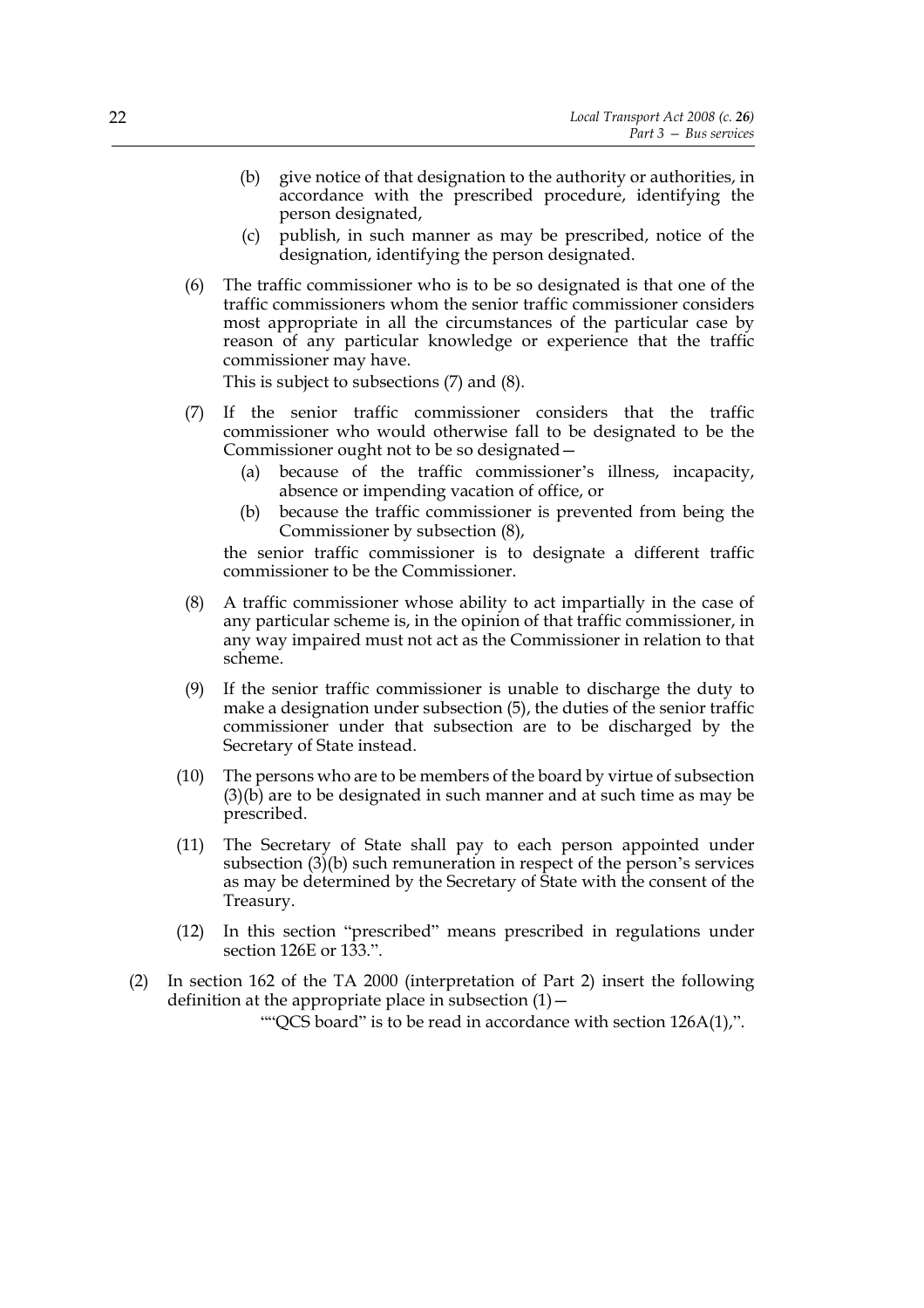# **23 Advice by boards or their Commissioners**

After section 126A insert—

#### **"126B Advice by boards or their Commissioners**

- (1) This section applies at any time after the traffic commissioner who is to chair the QCS board for the proposed scheme has been designated under section 126A.
- (2) The QCS board may give advice about matters of a procedural nature to any person who requests it before the end of the appropriate period.
- (3) For the purposes of subsection (2), the end of the appropriate period  $iS -$ 
	- (a) the date on which a scheme is made, or
	- (b) if no scheme is made, the date on which the authority or authorities give notice to the board under section 126C(7) that they have decided not to proceed with the proposed scheme.
- (4) The board may not, under subsection (2), give advice about the merits of the proposed scheme.
- (5) If the Secretary of State thinks it appropriate to do so in connection with securing propriety in the giving of advice under subsection (2), the Secretary of State may by regulations make provision about the giving of advice under that subsection (but not about what the advice is to be).
- (6) In particular, regulations under subsection (5) may make provision that has the effect that—
	- (a) a person's request for advice under subsection (2), or
	- (b) advice given under subsection (2) to a person,

must be, or may be, disclosed by the board to persons other than that person or to the public generally.

(7) In relation to requests received at any time before the members of the board have been designated, the functions of the board under this section are exercisable on behalf of the board by the traffic commissioner who has been designated to chair the board.".

# **24 Consideration of proposed schemes by boards**

After section 126B insert—

#### **"126C Requests for boards to begin consideration etc of proposed schemes**

- (1) This section applies in any case where  $-$ 
	- (a) the proposed scheme is for an area in England, and
	- (b) the authority or authorities have complied with the requirements of section 125(1) to (3).
- (2) If the authority or authorities wish to proceed with the proposed scheme, they must send each of the following to the QCS board as soon as reasonably practicable after the end of the consultation period—
	- (a) copies of all written responses received from the persons consulted,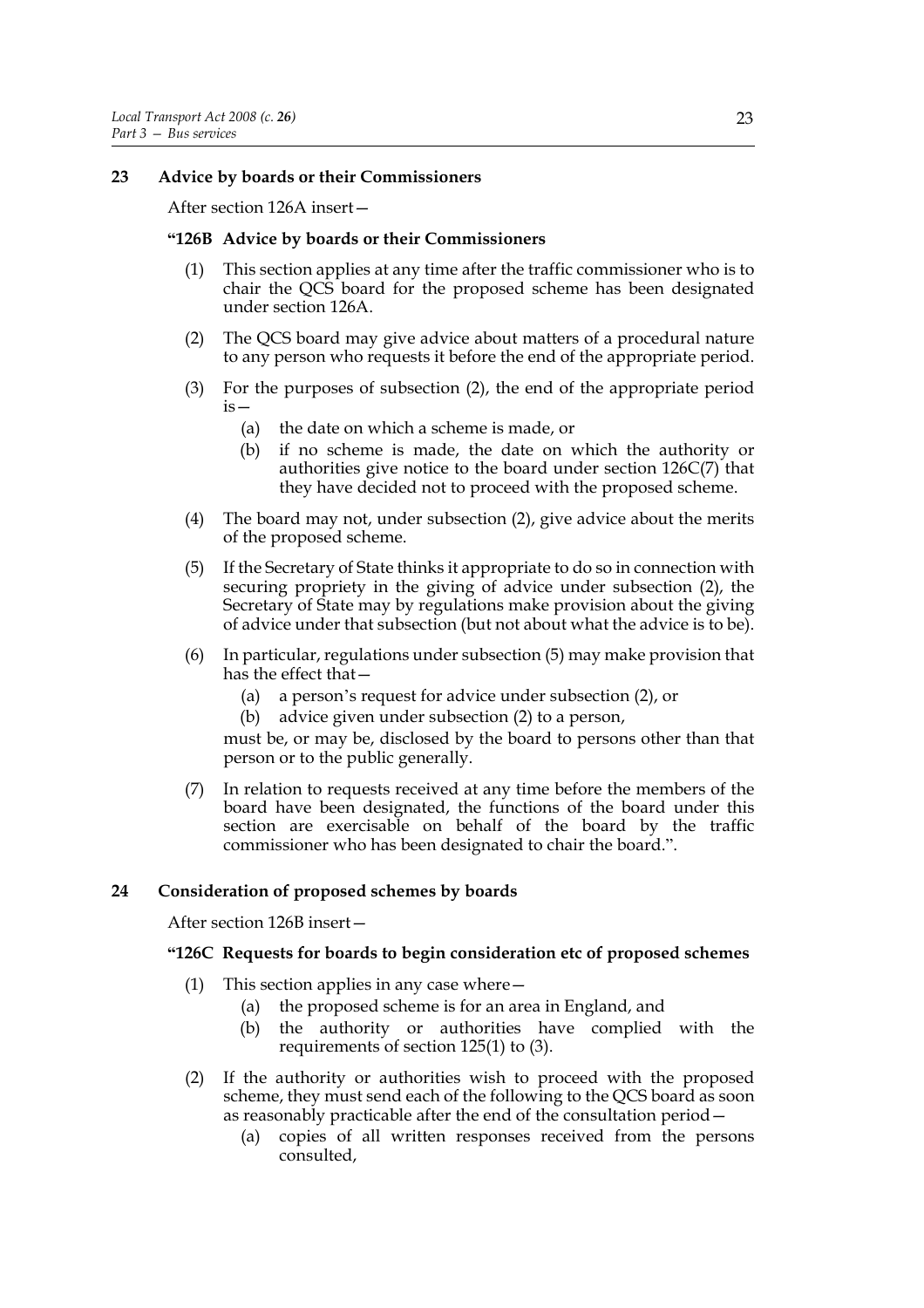- (b) information about representations made orally at meetings or other events held by the authority or authorities during the consultation period,
- (c) a summary of the action which the authority or authorities have taken to comply with the requirements of section 125(1) to (3).
- (3) The authority or authorities must have complied with subsection (2) before they send the board a request under subsection (4).
- (4) When the authority or authorities consider it appropriate to do so, they are to send to the board a written request for it to begin the performance of its functions under section 126D in relation to the proposed scheme.
- (5) If the authority or authorities send the board a request under subsection (4), they must also—
	- (a) publish the request,
	- (b) send to the board a copy of the proposed scheme that it is to consider under section 126D,
	- (c) if the proposed scheme mentioned in section 125(2) differs from the proposed scheme mentioned in paragraph (b), publish a notice stating where a copy of the proposed scheme mentioned in paragraph (b) may be inspected.
- (6) If, following the sending of a request under subsection (4), the authority or authorities—
	- (a) modify the proposed scheme under section 125(5) or section 126D(7), and
	- (b) desire the QCS board to exercise its functions under section 126D in relation to the proposed scheme, as modified,

they may send the board a further request under subsection (4).

- (7) If at any time the authority or authorities decide not to proceed with the proposed scheme, they must—
	- (a) give written notice of that decision to the QCS board, and
	- (b) publish notice that they have done so.

#### **126D Consideration of proposed schemes by boards**

- (1) Following receipt of a request from the authority or authorities under section 126C(4), the QCS board is to consider the proposed scheme and—
	- (a) form an opinion whether the conditions set out in the paragraphs of section 124(1) or, as the case may be, of section 124(1A) are met in the case of the proposed scheme;
	- (b) form an opinion whether the authority or authorities have complied with the requirements of section 125(1) to (3).
- (2) If the board is of the opinion that the conditions mentioned in subsection (1)(a) are not met, it may make recommendations as to actions that the authority or authorities might take in response to that opinion.
- (3) If the board is of the opinion that the authority or authorities have not complied with the requirements of section 125(1) to (3), it may make recommendations as to actions that the authority or authorities might take in response to that opinion.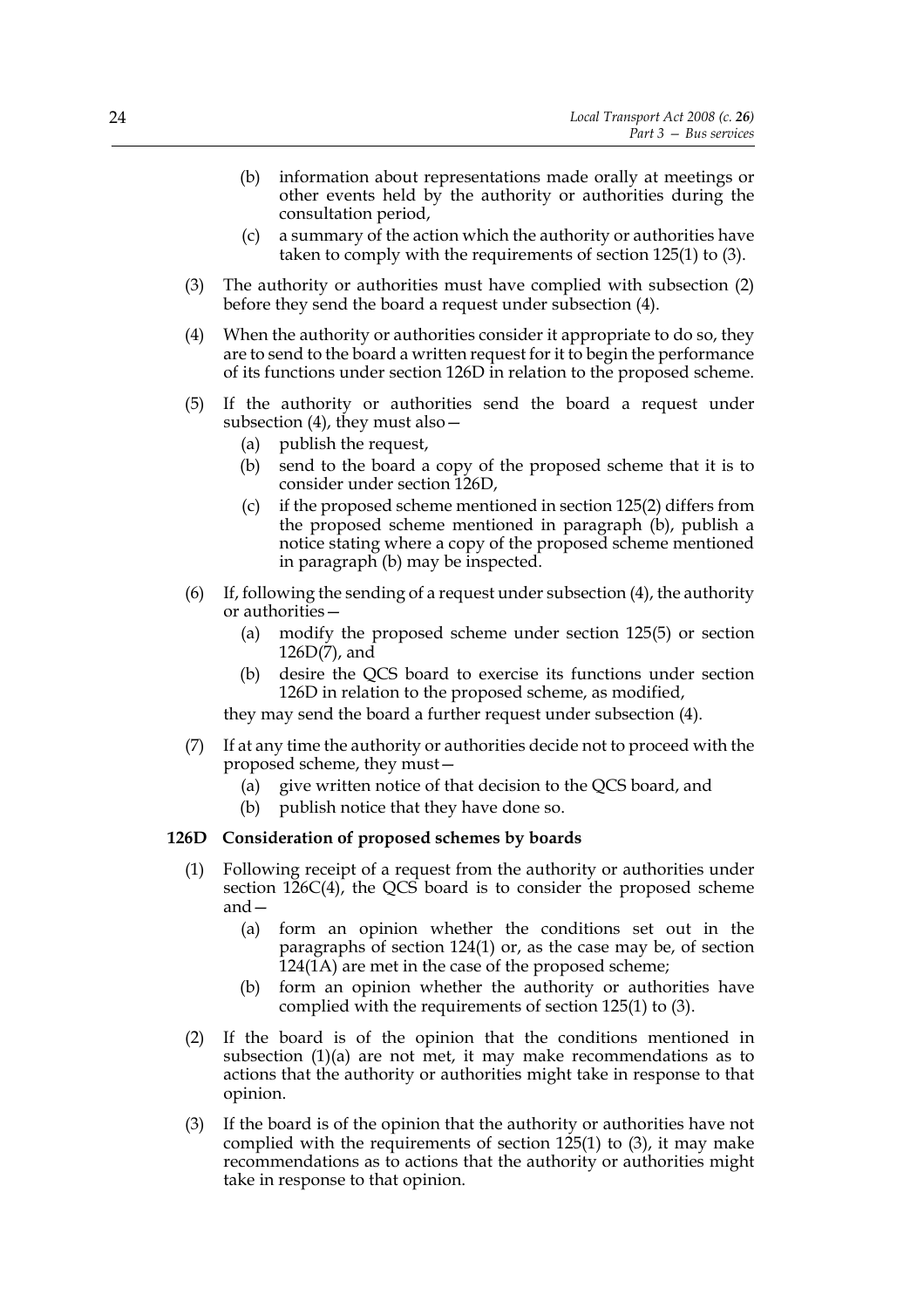- (4) If, in performing its functions under subsection  $(1)(b)$ , the board is of the opinion that any person who was not consulted under section  $125(3)$  ought to have been so consulted, that person has  $-$ 
	- (a) the rights of appeal under section 127A that are conferred by virtue of subsection (3)(b) of that section, or
	- (b) in a case where this section applies by virtue of section  $131C(3)$ (non-exempt proposal to continue scheme), the rights of appeal under section 131F that are conferred by virtue of subsection (3)(b) of that section.
- (5) The board is to give notice to the authority or authorities of—
	- (a) the opinions that it has formed on the questions in paragraphs (a) and (b) of subsection  $(1)$ ,
	- (b) any recommendations that it makes under subsection (2) or (3),
	- (c) its reasons for forming those opinions and making any such recommendations,

and is to publish a report stating those opinions, recommendations and reasons.

- (6) If, in a case where the board makes recommendations under subsection (3), the authority or authorities take the action recommended by the board and publish notice that they have done so, this Part has effect as  $if -$ 
	- (a) the authority or authorities had complied with the requirements of section  $125(1)$  to  $(3)$  to which the recommendations relate, and
	- (b) the opinion formed by the board on the question in subsection (1)(b) had included (and had been stated in the report as including) the opinion that the authority or authorities had complied with those requirements.
- (7) Following receipt of the notice under subsection (5), the authority or authorities may modify the proposed scheme.
- (8) If the authority or authorities—
	- (a) modify the proposed scheme by virtue of subsection (7) or section 125(5), and
	- (b) send the board a request under section 126C(4) by virtue of section 126C(6),

this section has effect with such modifications or exclusions as may be prescribed by regulations under section 126E or 133.".

# **25 Practice and procedure of boards**

After section 126D of the TA 2000 insert—

#### **"126E Practice and procedure of boards**

- (1) The Secretary of State may make regulations—
	- (a) with respect to the constitution of a QCS board,
	- (b) with respect to the powers and duties of any such board,
	- (c) governing the practice and procedure to be followed by any such board, and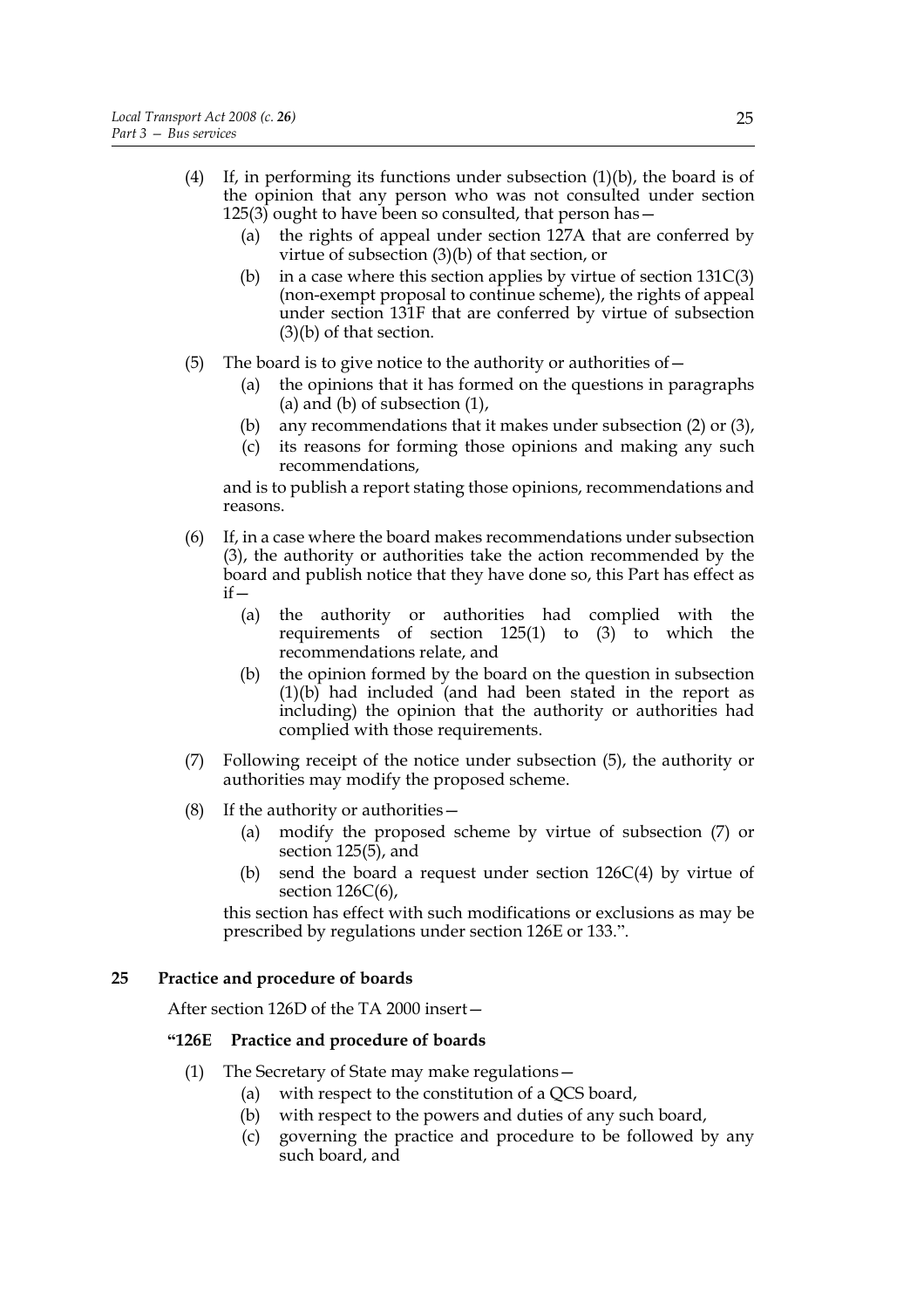- (d) generally for the carrying into effect of the powers and duties of any such board.
- (2) The provision that may be made by regulations under subsection (1) includes—
	- (a) provision about requests under section  $126C(4)$ ;
	- (b) provision for an acknowledgement of the receipt of any such request to be issued by such person, and within such time, as may be prescribed in the regulations;
	- (c) the procedure to be followed in cases where a further request under section 126C(4) is sent to the QCS board by virtue of section 126C(6) in relation to a proposed scheme which has been modified (the "modified scheme");
	- (d) provision for or in connection with the making of representations about the modified scheme;
	- (e) the publication by the board of provisional findings before it publishes its report.
- (3) Regulations may prescribe the time within which the Secretary of State considers that any QCS board should normally have published its report.
- (4) It is the duty of a QCS board to take all reasonable steps to publish its report within that time.
- (5) If a QCS board does not publish its report within that time, the Commissioner must immediately prepare a statement of—
	- (a) the reasons why the board has not published its report within that time;
	- (b) the action the board is taking to publish its report as soon as reasonably practicable;
	- (c) the time within which it is expected that the board will publish its report.
- (6) As soon as reasonably practicable after the statement required by subsection (5) has been prepared, the Commissioner must send a copy of it to each of the following—
	- (a) the Secretary of State;
	- (b) the authority or authorities proposing to make the scheme.
- (7) The Secretary of State may issue guidance concerning the carrying out by a QCS board of its functions under this Part in relation to quality contracts schemes.
- (8) A QCS board must have regard to any such guidance.
- (9) In this section—

"the Commissioner" has the same meaning as in section 126A; "regulations" means regulations made by the Secretary of State; "report" means the report which the board is required to publish by virtue of section 126D(5).".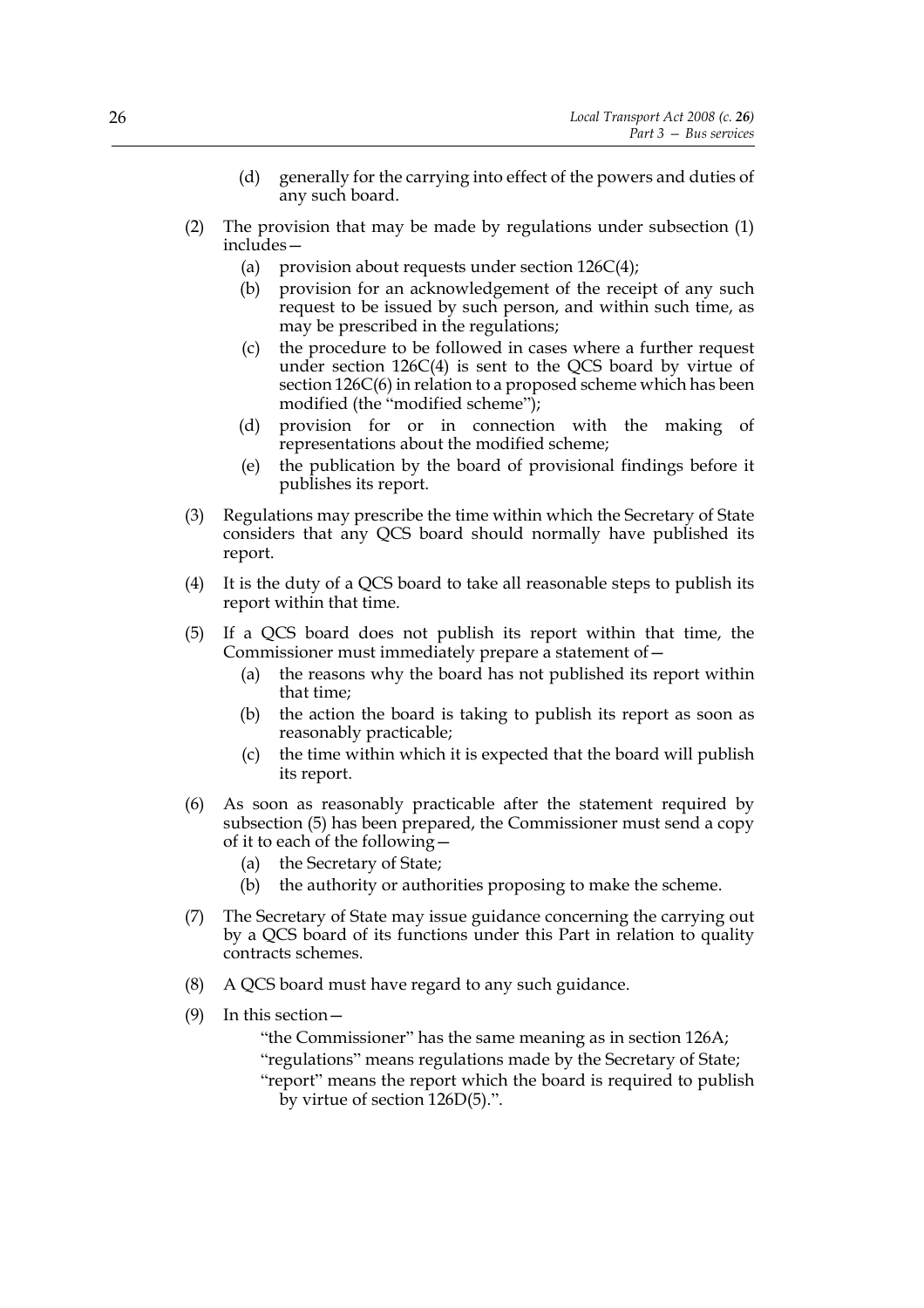# *Making and duration of quality contracts schemes*

# **26 Making of scheme**

- (1) Section 127 of the TA 2000 (making of scheme) is amended as follows.
- (2) For subsection (1) (making of scheme to be not later than 6 months after approval by appropriate national authority) substitute—
	- "(1) The authority or authorities who proposed the scheme may make it  $-$ 
		- (a) in the case of a scheme for an area in England, in accordance with the requirements of subsection  $(1A)$ ;
		- (b) in the case of a scheme for an area in Wales, in accordance with the requirements of subsection (1B).
	- (1A) If the scheme is for an area in England, the authority or authorities who proposed it—
		- (a) must not make the scheme until they publish a response prepared by them to the report published by the QCS board under section 126D(5) in relation to the scheme, but
		- (b) subject to that, may make the scheme at any time not later than 6 months after the publication of that report.

Any such response must state the actions (if any) which the authority or authorities have taken in relation to each of the board's recommendations (if any) under section 126D(2) or (3).

- $(1B)$  If  $-$ 
	- (a) the scheme is for an area in Wales, and
	- (b) the Welsh Ministers approve the scheme under section 126,

the authority or authorities who proposed it may make it, as approved, at any time not later than 6 months after the date of the approval.".

- (3) In subsection (2) (what the scheme must specify) for paragraph (b) (date on which scheme comes into operation etc) substitute—
	- "(b) the date on which it is to come into operation or, if the scheme provides for different provisions to come into operation on different dates, or on different dates for different purposes, those dates in the case of each provision, and".
- (4) In subsection (2), in paragraph (c) (maximum period for which scheme to remain in operation) after "ten years" insert "from the earliest date on which the scheme or any of its provisions comes into operation.".
- (5) After subsection (2) insert—
	- "(2A) No date that is to be specified under subsection  $(2)(b)$  may be earlier than 6 months after the scheme is made.".
- (6) After subsection (3) insert—
	- "(3A) The scheme must specify the date or dates on which it is proposed that the authority or authorities will issue invitations to tender for the provision of any services to which the scheme relates (see section 130).".
- (7) In subsection (9) (contents of notice under subsection (8)) for paragraph (c)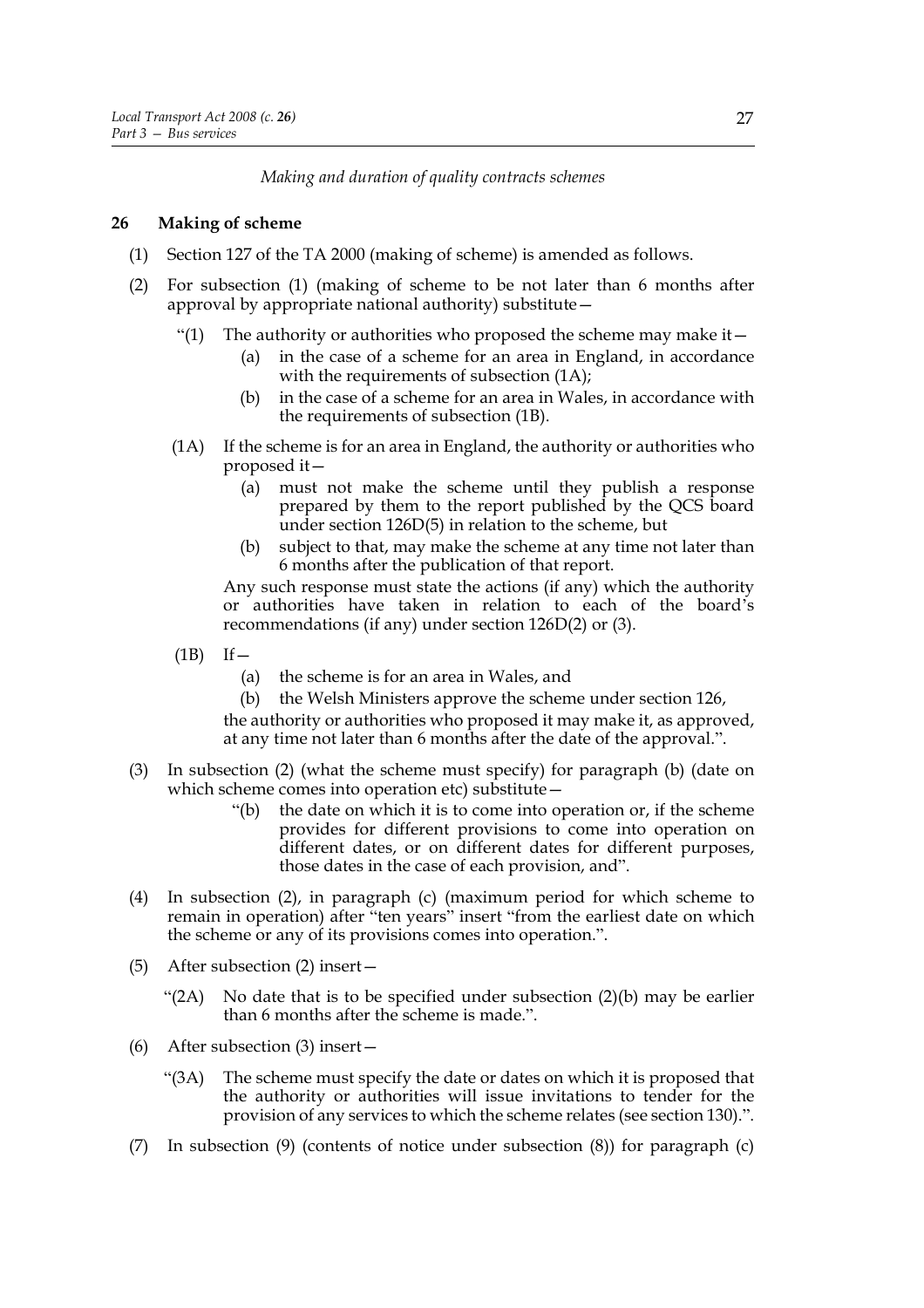(date on which scheme comes into operation) substitute—

- "(c) the date or dates on which the scheme, or the different provisions of the scheme, are to come into operation.".
- (8) For subsection (10) (power by order to vary the period mentioned in subsection  $(2)(b)$ ) substitute –
	- "(10) The appropriate national authority may by order vary any of the periods mentioned in subsection (1A), (1B) or (2A).".
- (9) In section 162(4) of the TA 2000 (provisions where references to Passenger Transport Authorities or Integrated Transport Authorities are to be read as references to Passenger Transport Executives) insert at the appropriate place in the list of provisions—
	- "section 127(3A),".

# **27 Appeals against the making of schemes for areas in England**

(1) After section 127 of the TA 2000 insert—

#### **"127A Appeals against the making of schemes for areas in England**

- (1) This section applies where an authority or authorities make a quality contracts scheme for an area in England.
- (2) Any person falling within subsection (3) may appeal to the Transport Tribunal against the decision of the authority or authorities to make the scheme.
- (3) The persons are—
	- (a) any person who was consulted under section 125(3),
	- (b) any person who was not consulted under section 125(3) but who, in the opinion of the QCS board under section 126D(1)(b), ought to have been so consulted.
- (4) An appeal under this section may be  $-$ 
	- (a) on a point of law, or
	- (b) on a question of fact, unless subsection (5) prevents it.
- (5) No appeal lies under this section on a question of fact (and no question of fact is to be entertained by the Tribunal on an appeal under this section) in any case where subsection (6) applies.
- (6) This subsection applies if the QCS board stated in its report under section 126D(5) that it is of the opinion—
	- (a) that the conditions in the paragraphs of section 124(1) or, as the case may be, of section 124(1A) are met, and
	- (b) that the authority or authorities have complied with the requirements of section 125(1) to (3) (or are by virtue of section 126D(6) to be taken to have complied with those requirements by virtue of having taken any action recommended by the board in any previous reports),

and if the scheme, as made, corresponds to the proposed scheme to which that report relates.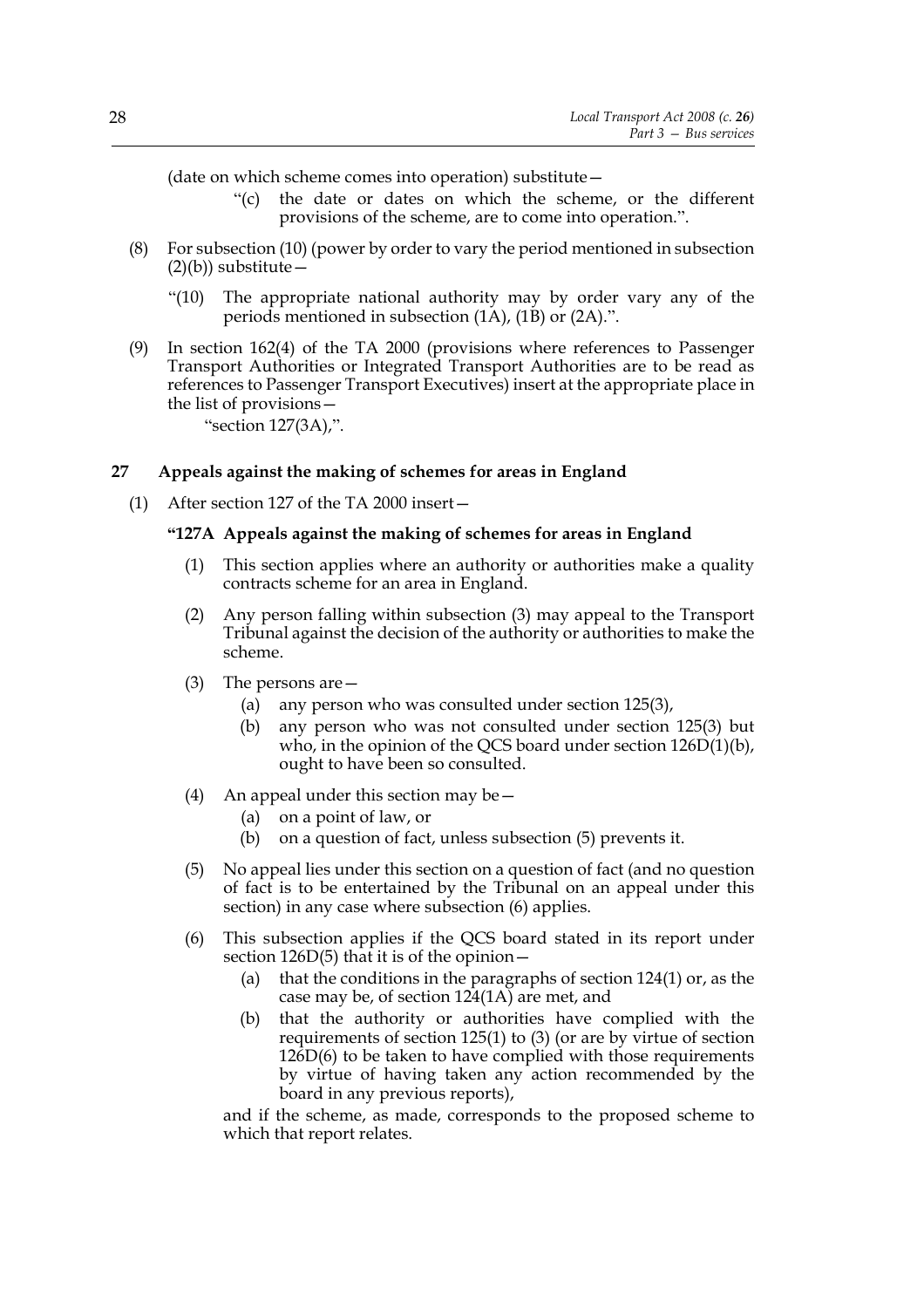(7) The authority or authorities may issue invitations to tender in accordance with section 130(1) notwithstanding the lodging of any appeal under or by virtue of this section.

#### **127B Powers of the Transport Tribunal on an appeal under section 127A**

- (1) On an appeal under section 127A the Transport Tribunal shall have power—
	- (a) to make such order as they think fit, or
	- (b) to remit any matter (with or without directions) to the authority or authorities for their consideration or determination or for such other purposes as the Tribunal may direct.
- (2) The powers of the Tribunal on an appeal under section 127A include power to do any one or more of the following—
	- (a) dismiss the appeal in whole or in part,
	- (b) remit the matter to the authority or authorities with one or more directions under subsection (3),
	- (c) direct the authority or authorities to vary the scheme in such manner as the Tribunal may specify in the direction (but see subsection (4)),
	- (d) quash the decision of the authority or authorities (but see subsection (5)).
- (3) A direction under this subsection is a direction for the authority or authorities to do each of the following—
	- (a) consider or reconsider such matters as may be specified in the direction,
	- (b) consult or further consult as respects those matters in such manner as may be specified in the direction,
	- (c) vary the scheme in such respects as may in consequence appear appropriate to the authority or authorities.
- (4) The Tribunal may give a direction under this section to vary the scheme by reducing the area to which the scheme relates only if they are of the opinion that the conditions in section 132(3) are met.
- (5) The power of the Tribunal under this section to quash the decision of the authority or authorities is exercisable only if the Tribunal are of the opinion that there are defects in the scheme which are not capable of being remedied by varying the scheme under or by virtue of subsection  $(2)(b)$  or  $(c)$ .
- (6) Where, on an appeal under section 127A, the Tribunal exercises any power falling within paragraph (b) of subsection (2) above, the only further appeal allowed under that section is an appeal against a decision of the authority or authorities to vary, or not to vary, the scheme by virtue of subsection  $(3)(c)$ .".
- (2) In section 162(4) of the TA 2000 (provisions where references to Passenger Transport Authorities or Integrated Transport Authorities are to be read as references to Passenger Transport Executives) insert at the appropriate place in the list of provisions—

"section 127A(7),".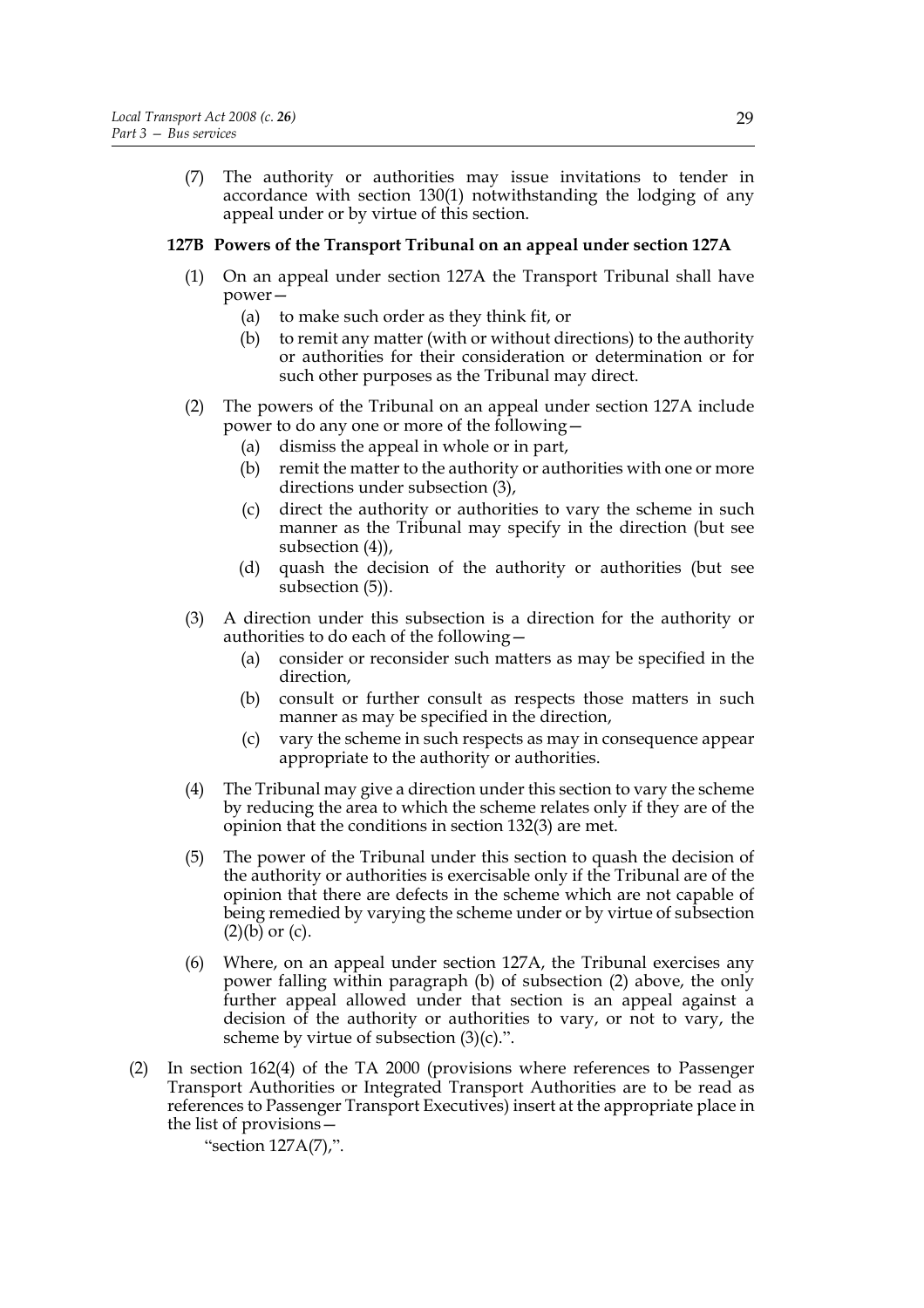# **28 Postponement of scheme in part**

In section 128 of the TA 2000 (postponement of scheme) in subsection  $(1)$  -

- (a) after "the scheme", in the second place where those words occur, insert ", or any particular provision of the scheme,";
- (b) after "would otherwise come into operation" insert ", or come into operation for any particular purpose or purposes,".

# **29 Effect of scheme: different operational dates and excepted services**

- (1) Section 129 of the TA 2000 (effect of scheme) is amended as follows.
- (2) In subsection (1) (consequences for period during which scheme is in operation)—
	- (a) after "the scheme" insert ", or (in the case of a scheme which provides for different provisions to come into operation on different dates) any provision of the scheme,";
	- (b) in paragraph (a), for "the area to which it relates" substitute "the area to which the scheme, or that provision, relates";
	- (c) in paragraph (b), after "under a quality contract" insert "or is an interim service (see section 132C)".
- (3) In subsection (2) (exception for services excluded from the scheme by virtue of section 127(4)) after "But subsection (1) does not apply" insert "—
	- (a) so as to prevent the application of sections 6 to 9 of the Transport Act 1985 in relation to any service by virtue or in consequence of section 6B of that Act (application for registration or variation where quality contracts scheme in force),
	- (b) so as to prevent the provision of any service registered under section 6 of the Transport Act 1985 by virtue of section 6B of that Act, or
	- $(c)$  ".
- (4) Subsection (4) (tenders to be invited not later than 3 months after the scheme has been made) shall cease to have effect.

### **30 Extension of maximum period of quality contracts**

- (1) Section 130 of the TA 2000 (tendering for quality contracts) is amended as follows.
- (2) In subsection (1) (authority to tender for provision of services) after "services to which the scheme" insert ", or each provision of the scheme,".
- (3) In subsection (2) (period of contract not to exceed five years) for "five" substitute "10".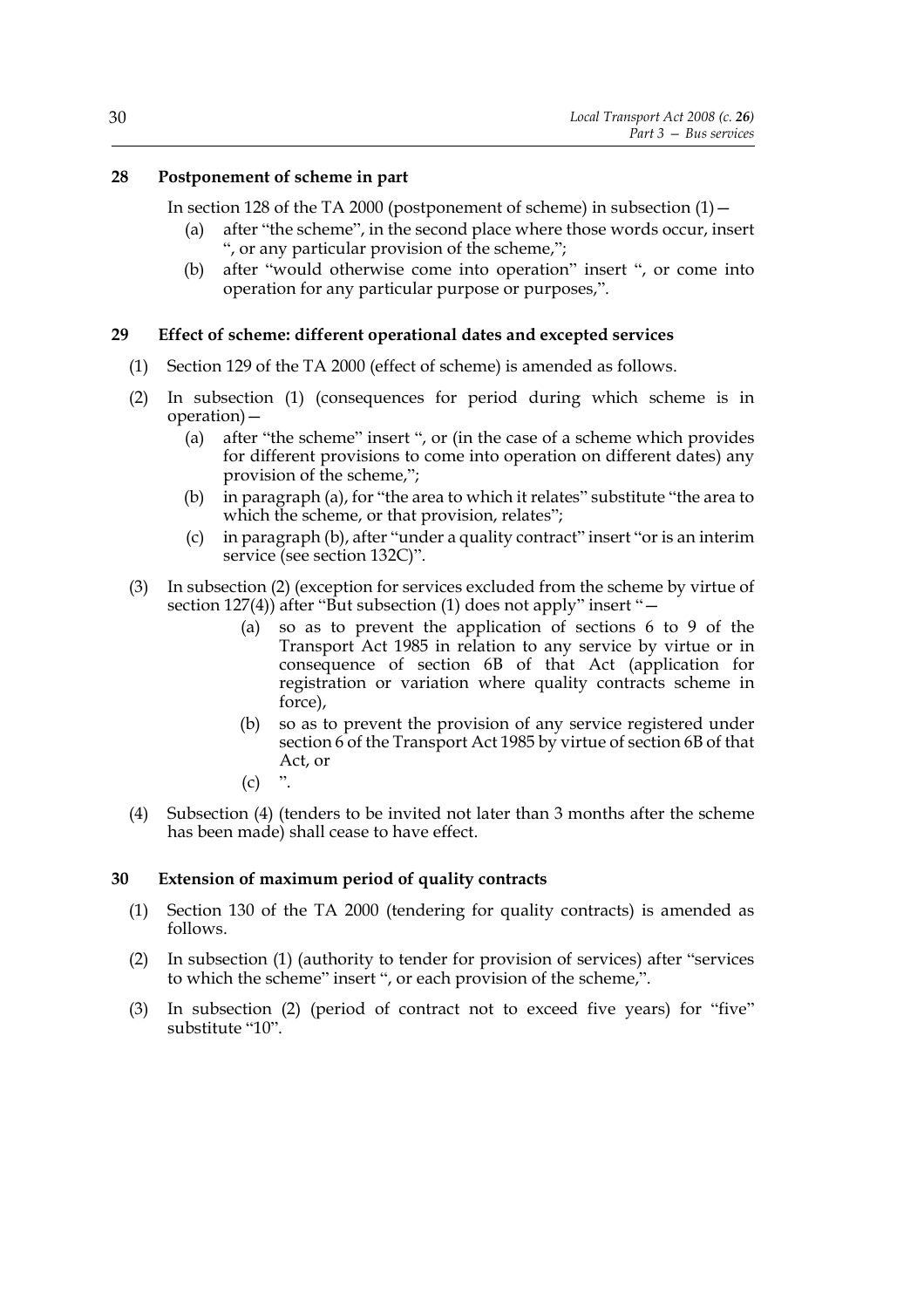### *Continuation of quality contracts schemes*

### **31 Continuation of schemes for further periods**

After section 131 of the TA 2000 insert—

#### **"131A Continuation of schemes for further periods**

- (1) If it appears to them appropriate to do so, the authority or authorities who made a quality contracts scheme (other than any to whose area the scheme no longer relates) may decide that the scheme should continue in operation for a further period, with or without modification.
- (2) Before making such a decision, they must, unless the proposal that the scheme should continue is an exempt continuation proposal (see section 131B), comply with the requirements of—
	- (a) section 124(2)(b) (approval by Welsh Ministers), if the scheme is for an area in Wales, or
	- (b) section 124(2)(c) (publication of request to, and response to report of, QCS board), if the scheme is for an area in England.
- (3) Section 125 applies in relation to the continuation of a scheme under this section as it applies in relation to the making of a scheme, but with the following modifications—
	- (a) any reference to a proposal to make a scheme is to be read as a reference to a proposal for the continuation of a scheme,
	- (b) any reference to the proposed scheme is to be read as a reference to the scheme as proposed to continue in operation,

and with the further modifications specified in subsections (4) and (5), but this is subject to such modifications or exclusions as may be prescribed by regulations under section 133.

- (4) If the proposal is an exempt continuation proposal—
	- (a) section 125(1)(d) (duty to send copy of notice to senior traffic commissioner if scheme relates to area in England) does not apply, but
	- (b) section 125(3)(e) (duty to consult traffic commissioners for areas to which scheme relates) applies with the omission of the words "if the proposed scheme relates to an area in Wales,".
- (5) The consultation document that is to be published by virtue of section 125(1)(a), as applied by subsection (3), must (instead of complying with section  $125(1\overline{A})$  include –
	- (a) a description of the scheme, together with any proposed modifications to it;
	- (b) a statement of the opinion of the authority or authorities as to the effectiveness of the scheme in achieving the objectives set out in paragraphs (a) to (e) of section  $124(1)$  or, as the case may be, paragraphs (b) and (d) of section  $124(1A)$  up to the date of the report;
	- (c) a statement of the reasons why they are satisfied that the scheme as proposed to be continued (with any proposed modifications) will meet the conditions in subsection (1) or, as the case may be, (1A) of section 124;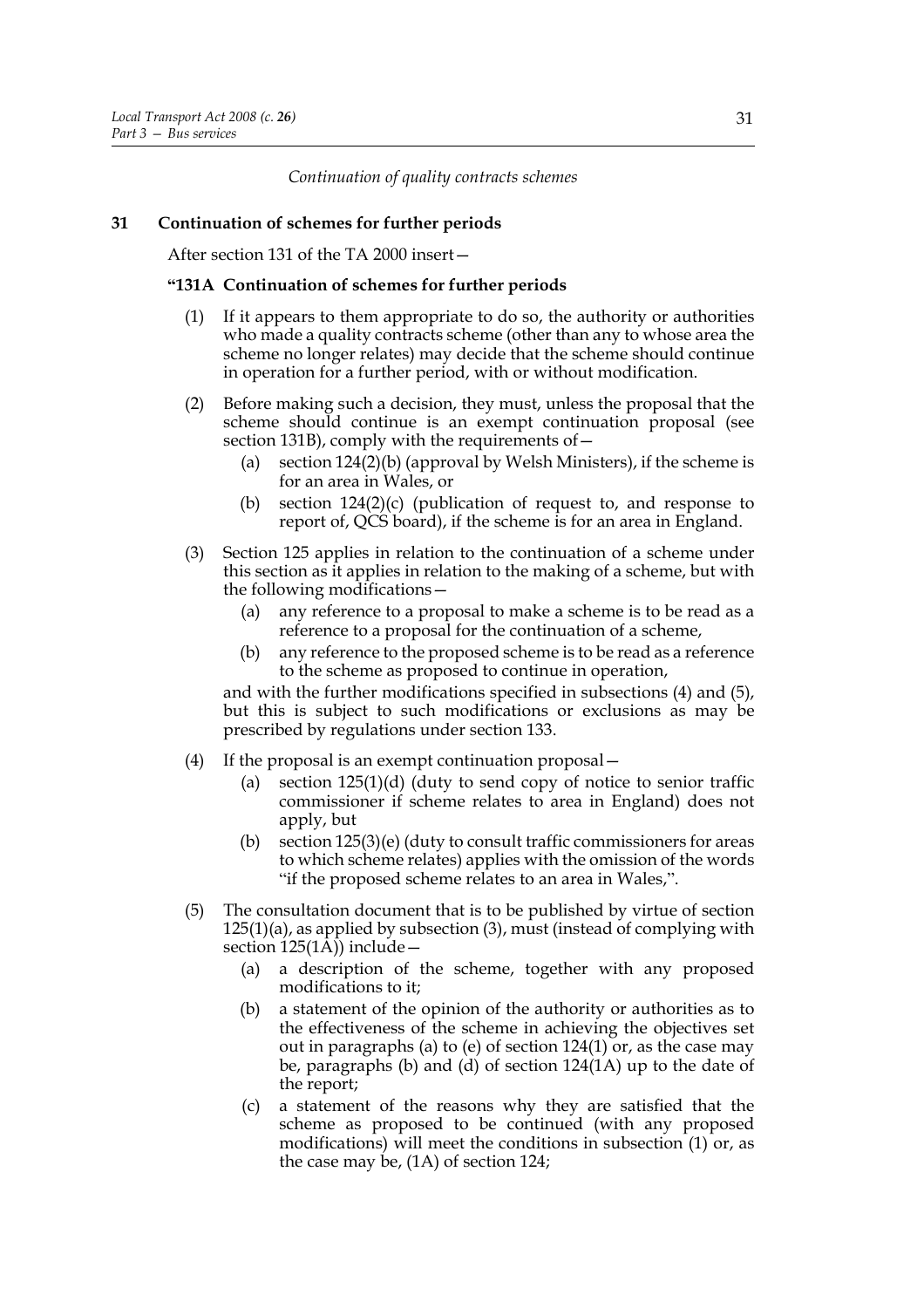- (d) a description of any arrangements which the authority or authorities intend to make (including arrangements with other authorities or other persons) for or in connection with the continuation of the scheme;
- (e) a statement of the period for which it is proposed that the scheme should continue in operation, which must not be more than a further 10 years;
- (f) if the authority or authorities consider that the proposal for the scheme to continue is an exempt continuation proposal, a statement of that fact;
- (g) a statement of how any costs which the authority or authorities expect to incur under the scheme are to be defrayed;
- (h) a declaration by the chief finance officer or officers of the authority or authorities that, after taking into account—
	- (i) any estimated income from fares, and
	- (ii) any grants from Ministers of the Crown or government departments,

any remaining funding required to continue the scheme in operation can be provided from other resources available to the authority or authorities;

- (i) the date by which any written responses to the consultation must be submitted to the authority or authorities.
- (6) For the purposes of this section—
	- (a) subsection (1B) of section 125 (matters to be included in the description of the proposed scheme) applies for the purposes of subsection (5)(a) as it applies for the purposes of subsection (1A)(a) of that section, and
	- (b) subsection (1C) of that section (meaning of "chief finance officer") applies for the purposes of subsection (5)(h) as it applies for the purposes of subsection  $(1A)(e)$  of that section.
- (7) The consultation document mentioned in subsection (5) must be published and supplied in accordance with section 125(1)(a) and (b) (as applied by this section) not less than 12 months before the scheme's expiry date.
- (8) For the purposes of this section, a scheme's "expiry date" is the later of the following dates—
	- (a) the end of the period specified in the scheme in accordance with section  $127(2)(c)$ ,
	- (b) if the scheme has been continuing in operation by virtue of the previous application of this section, the end of the period for which it is so continuing in operation.
- (9) The period for which a scheme continues in operation by virtue of a decision under subsection (1) may begin—
	- (a) on such day falling before, on, or immediately after the scheme's expiry date as the authority or authorities decide, or
	- (b) if the circumstances are such that the continuation of the scheme cannot begin on a day falling within paragraph (a), on such later day as the authority or authorities decide in accordance with regulations made by the appropriate national authority for the purposes of such circumstances.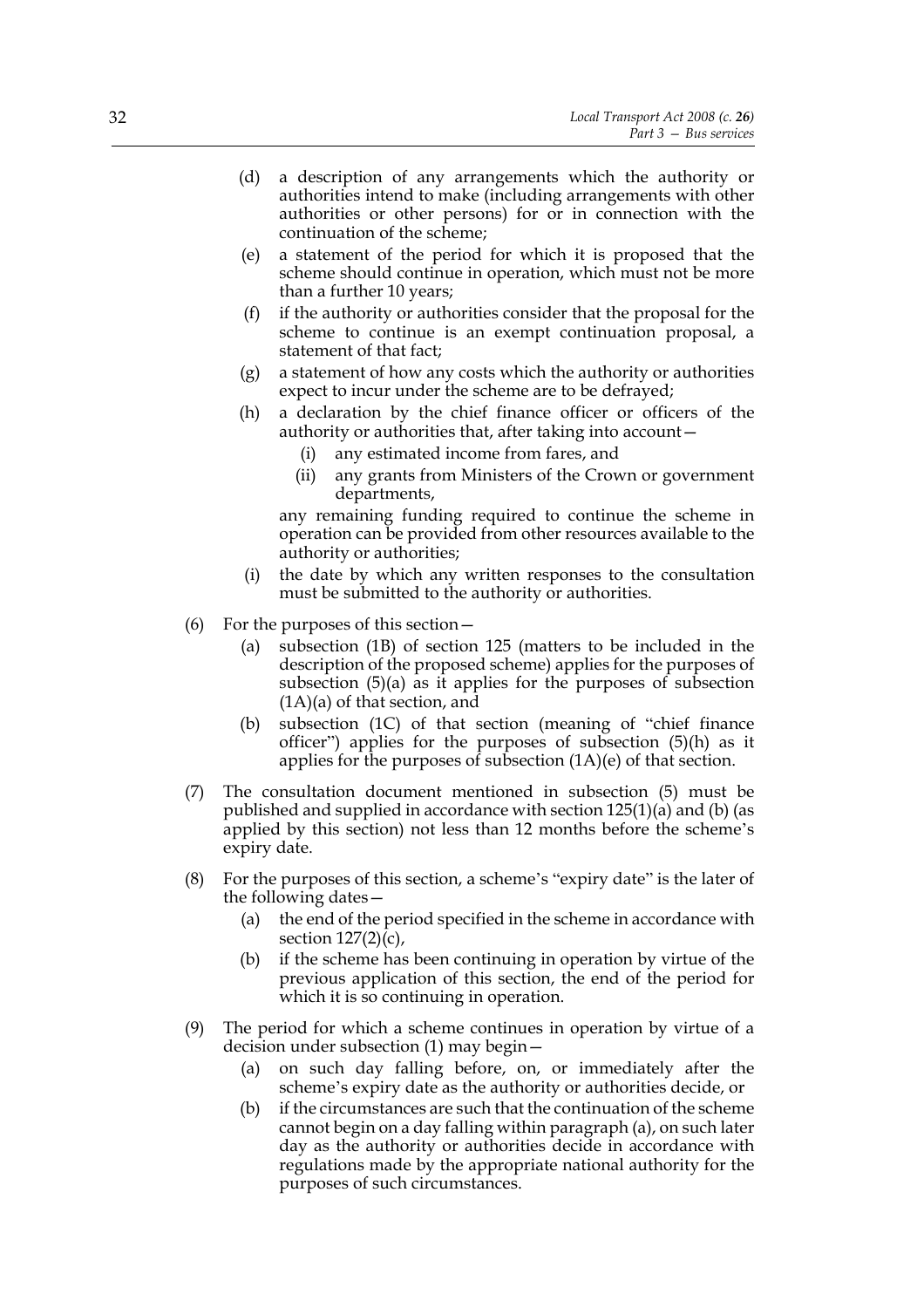- (10) If the authority or authorities publish and supply a consultation document in accordance with subsection (7), the scheme remains in operation (without any modifications proposed by them under subsection  $(1)$ ) until -
	- (a) in a case where the scheme is to continue in operation for a further period, the day before the beginning of that period, or
	- (b) in any other case, the scheme's expiry date.
- (11) Section 130 (tendering) applies to a scheme that continues in operation under this section (whether or not the proposal for the scheme to continue in operation was an exempt continuation proposal) but subject to regulations made by the appropriate national authority under section 133(3).".

#### **32 Exempt continuation proposals**

(1) After section 131A of the TA 2000 insert—

#### **"131B Meaning of "exempt continuation proposal"**

- (1) For the purposes of this Part a proposal that a quality contracts scheme should continue in operation is an "exempt continuation proposal" if—
	- (a) any one or more of Conditions 1 to 3 are met and Conditions A and B are met, or
	- (b) the circumstances are as prescribed in regulations made by the appropriate national authority.
- (2) Condition 1 is that it is not proposed that the area to which the continuation scheme relates is to be greater than the area to which the existing scheme relates.
- (3) Condition 2 is that it is proposed that the area to which the continuation scheme relates is to be greater than the area to which the existing scheme relates, but—
	- (a) the additional area proposed to be included falls wholly within the area or combined area of the authority or authorities proposing the continuation of the scheme, and
	- (b) it is not proposed that under the continuation scheme any descriptions of local services are to be provided under quality contracts in addition to the descriptions of local services so provided under the existing scheme.
- (4) Condition 3 is that during the period while the existing scheme has been in force—
	- (a) there has been a change in the area of the authority, or of any of the authorities, that last made or continued the scheme, or
	- (b) a different authority has become the local transport authority for some or all of the area to which the scheme relates,

but it is not proposed that under the continuation scheme any descriptions of local services are to be provided under quality contracts in addition to the descriptions of local services so provided under the existing scheme.

(5) Condition A is that it is not proposed under the continuation scheme that any local services which, immediately before the coming into force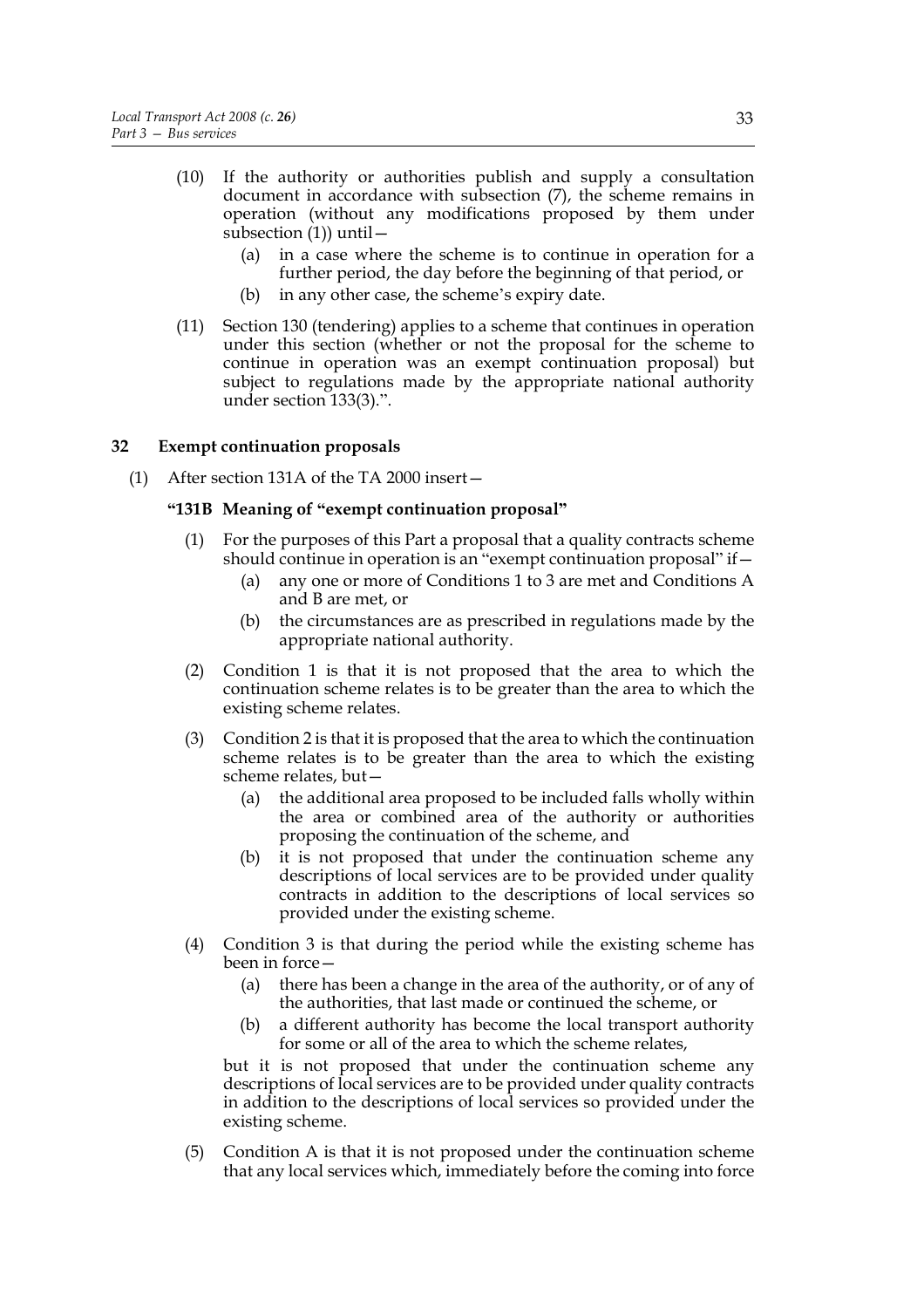of that scheme, were unregulated services are under the continuation scheme to be provided under quality contracts.

- (6) Condition B is that it is not proposed under the continuation scheme that any services which, immediately before the coming into force of that scheme, were excluded services in the case of the existing scheme are not to be excluded services in the case of the continuation scheme.
- (7) In this section—
	- "the continuation scheme" means the scheme as proposed to continue in operation;
	- "excluded services", in the case of any quality contracts scheme, means any local services, or class of local services, which are excluded from the scheme by virtue of section 127(4);

"the existing scheme" means—

- (a) the scheme as last continued or varied, or
- (b) if the scheme has not previously been continued or varied, the scheme as originally made;
- "unregulated services" means any local services provided otherwise than—
	- (a) under a contract with one or more local transport authorities, or
	- (b) by an authority or authorities acting under section 132C(2) (power to provide interim services in exceptional circumstances);

and any reference to the coming into force of a scheme includes a reference to the coming into force of any particular provision of it.

- (8) See also section 131E (which makes provision about appeals relating to exempt continuation proposals).".
- (2) In section 162 of that Act (interpretation of Part 2) insert the following definition at the appropriate place in subsection  $(1)$  –

""exempt continuation proposal" is to be read in accordance with section 131B,".

#### **33 Continuation of schemes for areas in England: procedure**

After section 131B of the TA 2000 insert—

# **"131C Continuation of schemes for areas in England: procedure**

- (1) This section has effect with respect to the continuation in operation under section 131A (or the proposed continuation in operation under that section) of a quality contracts scheme for an area in England (whether with or without modifications).
- (2) If the proposal for the continuation of the scheme—
	- (a) is an exempt continuation proposal, or
	- (b) in a case where the authority or authorities have decided that the scheme should continue, was such a proposal,

subsections (2) and (3) to (9) of section 127 apply in relation to the continuation of the scheme as they apply in relation to the making of a scheme, but with the modifications in subsection (4).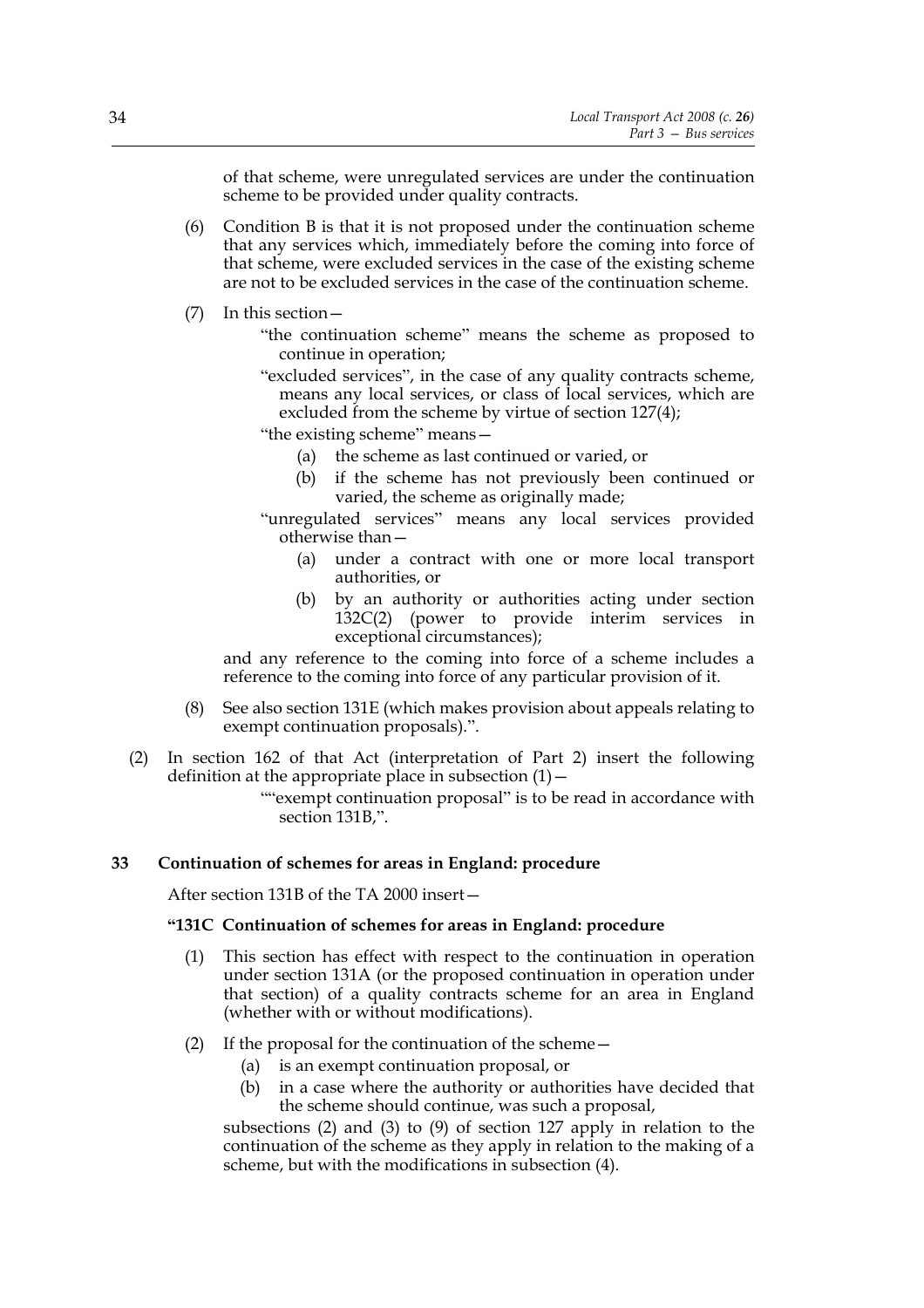- (3) Where subsection (2) does not apply, sections 126A to 127 apply in relation to the continuation of a scheme as they apply in relation to the making of a scheme, but with the modifications in subsection (4).
- (4) The modifications are—
	- (a) any reference to a proposal to make a scheme is to be read as a reference to a proposal for the continuation of a scheme,
	- (b) any reference to making a scheme is to be read as a reference to deciding that a scheme should continue in operation,
	- (c) any reference to the proposed scheme is to be read as a reference to the scheme as proposed to continue in operation,
	- (d) any reference to any conditions set out in any paragraphs of section 124(1) or (as the case may be) of section  $124(1)$  being met is to be read as a reference to those conditions being met by the scheme as proposed to continue in operation (with any proposed modifications),
	- (e) any reference to section 125 or any provision of that section is to be read as a reference to that section or provision as it has effect by virtue of section 131A,
	- (f) the references in section  $127(2)(b)$  and  $(9)(c)$  to the date or dates on which the scheme is, or provisions of the scheme are, to come into operation are to be read as references to the day decided by the authority or authorities by virtue of section 131A(9),
	- (g) section 127 has effect with the omission of subsection (2A) (scheme not to come into operation until 6 months after making),

but further or different modifications, or exclusions, may also be made by regulations under section 133(3)(b).

- (5) If, acting on the basis that the proposal for the continuation of the scheme is an exempt continuation proposal, the authority or authorities decide that the scheme is to continue, they must—
	- (a) publish in such manner as they think fit, and within the time allowed, a notice announcing their decision on the proposal,
	- (b) supply a copy of that notice to each of the persons mentioned in section 125(3) as it applies by virtue of section 131A in a case where the proposal is an exempt continuation proposal, and
	- (c) give notice of the decision in accordance with section 127(8) and  $(9)$ .
- (6) For the purposes of subsection  $(5)(a)$ , the time allowed is the period of 6 months following the date of publication of the consultation document required by section 125(1) as applied by section 131A.".

### **34 Continuation of schemes for areas in Wales: procedure**

After section 131C of the TA 2000 insert—

### **"131D Continuation of schemes for areas in Wales: procedure**

(1) This section has effect with respect to the continuation in operation under section 131A (or the proposed continuation in operation under that section) of a quality contracts scheme for an area in Wales (whether with or without modifications).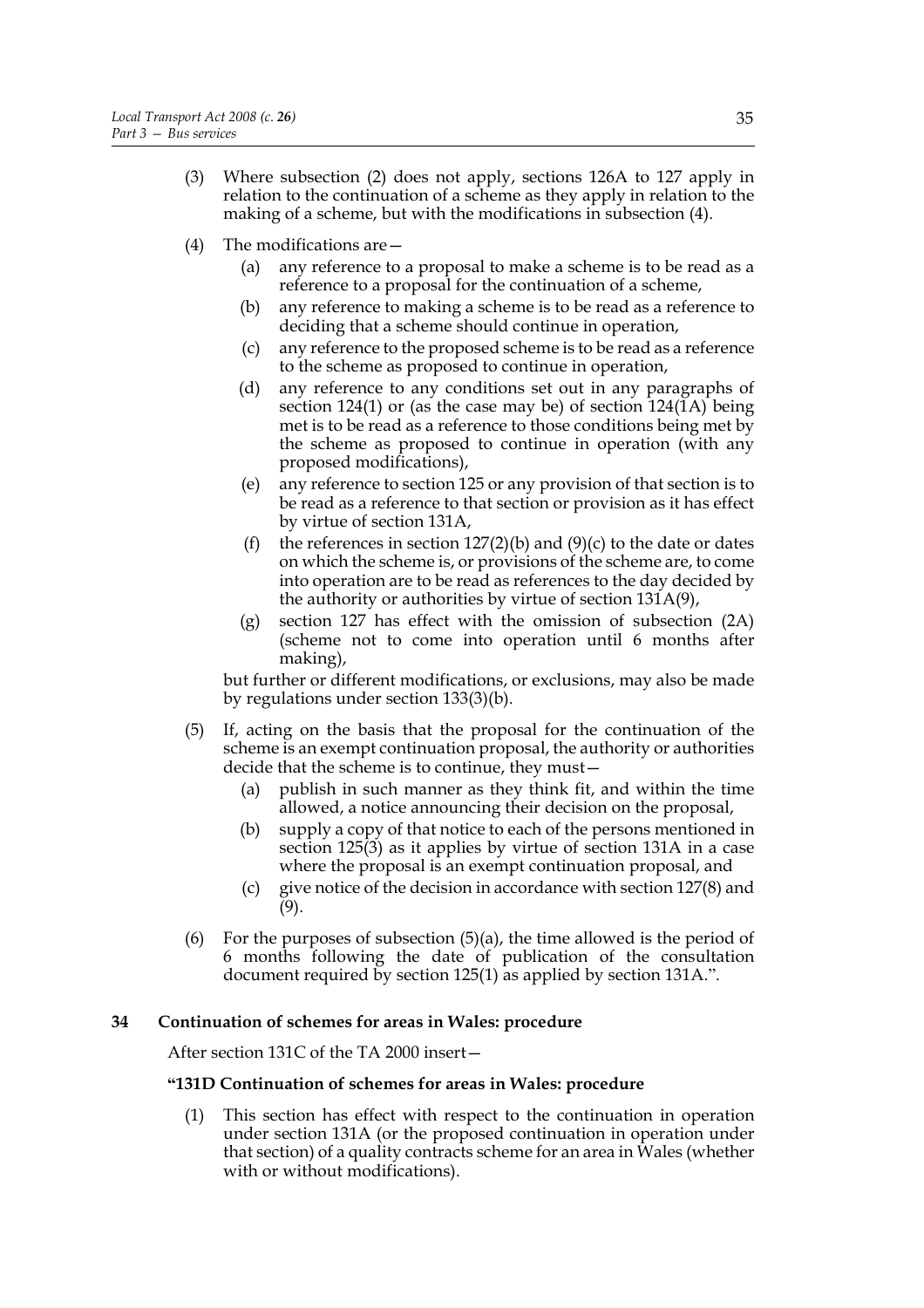- (2) Subsections (2) and (3) to (9) of section 127 apply in relation to the continuation of the scheme as they apply in relation to the making of a scheme, but with the modifications in subsection (4).
- (3) Unless the proposal for the continuation of the scheme—
	- (a) is an exempt continuation proposal, or
	- (b) in a case where the authority or authorities have decided that the scheme should continue, was such a proposal,

subsections (1)(b) and (1B) of section 127 also apply in relation to the continuation of the scheme, and with the modifications in subsection  $(4).$ 

- (4) The modifications are—
	- (a) any reference to proposing to make a scheme is to be read as a reference to proposing the continuation of a scheme,
	- (b) any reference to making a scheme is to be read as a reference to deciding that a scheme should continue in operation,
	- (c) any reference to the proposed scheme is to be read as a reference to the scheme as proposed to continue in operation,
	- (d) the references in section  $127(2)(b)$  and  $(9)(c)$  to the date or dates on which the scheme is, or provisions of the scheme are, to come into operation are to be read as references to the day decided by the authority or authorities by virtue of section 131A(9),

but further or different modifications, or exclusions, may also be made by regulations under section 133(3)(b).

- (5) Subsection (6) applies in any case where—
	- (a) an authority or authorities propose that a quality contracts scheme for an area in Wales should continue in operation (with or without modification) under section 131A, and
	- (b) the proposal is not an exempt continuation proposal.
- (6) In any such case, section 126 (approval by Welsh Ministers of proposed schemes for areas in Wales) applies in relation to a proposal for the continuation of a scheme as it applies in relation to a proposal to make a scheme, but with the modifications set out in subsection (7).
- (7) The modifications are—
	- (a) any reference to a proposed scheme is to be read as a reference to a proposal for a scheme to continue in operation under section 131A;
	- (b) the reference in section  $126(2)(a)$  to wishing to make a scheme is to be read as a reference to wishing that a scheme should continue in operation;
	- (c) any reference to any conditions set out in any paragraphs of section 124(1) being met is to be read as a reference to those conditions being met by the scheme as proposed to continue in operation (with any proposed modifications);
	- (d) any reference to section 125 or any provision of that section is to be read as a reference to that section or provision as it has effect by virtue of section 131A.
- (8) If, acting on the basis that the proposal for the continuation of the scheme is an exempt continuation proposal, the authority or authorities decide that the scheme is to continue, they must—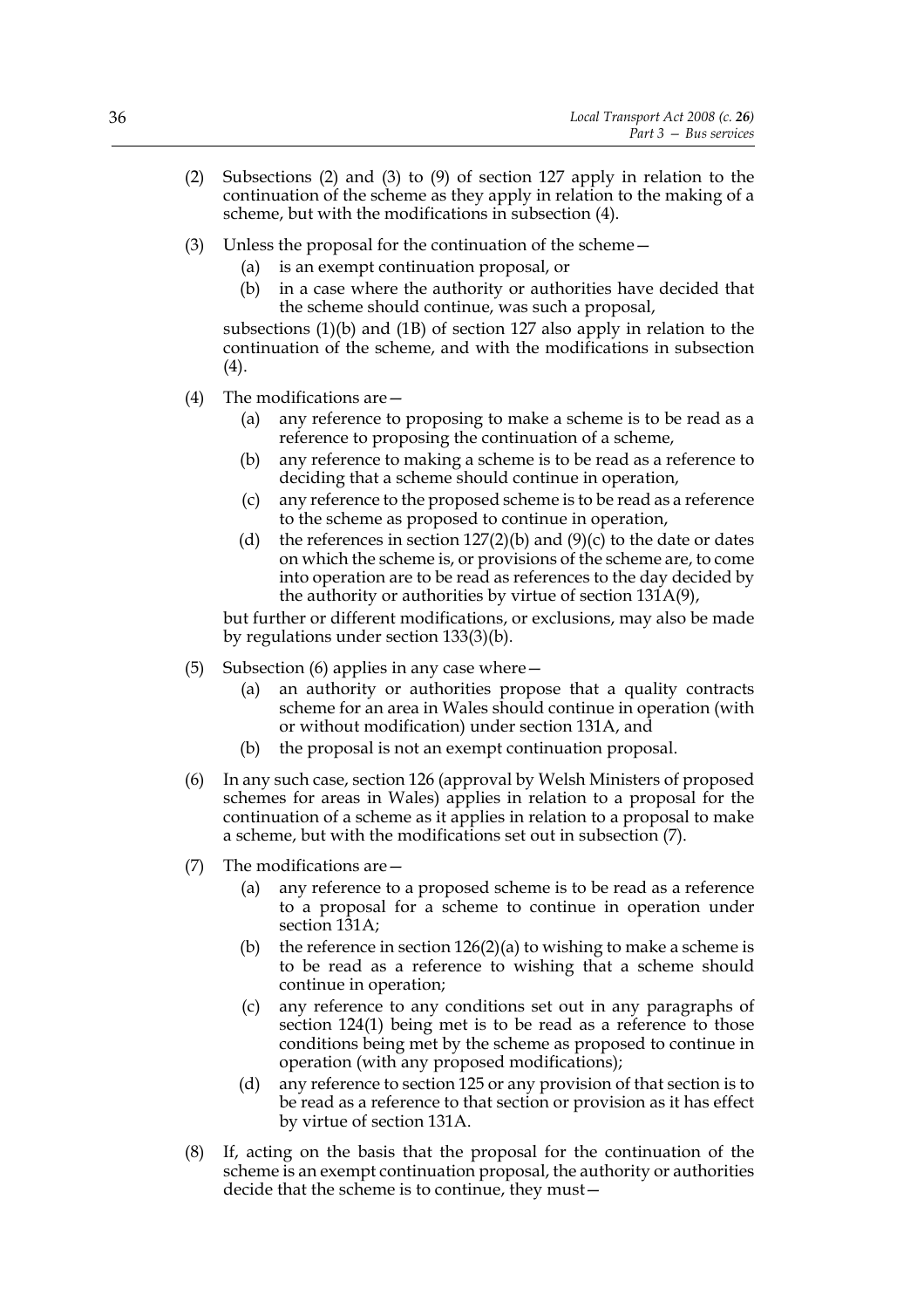- (a) publish in such manner as they think fit, and within the time allowed, a notice announcing their decision on the proposal,
- (b) supply a copy of that notice to each of the persons mentioned in section 125(3) as it applies by virtue of section 131A, and
- (c) give notice of the decision in accordance with section 127(8) and (9).
- (9) For the purposes of subsection  $(8)(a)$ , the time allowed is the period of 6 months following the date of publication of the consultation document required by section 125(1)(a) as it applies by virtue of section 131A.".

#### **35 Appeals where proposed continuation considered exempt**

After section 131D of the TA 2000 insert—

#### **"131E Appeals where proposed continuation considered exempt**

- (1) This section applies where an authority or authorities who propose that a quality contracts scheme should continue in operation (with or without modifications) under section 131A—
	- (a) decide that the proposal is an exempt continuation proposal, and
	- (b) acting on the basis of that decision, decide that the scheme should so continue in operation.
- (2) Any person falling within subsection (3) may appeal to the Transport Tribunal against—
	- (a) the decision of the authority or authorities that the proposal is an exempt continuation proposal, or
	- (b) the decision of the authority or authorities that the scheme is to continue in operation (with or without any modifications).
- (3) The persons are—
	- (a) any person who was consulted under section 125(3) (as it applies by virtue of section 131A in a case where the proposal is an exempt proposal),
	- (b) any person who was not so consulted, but who, in the opinion of the Transport Tribunal, ought to have been so consulted.
- (4) An appeal under this section may be  $-$ 
	- (a) on a point of law, or
	- (b) on a question of fact.
- (5) On an appeal under this section the Transport Tribunal shall have power—
	- (a) to make such order as they think fit, or
	- (b) to remit any matter (with or without directions) to the authority or authorities for their consideration or determination or for such other purposes as the Tribunal may direct.
- (6) The powers of the Tribunal on an appeal under this section include power to do any one or more of the following—
	- (a) dismiss the appeal in whole or in part,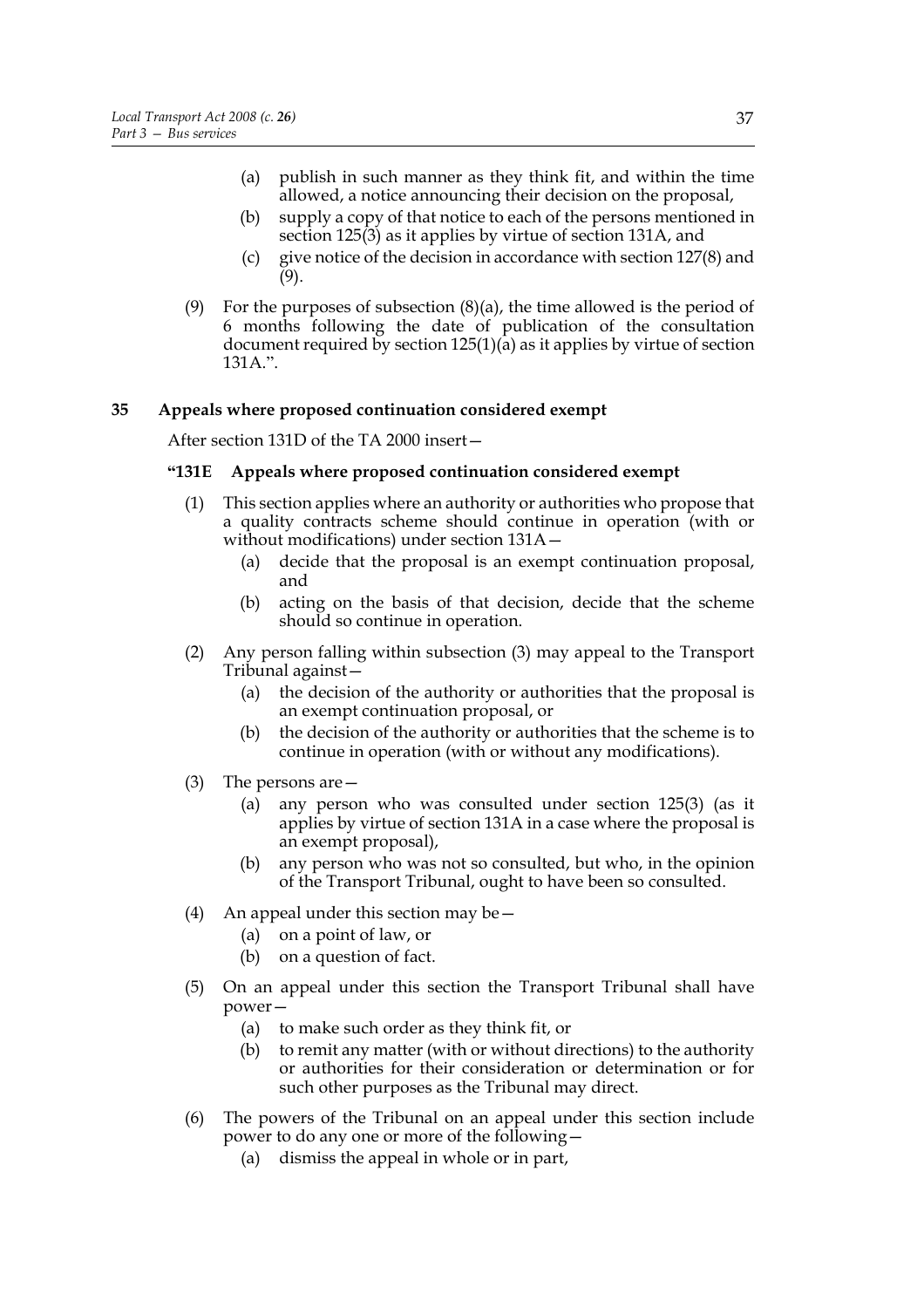- (b) remit the matter to the authority or authorities with one or more directions under subsection  $(7)$ ,
- (c) direct the authority or authorities to vary the scheme, as it continues or is to continue in operation, in such manner as the Tribunal may specify in the direction (but see subsection (8)),
- (d) quash the whole or any part of the decision of the authority or authorities (but see subsection (9)).
- (7) A direction under this subsection is a direction for the authority or authorities to do each of the following—
	- (a) consider or reconsider such matters as may be specified in the direction,
	- (b) as respects those matters, consult or further consult the persons mentioned in section 125(3) as it applies by virtue of section 131A in a case where the proposal is an exempt continuation proposal,
	- (c) make such variations of the scheme, as it continues or is to continue in operation, as may in consequence appear appropriate to the authority or authorities.
- (8) The Tribunal may give a direction under this section to vary a scheme by reducing the area to which it relates only if they are of the opinion that the conditions in section 132(3) are met.
- (9) The power of the Tribunal under this section to quash a decision of an authority or authorities that a scheme should continue in operation under section 131A is exercisable only if the Tribunal are of the opinion that there are defects in the scheme which are not capable of being remedied by varying the scheme under or by virtue of subsection (6)(b) or  $(c)$ .
- (10) If, on an appeal under paragraph (a) or (b) of subsection (2), the Tribunal decide that the proposal for the scheme to continue in operation was not an exempt continuation proposal—
	- (a) they must allow the appeal to that extent,
	- (b) they must remit the matter to the authority or authorities, with or without directions, and
	- (c) subsections (11) to (14) have effect.
- (11) The directions that the Tribunal may give under this section include  $-$ 
	- (a) directions to take any action specified in the directions for the purpose of remedying any failure to comply with requirements of this Part that have effect where a proposal for continuation under section 131A is not an exempt continuation proposal,
	- (b) directions to make variations specified in the directions for the purpose of securing that the condition in paragraph (a) or (b) of subsection (1) of section 131B (meaning of "exempt continuation proposal") is met in the case of the scheme,
	- (c) directions authorising the scheme to continue in operation temporarily, with or without variations, for a period specified or described in the directions, but subject to compliance with conditions as to the time within which any particular action specified in directions under this section is to be taken.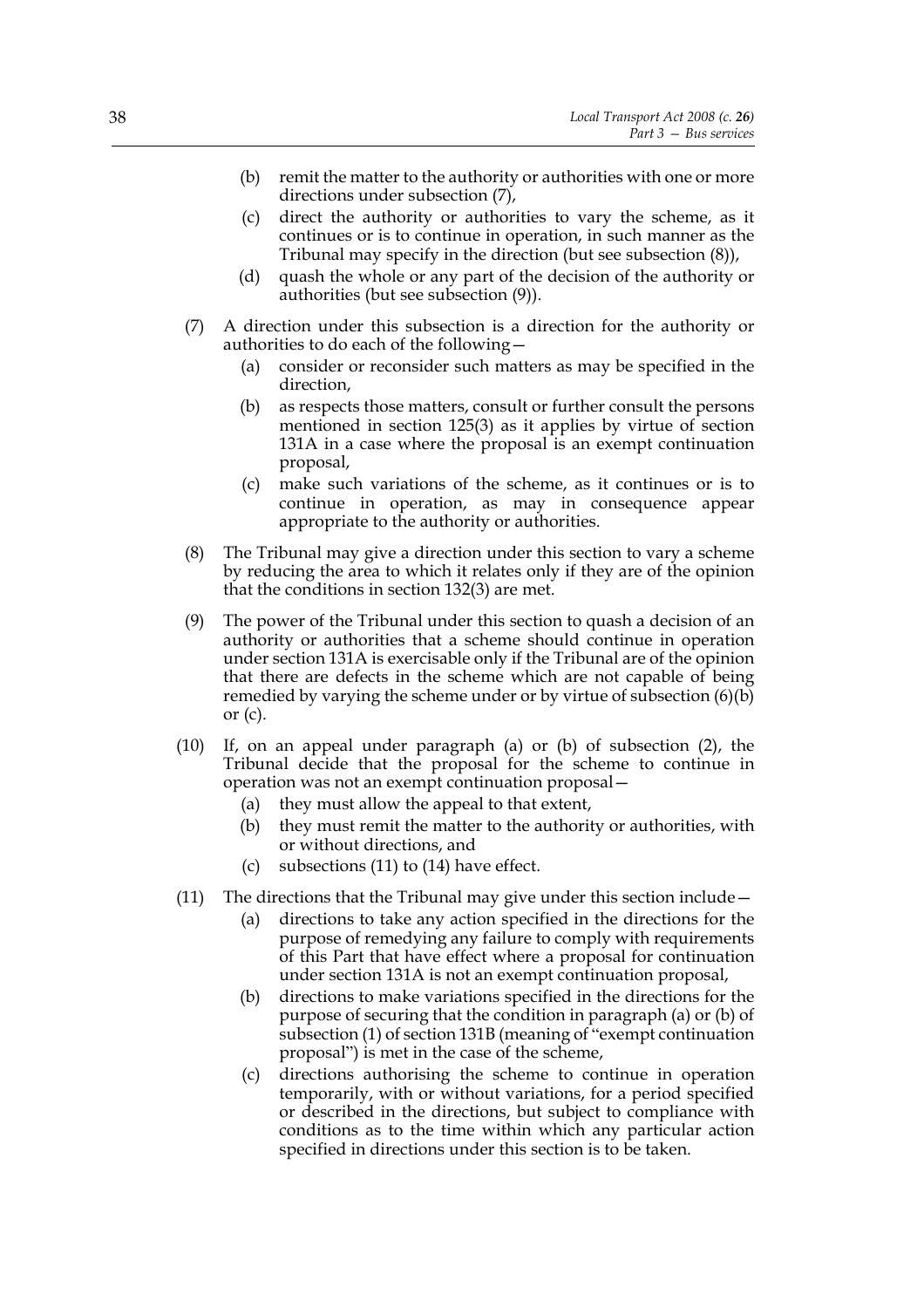- (12) Where the Tribunal give directions falling within subsection (11), they may also make provision in the order dispensing with the need to comply with such procedural requirements imposed by or under this Part as they may specify in the order.
- (13) If the scheme or proposed scheme relates to an area in Wales, the Tribunal may not make any order which has the effect of  $-$ 
	- (a) giving approval under section 126 as it applies by virtue of section 131D, or
	- (b) dispensing with the need for any such approval,

but this is without prejudice to the temporary provision that may be made in directions falling within subsection  $(11)(c)$ .

(14) The appropriate national authority may make regulations with respect to the procedure to be followed in relation to a scheme in cases where the Tribunal decide that the proposal for continuation under section 131A was not an exempt continuation proposal.".

#### **36 Appeals where proposed continuation considered non-exempt**

After section 131E of the TA 2000 insert—

#### **"131F Appeals where proposed continuation considered non-exempt**

- (1) This section applies where an authority or authorities—
	- (a) propose that a quality contracts scheme for an area in England should continue in operation (with or without modifications) under section 131A,
	- (b) decide that the proposal is not an exempt continuation proposal, and
	- (c) acting on the basis of that decision, decide that the scheme should so continue in operation.
- (2) Any person falling within subsection (3) may appeal to the Transport Tribunal against the decision of the authority or authorities that the scheme should continue in operation.
- (3) The persons are—
	- (a) any person who was consulted under section 125(3) (as it applies by virtue of section 131A in a case where the proposal is not an exempt continuation proposal),
	- (b) any person who was not so consulted, but who, in the opinion of the QCS board under section 126D(1)(b), ought to have been so consulted.
- (4) Sections 127A(4) to (7) and 127B apply in relation to an appeal under subsection (2) as they apply in relation to an appeal under subsection (2) of section 127A, but with—
	- (a) the modifications in subsection (5), and
	- (b) such further or different modifications or exclusions as may be prescribed under section 133.
- (5) The modifications are—
	- (a) any reference to the scheme is to be read as a reference to the scheme as it continues in operation,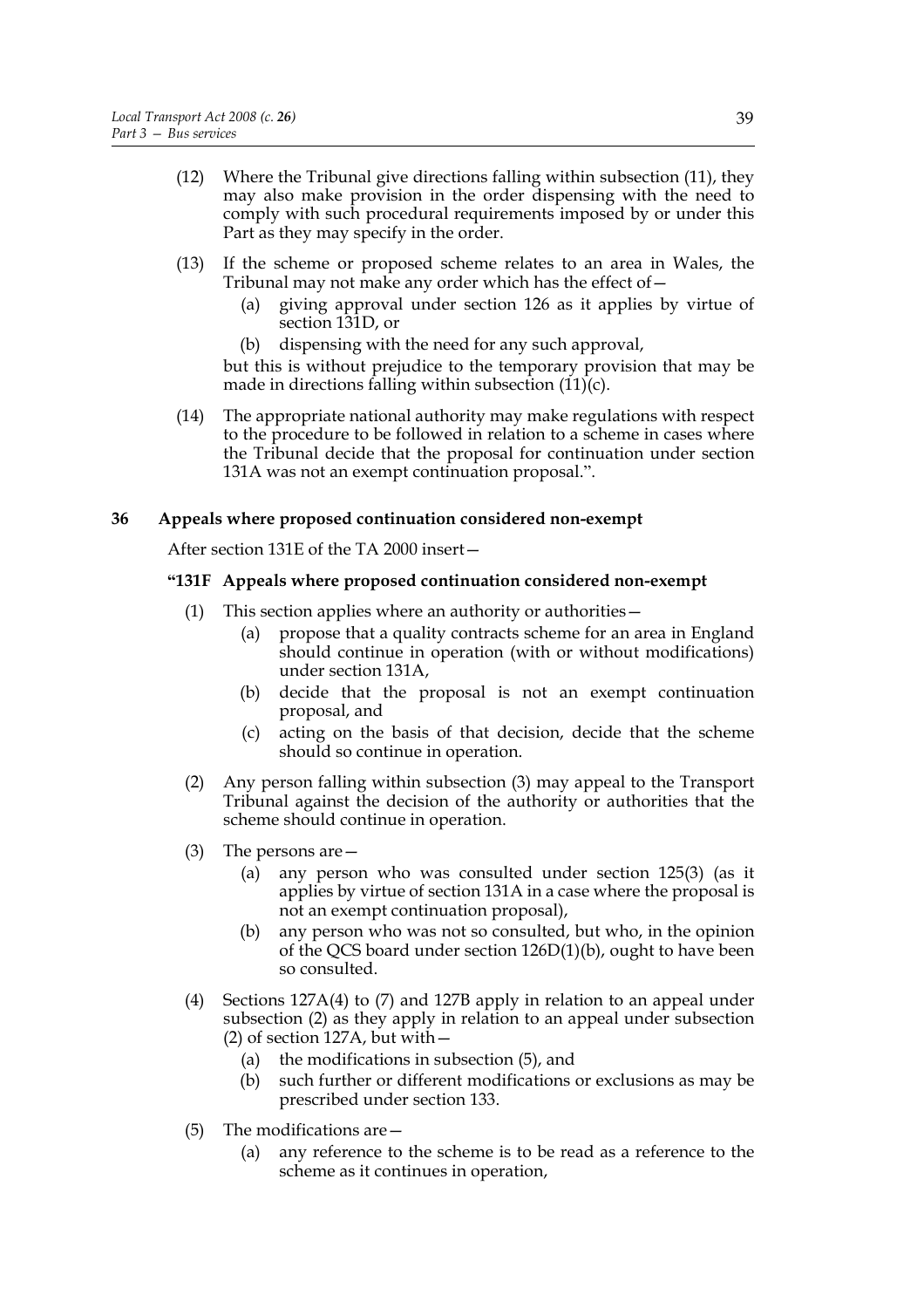- (b) any reference to the scheme as made is to be read as a reference to the scheme as it continues in operation,
- (c) any reference to the proposed scheme is to be read as a reference to the scheme as proposed to continue in operation,
- (d) any reference to any conditions set out in any paragraphs of section 124(1) or (as the case may be) of section  $124(1)$  being met is to be read as a reference to those conditions being met by the scheme as proposed to continue in operation (with any proposed modifications),
- (e) any reference to section 125 or any provision of that section is to be read as a reference to that section or provision as it applies by virtue of section 131A in a case where the proposal is not an exempt continuation proposal.".

*Variation or revocation of quality contracts schemes*

# **37 Variation or revocation of scheme**

- (1) Section 132 of the TA 2000 (variation or revocation of scheme) is amended as follows.
- (2) In subsection (2) (which refers to the conditions in certain provisions of section 124) for "subsection (1)(a) and (b)" substitute "subsection  $(1)(a)$  to (e)".
- (3) In subsection (4) (grounds for revocation) for "or" at the end of paragraph (a) substitute—
	- "(aa) if they consider that those conditions would no longer be met with respect to it if they were to act in accordance with a direction given by the Transport Tribunal under this Part, or".
- (4) In subsection (4A) (which defines the "relevant conditions" according to whether the scheme has been varied or not)—
	- (a) in paragraph (a), before "varied" insert "continued in operation under section 131A or",
	- (b) also in paragraph (a), for "124(1)(a) and (b)" substitute "124(1)(a) to (e)",
	- (c) in paragraph (b), before "varied" insert "continued in operation under section 131A or",
	- (d) in paragraph (c), before "varied", in the first place where it occurs, insert "continued in operation under section 131A or",
	- (e) also in paragraph (c), before "varied", in the second place where it occurs, insert "continued in operation or".
- (5) For subsection (5) (procedure for varying or revoking a scheme etc) substitute—
	- "(5) The variation or revocation of a scheme under subsection  $(1)$  or  $(4)$  is subject to the provisions of—
		- (a) subsection (6) (revocation: areas in England),
		- (b) subsection (7) (non-exempt variation: areas in England),
		- (c) subsection (8) (exempt variation: areas in England), or
		- (d) subsection (9) (areas in Wales),

except to the extent that section 132B (exemption for specific variations directed by Transport Tribunal on appeal) otherwise provides.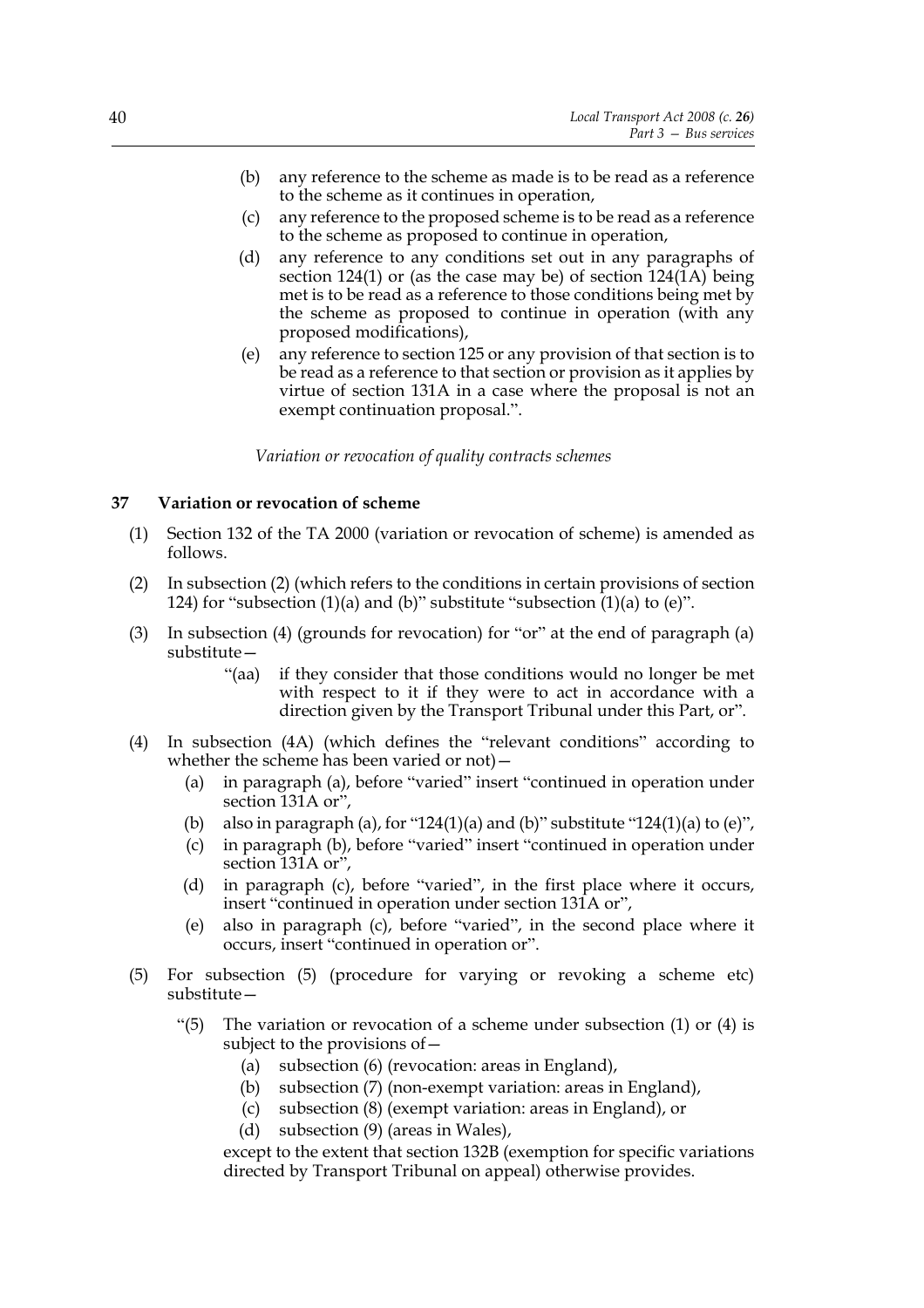- (6) The revocation of a scheme for an area in England is subject to the following requirements—
	- (a) before deciding to revoke the scheme, the authority or authorities must consult the persons mentioned in section 125(3) and each relevant traffic commissioner,
	- (b) as soon as reasonably practicable after deciding to revoke the scheme, the authority or authorities must give notice of the decision to each relevant traffic commissioner and must publish the notice in at least one newspaper circulating in the area to which the scheme relates,
	- (c) the notice must state that the decision has been taken and specify the date on which the revocation is to take effect,

except to the extent that those requirements are modified or excluded by regulations made by the Secretary of State under section 133.

For the purposes of this subsection "relevant traffic commissioner" means the traffic commissioner for any traffic area which consists of or includes the whole or any part of the area to which the scheme relates.

- (7) The non-exempt variation of a scheme for an area in England is subject to the same procedure as the making of the scheme, except to the extent that that procedure is modified or excluded by regulations made by the Secretary of State under section 133.
- (8) The exempt variation of a scheme for an area in England is subject to the same procedure as the making of a scheme, except to the extent that that procedure is modified or excluded by regulations made by the Secretary of State under section 133, but for the purposes of this subsection—
	- (a) sections 124(2)(c) and (2A), 126A to 126E and 127(1)(a) and (1A) (the QCS board provisions) do not apply;
	- (b) there is no requirement to give notice to the senior traffic commissioner under section 125(1)(d);
	- (c) the authority or authorities must consult any traffic commissioner falling within section 125(3)(e) (which accordingly has effect for this purpose with the omission of the words "if the proposed scheme relates to an area in Wales,");
	- (d) sections 127A and 127B (appeals to the Transport Tribunal) do not apply;
	- (e) section 132A (appeals where proposed variation considered exempt) has effect in those cases for which it makes provision.
- (9) The variation or revocation of a scheme for an area in Wales—
	- (a) requires the approval of the Welsh Ministers, except in the case of a variation which is an exempt variation, and
	- (b) is subject to the same procedure as the making of the scheme, except to the extent that that procedure is modified or excluded by regulations made by the Welsh Ministers under section 133.
- (10) Section 130 (tendering) applies to a varied scheme (whether or not the variation is an exempt variation) but subject to regulations made by the appropriate national authority under section 133(3).
- (11) A variation of a scheme is an exempt variation for the purposes of this section if the variation is—
	- (a) a reduction in the area to which the scheme relates,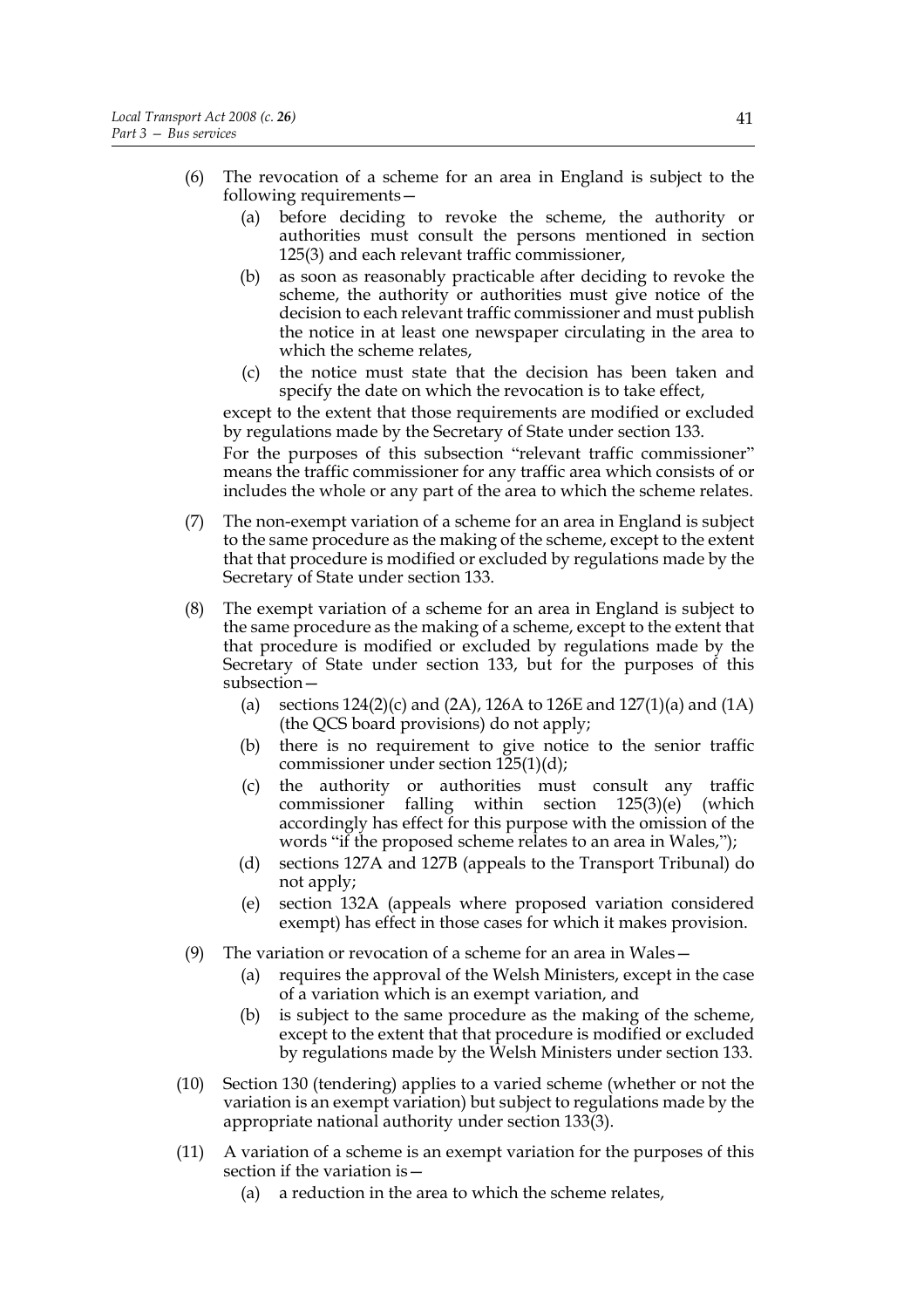- (b) a reduction in the descriptions of services which are to be provided under quality contracts, or
- (c) the provision of new exclusions from the scheme,
- and a "non-exempt variation" is any other variation of a scheme.".
- (6) In consequence of the amendments made by subsection (5), renumber subsection (6) (regulations about revoking schemes before they come into operation) as subsection (12).

### **38 Appeals where proposed variation considered exempt**

After section 132 of the TA 2000 insert—

# **"132A Appeals where proposed variation considered exempt**

- (1) This section applies where an authority or authorities who propose to vary a quality contracts scheme under section 132—
	- (a) decide that the proposal is an exempt variation for the purposes of that section, and
	- (b) acting on the basis of that decision, decide to vary the scheme under that section.
- (2) Any person falling within subsection (3) may appeal to the Transport Tribunal against—
	- (a) the decision of the authority or authorities that the variation is an exempt variation for the purposes of section 132, or
	- (b) the decision of the authority or authorities as to the variation of the scheme under that section.
- (3) The persons are—
	- (a) any person who was consulted under section 125(3) (as it applies by virtue of subsection  $(8)$  or, as the case may be,  $(9)(b)$ of section 132 in a case where the variation is an exempt variation for the purposes of section 132),
	- (b) any person who was not so consulted, but who, in the opinion of the Transport Tribunal, ought to have been so consulted.
- (4) An appeal under this section may be  $-$ 
	- (a) on a point of law, or
	- (b) on a question of fact.
- (5) On an appeal under this section the Transport Tribunal shall have power—
	- (a) to make such order as they think fit, or
	- (b) to remit any matter (with or without directions) to the authority or authorities for their consideration or determination or for such other purposes as the Tribunal may direct.
- (6) The powers of the Tribunal on an appeal under this section include power to do any one or more of the following—
	- (a) dismiss the appeal in whole or in part,
	- (b) remit the matter to the authority or authorities with one or more directions under subsection (7),
	- (c) direct the authority or authorities to vary the scheme, to the extent of the variation made by the authority or authorities, in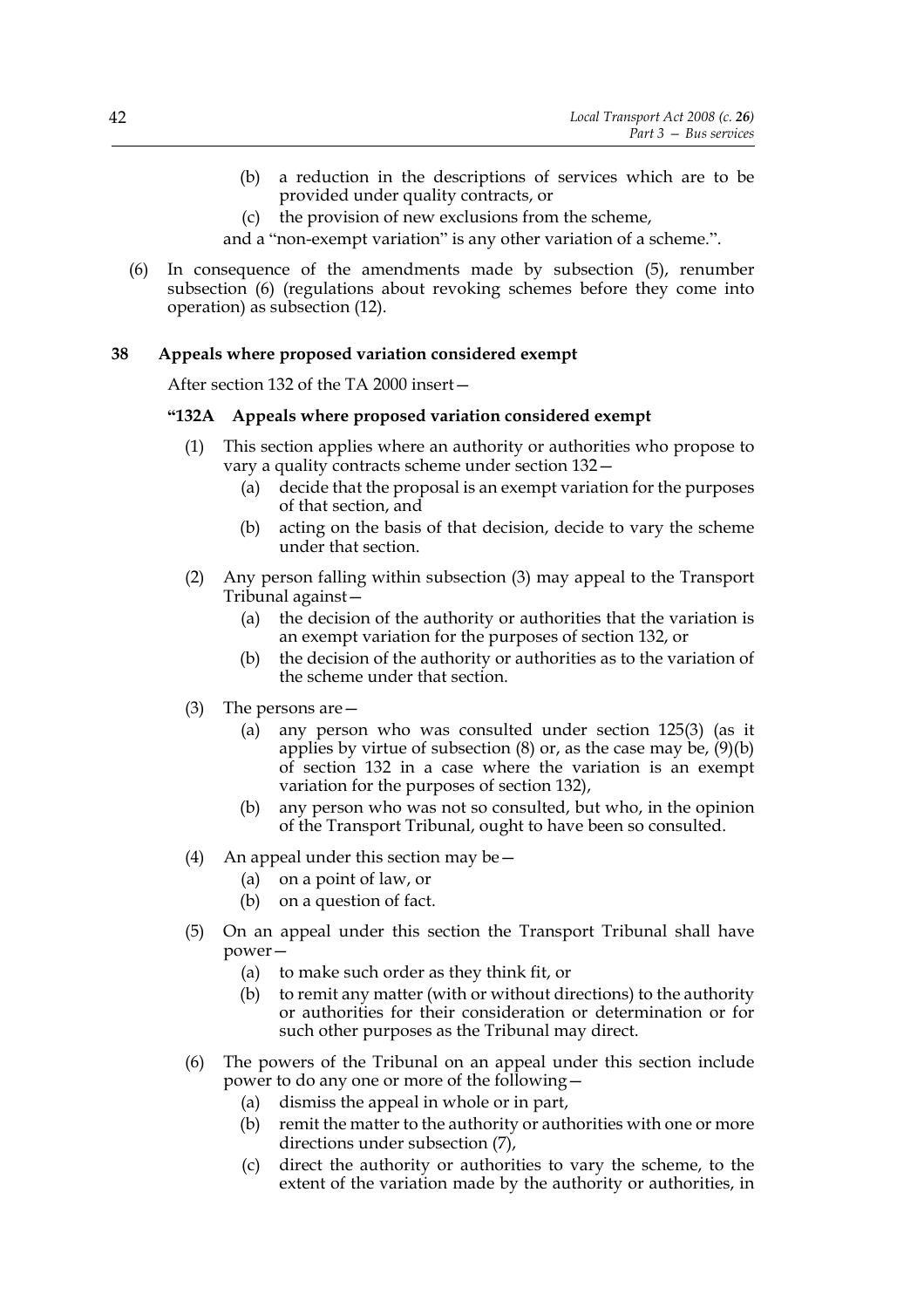such manner as the Tribunal may specify in the direction (but see subsection (8)),

- (d) quash the whole or any part of the decision of the authority or authorities.
- (7) A direction under this subsection is a direction for the authority or authorities to do each of the following—
	- (a) consider or reconsider such matters as may be specified in the direction,
	- (b) as respects those matters, consult or further consult the persons mentioned in section 125(3) (as it applies by virtue of subsection  $(8)$  or, as the case may be,  $(9)(b)$  of section 132 in a case where the variation is an exempt variation for the purposes of section 132),
	- (c) make such variations of the scheme as may in consequence appear appropriate to the authority or authorities.
- (8) The Tribunal may give a direction under this section to vary a scheme by reducing the area to which the scheme relates only if they are of the opinion that the conditions in section 132(3) are met.
- (9) If, on an appeal under paragraph (a) or (b) of subsection (2), the Tribunal decide that the variation was not an exempt variation for the purposes of section 132—
	- (a) they must allow the appeal to that extent,
	- (b) they must remit the matter to the authority or authorities, with or without directions, and
	- (c) subsections (10) to (13) have effect.
- (10) The directions that the Tribunal may give under this section include—
	- (a) directions to take any action specified in the directions for the purpose of remedying any failure to comply with requirements of this Part that have effect where a proposed variation under section 132 is not an exempt variation,
	- (b) directions to make variations specified in the directions for the purpose of securing that the condition in paragraph (a), (b) or  $(c)$  of section 132(11) (meaning of "exempt variation") is met in the case of the variation,
	- (c) directions authorising the scheme to continue in operation temporarily, with or without variations, for a period specified or described in the directions, but subject to compliance with conditions as to the time within which any particular action specified in directions under this section is to be taken.
- (11) Where the Tribunal give directions falling within subsection (10), they may also make provision in the order dispensing with the need to comply with such procedural requirements imposed by or under this Part as they may specify in the order.
- (12) If the scheme or proposed scheme relates to an area in Wales, the Tribunal may not make any order which has the effect of—
	- (a) giving approval under section 126 as it applies by virtue of section 132, or
	- (b) dispensing with the need for any such approval,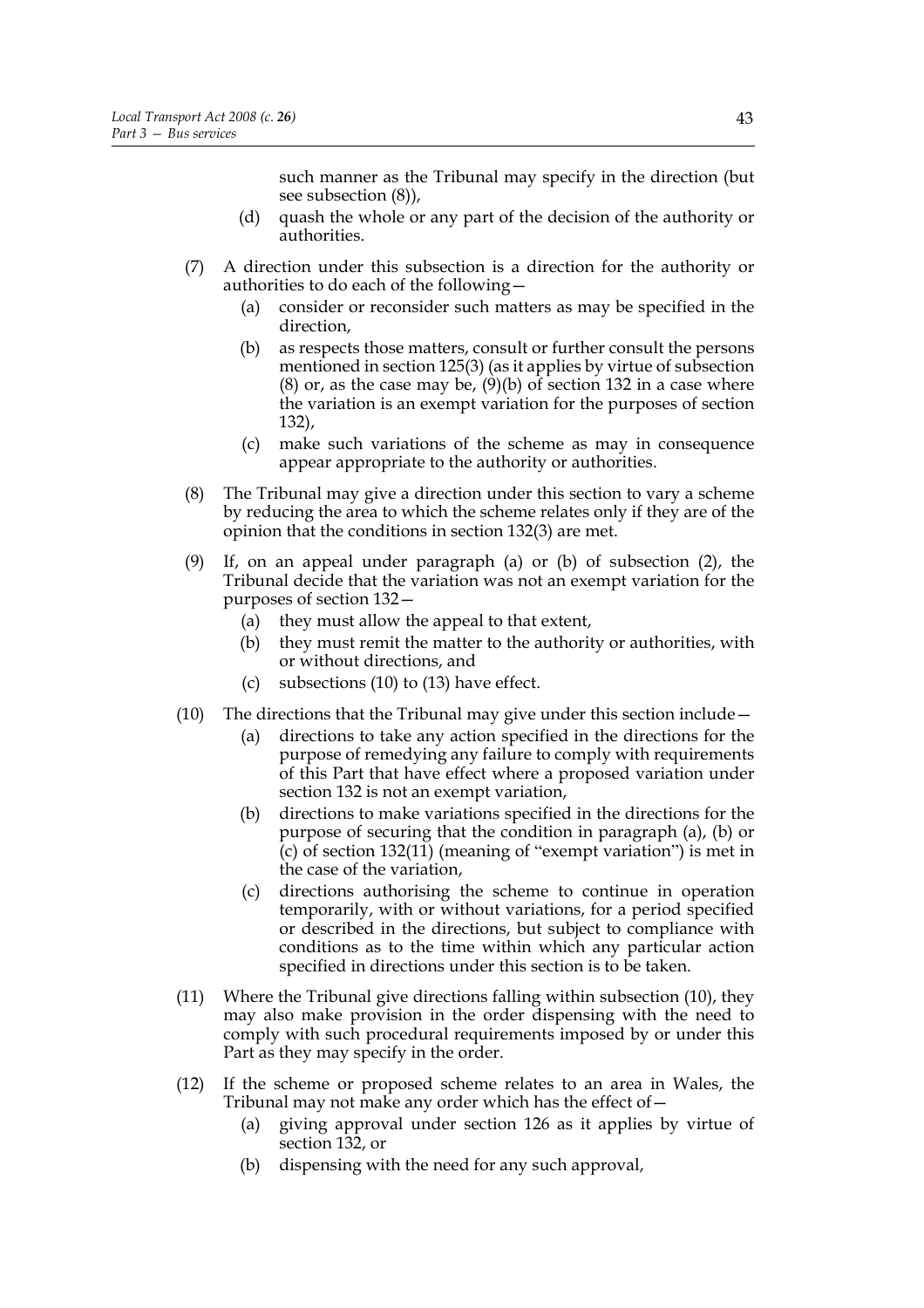but this is without prejudice to the temporary provision that may be made in directions falling within subsection  $(10)(c)$ .

(13) The appropriate national authority may make regulations with respect to the procedure to be followed in cases where the Tribunal decide that the variation or proposed variation was not an exempt variation for the purposes of section 132.".

#### **39 Exemption from s.132 for specific variations directed by Transport Tribunal**

After section 132A of the TA 2000 insert—

#### **"132B Exemption from s.132 for specific variations directed by Tribunal**

- (1) This section applies in relation to any of the following appeals—
	- (a) an appeal under section 127A against a decision to make a scheme,
	- (b) an appeal under section 131E(2)(a) against a decision that a proposal was an exempt continuation proposal,
	- (c) an appeal under section 131E(2)(b) against a decision that a scheme should continue in operation,
	- (d) an appeal under section 131F(2) against a decision that a scheme should continue in operation,
	- (e) an appeal by virtue of section 132 against a decision to vary a scheme,
	- (f) an appeal under section 132A(2)(a) against a decision that a variation was an exempt variation for the purposes of section 132,
	- (g) an appeal under section 132A(2)(b) against a decision as to the variation of a scheme under section 132.
- (2) Where—
	- (a) any such appeal is made to the Transport Tribunal, and
	- (b) on that appeal, the Tribunal direct the authority or authorities to vary the scheme in the manner specified by the Tribunal in the direction,

nothing in section 132(5) to (9) (procedure for variation of scheme) applies in relation to the varying of the scheme in the manner specified in the direction, unless the Tribunal otherwise direct.

(3) Subsection (2) is without prejudice to any right of appeal against the decision of the Transport Tribunal.".

*Quality contracts schemes: miscellaneous and supplementary provisions*

#### **40 Power of authorities to provide services in exceptional circumstances**

(1) After section 132B of the TA 2000 insert—

### **"132C Power of authorities to provide services in exceptional circumstances**

(1) This section applies where a person who has agreed to provide a service ("the old service") in accordance with a quality contract ceases to do so before the end of the period for which the contract was intended to have effect.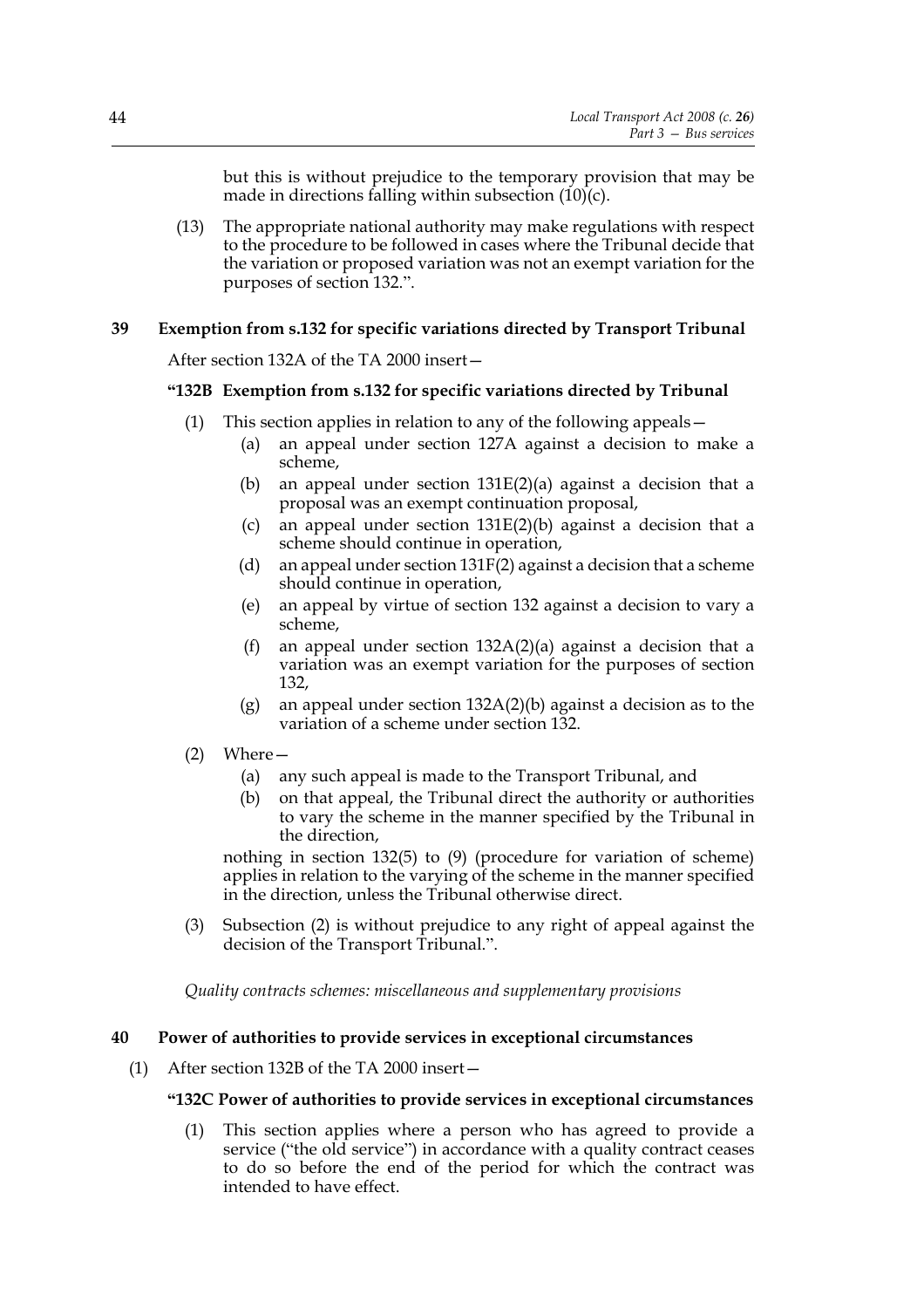- (2) The authority, or any one of the authorities, who entered into the quality contract may, in accordance with subsections (4) to (8) and section 132D, provide a local service (an "interim service") in place of the old service or any part of it.
- (3) Subsection (2) has effect notwithstanding any prohibition, restriction or limitation contained in any other enactment on the power of the authority to provide local services.
- (4) An authority who provide an interim service of any description must hold a PSV operator's licence to which no condition is attached under section 26 of the Transport Act 1985 (power of traffic commissioner to attach conditions to licence) prohibiting the authority from using vehicles under the licence to provide services of that description.
- (5) Subsection (6) applies if  $-$ 
	- (a) an authority provide an interim service in place of an old service or any part of an old service, and
	- (b) the authority or authorities who entered into the quality contract for the provision of the old service propose to enter into a quality contract for the provision of a replacement service in place of that service or (as the case may be) that part.
- (6) The authority, or the authorities acting jointly, must invite tenders (in accordance with section 130) for the provision of the replacement service—
	- (a) as soon as reasonably practicable after the authority providing the interim service begin to do so, and
	- (b) in any event no later than three months after the date on which provision of the old service ceased.
- (7) But subsection (6) does not apply if the authority, or the authorities acting jointly, decide to secure the provision of the replacement service under section 131 (circumstances in which quality contracts may be entered into without inviting tenders).
- (8) The particulars of an interim service, or of a replacement service, need not be identical to the particulars of the old service, or that part of the old service, which it replaces.
- (9) In this section—
	- "enactment" includes an enactment comprised in subordinate legislation (within the meaning of the Interpretation Act 1978);
	- "interim service" has the meaning given by subsection (2);
	- "the old service" has the meaning given by subsection (1);
	- "replacement service" means a local service provided under a quality contract in place of an old service or any part of an old service.

# **132D Period for which interim service may be provided**

- (1) This section applies for the purpose of determining the period for which an authority may provide an interim service which is provided in place of—
	- (a) an old service ("the relevant service"), or
	- (b) part of an old service ("the relevant part").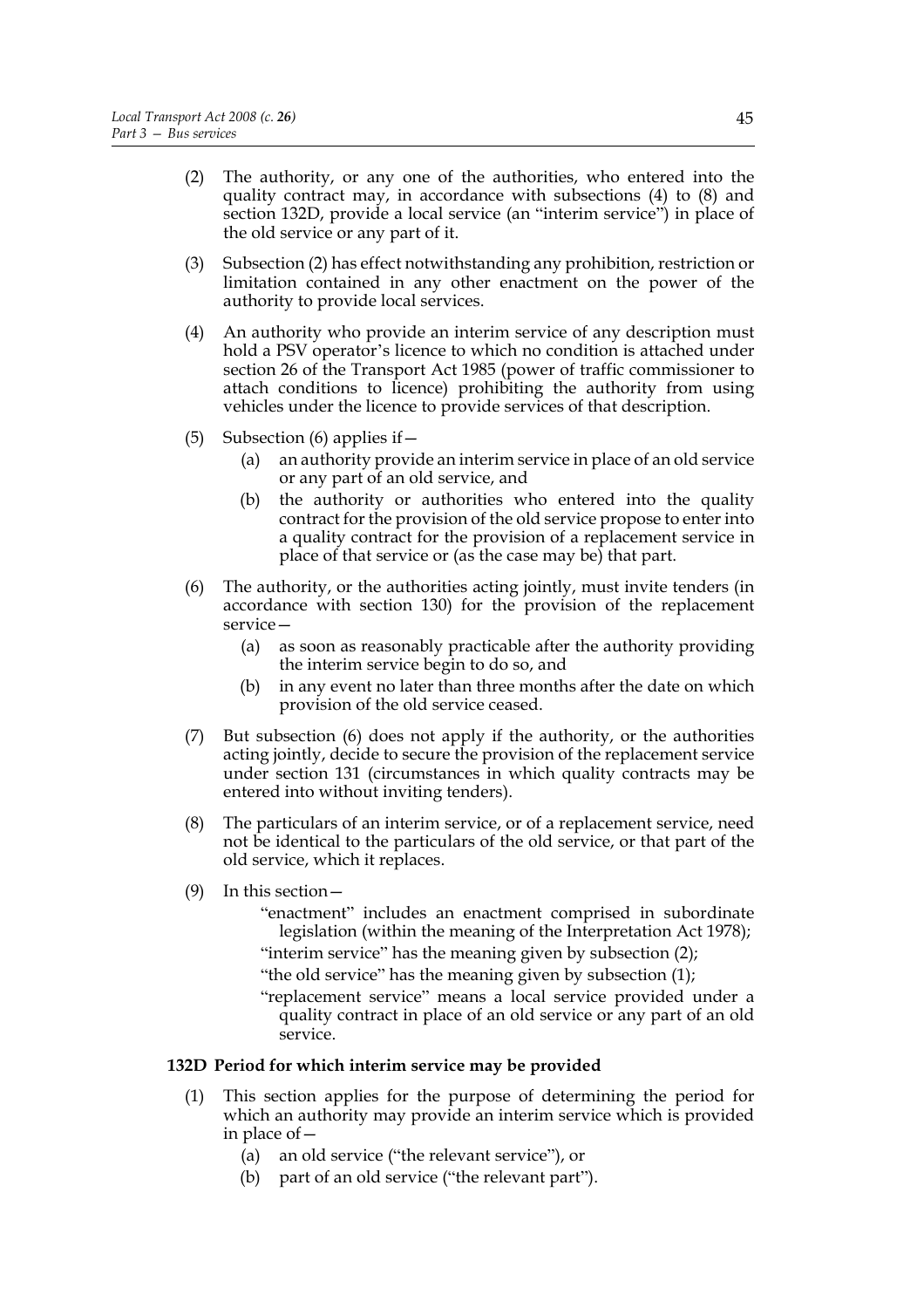- (2) If the authority do not, within the period of three months beginning with the date on which provision of the relevant service ceased,
	- enter into a quality contract to provide a replacement service in place of the relevant service or (as the case may be) the relevant part, or
	- (b) issue an invitation to tender in pursuance of section  $132C(6)$ ,

the authority must not provide the interim service after the end of that period.

- (3) If the authority enter into a quality contract to provide such a replacement service within the period mentioned in subsection (2), the authority must not provide the interim service after the earlier of the following dates—
	- (a) the date on which the replacement service is first provided;
	- (b) the date falling nine months after the date on which the interim service is first provided.
- (4) If the authority issue invitations to tender in pursuance of section 132C(6) within the period mentioned in subsection (2) (but do not enter into a quality contract to provide such a replacement service within that period), the authority must not provide the interim service after the earlier of the following dates—
	- (a) the date on which a replacement service is first provided in place of the relevant service or (as the case may be) the relevant part;
	- (b) the date determined in accordance with subsection (5).
- (5) The date is the later of  $-$ 
	- (a) the date falling nine months after the date on which the interim service is first provided;
	- (b) such date, not later than three months after the date mentioned in paragraph (a), as may be determined by the traffic commissioner on the application of the authority.
- (6) The traffic commissioner may determine a date under subsection (5)(b) only if satisfied that there is a realistic prospect that, if the determination is made, a replacement service will be provided in place of the relevant service or (as the case may be) the relevant part on or before that date.
- (7) An application under paragraph (b) of subsection (5) must be made—
	- (a) to the traffic commissioner for the traffic area in which the interim service is provided (or, if the service is provided in more than one such area, to the traffic commissioner for any of those areas), and
	- (b) not later than one month before the date mentioned in paragraph (a) of that subsection.
- (8) The authority must not make more than one application under subsection (5)(b) in respect of any interim service.
- (9) In this section—
	- "interim service" and "replacement service" have the meaning given in section 132C;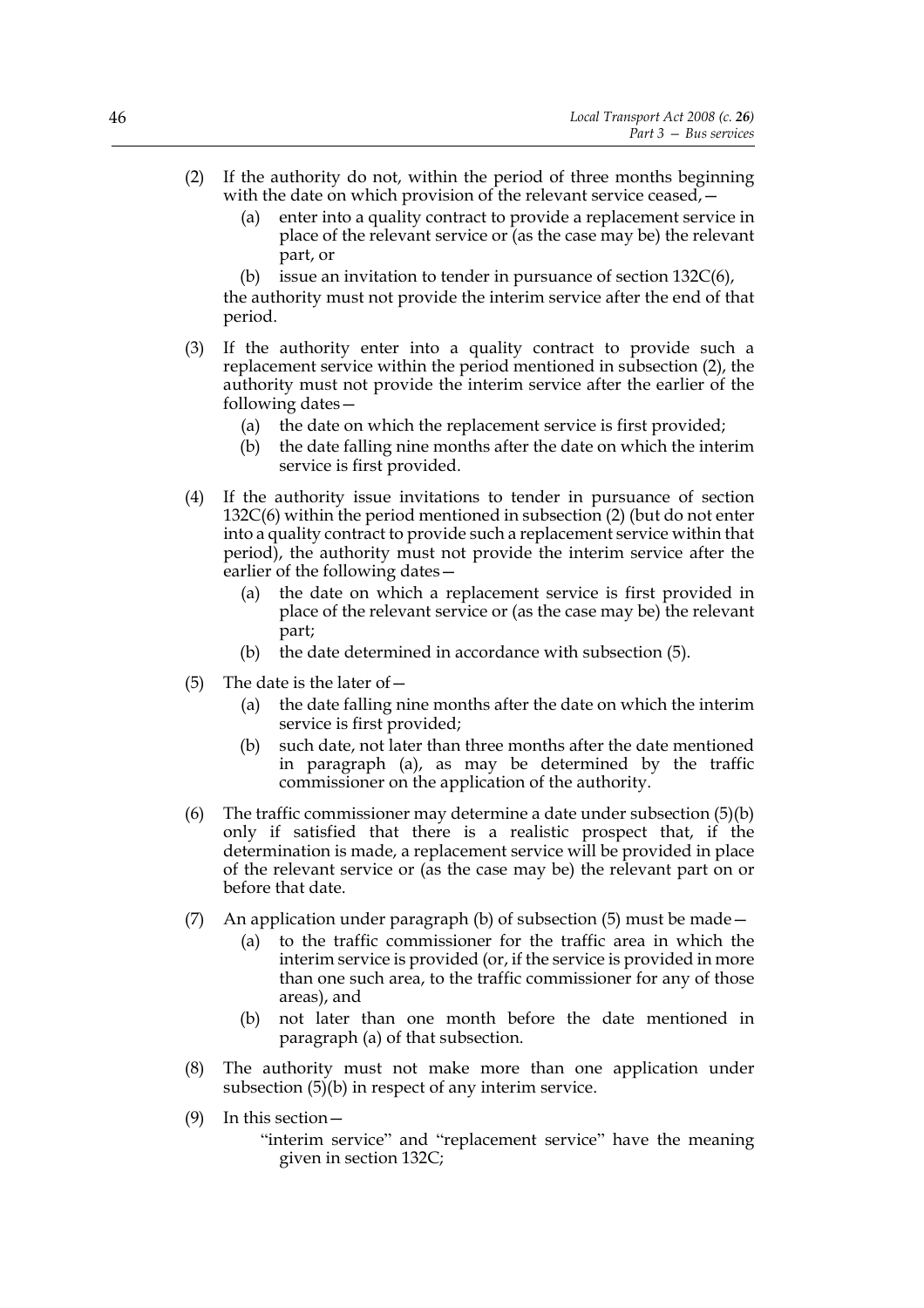"the relevant service" and "the relevant part" have the meaning given in subsection (1);

and, in any case where the authority entered into the quality contract for the provision of the relevant service jointly with one or more other authorities, references in this section to the authority entering into a quality contract for a replacement service, or issuing invitations to tender for such contracts, are references to those authorities acting jointly.".

(2) In section 162(4) of the TA 2000 (provisions where references to Passenger Transport Authorities are to be read as references to Passenger Transport Executives) at the appropriate place insert—

> "section 132C, section 132D,".

(3) In section 66(1) of the TA 1985 (exclusion of powers of certain councils to run bus undertakings) after "subsection (2) below" insert "and to section 132C of the Transport Act 2000".

# **41 Regulations about schemes**

- (1) Section 133 of the TA 2000 (regulations about schemes) is amended as follows.
- (2) In subsection (1)(a) (regulations with respect to making, varying or revoking schemes) after "making" insert "continuing,".
- (3) In subsection (1)(b) (approvals of schemes) after "schemes" insert "for areas in Wales".
- (4) After subsection  $(1)(b)$  insert
	- "(bb) the procedure to be followed by local transport authorities for areas in England when discharging functions that relate to a QCS board,
	- (bc) the procedure to be followed by QCS boards when discharging functions relating to proposed schemes for areas in England,".
- (5) In subsection (2) (particular matters for which regulations may provide)—
	- (a) in paragraph (a) (proposed variations or revocation of schemes) before "variations" insert "continuations,";
	- (b) in paragraph (e) (applications for approval of proposals) after "proposals" insert "for areas in Wales";
	- (c) after paragraph (e) (form and manner of applications for approval) insert—
		- "(ee) the procedure for determining such applications,
		- (ef) the form and manner of requests under section 126C(4) relating to proposed schemes for areas in England,
		- (eg) the form and manner in which copies of proposed schemes for such areas are to be sent to a QCS board under section 126C(5),
		- (eh) the giving of notice, and the preparation and publication of reports, by QCS boards under section 126D(5),
		- (ei) the form and manner of responses by local transport authorities to such reports,";
	- (d) in paragraph (f) (form of schemes or variations) after "schemes" insert ", continuations";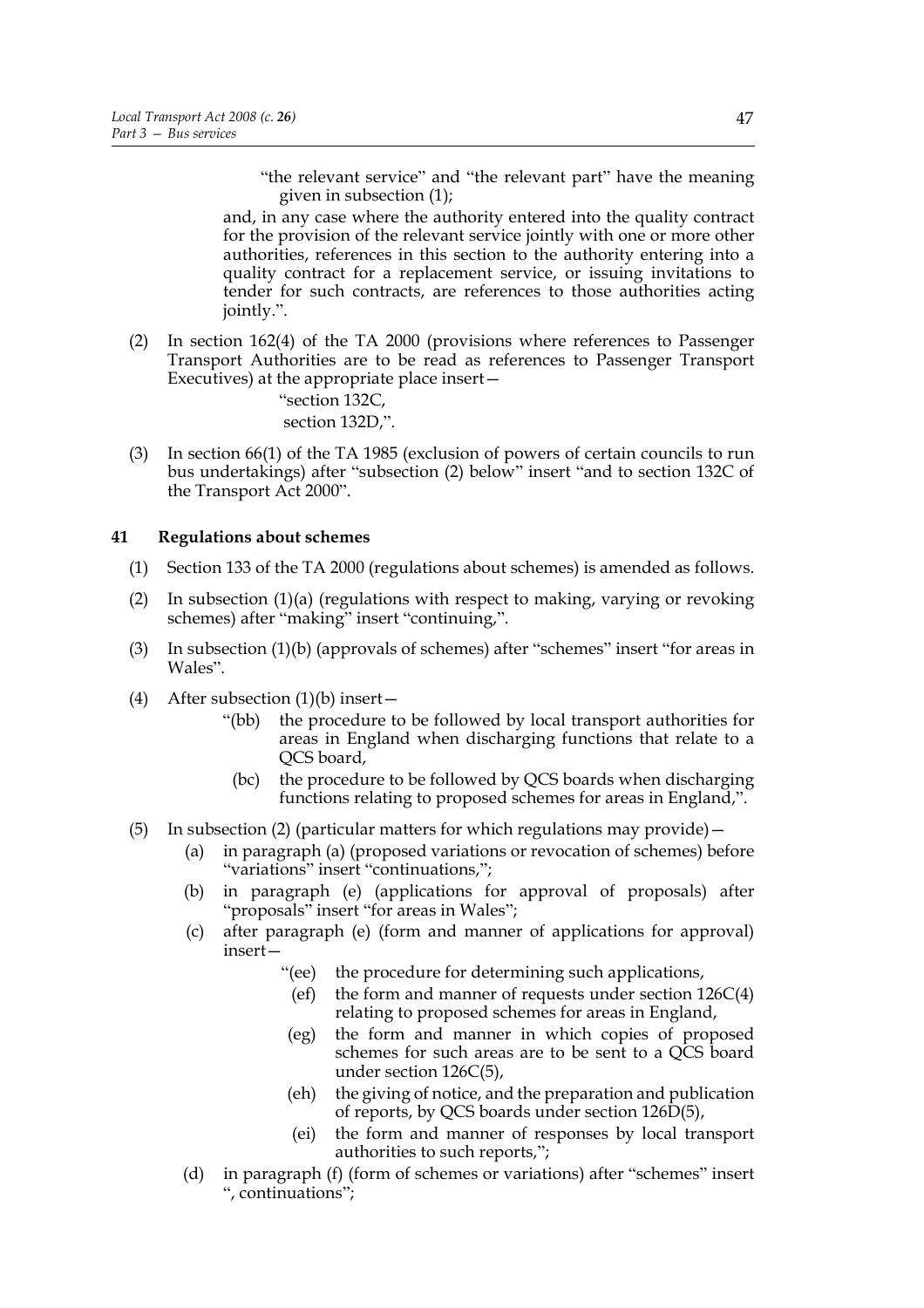- (e) in paragraph (g) (notice of schemes or of their variation or revocation) before "variation" insert "continuation,".
- (6) After subsection (2) insert—
	- "(3) The appropriate national authority may also make regulations modifying or excluding the application of provisions of this Part, so far as relating to quality contracts schemes, in cases where a local transport authority, or two or more local transport authorities acting jointly, do any of the following—
		- (a) by virtue of section  $126C(6)$ , send to a QCS board a further request under section 126C(4) and modified proposals under section  $126C(5)$ ,
		- (b) propose or decide that a scheme should continue in operation (with or without modification) under section 131A,
		- (c) propose or decide to vary or revoke a scheme under section 132.
		- (4) Regulations made by virtue of subsection (3) must not exclude any requirement for the authority or authorities—
			- (a) under section 126, to obtain the approval of the Welsh Ministers,
			- (b) under section 127(1A), to publish their response to the report of the QCS board.".

### **42 Power to make transitional provision about schemes**

- (1) Section 134 of the TA 2000 (transitional provision about schemes) is amended as follows.
- (2) In subsection (1)(a) (transitional provision about the coming into operation of quality contracts schemes) after "quality contracts schemes" insert "or of provisions of such schemes".
- (3) In subsection (1)(b) (transitional provision in connection with variation of schemes) before "variation" insert "continuation in operation or".
- (4) In subsection (2) (application or disapplication, with or without modifications, of sections 6 to 9 of the TA 1985) in paragraph (a), after "(registration of local services)" insert ", or of sections 89 to 92 of that Act (obligation to invite tenders etc),".
- (5) At the end of the section insert—
	- "(3) Any regulations made by virtue of paragraph (a) of subsection (1) are not to have effect in the case of any quality contracts scheme as respects any time before the making of the scheme.".

# **43 Guidance about schemes**

After section 134 of the TA 2000 insert—

# **"134A Guidance about schemes**

- (1) The appropriate national authority may issue guidance concerning the performance by local transport authorities of their functions under this Part in relation to quality contracts schemes.
- (2) Those authorities must have regard to any such guidance.".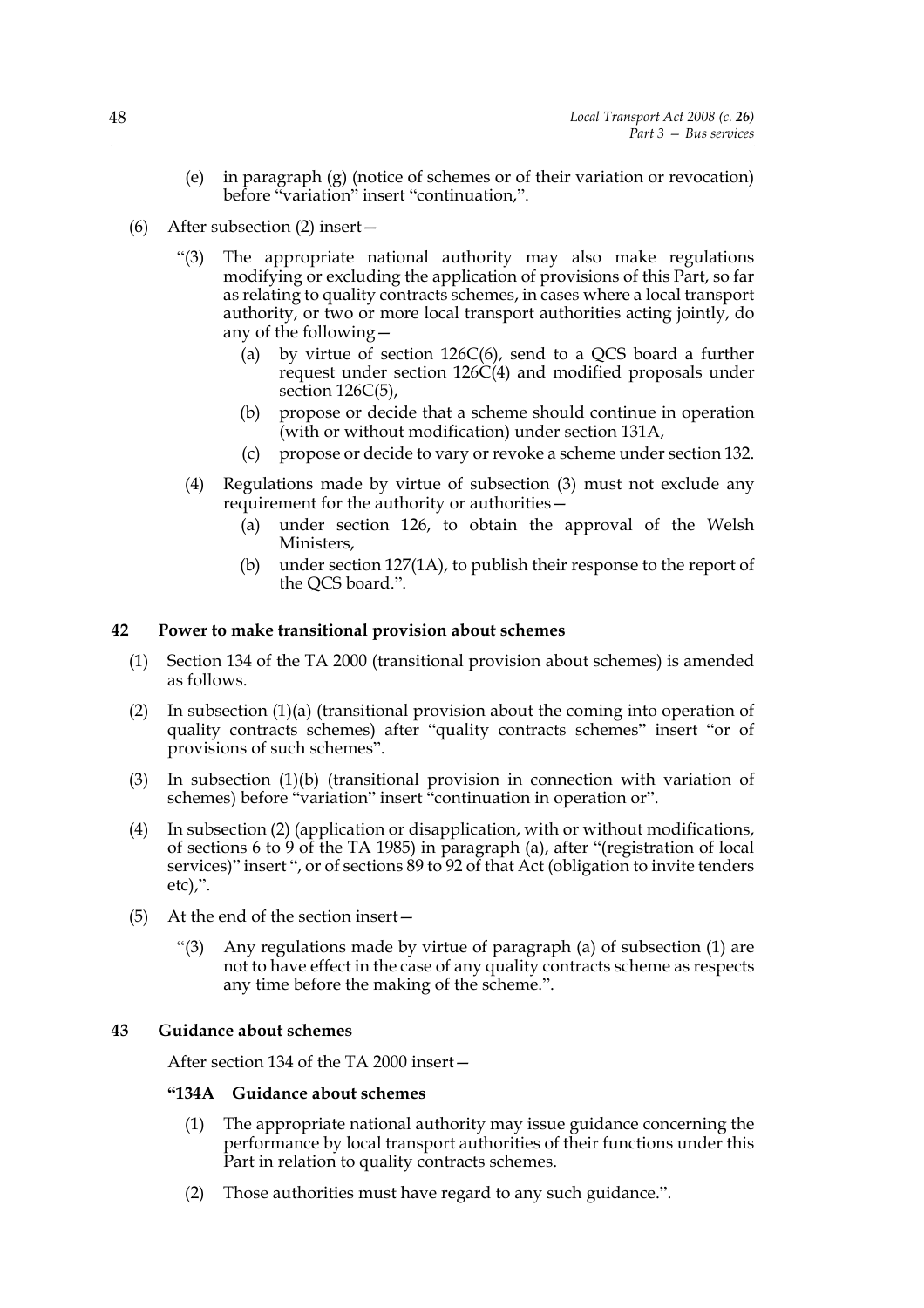# **44 Quality contracts: application of TUPE**

(1) After section 134A of the TA 2000 insert—

#### **"134B Quality contracts: application of TUPE**

- (1) Subsection (3) applies to a situation in which  $-$ 
	- (a) on the coming into force of a quality contract, local services cease to be provided by a person (the "former operator") in the area to which the relevant quality contracts scheme, or (in the case of a scheme which provides for different provisions to come into operation on different dates) the relevant provision of the scheme, relates, in accordance with section  $129(1)(b)$ , and
	- (b) at the same time, a person (the "new operator") begins to provide local services in that area under that quality contract.
- (2) Subsection (3) also applies to a situation in which—
	- (a) local services which, on the coming into force of a quality contract, a person (the "former operator") would be required by virtue of section  $129(1)(b)$  to cease providing in the area mentioned in subsection (1)(a) of this section, cease to be provided by the former operator before the coming into force of that quality contract, and
	- (b) at the same time, a person (the "new operator") begins to provide local services in that area under an agreement which the authority or authorities who made the relevant quality contracts scheme entered into by reason of the cessation of the local services referred to in paragraph (a).
- (3) Any situation to which this subsection applies is to be treated as a relevant transfer for the purposes of the Transfer of Undertakings (Protection of Employment) Regulations 2006 ("TUPE") (whether or not TUPE would apply apart from this subsection).
- (4) For the purposes of TUPE, the organised grouping of employees that is subject to the relevant transfer consists of those employees of the former operator whose employment is principally connected with the provision of the local services referred to in subsection (1)(a) or (as the case may be) the local services referred to in subsection  $(2)(a)$ .
- (5) Any situation which by virtue of this section is treated as a relevant transfer for the purposes of TUPE is also to be treated as a relevant transfer within the meaning of TUPE for the purposes of sections 257 and 258 of the Pensions Act 2004 and any regulations made under section 258 of that Act.
- (6) The Secretary of State may make regulations supplementing the provision made by this section.
- (7) The provision that may be made by regulations under subsection (6)  $includes$ 
	- (a) provision for determining, for the purposes of subsection (4), whether a person's employment is principally connected with the provision of any particular local services (including provision for or in connection with the appointment of a person to make such determination);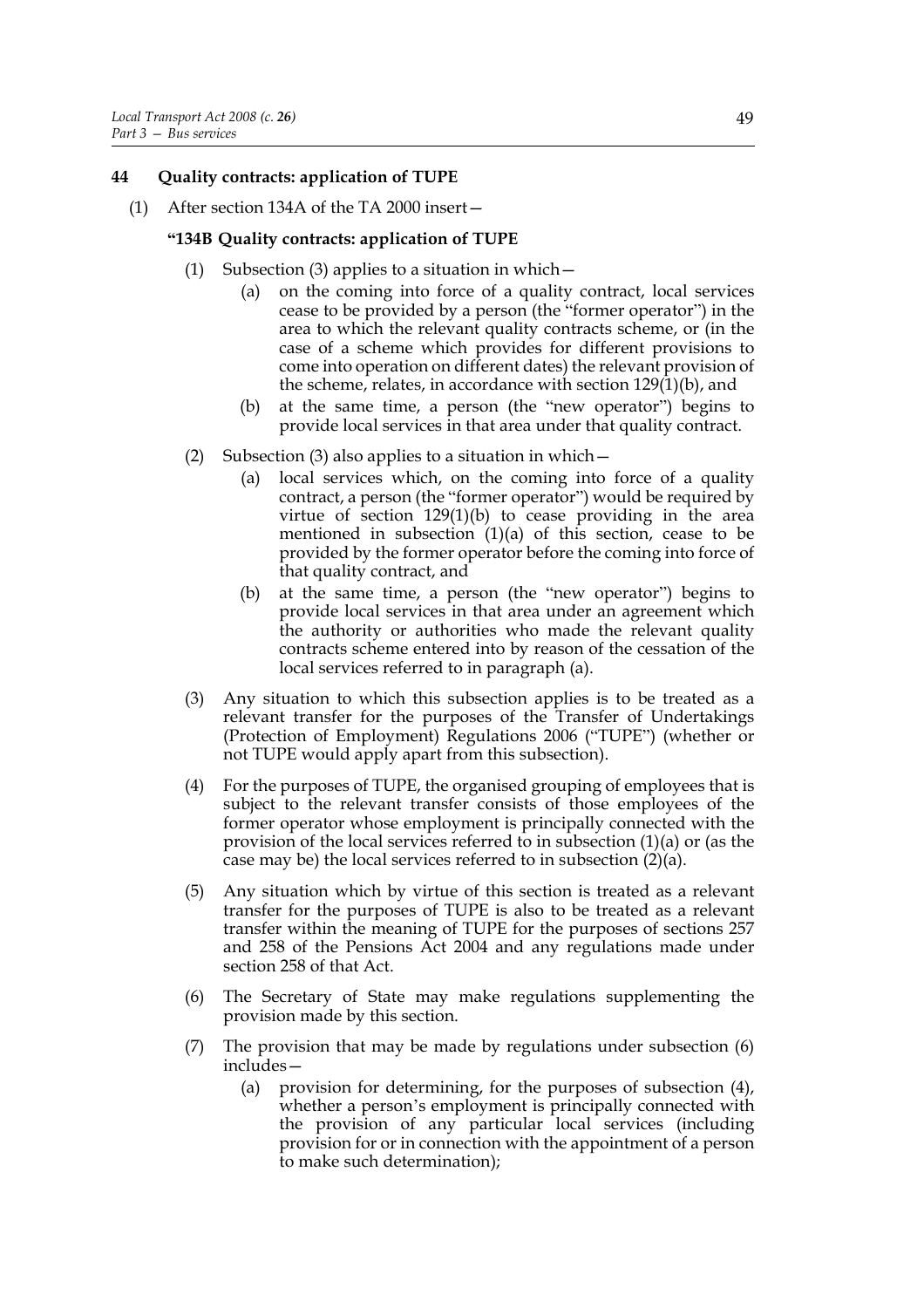- (b) provision for determining, in the case of any particular organised grouping of employees, the particular new operator who is to be the transferee for the purposes of TUPE (including provision for or in connection with the appointment of a person to make such determination);
- (c) provision requiring any person operating local services in the area to which a quality contracts scheme relates to provide the authority or authorities who made the scheme with such information as may be prescribed, at such time as may be prescribed, about such of that person's employees as would fall within subsection (4) if the person ceased to provide those services in the circumstances described in subsection (1)(a);
- (d) provision requiring the authority or authorities who made a quality contracts scheme to provide all persons operating local services in the area to which the scheme relates with such information as may be prescribed, at such time as may be prescribed, so as to enable such persons to comply with any requirement imposed by virtue of paragraph (c) of this subsection;
- (e) provision requiring the authority or authorities who made a quality contracts scheme to ensure that any quality contract entered into with a person under the scheme, or any other agreement made with a person for the provision of local services in the area to which the scheme relates, is made on terms—
	- (i) that require the person, in the event of there being any transferring employees, to secure pension protection for every transferring employee, or every transferring employee of a prescribed description, who as an employee of the former operator had rights to acquire pension benefits, and
	- (ii) that, so far as relating to the securing of pension protection for a transferring employee, are enforceable by the employee.
- (8) For the purposes of this section—
	- (a) "transferring employee" means an employee of a former operator whose contract of employment becomes, either by virtue of TUPE or by virtue of this section, a contract of employment with a new operator;
	- (b) "pension protection" is secured for a transferring employee if after the change of employer referred to in paragraph (a)—
		- (i) the employee has, as an employee of the new operator, rights to acquire pension benefits, and
		- (ii) those rights are of such description as is prescribed by regulations.
- (9) The Secretary of State must exercise the power conferred by this section to make regulations containing provision falling within subsection  $(7)(e)$  so as to ensure  $-$ 
	- (a) that pension protection is required to be secured for every transferring original employee who, as an employee of the original operator, had rights to acquire pension benefits, and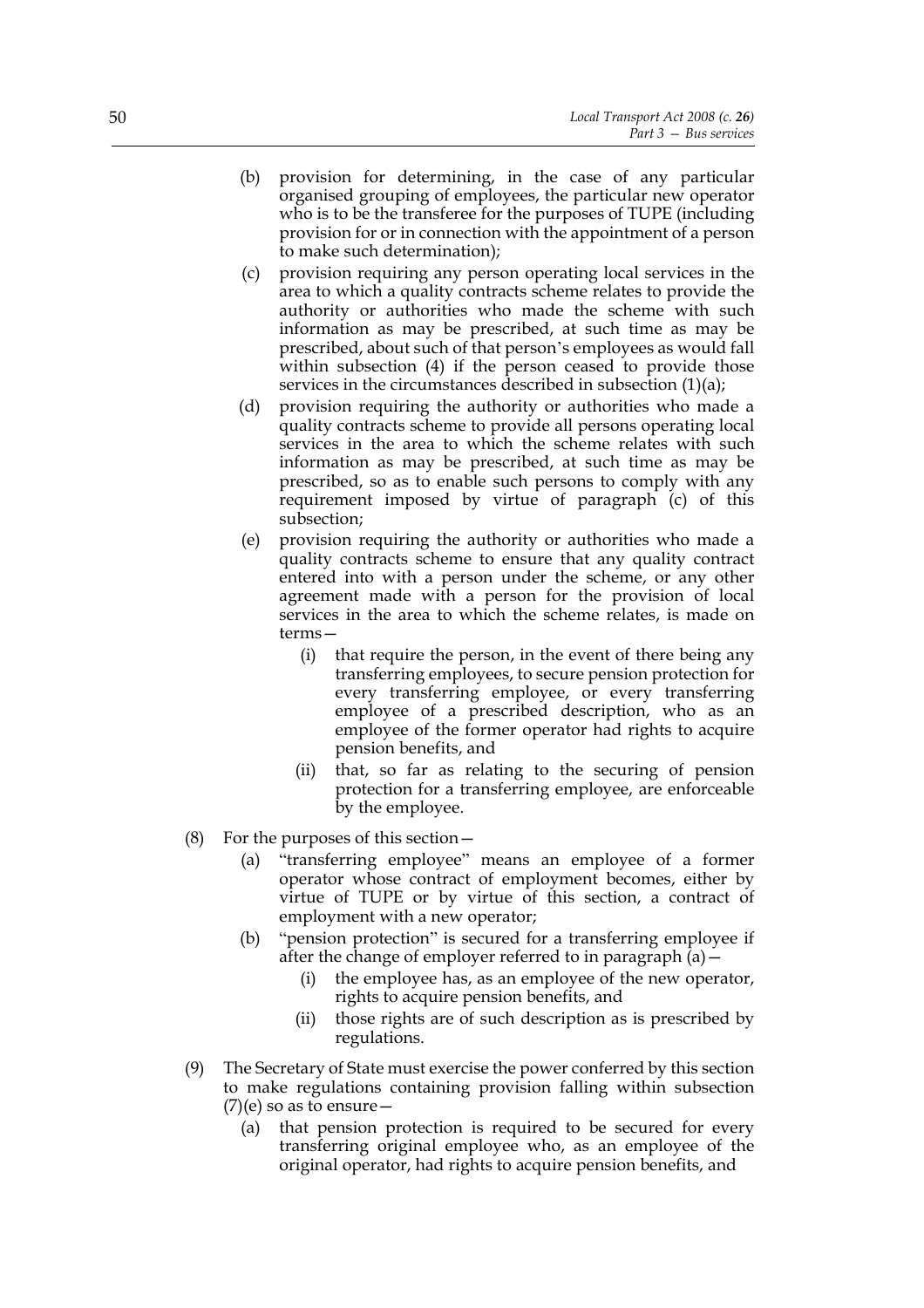- (b) that the rights to acquire pension benefits which a transferring original employee has as an employee of the new operator by virtue of paragraph (a) are rights which—
	- (i) are the same as the rights the transferring original employee had as an employee of the original operator, or
	- (ii) under provision made by regulations, count as being broadly comparable to, or better than, those rights.
- (10) For the purposes of subsection  $(9)$ 
	- "transferring original employee" means a transferring employee—
		- (a) who immediately before the relevant date was employed by a person (the "original operator") providing local services in the area to which the relevant quality contracts scheme relates, and
		- (b) whose contract of employment—
			- (i) was, from that date until the change of employer referred to in subsection  $(8)(a)$ , a contract of employment with the original operator, or
			- (ii) on each occasion when the employee was subject to a relevant transfer became, either by virtue of TUPE or by virtue of this section, a contract of employment with a person providing local services in the area referred to in paragraph (a);

"relevant date", in relation to a quality contracts scheme, means—

- (a) the date on which the scheme was made, or
- (b) where—
	- (i) the local services being provided by the original operator were not subject to the scheme when it was made, and
	- (ii) as a result of either the variation of the scheme, or the continuation of the scheme with modifications, those services became subject to the scheme,

the date on which that variation, or (as the case may be) the decision to continue the scheme with those modifications, was made;

- "relevant transfer" means anything that is, or is to be treated as, a relevant transfer for the purposes of TUPE.
- (11) A person is guilty of an offence under this subsection if  $-$ 
	- (a) the person provides information in accordance with a requirement imposed by virtue of subsection (7)(c),
	- (b) the information is false or misleading in a material particular, and
	- (c) the person knows that it is or is reckless as to whether it is.
- (12) A person who is guilty of an offence under subsection (11) is liable on summary conviction to a fine not exceeding level 4 on the standard scale.".
- (2) In section 26(1) of the TA 1985 (conditions attached to PSV operator's licence)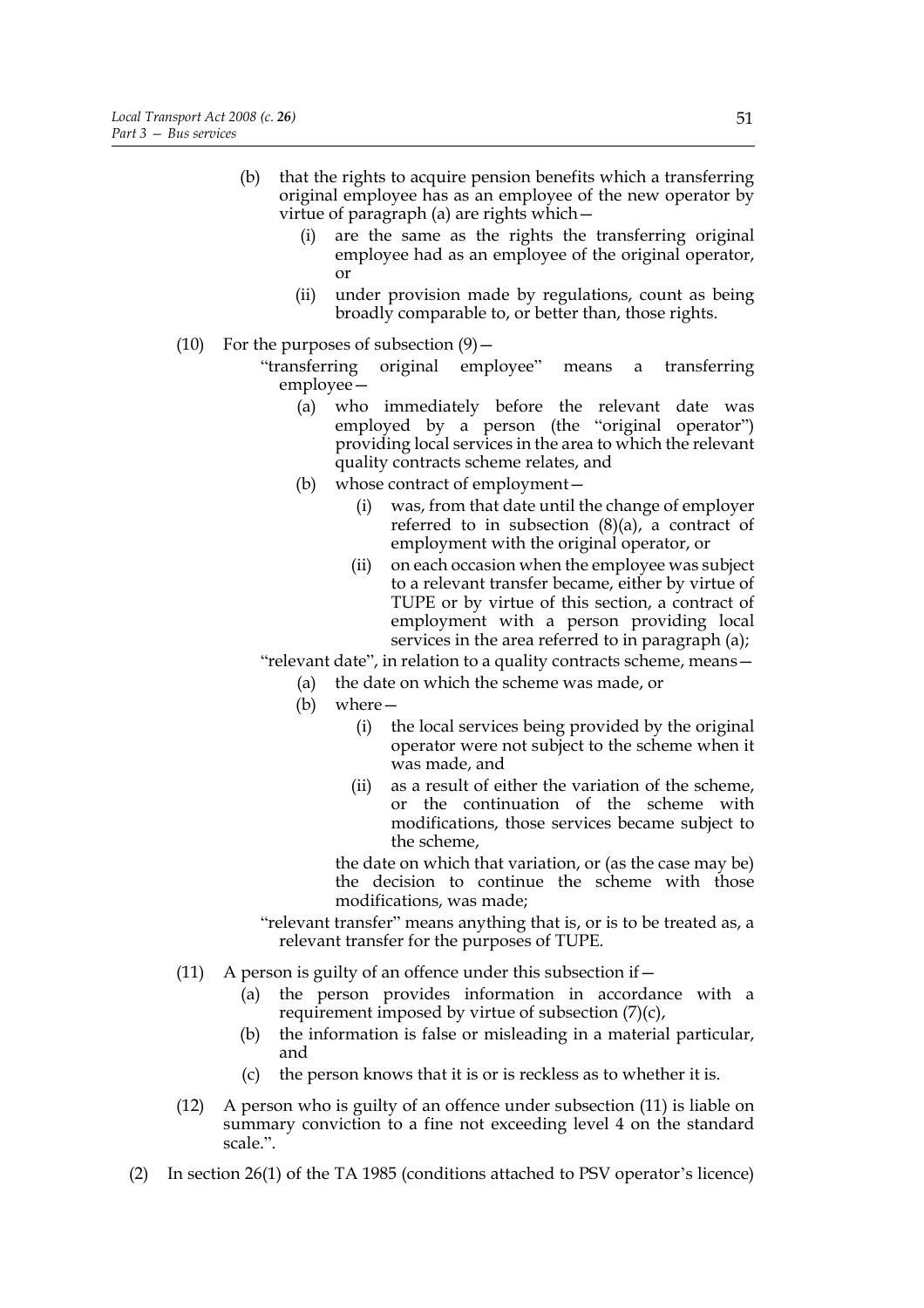after paragraph (b) insert—

- "(bza) the operator has failed to comply with a requirement imposed by virtue of section 134B(7)(c) of the Transport Act 2000; or".
- (3) In section 155(1) of the TA 2000 (penalties) for "or" at the end of paragraph (b) substitute—
	- "(ba) failed to comply with a requirement imposed by virtue of section  $134B(7)(c)$  of this Act, or".

#### **45 Power to make traffic regulation orders**

- (1) Section 1 of the Road Traffic Regulation Act 1984 (c. 27) (traffic regulation orders outside Greater London) is amended as follows.
- (2) In subsection (3A) (orders may be made by local traffic authority for the purposes of quality partnership schemes) for "facilities pursuant to a quality partnership scheme under Part II of the Transport Act 2000" substitute "relevant bus scheme facilities".
- (3) After subsection (3A) insert—
	- "(3B) In subsection (3A) "relevant bus scheme facilities" means—
		- (a) facilities provided pursuant to a quality partnership scheme under Part 2 of the Transport Act 2000;
		- (b) facilities provided pursuant to a quality contract within the meaning of that Part (see section 124(4) and (5) of that Act) or otherwise in connection with a quality contracts scheme under that Part.".

*Extension of the competition test*

#### **46 Competition scrutiny of functions and agreements relating to buses**

(1) For section 153 of the TA 2000 (competition test for exercise of bus functions (see Schedule 10 to that Act)) substitute—

#### **"153 Competition test: functions and agreements relating to buses**

- (1) Schedule 10 contains provision applying competition tests in relation to—
	- (a) the exercise of functions relating to quality partnership schemes, ticketing schemes and subsidised local services,
	- (b) voluntary partnership agreements and certain other agreements, decisions and practices relating to bus services.
- (2) A voluntary partnership agreement is any voluntary agreement under which—
	- (a) a local transport authority, or two or more local transport authorities, undertake to provide particular facilities, or to do anything else for the purpose of bringing benefits to persons using local services, within the whole or part of their area, or combined area, and
	- (b) one or more operators of local services undertake to provide services of a particular standard.

(3) In subsection  $(2)$  –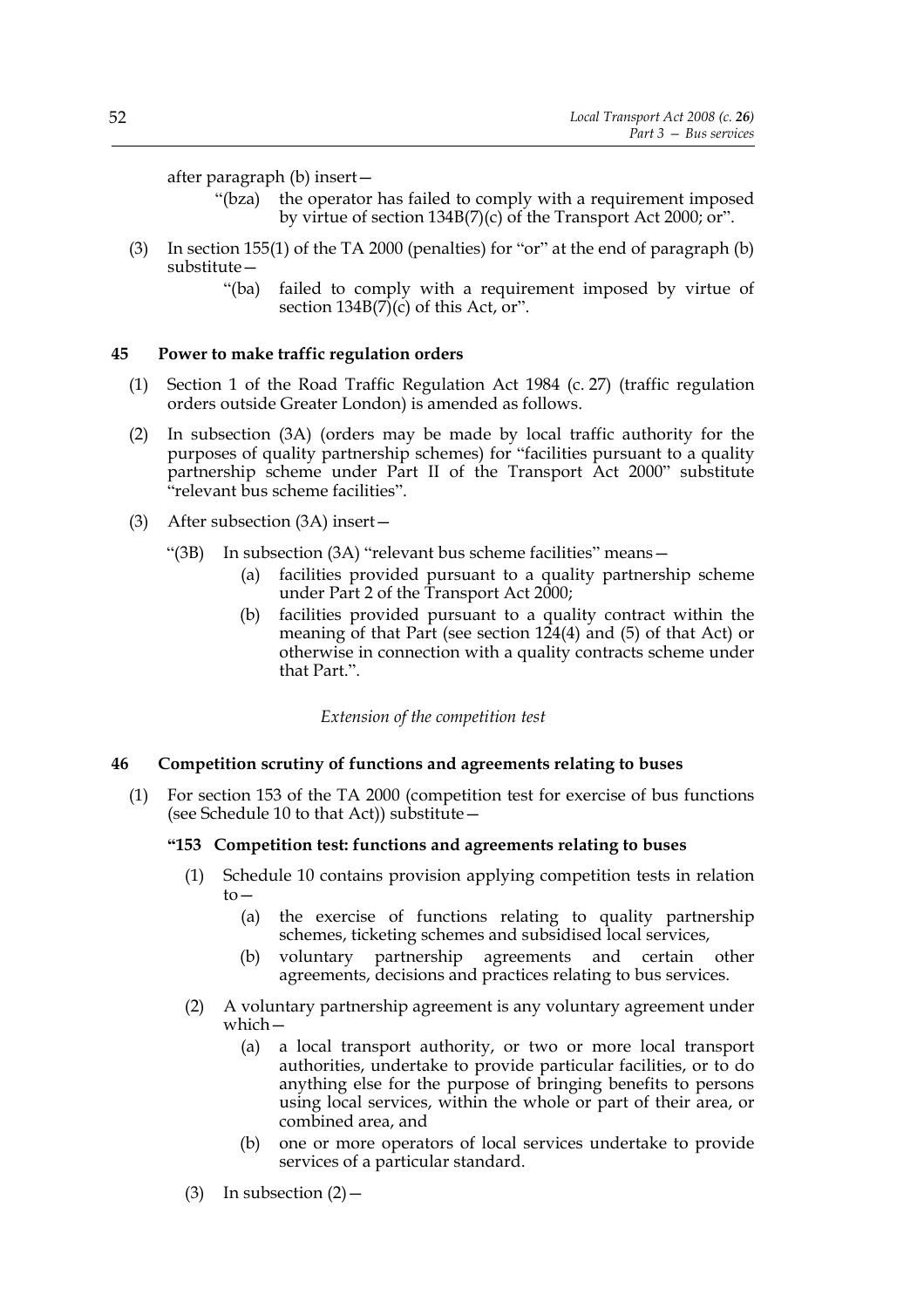"facilities" means—

- (a) facilities provided at specific locations along routes served, or proposed to be served, by local services within the area to which the agreement relates, or
- (b) facilities which are ancillary to such facilities;

"standard", in the case of any services, includes—

- (a) any requirements which the vehicles being used to provide the services must meet,
- (b) any requirements as to frequency or timing of the services,
- (c) any requirements as to the maximum fares that may be charged for particular journeys, or for journeys of particular descriptions, on services to which the agreement applies;

"voluntary agreement" means an agreement made otherwise than under sections 114 to 123 (quality partnership schemes).".

- (2) In section 162 of that Act (interpretation of Part 2) after subsection (4) insert—
	- "(4A) Where a reference to an authority in any of the following provisions is to an Integrated Transport Authority, it is to be construed as including a reference to the Passenger Transport Executive for the integrated transport area concerned section 153(2)(a), in Schedule 10, paragraph 17(5)(b) and (8).".
- (3) Schedule 10 to the TA 2000 (competition test for exercise of bus functions) is amended in accordance with Schedule 2.

#### **PART 4**

GENERAL PROVISIONS RELATING TO PASSENGER TRANSPORT

*Detention of certain PSVs*

# **47 Detention of certain PSVs used without PSV operators' licences**

(1) In the PPVA 1981, after section 12 (PSV operators' licences) insert—

#### **"12A Detention of certain PSVs used without PSV operators' licences**

 Schedule 2A (which relates to the detention, removal and disposal of PSVs which are adapted to carry more than 8 passengers and in respect of which it appears that section 12(1) is contravened) shall have effect.".

(2) After Schedule 2 to that Act insert, as Schedule 2A, the Schedule set out in Schedule 3 to this Act.

*Registration of local services*

# **48 Determination of applications for registration where restrictions in force**

(1) Section 6 of the TA 1985 (registration of local services) is amended as follows.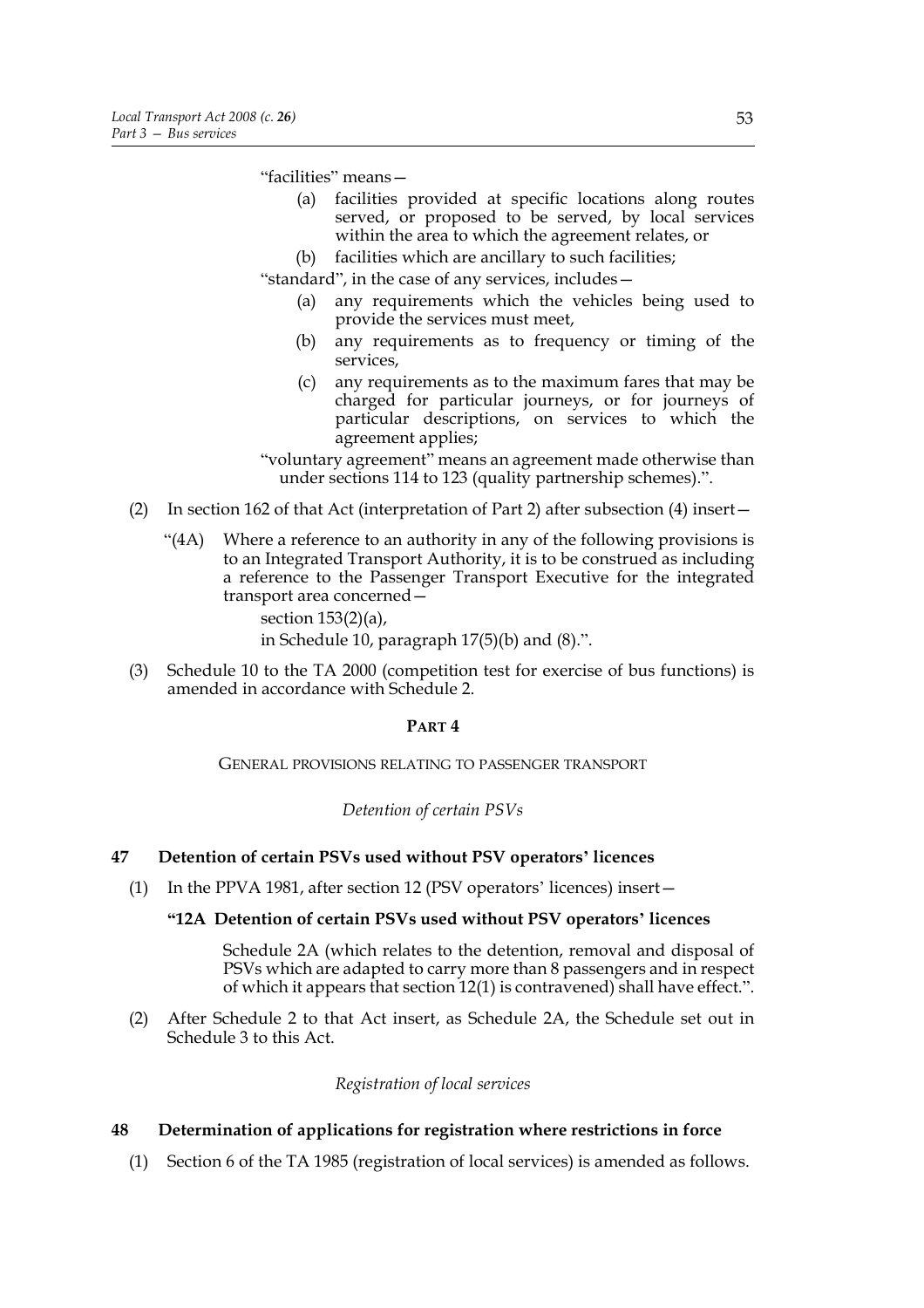- (2) After subsection (2) (conditions for providing service) insert—
	- "(2A) Where—
		- (a) any registration restrictions imposed under section 114(3A) of the Transport Act 2000 (quality partnership schemes) are in force, and
		- (b) an application for registration is made in respect of a service in relation to which those restrictions have effect,

section 6A of this Act has effect in relation to the application.".

(3) After section 6 of the TA 1985 insert—

#### **"6A Applications for registration etc where restrictions are in force**

- (1) This section applies in any case where—
	- (a) any registration restrictions imposed under section 114(3A) of the Transport Act 2000 are in force in the case of a quality partnership scheme ("the scheme");
	- (b) an application for registration, or for variation or cancellation of registration, is made under section 6 of this Act to a traffic commissioner in respect of a local service in relation to which those restrictions have effect; and
	- (c) the application is one which would fall to be accepted by the traffic commissioner, apart from this section.
- (2) In any such case the traffic commissioner, before deciding whether or not to accept the application, must give to—
	- (a) each relevant authority, and
	- (b) each relevant operator,

a notice complying with subsection (3) below.

- (3) The notice must—
	- (a) identify the application and state that it has been made;
	- (b) provide prescribed particulars of the application;
	- (c) inform the persons to whom it is required to be sent of the right of each of them to make relevant representations to the traffic commissioner about the application.
- (4) If no relevant representations are made, the application is to be accepted.
- (5) If any relevant representations are made by a relevant authority or a relevant operator, the traffic commissioner must decide whether the effect of accepting the application would be detrimental to the provision of local services under the scheme.
- (6) The traffic commissioner may decide that question only after—
	- (a) considering those representations;
	- (b) taking account of any other relevant applications and any relevant representations made in relation to those applications;
	- (c) holding such inquiries under section 54 of the 1981 Act as the traffic commissioner may think fit; and
	- (d) applying the registration criteria.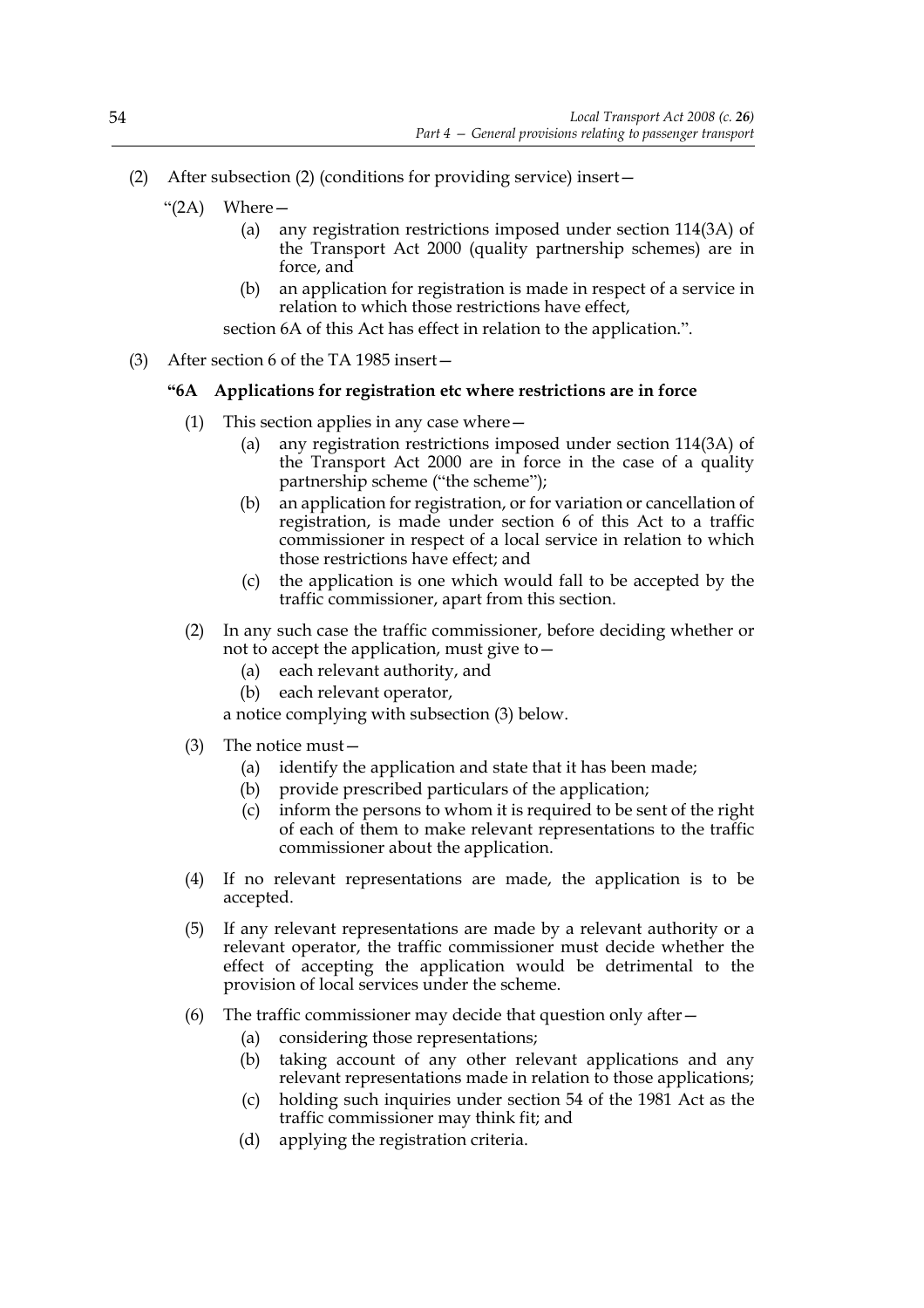- (7) If the traffic commissioner decides that the effect of accepting the application would not be detrimental to the provision of such services, the application is to be accepted.
- (8) If subsection (7) above does not apply, the traffic commissioner may do any one or more of the following—
	- (a) refuse to accept the application;
	- (b) require the applicant to amend the application in such respects as the traffic commissioner may require before submitting it again;
	- (c) if the applicant has not given a written undertaking under section 118(4) of the Transport Act 2000 in relation to the scheme, require the applicant to give such an undertaking before the application may be accepted.
- (9) An appeal against any decision of a traffic commissioner under this section may be made to the Transport Tribunal by any of the following persons—
	- (a) the person who made the application;
	- (b) any relevant authority that made relevant representations against the application;
	- (c) any relevant operator who made relevant representations against the application.

As respects appeals to the Transport Tribunal, see Schedule 4 to this Act.

- (10) An appeal lies (in accordance with paragraph 14 of Schedule 4 to this Act) at the instance of any of the persons mentioned in the paragraphs of subsection (9) above from a decision of the Transport Tribunal on an appeal under that subsection.
- (11) Regulations may be made for the purposes of carrying this section into effect; and the provision that may be made by any such regulations includes provision—
	- (a) as to the procedure for giving notice under subsection (2) above;
	- (b) prescribing the particulars of the application that are to be provided in such a notice;
	- (c) as to the procedure for making relevant representations;
	- (d) as to the procedure to be followed in determining the application.
- (12) In this section—
	- "quality partnership scheme" means a scheme under section 114 of the Transport Act 2000;
	- "registration criteria" means the criteria specified in the scheme by virtue of section 114(3C) of the Transport Act 2000;
	- "relevant application" means any application under section 6 of this Act—
		- (a) which is made in respect of a local service in relation to which the registration restrictions have effect, and
		- which (whenever made) is awaiting the decision of the traffic commissioner;
	- "relevant authority" means the authority, or any of the authorities, that made the scheme;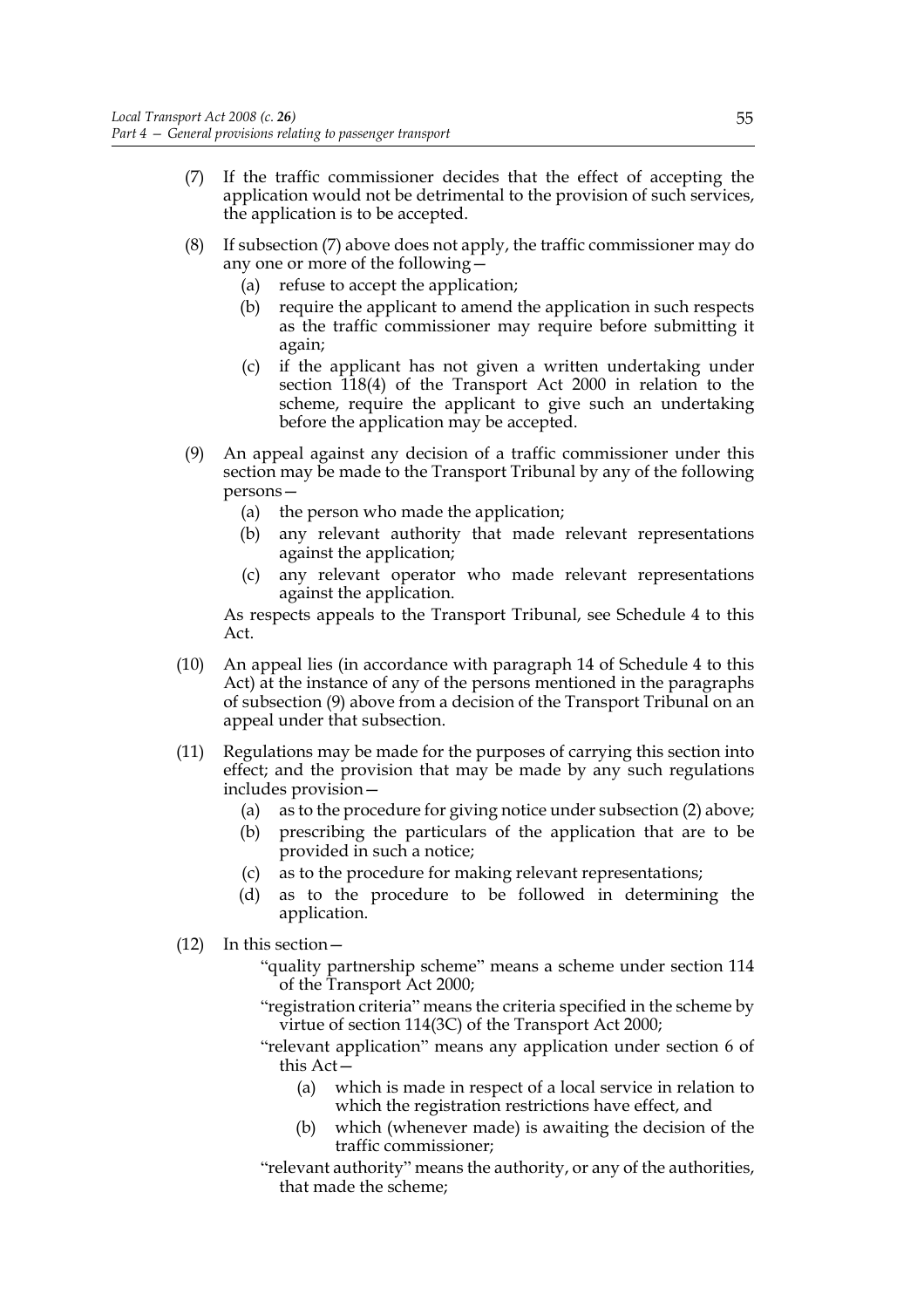"relevant operator" means—

- (a) any operator of local services who has given an undertaking under section 118(4) of the Transport Act 2000 in respect of the scheme;
- (b) any other operator of local services which might be affected if the application were to be accepted;
- "relevant representations" means representations that the effect of accepting the application would be detrimental to the provision of services under the scheme, having regard to the registration criteria.".

## **49 Applications for registration where quality contracts scheme in force**

- (1) Section 6 of the TA 1985 (registration of local services) is amended as follows.
- (2) After subsection (2A) (which is inserted by section 48) insert—
	- " $(2B)$  Where  $-$ 
		- (a) a quality contracts scheme under section 124 of the Transport Act 2000 is in force,
		- (b) an operator proposes to provide a local service which is to have one or more stopping places within the area to which the scheme relates,
		- (c) the proposed service is not excluded from the scheme by virtue of section 127(4) of the Transport Act 2000, and
		- (d) the operator does not propose to provide the service under a quality contract by virtue of the scheme,

section 6B of this Act has effect with respect to registration of that service.".

- (3) After subsection (7) (variation or revocation of registration) insert—
	- "(7A) Where—
		- (a) a quality contracts scheme under section 124 of the Transport Act 2000 is in force,
		- (b) the operator of a local service registered under this section proposes to vary the registration,
		- (c) the service, as proposed to be varied, is to have one or more stopping places within the area to which the scheme relates,
		- (d) the service, as proposed to be varied, is not excluded from the scheme by virtue of section 127(4) of the Transport Act 2000, and
		- (e) the operator does not propose to provide the service, as proposed to be varied, under a quality contract by virtue of the scheme,

section 6B of this Act has effect with respect to the variation of the registration.".

(4) In subsection (8) (time when variation etc becomes effective) after "Subject to regulations under this section" insert "and, in the case of variation, to section 6B of this Act,".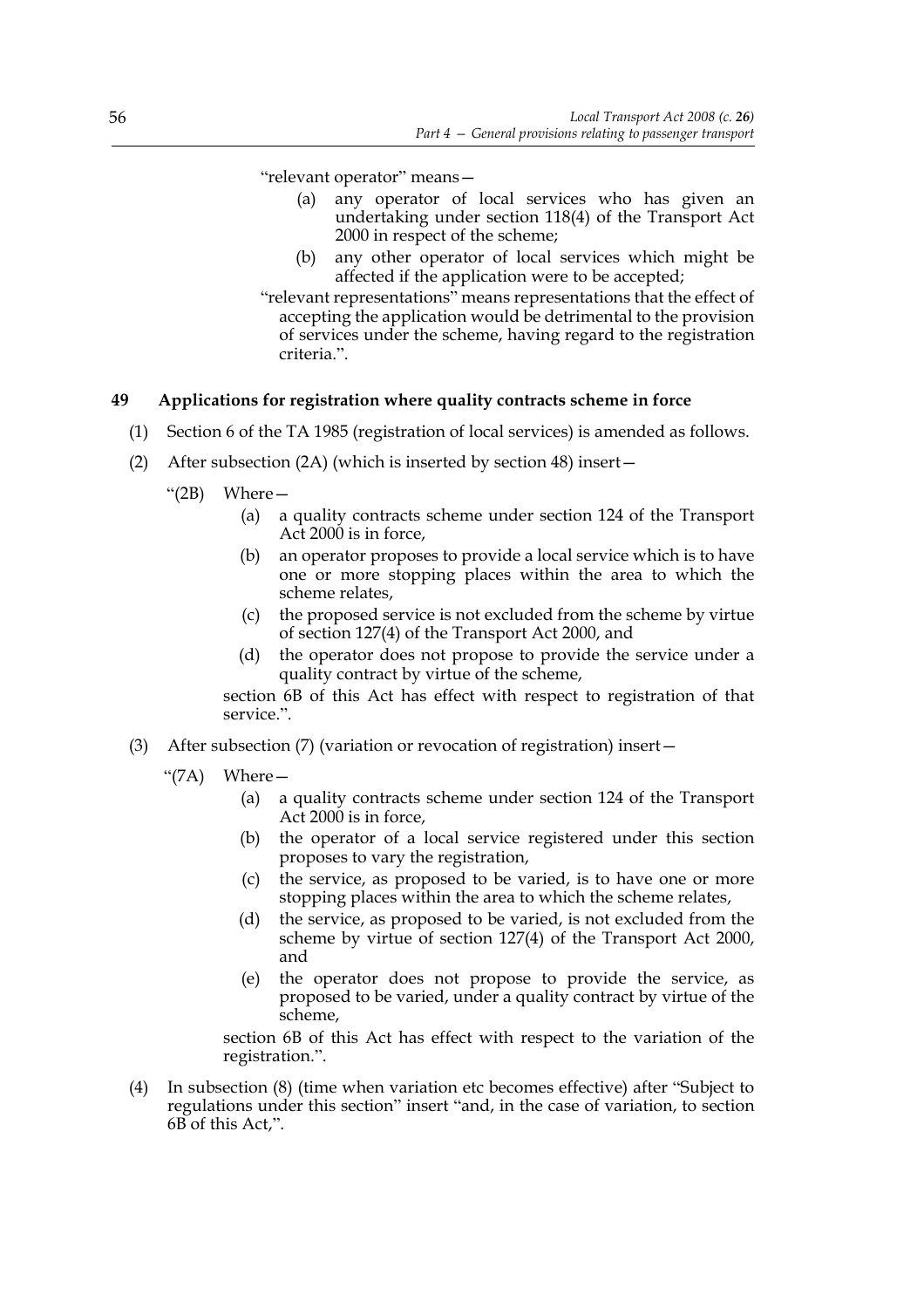(5) After section 6A of the TA 1985 (which is inserted by section 48) insert—

# **"6B Applications for registration where quality contracts scheme in force**

- (1) This section applies—
	- (a) by virtue of subsection (2B) of section 6 of this Act ("Case 1"), in relation to registration of the proposed local service mentioned in that subsection;
	- (b) by virtue of subsection (7A) of that section ("Case 2"), in relation to the proposed variation of the registration mentioned in that subsection.
- (2) Where this section applies, the operator may apply to a traffic commissioner—
	- (a) in Case 1, for registration of the proposed service under section 6 of this Act, or
	- (b) in Case 2, for variation of the registration under that section,

notwithstanding anything in section 129(1)(a) of the Transport Act 2000 (sections 6 to 9 of this Act not to apply).

- (3) The traffic commissioner must not accept the application except in accordance with subsections (4) to (6) below.
- (4) On receipt of the application, the traffic commissioner must consult the authority or authorities who made the quality contracts scheme.
- (5) If, within the prescribed time, the traffic commissioner receives from the authority or authorities a clearance certificate in respect of the application, the traffic commissioner must—
	- (a) in Case 1, register the service under section 6 of this Act, or
	- (b) in Case 2, vary the registration under that section.
- (6) If the traffic commissioner does not receive such a certificate within that time, the application must be rejected.
- (7) In relation to Case 2, regulations may prescribe cases in which subsections (3) to (6) above do not apply.
- (8) In this section—

"clearance certificate" means a certificate that the provision—

- (a) in Case 1, of the proposed local service, or
- (b) in Case 2, of the local service as proposed to be varied, will not have an adverse effect on local services provided under quality contracts in the area to which the quality contracts scheme relates;

"prescribed" means prescribed in regulations;

"the relevant authority or authorities" means the authority or authorities—

- (a) who last continued the quality contracts scheme in force under section 131A of the Transport Act 2000, or
- (b) if the scheme has not been so continued, who made it.".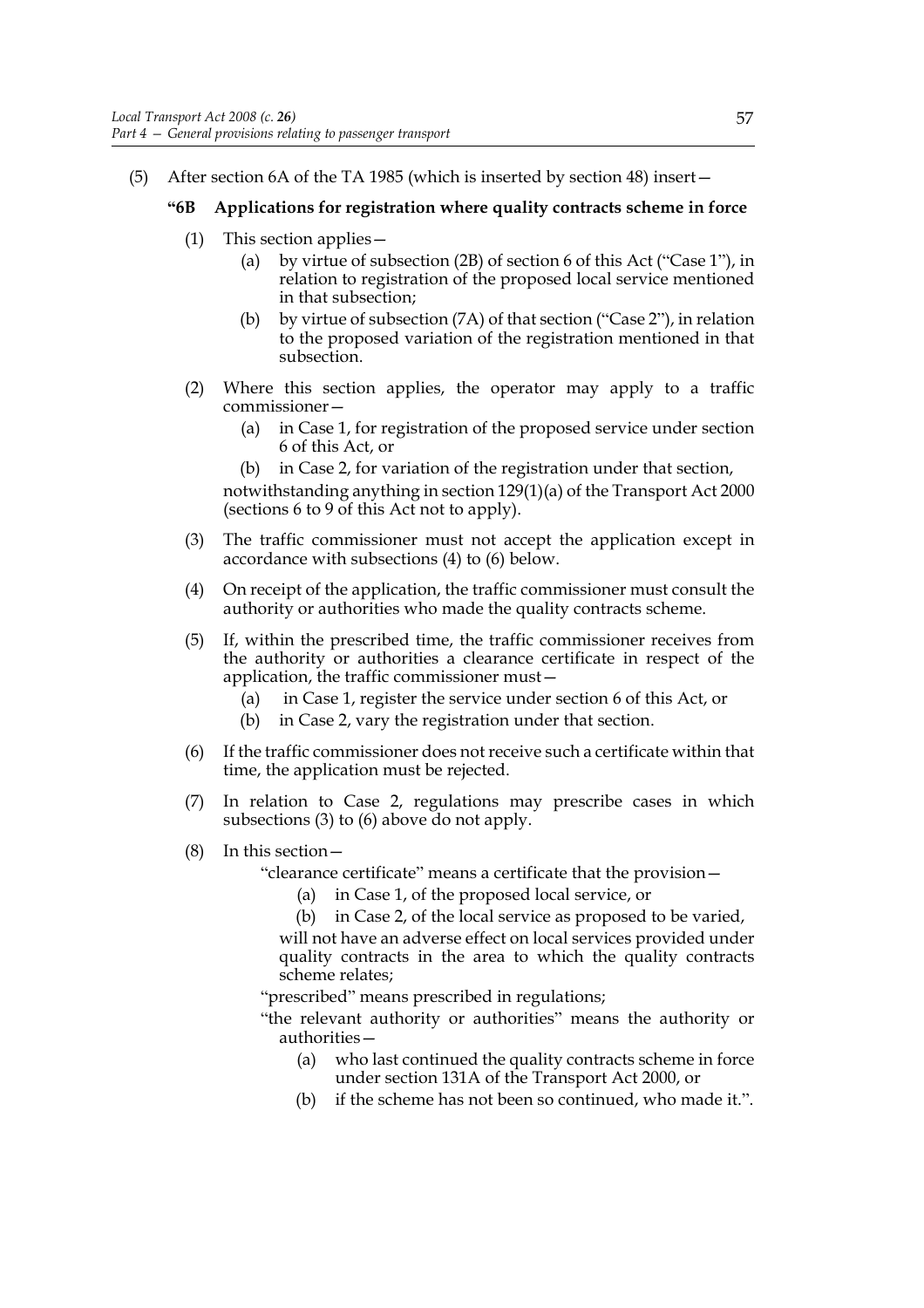# **50 Traffic regulation conditions for anticipated traffic problems**

- (1) Section 7 of the TA 1985 (application of traffic regulation conditions to local services subject to registration under section 6 of that Act) is amended as follows.
- (2) In subsection (1) (traffic authority requesting traffic commissioner to exercise powers in relation to a particular traffic problem) after "particular traffic problem" insert "which has arisen or which the authority reasonably foresees is likely to arise".
- (3) In subsection (4) (traffic commissioner to be satisfied that the conditions are required for certain purposes) for "are required" substitute "are, or are likely to be, required".

# **51 Transport Tribunal to decide appeals against traffic regulation conditions**

- (1) Section 9 of the TA 1985 (appeals against traffic regulation conditions) is amended as follows.
- (2) In subsection (1) (appeals are to the Secretary of State) for "the Secretary of State" substitute "the Transport Tribunal".
- (3) Omit subsections (3) and (4).
- (4) For subsection  $(5)$  (further appeal) substitute  $-$ 
	- "(5) An appeal lies (in accordance with paragraph 14 of Schedule 4 to this Act) at the instance of any of the persons mentioned in subsection (6) below from a decision of the Transport Tribunal on an appeal under this section.".
- (5) In subsection  $(6)$  -
	- (a) for "the Secretary of State" substitute "the Transport Tribunal";
	- (b) for "him" (in both places) substitute "the tribunal".
- (6) Omit subsections (7) to (9).

### **52 Fees for registration of services**

- (1) Section 126(1) of the TA 1985 (application of section 52 of the PPVA 1981, which relates to fees, to registration of local services etc) is amended as follows.
- (2) In paragraph (a) after "for the variation" insert "or cancellation".
- (3) After paragraph (a) insert—
	- "(aa) the continuation in force of registrations under that section;".

*Use of taxis and hire cars to provide local services*

### **53 Use of private hire vehicles to provide local services**

- (1) Section 12 of the TA 1985 (use of taxis in providing local services) is amended as follows.
- (2) In subsection (1) (application by holder of taxi licence for special licence to provide local service by means of licensed taxis)—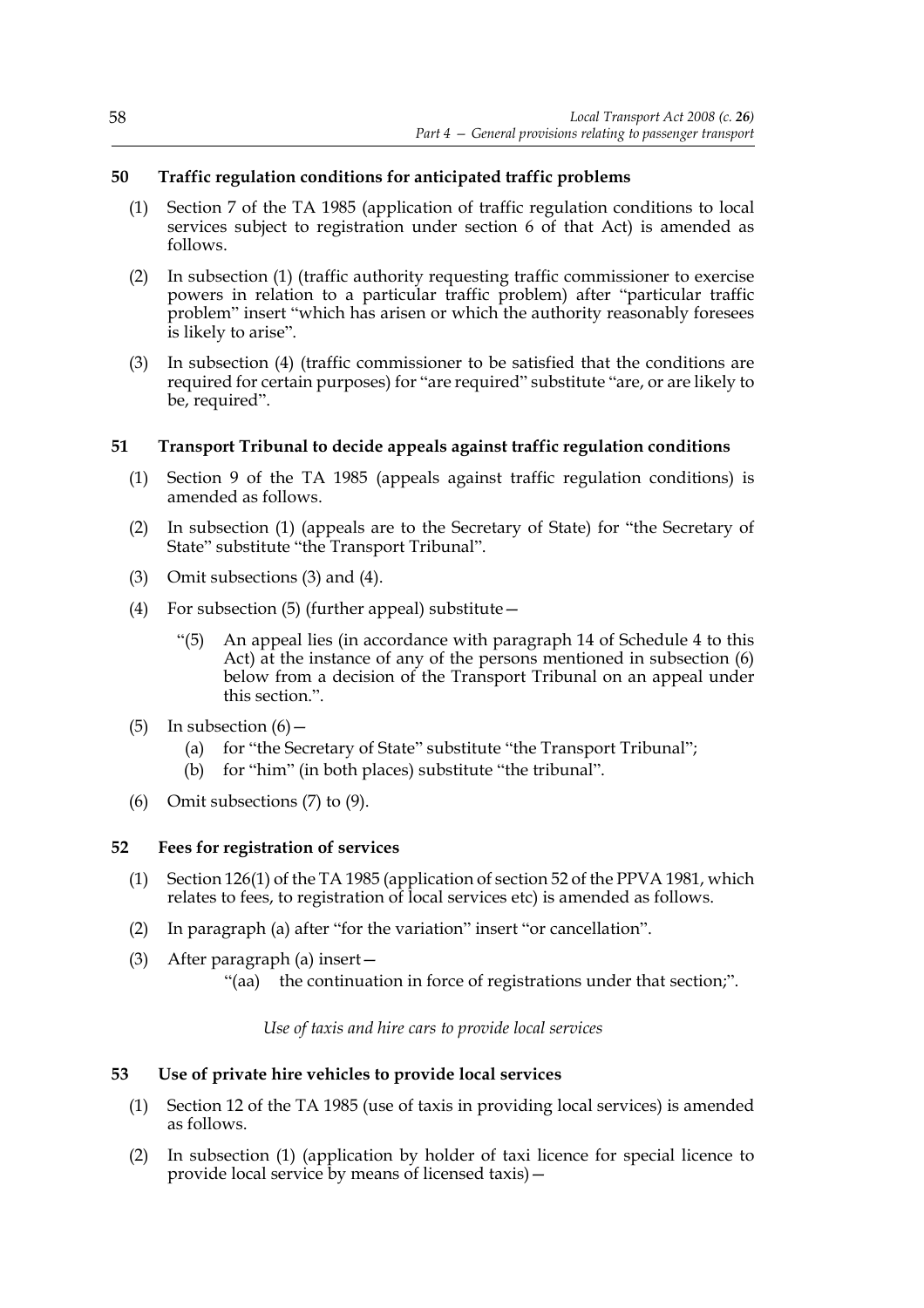- (a) after "a taxi licence" insert "or a private hire vehicle licence";
- (b) in paragraph (b) after "licensed taxis" insert "or licensed hire cars".
- (3) In subsection  $(5)$ 
	- (a) after "a taxi licence" insert "or a private hire vehicle licence";
	- (b) for "the taxi licence of the vehicle in question" substitute "the relevant licence for that vehicle".
- (4) In subsection (7) for "taxi licences" substitute "relevant licences".
- (5) In subsection (8) after "a licensed taxi" insert "or a licensed hire car".
- (6) In subsection (9) after "a licensed taxi" insert "or a licensed hire car".
- (7) In subsection (10) for the words from "Such provisions" to "being so used;" substitute "At any time when a licensed taxi or a licensed hire car is being so used the prescribed provisions of the taxi code or, as the case may be, the hire car code shall apply in relation to it;".
- (8) After subsection (10) insert—
	- "(10A) In subsections (9) and (10) "prescribed" means prescribed by the appropriate authority.".
- (9) In consequence of the amendments made by this section, in the heading to section 12 after "taxis" there is inserted "or hire cars".

# **54 Application of certain provisions about taxis and hire cars to London**

- (1) Section 13 of the TA 1985 (provisions supplementary to sections 10 to 12) is amended as follows.
- (2) In subsection (1) (power to modify codes for purposes of sections  $10$  to  $12$ )
	- (a) for "The Secretary of State" substitute "The appropriate authority";
	- (b) for "he" substitute "it".
- (3) Subsection (3) (interpretation of terms used in sections 10 to 12) is amended as follows.
- (4) Before the definition of "licensed taxi" insert the following definition— ""the appropriate authority" means—
	- (a) in relation to—
		- (i) a taxi licensed under section 37 of the Town Police Clauses Act 1847 or any similar enactment which applies outside the London taxi area,
		- (ii) a licensed hire car licensed under section 48 of the Local Government (Miscellaneous Provisions) Act 1976, or
		- (iii) a taxi or private hire car licensed under section 10 of the Civic Government (Scotland) Act 1982,
		- the Secretary of State;
	- (b) in relation to—
		- (i) a taxi licensed under section 6 of the Metropolitan Public Carriage Act 1869, or
		- (ii) a licensed hire car licensed under section 7 of the Private Hire Vehicles (London) Act 1998,

Transport for London;".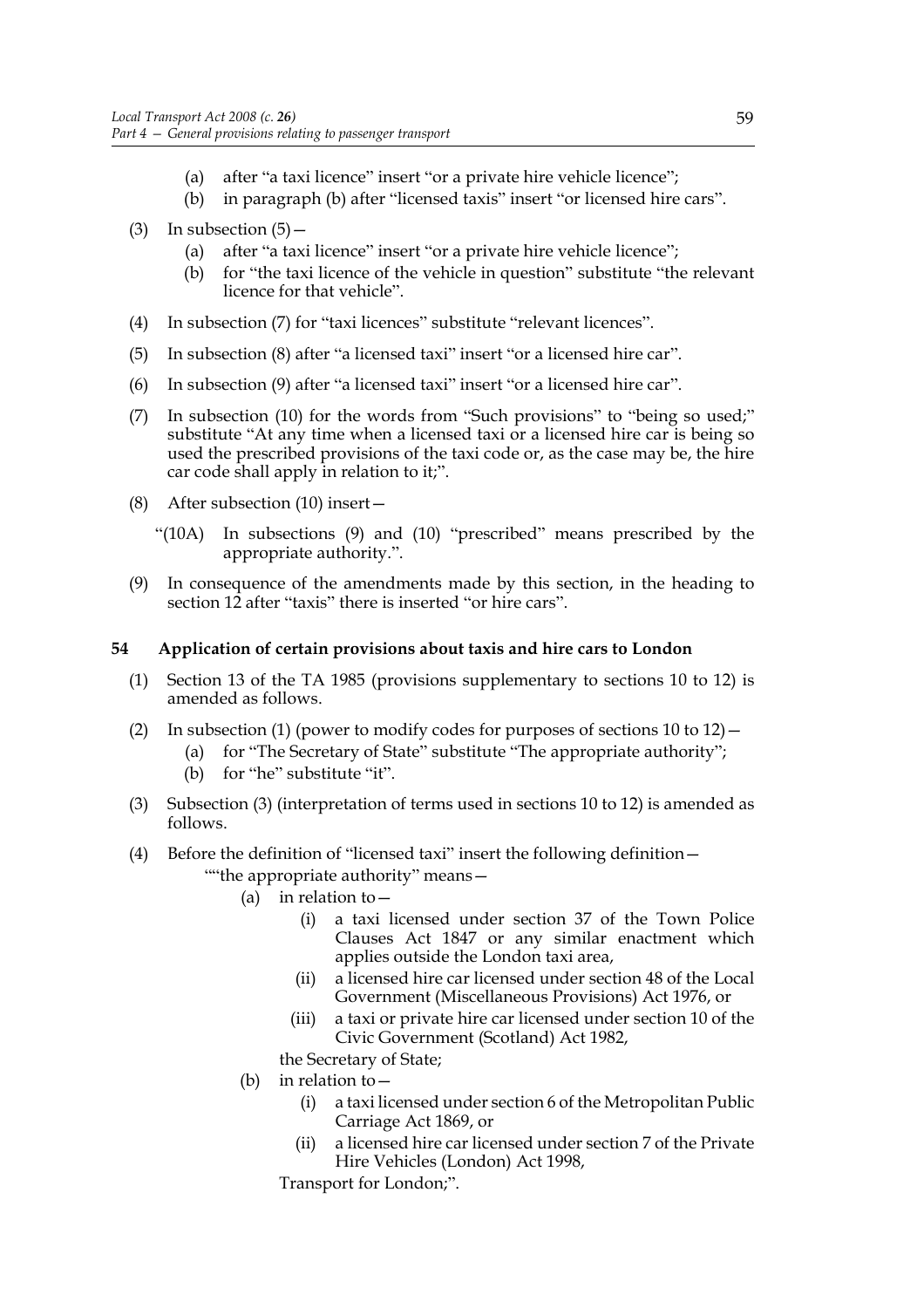- (5) For the definition of "licensed hire car" substitute—
	- ""licensed hire car" means-
		- (a) in England and Wales—
			- (i) for the purposes of section 11 of this Act, a vehicle licensed under section 48 of the Local Government (Miscellaneous Provisions) Act 1976 or section 7 of the Private Hire Vehicles (London) Act 1998,
			- (ii) for the purposes of section 12 of this Act, a vehicle licensed under section 48 of the Local Government (Miscellaneous Provisions) Act 1976;
		- (b) in Scotland, a private hire car licensed under section 10 of the Civic Government (Scotland) Act 1982;".
- (6) After the definition of "taxi licence" insert—

""relevant licence" means—

- (a) in relation to a licensed taxi, a taxi licence, and
- (b) in relation to a licensed hire car, a private hire vehicle licence;
- "private hire vehicle licence" means—
	- (a) in England and Wales, a licence under section 48 of the Local Government (Miscellaneous Provisions) Act 1976;
	- (b) in Scotland, a private hire car licence under section 10 of the Civic Government (Scotland) Act 1982.".
- (7) In the definition of "hire car code", after "used as mentioned in section 11" insert "or 12".
- (8) After section 13 of the TA 1985 insert—

# **"13A Application of sections 10 to 13 to London**

- (1) Transport for London may by order provide that section 12 of this Act is to apply to vehicles licensed under section 7 of the Private Hire Vehicles (London) Act 1998 as it applies to vehicles licensed under section 48 of the Local Government (Miscellaneous Provisions) Act 1976.
- (2) An order under subsection (1) of this section may amend the definitions of "licensed hire car" and "private hire vehicle licence" in section 13 of this Act accordingly.
- (3) Transport for London must consult such representative organisations as it thinks fit before making—
	- (a) regulations under section 12(9) or (10) of this Act;
	- (b) an order under section 13(1) of this Act or subsection (1) of this section.
- (4) Any power of Transport for London to make—
	- (a) regulations under section 12(9) or (10) of this Act, or
	- (b) an order under section 13(1) of this Act,

includes a power to vary or revoke any previous such regulations or order (as the case may be).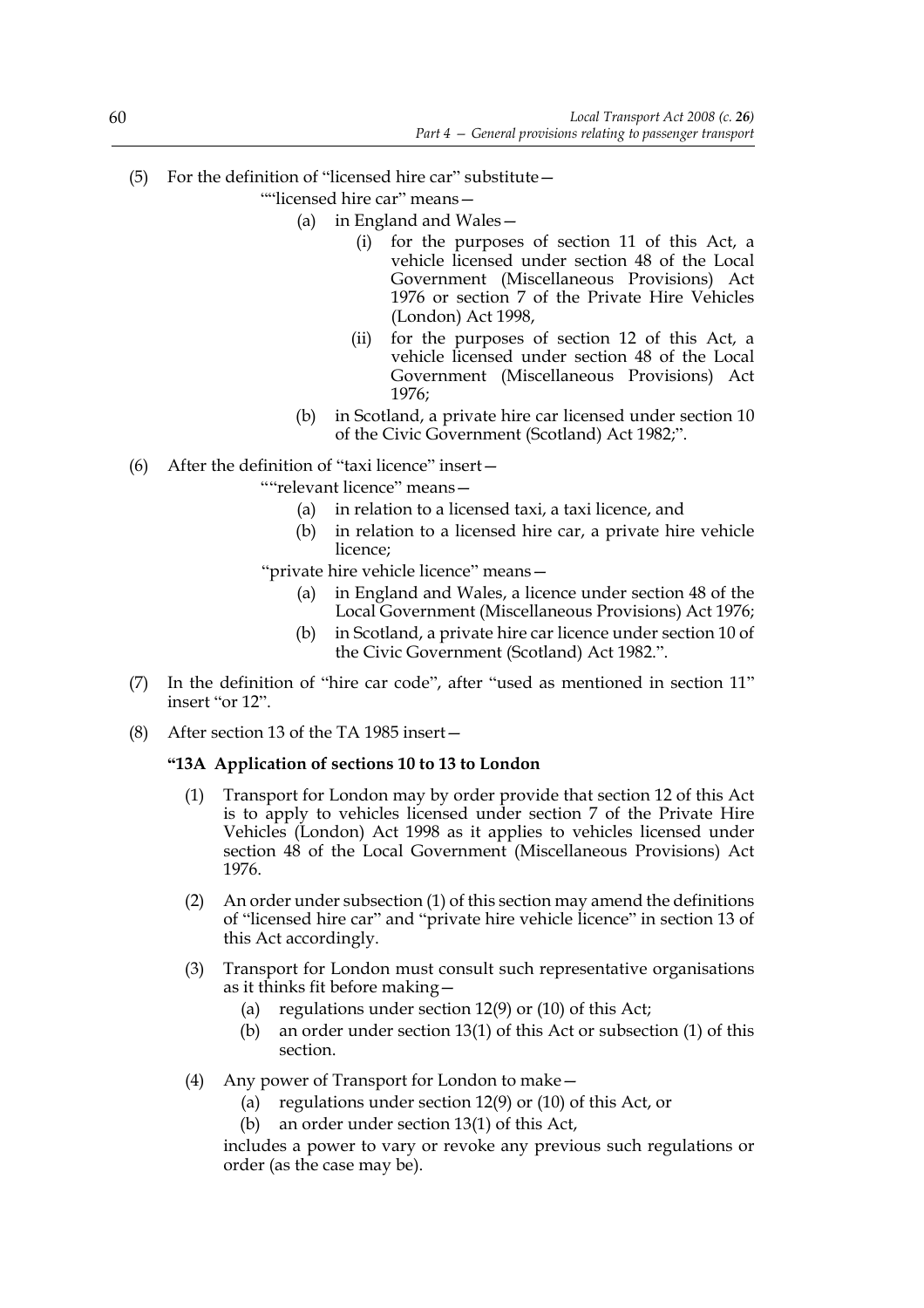- (5) Subsection (4) applies notwithstanding that the previous regulations were made, or the previous order was made, by the Secretary of State by statutory instrument.
- (6) Transport for London must print and publish—
	- (a) any regulations made by it under section 12(9) or (10) of this Act;
	- (b) any order made by it under section 13(1) of this Act or subsection (1) of this section.
- (7) Transport for London may charge a fee for the sale of copies of any regulations, or any order, printed under subsection (6).".

### **55 Carrying of passengers in wheelchairs in vehicles providing local services**

- (1) Section 36 of the Disability Discrimination Act 1995 (c. 50) (carrying of passengers in wheelchairs) is amended as follows.
- (2) In subsection (1)(b) for "taxi" substitute "vehicle".
- (3) After subsection (1) insert—
	- "(1A) This section also imposes duties on the driver of a designated vehicle other than a regulated taxi if—
		- (a) the designated vehicle is being used to provide a local service (within the meaning of section 2 of the Transport Act 1985), and
		- (b) a person falling within paragraph (a) or (b) of subsection (1) has indicated to the driver that he wishes to travel on the service.".
- (4) In each of subsections (2), (3) and (4) for "taxi" (wherever occurring) substitute "vehicle".
- (5) In subsection (5) after "a regulated taxi" insert "or designated vehicle".
- (6) In subsection  $(6)$  -
	- (a) after "at the time of the alleged offence" insert—
		- "(a) in the case of a regulated taxi,";
	- (b) after "it was required to conform," insert—
		- "(b) in the case of a designated vehicle, the vehicle conformed to the accessibility requirements which applied to it,";
	- (c) for the word "taxi" (in the last place where it appears) substitute "vehicle".
- (7) After subsection (9) insert—
	- "(10) The driver of a designated vehicle is exempt from the duties imposed by this section if—
		- (a) a certificate of exemption issued to him under this section is in force; and
		- (b) he is carrying the certificate on the vehicle.
	- (11) The driver of a designated vehicle who is exempt under subsection (10) must show the certificate, on request, to a person falling within paragraph (a) or (b) of subsection  $(1)$ .".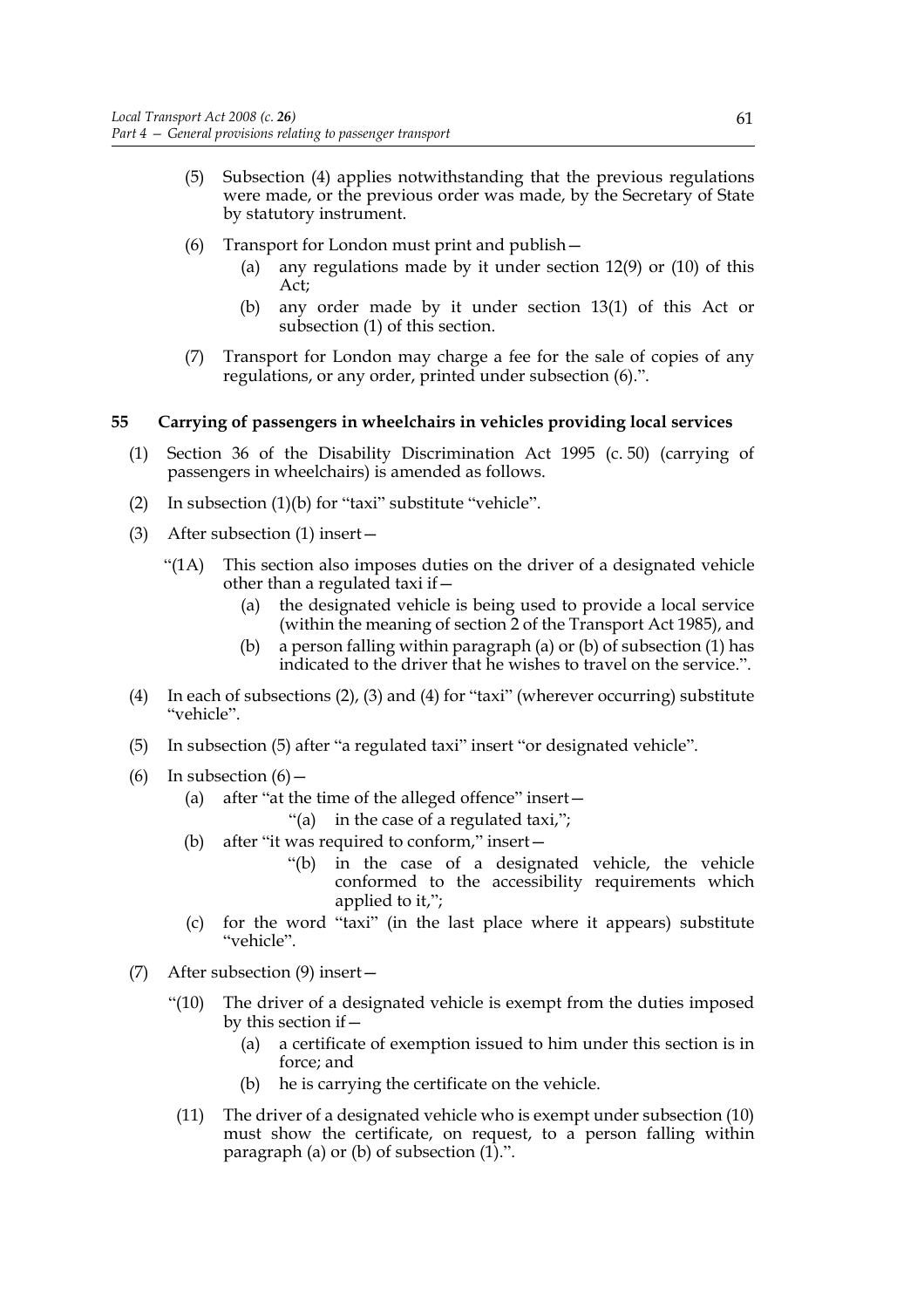- (8) After subsection (11) insert—
	- " $(12)$  In this section —

"designated vehicle" means a vehicle which appears on a list maintained under section 36A;

"licensing authority" has the meaning given by section 36A.".

### **56 Carrying of passengers in wheelchairs: supplementary provisions**

- (1) The Disability Discrimination Act 1995 (c. 50) is amended as follows.
- (2) After section 36 insert—

#### **"36A List of wheelchair-accessible vehicles providing local services**

- (1) A licensing authority may maintain a list of vehicles falling within subsection (2).
- (2) A vehicle falls within this subsection if—
	- (a) it is either a taxi or a private hire vehicle,
	- (b) it is being used or is to be used by the holder of a special licence under that licence, and
	- (c) it conforms to such accessibility requirements as the licensing authority thinks fit.
- (3) "Accessibility requirements" are any requirements for the purpose of securing that it is possible for disabled persons in wheelchairs—
	- (a) to get into and out of vehicles in safety, or to be conveyed in safety into and out of vehicles while remaining in their wheelchairs; and
	- (b) to be carried in vehicles in safety and reasonable comfort (whether or not they wish to remain in their wheelchairs).
- (4) The Secretary of State may issue guidance to licensing authorities as to—
	- (a) the accessibility requirements which they should apply for the purposes of this section;
	- (b) any other aspect of their functions under or by virtue of this section.
- (5) A licensing authority which maintains a list under subsection (1) must have regard to any guidance issued under subsection (4).
- (6) In this section—
	- "licensing authority", in relation to any area, means the authority responsible for licensing taxis or, as the case may be, private hire vehicles in that area;
	- "private hire vehicle" means—
		- (a) a vehicle licensed under section 48 of the Local Government (Miscellaneous Provisions) Act 1976;
		- (b) a vehicle licensed under section 7 of the Private Hire Vehicles (London) Act 1998;
		- (c) a vehicle licensed under an equivalent provision of a local enactment;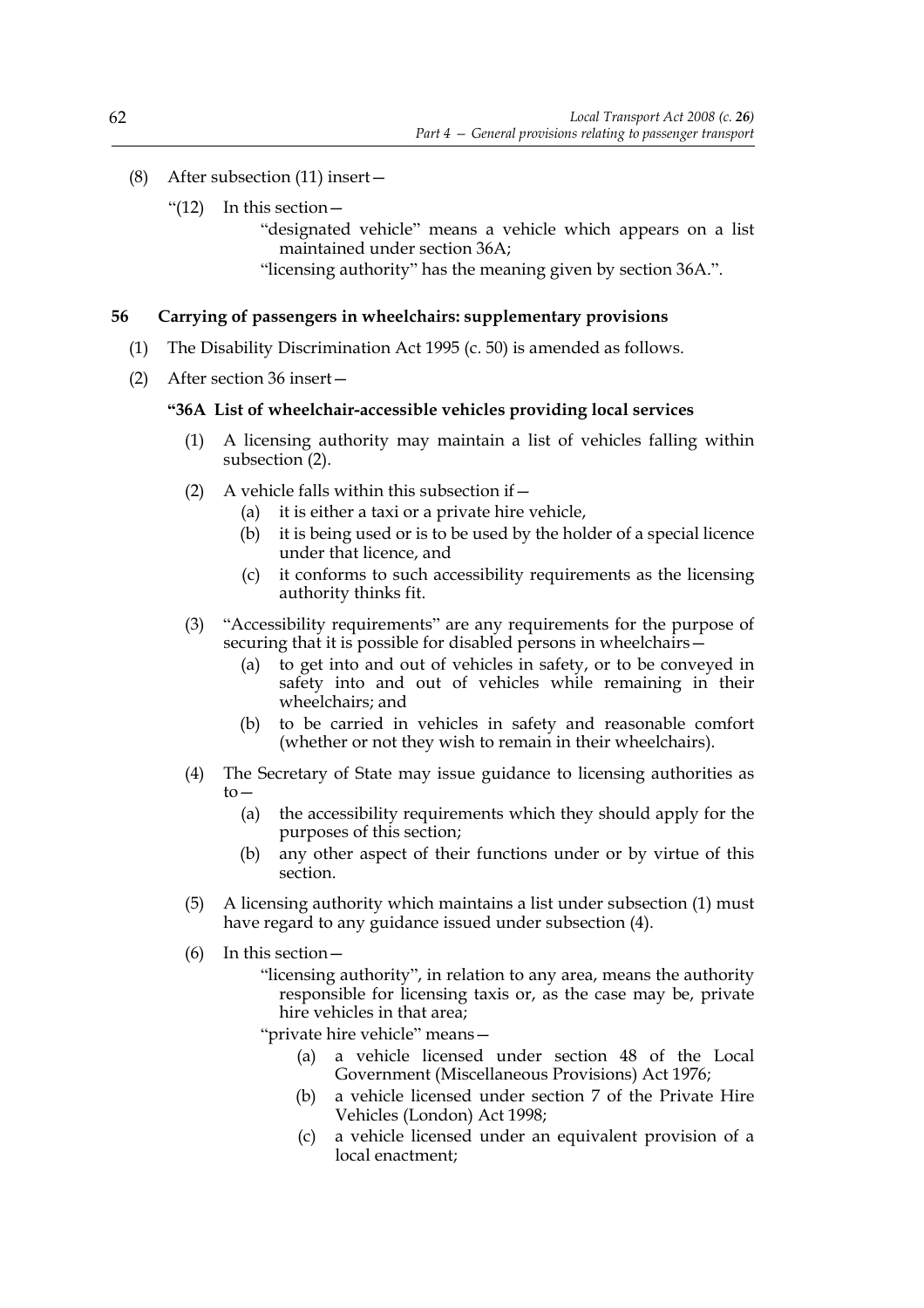- (d) a private hire car licensed under section 10 of the Civic Government (Scotland) Act 1982;
- "special licence" has the meaning given by section 12 of the Transport Act 1985 (use of taxis in providing local services);
- "taxi" includes a taxi licensed under section 10 of the Civic Government (Scotland) Act 1982.".
- (3) Section 38 (appeal against refusal of exemption certificate) is amended as follows.
- (4) In subsection (1) after "a magistrates' court" insert "or, in Scotland, the sheriff court".
- (5) In subsection (2) for "this section" substitute "subsection (1)".
- (6) At the end of the section insert—
	- "(4) Any person who is aggrieved by the decision of a licensing authority to include a vehicle on a list maintained under section 36A may appeal to a magistrates' court or, in Scotland, the sheriff court before the end of the period of 28 days beginning with the date of the inclusion.
	- (5) In this section "licensing authority" has the meaning given by section 36A.".
- (7) In consequence of the amendments made by subsections (4) to (6), the heading to section 38 becomes "Appeals".
- (8) In section 68(1) (interpretation), in the definition of "licensing authority", for "section 37A" substitute "sections 36, 36A, 37A and 38".
- (9) In section 70 (commencement etc) after subsection (2) insert—
	- "(2A) The following provisions of this Act—
		- (a) section 36 so far as it applies to designated vehicles,
		- (b) section 36A, and
		- (c) section 38 (which has already been brought in force in England and Wales by an order under subsection (3)) so far as it extends to Scotland,

come into force 2 months after the passing of the Local Transport Act 2008.".

*Vehicles used under permits*

#### **57 Permits in relation to use of vehicles by educational and other bodies**

- (1) Section 19 of the TA 1985 (permits in relation to the use of buses by educational and other bodies) is amended as follows.
- (2) In subsection (1) (definitions for sections 19 to 21) in the definition of "permit" for "a bus" substitute "a public service vehicle".
- (3) In subsection (2) (requirements that must be met for use of a bus under a permit to be exempt from operator licensing)—
	- (a) for "a bus" substitute "a public service vehicle";
	- (b) for "section  $18(a)$ " substitute "section  $18(1)(a)$ ";
	- (c) for "the bus" substitute "the vehicle".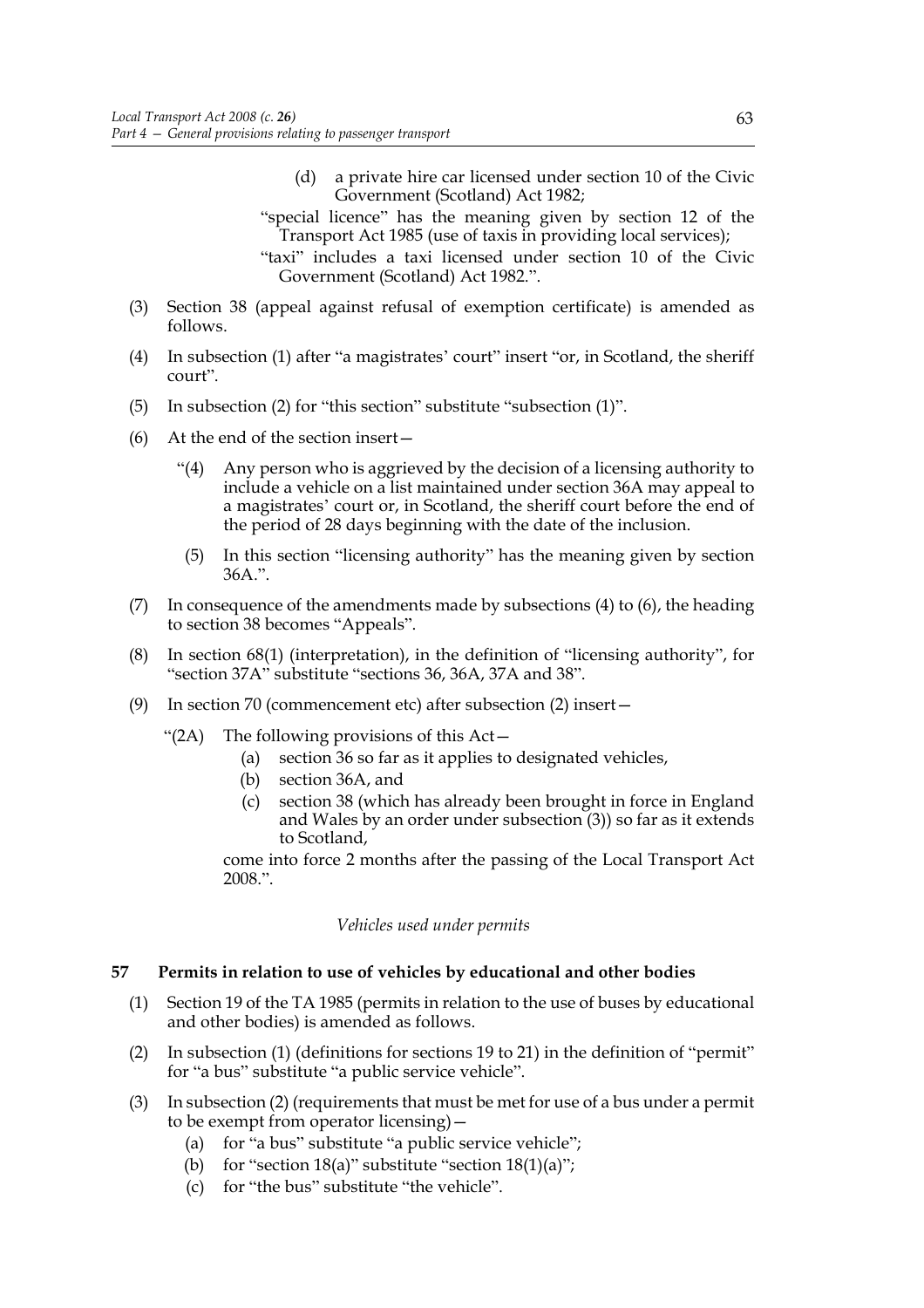- (4) In subsection (3) (grant by designated body of permits relating to use of a small bus) for "a small bus" substitute "a public service vehicle other than a large bus".
- (5) In subsection (4) (grant by traffic commissioner of permits relating to use of a small bus) for "a small bus" substitute "a public service vehicle other than a large bus".
- (6) In subsection (7) (grant of permits by bodies designated by the Secretary of State) in paragraph (c)—
	- (a) after "may require the body to make returns" insert "and keep records", and
	- (b) after "with regard to the permits granted" insert ", varied or revoked".
- (7) In subsection (9) (only one bus to be used at one time under same permit) for "bus" substitute "vehicle".
- (8) In consequence of the amendments made by this section, the heading to section 19 becomes "Permits in relation to use of public service vehicles by educational and other bodies".

### **58 Further provision with respect to such permits**

- (1) Section 20 of the TA 1985 (further provision with respect to permits under section 19) is amended as follows.
- (2) In subsection (4)(a) (attachment of conditions) for "bus" substitute "vehicle".
- (3) In subsection (5)(b) (variation or revocation of permit) for "bus" substitute "vehicle".
- (4) Section 21 of the TA 1985 (regulations with respect to permits under section 19) is amended as follows.
- (5) In subsection  $(1)$ 
	- (a) in paragraph (a), for "a bus" substitute "a public service vehicle";
	- (b) in paragraph (d), for "any bus" substitute "any vehicle".
- (6) At the end of the section insert—
	- "(4) See also section 23A of this Act (power to limit permits under section 19 or 22 to 5 years).".

#### **59 Relaxation of rules relating to community bus services**

- (1) Section 22 of the TA 1985 (community bus permits) is amended as follows.
- (2) In subsection (1), in paragraph (c) of the definition of "community bus service" (service must be provided by means of vehicle adapted to carry more than 8 but not more than 16 passengers) omit the words "but not more than sixteen".
- (3) Section 23 of the TA 1985 (further provisions with respect to community bus permits) is amended as follows.
- (4) In subsection (2) (requirements) omit paragraph (a) (no payment for driver except expenses and loss of earnings).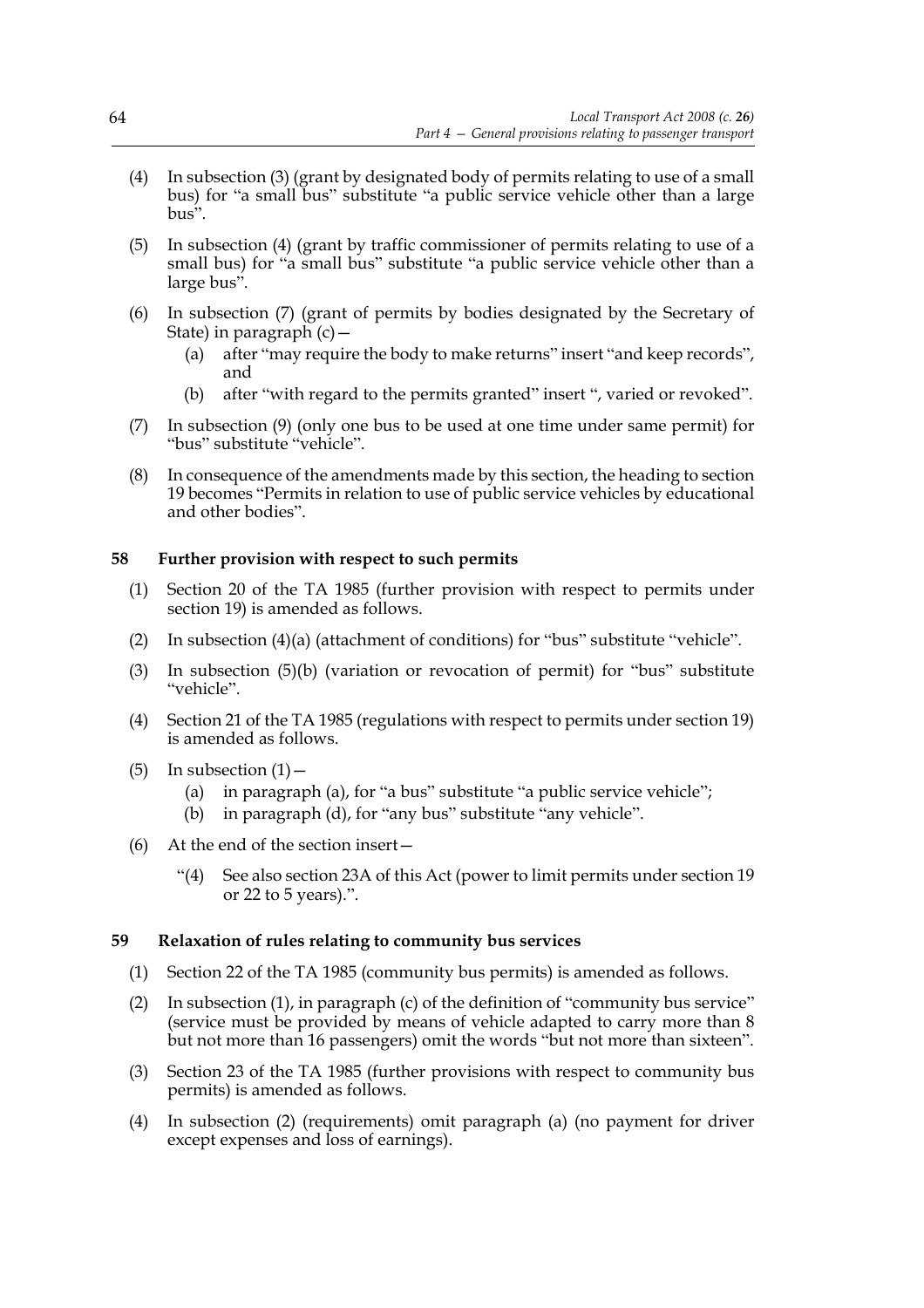- (5) At the end of the section insert—
	- "(9) See also section 23A of this Act (power to limit permits under section 19 or 22 to 5 years).".

#### **60 Power to limit permits under section 19 or 22 of TA 1985 to 5 years**

(1) After section 23 of the TA 1985 (further provision with respect to community bus permits) insert—

#### **"23A Power to limit permits under section 19 or 22 to 5 years**

- (1) Regulations may provide that any permit granted under section 19 or 22 of this Act on or after a date specified in the regulations is to be for such period not exceeding 5 years as may be identified in the permit by the person granting it.
- (2) Nothing in subsection (1) above or any regulations made by virtue of that subsection prevents the grant of subsequent permits under section 19 or 22 of this Act to any person for further such periods.".
- (2) The Secretary of State may by regulations provide that any permit granted under section 19 or 22 of the TA 1985 before the section 23A start date is revoked as from such later date (the "revocation date") as may be specified in the regulations.
- (3) The revocation date in the case of any permit must be no more than 5 years after the section 23A start date.
- (4) In this section, "the section 23A start date" means the date mentioned in section 23A(1) of the TA 1985 (power to limit permits granted under section 19 or 22 on or after specified date to 5 years).
- (5) Sections 134 and 135 of the TA 1985 (which, among other things, apply sections 60 and 61 of the PPVA 1981 in relation to certain regulations under the TA 1985) shall have effect as if—
	- (a) subsections (2) to (4) above were contained in Part 1 of the 1985 Act, and
	- (b) the matters specified in section 134(3) of the TA 1985 included the revocation of permits granted under section 19 or 22 of that Act.
- (6) Nothing in subsection (2), or in any regulations made under or by virtue of this section, prevents the grant of subsequent permits under section 19 or 22 of the TA 1985 to any person.
- (7) Any power to make regulations under or by virtue of this section includes power—
	- (a) to make different provision for different cases or for permits of different descriptions, and
	- (b) to make incidental, consequential, supplemental or transitional provision or savings.

#### **61 Traffic commissioners to keep records about such permits**

- (1) In section 126 of the TA 1985 (application of sections 52 and 56 of the PPVA 1981) subsection (3) (section 56: records) is amended as follows.
- (2) In the opening words, after "shall apply in relation to" insert "each of the following".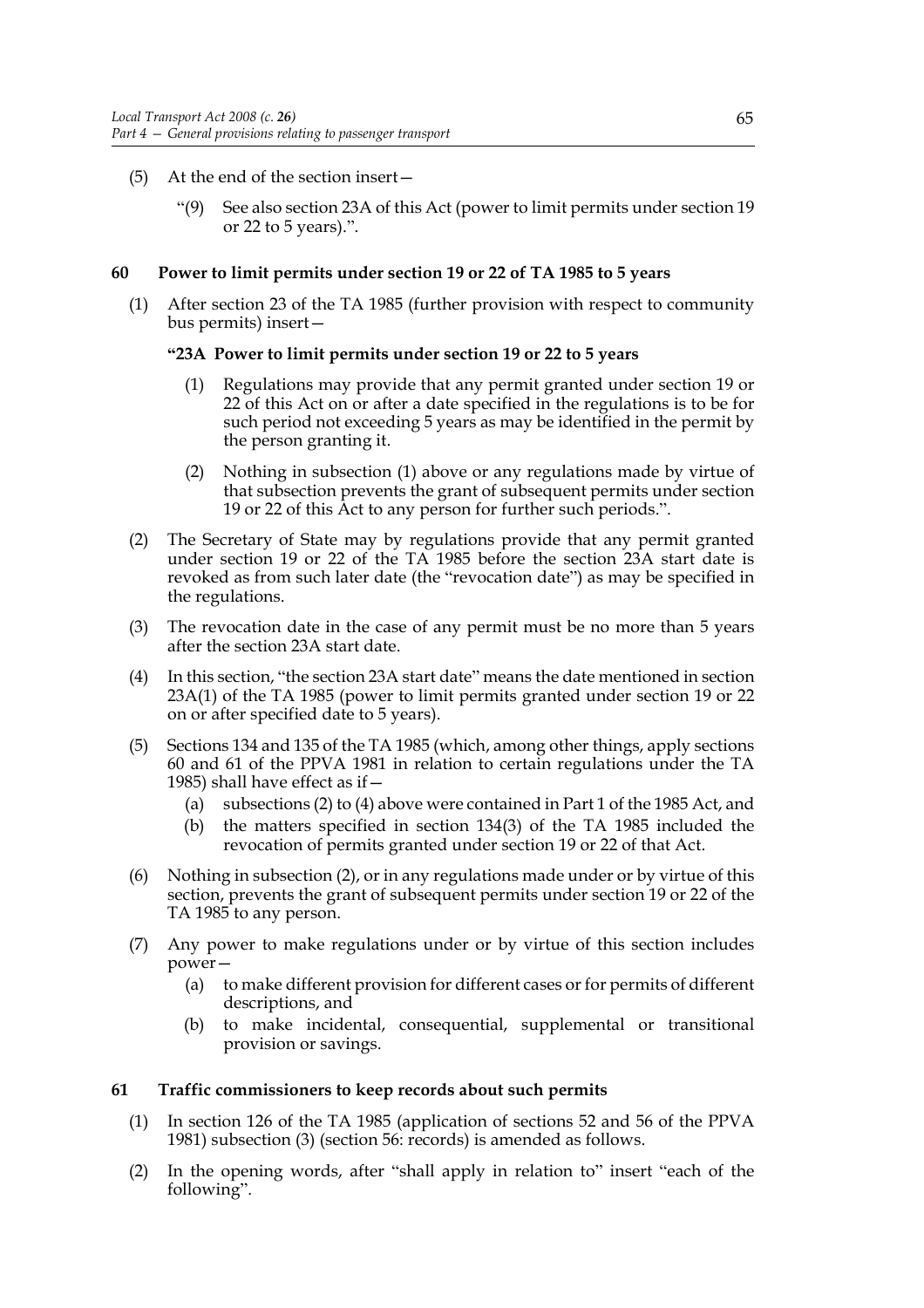- (3) For the word "and" at the end of paragraph (b) substitute the following paragraphs—
	- "(bb) permits under section 19 or 22 of this Act granted, varied or revoked by a traffic commissioner;
		- (bc) copies of permits submitted to a traffic commissioner by way of a return made pursuant to an order under section  $19(7)(c)$  of this Act;".

*Services not operated as registered etc*

## **62 Attachment of conditions to related licences**

- (1) Section 26 of the TA 1985 (conditions attached to PSV operator's licence) is amended as follows.
- (2) In subsection (1) (which sets out the cases in which the power is exercisable and the power)—
	- (a) for "Where" substitute "Subsection (1A) below applies in any case where";
	- (b) for the words from "he may" to the end of subsection (1) substitute the subsections set out in subsection (3).
- (3) The subsections are—
	- "( $1A$ ) The traffic commissioner may (on granting the licence or at any other time) attach, or direct a traffic commissioner for another traffic area to attach, a condition falling within subsection (1B) below to any one or more of the following PSV operator's licences (wherever granted) –
		- (a) the licence mentioned in subsection (1) above;
		- (b) any other licence held by the operator;
		- (c) where the operator is an undertaking, any licence held by a group undertaking in relation to that undertaking (see subsection (7) below).
		- (1B) The conditions are—
			- (a) a condition prohibiting the holder of the licence from using vehicles under the licence to provide any local service of a description specified in the condition;
			- (b) a condition prohibiting the holder of the licence from so using vehicles to provide local services of any description.
	- (1C) A condition under subsection  $(1A)$  may be attached  $-$ 
		- (a) indefinitely; or
		- (b) for a period of time specified by the traffic commissioner (which may commence immediately or on a date so specified).".
- (4) In subsection  $(2)$ 
	- (a) after "attach" insert "(or direct another commissioner to attach)";
	- (b) for "subsection  $(1)$ " substitute "subsection  $(1A)$ ";
	- (c) for "that subsection" substitute "subsection (1) above".
- (5) After subsection (2) insert—
	- "(2A) Where a direction is given under subsection (1A) above to a traffic commissioner for another area, that traffic commissioner must either—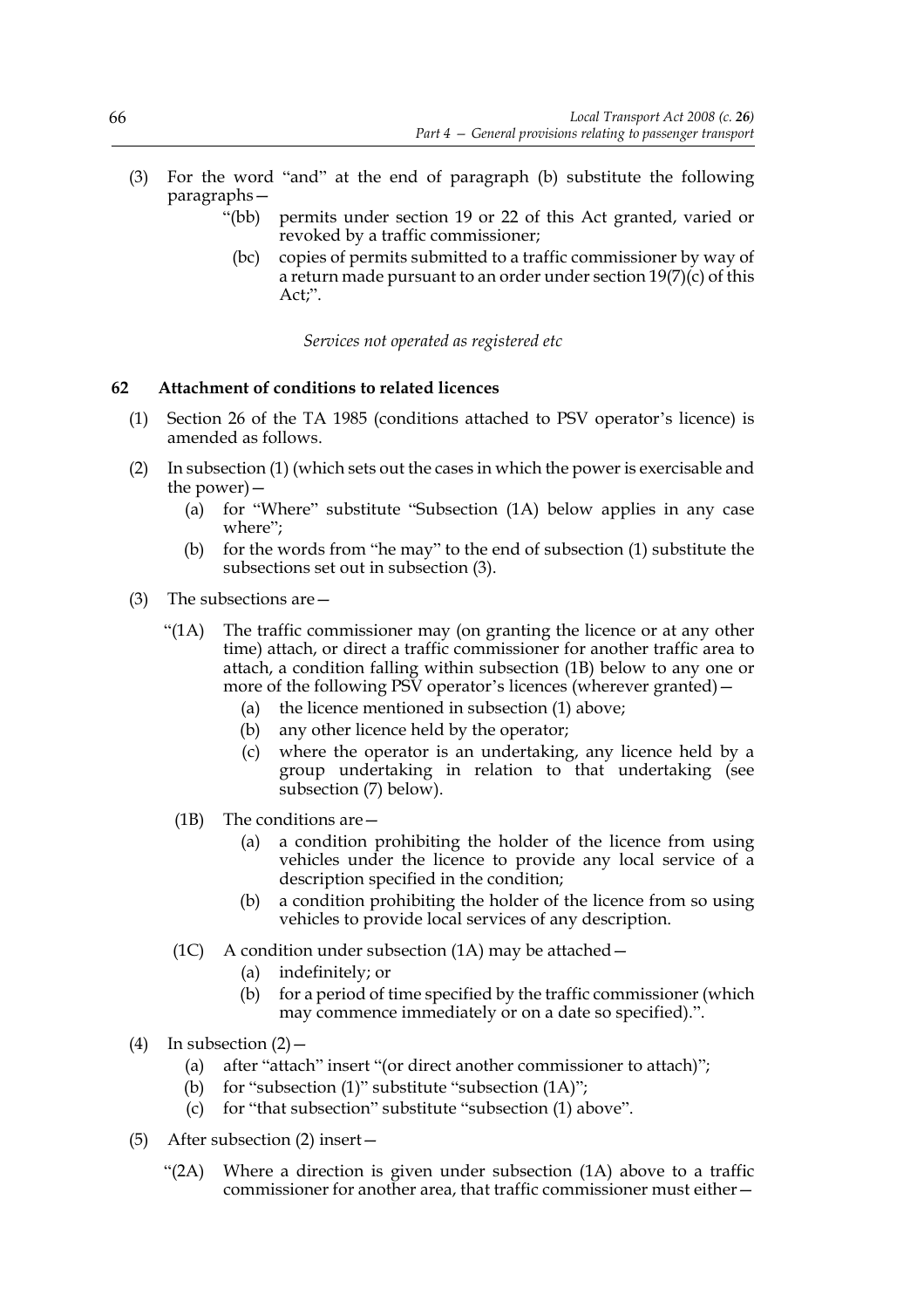- (a) attach the condition to the licence; or
- (b) if he considers that there is a good reason not to attach the condition to the licence, inform the traffic commissioner who gave the direction of that fact and of the reason.".
- (6) In subsection (3), for "subsection (1)" substitute "subsection (1A)".
- (7) In subsection (5) (power to impose conditions in certain cases relating to the use of vehicles)—
	- (a) for "Where" substitute "Subsection (5A) below applies in any case where";
	- (b) for the words from "he may" to the end of subsection (5) substitute the subsections set out in subsection (8).
- (8) The subsections are—
	- "(5A) The traffic commissioner may (on granting the licence or at any other time) attach, or direct a traffic commissioner for another traffic area to attach, to any one or more of the licences mentioned in subsection (5B) below a condition restricting the vehicles which the operator may use under the licence to vehicles specified in the condition.
	- (5B) The licences are the following PSV operator's licences (wherever granted)—
		- (a) the licence mentioned in subsection (5) above;
		- (b) any other licence held by the operator;
		- (c) where the operator is an undertaking, any licence held by a group undertaking in relation to that undertaking (see subsection (7) below).
	- (5C) Where a direction is given under subsection (5A) above to a traffic commissioner for another area, that traffic commissioner must either—
		- (a) attach the condition to the licence; or
		- (b) if he considers that there is a good reason not to attach the condition to the licence, inform the traffic commissioner who gave the direction of that fact and of the reason.".
- (9) In subsection  $(6)$ 
	- (a) for "subsection  $(5)$ " substitute "subsection  $(5A)$ ";
	- (b) in paragraph (a) after "the commissioner" insert "who attached that condition".
- (10) At the end of the section insert—
	- "(7) In this section "undertaking" and "group undertaking" have the same meaning as in the Companies Acts (see section 1161 of the Companies Act 2006).".

## **63 Powers of traffic commissioners where services not operated as registered**

(1) After section 27 of the TA 1985 (supplementary provisions with respect to conditions attached to a PSV operator's licence under section 26) insert—

# **"27A Additional powers where service not operated as registered**

(1) This section applies in any case where it appears to a traffic commissioner that a person ("the operator")—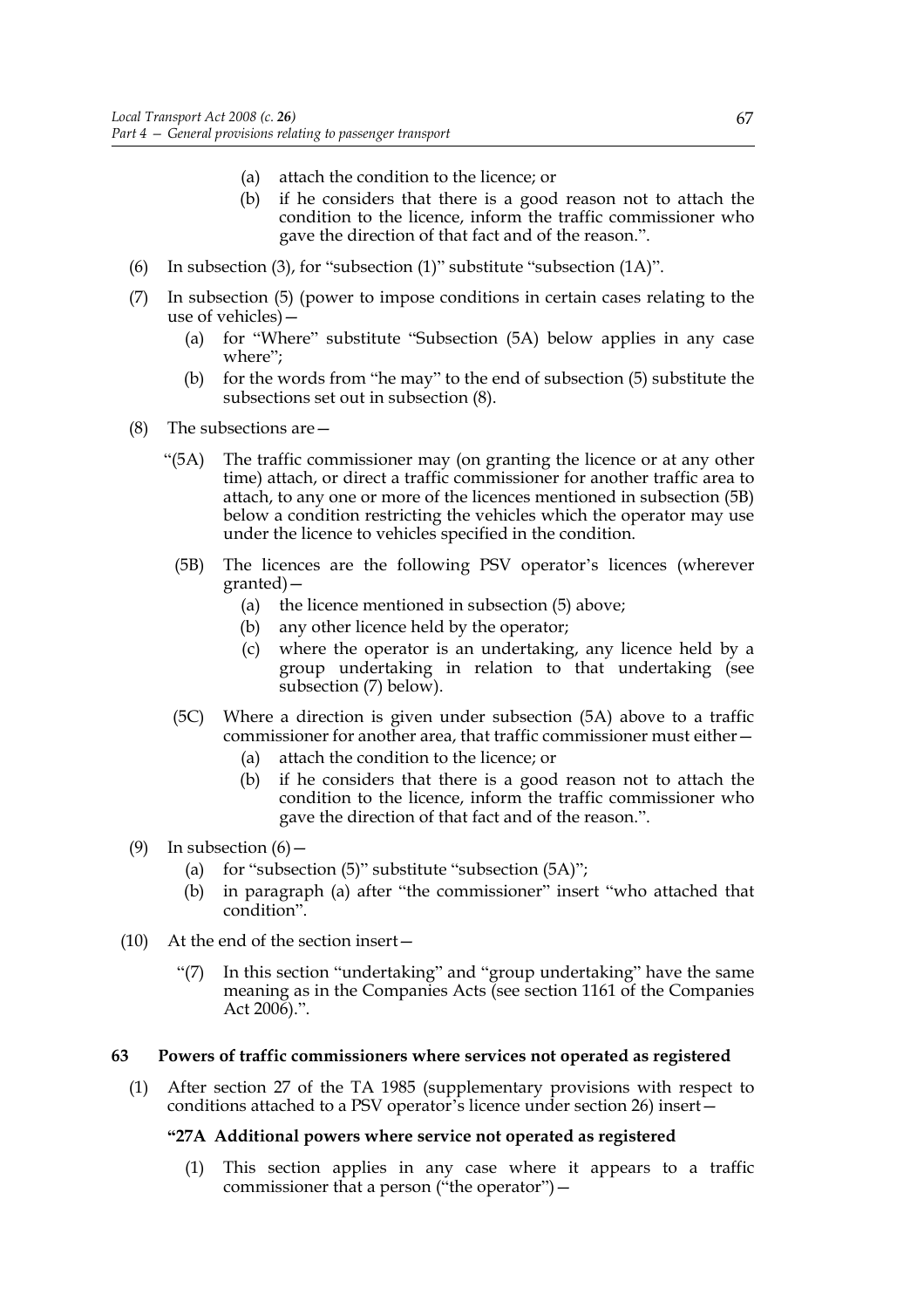- (a) has, or may have, failed to operate a local service registered under section 6 of this Act; or
- (b) has, or may have, failed to operate such a service in accordance with the particulars registered under that section.
- (2) The traffic commissioner may direct a local traffic authority to provide him, within a specified period, with specified information connected with any aspect of the performance of their duties under section 16 or 17 of the Traffic Management Act 2004 (the network management duty, and arrangements for network management).

This subsection is supplemented by provisions in section 27B of this Act.

- (3) If the traffic commissioner holds an inquiry in connection with deciding whether—
	- (a) to attach a condition under section 26 of this Act, or

(b) to make an order under section 155 of the Transport Act 2000,

subsections (2) and (3) of section 250 of the Local Government Act 1972 (attendance of witnesses etc) apply to the inquiry as they apply to an inquiry under that section.

- (4) If the traffic commissioner identifies any remedial measures (see subsection (5)) which, in the traffic commissioner's opinion, could be taken—
	- (a) by the operator, or
	- (b) by a local traffic authority,

the traffic commissioner may prepare a report recommending the implementation of those measures.

- (5) In this section "remedial measures" means measures which, in the opinion of the traffic commissioner, would enable or facilitate the operation of the service in accordance with the particulars registered under section 6 of this Act.
- (6) A traffic commissioner who prepares a report under subsection (4) above—
	- (a) must send a copy of the report to the operator and, if any of the recommended remedial measures are for implementation by a local traffic authority, to that authority;
	- (b) must, if the implementation of any of the measures in the report would affect the operation of bus services in an integrated transport area, send a copy of the report to the Integrated Transport Authority for that area;
	- (c) may send a copy of the report to any one or more of the persons in subsection (7) below;
	- (d) may publish the report.
- (7) The persons are—
	- (a) the appropriate national authority,
	- (b) any local traffic authority or Integrated Transport Authority which the traffic commissioner considers appropriate,

and any other persons whom the traffic commissioner considers appropriate.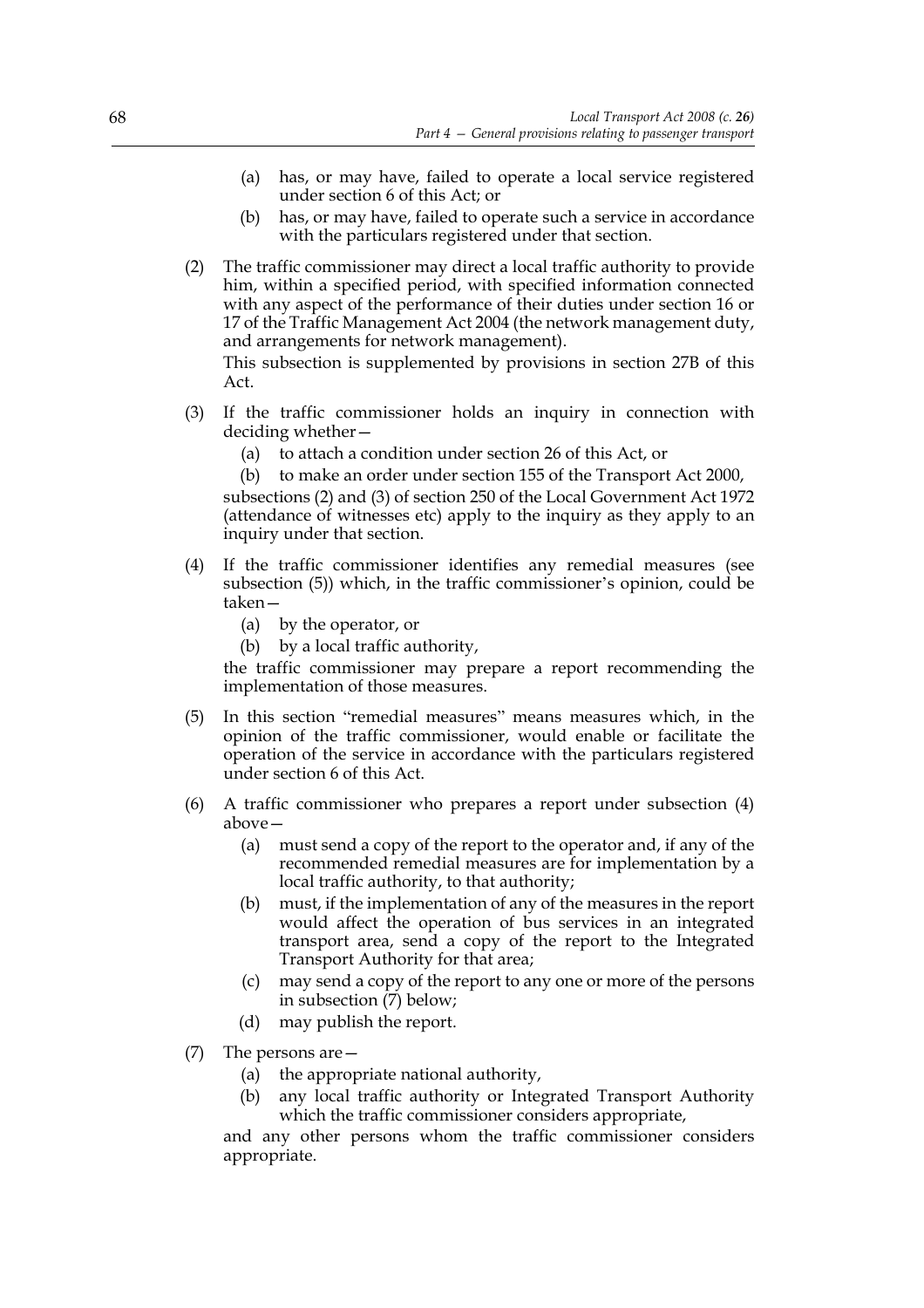(8) See subsection (6) of section 27B of this Act for the meaning of some of the expressions used in this section.

# **27B Provisions supplementing section 27A**

- (1) This section supplements section 27A of this Act.
- (2) In this section "direction" means a direction under subsection (2) of that section.
- (3) The information that may be specified in a direction must be information which the local traffic authority have in their possession or can reasonably be expected to acquire.
- (4) The information that may be specified in a direction includes information relating to—
	- (a) the management of a local traffic authority's road network; or
	- (b) the use of their road network by different kinds of traffic or the effects of that use.
- (5) A direction may be given—
	- (a) to one or more local traffic authorities; or
	- (b) to local traffic authorities of a description specified in the direction.
- (6) In section 27A of this Act and in this section the following expressions have the same meaning as in Part 2 of the Traffic Management Act 2004 (network management by local traffic authorities)—

appropriate national authority, local traffic authority, road network, traffic,

except that "local traffic authority" does not include Transport for London, a London borough council or the Common Council of the City of London.".

- (2) In section 155 of the TA 2000 (penalties) at the end insert—
	- "(8) Other provisions that may need to be considered include the following provisions of the Transport Act 1985—
		- (a) sections 26 and 27 (attachment of conditions to PSV operator's licence),
		- (b) sections 27A and 27B (additional powers of traffic commissioner where services are not operated as registered etc).".

## **64 Additional sanctions for failures by bus operators**

- (1) Section 155 of the TA 2000 (penalties) is amended as follows.
- (2) In subsection (1) (power to impose penalty for various failures) for "impose a penalty on the operator" substitute "make one or more orders under subsection  $(1A)$ ".
- (3) After subsection (1) insert—
	- "(1A) The orders are—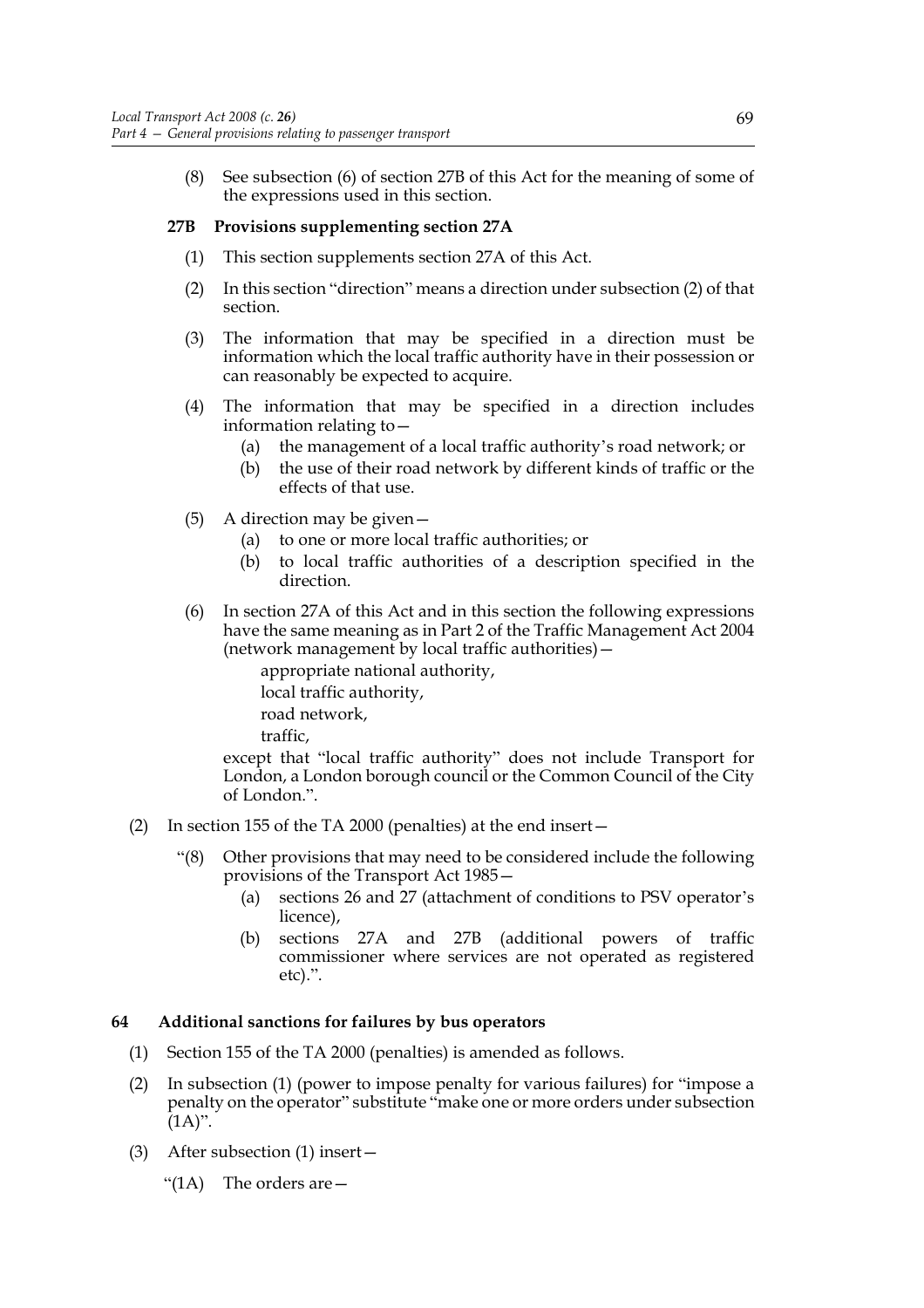- (a) an order that the operator pay a penalty of such amount as is determined in accordance with subsection (3);
- (b) an order that the operator expend such sum of money as is determined in accordance with subsection (3) in the manner mentioned in subsection (1B);
- (c) an order that the operator provide compensation (see subsection (1C)) to passengers of such description as is specified in the order;
- (d) an order of such other description as the Secretary of State (as respects England) or the Welsh Ministers (as respects Wales) may by order prescribe for the purposes of this paragraph.
- (1B) An order under subsection (1A)(b) may require the operator to expend money on or towards—
	- (a) the provision of specified local services or specified facilities to be used in connection with such services;
	- (b) specified improvements in such services or facilities.

In this subsection "specified" means specified in the order.

- (1C) Compensation under subsection  $(1A)(c)$ 
	- (a) may take the form of payments of money, or
	- (b) may take such other form (including the provision of free travel or travel at a reduced price) as is specified in the order;

and shall be of such amount, or equivalent in value to such amount, as is determined in accordance with subsection (3).".

- (4) Omit subsection (2).
- (5) In subsection (3) for "That amount is" substitute "The amount mentioned in subsections  $(1\text{A})(a)$  and  $(b)$  and  $(1\text{C})$  is such amount as the traffic commissioner thinks fit in all the circumstances of the case, but must not exceed".
- (6) Omit subsection (4).
- (7) In subsection (5) for "imposing the penalty" substitute "making an order under subsection (1A)".
- (8) In subsection (6) for "the imposition of the penalty" substitute "the making of the order".
- (9) After subsection (6) insert—
	- "(6A) If the operator fails to comply with an order under subsection  $(1A)(b)$ , (c) or (d), the traffic commissioner may order the operator to pay a penalty of such amount as is determined in accordance with subsection (6B).
		- (6B) That amount is such amount as the traffic commissioner thinks fit in all the circumstances of the case, but must not exceed 110% of the maximum amount which may be ordered in accordance with subsection (3).".
- (10) For subsection (7) substitute—
	- "(7) An amount ordered to be paid under subsection  $(1A)(a)$  or  $(6A)$  is  $-$ 
		- (a) payable to the Secretary of State (as respects England) or the Welsh Ministers (as respects Wales), and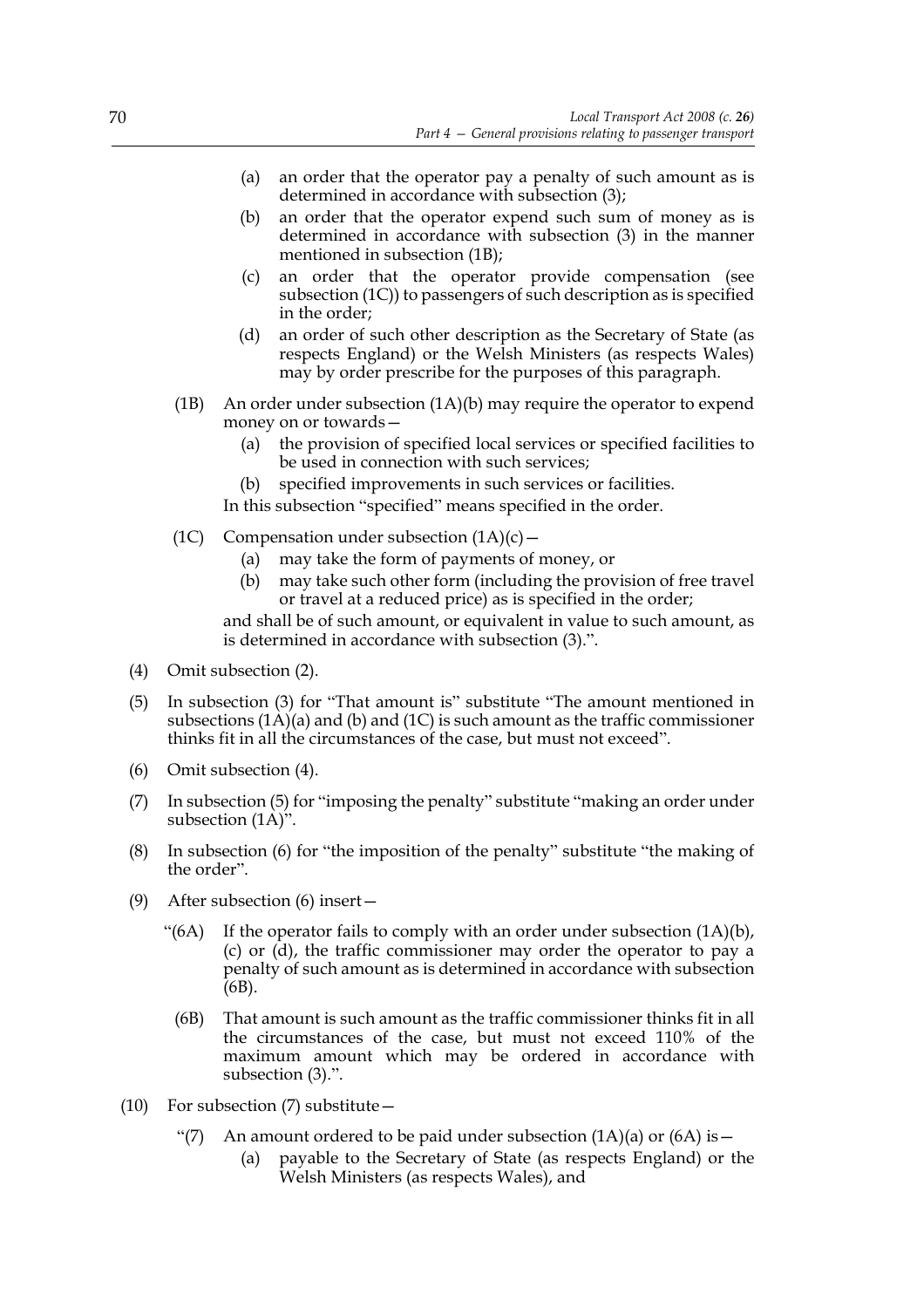- (b) recoverable as a civil debt.".
- (11) In consequence of the amendments made by this section, the heading to section 155 becomes "Sanctions".
- (12) Section 160 of the TA 2000 (Part 2: regulations and orders) is amended as follows.
- (13) In subsection (2) before the words "shall be subject to annulment" insert ", other than an order under section 155(1A)(d),".
- (14) After subsection (2) insert—
	- "(3) A statutory instrument containing an order under section 155(1A)(d) shall not be made—
		- (a) as respects England, unless a draft of the instrument has been laid before, and approved by a resolution of, each House of Parliament;
		- (b) as respects Wales, unless a draft of the instrument has been laid before, and approved by a resolution of, the National Assembly for Wales.".

## **65 Operational data**

- (1) In section 155(1) of the TA 2000 (penalties) after paragraph (a) insert—
	- "(aa) failed to comply with the requirements of regulations made under section  $6(9)(i)$ , (j) or (k) of that Act,".
- (2) Section 6 of the TA 1985 (registration of local services) is amended as follows.
- (3) In subsection (9) (regulations) after paragraph (k) insert—
	- "(ka) for imposing restrictions on the use that may be made of records made available as mentioned in paragraph (j) above or information given as mentioned in paragraph (k) above;".
- (4) After subsection (9) insert—
	- "(10) Regulations made by virtue of paragraph (ka) of subsection (9) above  $-$ 
		- (a) may create one or more criminal offences relating to the use of records or information in breach of the restrictions imposed by those regulations, but
		- (b) may not provide, in respect of any such offence, for a penalty greater than a fine not exceeding level 4 on the standard scale.".

*Powers of Passenger Transport Executives*

#### **66 Revival of certain powers of PTEs**

- (1) Section 10 of the TA 1968 (powers of Passenger Transport Executives) is amended as follows.
- (2) For subsection  $(1)(viii)$  (power to let passenger vehicles on hire) substitute  $-$ 
	- "(viii) to let passenger vehicles on hire (with or without trailers for the carriage of goods)—
		- (a) as part of, or in connection with, an agreement providing for service subsidies, to an operator of public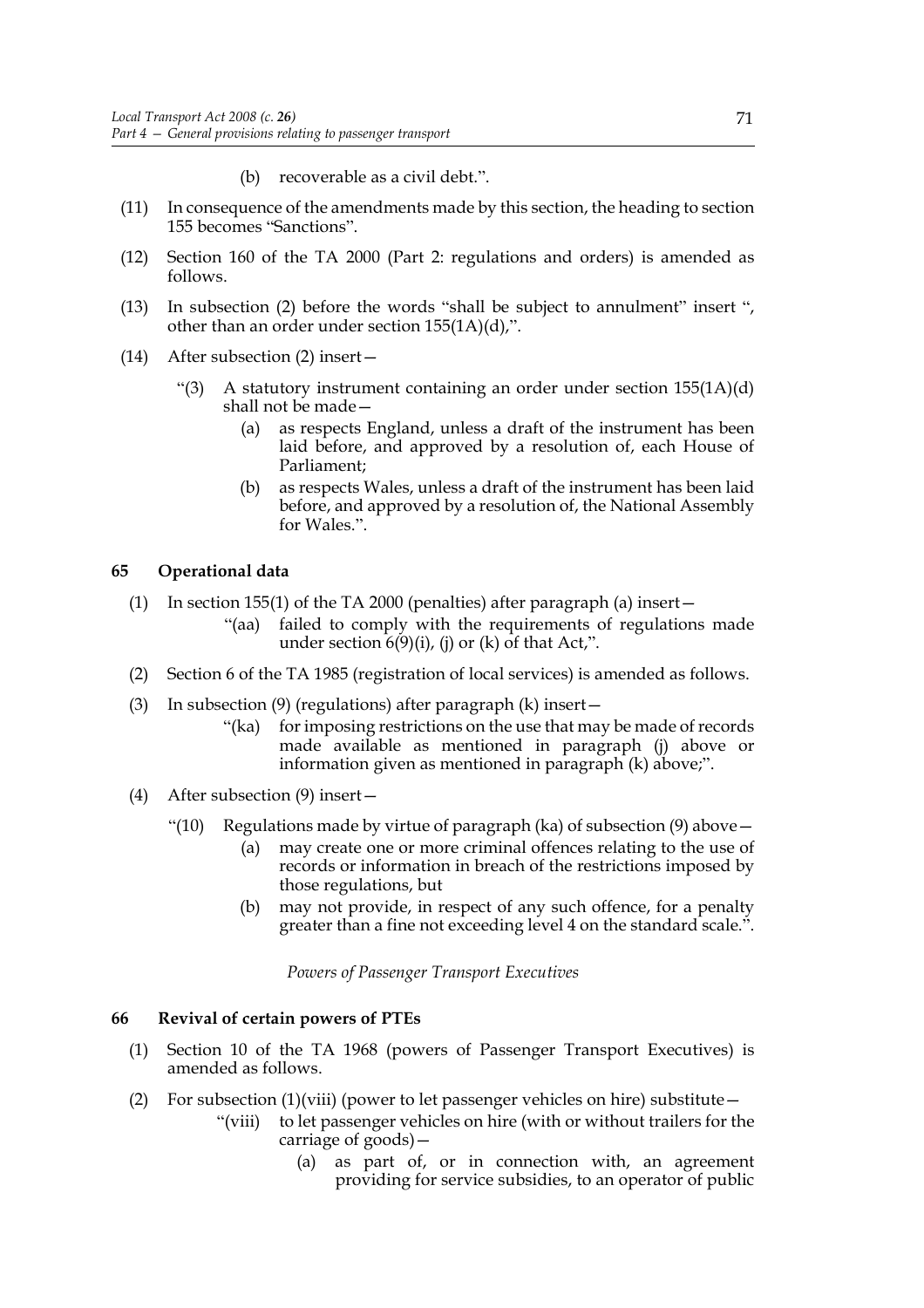passenger transport services within the meaning of section<sub>9A</sub>;

- (b) to a body holding a permit granted under section 19 of the Transport Act 1985 (permits in relation to the use of vehicles by educational and other bodies);".
- (3) After subsection (2) insert—
	- "(2A) The reference in subsection  $(1)(viii)$  above to an agreement providing for service subsidies includes—
		- (a) an agreement for such subsidies under section 9A(4) above;
		- (b) provision included in a quality contract under section 124 of the Transport Act 2000 for the making of payments by the PTE (see subsection  $(5)(a)$  of that section).".
- (4) Any order made under section 60(5) of the TA 1985 shall cease to have effect to the extent that it provides that a PTE shall cease to have the power under section  $10(1)$ (viii) of the TA 1968.
- (5) In section 60 of the TA 1985 (exclusion of public sector co-operation requirements and bus operating powers), omit subsections (2) to (4), (7) and (8).
- (6) The following provisions of the TA 1968 shall cease to have effect—
	- (a) section  $10(1)(i)$  (power of PTE to carry passengers by road);
	- (b) section 24 (establishment and general duties of Bus Company and Scottish Group).

## *Subsidised services*

# **67 Subsidy to secure passenger transport services in integrated transport areas**

- (1) Section 9A of the TA 1968 (general functions of Passenger Transport Authorities and Executives) is amended as follows.
- (2) In subsection (4)(a) (power to enter into agreements providing for service subsidies) after "would not be provided" insert ", or would not be provided to a particular standard,".
- (3) After subsection (4) insert—
	- "(4A) The reference in subsection  $(4)(a)$  of this section to the standard to which a service is provided includes—
		- (a) the frequency or timing of the service;
		- (b) the days, or times of day, when the service is provided;
		- (c) the vehicles used to provide the service.".

## **68 Subsidy to secure passenger transport services in other areas**

- (1) Section 63 of the TA 1985 (functions of local councils with respect to passenger transport in areas other than passenger transport areas) is amended as follows.
- (2) In subsection (5) (power to enter into agreements providing for service subsidies) at the beginning of paragraph (a) insert "in England and Wales, shall be exercisable only where the service in question would not be provided, or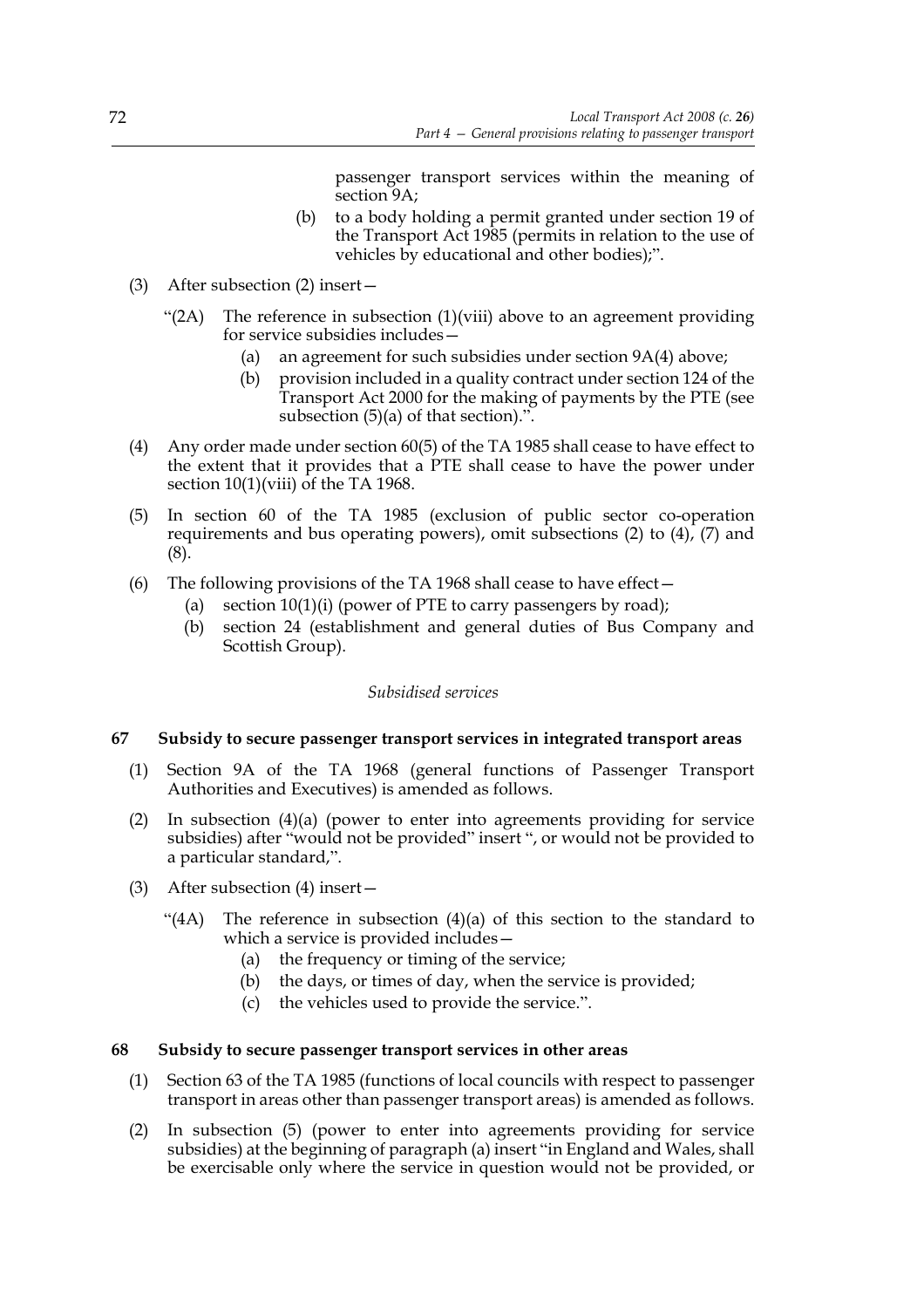would not be provided to a particular standard, without subsidy; (aa) in Scotland,".

- (3) After subsection (5) insert—
	- "(5A) The reference in subsection  $(5)(a)$  above to the standard to which a service is provided includes—
		- (a) the frequency or timing of the service;
		- (b) the days, or times of day, when the service is provided;
		- (c) the vehicles used to provide the service.".

## **69 Subsidy to secure passenger transport services in Wales**

- (1) Section 7 of the Transport (Wales) Act 2006 (c. 5) (provision of public passenger transport services) is amended as follows.
- (2) In subsection (4) (circumstances in which agreements providing for service subsidies may be entered into) after "would not be provided" insert ", or would not be provided to a particular standard,".
- (3) After subsection (4) insert—
	- "(4A) The reference in subsection (4) to the standard to which a service is provided includes—
		- (a) the frequency or timing of the service;
		- (b) the days, or times of day, when the service is provided;
		- (c) the vehicles used to provide the service.".

## **70 Extension of maximum length of subsidised services agreements**

In section 90(1) of the TA 1985 (maximum period to be specified in invitation to tender for agreement providing for service subsidies) for "five years" substitute "8 years".

## *Public transport companies etc*

## **71 Removal of certain disabilities and requirements for consent**

- (1) Part 4 of the TA 1985 (which makes provision for the establishment of public transport companies and for the powers of Passenger Transport Authorities etc in relation to them) is amended as follows.
- (2) In section 74 (disabilities of directors of public transport companies), omit subsections  $(3)$  to  $(12)$ .
- (3) Each of the following (which require the consent of the Secretary of State for the exercise of certain powers) is omitted—
	- (a) section 75(3) (subscription for, or acquisition or disposal of, certain shares, securities or other property or assets etc);
	- (b) section 79(3) (making or guaranteeing of certain loans);
	- (c) section 79(7) (guarantees etc in connection with disposals of certain shares, securities or other property or assets etc);
	- (d) in section 79(8) (provision of financial assistance by way of grants, loans, etc) the words ", with the consent of the Secretary of State,".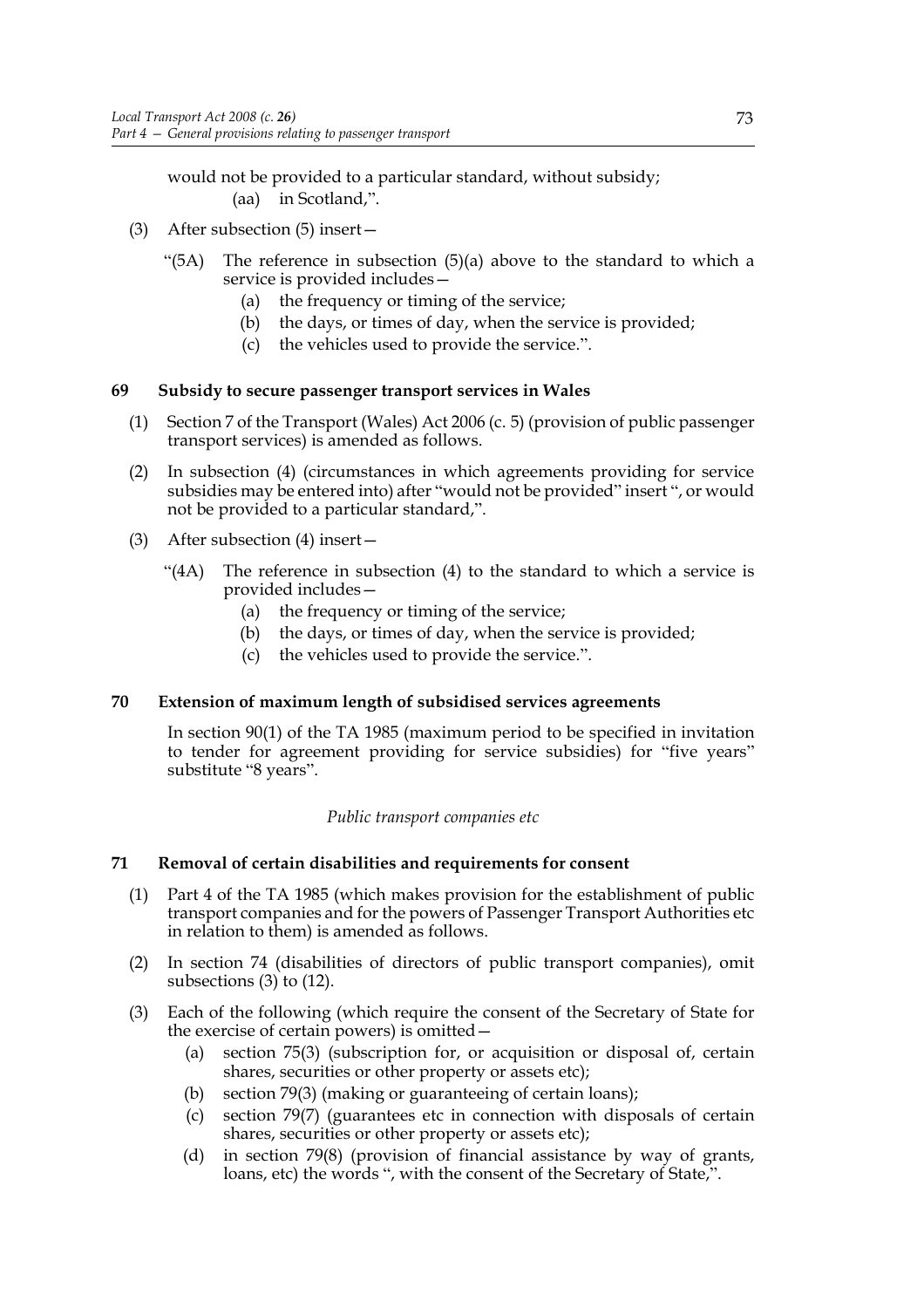*Transport users' advisory committees etc*

# **72 The Disabled Persons Transport Advisory Committee: remuneration**

- (1) Schedule 5 to the TA 1985 (the Disabled Persons Transport Advisory Committee) is amended as follows.
- (2) In paragraph 2—
	- (a) at the beginning insert " $(1)$ ";
	- (b) after "to pay to their members" insert "such remuneration, and".
- (3) At the end of paragraph 2 insert—
	- "(2) In relation to Scotland, the only remuneration that may be paid under this paragraph is remuneration for the performance of functions which relate to reserved matters (within the meaning of the Scotland Act 1998).".

## **73 The Public Transport Users' Committee for England**

(1) After section 125 of the TA 1985 (the Disabled Persons Transport Advisory Committee) insert—

*"The Public Transport Users' Committee for England*

# **125A The Public Transport Users' Committee for England**

- (1) The Secretary of State may by order establish a body corporate, to be known as the Public Transport Users' Committee for England. A body established under this subsection is referred to in this section and sections 125B and 125C as the Committee.
- (2) The Secretary of State may by order provide for a body established under subsection (1) to be known by a different name.
- (3) An order under subsection (1) may include provision—
	- (a) about the status and membership of the Committee (including how members are to be appointed);
	- (b) about the proceedings of the Committee;
	- (c) about the declaration by members of any financial or other interests, and the recording of such interests;
	- (d) about officers and staff of the Committee;
	- (e) about the discharge of functions of the Committee (including provision for the discharge of functions by sub-committees with members who are not all members of the Committee);
	- (f) about the making of reports by the Committee to  $-$ 
		- (i) the Secretary of State, or
		- (ii) such other person as the Secretary of State may determine;
	- (g) about the making of payments to or in respect of officers, staff and members of the Committee;
	- (h) about the payment of pensions and the making of other payments to or in respect of former officers and staff of the Committee;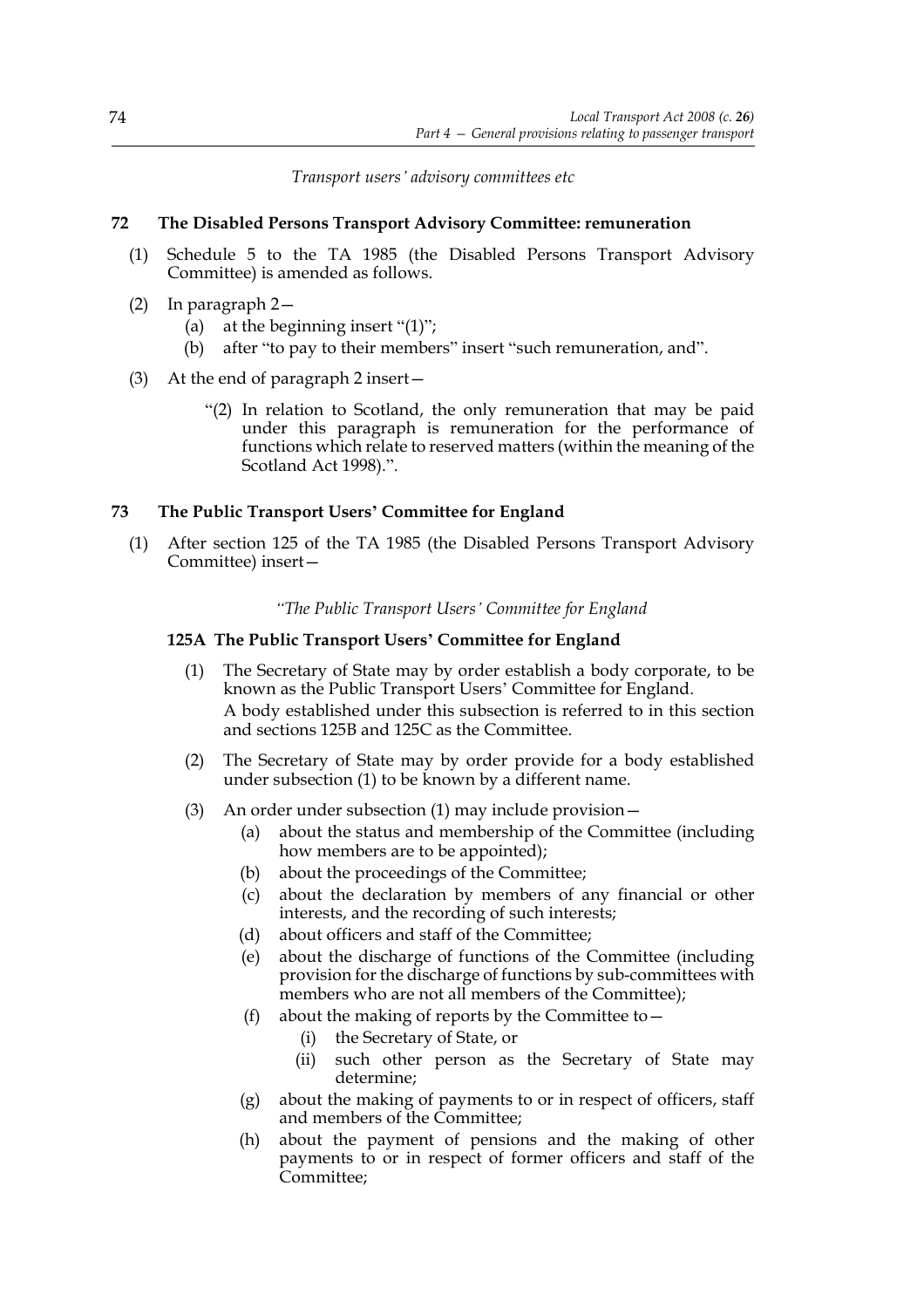- (i) about the keeping of accounts by the Committee and their audit and submission to the Secretary of State;
- (j) about the acquisition and disposal by the Committee of property, rights and liabilities (including land);
- (k) authorising the Committee to charge for any services it provides in the discharge of any of its functions;
- (l) requiring the Committee to have regard to the policies and activities of such other persons or bodies as the Secretary of State may determine;
- (m) for the transfer of staff, property, rights and liabilities to the Committee.
- (4) The Secretary of State may make payments to the Committee of such amounts, at such times, and on such conditions (if any) as the Secretary of State considers appropriate.
- (5) The Secretary of State may by order make provision for the transfer of staff, property, rights and liabilities from the Committee to any other person.
- (6) An order made by virtue of subsection (2) may make such provision, including provision amending, repealing or revoking any provision of this Act or any other enactment (whenever passed or made), as appears to the Secretary of State to be necessary in consequence of the order. In this subsection "enactment" includes an enactment comprised in subordinate legislation (within the meaning of the Interpretation Act 1978).
- (7) No order shall be made under this section unless a draft of the order has been laid before, and approved by a resolution of, each House of Parliament.

## **125B Functions of the Committee**

- (1) The Committee may consider and make recommendations or representations to the Secretary of State about any matter relating to—
	- (a) prescribed public passenger transport services, or public passenger transport services that are of a prescribed description, to the extent that they operate in England; or
	- (b) prescribed public passenger transport facilities in England, or public passenger transport facilities in England that are of a prescribed description.
- (2) The Committee must consider and make recommendations to the Secretary of State about any such matter if asked to do so by the Secretary of State.
- (3) The Secretary of State may by order—
	- (a) confer further functions on the Committee;
	- (b) remove functions from the Committee;
	- (c) make changes to any functions of the Committee;
	- (d) transfer any functions of the Committee to another person (including to the Secretary of State).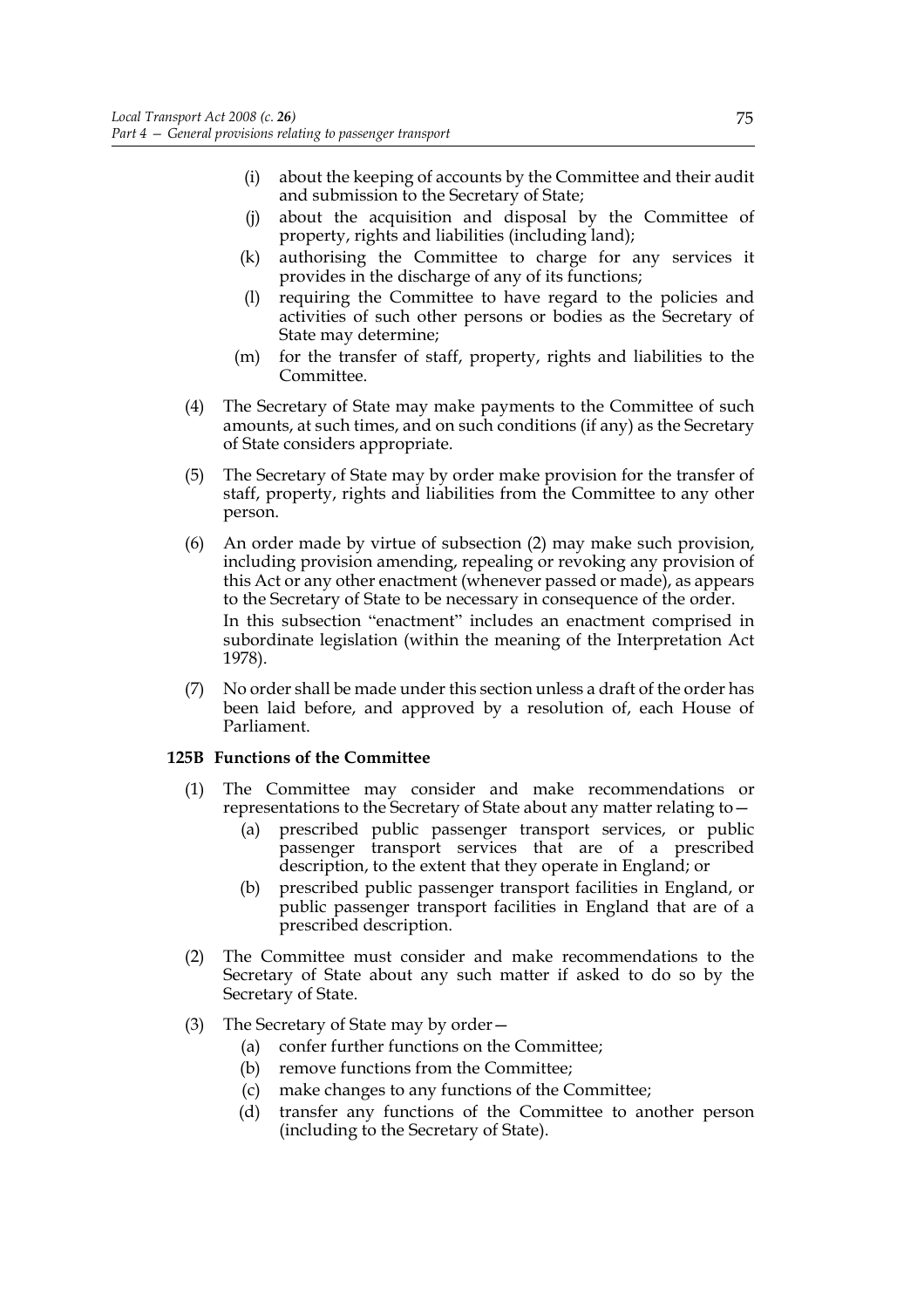- (4) An order under subsection (3) may confer a function on the Committee, or make changes to a function of the Committee, only if the new function, or the function as changed, relates to—
	- (a) public passenger transport services, so far as operating in England; or
	- (b) public passenger transport facilities in England.
- (5) The functions that may be conferred on the Committee under subsection  $(3)(a)$  include a power –
	- (a) to enter into arrangements with another body for discharging functions on behalf of that body in relation to England;
	- (b) to give effect to any such arrangements;
	- (c) to enter into arrangements with another body for that body to discharge any functions of the Committee on behalf of the Committee.
- (6) The discharge of a function by the Committee on behalf of another body does not affect the responsibility of the body for the discharge of the function.
- (7) The discharge of a function by another body on behalf of the Committee does not affect the responsibility of the Committee for the discharge of the function.
- (8) The provision that may be made in an order under subsection (3) includes provision amending or repealing any provision of this Act or any other enactment conferring functions on the Committee.
- (9) The Committee may do anything which is calculated to facilitate, or is conducive or incidental to, the discharge of any of its functions.
- (10) In this section—
	- "prescribed" means prescribed by order made by the Secretary of State;
	- "public passenger transport facilities" means facilities for public passenger transport services.
- (11) No order shall be made under this section unless a draft of the order has been laid before, and approved by a resolution of, each House of Parliament.

## **125C Power to confer functions in relation to the Committee**

- (1) This section applies where an order under section 125B(3) confers on the Committee power to make recommendations or representations to a body or person.
- (2) The Secretary of State may by order confer on the body or person functions in respect of such recommendations or representations.
- (3) An order under this section may confer a function on a body or person only if the new function relates to—
	- (a) public passenger transport services, so far as operating in England; or
	- (b) public passenger transport facilities in England.
- (4) The provision that may be made in an order under this section includes provision amending, repealing or revoking any provision of this Act or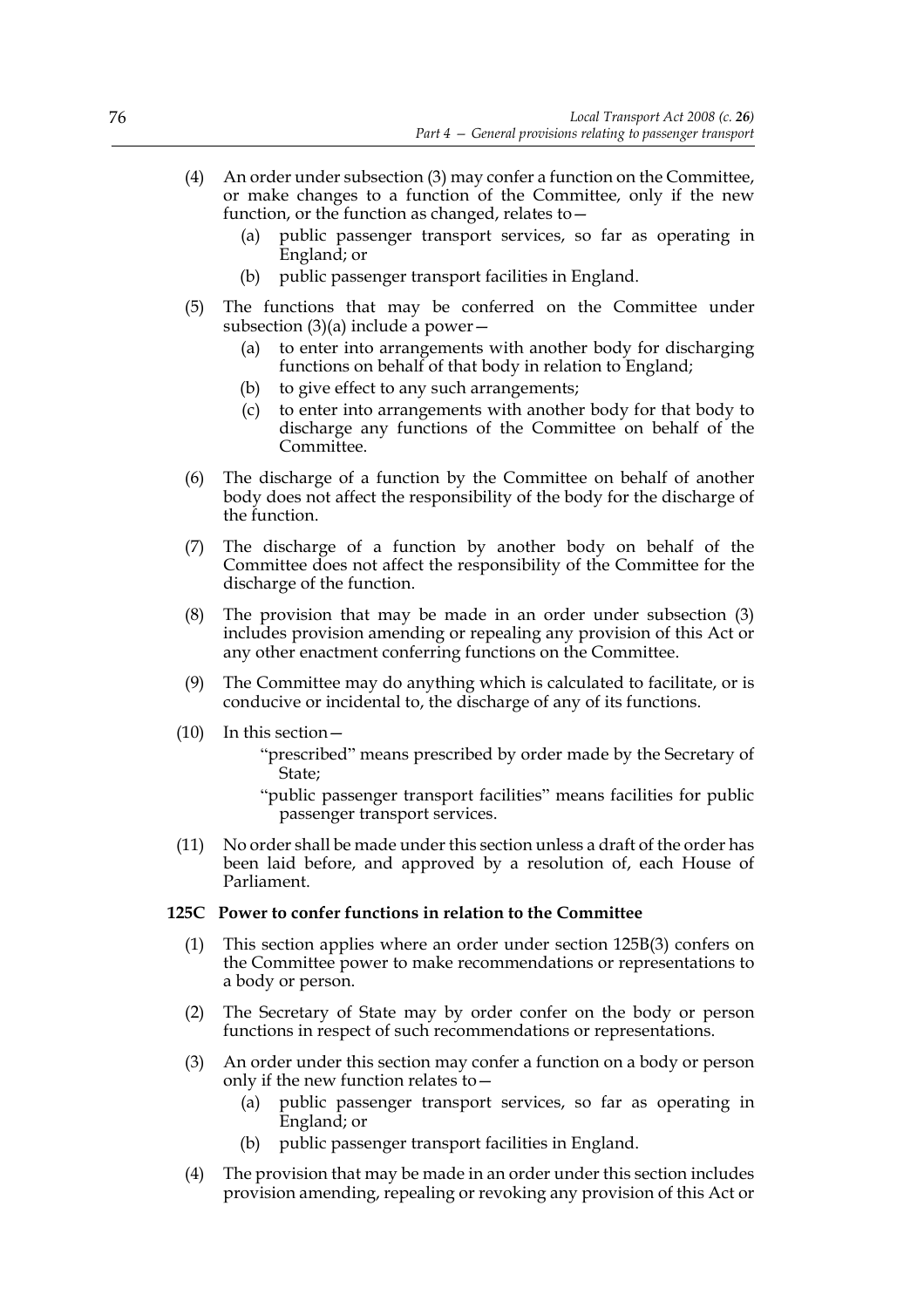any other enactment (whenever passed or made) conferring functions on the body or person.

- (5) In this section "public passenger transport facilities" has the same meaning as in section 125B.
- (6) No order shall be made under this section unless a draft of the order has been laid before, and approved by a resolution of, each House of Parliament.".
- (2) In section 135 of the TA 1985 (procedure for making regulations, rules and orders), in subsection (4), after "85" insert ", 125A, 125B, 125C".

#### **74 Power to confer non-rail functions on the Rail Passengers' Council**

In Part 3 of the Railways Act 2005 (c. 14), after section 19 insert—

#### **"19A Power to confer non-rail functions on the Rail Passengers' Council**

- (1) The Secretary of State may by order make provision conferring functions on the Rail Passengers' Council relating to—
	- (a) prescribed local services, or local services of a prescribed description, so far as operating in England;
	- (b) prescribed domestic coach services, or domestic coach services of a prescribed description, so far as operating in England;
	- (c) prescribed tramway passenger services, or tramway passenger services of a prescribed description, so far as operating in England;
	- (d) prescribed passenger transport facilities in England, or passenger transport facilities in England that are of a prescribed description.
- (2) The power conferred by subsection (1) includes power to amend any enactment (including this Act) for the purposes of making such provision.
- (3) An order under this section may make incidental, consequential, transitional or supplementary provision for the purposes of, or in consequence of, such an order, or for giving full effect to such an order.
- (4) The provision which may be included by virtue of subsection (3) in an order includes—
	- (a) provision for the body established by section 19 to be known by a different name;
	- (b) provision altering the number of persons that may be appointed as members of that body by the Secretary of State under section  $19(1)(e);$
	- (c) provision amending, repealing or revoking any provision of this Act or any other enactment, whenever passed or made.
- (5) In a case where an order under this section confers on the Rail Passengers' Council power to make recommendations or representations to a body or person, the provision which may be included by virtue of subsection (3) in the order also includes provision conferring on the body or person functions in respect of such recommendations or representations.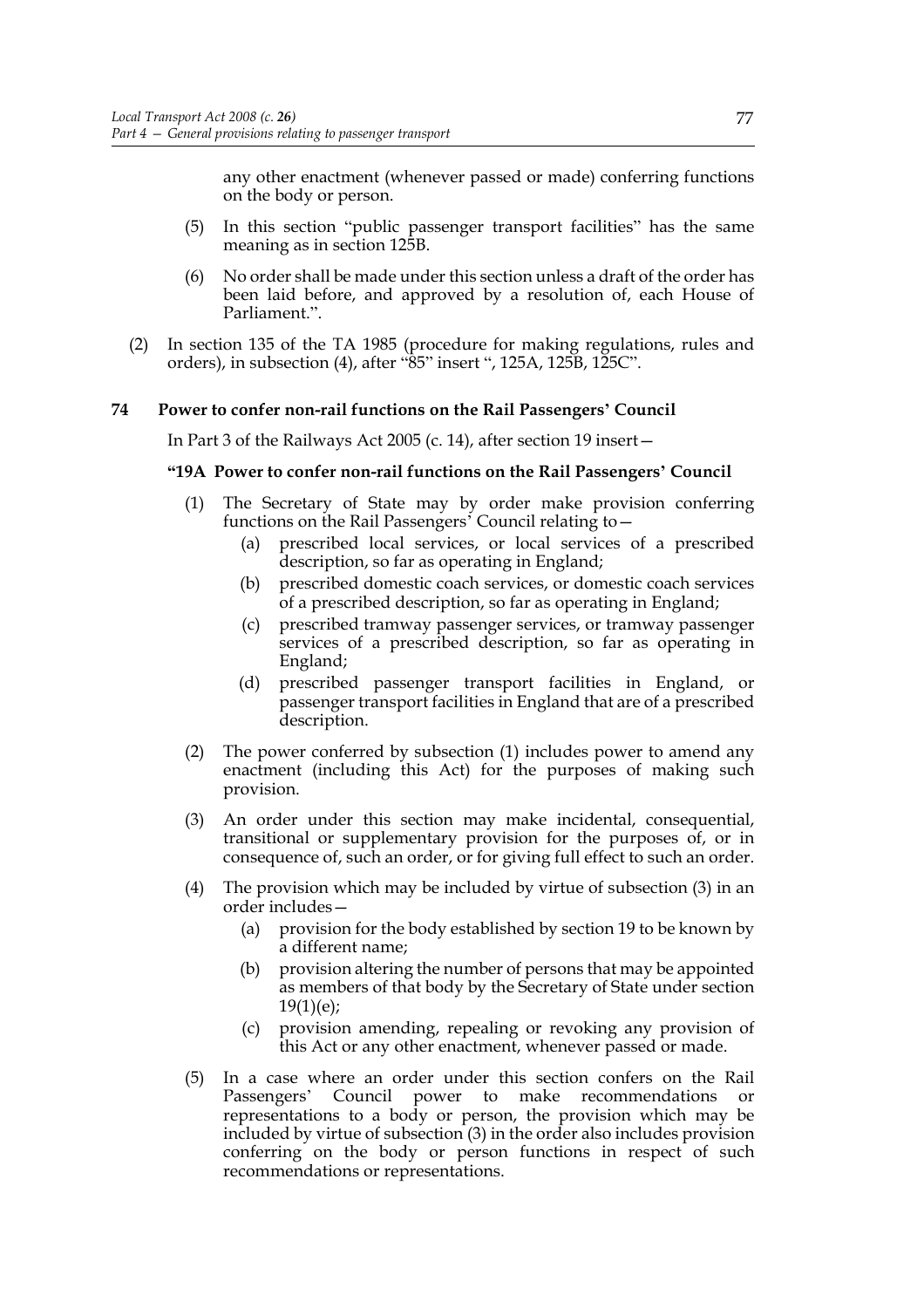- (6) An order under this section may confer a function on a body or person by virtue of subsection (5) only if the new function relates to—
	- (a) services of a kind mentioned in paragraphs (a) to (c) of subsection (1), so far as operating in England, or
	- (b) passenger transport facilities in England.
- (7) Nothing in this section provides power to alter the functions of the Rail Passengers' Council so far as relating to the provision of railway passenger services or station services.
- (8) An order under this section is subject to the affirmative resolution procedure.
- (9) In this section—
	- "domestic coach service" means a bus service which—
		- (a) carries passengers at separate fares, and
		- (b) is not a local service;
	- "enactment" includes an enactment comprised in subordinate legislation (within the meaning of the Interpretation Act 1978);
	- "local service" has the meaning given by section 2 of the Transport Act 1985;
	- "passenger transport facilities" means facilities for services of a kind mentioned in paragraphs (a) to (c) of subsection (1);
	- "prescribed" means prescribed by order made by the Secretary of State;
	- "tramway passenger service" means any service for the carriage of passengers by tramway.".

*Display of transport-related information*

## **75 Power to require display of certain information**

- (1) The appropriate national authority may make regulations requiring prescribed persons, or persons of a prescribed description, to display, in such place or places and in such manner as may be prescribed, information falling within subsection (2).
- (2) The information referred to in subsection (1) is prescribed information, or information of a prescribed description, relating to persons or bodies with functions relating to public passenger transport services.
- (3) Regulations under this section may provide that a traffic commissioner may impose a financial penalty on any operator of a public service vehicle who, without reasonable excuse, fails to comply with a requirement imposed on the operator by regulations under this section.
- (4) Regulations made by virtue of subsection (3) may—
	- (a) specify the maximum penalty that may be imposed by virtue of that subsection;
	- (b) require a traffic commissioner who has imposed a penalty by virtue of that subsection to give notice in writing to such persons as may be prescribed.
- (5) A penalty imposed by virtue of subsection  $(3)$  is  $-$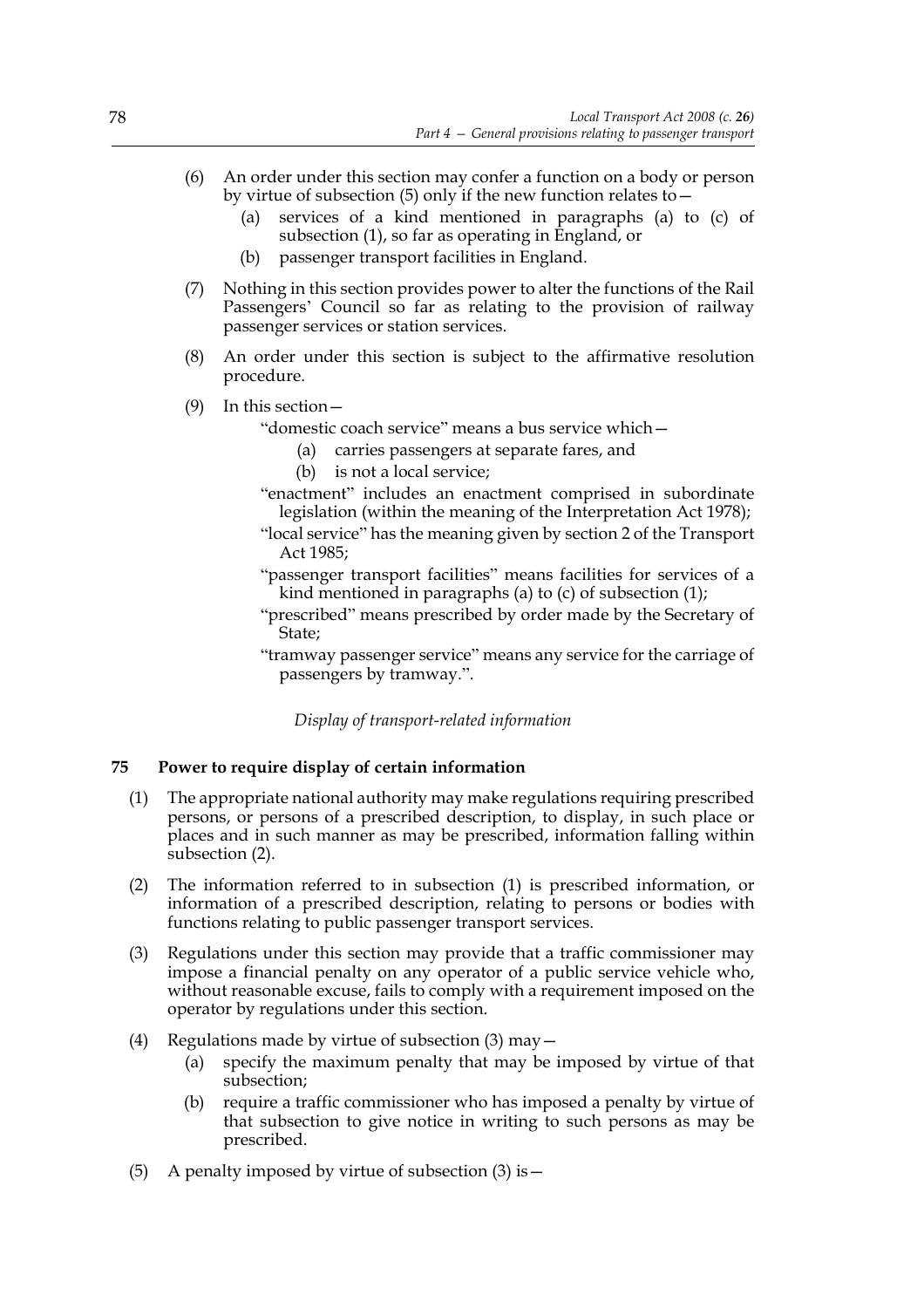- (a) payable to the appropriate national authority that made the regulations, and
- (b) recoverable as a civil debt.
- (6) An operator on whom a penalty is imposed by virtue of subsection (3) may appeal to the Transport Tribunal against the imposition of the penalty. As respects appeals to the Transport Tribunal, see Schedule 4 to the TA 1985.
- (7) The power to make regulations under this section is exercisable by statutory instrument.
- (8) A statutory instrument containing regulations made under this section by the Secretary of State is subject to annulment in pursuance of a resolution of either House of Parliament.
- (9) A statutory instrument containing regulations made under this section by the Welsh Ministers is subject to annulment in pursuance of a resolution of the National Assembly for Wales.
- (10) In this section—

"the appropriate national authority" means—

- (a) in relation to public passenger transport services operating wholly or partly in England, the Secretary of State;
- (b) in relation to public passenger transport services operating wholly or partly in Wales, the Welsh Ministers;

"prescribed" means prescribed in regulations;

- "public passenger transport services" has the meaning given by section 63(10)(a) of the TA 1985;
- "public service vehicle" and "traffic commissioner" have the same meaning as in the PPVA 1981.

*Appeals to the Transport Tribunal*

## **76 Appeals to the Transport Tribunal**

- (1) In Schedule 4 to the TA 1985 (constitution, powers and proceedings of the Transport Tribunal) paragraph 9 (powers of tribunal on appeal from determination of traffic commissioner) is amended as follows.
- (2) In sub-paragraph (1), for the words from "under" to "1999" substitute "under any of the enactments specified in sub-paragraph (1A) below".
- (3) After sub-paragraph (1) insert—

"(1A) The enactments are  $-$ 

 the 1981 Act; this Act; the Goods Vehicles (Licensing of Operators) Act 1995; the Road Transport (Passenger Vehicles Cabotage) Regulations 1999; section 155 of the Transport Act 2000; section 75 of the Local Transport Act 2008.".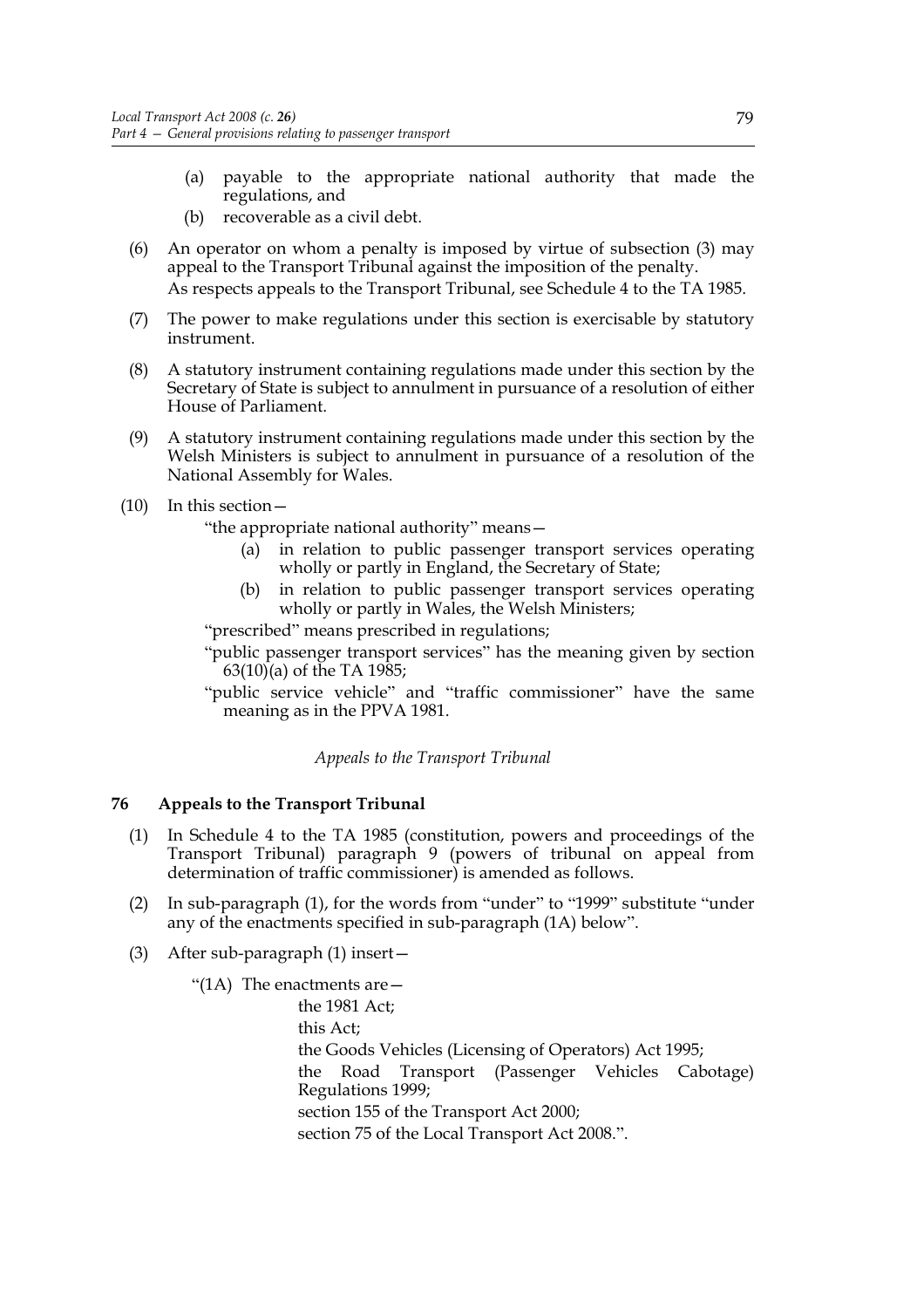# **PART 5**

#### INTEGRATED TRANSPORT AUTHORITIES ETC

#### **CHAPTER 1**

#### **INTRODUCTORY**

#### **77 Change of name of passenger transport areas and PTAs**

- (1) The passenger transport areas established under section  $9(1)(a)(i)$  of the TA 1968 are to be known as integrated transport areas.
- (2) The metropolitan county passenger transport authorities established under section 28(1) of the Local Government Act 1985 (c. 51) are to be known as Integrated Transport Authorities.
- (3) In consequence of subsection (1), any reference in any enactment (whenever passed or made) to a passenger transport area in England and Wales is to be read as a reference to an integrated transport area.
- (4) In consequence of subsection (2), any reference in any enactment (whenever passed or made) to—
	- (a) a metropolitan county passenger transport authority, or
	- (b) a Passenger Transport Authority for an area in England and Wales,

is to be read as a reference to an Integrated Transport Authority.

- (5) Schedule 4 makes amendments consequential on subsections (1) and (2). Those amendments do not affect the generality of subsections (3) and (4).
- (6) In this Part—
	- (a) "ITA" means an Integrated Transport Authority for an integrated transport area in England,
	- (b) any reference to an ITA is a reference to an ITA for the purposes of Part 2 of the TA 1968,
	- (c) any reference to an integrated transport area is a reference to an integrated transport area in England for the purposes of that Part of that Act.
- (7) Except where the context otherwise requires, any reference in this Part to an ITA includes a reference to—
	- (a) an ITA established under section 28 of the Local Government Act 1985, and
	- (b) an ITA established under this Part.
- (8) Except where the context otherwise requires, any reference in any enactment (whenever passed or made) to an Integrated Transport Authority for a passenger transport area in England includes a reference to an ITA established under this Part.
- (9) Accordingly, any reference in an enactment (whenever passed or made) which—
	- (a) is to a joint authority established under Part 4 of the Local Government Act 1985, and
	- (b) includes a reference to an Integrated Transport Authority established under section 28 of that Act,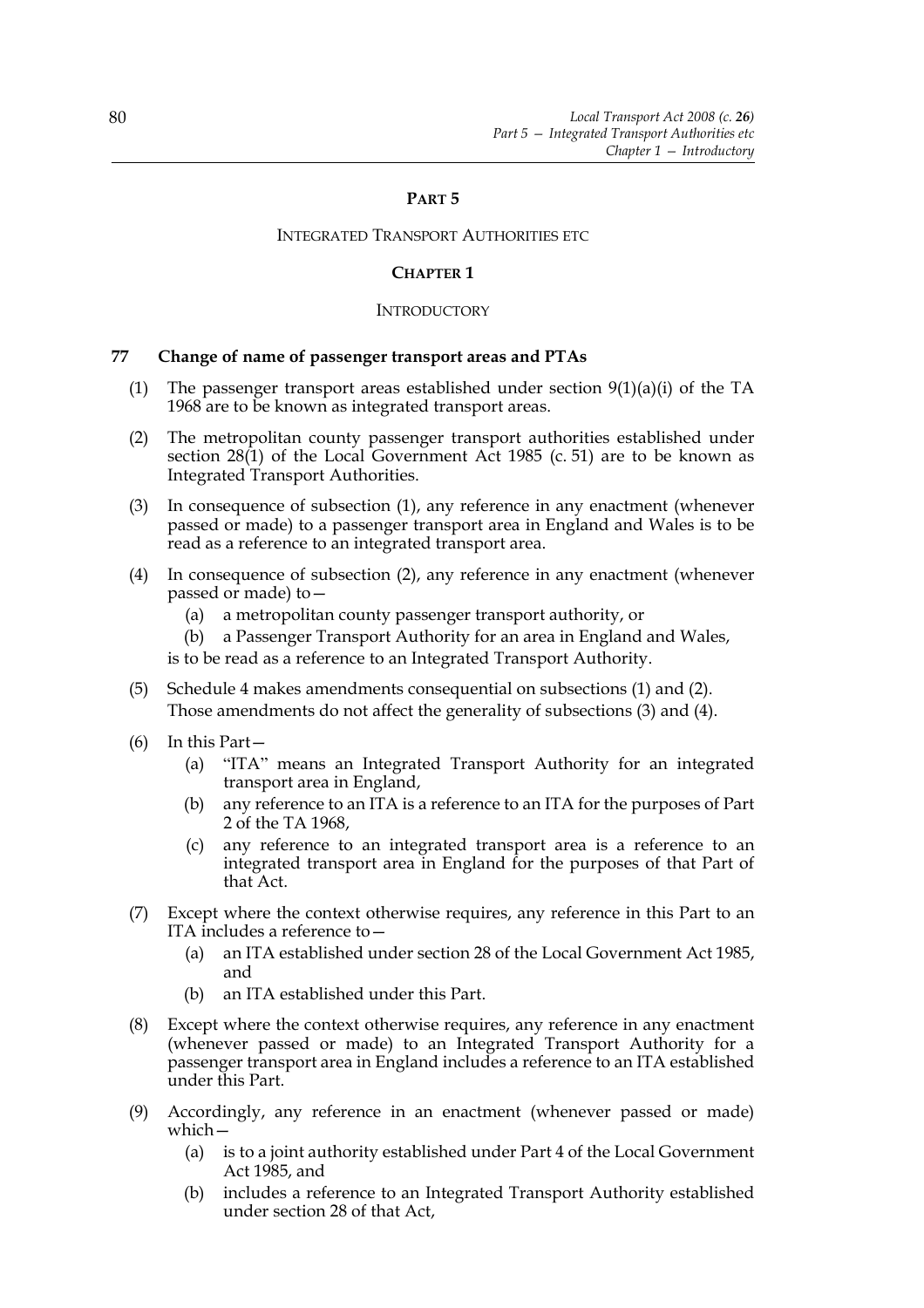includes a reference to an ITA established under this Part.

- (10) Until subsections (1) and (2) of this section come into force, in any enactment (whenever passed or made)—
	- (a) any reference to an integrated transport area is to be read as a reference to a passenger transport area;
	- (b) any reference to an Integrated Transport Authority (or an ITA) is to be read as a reference to a Passenger Transport Authority (or a PTA).
- (11) In this section "enactment" includes an enactment comprised in subordinate legislation (within the meaning of the Interpretation Act 1978 (c. 30)).

# **CHAPTER 2**

ARRANGEMENTS RELATING TO INTEGRATED TRANSPORT AUTHORITIES

#### *Establishment of new ITA by order*

#### **78 Power to establish a new ITA**

- (1) The Secretary of State may by order—
	- (a) designate any area in England outside Greater London as an integrated transport area, and
	- (b) establish an ITA for the integrated transport area.
- (2) An order may be made only if the Secretary of State, having had regard to a scheme prepared and published under section 80 or 81, considers that the establishment of the ITA is likely to improve—
	- (a) the exercise of statutory functions relating to transport in the area to be designated, and
	- (b) the effectiveness and efficiency of transport within that area.
- (3) The requirement in subsection (2) to have regard to a scheme does not apply in relation to any area if a direction has been given under section 81 in relation to the area and any period specified in the direction for the preparation and publication of a scheme has expired.
- (4) An integrated transport area may be designated by an order only if it consists of the whole of two or more counties or districts.
- (5) A local government area may be included in an integrated transport area designated by an order only if—
	- (a) it was included in the scheme prepared and published under section 80 or 81 (as the case may be), or
	- (b) in the circumstances described in subsection (3), it is the area of an authority to whom the direction under section 81 was given.
- (6) No part of an integrated transport area established under this section may be separated from the rest of it by a territory which is part of another local government area but which is not included in the integrated transport area.
- (7) Before making an order the Secretary of State must consult—
	- (a) such representatives of the appropriate authorities, and
	- (b) such other persons (if any),

as the Secretary of State considers appropriate.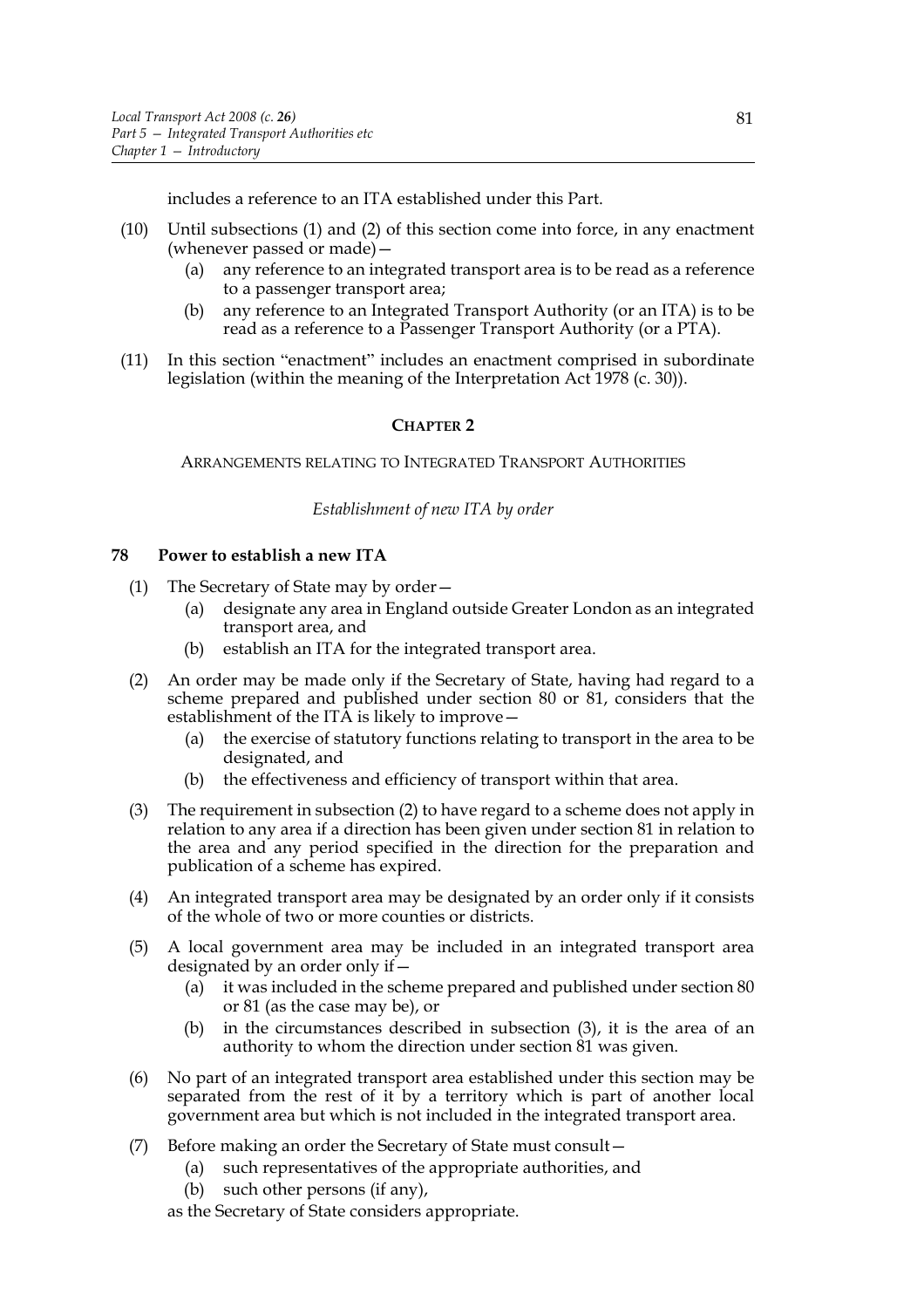- (8) In subsection (7) the appropriate authorities are  $-$ 
	- (a) if the area to be designated as an integrated transport area includes a county, the county council;
	- (b) if that area includes a district, the district council and the council of the county (if any) in which the district lies.
- (9) In making an order the Secretary of State must have regard to the need—
	- (a) to reflect the identities and interests of local communities, and
	- (b) to secure effective and convenient local government.

# **79 Provision that may be made in an order under section 78**

- (1) An order under section 78 may make, in relation to the  $\text{ITA}$ ,  $-$ 
	- (a) provision about its constitutional arrangements (within the meaning given by section 84(2)),
	- (b) any provision which may be made by an order under section 86, 87 or 88.
- (2) An order made by virtue of subsection (1)(a) which includes provision about the number and appointment of members of the ITA must provide—
	- (a) for a majority of the members of the ITA to be appointed by the ITA's constituent councils (see subsection (3)),
	- (b) for those members to be appointed from among the elected members of the constituent councils, and
	- (c) for each of the representative councils (see subsection  $(4)$ ) to appoint at least one of its elected members as a member of the ITA.
- (3) For the purposes of this section, the constituent councils of an ITA are—
	- (a) any county council, and
	- (b) any district council,

for an area within the integrated transport area of the ITA.

- (4) For the purposes of subsection  $(2)(c)$ , the following councils are representative councils in respect of an area to be designated as the integrated transport area of an ITA—
	- (a) if that area includes the whole of a county, the county council;
	- (b) if that area includes a metropolitan district or a non-metropolitan district comprised in an area for which there is no county council, the district council;
	- (c) if that area includes one or more districts in a county but does not include the whole county, either the county council or the council for each of those districts (as determined by or in accordance with the order in question).
- (5) If an order made by virtue of subsection (1)(a) provides for members of an ITA to be appointed otherwise than from among the elected members of its constituent councils (see subsection (2)(a) of section 84), it must provide for those members to be non-voting members (see subsection (2)(b) of that section).
- (6) The voting members of an ITA may resolve that provision made in accordance with subsection (5) is not to apply in the case of the ITA.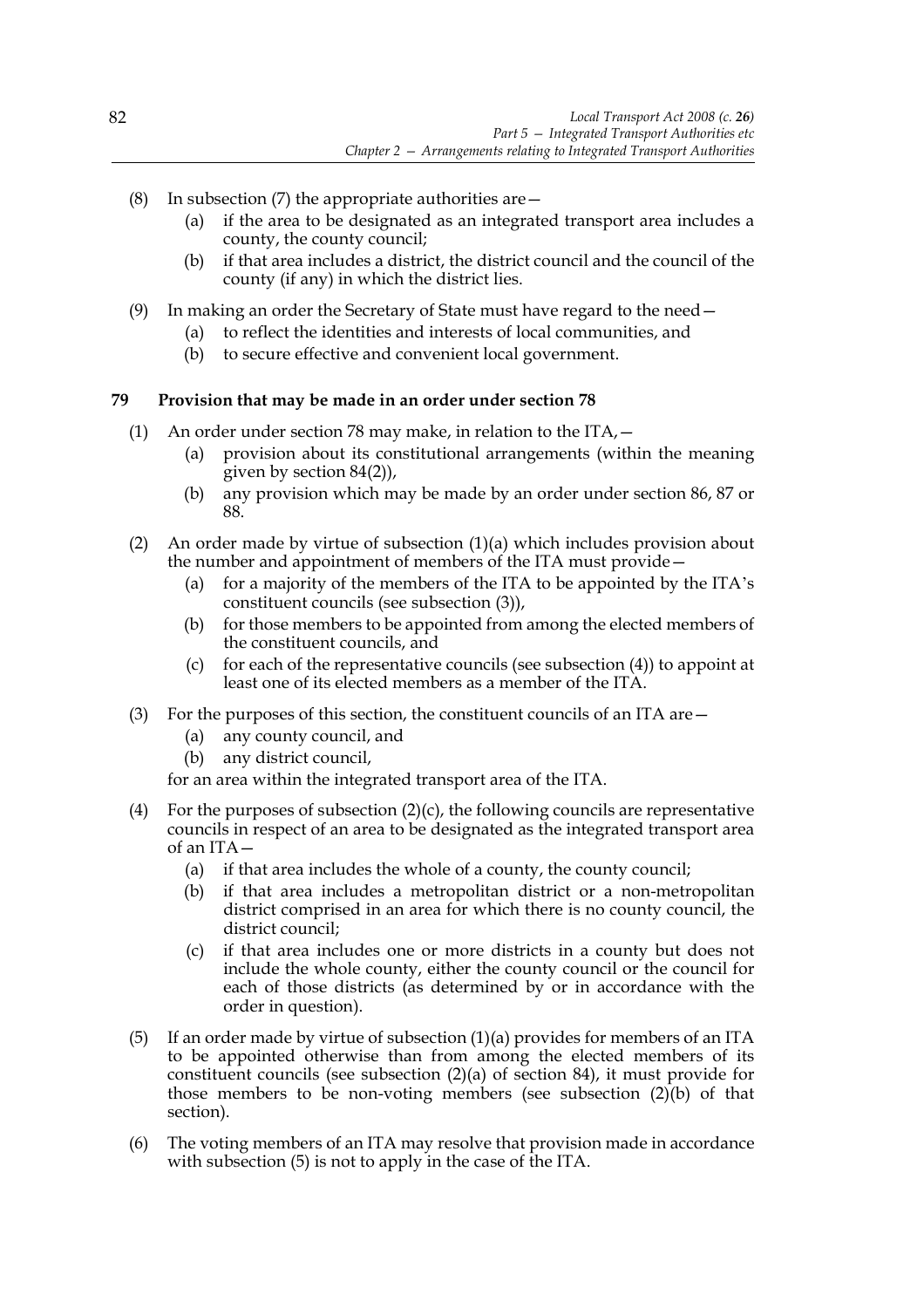## **80 Authorities' review: new ITA**

- (1) Any two or more of the following authorities—
	- (a) a council for a county in England comprised in an area for which there is no ITA,
	- (b) a council for a district in England comprised in an area for which there is no ITA,

may undertake a review of the effectiveness and efficiency of transport within an area satisfying the requirements of subsections (2) and (3) (a "review area").

- (2) A review area must include—
	- (a) if the review is being undertaken by a county council, the whole of one or more of the districts in the county (or, if there are no districts in the county, the whole of the county);
	- (b) if the review is being undertaken by a district council, the whole of the district.
- (3) A review area may also include—
	- (a) the whole of any county the council for which is not taking part in the review;
	- (b) the whole of any district the council for which is not taking part in the review.
- (4) Where two or more authorities, having undertaken a review under subsection (1), conclude that the designation of an area as an integrated transport area, and the establishment of an ITA for that area, would improve—
	- (a) the exercise of statutory functions relating to transport in the area, and
	- (b) the effectiveness and efficiency of transport within the area,

they must prepare and publish a scheme for the establishment of an ITA for the area (in this section referred to as a "proposed integrated transport area").

- (5) A proposed integrated transport area—
	- (a) must consist of the whole or any part of the review area, and
	- (b) may, if the appropriate authority consents, include one or more other counties or districts,

but it must be an area which is capable of being designated by an order under section 78.

- (6) In subsection (5) the appropriate authority is  $-$ 
	- (a) in the case of a county or non-metropolitan district comprised in an area for which there is a county council, the county council;
	- (b) in the case of a non-metropolitan district comprised in an area for which there is no county council, the district council;
	- (c) in the case of a metropolitan district, the district council.

#### **81 Secretary of State's power to direct a review: new ITA**

- (1) The Secretary of State may direct two or more of the authorities falling within subsection (2) (including two or more authorities of the same description) to undertake a review of the effectiveness and efficiency of transport within the whole or any part of the authorities' combined area.
- (2) An authority falls within this subsection if it is  $-$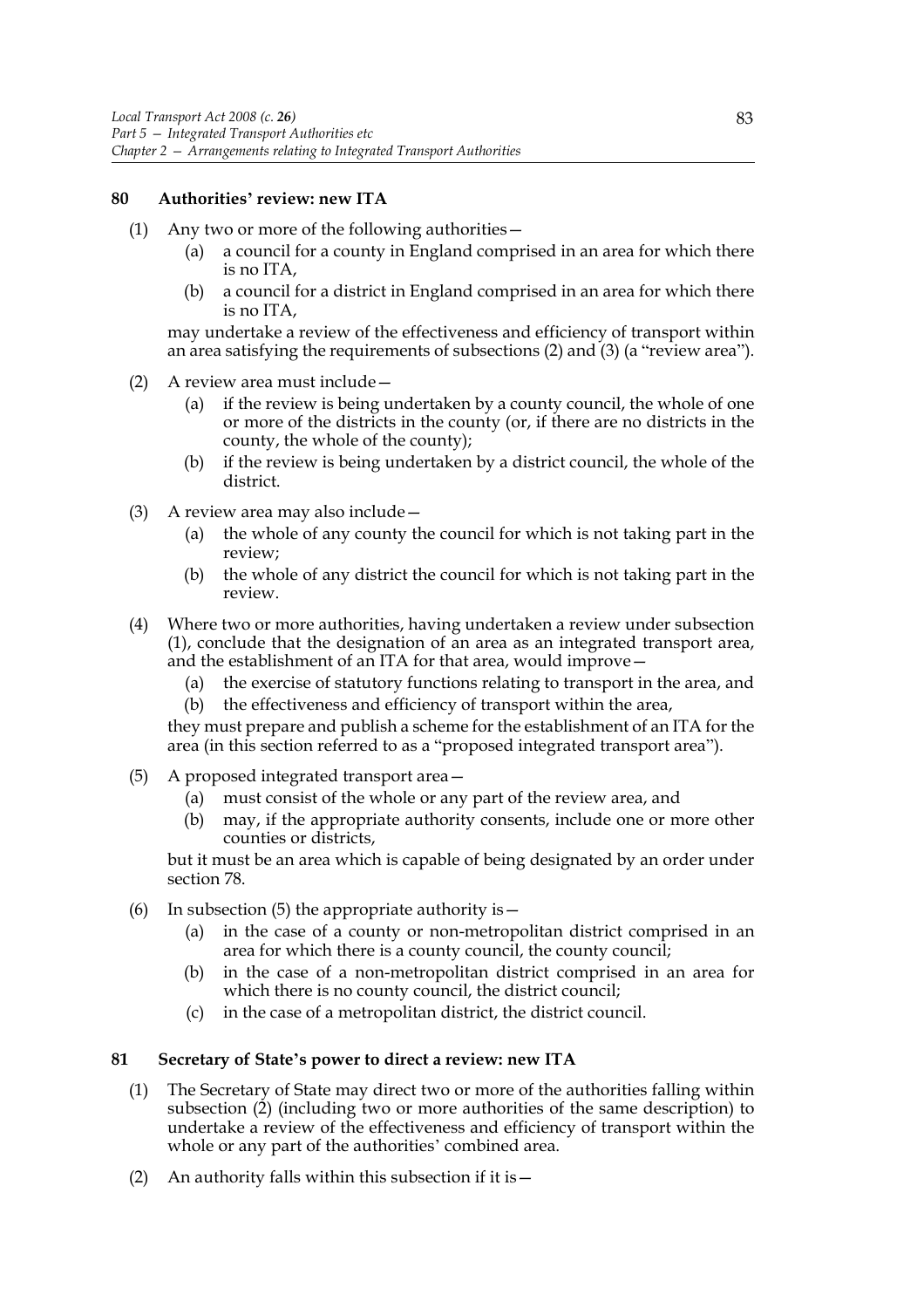- (a) a council for a county in England comprised in an area for which there is no ITA,
- (b) a council for a district in England comprised in an area for which there is no ITA.
- (3) The Secretary of State may give a direction only if the Secretary of State considers that the review and any scheme are likely to improve—
	- (a) the exercise of statutory functions relating to transport in an integrated transport area or proposed integrated transport area, and
	- (b) the effectiveness and efficiency of transport within such an area.
- (4) A direction may require the preparation and publication of a scheme for the establishment of an ITA for any area (being an area which is capable of being designated by an order under section 78) which consists of the whole or any part of the authorities' combined area.
- (5) The review must be undertaken jointly by all the authorities subject to the direction.
- (6) The provision which may be made by a direction includes provision for  $-$ 
	- (a) the timetable for the review and for the preparation and publication of a scheme,
	- (b) the procedures to be followed in carrying out the review,
	- (c) particular issues which the review and any scheme must address,
	- (d) the implementation of any scheme.
- (7) The authorities to which a direction is given must, in carrying out the review and preparing any scheme, do so in the manner that they consider most likely to improve—
	- (a) the exercise of statutory functions relating to transport in their combined area, and
	- (b) the effectiveness and efficiency of transport within that area.

*Other powers to make orders about arrangements relating to an ITA*

# **82 Authorities' review of arrangements**

- (1) Any one or more of the authorities falling within subsection (2) may undertake a review of one or more of the matters mentioned in subsection (3).
- (2) An authority falls within this subsection if it is—
	- (a) an ITA,
	- (b) a district council for an area comprised in an integrated transport area,
	- (c) a county council for an area comprised in an integrated transport area,
	- (d) a county council or district council for an area which could be comprised in a proposed integrated transport area.
- (3) The matters are—
	- (a) those in relation to which an order may be made under any of sections 84 to 91,
	- (b) in relation to an ITA or any executive body of the ITA existing at the time of the review, any matter concerning the ITA or the executive body which the ITA has power to determine.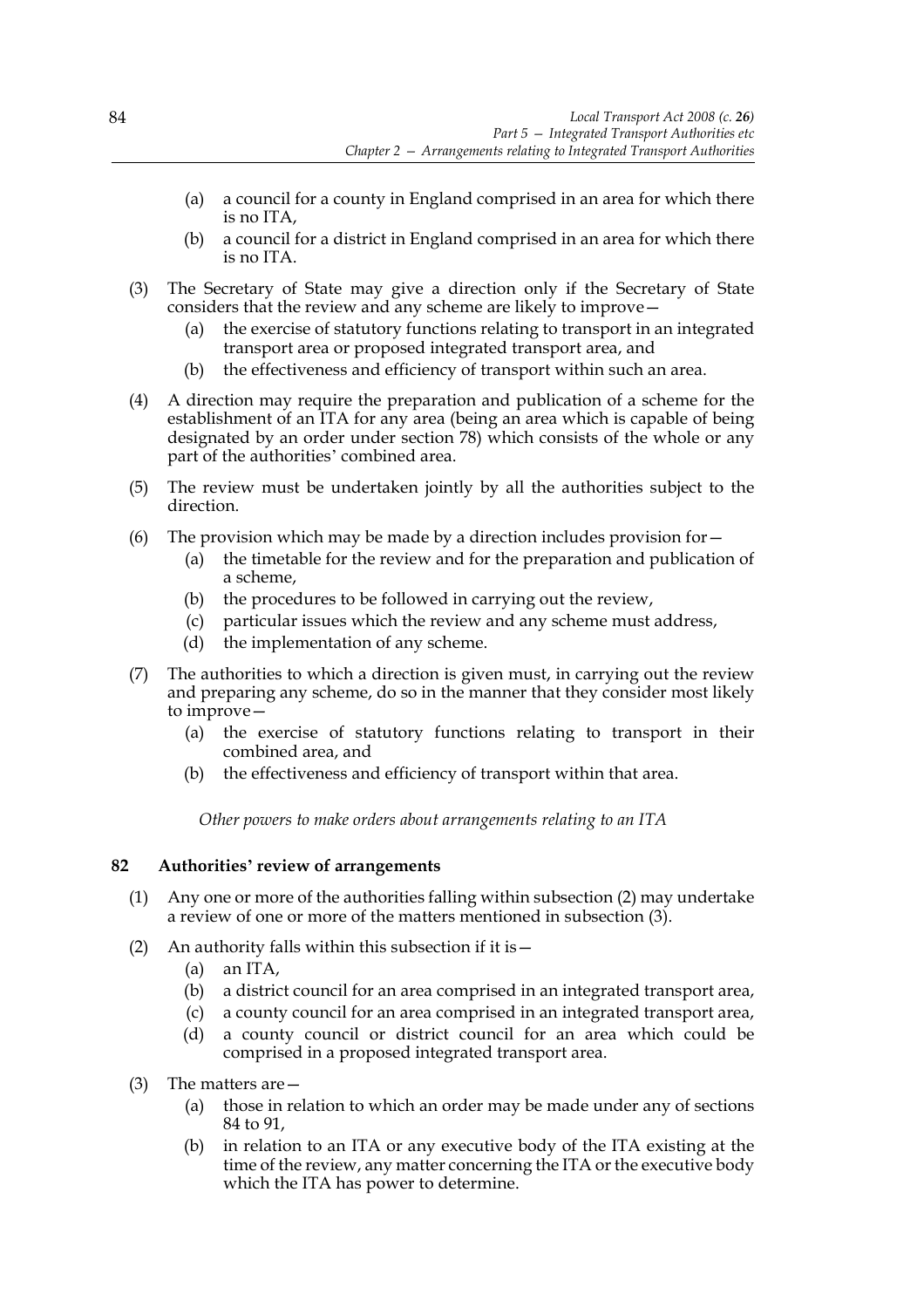- (4) A review under this section must relate to one or more integrated transport areas or proposed integrated transport areas.
- (5) Where one or more authorities, having undertaken a review under subsection (1), conclude that the exercise of the power to make an order under any one or more of sections 84 to 91 would improve—
	- (a) the exercise of statutory functions relating to transport in an integrated transport area or proposed integrated transport area, or
	- (b) the effectiveness and efficiency of transport within such an area,

they must prepare and publish a scheme relating to the power to make that order or those orders.

(6) In this section a "proposed integrated transport area" means one which may be designated by an order under section 90 (ITA boundary changes).

## **83 Secretary of State's power to direct a review of arrangements**

- (1) The Secretary of State may direct one or more of the authorities falling within subsection (2) (including two or more authorities of the same description) to undertake a review of one or more of the matters mentioned in subsection (3).
- (2) An authority falls within this subsection if it is—
	- (a) an ITA,
	- (b) a district council for an area comprised in an integrated transport area,
	- (c) a county council for an area comprised in an integrated transport area,
	- (d) a county council or district council for an area which could be comprised in any proposed integrated transport area to which the direction relates.
- (3) The matters are—
	- (a) those in relation to which an order may be made under any of sections 84 to 91,
	- (b) in relation to an ITA or any executive body of the ITA existing at the time of the direction, any matter concerning the ITA or the executive body which the ITA has power to determine.
- (4) The Secretary of State may give a direction only if the Secretary of State considers that the review and any scheme are likely to improve—
	- (a) the exercise of statutory functions relating to transport in an integrated transport area or proposed integrated transport area, or
	- (b) the effectiveness and efficiency of transport within such an area.
- (5) A direction under this section must relate to one or more integrated transport areas or proposed integrated transport areas.
- (6) A direction may require the preparation and publication of a scheme relating to the power to make an order under any of sections 84 to 91.
- (7) If a direction is given to two or more authorities the review must be undertaken jointly by all the authorities subject to the direction.
- (8) The provision which may be made by a direction includes provision for  $-$ 
	- (a) the timetable for the review and for the preparation and publication of a scheme,
	- (b) the procedures to be followed in carrying out the review,
	- (c) particular issues which the review and any scheme must address,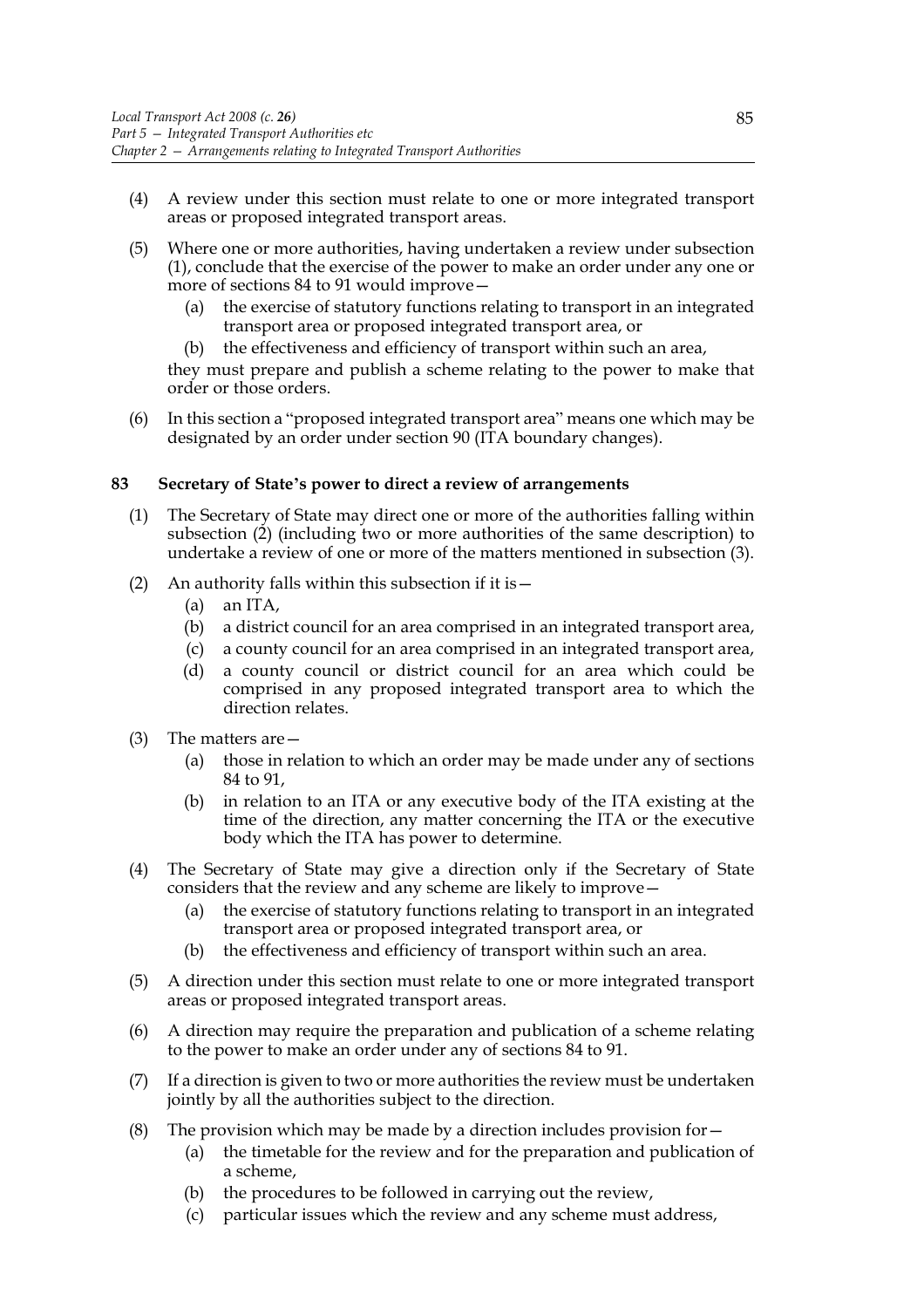- (d) the implementation of any scheme.
- (9) An authority to which a direction is given must, in carrying out the review and preparing any scheme, do so in the manner that they consider most likely to improve—
	- (a) the exercise of statutory functions relating to transport in an integrated transport area or proposed integrated transport area, and
	- (b) the effectiveness and efficiency of transport within such an area.
- (10) An authority which is carrying out a review and preparing any scheme in accordance with a direction may include in the review and any scheme—
	- (a) any matter (whether or not it is the subject of the direction) in relation to which an order may be made under any of sections 84 to 91, and
	- (b) where the review is carried out by an ITA, whether alone or jointly, any matter concerning the ITA which the ITA has power to determine.
- (11) In relation to the dissolution of an integrated transport area (see section 91) the references in subsections (4) and (9) to an integrated transport area have effect as references to the territory comprised in a dissolved integrated transport area.
- (12) In this section "proposed integrated transport area" means one which may be designated by an order under section 90 (ITA boundary changes).

# **84 Constitutional arrangements**

- (1) The Secretary of State may by order make provision about the constitutional arrangements of an ITA.
- (2) "Constitutional arrangements", in relation to an ITA, means—
	- (a) the membership of the ITA (including the number and appointment of members of the ITA and the remuneration of, and pensions or allowances payable to or in respect of, any member of the ITA),
	- (b) the voting powers of members of the ITA (including provision for different weight to be given to the vote of different descriptions of member),
	- (c) the executive arrangements of the ITA,
	- (d) the functions of any executive body of the ITA.
- (3) In subsection  $(2)(c)$  "executive arrangements" means -
	- (a) the appointment of an executive,
	- (b) the functions of the ITA which are the responsibility of an executive,
	- (c) the functions of the ITA which are the responsibility of an executive and which may be discharged by a committee of the ITA or by a body other than the ITA,
	- (d) arrangements relating to the review and scrutiny of the discharge of functions,
	- (e) access to information on the proceedings of an executive of the ITA,
	- (f) the disapplication of section 15 of the Local Government and Housing Act 1989 (c. 42) (duty to allocate seats to political groups) in relation to an executive of the ITA or a committee of such an executive,
	- (g) the keeping of a record of any arrangements relating to the ITA and falling within paragraphs (a) to (f).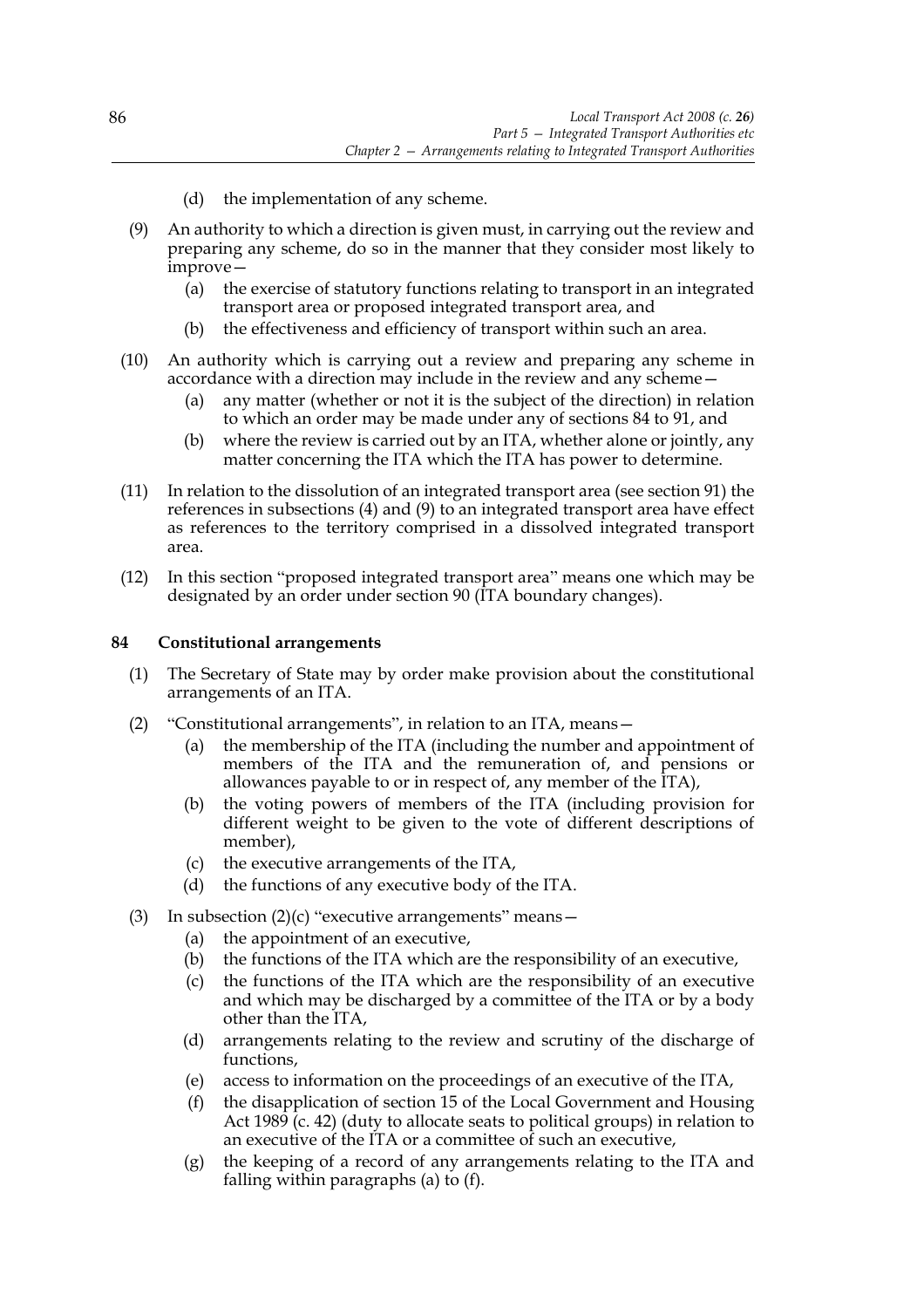- (4) The provision which may be made by an order by virtue of subsection  $(2)(d)$ includes—
	- (a) provision setting up or dissolving an executive body of an ITA, or merging two or more executive bodies of an ITA,
	- (b) provision conferring functions on, or removing functions from, an executive body of an ITA,
	- (c) provision transferring functions of an ITA to an executive body of the ITA, and transferring functions of an executive body of an ITA to the ITA.
- (5) An order may not provide for the budget of an ITA to be agreed otherwise than by the ITA.

## **85 Provision that may be made in an order under section 84: membership of ITA**

- (1) An order made by virtue of section 84(2)(a) which includes provision about the number and appointment of members of the ITA must provide—
	- (a) for a majority of the members of the ITA to be appointed by the ITA's constituent councils (see subsection (2)),
	- (b) for those members to be appointed from among the elected members of the constituent councils, and
	- (c) for each of the representative councils (see subsection  $(3)$ ) to appoint at least one of its elected members as a member of the ITA.
- (2) For the purposes of this section, the constituent councils of an ITA are  $-$ 
	- (a) any county council, and
	- (b) any district council,

for an area within the integrated transport area of the ITA.

- (3) For the purposes of subsection  $(1)(c)$ , the following councils are representative councils in respect of an area which is, or is to be designated as, the integrated transport area of an ITA—
	- (a) if that area includes the whole of a county, the county council;
	- (b) if that area includes a metropolitan district or a non-metropolitan district comprised in an area for which there is no county council, the district council;
	- (c) if that area includes one or more districts in a county but does not include the whole county, either the county council or the council for each of those districts (as determined by or in accordance with the order).
- (4) If an order under section 84 provides (by virtue of subsection (2)(a) of that section) for members of an ITA to be appointed otherwise than from among the elected members of its constituent councils, the order must provide (by virtue of subsection (2)(b) of that section) for those members to be non-voting members.
- (5) The voting members of an ITA may resolve that provision made in accordance with subsection (4) is not to apply in the case of the ITA.

## **86 Delegation of functions of the Secretary of State**

(1) The Secretary of State may, to any extent, by order delegate to an ITA or an eligible local transport authority any function of the Secretary of State—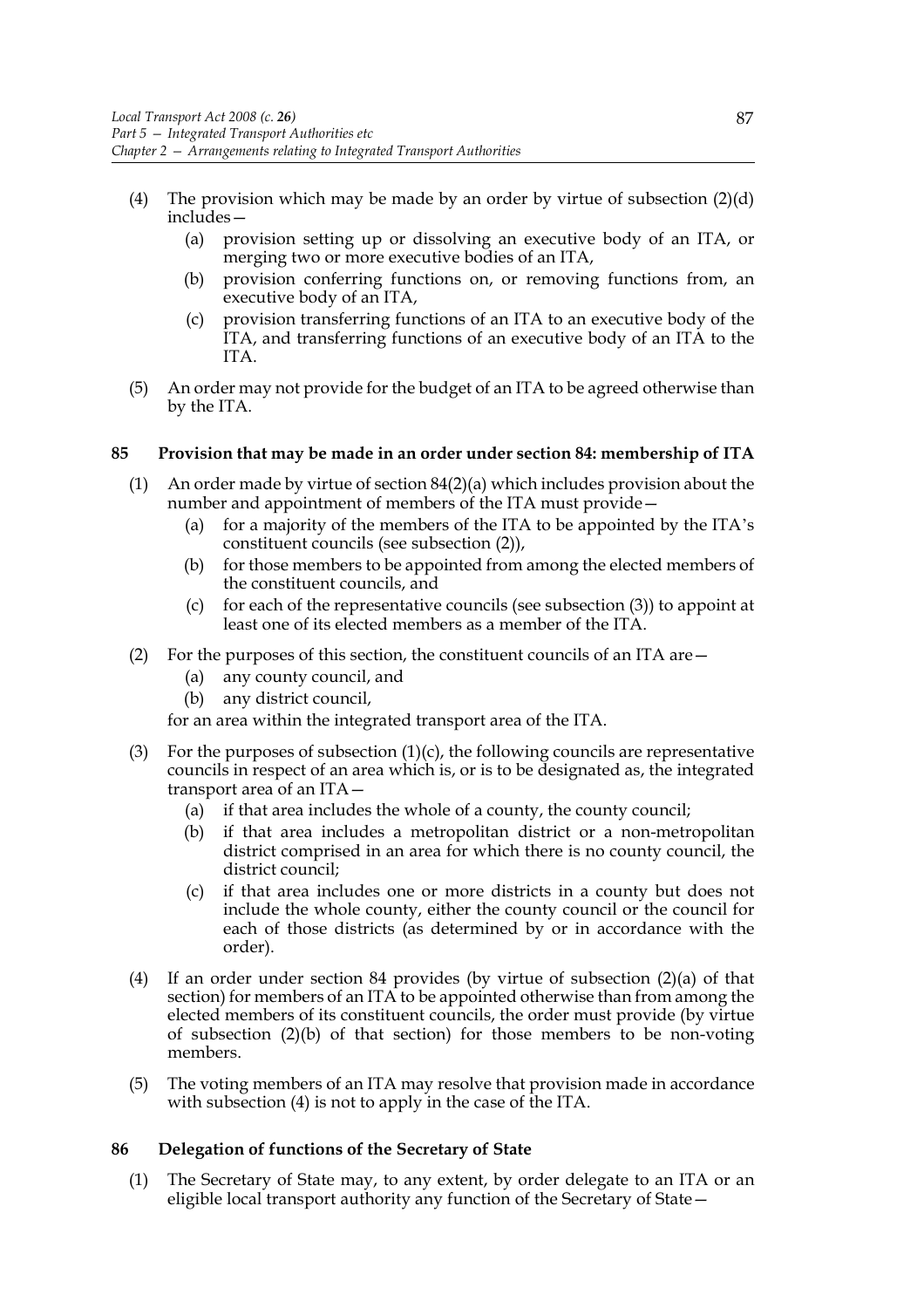- (a) which does not consist of a power to make regulations or other instruments of a legislative character or a power to fix fees or charges, and
- (b) which the Secretary of State considers can appropriately be exercised by the ITA or eligible local transport authority.
- (2) A delegation by virtue of this section may be made subject to conditions.
- (3) "Eligible local transport authority" means an authority which has been designated as a local transport authority by an order under section 90 or 91.

# **87 Delegation of local authority functions**

- (1) The Secretary of State may, to any extent, by order provide for the delegation to an ITA, or to an eligible local transport authority, of any function of a local authority—
	- (a) which is exercisable by the local authority in relation to an area which is comprised in the ITA's integrated transport area or the eligible local transport authority's area, and
	- (b) which the Secretary of State considers can appropriately be exercised by the ITA or eligible local transport authority.
- (2) A delegation by virtue of this section may be made subject to conditions.
- (3) An order under this section which provides for the delegation of any function of a charging authority within the meaning of Part 3 of the TA 2000 may be made—
	- (a) where the area in relation to which the order has effect comprises all or part of the area of one charging authority, only with the consent of that authority;
	- (b) where that area comprises all or part of the area of two or more charging authorities, only with the consent of a majority of those authorities.
- (4) "Local authority" means—
	- (a) a county council,
	- (b) a district council.
- (5) "Eligible local transport authority" means an authority which has been designated as a local transport authority by an order under section 90 or 91.

## **88 Conferral of a power to direct**

- (1) The Secretary of State may by order confer on—
	- (a) an ITA, or
	- (b) an authority which has been designated as a local transport authority by an order under section 90 or 91,

a power to give a direction about the exercise of an eligible power.

- (2) An "eligible power" means a power of a council for a county, metropolitan district or non-metropolitan district comprised in an area for which there is no county council, which the council has—
	- (a) as highway authority by virtue of section 1 of the Highways Act 1980  $(c. 66)$ , or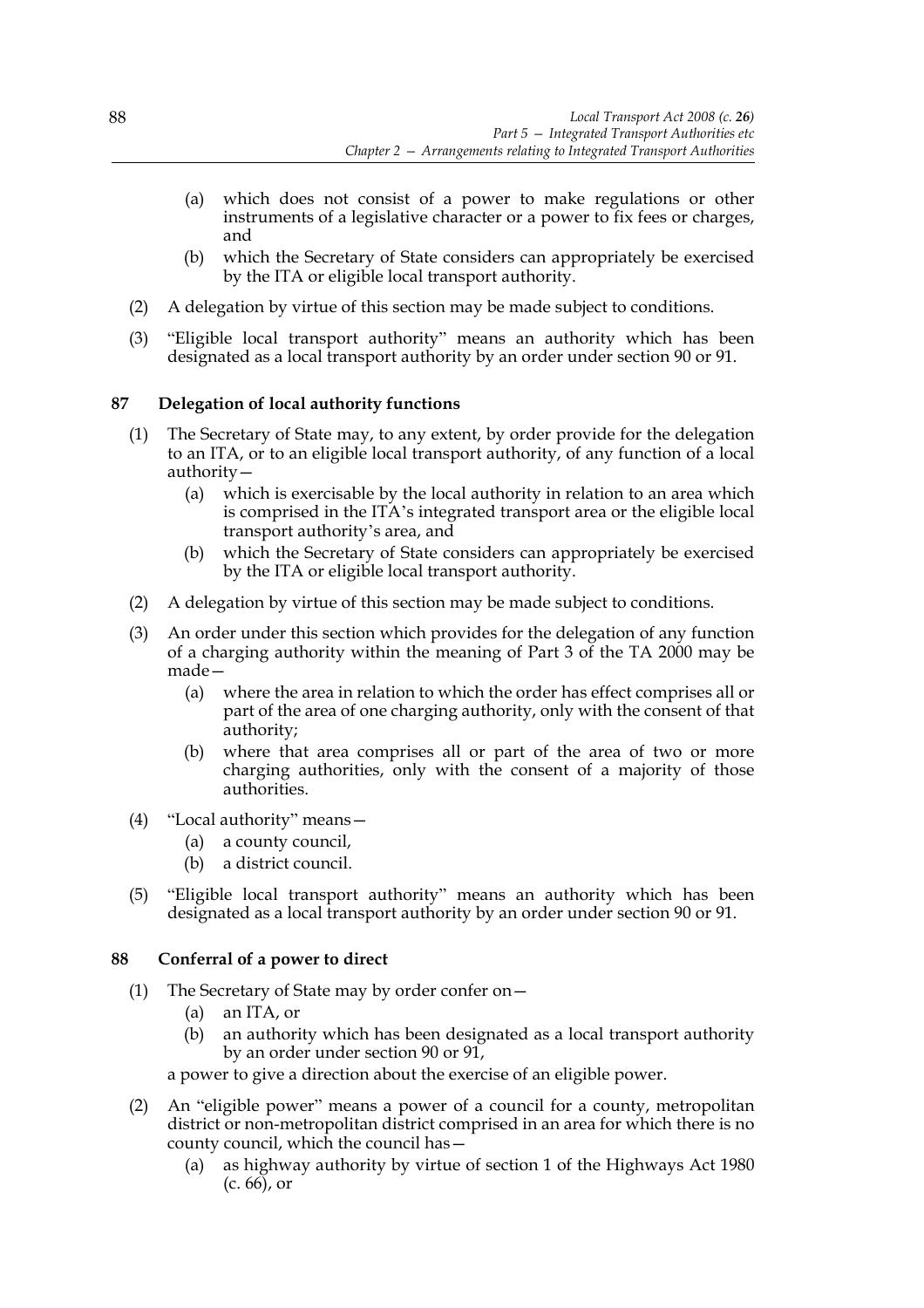- (b) as traffic authority by virtue of section 121A of the Road Traffic Regulation Act 1984 (c. 27).
- (3) In this section references to a power do not include references to a duty.
- (4) A power of direction under this section must relate only to the exercise of an eligible power in—
	- (a) the area of the directing authority, and
	- (b) the area of the authority subject to the direction.
- (5) Where an authority has been designated as a local transport authority by an order under section 91 (dissolution of an integrated transport area), the reference in subsection (4) to the area of the authority is a reference to the territory previously comprised in the integrated transport area.
- (6) A power of direction under this section must relate only to the exercise of an eligible power in respect of—
	- (a) a particular road (whether or not specified in the order), or
	- (b) a description of road (whether or not specified in the order).
- (7) In subsection (6) "road"—
	- (a) has the meaning given by section 142(1) of the Road Traffic Regulation Act 1984, and
	- (b) does not include any road which is the subject of a concession agreement under Part 1 of the New Roads and Street Works Act 1991 (c. 22).
- (8) A power of direction under this section must relate only to any one or more  $of$ 
	- (a) the provision of information about the exercise of an eligible power which the authority subject to the direction has or might reasonably be expected to acquire,
	- (b) the imposition on such an authority of requirements relating to procedures to be followed prior to the exercise of an eligible power,
	- (c) the imposition on such an authority of requirements relating to the obtaining of consent prior to the exercise of an eligible power,
	- (d) the imposition on such an authority of conditions subject to which an eligible power may be exercised (including conditions relating to the times at which, and the manner in which, an eligible power may be exercised),
	- (e) a requirement to exercise an eligible power (including a requirement to exercise an eligible power subject to conditions),
	- (f) a prohibition on the exercise of an eligible power.
- (9) A power of direction under this section may be conferred subject to conditions.
- (10) Any direction given by virtue of this section—
	- (a) must be given in writing and may be varied or revoked by a further direction in writing, and
	- (b) may make different provision for different cases and different provision for different areas.
- (11) If an order makes provision for a direction by virtue of subsection  $(8)(e)$ , the order must make provision for the direction not to have effect unless the directing authority meets the cost of complying with the direction.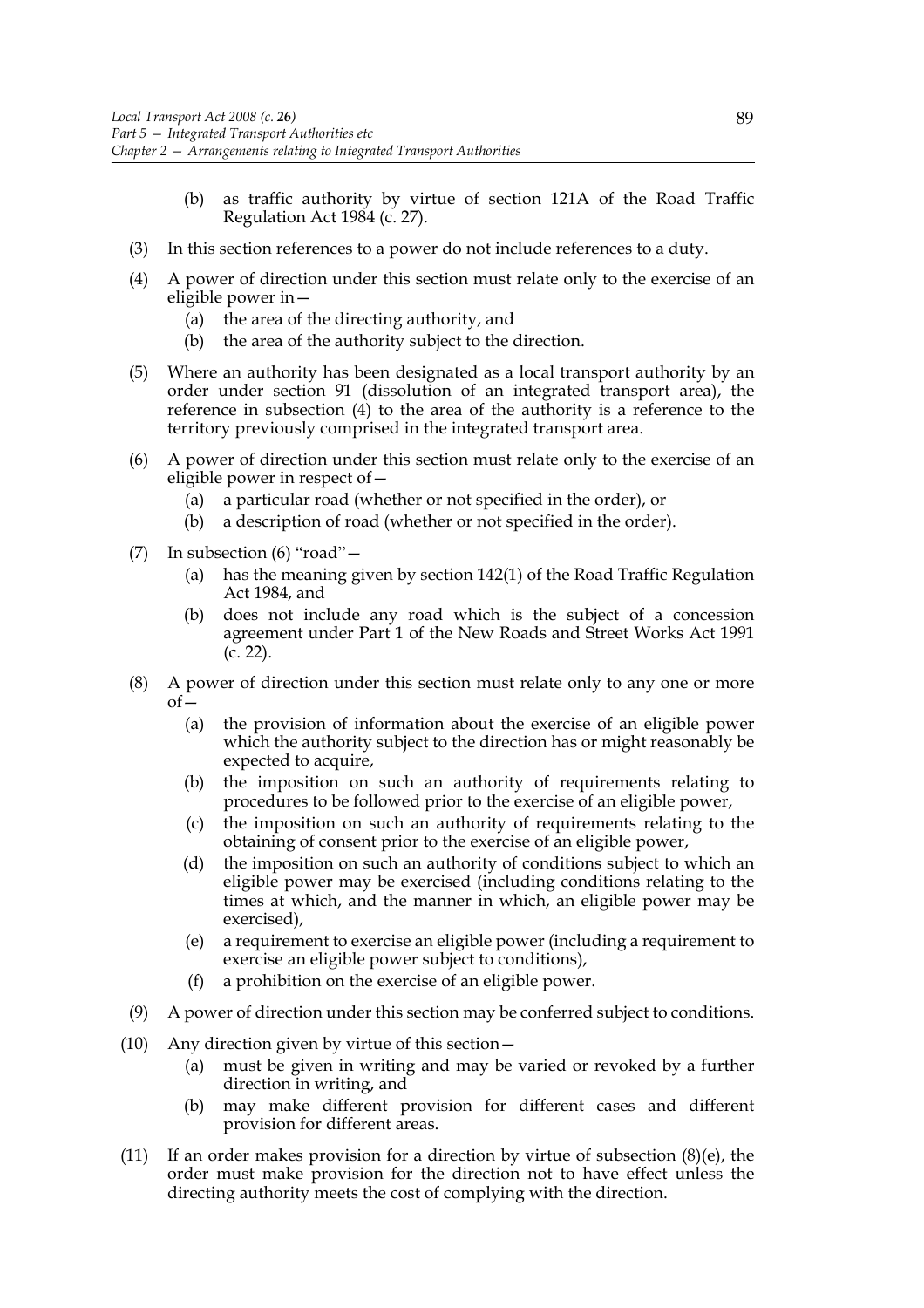(12) An order under this section must not provide that an authority is subject to concurrent directions given by more than one directing authority about the exercise of the same eligible power.

# **89 Contravention of an order under section 88**

- (1) An order under section 88 may provide that, if an authority exercises any power in contravention of a direction under such an order, the directing authority may take such steps as it considers appropriate to reverse or modify the effect of the exercise of the power.
- (2) For the purposes of subsection (1), the directing authority has power to exercise any power of the authority subject to the direction on behalf of that authority.
- (3) Any reasonable expenses incurred by the directing authority in taking any steps under subsection (1) are recoverable from the authority subject to the direction as a civil debt.

# **90 Changing the boundaries of an integrated transport area**

- (1) The Secretary of State may by order designate an integrated transport area in England by  $-$ 
	- (a) including a county or district in an integrated transport area, or
	- (b) removing a county or district from an integrated transport area.
- (2) No part of an integrated transport area established under this section may be separated from the rest of it by a territory which is part of another local government area but which is not included in the integrated transport area.
- (3) Where by virtue of an order a territory ceases to be comprised in an integrated transport area, the order—
	- (a) must make provision for designating an authority to be a local transport authority for the territory for the purposes of section 108(4) of the TA 2000, and
	- (b) may transfer functions to that authority from the ITA which was formerly the local transport authority.
- (4) Provision made by virtue of subsection (3) may designate different authorities for different parts of the territory.

## **91 Dissolution of an integrated transport area**

- (1) The Secretary of State may by order dissolve an integrated transport area and abolish the ITA for the integrated transport area.
- (2) The order—
	- (a) must make provision for designating an authority to be a local transport authority for the territory previously comprised in the integrated transport area for the purposes of section 108(4) of the TA 2000, and
	- (b) may transfer functions to that authority from the ITA which was formerly the local transport authority.
- (3) Provision made by virtue of subsection (2) may designate different authorities for different parts of the territory.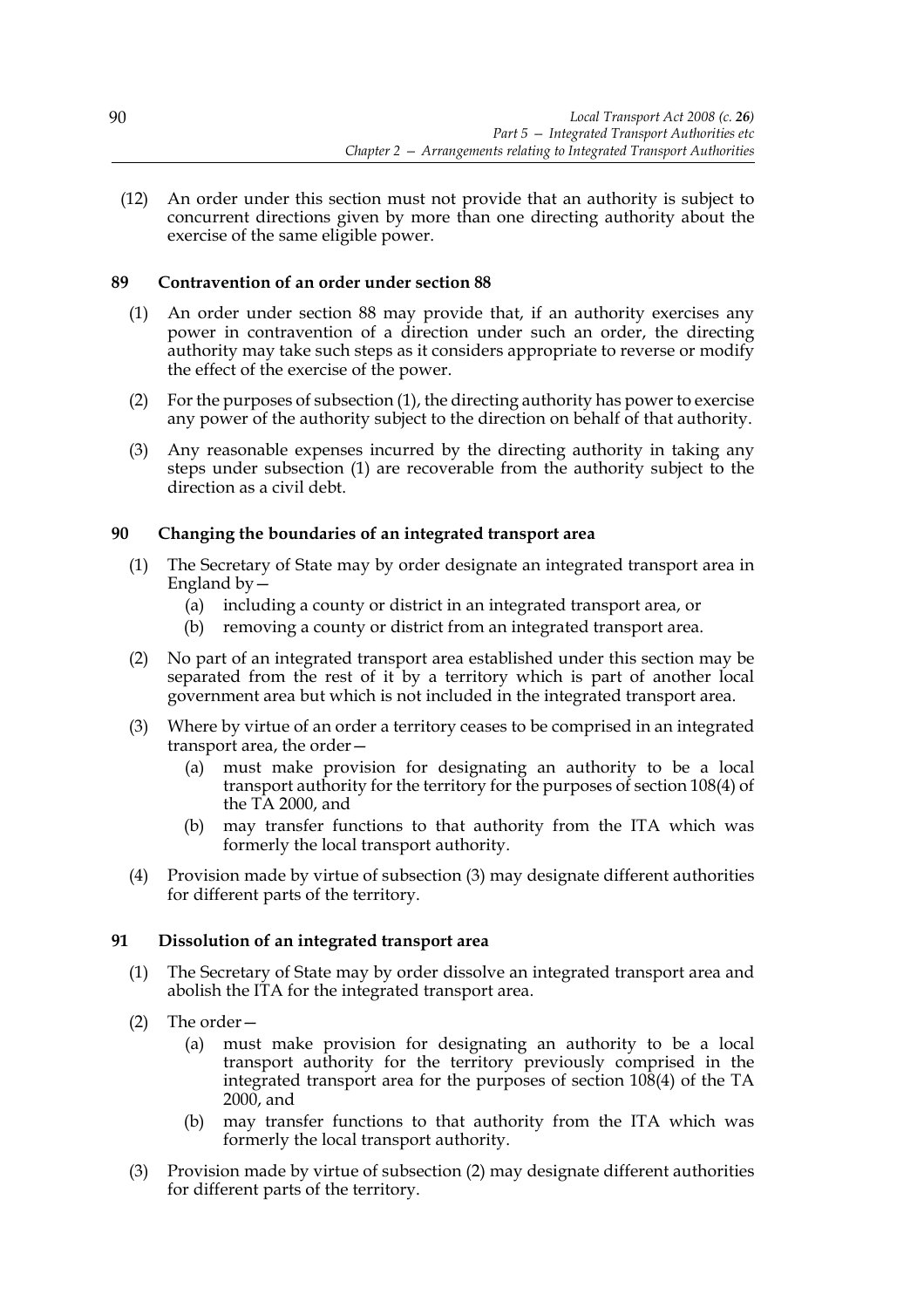#### *Further provision about orders*

#### **92 Orders under sections 84 to 91**

- (1) This section applies to an order made under any of sections 84 to 91.
- (2) An order may be made only if the Secretary of State, having had regard to a scheme prepared and published under section 82 or 83, considers that the making of the order is likely to improve—
	- (a) the exercise of statutory functions relating to transport in the area or areas to which the order relates, or
	- (b) the effectiveness and efficiency of transport within that area or those areas.
- (3) The requirement in subsection (2) to have regard to a scheme does not apply in relation to any matter if a direction has been given under section 83 in relation to the matter and any period specified in the direction for the preparation and publication of a scheme has expired.
- (4) Before making an order the Secretary of State must consult—
	- (a) such representatives of authorities mentioned in sections 82(2) and 83(2), and
	- (b) such other persons (if any),

as the Secretary of State considers appropriate.

- (5) In making an order the Secretary of State must have regard to the need—
	- (a) to reflect the identities and interests of local communities, and
	- (b) to secure effective and convenient local government.
- (6) An order which makes provision for dissolution of an integrated transport area may be made only with the consent of a majority of the councils falling within subsection (7).
- (7) The councils are—
	- (a) the councils for any metropolitan districts whose areas are comprised in the integrated transport area,
	- (b) the councils for any counties whose areas are comprised in the integrated transport area,
	- (c) any unitary councils for any non-metropolitan districts whose areas are comprised in the integrated transport area.
- (8) An order which changes the boundaries of an integrated transport area may be made only if each council mentioned in subsection (9) has consented to the boundary change.
- (9) The councils are—
	- (a) any council for a county or a metropolitan district, and any unitary council, whose area—
		- (i) is comprised in the existing integrated transport area, and
		- (ii) would not be comprised in the proposed integrated transport area,
	- (b) any council for a county or a metropolitan district, and any unitary council, whose area—
		- (i) is not comprised in the existing integrated transport area, and
		- (ii) would be comprised in the proposed integrated transport area.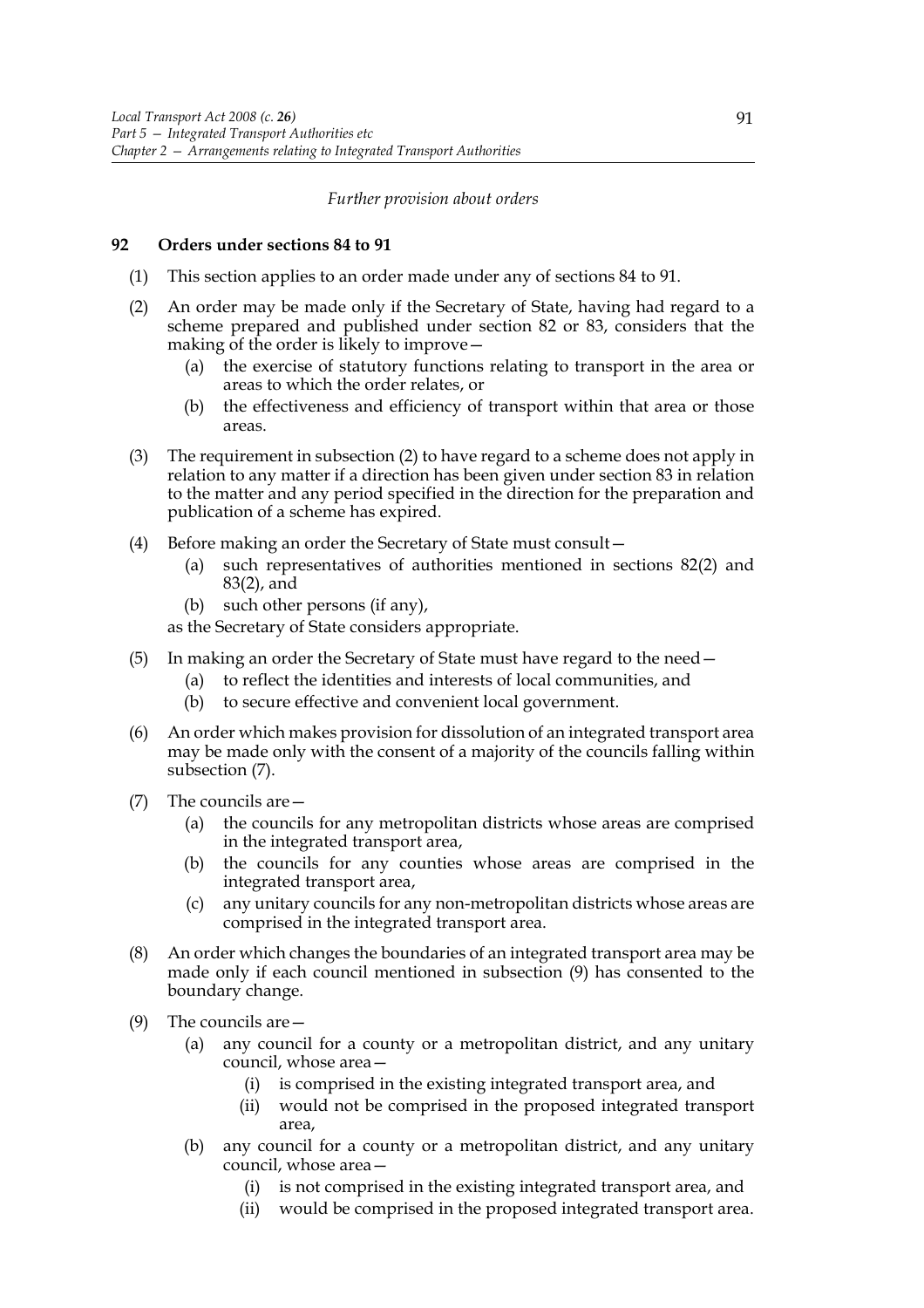- (10) In this section a "unitary council" is a council for a non-metropolitan district comprised in an area for which there is no county council.
- (11) This section has effect in relation to the variation or revocation of an order as it has effect in relation to the making of an order.

## **93 Incidental etc provision**

- (1) The Secretary of State may by order make incidental, consequential, transitional or supplementary provision for the purposes of, or in consequence of, an order under this Chapter, or for giving full effect to such an order.
- (2) The provision which may be included by virtue of this section in an order includes provision for the transfer of property, rights and liabilities by—
	- (a) the order,
	- (b) a scheme made by the Secretary of State under the order,
	- (c) a scheme required to be made under the order by a person other than the Secretary of State.
- (3) The provision which may be included by virtue of subsection (2) in an order includes provision—
	- (a) for the creation or imposition by the Secretary of State of new rights or liabilities in respect of anything transferred by or under an order,
	- (b) for the management or custody of transferred property,
	- (c) for bodies to make agreements with respect to any property, income, rights, liabilities and expenses of, and any financial relations between, the parties to the agreement.
- (4) The provision which may be included by virtue of this section in an order includes provision amending, modifying, repealing or revoking any enactment, whenever passed or made.
- (5) The provision which may be included by virtue of subsection (4) does not include provision amending or disapplying sections 15 to 17 of, and Schedule 1 to, the Local Government and Housing Act 1989 (c. 42) (political balance on local authority committees etc).
- (6) In this section "enactment" includes an enactment comprised in subordinate legislation (within the meaning of the Interpretation Act 1978 (c. 30)).

## **94 Procedure for orders under this Chapter**

- (1) Any power to make an order under this Chapter is exercisable by statutory instrument.
- (2) A statutory instrument containing an order under this Chapter may not be made unless a draft of the instrument has been laid before, and approved by a resolution of, each House of Parliament.
- (3) If, apart from this subsection, an instrument containing an order under this Chapter would be treated for the purposes of the standing orders of either House of Parliament as a hybrid instrument, it shall proceed in that House as if it were not a hybrid instrument.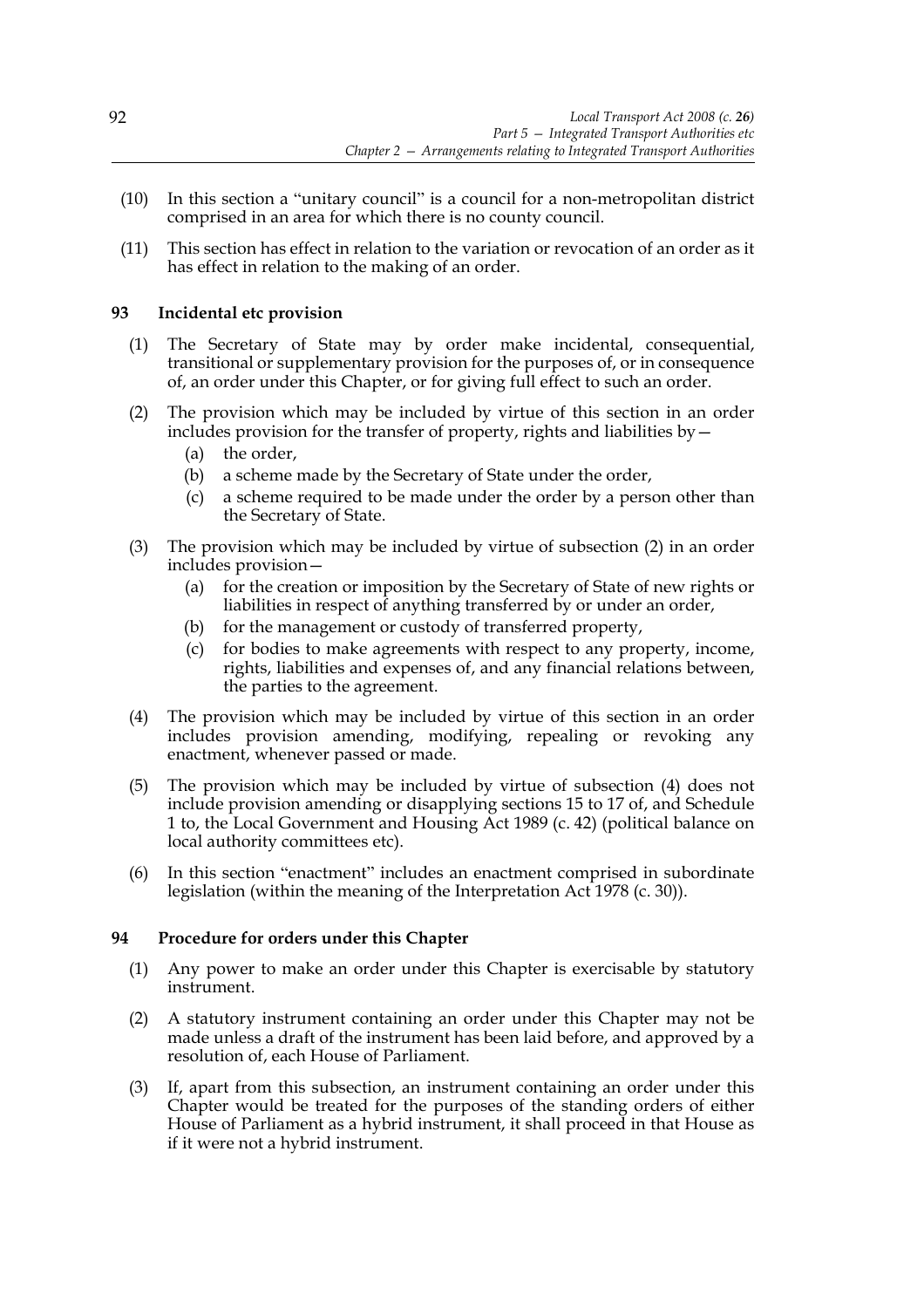#### *Directions and guidance*

#### **95 Further provision about directions**

- (1) Any direction under section 81 or 83 must be given in writing and may be varied or revoked by a further direction in writing.
- (2) Any such direction may make different provision for different cases and different provision for different areas.

#### **96 Guidance**

- (1) The Secretary of State may give guidance about anything which could be done by a local authority under this Chapter.
- (2) Any guidance under this section must be given in writing and may be varied or revoked by further guidance in writing.
- (3) Any such guidance may make different provision for different cases and different provision for different areas.
- (4) In exercising any function under this Chapter a local authority must have regard to any guidance under this section.
- (5) In this section a "local authority" is—
	- (a) a county council;
	- (b) a district council;
	- (c) an ITA.

#### *Power to change name*

#### **97 Change of name of ITA**

- (1) An ITA may, by a resolution in relation to which the requirements mentioned in subsection (2) are met, change the name by which it is known.
- (2) The requirements are—
	- (a) that the resolution is considered at a meeting of the ITA which is specially convened for the purpose,
	- (b) that particulars of the resolution were included in the notice of the meeting, and
	- (c) that the resolution is passed at the meeting by not less than two-thirds of the members of the ITA who vote on it.
- (3) An ITA which changes its name under this section must—
	- (a) send notice of the change to the Secretary of State, and
	- (b) publish the notice in such manner as the Secretary of State may direct.
- (4) A change of name under this section does not affect the rights or obligations of the ITA concerned or any other person, or render defective any legal proceedings; and any legal proceedings may be commenced or continued as if there had been no change of name.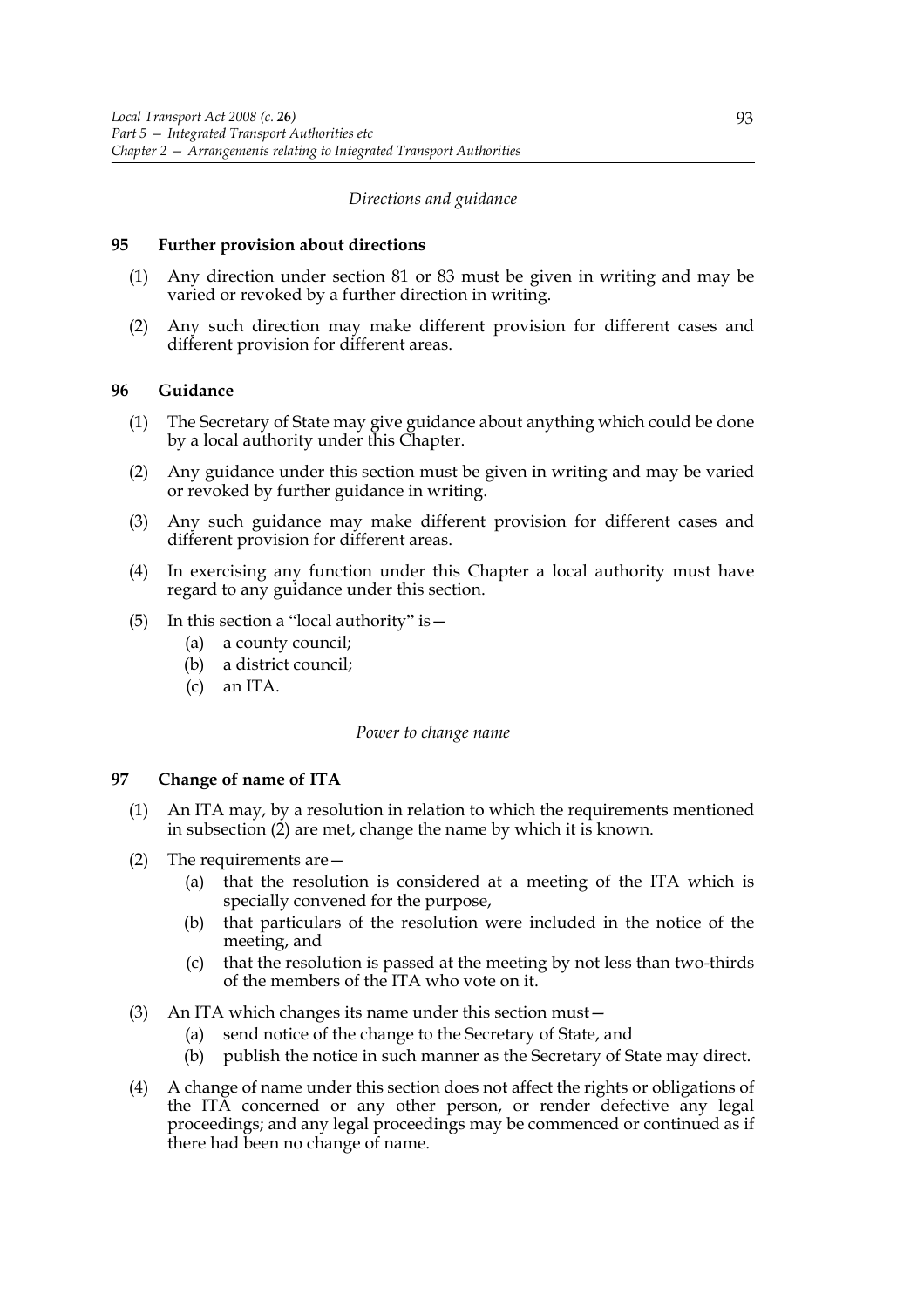# *Amendment of power to reorganise functions*

# **98 Amendment of power to reorganise functions**

- (1) Section 42 of the Local Government Act 1985 (c. 51) (reorganisation of functions by Secretary of State) is amended in accordance with subsections (2) and (3).
- (2) In subsection  $(1)$ 
	- (a) omit "any of the following purposes",
	- (b) omit paragraph (c),
	- (c) in paragraph (d), omit "whether or not an order is made for any of the foregoing purposes".
- (3) In subsection (3) omit "any passenger transport authority,".
- (4) In section 9(1) of the TA 1968 (Passenger Transport Areas, etc) omit "Subject to any order under section 42(1)(c) of the Local Government Act 1985 (alteration or abolition of passenger transport areas, etc)".

# **CHAPTER 3**

## POWER TO PROMOTE WELL-BEING

# **99 Power to promote well-being**

- (1) An ITA has power to take any action if the ITA determines that doing so is likely to achieve any one or more of the following objects—
	- (a) the promotion or improvement of the economic well-being of its area,
	- (b) the promotion or improvement of the social well-being of its area,
	- (c) the promotion or improvement of the environmental well-being of its area.
- (2) The power under subsection (1) may be exercised in relation to or for the benefit of—
	- (a) the whole or any part of the integrated transport area, or
	- (b) all or any persons resident or present in, or travelling in or through, the integrated transport area.
- (3) The power under subsection (1) includes power to  $-$ 
	- (a) incur expenditure,
	- (b) give financial assistance to any person,
	- (c) enter into arrangements or agreements with any person,
	- (d) co-operate with, or facilitate or co-ordinate the activities of, any person,
	- (e) exercise on behalf of any person any functions of that person, and
	- (f) provide staff, goods, services or accommodation to any person.
- (4) The power under subsection (1) includes power to do anything in relation to, or for the benefit of, any person or area situated outside its area if it considers that doing so is likely to achieve any one or more of the objects in that subsection.
- (5) Nothing in subsection (3) or (4) affects the generality of the power under subsection (1).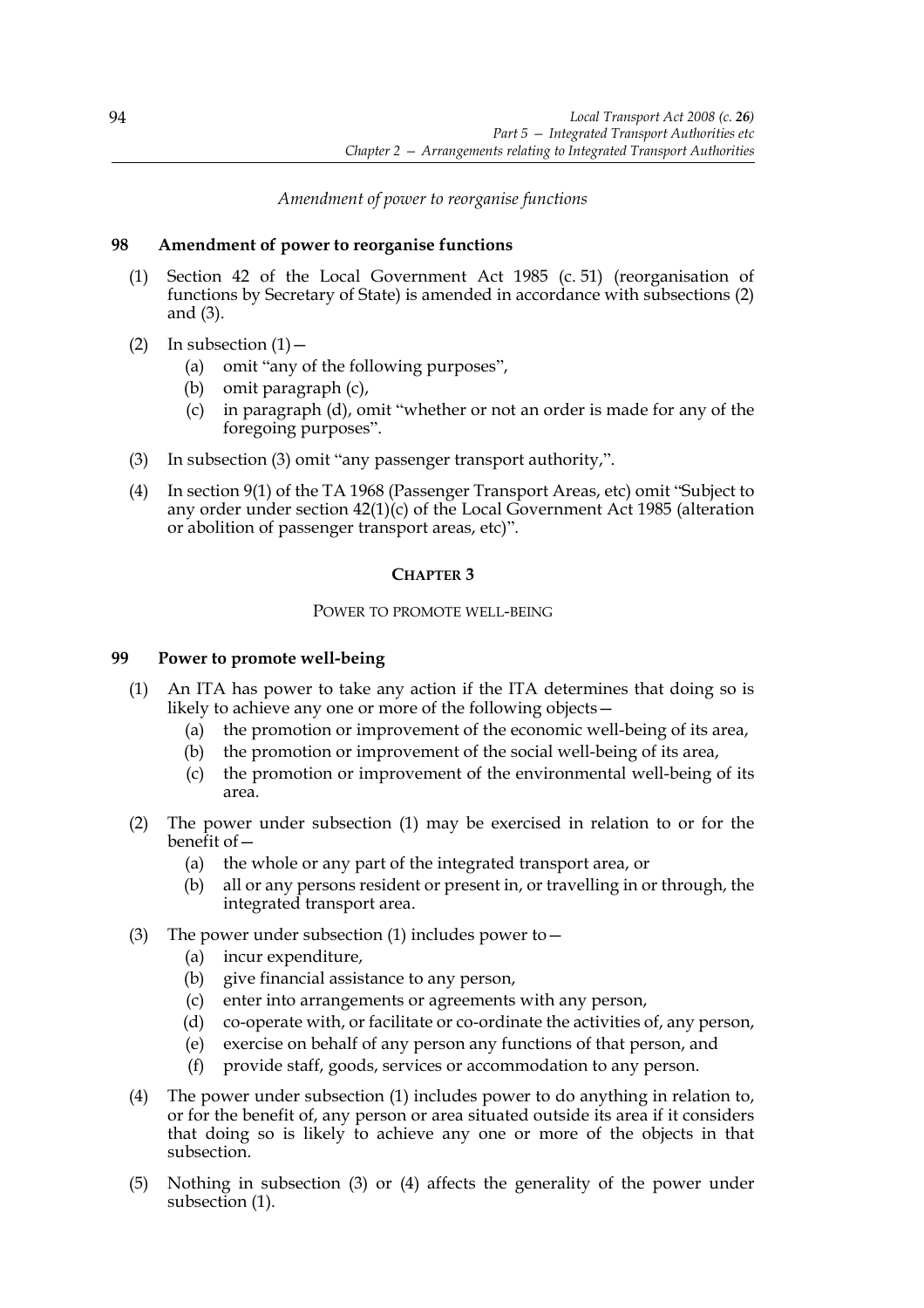- (6) Subsection (7) applies if there is, in relation to an  $ITA$ 
	- (a) a PTE established under section 9 of the TA 1968 for the integrated transport area of the ITA, or
	- (b) an executive body established by virtue of section  $79(1)(a)$  or  $84(2)(d)$ .
- (7) The ITA may delegate to the PTE or executive body its function of taking action under subsection (1) (but not the function of determining what action to take).

## **100 Limits on power to promote well-being**

- (1) The power under section 99(1) does not enable an ITA to do anything which the ITA is unable to do by virtue of any prohibition, restriction or limitation on its powers which is contained in any enactment (whenever passed or made).
- (2) The power under section 99(1) does not enable an ITA to raise money (whether by precepts, borrowing or otherwise).
- (3) The Secretary of State may by order made by statutory instrument make provision preventing ITAs from doing, by virtue of section 99(1), anything which is specified, or is of a description specified, in the order.
- (4) The power under subsection (3) may be exercised in relation to  $-$ 
	- (a) all ITAs,
	- (b) particular ITAs, or
	- (c) ITAs of particular descriptions.
- (5) Before making an order under subsection (3), the Secretary of State must consult—
	- (a) such representatives of ITAs,
	- (b) such representatives of local government, and
	- (c) such other persons (if any),
	- as the Secretary of State considers appropriate.
- (6) Subsection (5) does not apply to an order under subsection (3) which is made only for the purpose of amending an earlier order under that subsection—
	- (a) so as to extend the earlier order, or any provision of the earlier order, to a particular ITA or to ITAs of a particular description, or
	- (b) so that the earlier order, or any provision of the earlier order, ceases to apply to a particular ITA or to ITAs of a particular description.
- (7) Before exercising the power under section 99(1), an ITA must have regard to any guidance for the time being issued by the Secretary of State about the exercise of that power.
- (8) Before issuing any guidance under subsection (7), the Secretary of State must consult—
	- (a) such representatives of ITAs,
	- (b) such representatives of local government, and
	- (c) such other persons (if any),
	- as the Secretary of State considers appropriate.
- (9) In this section "enactment" includes an enactment comprised in subordinate legislation (within the meaning of the Interpretation Act 1978 (c. 30)).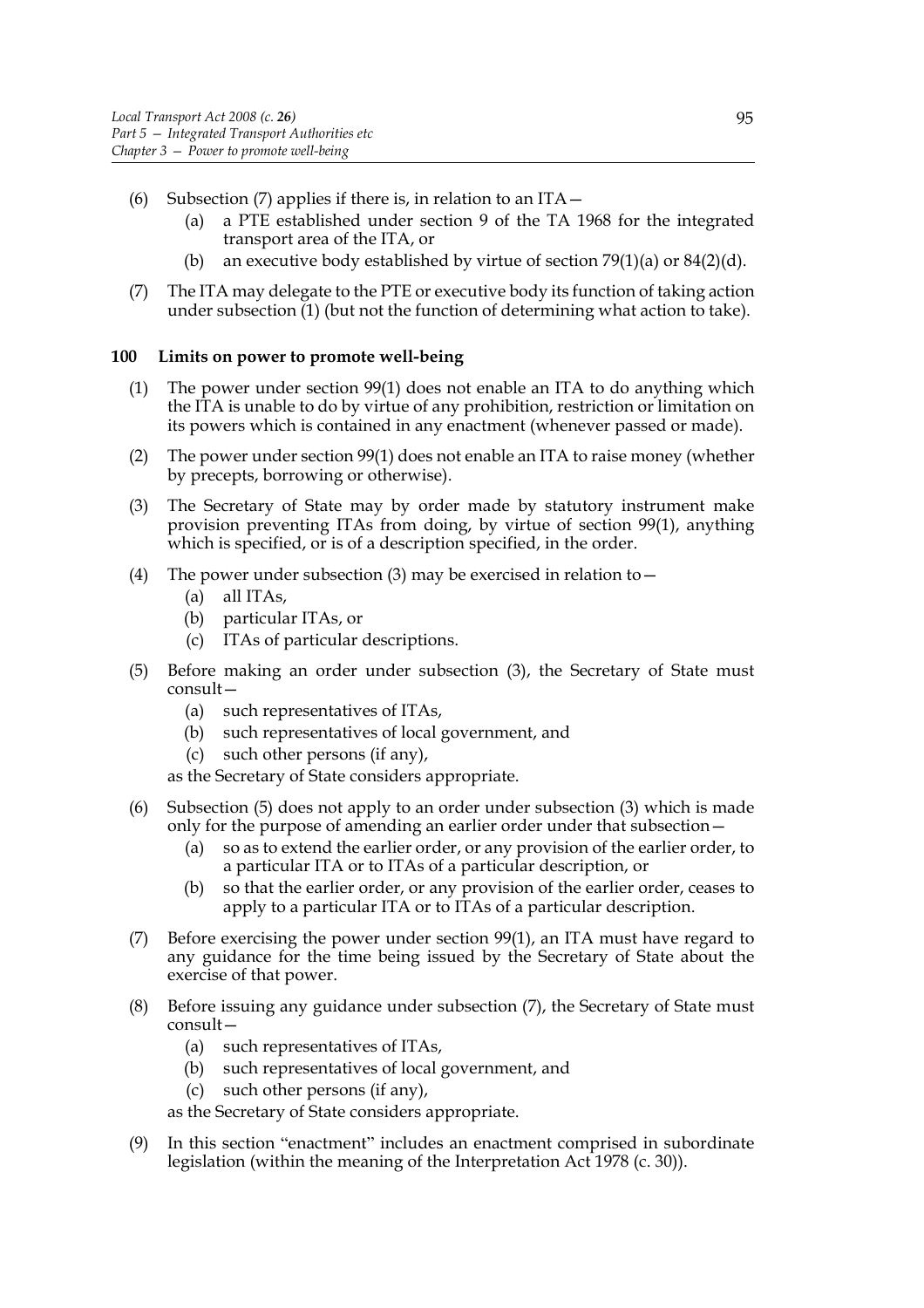(10) A statutory instrument containing an order under this section may not be made unless a draft of the instrument has been laid before, and approved by a resolution of, each House of Parliament.

# **101 Power to amend or repeal enactments**

- (1) If the Secretary of State thinks that an enactment (whenever passed or made) prevents or obstructs ITAs from exercising their power under section 99(1), the Secretary of State may by order made by statutory instrument amend, repeal, revoke or disapply that enactment.
- (2) The power under subsection (1) may be exercised in relation to  $-$ 
	- (a) all ITAs,
	- (b) particular ITAs, or
	- (c) ITAs of a particular description.
- (3) The power under subsection (1) to amend or disapply an enactment includes a power to amend or disapply an enactment for a particular period.
- (4) In this section "enactment" includes an enactment comprised in subordinate legislation (within the meaning of the Interpretation Act 1978 (c. 30)).
- (5) A statutory instrument containing an order under this section may not be made unless a draft of the instrument has been laid before, and approved by a resolution of, each House of Parliament.

## **102 Procedure for orders under section 101**

- (1) Before making an order under section 101 the Secretary of State must consult—
	- (a) such representatives of ITAs,
	- (b) such representatives of local government, and
	- (c) such other persons (if any),

as appear to the Secretary of State likely to be affected by the proposals.

- (2) If, following consultation under subsection (1), the Secretary of State proposes to make an order under section 101, the Secretary of State must lay before each House of Parliament a document which—
	- (a) explains the proposals,
	- (b) sets them out in the form of a draft order, and
	- (c) gives details of consultation under subsection (1).
- (3) Where a document relating to proposals is laid before Parliament under subsection (2), no draft of an order under section 101 to give effect to the proposals (with or without modifications) is to be laid before Parliament in accordance with section 101(5) until after the expiry of the period of sixty days beginning with the day on which the document was laid.
- (4) In calculating the period mentioned in subsection (3) no account is to be taken of any time during which—
	- (a) Parliament is dissolved or prorogued, or
	- (b) either House is adjourned for more than four days.
- (5) In preparing a draft order under section 101 the Secretary of State must consider any representations made during the period mentioned in subsection (3).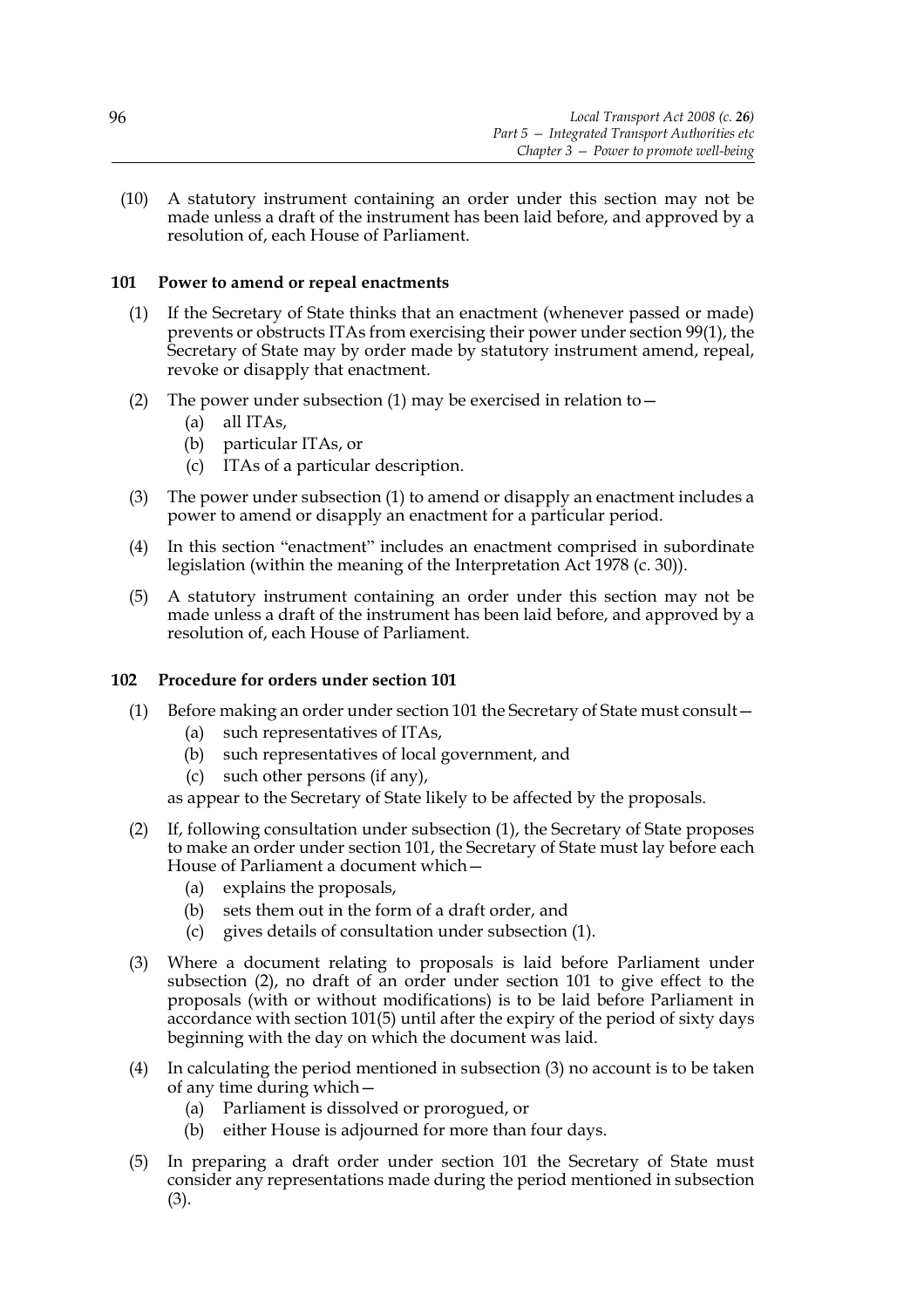- (6) A draft order under section 101 which is laid before Parliament in accordance with section 101(5) must be accompanied by a statement of the Secretary of State giving details of—
	- (a) any representations considered in accordance with subsection (5), and
	- (b) any changes made to the proposals contained in the document laid before Parliament under subsection (2).
- (7) Nothing in this section applies to an order under section 101 which is made only for the purpose of amending an earlier order under that section—
	- (a) so as to extend the earlier order, or any provision of the earlier order, to a particular ITA or to ITAs of a particular description, or
	- (b) so that the earlier order, or any provision of the earlier order, ceases to apply to a particular ITA or to ITAs of a particular description.

#### **PART 6**

#### LOCAL AND LONDON CHARGING SCHEMES

#### *Involvement of Integrated Transport Authorities*

#### **103 Power of ITAs to make charging schemes**

- (1) Section 163 of the TA 2000 (charging schemes: preliminary) is amended as follows.
- (2) In subsection (3) (authorities by which charging schemes may be made)  $-$ 
	- (a) after paragraph (b) insert—
		- "(bb) jointly by an Integrated Transport Authority and one or more eligible local traffic authorities ("a joint local-ITA charging scheme"),";
	- (b) for "or" at the end of paragraph (c) substitute  $-$ 
		- "(cc) jointly by an Integrated Transport Authority, one or more eligible local traffic authorities and one or more London traffic authorities ("a joint ITA-London charging scheme"), or".
- (3) After subsection (4) insert—
	- "(4A) In this Part "eligible local traffic authority" means, in relation to any Integrated Transport Authority for an integrated transport area, a local traffic authority which is a council falling within subsection (4B) for—
		- (a) an area which lies within the Authority's area,
		- (b) an area which adjoins the Authority's area,
		- (c) an area which adjoins an area falling within paragraph (b).
		- (4B) The councils are—
			- (a) a county council in England,
			- (b) a council for a non-metropolitan district comprised in an area for which there is no county council,
			- (c) a metropolitan district council.".

#### **104 Local charging schemes to implement policies of ITAs**

(1) Section 164 of the TA 2000 (local charging schemes) is amended as follows.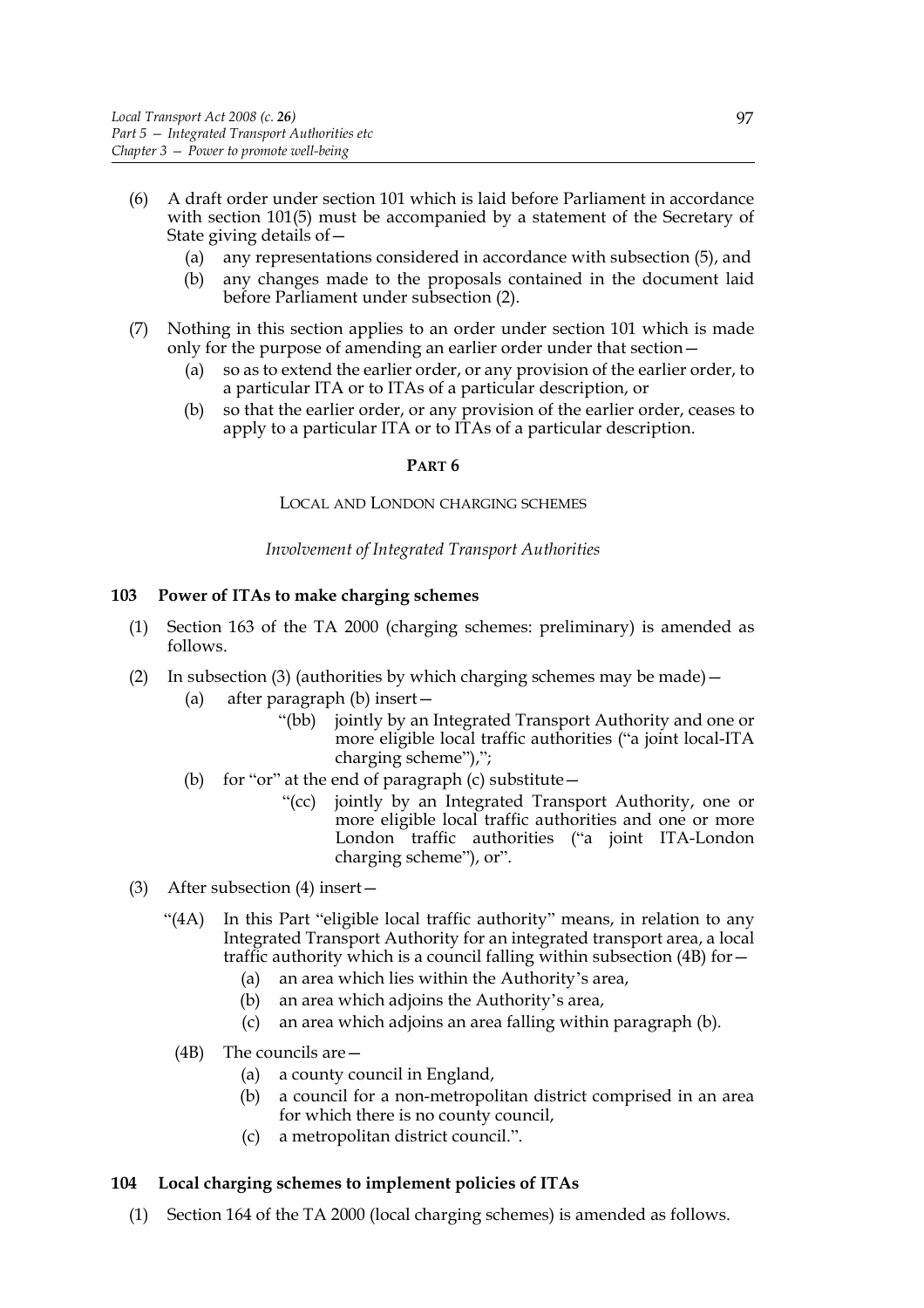- (2) In subsection  $(2)$ 
	- (a) after "A local charging scheme" insert "which has effect wholly outside an integrated transport area";
	- (b) for "policies in the charging authority's local transport plan" substitute "local transport policies of the charging authority".
- (3) After subsection (2) insert—
	- "(3) A local charging scheme which has effect wholly within an integrated transport area may only be made if it appears desirable for the purpose of directly or indirectly facilitating the achievement of local transport policies of—
		- (a) the charging authority, and
		- (b) the Integrated Transport Authority for the integrated transport area.
	- (4) For the purposes of this section and sections 165 and 166—
		- (a) a charging scheme has effect wholly outside an integrated transport area if none of the roads in respect of which it is made is in such an area;
		- (b) any reference to a charging scheme which has effect wholly, or partly, within an integrated transport area is to be read accordingly.".

## **105 Joint local charging schemes to implement policies of ITAs**

- (1) Section 165 of the TA 2000 (joint local charging schemes) is amended as follows.
- (2) In subsection  $(2)$ 
	- after "A joint local charging scheme" insert "which has effect wholly outside an integrated transport area";
	- (b) for "policies in the charging authorities' local transport plans" substitute "local transport policies of the charging authorities".
- (3) After subsection (2) insert—
	- "(3) A joint local charging scheme which has effect wholly or partly within an integrated transport area may only be made if it appears desirable for the purpose of directly or indirectly facilitating the achievement of local transport policies of—
		- (a) the charging authorities, and
		- (b) the Integrated Transport Authority for the integrated transport area.
		- (4) Section 164(4) has effect for the purposes of this section.".

#### **106 Joint local-ITA charging schemes**

After section 165 of the TA 2000 (joint local charging schemes) insert—

#### **"165A Joint local-ITA charging schemes**

- (1) A joint local-ITA charging scheme may only be made—
	- (a) in respect of roads for which any of the charging authorities are the traffic authority, and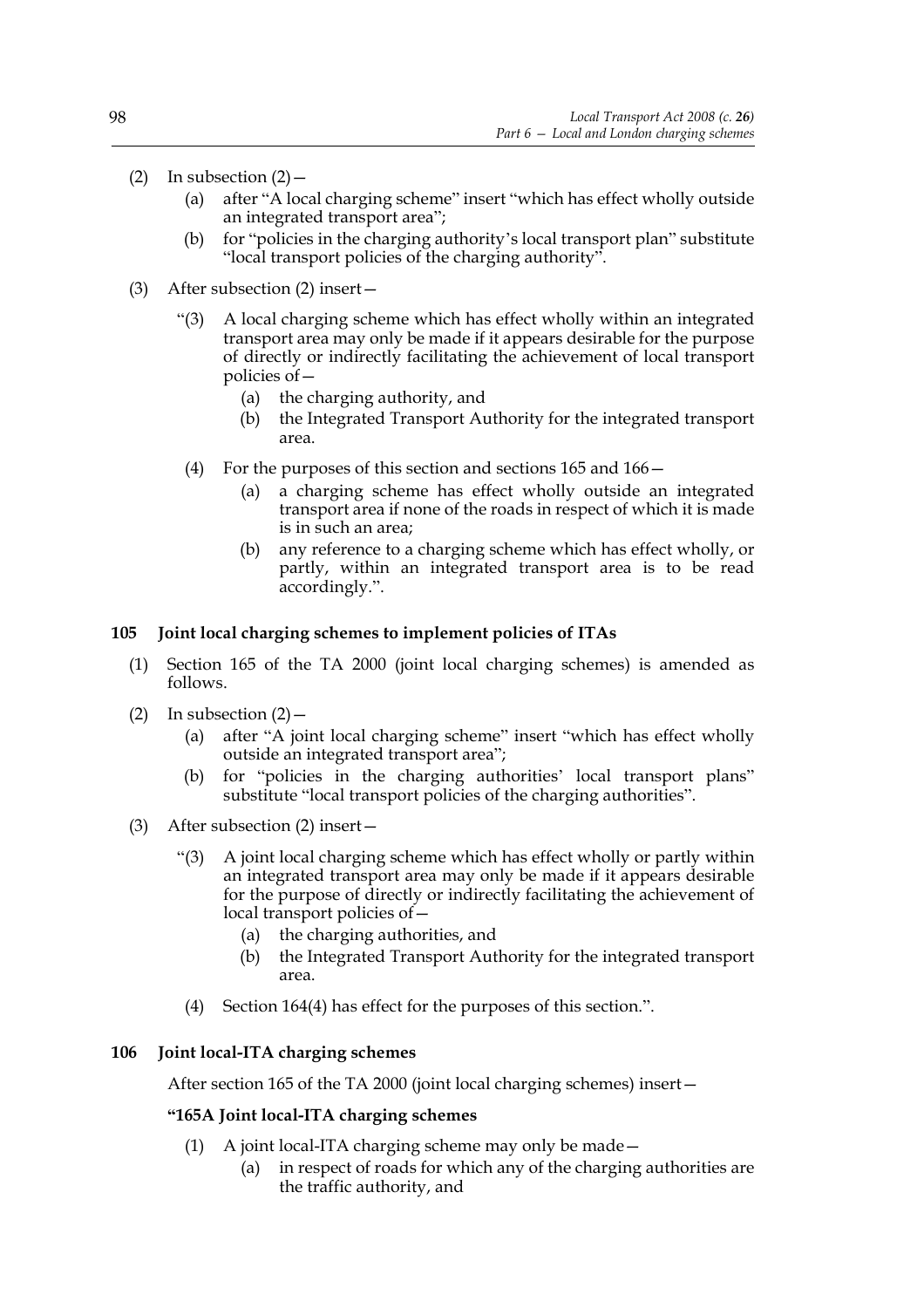- (b) if at least one of the roads in respect of which it is made is within the integrated transport area of the Integrated Transport Authority.
- (2) A joint local-ITA charging scheme may only be made if it appears desirable for the purpose of directly or indirectly facilitating the achievement of local transport policies of the charging authorities.".

# **107 Joint local-London charging schemes to implement policies of ITAs**

- (1) Section 166 of the TA 2000 (joint local-London charging schemes) is amended as follows.
- (2) In subsection  $(2)$ 
	- (a) after "A joint local-London charging scheme" insert "which has effect wholly outside an integrated transport area";
	- (b) for "policies in the local transport plan" substitute "local transport policies";
	- (c) omit "the local transport plans of".
- (3) After subsection (2) insert—
	- "(3) A joint local-London charging scheme which has effect partly within an integrated transport area may only be made if it appears desirable for the purpose of directly or indirectly facilitating the achievement of—
		- (a) local transport policies of the non-metropolitan local traffic authority, or the non-metropolitan local traffic authorities, by which the scheme is made,
		- (b) local transport policies of the Integrated Transport Authority for the integrated transport area, and
		- (c) policies and proposals set out in the transport strategy prepared and published by the Mayor of London under section 142 of the Greater London Authority Act 1999.
	- (4) Section 164(4) has effect for the purposes of this section.".

## **108 Joint ITA-London charging schemes**

After section 166 of the TA 2000 (joint local-London charging schemes) insert—

# **"166A Joint ITA-London charging schemes**

- (1) A joint ITA-London charging scheme may only be made—
	- (a) in respect of roads falling within subsection (2), and
	- (b) if at least one of the roads in respect of which it is made is within the integrated transport area of the Integrated Transport Authority.
- (2) The roads are—
	- (a) roads for which the eligible local traffic authority, or any of the eligible local traffic authorities, by which the scheme is made are the traffic authority, and
	- (b) roads in respect of which the London traffic authority, or any of the London traffic authorities, by which the scheme is made may impose charges by a scheme under Schedule 23 to the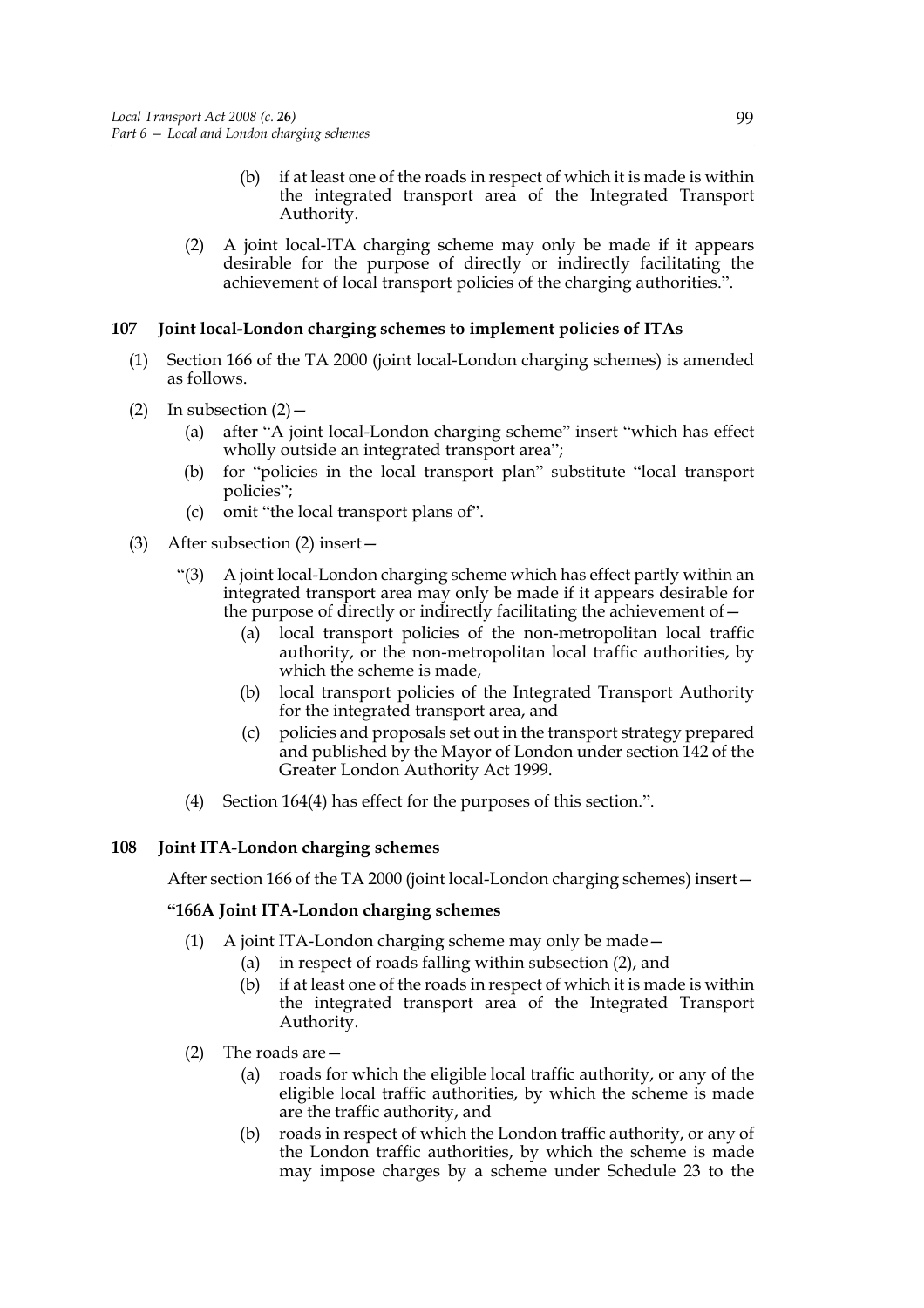Greater London Authority Act 1999 without the consent of the Secretary of State.

- (3) A joint ITA-London charging scheme may only be made if it appears desirable for the purpose of directly or indirectly facilitating the achievement of—
	- (a) local transport policies of the eligible local traffic authority, or the eligible local traffic authorities, by which the scheme is made,
	- (b) local transport policies of the Integrated Transport Authority by which the scheme is made, and
	- (c) policies and proposals set out in the transport strategy prepared and published by the Mayor of London under section 142 of the Greater London Authority Act 1999.".

## **109 Consequential amendments**

Schedule 5 (further amendments relating to the powers of Integrated Transport Authorities in respect of local charging schemes) has effect.

#### *Miscellaneous amendments*

# **110 Abolition of requirement for confirmation of English schemes**

- (1) Section 169 of the TA 2000 (confirmation of charging schemes) is amended as follows.
- (2) In subsection  $(1)$ 
	- (a) after "A charging scheme under this Part" insert "which relates wholly or partly to Wales";
	- (b) for "the appropriate national authority" substitute "the Welsh Ministers".
- (3) In subsection (2) for "the appropriate national authority" substitute "the Welsh Ministers".
- (4) Omit subsection (5).

#### **111 Consultation and inquiries for English schemes**

- (1) Section 170 of the TA 2000 (charging schemes: consultation and inquiries) is amended as follows.
- (2) For subsection (1) substitute—
	- "(1A) Where the charging authority or any of the charging authorities are  $-$ 
		- (a) a local traffic authority for an area in England, or
		- (b) an Integrated Transport Authority,

that authority or those authorities (acting alone or jointly) must consult such local persons, and such representatives of local persons, as they consider appropriate about the charging scheme.

- (1B) In subsection  $(1A)$ 
	- "local persons" means any persons who are likely to be affected by, or interested in, the making of the scheme;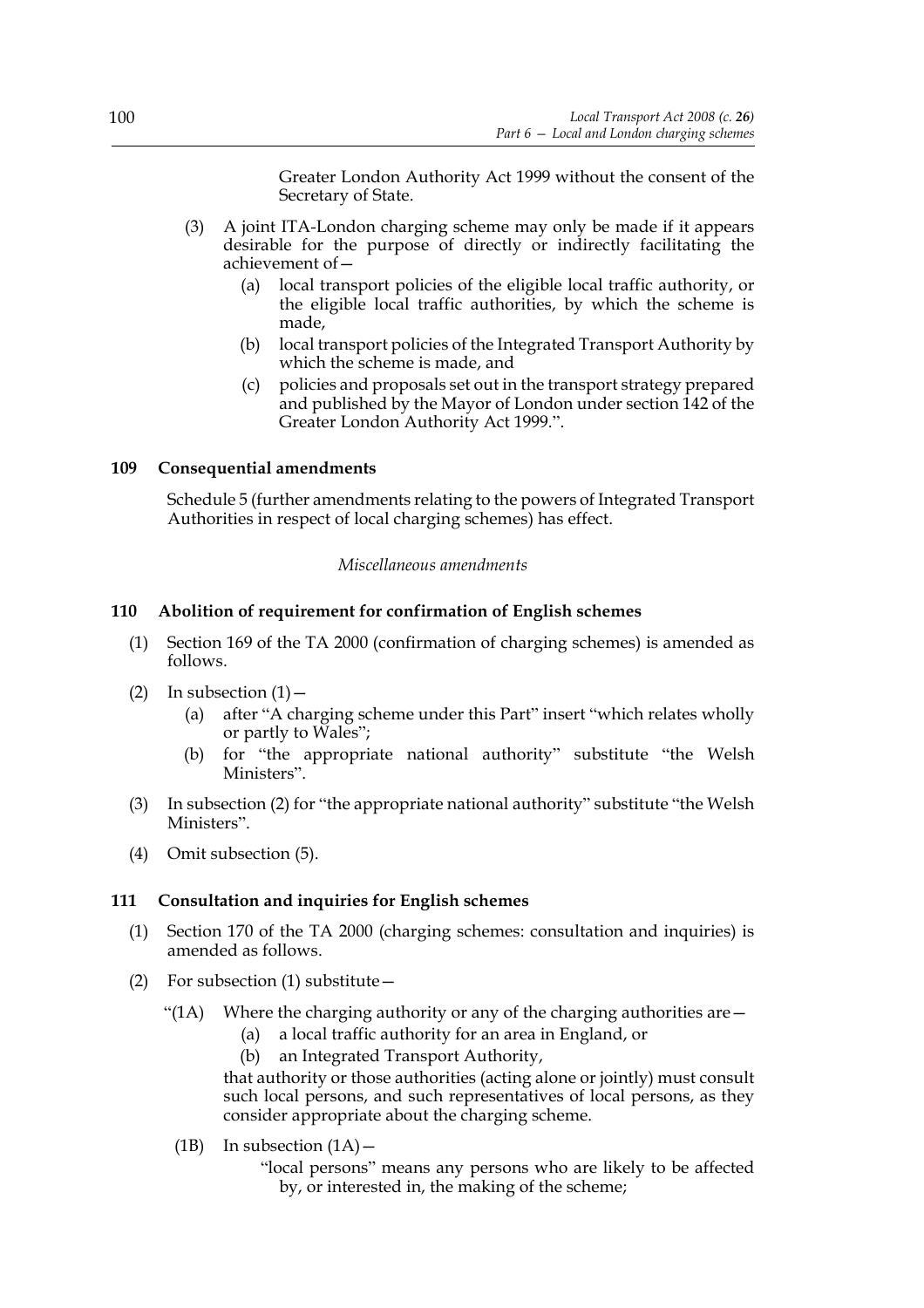"representatives" means any persons who appear to the charging authority or charging authorities to be representative of local persons.

- (1C) In any other case, the charging authority or the charging authorities (acting jointly) may, at any time before an order making, varying or revoking a charging scheme under this Part is made, consult such persons as they consider appropriate about the charging scheme, variation or revocation.".
- (3) In subsection  $(3)$  -
	- (a) for "The appropriate national authority" substitute "The Welsh Ministers";
	- (b) in paragraph (a) after "a charging scheme under this Part" insert "which relates wholly or partly to Wales".
- (4) In subsection  $(4)$ 
	- (a) for "The appropriate national authority" substitute "The Welsh Ministers";
	- (b) in paragraph (a) after "a charging scheme under this Part" insert "which relates wholly or partly to Wales".
- (5) Omit subsection (5)(b) and the word "and" preceding it.

### **112 Charges**

- (1) In section 171(5) of the TA 2000 (different charges for different cases) after paragraph (e) insert ", and
	- (f) different methods or means of recording, administering, collecting or paying the charge.".
- (2) In Schedule 23 to the GLA Act 1999 (road user charging) in paragraph 10(4) (the charges)—
	- (a) after "different charges (which may be no charge) for" insert "different cases, including (in particular)";
	- (b) after paragraph (e) insert—
		- "(f) different methods or means of recording, administering, collecting or paying the charge.".

### **113 Supplementary provision as to charging schemes**

- (1) Section 172 of the TA 2000 (charging schemes: exemptions etc) is amended as follows.
- (2) After subsection (2) insert—
	- "(2A) The appropriate national authority may by regulations—
		- (a) make provision requiring charging schemes under this Part to provide that in specified circumstances—
			- (i) persons of a specified description may pay, and
			- (ii) where those persons so choose, the charging authorities must collect,

the charges imposed by such schemes in a specified manner;

(b) make provision for or in connection with the arrangements to be made by charging authorities with any person for the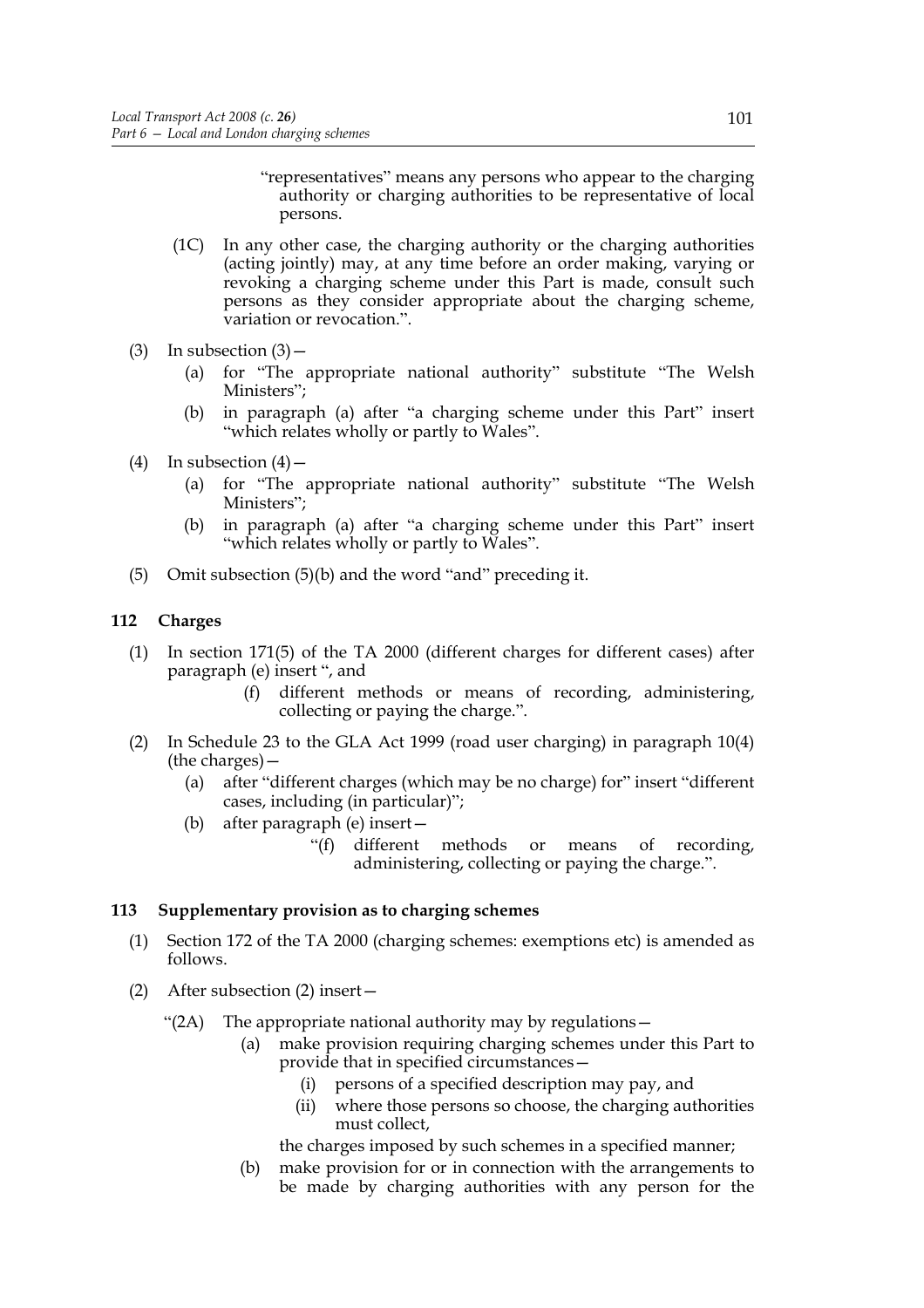purpose of enabling charges to be paid, and collected, as mentioned in paragraph (a).

- (2B) In subsection (2A) "specified" means specified in the regulations.".
- (3) For subsection (3) substitute—
	- "(3) A road shall not be subject to  $-$ 
		- (a) charges imposed by more than one charging scheme under this Part at the same time;
		- (b) charges imposed by such a charging scheme and a scheme under Schedule 23 to the Greater London Authority Act 1999 at the same time, except with the consent of the Authority.".
- (4) In consequence of the amendments made by subsections (1) to (3), the heading to section 172 becomes "Charging schemes: supplementary provision as to contents".
- (5) Schedule 23 to the GLA Act 1999 (road user charging) is amended as follows.
- (6) In paragraph 9 (the charging area and the roads), at the end of sub-paragraph (4) insert ", except with the consent of the Authority.".
- (7) After paragraph 10 (the charges) insert—

*"Manner of payment of charges*

10A (1) Regulations may—

- (a) make provision requiring a charging scheme to provide that in specified circumstances—
	- (i) persons of a specified description may pay, and
	- (ii) where those persons so choose, the charging authorities must collect,

the charges imposed by the scheme in a specified manner;

- (b) make provision for or in connection with the arrangements to be made by the charging authority with any person for the purpose of enabling charges to be paid, and collected, as mentioned in paragraph (a).
- (2) In sub-paragraph (1) "specified" means specified in the regulations.".

#### **114 Suspension of charging schemes**

After section 172 of the TA 2000 insert—

*"Suspension of charging schemes*

# **172A Suspension of charging schemes**

- (1) The charging authority or the charging authorities (acting jointly) may suspend the operation of a charging scheme under this Part if they consider that it is necessary to do so  $-$ 
	- (a) in the event of an emergency, to enable or facilitate any action taken in response to the emergency;
	- (b) to enable or facilitate a temporary event to take place.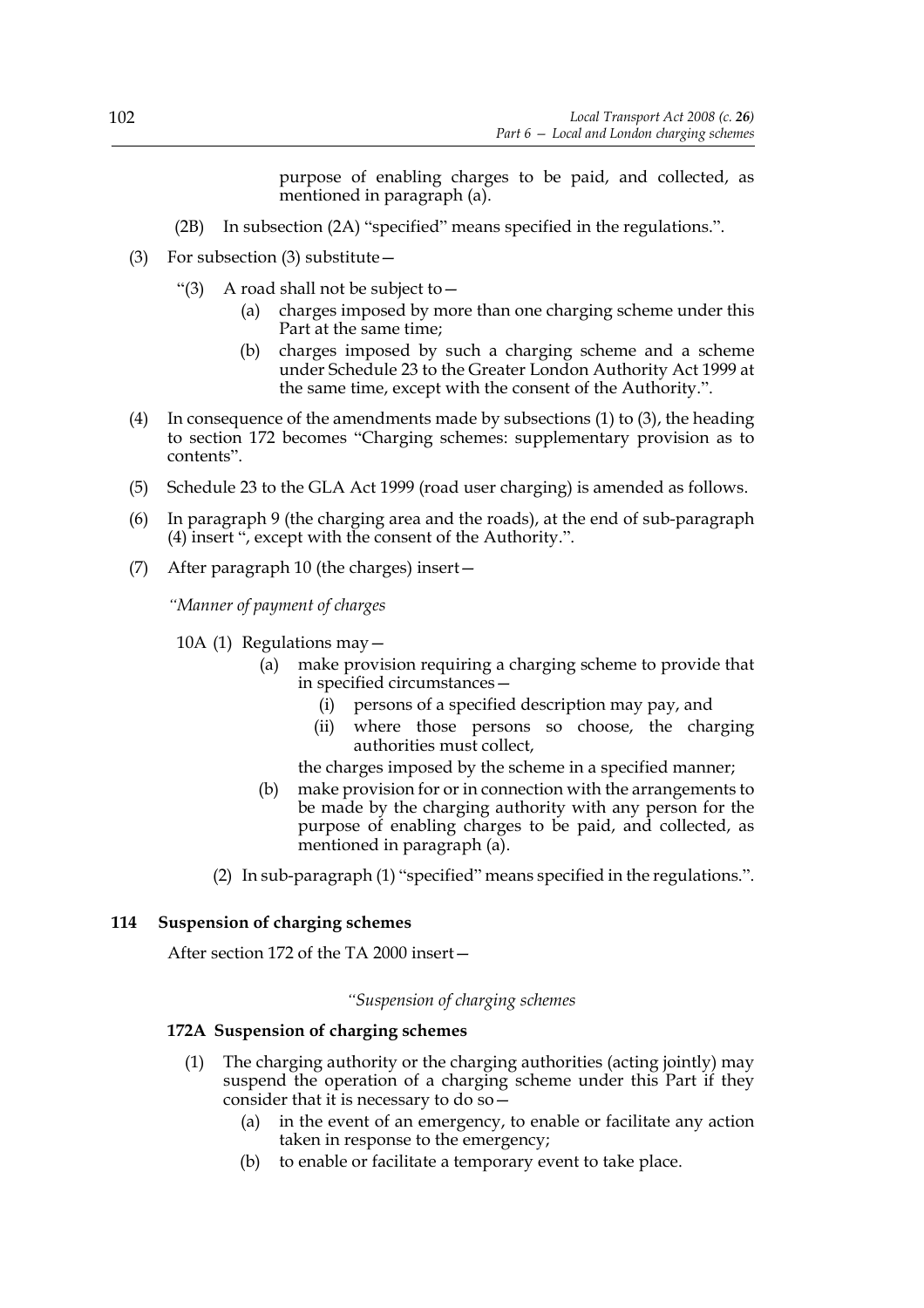- (2) A suspension under this section is for such period as the charging authority or authorities consider necessary—
	- (a) in the case of an emergency, to enable or facilitate the response to the emergency (but in any event no longer than 30 days);
	- (b) in the case of a temporary event, to enable or facilitate the event to take place, together with any associated works undertaken before or after it.
- (3) A charging scheme may be suspended under this section in whole or in part; and if a scheme is suspended in part that suspension may be in respect of—
	- (a) any road in respect of which charges are imposed;
	- (b) any event by reference to the happening of which a charge is imposed;
	- (c) any class of motor vehicle in respect of which charges are imposed.
- (4) The charging authority or authorities must publish a notice of any suspension under this section.
- (5) A notice under subsection  $(4)$ 
	- (a) must be published in such manner as the charging authority or authorities consider appropriate to bring the suspension to the attention of all persons who are likely to be affected by it;
	- (b) must state the period for which the scheme is to be suspended.
- (6) In the case of a suspension under subsection  $(1)(a)$ , the charging authority or authorities—
	- (a) must keep under review the need for the suspension to continue, and
	- (b) may increase or reduce the period of the suspension (but they may not increase it so as to suspend the scheme for a period of more than 30 days).".

### **115 Interference with functioning of equipment**

- (1) In section 173 of the TA 2000 (penalty charges), in subsection (5)(a) after "interferes with any equipment" insert ", or with the functioning of any equipment,".
- (2) In section 174 of the TA 2000 (examination, entry, search and seizure)—
	- (a) in subsection (1)(b) for the words from "or has been interfered with" to the end of the paragraph substitute—
		- "(bb) whether any such equipment, or the functioning of any such equipment, has been interfered with with intent to avoid payment of a charge, or to avoid any person being identified as having failed to pay a charge, or";
	- (b) in subsection (2)(a) after "has been interfered with" insert ", or the functioning of any such equipment has been interfered with,";
	- (c) in subsection (2)(a) and (b) after "to avoid payment of, or" insert "to avoid any person".
- (3) Schedule 23 to the GLA Act 1999 (road user charging) is amended as follows.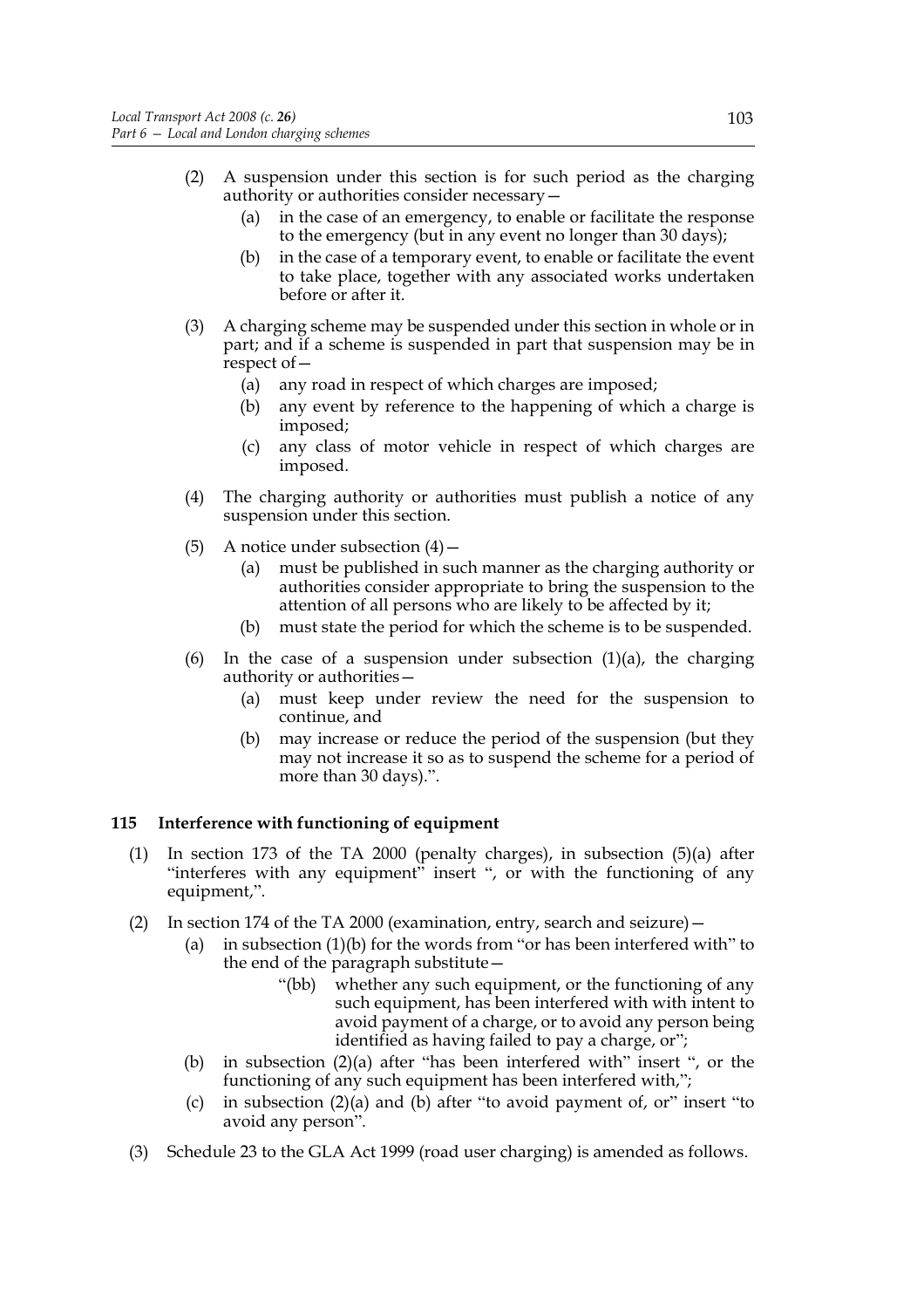- (4) In paragraph 25(1)(a) (offences) after "interferes with any equipment" insert ", or with the functioning of any equipment,".
- (5) In paragraph 26 (examination of motor vehicles etc)—
	- (a) in sub-paragraphs  $(1)(b)(iii)$  and  $(2)(a)$  and  $(b)$  after "to avoid payment of, or" insert "to avoid any person";
	- (b) after sub-paragraph (2) insert—
		- "(2A) The references in sub-paragraphs  $(1)(b)(iii)$  and  $(2)(a)$  to interfering with equipment include references to interfering with the functioning of it.".

#### **116 Use of equipment for charging schemes**

- (1) Section 176 of the TA 2000 (equipment etc) is amended as follows.
- (2) In subsection  $(2)$ 
	- (a) the words from "approve standards for equipment" to the end of the subsection become paragraph (a) of that subsection;
	- (b) after paragraph (a) insert ", or
		- (b) regulate the manner in which such equipment is used.".
- (3) In subsection  $(3)$ 
	- (a) the words from "installed for or in connection with" to the end of the subsection become paragraph (a) of that subsection;
	- (b) for "subsection  $(2)$ " substitute "subsection  $(2)(a)$ ";
	- (c) after paragraph (a) insert—
		- "(b) used for or in connection with the operation of such a scheme otherwise than in accordance with regulations under subsection (2)(b).".
- (4) In Schedule 23 to the GLA Act 1999 (road user charging) paragraph 29 (approval of equipment) is amended as follows.
- (5) In sub-paragraph  $(1)$  -
	- (a) the words from "the equipment" to the end of the sub-paragraph become paragraph (a);
	- (b) after paragraph (a) insert ", or
		- (b) the equipment is used in accordance with directions given by the Authority.".
- (6) After sub-paragraph (3) insert—
	- "(3A) Where the Secretary of State considers that—
		- (a) directions under sub-paragraph (1)(b) above regarding the use of equipment in connection with a charging scheme are incompatible with regulations under section  $176(2)(b)$  of the Transport Act 2000, and
		- (b) the incompatibility is detrimental to the interests of persons resident in England outside Greater London,

he may give notice of that fact to the Authority.

(3B) Where the Secretary of State has given notice under sub-paragraph (3A) above to the Authority, the equipment in question may no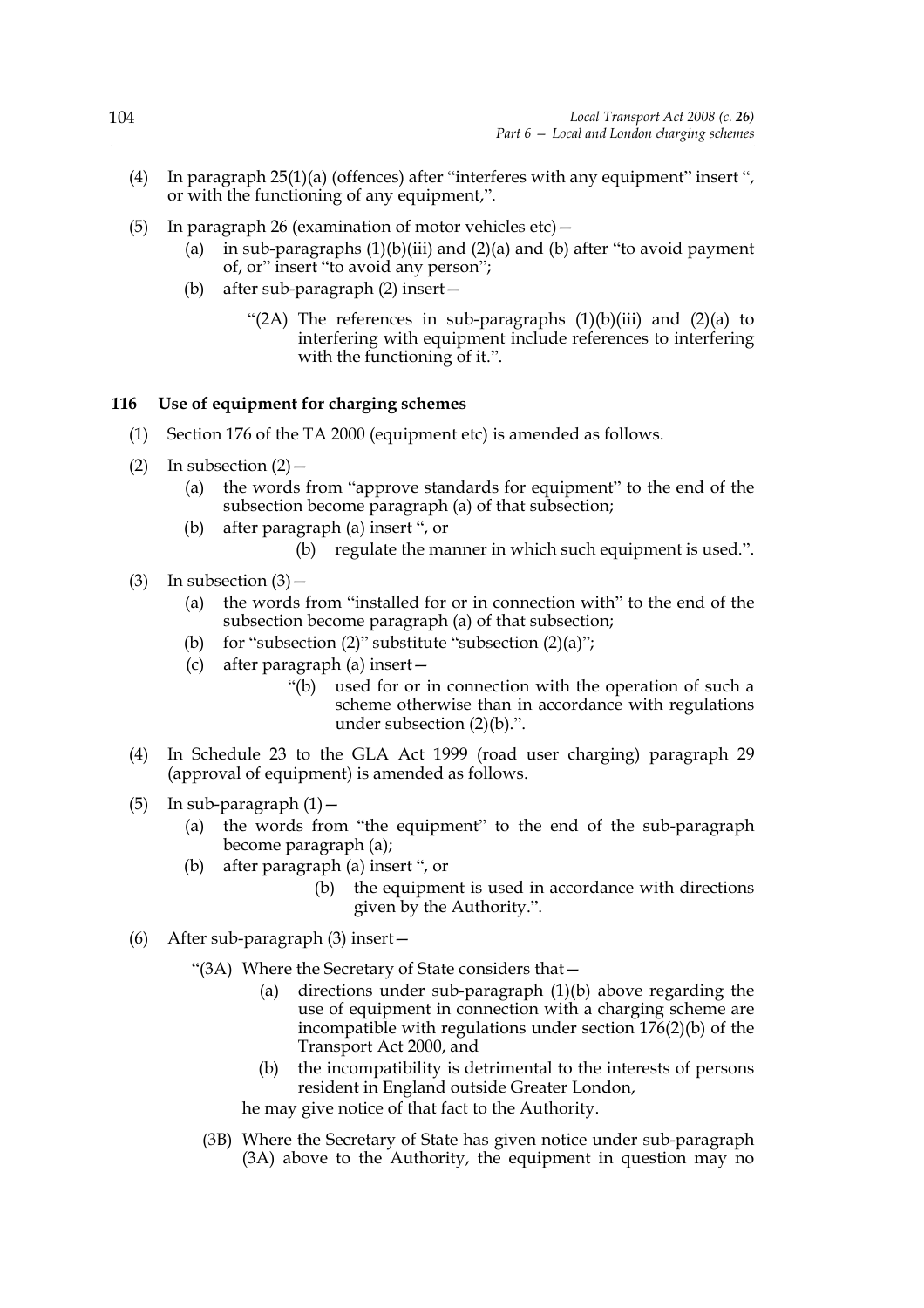longer be used in connection with a charging scheme except with the authorisation of the Secretary of State.".

- (7) In each of sub-paragraphs (4) and (5) after "sub-paragraph (3)" insert "or (3B)".
- (8) In consequence of the amendments made by subsections (5) to (7), the heading preceding paragraph 29 becomes "Approval of equipment and directions for use".

### **117 Power of national authority to require information from charging authorities**

(1) After section 177 of the TA 2000 insert—

#### **"177A Power to require information**

- (1) The appropriate national authority may direct a local traffic authority or Integrated Transport Authority to provide it, within a specified period, with specified information connected with any aspect of the performance or proposed performance of their functions under this Chapter.
- (2) The information that may be specified in such a direction must be information which the authority have in their possession or can reasonably be expected to acquire.
- (3) A direction under this section may be given to two or more authorities or to authorities of a description specified in the direction.".
- (2) In Schedule 23 to the GLA Act 1999 (road user charging) after paragraph 34A (information) insert—

*"Power to require information*

- 34B (1) The Secretary of State may direct—
	- (a) Transport for London,
	- (b) any London borough council, or
	- (c) the Authority,

to provide the Secretary of State, within a specified period, with specified information connected with any aspect of the performance or proposed performance of their functions under this Schedule.

- (2) The information that may be specified in such a direction must be information which the body have in their possession or can reasonably be expected to acquire.
- (3) A direction under this section may be given to two or more of the bodies mentioned in sub-paragraph (1) or to such of those bodies as are specified in the direction.".

### **118 Information: England and Wales**

- (1) Section 194 of the TA 2000 (information) is amended as follows.
- (2) In subsection (1) for the words from "the charging authority or licensing authority" to the end of the subsection substitute "a traffic authority or Integrated Transport Authority for or in connection with the performance or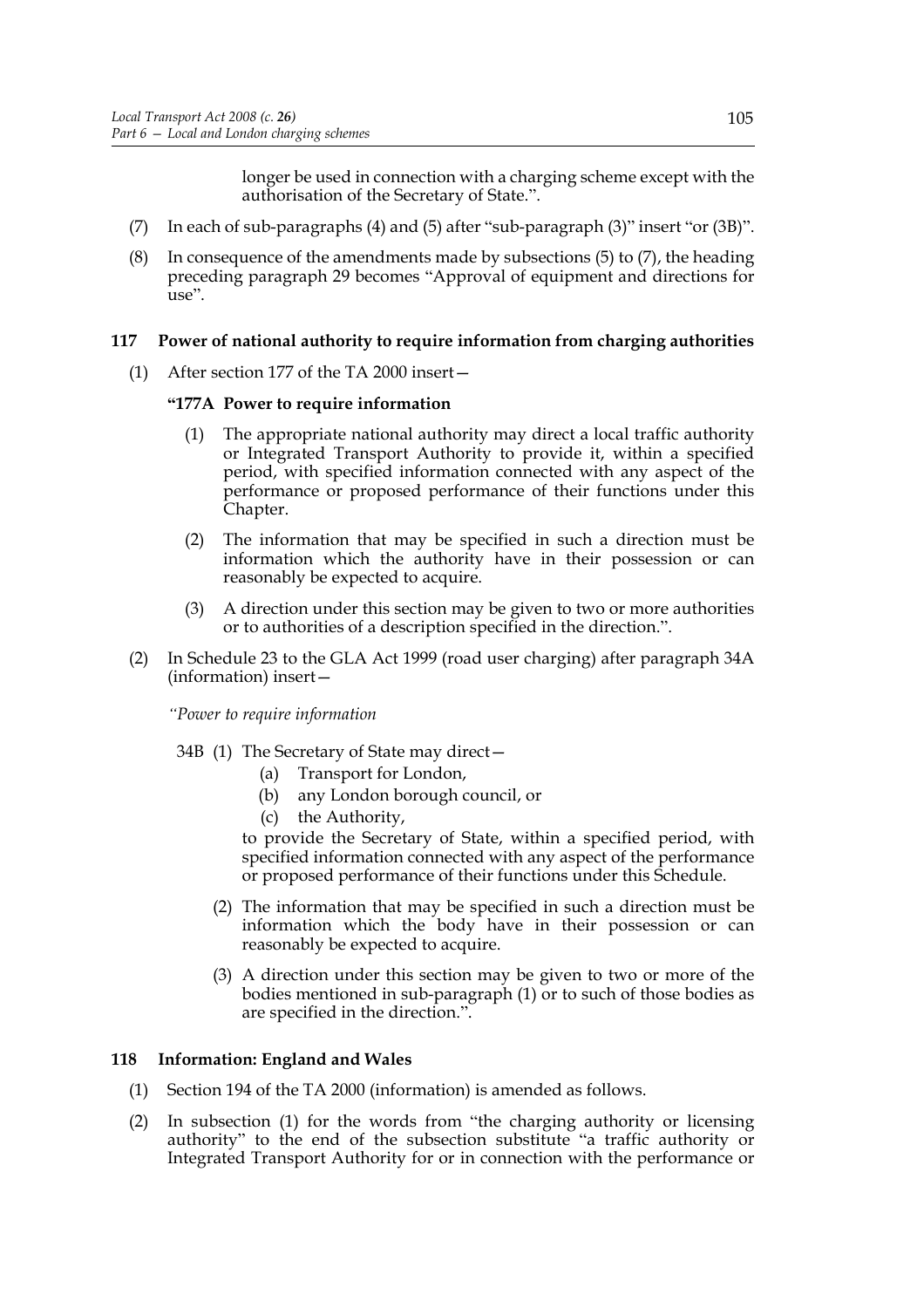proposed performance of any of their functions under this Part or with respect to a relevant scheme or proposed relevant scheme".

- (3) For subsection (2) substitute  $-$ 
	- "(2) Information obtained by a traffic authority or Integrated Transport Authority for or in connection with any of their functions other than functions under this Part may be used by them for or in connection with the performance or proposed performance of any of their functions under this Part or with respect to a relevant scheme or proposed relevant scheme.".
- (4) In subsection (3) (which provides for the disclosure of information and refers to the charging scheme) for "the" in the second place where it occurs substitute "a".
- (5) After subsection (4) insert—
	- "(5) The Secretary of State or the Welsh Ministers may charge a reasonable fee in respect of the cost of supplying information under subsection (1) or (3).
		- (6) Where a traffic authority or Integrated Transport Authority asks the Secretary of State to obtain overseas registration information from an overseas registration authority with a view to the Secretary of State disclosing that information under subsection (1) or (3), the Secretary of State may charge a reasonable fee in respect of the cost of obtaining, or seeking to obtain, the information.
	- (7) In this section—
		- "overseas registration authority" means any authority of a country or territory outside the United Kingdom with responsibility under the law of that country or territory for maintaining a register of vehicles;
		- "overseas registration information" means information derived from particulars contained in a register of vehicles that is maintained by an overseas registration authority;
		- "relevant scheme" means a charging scheme or licensing scheme under this Part.".
- (6) In Schedule 23 to the GLA Act 1999 (road user charging) paragraph 34A (information) is amended as follows.
- (7) In sub-paragraph (1) for the words from "a charging authority" to the end of the sub-paragraph substitute "Transport for London or a London borough council for or in connection with the performance or proposed performance of any of their functions under this Schedule or with respect to a charging scheme or proposed charging scheme".
- (8) For sub-paragraph (2) substitute—
	- "(2) Information obtained by Transport for London or a London borough council for or in connection with their functions other than their functions under this Schedule may be used by them for or in connection with the performance or proposed performance of any of their functions under this Schedule or with respect to a charging scheme or proposed charging scheme.".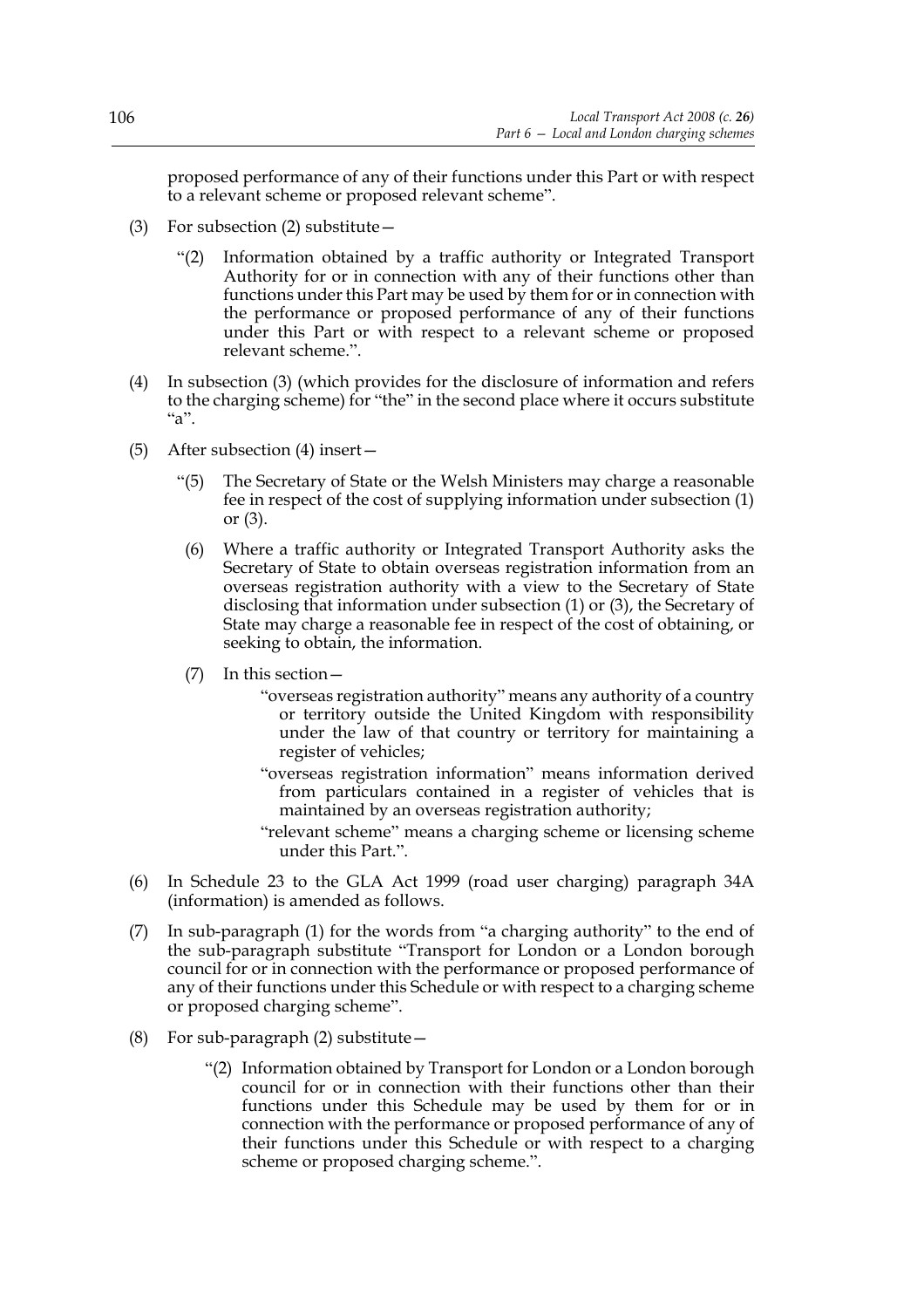- (9) After sub-paragraph (4) insert—
	- "(5) The Secretary of State may charge a reasonable fee in respect of the cost of supplying information under sub-paragraph (1) or (3).
	- (6) Where Transport for London or a London borough council asks the Secretary of State to obtain overseas registration information from an overseas registration authority with a view to the Secretary of State disclosing that information under sub-paragraph (1) or (3), the Secretary of State may charge a reasonable fee in respect of the cost of obtaining, or seeking to obtain, the information.
	- (7) In this paragraph—
		- "overseas registration authority" means any authority of a country or territory outside the United Kingdom with responsibility under the law of that country or territory for maintaining a register of vehicles;
		- "overseas registration information" means information derived from particulars contained in a register of vehicles that is maintained by an overseas registration authority.".

### **119 Information: Scotland**

- (1) The Secretary of State may charge a reasonable fee in respect of the cost of supplying information to—
	- (a) the charging authority, or any of the charging authorities, in relation to a charging scheme made under Part 3 of the Transport (Scotland) Act 2001 (2001 asp 2);
	- (b) any person with whom such an authority has entered into arrangements under section 61(b) of that Act.
- (2) The reference to information in subsection (1) is a reference to information obtained by the Secretary of State in the exercise of any function that relates to reserved matters (within the meaning of the Scotland Act 1998 (c. 46)).

### **120 London charging schemes: 10 year plan for share**

- (1) In Schedule 23 to the GLA Act 1999 (road user charging) paragraphs 19 to 24 are amended as follows.
- (2) In paragraph 19 (charging authority's 10 year plan for their share of proceeds of scheme) omit sub-paragraphs (3)(a) and (4).
- (3) In paragraph 20 (charging authority's 4 year programme for their share)—
	- (a) omit sub-paragraphs  $(2)(a)$ ,  $(3)$  and  $(4)$ ;
	- (b) in sub-paragraph (5) after "prepared and" insert "(where so required)".
- (4) In paragraph 21 (Authority's 10 year plan for the redistributed portion)—
	- (a) in sub-paragraph (2) omit "and submit to the Secretary of State";
		- (b) omit sub-paragraph (4).
- (5) In paragraph 22 (Authority's 4 year programmes for the redistributed portion)—
	- (a) omit sub-paragraph (3);
	- (b) in sub-paragraph (4) omit "and approved" in both places where those words occur.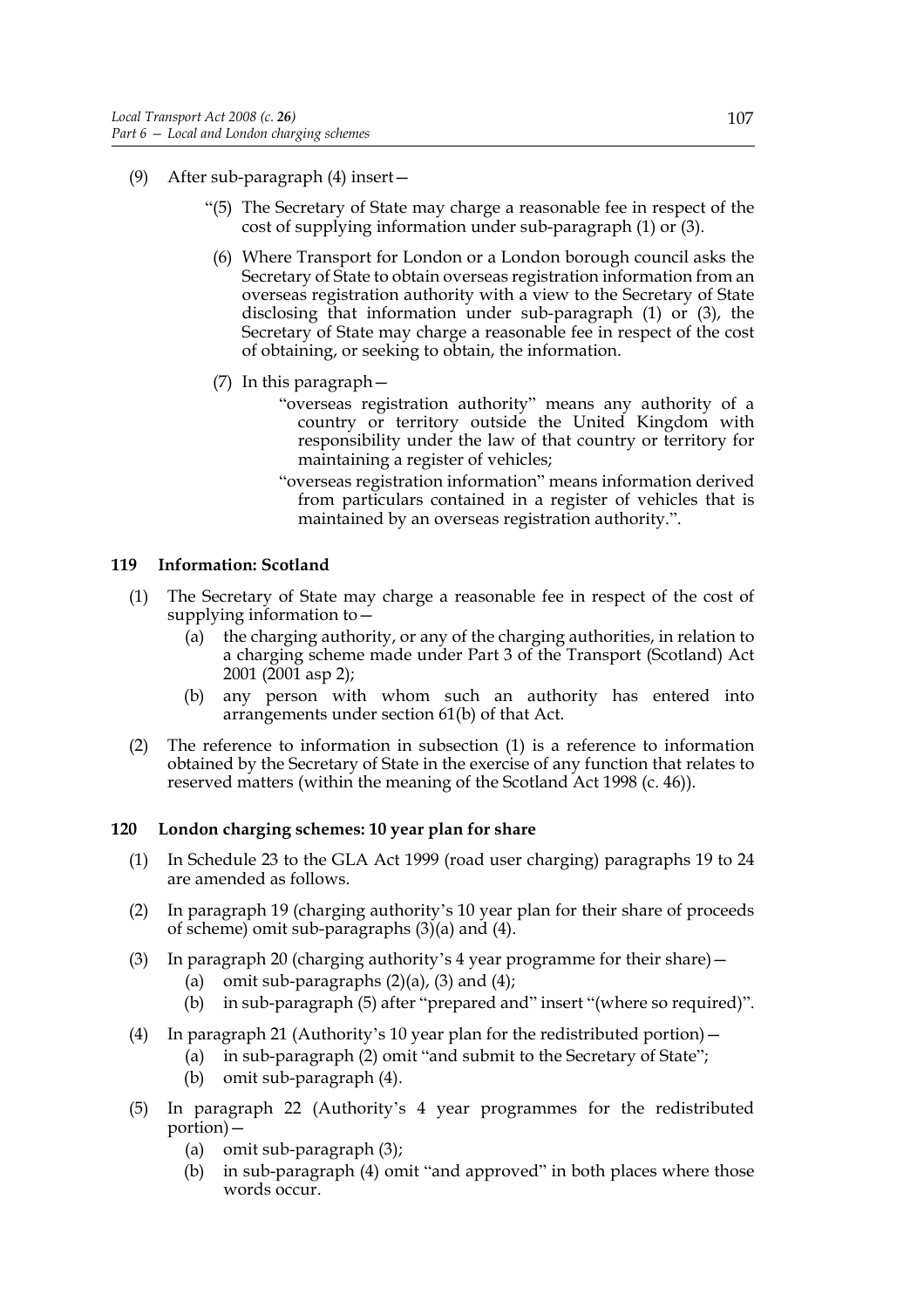- (6) In paragraph 23 (non-compliance with paragraph 20 or  $22$ )  $-$ 
	- (a) in sub-paragraph (1) after "prepared and" insert "(where so required)";
	- (b) in sub-paragraph (2) omit "and approved".
- (7) In paragraph 24 (4 year programmes: amendment, replacement and voluntary statements)—
	- (a) in sub-paragraph (1) after "prepared and" insert "(where so required)";
	- (b) in paragraph (c) of sub-paragraph (3), omit the words from "and, if approved" to the end;
	- (c) in sub-paragraph (5)(a) after "prepared and" insert "(where so required";
	- (d) omit sub-paragraphs  $(6)(a)$  and  $(7)$ ;
	- (e) in sub-paragraph (8) after "prepared and" in both places where those words occur insert "(where so required)";
	- (f) in sub-paragraph  $(10)$  -
		- (i) after "prepared and" in the first place where those words occur insert "(where so required)";
		- (ii) omit "prepared and approved" in the second place where those words occur;
		- (iii) at the beginning of paragraph (a) insert "prepared and approved";
		- (iv) at the beginning of paragraph (b) insert "prepared".

### **121 Other amendments relating to schemes**

Schedule 6 (amendments of the financial provisions relating to road user charging and workplace parking levy schemes) has effect.

### **PART 7**

#### MISCELLANEOUS PROVISIONS

*Trunk road charging schemes in Wales*

### **122 Powers of the National Assembly for Wales**

In Part 1 of Schedule 5 to the Government of Wales Act 2006 (c. 32) (Assembly Measures), in field 10 (highways and transport) insert—

### "*Matter 10.1*

Provision for and in connection with—

- (a) the making, operation and enforcement of schemes for imposing charges in respect of the use or keeping of motor vehicles on Welsh trunk roads;
- (b) the application of the proceeds of charges imposed under such schemes towards purposes relating to transport.

 This does not include provision about traffic signs, apart from provision about the placing and maintenance of traffic signs within the meaning of section 177 of the Transport Act 2000.

*Interpretation of this field*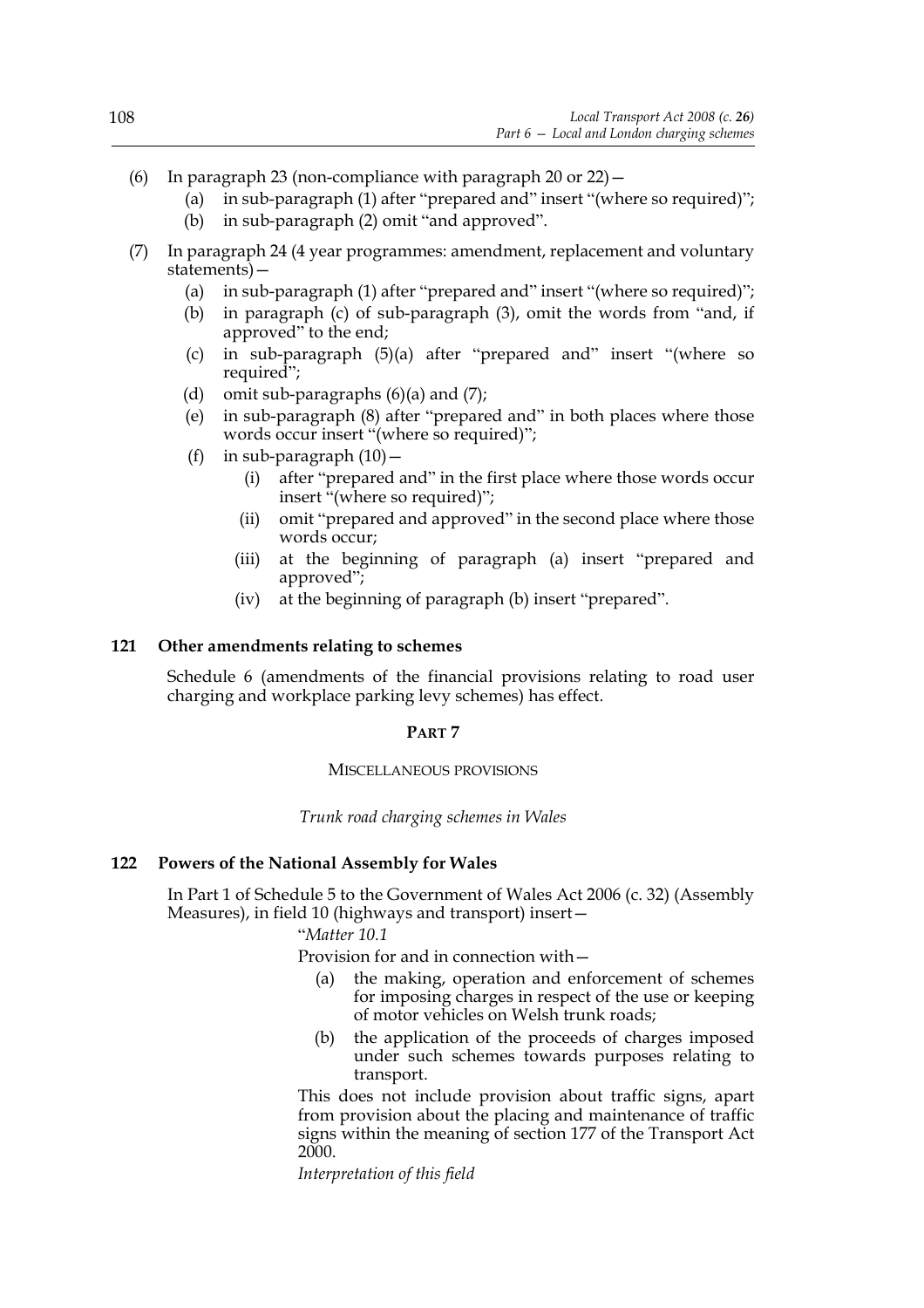In this field—

- "motor vehicle" has the meaning given in section 185(1) of the Road Traffic Act 1988, except that section 189 of that Act (exception for certain pedestrian controlled vehicles and electrically assisted pedal cycles) applies as it applies for the purposes of the Road Traffic Acts;
- "road" has the same meaning as in the Road Traffic Regulation Act 1984;
- "Welsh trunk road" means a road for which the Welsh Ministers are the traffic authority (within the meaning of section 121A of the Road Traffic Regulation Act 1984).".

### **123 Information**

- (1) Information obtained by—
	- (a) any Minister of the Crown or government department, or
	- (b) any local authority or other statutory body,

may be disclosed to the Welsh Ministers for or in connection with the exercise of any of their functions with respect to a Welsh trunk road charging scheme or proposed such scheme.

- (2) Any information which has been or could be disclosed to the Welsh Ministers under subsection (1) for or in connection with the exercise of any of their functions with respect to a Welsh trunk road charging scheme may be disclosed to any person with whom the Welsh Ministers have entered into charging scheme arrangements.
- (3) Information disclosed to a person under subsection  $(2)$  -
	- (a) may be disclosed to any other person for or in connection with the Welsh trunk road charging scheme, but
	- (b) may not be disclosed (either by the person to whom it is disclosed under subsection (2) or by any other person to whom it is disclosed under paragraph (a)) otherwise than for or in connection with the scheme.
- (4) The Secretary of State may charge a reasonable fee in respect of the cost of supplying information under subsection (1) or (2).
- (5) Where the Welsh Ministers ask the Secretary of State to obtain overseas registration information from an overseas registration authority with a view to the Secretary of State disclosing that information under subsection (1) or (2), the Secretary of State may charge a reasonable fee in respect of the cost of obtaining, or seeking to obtain, the information.
- (6) In this section—
	- "charging scheme arrangements" means arrangements made in respect of the operation of a Welsh trunk road charging scheme or relating to the installation or operation of any equipment used for or in connection with the operation of such a scheme;
	- "overseas registration authority" means any authority of a country or territory outside the United Kingdom with responsibility under the law of that country or territory for maintaining a register of vehicles;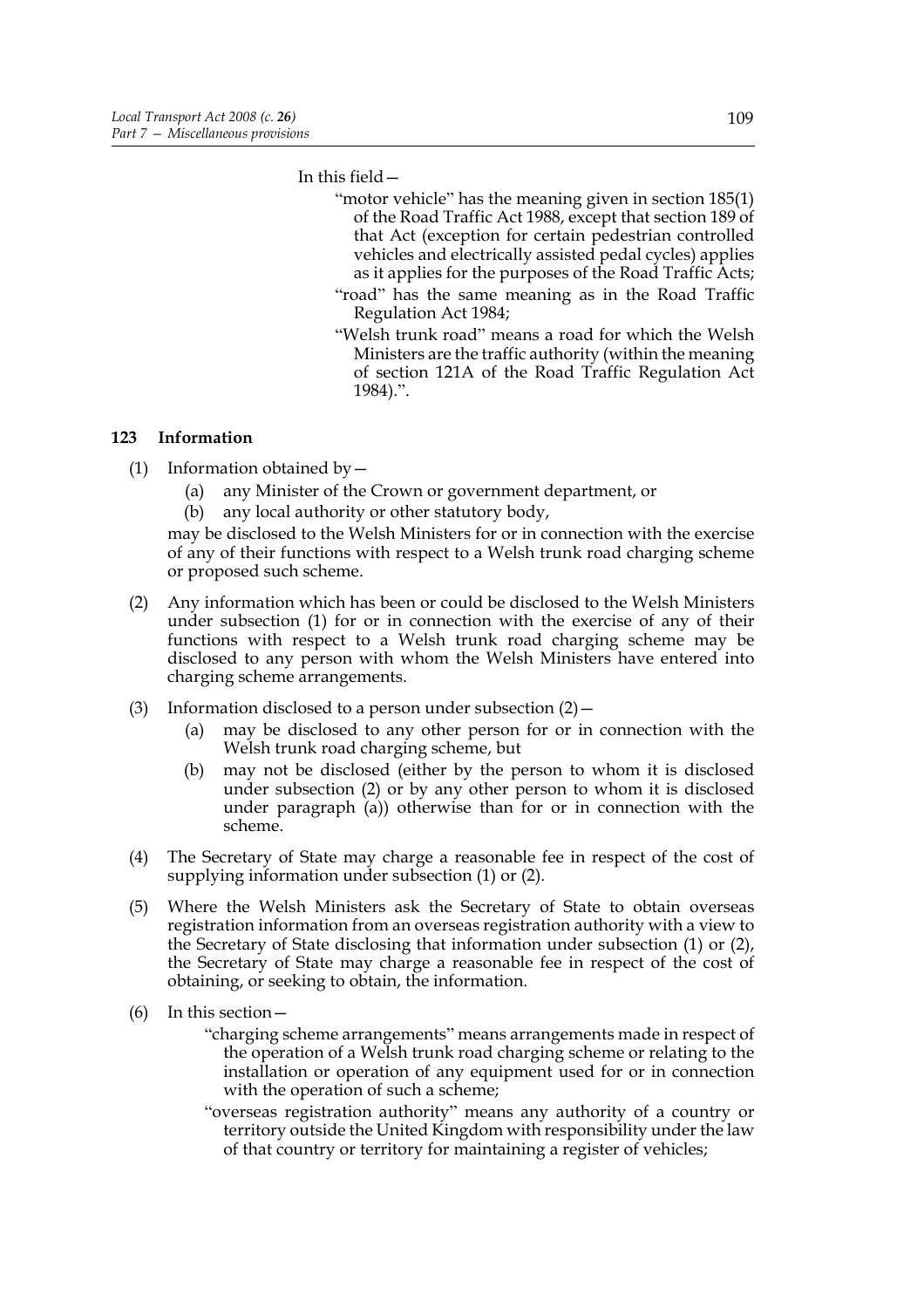- "overseas registration information" means information derived from particulars contained in a register of vehicles that is maintained by an overseas registration authority;
- "Welsh trunk road charging scheme" means any scheme made by or under an Assembly Measure relating to matter 10.1 in Part 1 of Schedule 5 to the Government of Wales Act 2006 (c. 32).

#### *Street works*

#### **124 Reinstatement and remedial works**

- (1) The New Roads and Street Works Act 1991 (c. 22) is amended as follows.
- (2) In section 48 (streets, street works and undertakers) after subsection (3) (meaning of "street works") insert—
	- "(3A) For the purposes of subsection (3), the works that are street works by virtue of being works required for or incidental to street works of any particular kind include—
		- (a) reinstatement of the street, and
		- (b) where an undertaker has failed to comply with his duties under this Part with respect to reinstatement of the street, any remedial works.".
- (3) In section 50 (street works licences) after subsection (1) (power to grant a licence to do certain works) insert—
	- "(1A) For the purposes of subsection (1), the works that are required for or incidental to works falling within paragraph (a) or (b) of that subsection include—
		- (a) reinstatement of the street, and
		- (b) where an undertaker has failed to comply with his duties under this Part with respect to reinstatement of the street, any remedial works."

### *Goods vehicles*

#### **125 Vehicles authorised to be used under operator's licence**

- (1) In section 5 of the Goods Vehicles (Licensing of Operators) Act 1995 (c. 23) (vehicles authorised to be used under operator's licence)—
	- (a) in subsection (6), for "a prescribed fee" substitute "the prescribed fee (if any)";
	- (b) in subsection (7), after "the prescribed fee" insert "(if any)".
- (2) Section 263 of the TA 2000 (addition of specified vehicles to operator's licence) is amended as follows.
- (3) In the subsection (6) that is to be substituted for section 5(6) of the Goods Vehicles (Licensing of Operators) Act 1995—
	- (a) in the opening words, after "is not authorised to be used under that licence by virtue of subsection (1)" insert "on or after the relevant day";
	- (b) in paragraph (b), for "a prescribed fee" substitute "the prescribed fee (if any)".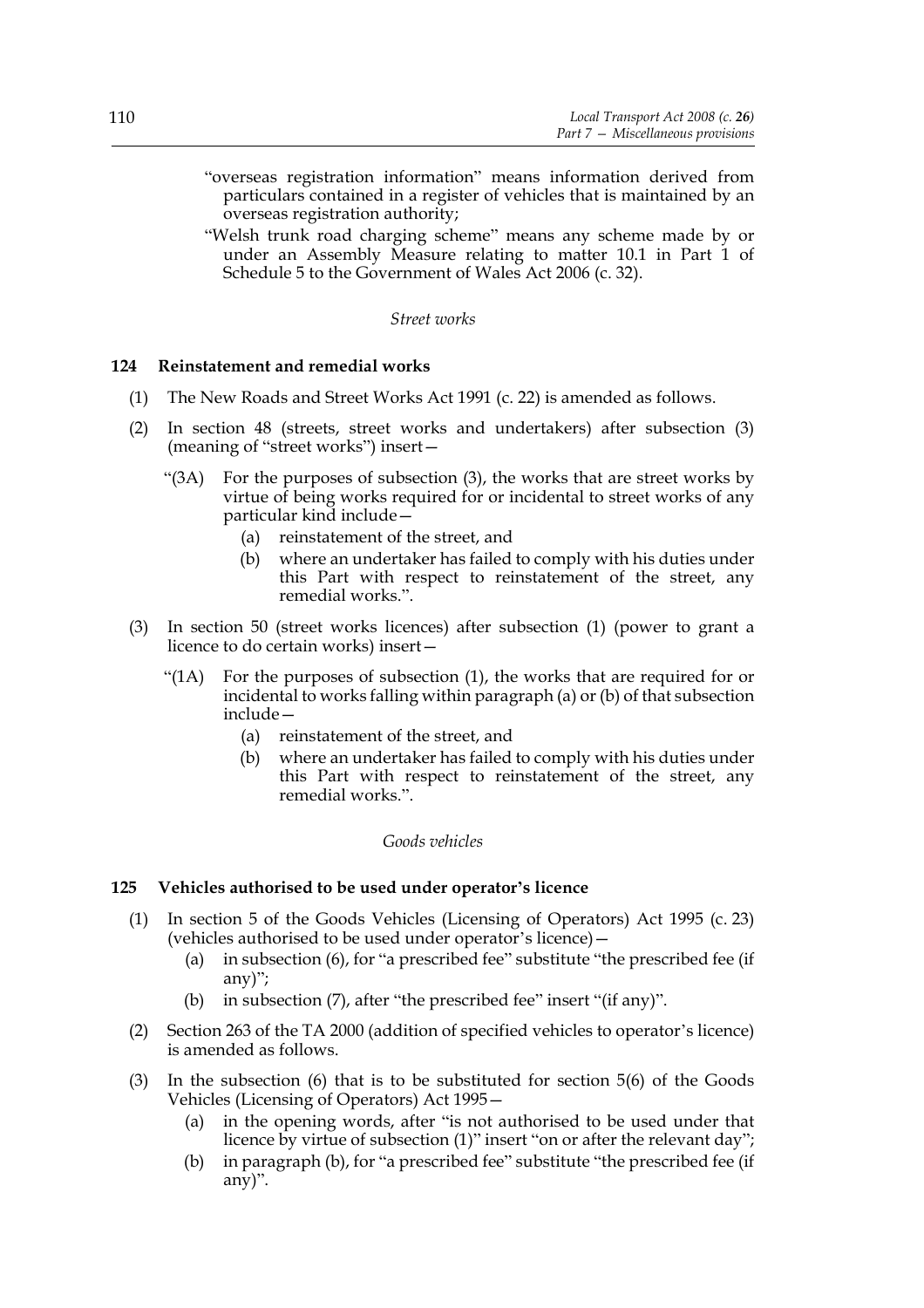- (4) After that subsection insert—
	- " $(6A)$  For the purposes of subsection  $(6)$  "the relevant day" is the latest of the following days—
		- (a) the day on which the vehicle was first in the lawful possession of the licence holder,
		- (b) the day on which the licence came into force,
		- (c) if a day not more than one month after the later of those days is prescribed for the purpose, the day so prescribed.".

#### **126 Vehicles used without operator's licence: power to return detained vehicles**

- (1) Schedule 1A to the Goods Vehicles (Licensing of Operators) Act 1995 (c. 23) (detention of vehicles used without operator's licence) is amended as follows.
- (2) For paragraph 8 (power to make regulations for return of detained vehicle) substitute—
	- "8 Regulations may make provision authorising a vehicle detained by virtue of paragraph 2 to be returned to the owner, in prescribed circumstances, without the need for any application under paragraph 9.".

*Civil enforcement of traffic contraventions*

#### **127 Civil enforcement of traffic contraventions: meaning of "local authority"**

- (1) Part 6 of the Traffic Management Act 2004 (c. 18) (civil enforcement of traffic contraventions) is amended as follows.
- (2) In section 76 (civil enforcement officers) at the end insert—
	- "(6) In this section "local authority" includes a non-metropolitan district council.".
- (3) In section 85 (prohibition of double parking) at the end insert—
	- "(9) In this section "local authority" includes a non-metropolitan district council.".
- (4) In section 86 (prohibition of parking at dropped footways etc) at the end insert—
	- "(10) In this section "local authority" includes a non-metropolitan district council.".
- (5) In section 87 (guidance to local authorities) at the end insert—
	- "(3) In this section "local authority" includes a non-metropolitan district council.".

#### **128 Financial penalty deposits: powers of vehicle examiners in Scotland**

In section 90F of the Road Traffic Offenders Act 1988 (c. 53), in the definition of "conditional offer", after "75(3)(a)" insert "or (3B)(a)".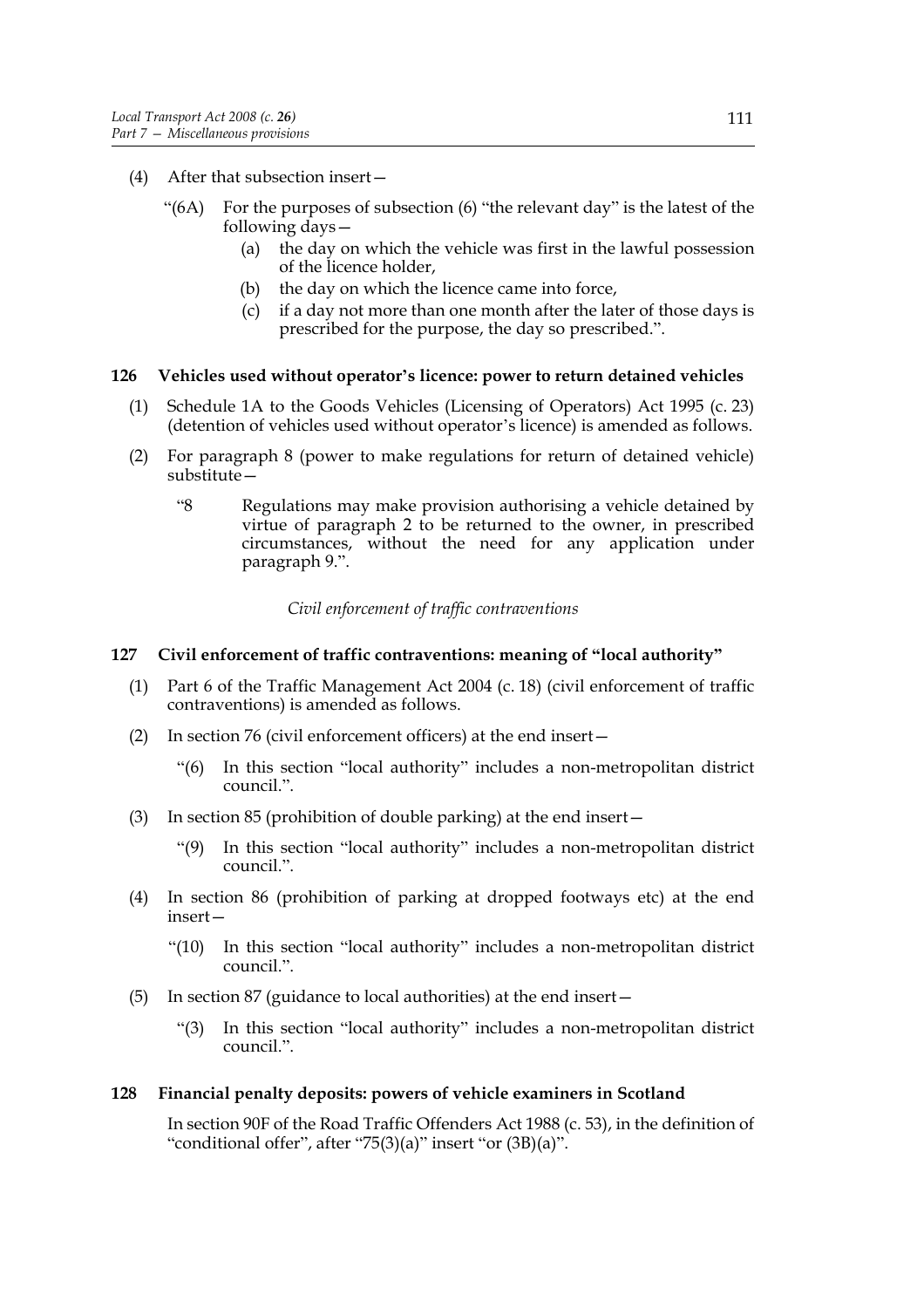*Foreign-registered vehicles*

### **129 Disclosure of information relating to foreign-registered vehicles**

After section 49 of the Road Safety Act 2006 (c. 49) (disclosure to foreign authorities of licensing and registration information) insert—

### **"49A Disclosure of information relating to foreign-registered vehicles**

- (1) The Secretary of State may disclose information to which subsection (2) applies to any person or body referred to in subsection (3) (subject to any restrictions mentioned in relation to the person or body).
- (2) This subsection applies to information that—
	- (a) is derived from particulars contained in a register of vehicles that is maintained in a country or territory outside the United Kingdom, and
	- (b) has been obtained by the Secretary of State from the authority or authorities of that country or territory with responsibility under the law of that country or territory for maintaining the register.
- (3) The persons and bodies are—
	- (a) a local authority, where the disclosure is made for any purpose connected with the investigation of—
		- (i) an offence, or
		- (ii) a road traffic contravention;
	- (b) Transport for London, where the disclosure is made for such a purpose;
	- (c) the Department of the Environment in Northern Ireland, where the disclosure is made for any purpose connected with the investigation of an offence;
	- (d) the Department for Regional Development in Northern Ireland, where the disclosure is made for any purpose connected with the investigation of a road traffic contravention;
	- (e) the chief officer of police of a police force in England and Wales;
	- (f) the chief constable of a police force maintained under the Police (Scotland) Act 1967;
	- (g) a member of the Police Service of Northern Ireland;
	- (h) an officer of Revenue and Customs;
	- (i) an inspector of taxes, where the disclosure is made for any purpose connected with any tax liability to which a person is or may be subject, or the amount of any such liability;
	- (j) a person who the Secretary of State is satisfied has reasonable cause for seeking disclosure of the information.
- (4) The Secretary of State may charge a reasonable fee in respect of the cost  $of$ 
	- (a) obtaining, or seeking to obtain, information falling within subsection  $(2)(a)$ ;
	- (b) supplying information under subsection (1).
- (5) Nothing in this section affects any other power of the Secretary of State to disclose information.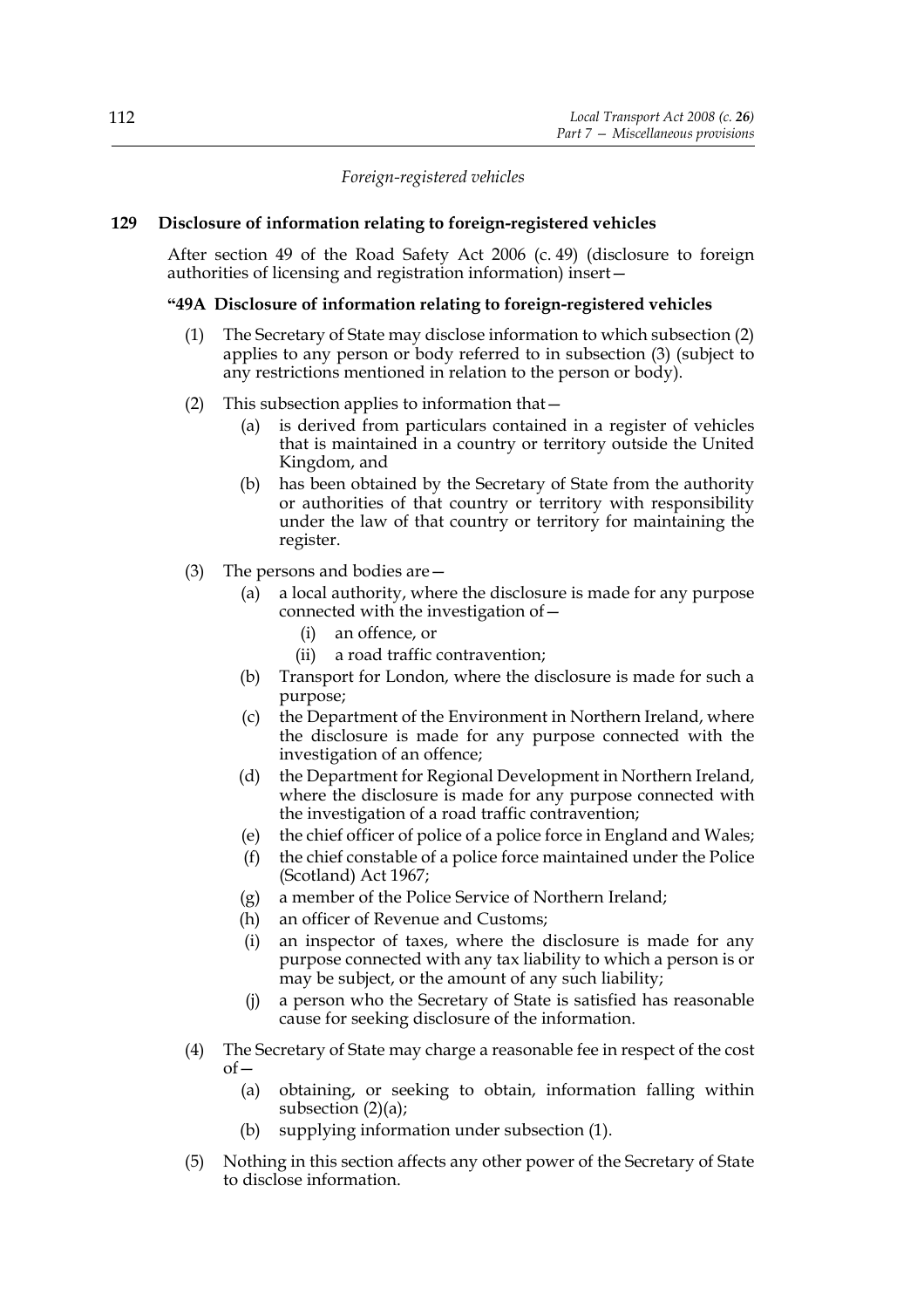(6) In this section—

"local authority" means—

- (a) a county council in England;
- (b) a metropolitan district council;
- (c) a non-metropolitan district council for an area for which there is no county council;
- (d) a London borough council;
- (e) the Common Council of the City of London;
- (f) the Council of the Isles of Scilly;
- (g) a county council or county borough council in Wales;
- (h) a council constituted under section 2 of the Local Government etc. (Scotland) Act 1994;

"road traffic contravention" means—

- (a) in relation to England and Wales, any contravention falling within Schedule 7 to the Traffic Management Act 2004;
- (b) in relation to Scotland, any act or omission that would have been an offence but for paragraph 1(4) or (as the case may be) 2(4) of Schedule 3 to the Road Traffic Act 1991 (control of parking in permitted and special parking areas);
- (c) in relation to Northern Ireland, any contravention falling within Schedule 1 to the Traffic Management (Northern Ireland) Order 2005 (2005 No. 1964 (N.I. 14));

"tax" has the meaning given by section 118(1) of the Taxes Management Act 1970.".

#### **130 Use of information relating to foreign-registered vehicles**

After section 49A of the Road Safety Act 2006 (c. 49) insert—

### **"49B Use of information relating to foreign-registered vehicles**

- (1) The Secretary of State may use information to which section 49A(2) applies for any of the purposes referred to in subsection (2).
- (2) The purposes are—
	- (a) to check the accuracy of information which has been obtained under regulations made by virtue of section 22A(2) of the Vehicle Excise and Registration Act 1994 (vehicle identity checks);
	- (b) to check the accuracy of records maintained by the Secretary of State in connection with any functions exercisable by the Secretary of State under or by virtue of that Act;
	- (c) to check the accuracy of records maintained, or caused to be maintained, under section 45(6B) or 49(3A) of the Road Traffic Act 1988 (records of examinations of goods and other vehicles);
	- (d) to promote compliance with section 47 or 53 of that Act (obligatory test certificates for goods and other vehicles);
	- (e) where appropriate, to amend or supplement any information mentioned in the foregoing provisions of this subsection or information contained in any records so mentioned;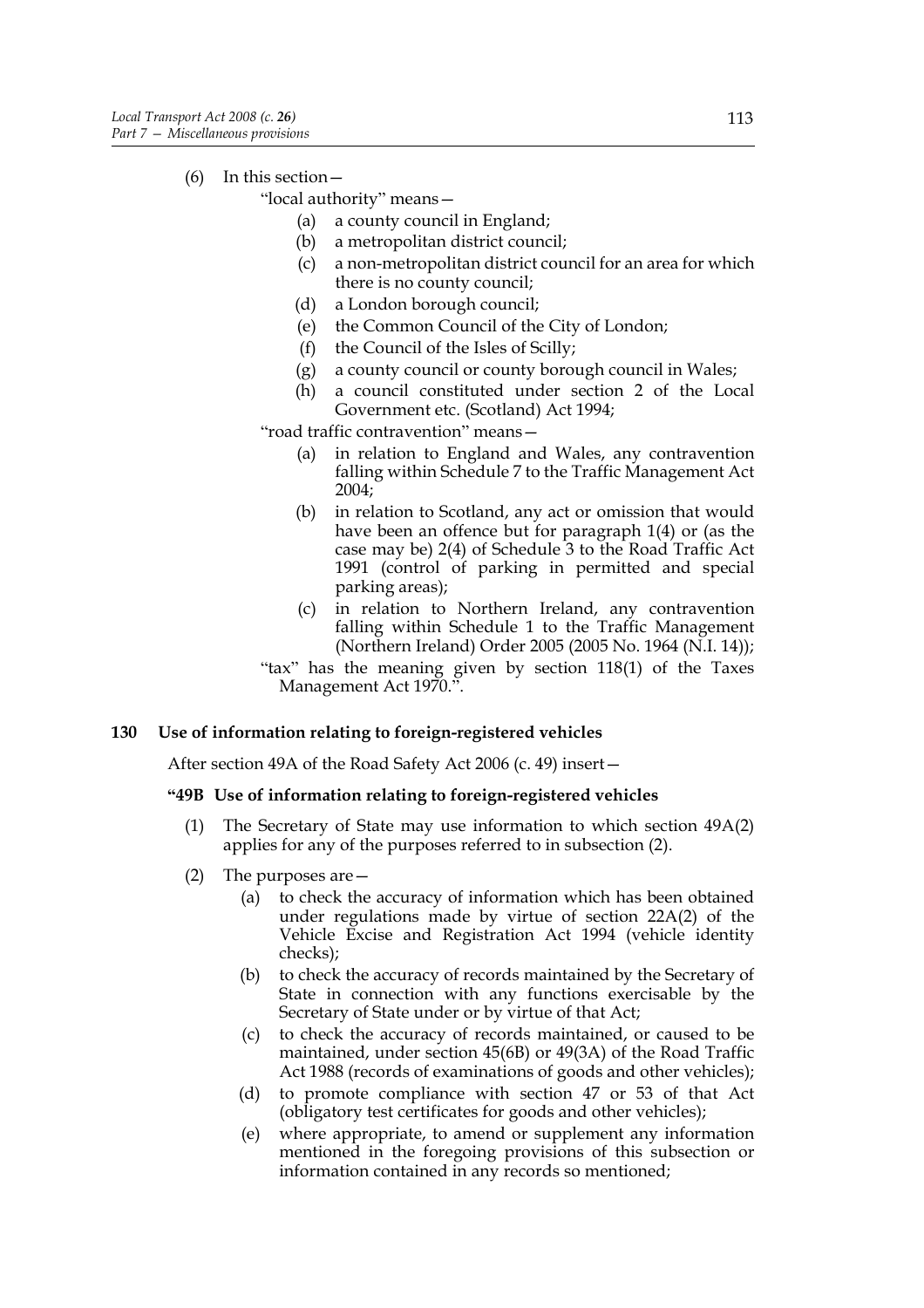(f) to trace a non-resident parent (within the meaning of the Child Support (Information, Evidence and Disclosure) Regulations 1992 (S.I. 1992/1812)).".

### **PART 8**

#### SUPPLEMENTARY PROVISIONS

### **131 Repeals**

Schedule 7 contains repeals.

### **132 Interpretation**

In this Act—

"the TA 1968" means the Transport Act 1968 (c. 73); "the PPVA 1981" means the Public Passenger Vehicles Act 1981 (c. 14); "the TA 1985" means the Transport Act 1985 (c. 67); "the GLA Act 1999" means the Greater London Authority Act 1999 (c. 29); "the TA 2000" means the Transport Act 2000 (c. 38).

### **133 Extent**

- (1) Subject to subsections (2) and (3), this Act extends to England and Wales only.
- (2) The following provisions also extend to Scotland—
	- (a) sections 1 to 6;
	- (b) section 47 and Schedule 3;
	- (c) sections 53 and 54(1) to  $(7)$ ;
	- (d) sections 55 and 56;
	- (e) sections 57 to 61;
	- (f) section  $68(1)$  and  $(2)$ ;
	- (g) section 72;
	- (h) section 74;
	- (i) section 119;
	- (j) section 122;
	- (k) section 125;
	- (l) section 126;
	- (m) section 128;
	- (n) sections 129 and 130;
	- (o) sections 132, 134, 135 and this section;
	- (p) the repeals in Part 3 of Schedule 7 relating to sections 22 and 23 of the TA 1985, and section 131 so far as relating to those repeals.
- (3) The following provisions also extend to Northern Ireland—
	- (a) section 122;
	- (b) sections 129 and 130;
	- (c) sections 132, 134, 135 and this section.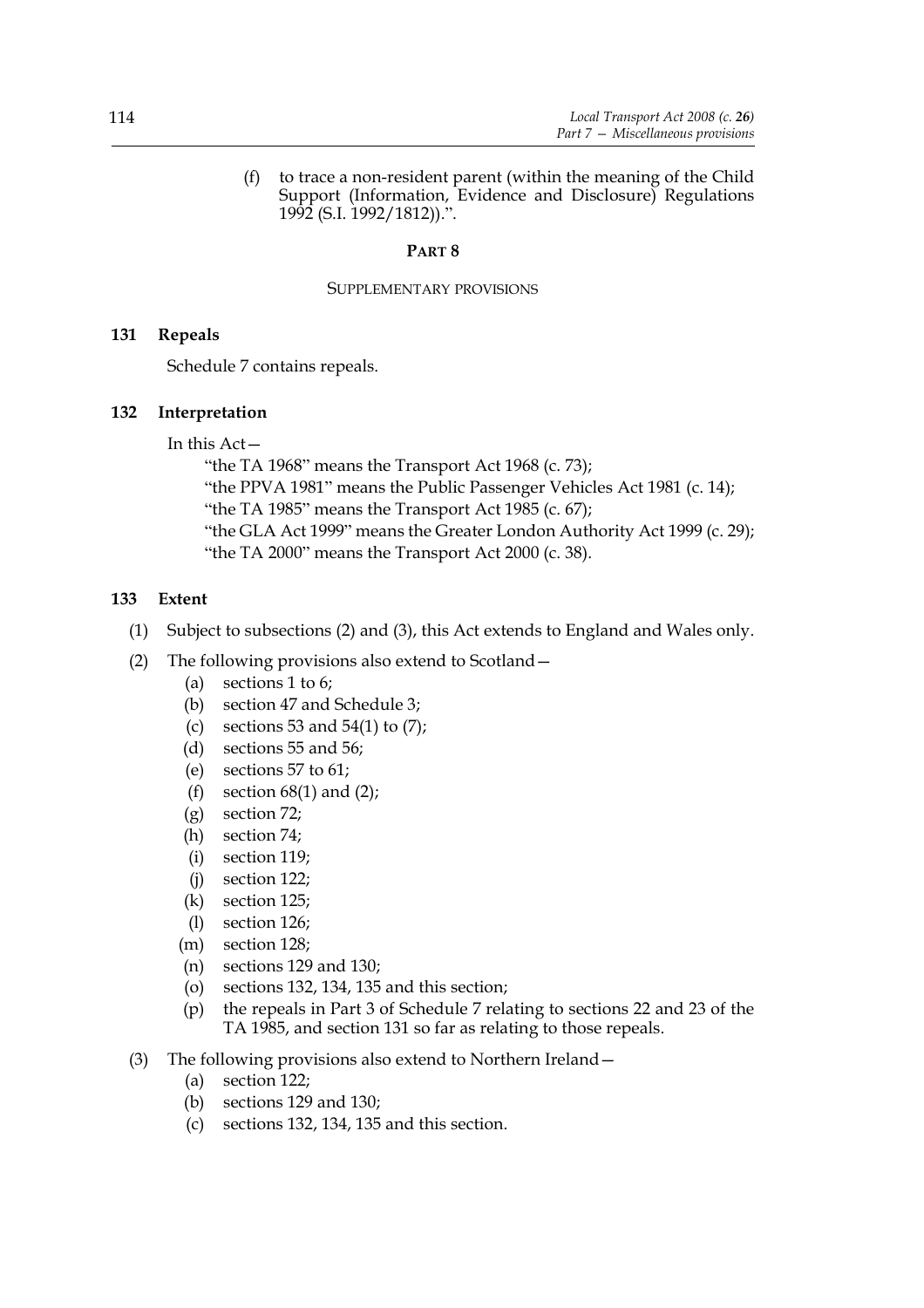### **134 Commencement**

- (1) The following provisions of this Act come into force on the day on which this Act is passed—
	- (a) section  $77(10)$ ;
	- (b) this Part, other than section 131 and Schedule 7;
	- (c) any power under or by virtue of this Act to make regulations or an order.
- (2) Sections 55, 56, 122, 123, 124 and 127 come into force at the end of the period of 2 months beginning with the day on which this Act is passed.
- (3) Subject to subsection (4), the other provisions of this Act come into force on an appointed day.
- (4) Any repeal in Schedule 7 (and section 131 so far as relating to the repeal) comes into force in the same way as the provisions of this Act to which the repeal relates.
- (5) In this section "appointed day" means such day or days as the Secretary of State may by order made by statutory instrument appoint.
- (6) The power conferred by subsection (5) is exercisable as respects Wales by the Welsh Ministers (and not the Secretary of State) in relation to—
	- (a) Part 2;
	- (b) Part 3;
	- (c) in Part 4, sections 64, 65(1), 68 to 71 and 75;
	- (d) in Part 6, the amendments of the TA 2000.
- (7) An order under subsection (5)—
	- (a) may appoint different days for different purposes;
	- (b) may make incidental, consequential, supplemental or transitional provision or savings.

### **135 Short title**

This Act may be cited as the Local Transport Act 2008.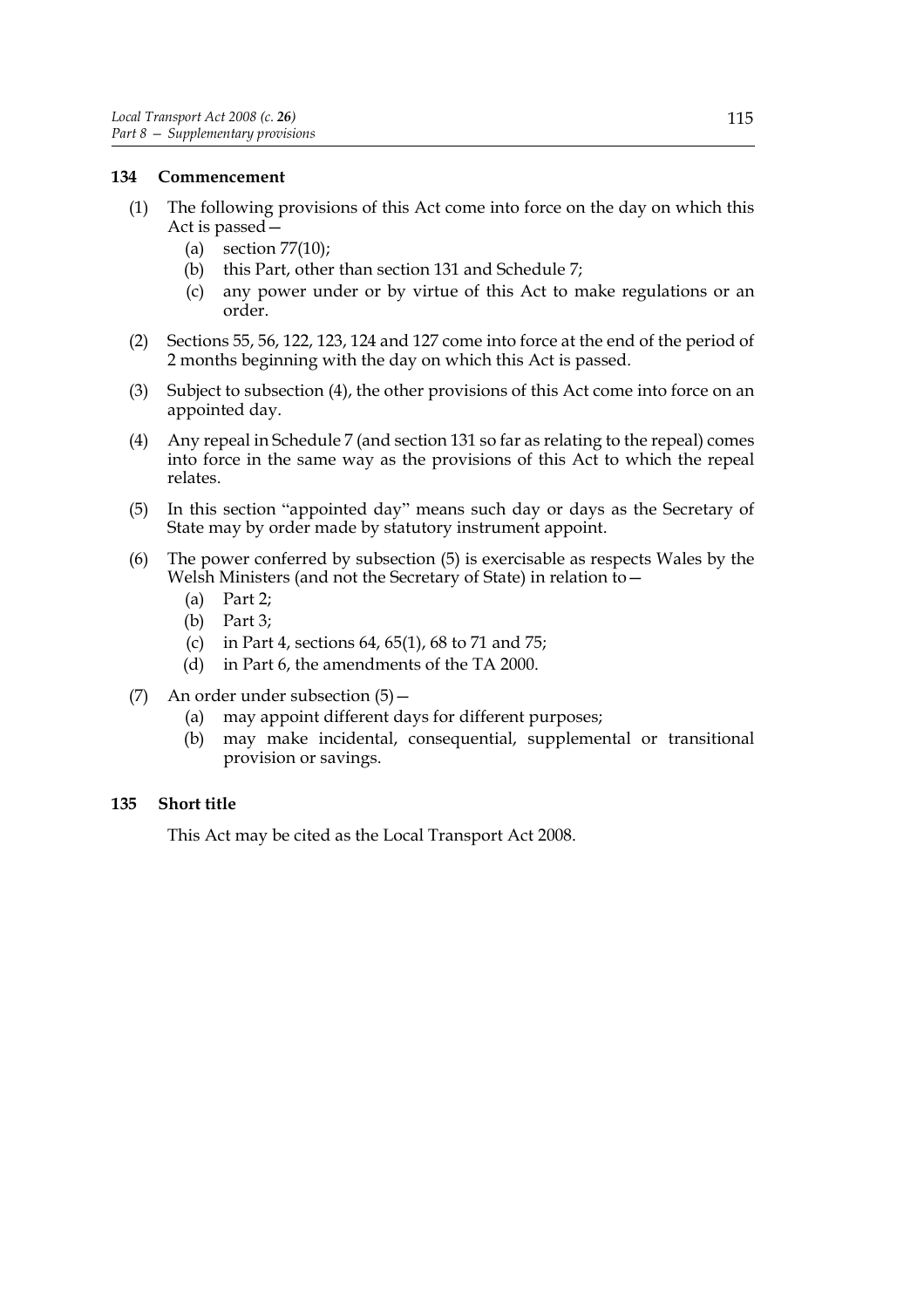# SCHEDULES

# SCHEDULE 1 Section 7

# REFERENCES TO LOCAL TRANSPORT PLANS

1 The TA 2000 is amended as follows.

*Quality contracts schemes*

- 2 (1) Section 124 is amended as follows.
	- (2) In subsection (1A)(c) for "local transport plan" substitute "local transport policies".
	- (3) Omit subsection (10).

*Joint and through ticketing schemes*

- 3 (1) Section 135 is amended as follows.
	- (2) In subsection (1) for paragraph (b) substitute  $-$ 
		- "(b) would contribute to the implementation of their local transport policies.".

#### *Information about bus services*

- 4 (1) Section 139 is amended as follows.
	- (2) In subsection (1) for "local transport plan" substitute "local transport policies".

#### *Local licensing schemes*

- 5 (1) Section 179 is amended as follows.
	- (2) In subsection (2) for "policies in the licensing authority's local transport plan" substitute "local transport policies of the licensing authority".

#### *Joint local licensing schemes*

- 6 (1) Section 180 is amended as follows.
	- (2) In subsection (2) for "policies in the licensing authorities' local transport plans" substitute "local transport policies of the licensing authorities".

#### *Joint local-London licensing schemes*

7 (1) Section 181 is amended as follows.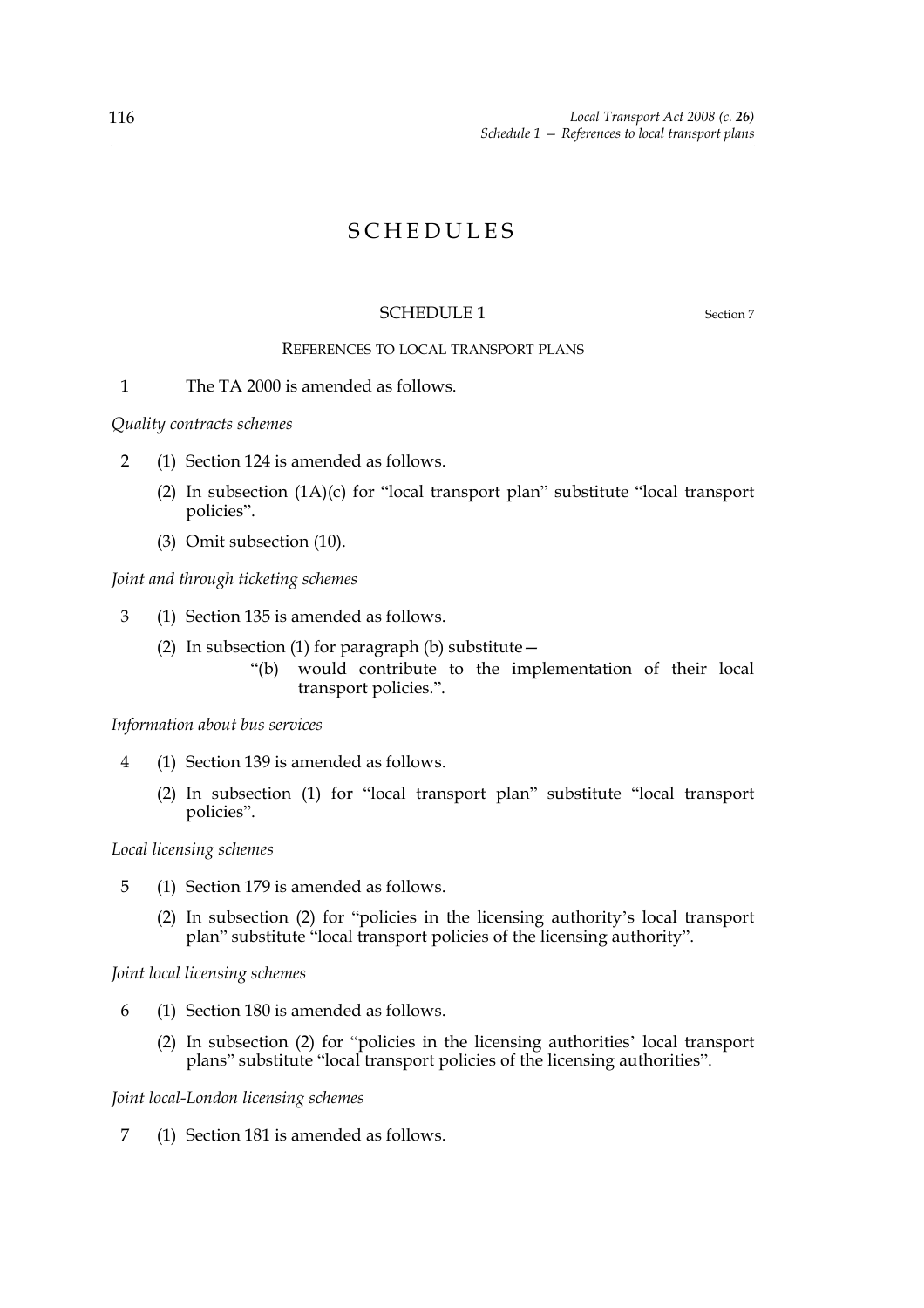- (2) In subsection  $(2)(a)$ 
	- (a) for "policies in the local transport plan" substitute "local transport policies";
	- (b) omit "the local transport plans of".

# *Financial provisions relating to road user charging and workplace parking levy*

- 8 (1) Schedule 12 is amended as follows.
	- (2) In paragraph 8 (application of proceeds)—
		- (a) in sub-paragraph (2)(a) for "policies in the authority's local transport plan" substitute "local transport policies of the authority";
		- (b) in sub-paragraph (4)(a) for "any policies in its local transport plan" substitute "any of its local transport policies".

### SCHEDULE 2 Section 46

COMPETITION TEST: AMENDMENTS OF SCHEDULE 10 TO THE TRANSPORT ACT 2000

1 Schedule 10 to the TA 2000 (competition test for exercise of bus functions) is amended as follows.

*Test for the exercise of functions by local authorities*

2 For the italic heading preceding paragraph 1 substitute—

# "PART 1

### TEST FOR EXERCISE OF BUS FUNCTIONS BY LOCAL AUTHORITIES

*Functions to which this Part of this Schedule applies".*

- 3 (1) Paragraph 1 (functions to which Schedule 10 applies) is amended as follows.
	- (2) In sub-paragraph (1) after "The functions to which" insert "this Part of".
	- (3) In sub-paragraph  $(2)$  -
		- (a) after "For the purposes of" insert "this Part of";
		- (b) after "a function to which" insert "this Part of".
- 4 (1) Paragraph 2 (competition test) is amended as follows.
	- (2) In sub-paragraph  $(1)$  -
		- (a) after "For the purposes of" insert "this Part of";
		- (b) after "a function to which" insert "this Part of".
	- (3) In sub-paragraph (3)(b) omit "substantial".
- 5 Omit paragraphs 3 and 4.
- 6 In paragraph 5 (investigation by OFT)—
	- (a) for "the OFT" substitute "the Office of Fair Trading (in this Schedule referred to as "the OFT");
	- (b) after "a function to which" insert "this Part of".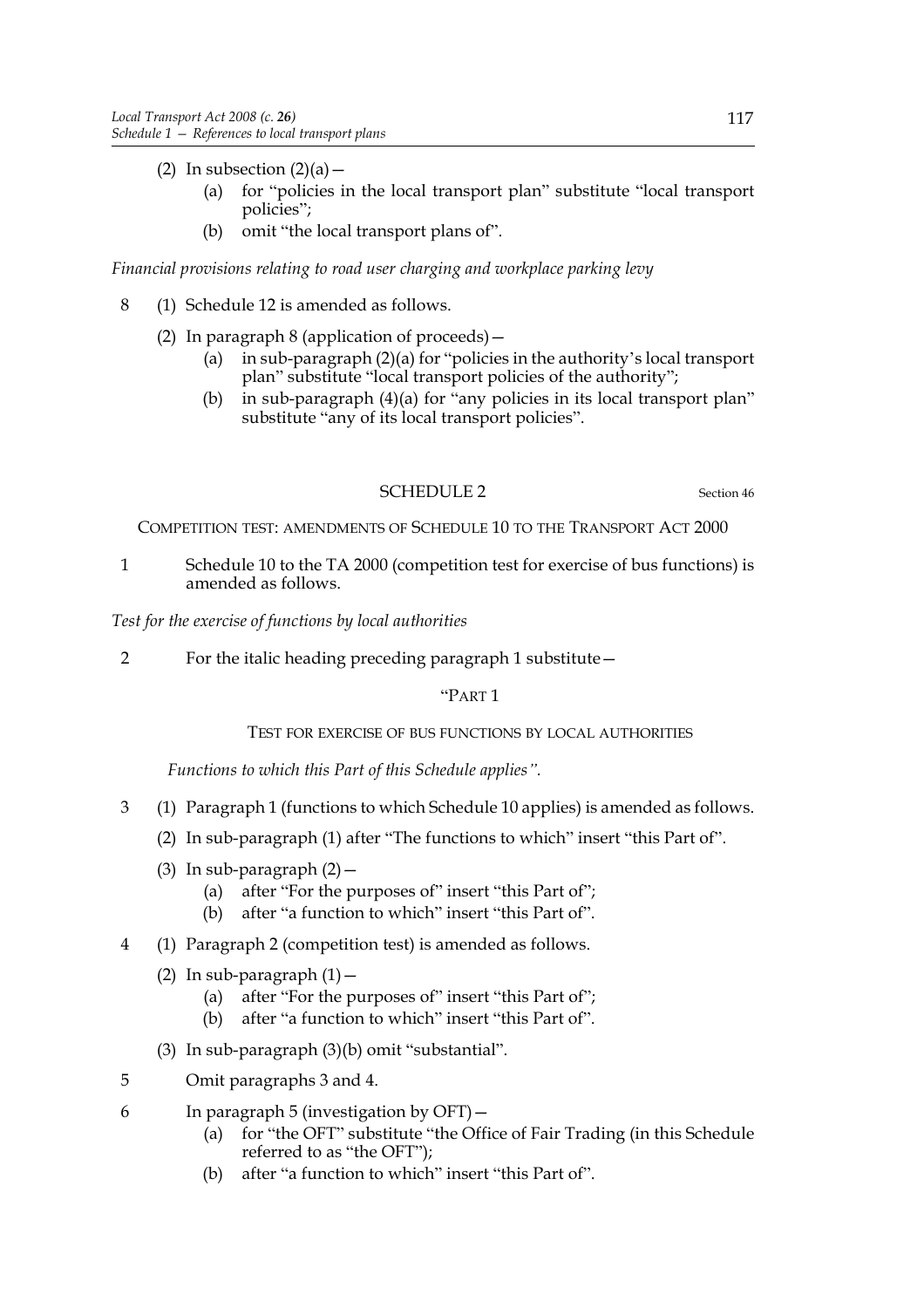- 7 In paragraph 10 (decisions) omit paragraph (a).
- 8 Omit paragraph 11.
- 9 In paragraph 12(1) (enforcement of decision) after "a function to which" insert "this Part of".
- 10 In paragraph 13(1) (restriction on disclosure of information) after "its functions under" insert "this Part of".
- 11 In paragraph 14 (offence of disclosing information) after "its functions under" (in both places) insert "this Part of".
- 12 After paragraph 14 insert—

*"Advice and information*

- 14A (1) As soon as is reasonably practicable after the passing of the Local Transport Act 2008, the OFT must prepare and publish advice and information about—
	- (a) the application of the competition test,
	- (b) the enforcement of decisions regarding that test.
	- (2) The OFT may at any time publish revised, or new, advice or information.
	- (3) Advice and information published under this paragraph must be prepared with a view to—
		- (a) explaining provisions of this Part of this Schedule to persons who are likely to be affected by them, and
		- (b) indicating how the OFT expects such provisions to operate.
	- (4) Advice (or information) published by virtue of sub-paragraph (3)(b) may include advice (or information) about the factors which the OFT may take into account in considering whether, and if so how, to exercise a power conferred on it by this Part of this Schedule.
	- (5) Any advice or information published by the OFT under this paragraph is to be published in such form and in such manner as it considers appropriate.
	- (6) If the OFT is preparing any advice or information under this paragraph it must consult such persons as it considers appropriate.".
- 13 In paragraph 15 (defamation)—
	- (a) after "or notice given" insert ", and to any advice or information given,";
	- (b) after "its functions under" insert "this Part of".
- 14 (1) Paragraph 16 (fees) is amended as follows.
	- (2) In sub-paragraph (1) after "its functions under" insert "this Part of".
	- (3) Omit sub-paragraph (3).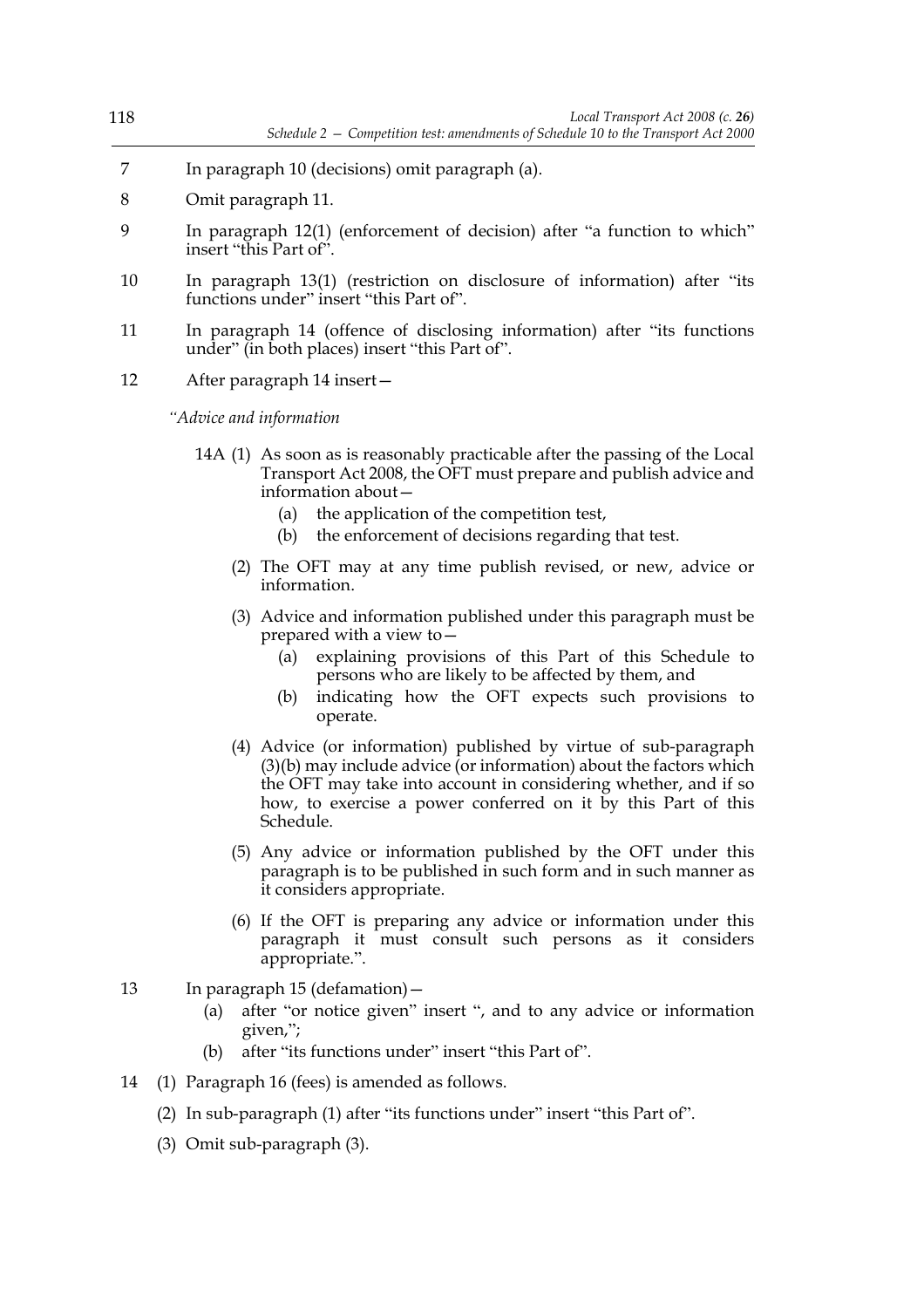*New test for certain agreements, decisions and practices*

15 After paragraph 16 insert—

#### "PART 2

#### TEST FOR CERTAIN AGREEMENTS, DECISIONS AND PRACTICES

#### *Interpretation*

- 17 (1) This paragraph applies for the purposes of the interpretation of this Part of this Schedule.
	- (2) A voluntary multilateral agreement (a "VMA") is a voluntary partnership agreement (within the meaning given by section 153) to which two or more operators of local services are parties.
	- (3) A voluntary bilateral agreement (a "VBA") is a voluntary partnership agreement (within the meaning given by that section) to which only one operator of local services is a party.
	- (4) In this Part of this Schedule—
		- (a) a "qualifying agreement" is an agreement between bus undertakings only;
		- (b) a "qualifying decision" is so much of any decision by an association of undertakings as relates to the operation of local services;
		- (c) a "qualifying practice" is a concerted practice by bus undertakings only.
	- (5) For the purposes of sub-paragraph  $(4)$  -
		- (a) a bus undertaking is an undertaking which is the operator of a local service;
		- (b) the involvement of a local authority which is not a bus undertaking is to be disregarded;
		- (c) a quality partnership scheme or voluntary partnership agreement is not to be regarded as a qualifying agreement, qualifying decision or qualifying practice.
	- (6) In sub-paragraph  $(5)(b)$  "local authority" means -
		- (a) a local transport authority;
		- (b) a district council in England.
	- (7) A provision of this Part of this Schedule which is expressed to apply to, or in relation to, a qualifying agreement is to be read as applying equally to, or in relation to, a qualifying decision or a qualifying practice (but with any necessary modifications).
	- (8) A reference to the area of an authority  $-$ 
		- (a) in relation to a VMA or VBA, is a reference to the area of a local transport authority who are a party to the agreement;
		- (b) in relation to a qualifying agreement, is a reference to the area of a local transport authority in whose area the agreement is, or is to be, implemented.
	- (9) The "bus improvement objectives" are $-$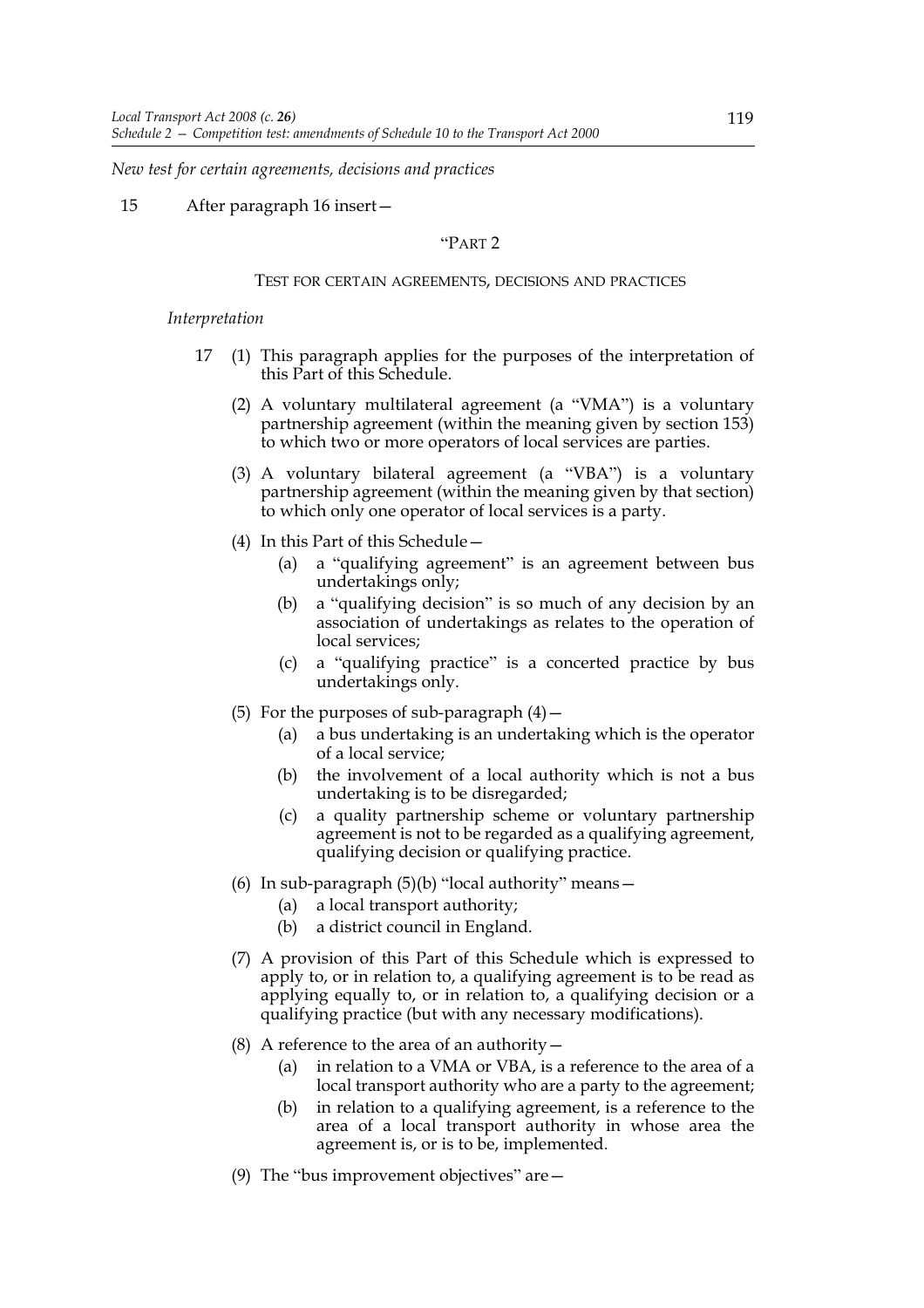- (a) securing improvements in the quality of vehicles or facilities used for or in connection with the provision of local services,
- (b) securing other improvements in local services of benefit to users of local services, and
- (c) reducing or limiting traffic congestion, noise or air pollution.

*Agreements, decisions and practices to which this Part of this Schedule applies*

- 18 (1) This Part of this Schedule applies to—
	- (a) VMAs or VBAs falling within sub-paragraph (2), and
	- (b) qualifying agreements falling within sub-paragraph (3).

This paragraph is subject to paragraph 19.

- (2) A VMA or VBA falls within this sub-paragraph if it has as its object or effect the prevention, restriction or distortion of competition in the area of the authority, or the combined area of the authorities.
- (3) A qualifying agreement falls within this sub-paragraph if  $-$ 
	- (a) it has as its object or effect the prevention, restriction or distortion of competition in the area of the authority, or the combined area of the authorities, but
	- (b) the authority, or any of the authorities, has certified that they have considered all the terms and effects (or likely effects) of the agreement and that in their opinion the requirements mentioned in sub-paragraph (4) are satisfied.
- (4) The requirements are that the agreement—
	- (a) is in the interests of persons using local services within the area of the authority, or the combined area of the authorities, and
	- (b) does not impose on the undertakings concerned restrictions that are not indispensable to the attainment of the bus improvement objectives.
- (5) For the purposes of sub-paragraph  $(2)$  -
	- (a) the object or effect of a VMA may be considered either on its own or together with one or more other VMAs, VBAs or qualifying agreements;
	- (b) the object or effect of a VBA is to be considered together with one or more VMAs, other VBAs or qualifying agreements.
- (6) For the purposes of sub-paragraph (3) the object or effect of a qualifying agreement may be considered either on its own or together with one or more VMAs, VBAs or other qualifying agreements.
- 19 (1) This Part of this Schedule does not apply to a VMA, VBA or qualifying agreement if it (or any of its provisions) constitutes a price-fixing agreement within the meaning given by section 39(9) of the Competition Act 1998.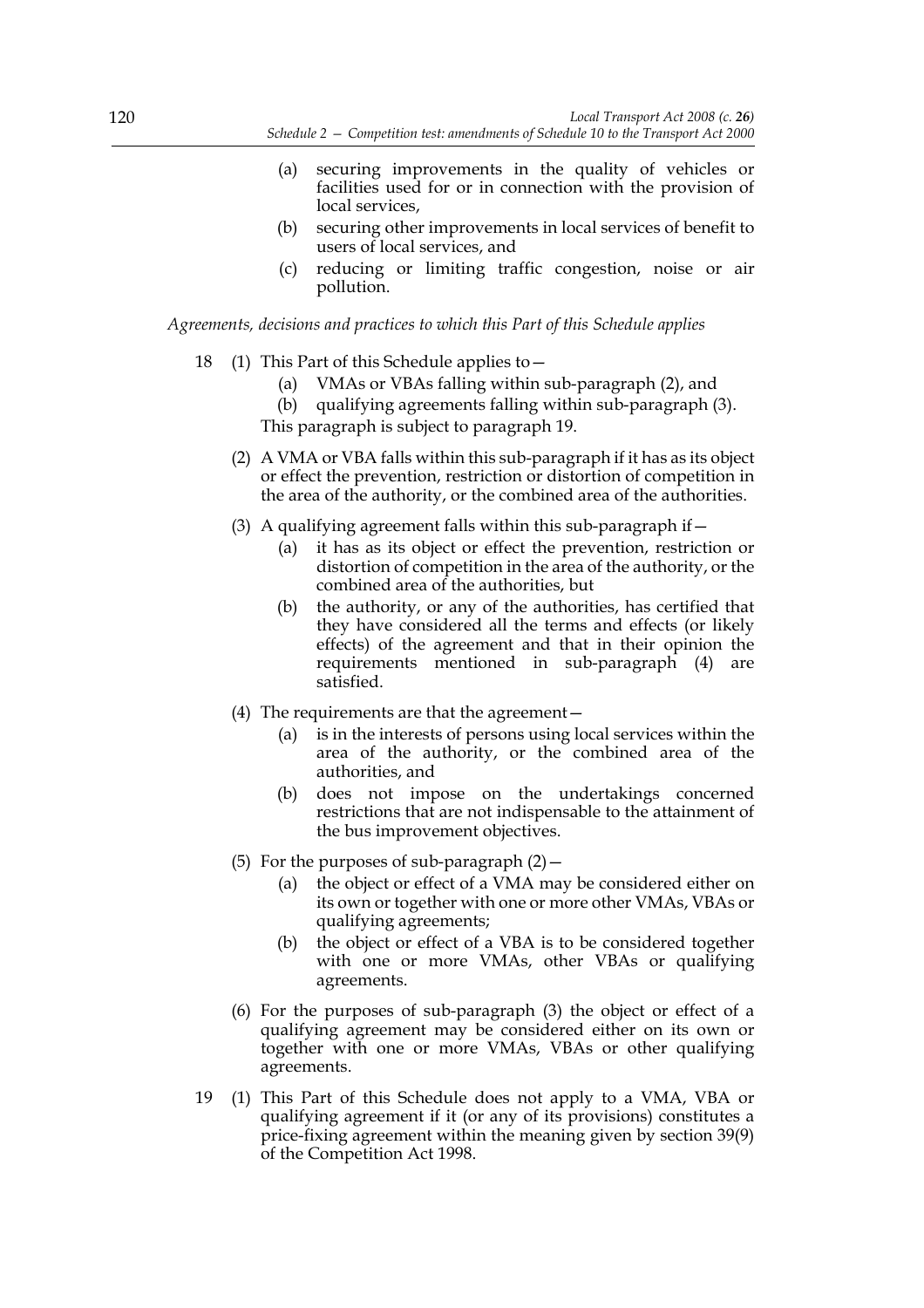(2) Where the standard of services specified in a VMA or VBA includes any requirement as to maximum fares (see section 153(3)), any provision of that agreement relating to the setting, review or revision of the maximum fare is not to be regarded as constituting a price-fixing agreement for the purposes of subparagraph (1).

#### *The prohibition*

- 20 (1) Any VMA, VBA or qualifying agreement to which this Part of this Schedule applies is prohibited unless it is exempt in accordance with the provisions of this Part of this Schedule.
	- (2) The prohibition in sub-paragraph (1) applies in place of the Chapter 1 prohibition.
	- (3) The Chapter 1 prohibition is the prohibition imposed by section 2(1) of the Competition Act 1998.

*Agreements and decisions void*

21 Any agreement or decision which is prohibited by paragraph 20 is void.

*Exempt agreements*

- 22 (1) A VMA, VBA or qualifying agreement to which this Part of this Schedule applies is exempt if—
	- (a) it contributes to the attainment of one or more of the bus improvement objectives,
	- (b) it does not impose on the undertakings concerned restrictions which are not indispensable to the attainment of those objectives, and
	- (c) it does not afford the undertakings concerned the possibility of eliminating competition in respect of a substantial part of the services in question.
	- (2) In any proceedings in which it is alleged that the prohibition in paragraph 20 is being or has been infringed by a VMA, VBA or qualifying agreement any undertaking or association of undertakings claiming the benefit of sub-paragraph (1) shall bear the burden of proving that the conditions of that sub-paragraph are satisfied.

*Application of provisions of Competition Act 1998*

- 23 (1) The provisions of Part 1 of the Competition Act 1998 ("the 1998 Act") specified in sub-paragraph (2) apply in relation to the prohibition in paragraph 20 (and a VMA, VBA or qualifying agreement to which this Part of this Schedule applies) as those provisions apply in relation to the Chapter 1 prohibition (and an agreement to which the provisions of that Chapter apply).
	- (2) The provisions are—
		- (a) in Chapter 1, sections 3, 6, 8, 10 and 11 (excluded agreements and exemptions);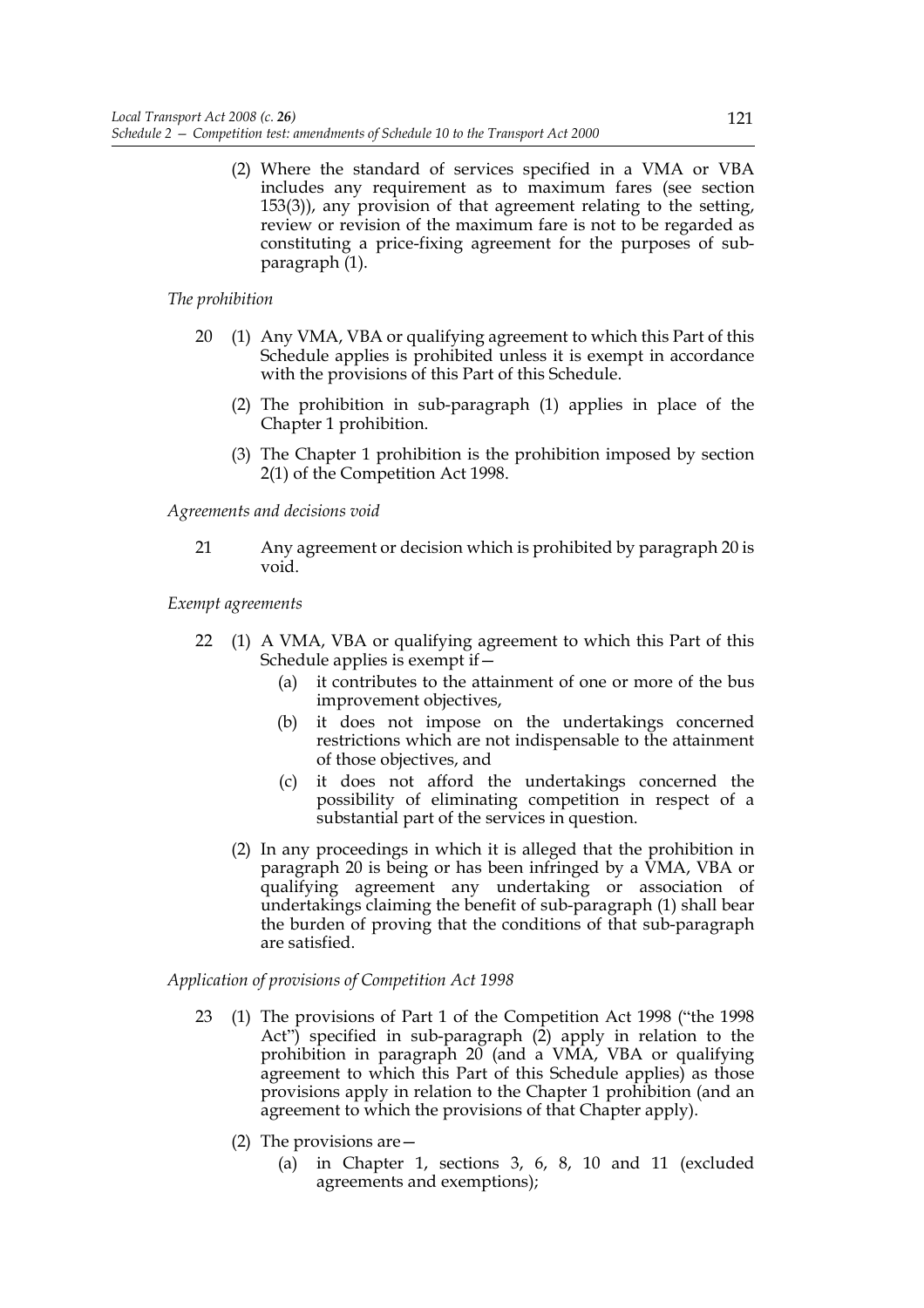- (b) Chapter 3 (investigations and enforcement), except sections 36 to 39 (penalties);
- (c) in Chapter 4, sections 46 to 49 (appeals);
- (d) Chapter 5 (miscellaneous), except section 54 (regulators).
- (3) The application, by virtue of sub-paragraph  $(2)(d)$ , of Chapter 5 includes section 52(1) of the 1998 Act; but this is subject to the following modifications—
	- (a) the reference to the passing of the 1998 Act is to be read as a reference to the passing of the Local Transport Act 2008;
	- (b) the reference to the Director is to be read as a reference to the OFT.
- (4) The application, in accordance with sub-paragraph (1), of the provisions mentioned in sub-paragraph (2) is to be subject to such further modifications as the Secretary of State may by order provide.".

#### *Schedule heading*

16 In consequence of the amendments made by this Schedule, the heading to Schedule 10 becomes—

"COMPETITION TEST: FUNCTIONS AND AGREEMENTS RELATING TO BUSES".

### SCHEDULE 3 Section 47

DETENTION OF CERTAIN PSVS USED WITHOUT PSV OPERATORS' LICENCES

The Schedule that is to be inserted as Schedule 2A to the PPVA 1981 is as follows—

#### "SCHEDULE 2A

DETENTION OF CERTAIN PSVS USED WITHOUT PSV OPERATORS' LICENCES

#### *Interpretation*

- 1 (1) In this Schedule—
	- "authorised person" means—
		- (a) an examiner appointed by the Secretary of State under section 66A of the Road Traffic Act 1988, or
		- (b) a person acting under the direction of such an examiner;
	- "contents", in relation to a vehicle, means any goods carried by that vehicle which are not personal effects;
	- "immobilisation device" means any device or appliance which is an immobilisation device for the purposes of section 104 of the Road Traffic Regulation Act 1984;
	- "nominated custodian" is to be construed in accordance with paragraph 6(1) below;
	- "operator", in relation to a public service vehicle, means—
		- (a) the driver, if he owns the vehicle, or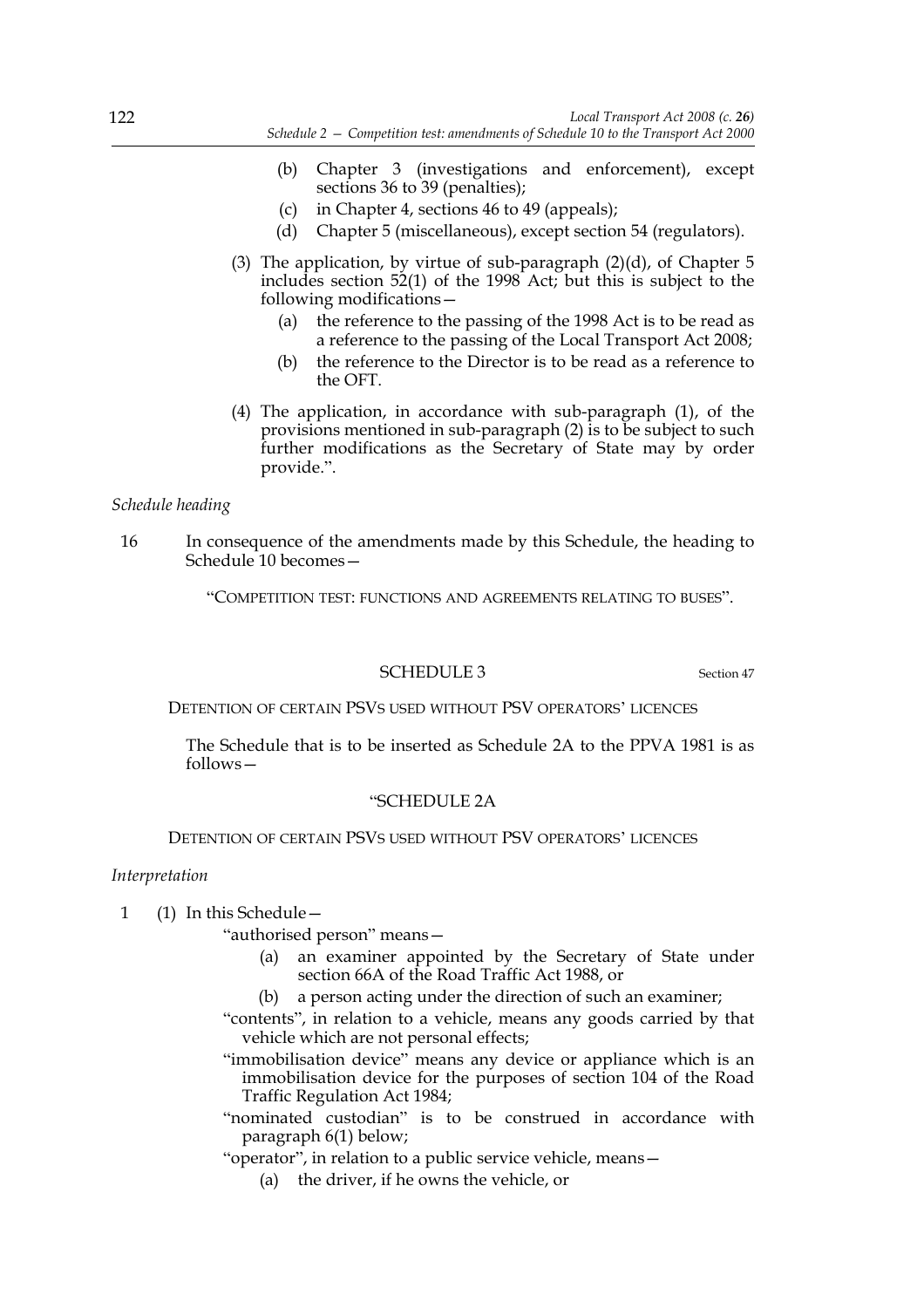(b) in any other case, the person for whom the driver works (whether under a contract of employment or any other description of contract personally to do the work),

but this is subject to any regulations that may be made under subparagraph  $(2)(a)$  below;

- "personal effects" means—
	- (a) any personal effects of any individual, and
	- (b) any articles being carried by a vehicle for the purpose of their delivery from one person to another.
- (2) Regulations may make provision for any purpose of this Schedule or regulations under it as to—
	- (a) the person who is to be regarded as the "operator" of a public service vehicle in such circumstances as may be specified or described in the regulations;
	- (b) the meaning of "owner" as regards a public service vehicle.
- (3) Regulations made by virtue of sub-paragraph (2)(b) above may, in particular, provide that the owner of a motor vehicle at a particular time is to be taken to be any person in whose name the vehicle is then registered by virtue of the Vehicle Excise and Registration Act 1994.

### *Detention of property*

- 2 (1) Regulations may provide that where an authorised person has reason to believe that a public service vehicle adapted to carry more than 8 passengers is being, or has been, used on a road in contravention of section 12(1) of this Act, the person may detain the vehicle and its contents.
	- (2) Regulations made by virtue of sub-paragraph (1) above may not authorise a person other than a constable in uniform to stop a vehicle on any road.

*The vehicle and any other property detained, the passengers, and any personal effects*

- 3 (1) Regulations may, in connection with the detaining of a vehicle by virtue of paragraph 2 above, make provision with respect to any of the following—
	- (a) the vehicle;
	- (b) any other property detained or to be detained by virtue of paragraph 2 above;
	- (c) any passengers who have been travelling on the vehicle;
	- (d) any personal effects remaining on the vehicle.
	- (2) Regulations under this paragraph must include provision requiring passengers who have been travelling on the vehicle to be transported in safety to their destination or to a suitable place from which to continue their journey.

### *Immobilisation of vehicle*

- 4 (1) Regulations may provide that, before a vehicle is removed by virtue of paragraph 6 below, an authorised person may—
	- (a) fix an immobilisation device to the vehicle in the place where the vehicle has been detained, or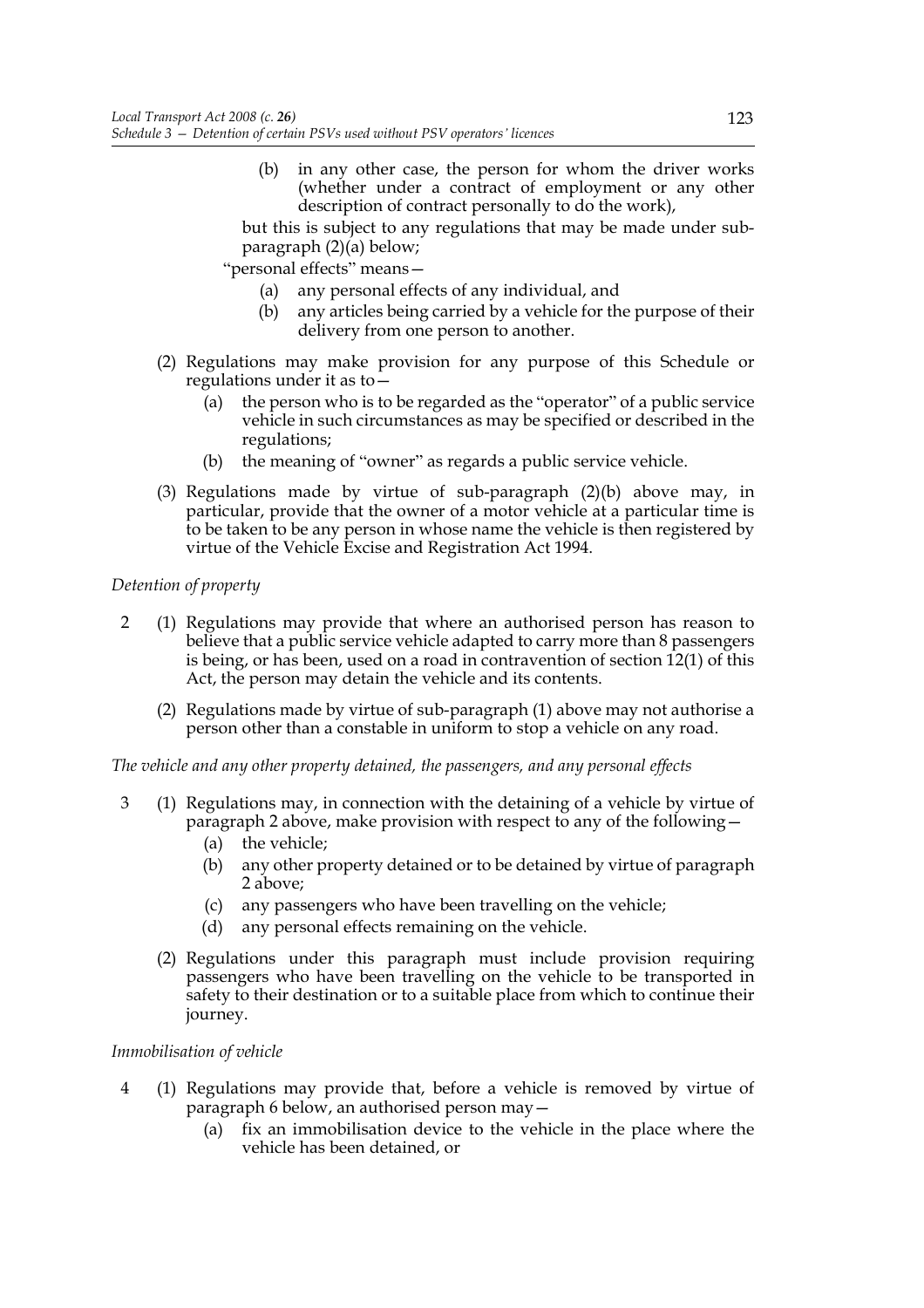- (b) move the vehicle, or require it to be moved, to a more convenient place and fix an immobilisation device to the vehicle in that other place.
- (2) Regulations may also provide—
	- (a) that, on any occasion when an immobilisation device is fixed to a vehicle, the person fixing the device must also fix to the vehicle an immobilisation notice (see sub-paragraph (3) below);
	- (b) that a vehicle to which an immobilisation device has been fixed may only be released from the device by or under the direction of an authorised person; and
	- (c) that an immobilisation notice must not be removed or interfered with except by or on the authority of an authorised person.
- (3) In this paragraph "immobilisation notice" means a notice  $-$ 
	- (a) indicating that an immobilisation device has been fixed to the vehicle,
	- (b) warning that no attempt should be made to drive the vehicle or otherwise put it in motion, and
	- (c) giving such other information as may be prescribed.

*Offences relating to immobilisation*

- 5 (1) Regulations may provide that a person—
	- (a) who removes or attempts to remove an immobilisation device fixed to a vehicle under regulations made by virtue of paragraph 4(1) above, but
	- (b) who is not authorised to do so in accordance with paragraph  $4(2)(b)$ above,

is guilty of an offence and liable on summary conviction to a fine not exceeding level 3 on the standard scale.

(2) Regulations may provide that a person who removes or interferes with an immobilisation notice in contravention of regulations made by virtue of paragraph 4(2)(c) above is guilty of an offence and liable on summary conviction to a fine not exceeding level 2 on the standard scale.

### *Removal and delivery of property into custody of nominated custodian*

- 6 (1) Regulations may make provision for an authorised person to direct that any property—
	- (a) detained by virtue of paragraph 2 above, or

(b) consisting of personal effects remaining on a vehicle so detained,

be removed and delivered into the custody of a person (the "nominated custodian") specified in the direction.

- (2) Regulations may provide that the nominated custodian must be a person who—
	- (a) is identified in accordance with prescribed rules,
	- (b) has made arrangements with the Secretary of State, and
	- (c) has agreed to accept delivery of the property in accordance with those arrangements.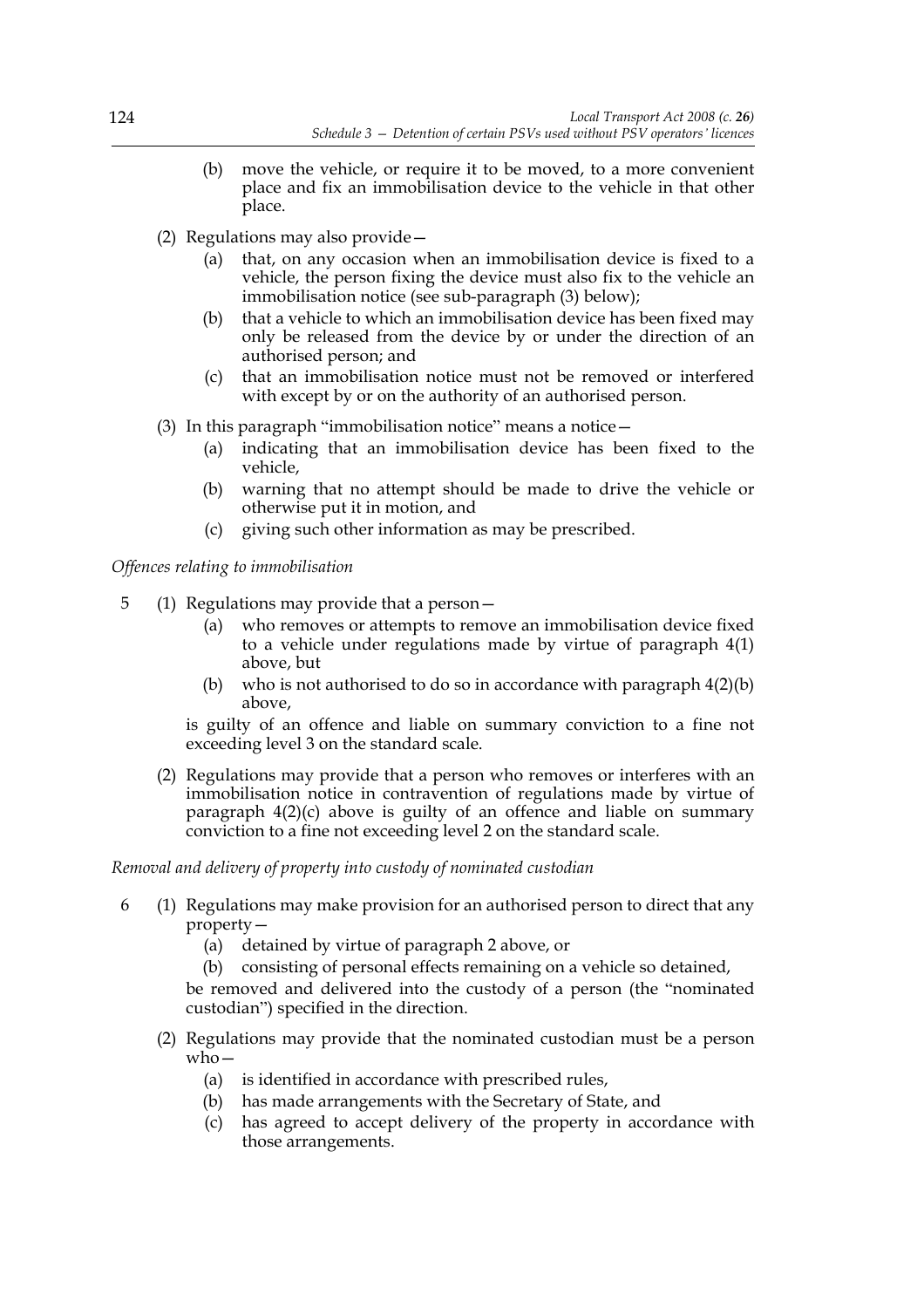- (3) Arrangements falling within sub-paragraph (2) above may include provision for the payment of a sum to a person into whose custody any property is delivered.
- (4) Regulations may also provide that an authorised person who has given a direction by virtue of sub-paragraph (1) above in respect of a vehicle may allow the driver of the vehicle to deliver persons or property falling within sub-paragraph (5) below to their destination or some other suitable place, before delivering the vehicle into the custody of the nominated custodian.
- (5) The persons and property are—
	- (a) any passengers who have been travelling on the vehicle,
	- (b) any contents of the vehicle,
	- (c) any personal effects remaining on the vehicle.

### *Informing persons that their property has been detained etc*

- 7 (1) This paragraph applies in relation to any property—
	- (a) which is detained by virtue of paragraph 2 above, or
	- (b) which consists of personal effects that remained on a vehicle so detained.
	- (2) Regulations may make provision for informing persons who may be entitled to any such property that it has been so detained or, as the case may be, that it remained on a vehicle so detained.
	- (3) The provision that may be made by virtue of sub-paragraph (2) above includes provision requiring—
		- (a) the publication by an authorised person of such notices as may be prescribed, and
		- (b) the giving of notice by an authorised person to such persons as may be prescribed.

### *Return of vehicle*

8 Regulations may make provision authorising a vehicle detained by virtue of paragraph 2 above to be returned to the owner, in prescribed circumstances, without the need for any application under paragraph 9 below.

### *Application to traffic commissioner for return of vehicle*

- 9 (1) Regulations must make provision enabling the owner of a vehicle which has been detained by virtue of paragraph 2 above to apply to the traffic commissioner for the area in which the vehicle was detained for the return of the vehicle.
	- (2) Regulations may, in particular,—
		- (a) require notice of an application to be given to the traffic commissioner within such period as may be determined in accordance with the regulations;
		- (b) require notice of an application to be made in such form as may be prescribed.
	- (3) Regulations must prescribe the grounds upon which the owner may apply for the return of the vehicle.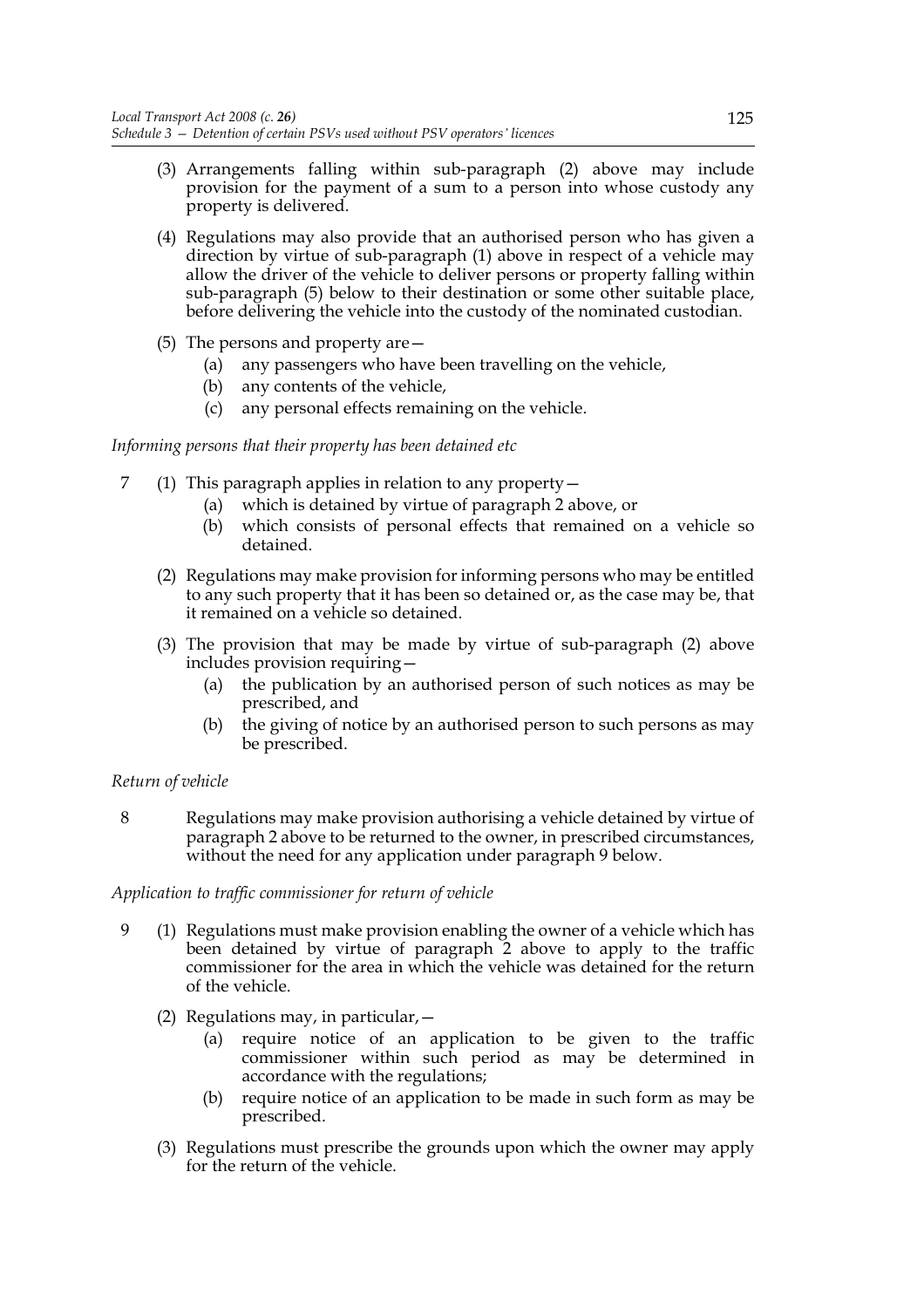- (4) The grounds prescribed under sub-paragraph (3) above must include each of the following—
	- (a) that, at the time the vehicle was detained, the person using the vehicle held a PSV operator's licence (whether or not authorising the use of the vehicle);
	- (b) that, at the time the vehicle was detained, the vehicle was not being, and had not been, used in contravention of section 12(1) of this Act;
	- (c) that, although at the time the vehicle was detained it was being, or had been, used in contravention of section 12(1) of this Act, the owner did not know that it was being, or had been, so used;
	- (d) that, although knowing at the time the vehicle was detained that it was being, or had been, used in contravention of section 12(1) of this Act, the owner—
		- (i) had taken steps with a view to preventing that use, and
		- (ii) has taken steps with a view to preventing any further such  $11$ Se.

### *Hearings by traffic commissioner*

- 10 (1) Regulations must make provision—
	- (a) enabling the traffic commissioner to hold a hearing before determining an application by virtue of paragraph 9 above;
	- (b) requiring the traffic commissioner to hold a hearing, if requested by a person who claims to be the owner;
	- (c) as to the time within which the hearing must be held; and
	- (d) subject to such provision as may be made by the regulations, for the hearing to be held in public.
	- (2) Regulations must also provide that, if no hearing is held, the traffic commissioner must determine the application within a prescribed time after receiving notice of the application.

### *Consequences of the traffic commissioner's determination*

- 11 Regulations must provide that—
	- (a) if the traffic commissioner determines that one of the grounds prescribed by virtue of paragraph 9(3) above is made out, the traffic commissioner must order the nominated custodian to return the vehicle to the owner; and
	- (b) if the traffic commissioner determines that none of those grounds is made out, the vehicle may be sold or destroyed by the nominated custodian, in such manner as may be prescribed.

### *Appeal to Transport Tribunal from traffic commissioner*

- 12 (1) Regulations must provide for an appeal to the Transport Tribunal against the determination of the traffic commissioner.
	- (2) Regulations may—
		- (a) prescribe the period within which an appeal must be made;
		- (b) make provision for notice of any appeal to be given to each of the following
			- the Transport Tribunal,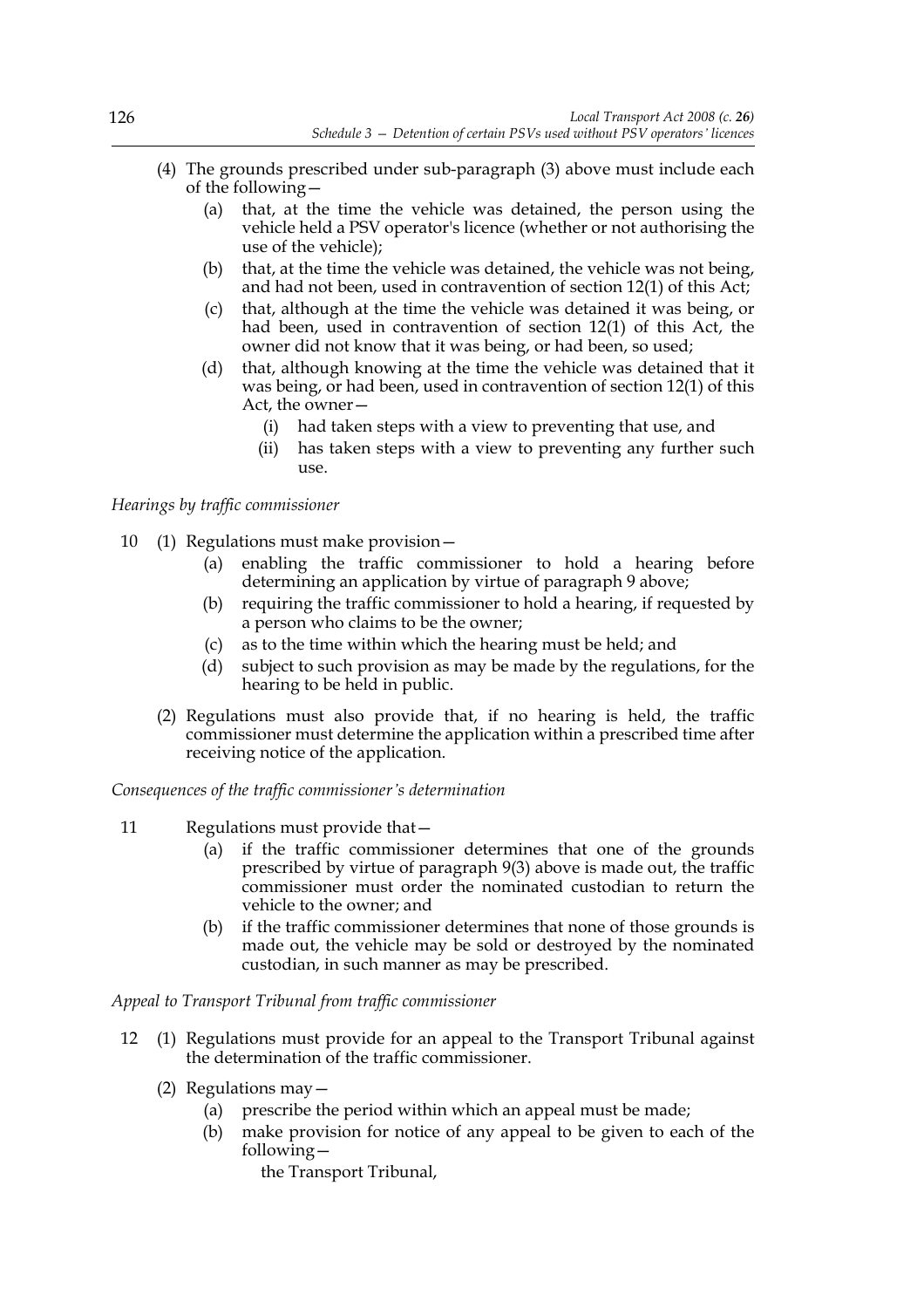### the traffic commissioner, such other persons as may be prescribed.

*Sale or destruction of vehicle where no application made under paragraph 9*

13 Regulations may provide that, if no application is made to the traffic commissioner in accordance with regulations made by virtue of paragraph 9 above, any vehicle detained by virtue of paragraph 2 above may be sold or destroyed in such manner as may be prescribed.

### *Return or disposal of contents and personal effects*

- 14 (1) Regulations may provide that the nominated custodian may retain custody of any property falling within sub-paragraph (2) below until—
	- (a) the property is returned, in accordance with the regulations, to a person who establishes entitlement to it; or
	- (b) the property is sold or destroyed by the nominated custodian in such manner as may be prescribed.
	- (2) The property is—
		- (a) any property detained by virtue of paragraph 2 above;
		- (b) any personal effects that remained on the vehicle so detained.
	- (3) Regulations may also make provision as to  $-$ 
		- (a) the period within which a person who claims to be entitled to the property may make a claim for its return;
		- (b) the requirements to be satisfied by a person who claims to be entitled to the property (including requirements as to the person's entitlement); and
		- (c) the manner in which entitlement is to be determined where there is more than one claim to the property.
	- (4) The nominated custodian may not sell or destroy any property unless—
		- (a) such steps as may be required by regulations made by virtue of paragraph 7(2) above have been taken and no person has, before the expiry of the period referred to in sub-paragraph (3)(a) above, established an entitlement to the property; or
		- (b) the condition of the property requires it to be disposed of without delay.

### *Custody of property*

- 15 (1) Regulations must provide that while any property is in the custody of a nominated custodian, it is the duty of the nominated custodian to take such steps as are necessary for the safe custody of that property.
	- (2) Any such provision is subject to the powers of the nominated custodian to sell or destroy property by virtue of this Schedule.

### *Proceeds of sale*

- 16 (1) Regulations must provide for the proceeds of sale of any property sold under regulations made by virtue of paragraph 11(b), 13 or  $14(1)(b)$  above –
	- (a) to be applied towards meeting expenses incurred by any authorised person in exercising functions by virtue of this Schedule; and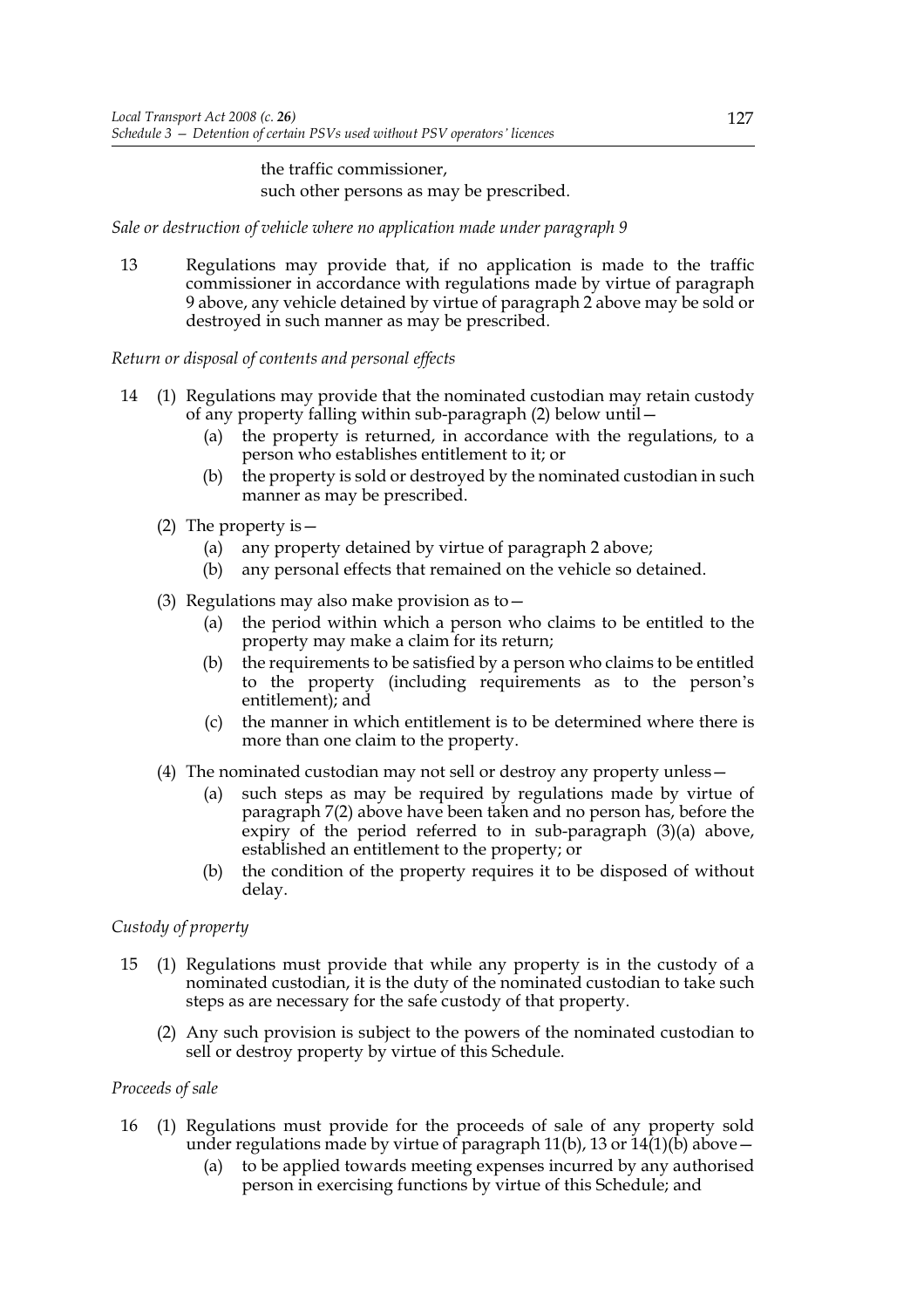- (b) in so far as they are not so applied, to be applied in such other manner as may be prescribed.
- (2) Regulations may in particular provide for a sum determined in accordance with the regulations to be paid to a person if  $-$ 
	- (a) the person claims, after the sale of property under regulations made by virtue of paragraph 11(b), 13 or  $14(1)(b)$  above, to be or to have been its owner;
	- (b) the claim is made within a prescribed time of the sale; and
	- (c) any other prescribed conditions are fulfilled.

#### *Disputes*

- 17 (1) Regulations may make provision about the proceedings to be followed where a dispute occurs as a result of regulations made by virtue of paragraph 14 or 16 above.
	- (2) The provision that may be made by virtue of sub-paragraph (1) above includes provision—
		- (a) for an application to be made to a magistrates' court or, in the case of an application made in Scotland, the sheriff;
		- (b) for a court or the sheriff to order a sum to be paid by the Secretary of State.
	- (3) Any application made to the sheriff in accordance with regulations made by virtue of sub-paragraph (2)(a) above must be made by way of summary application.

### *Obstruction of authorised person*

18 Regulations may provide that a person who intentionally obstructs an authorised person in the exercise of the powers of such a person under regulations made by virtue of this Schedule is guilty of an offence and liable on summary conviction to a fine not exceeding level 3 on the standard scale.

#### *Offences as to securing possession of property*

- 19 (1) Regulations may provide that a person is guilty of an offence if—
	- (a) the person makes a declaration with a view to securing the return of a vehicle under regulations made by virtue of paragraph 11 above;
	- (b) the declaration is that the vehicle was not being, or had not been, used in contravention of section 12(1) of this Act; and
	- (c) the declaration is, to the person's knowledge, either false or in any material respect misleading.
	- (2) Regulations may provide that a person guilty of such an offence is liable—
		- (a) on summary conviction, to a fine not exceeding the statutory maximum; and
		- (b) on conviction on indictment, to imprisonment for a term not exceeding two years or to a fine or to both.".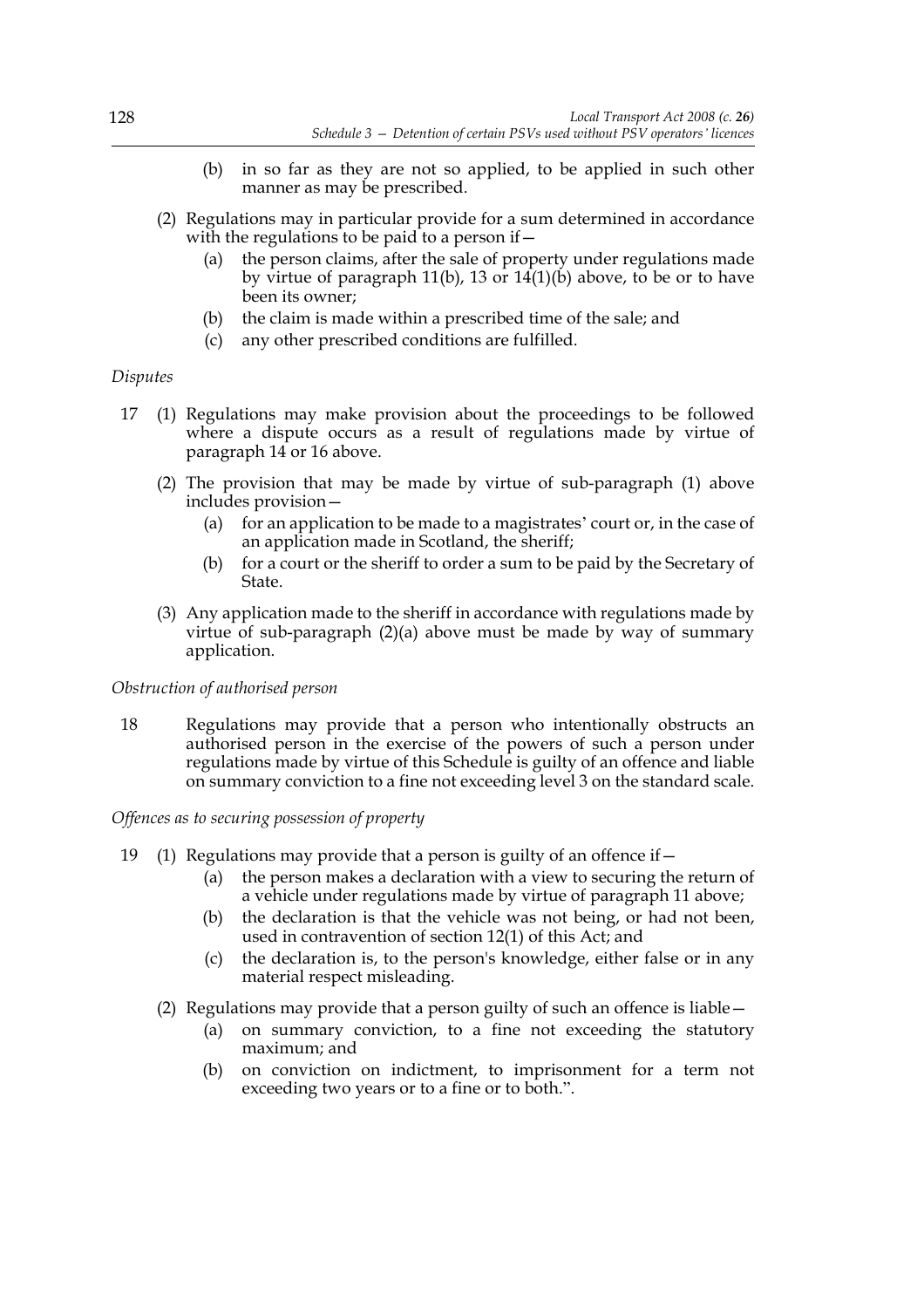#### SCHEDULE 4 Section 77

CHANGE OF NAME OF PTAS: CONSEQUENTIAL AMENDMENTS

#### PART 1

#### AMENDMENTS OF THE TRANSPORT ACT 1968

- 1 The TA 1968 is amended as follows.
- 2 (1) Section 9 (Passenger Transport Areas, Authorities and Executives) is amended as follows.
	- (2) In subsection  $(1)(a)$ 
		- (a) after "the following areas" insert "shall be designated as follows";
		- (b) in sub-paragraph (i) for "the metropolitan counties" substitute "each of the metropolitan counties shall be an integrated transport area";
		- (c) the words "shall be a passenger transport area" become part of subparagraph (ii).
	- (3) In subsection  $(1)(b)$  for the words from the beginning to the end of subparagraph (i) substitute—
		- "(b) any reference to "the Authority" is a reference to  $-$ 
			- (i) in relation to an integrated transport area in England and Wales, the Integrated Transport Authority established for the metropolitan county which is coterminous with or includes that integrated transport area; and".
	- (4) In subsection  $(1)(c)$  for the words preceding sub-paragraph (i) substitute -"(c) any reference to "the Executive" is a reference to  $-$ ".
	- (5) In subsection (2) after "The Executive for" insert "an integrated transport area or".
	- (6) In subsection (3) after "the Executive for any" insert "integrated transport area or".
	- (7) In subsection (4) for "the Passenger Transport Authority" substitute "the Authority".
	- (8) In subsection (5) for "a passenger transport area" substitute "an integrated transport area".
	- (9) In consequence of the amendments made by this Part, the heading to that section becomes "Areas, Authorities and Executives".
- 3 (1) Section 9A (general functions of Passenger Transport Authorities and Executives) is amended as follows.
	- (2) Before "passenger transport area" (in each place) insert "integrated transport area or".
	- (3) In consequence of the amendments made by this Part, the heading to that section becomes "General functions of Authorities and Executives".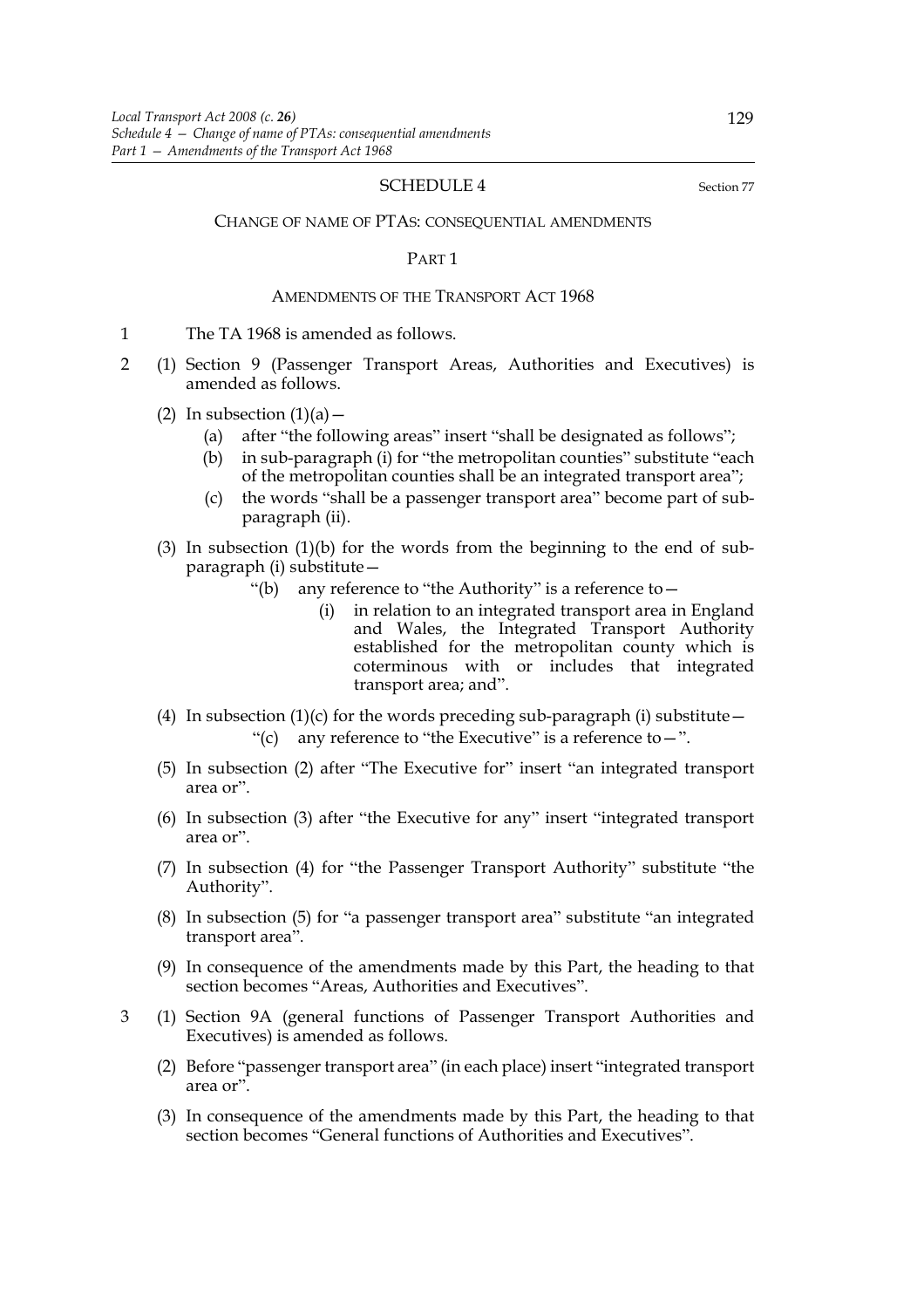| 130 |                                                                                                                                                                                                    | Local Transport Act 2008 (c. 26)<br>Schedule 4 - Change of name of PTAs: consequential amendments<br>Part 1 - Amendments of the Transport Act 1968                                                                                                                                                                         |  |
|-----|----------------------------------------------------------------------------------------------------------------------------------------------------------------------------------------------------|----------------------------------------------------------------------------------------------------------------------------------------------------------------------------------------------------------------------------------------------------------------------------------------------------------------------------|--|
| 4   | In section 10 (general powers of Executive), in each of subsections $(1)$ , $(3)$ and<br>(5), before "a passenger transport area" insert "an integrated transport area<br>or".                     |                                                                                                                                                                                                                                                                                                                            |  |
| 5   | In section 12(1) (borrowing powers of Executive) after "the Executive for"<br>insert "an integrated transport area or".                                                                            |                                                                                                                                                                                                                                                                                                                            |  |
| 6   | In section 14(1) (accounts of Executive) after "The Executive for" insert "an<br>integrated transport area or".                                                                                    |                                                                                                                                                                                                                                                                                                                            |  |
| 7   | In section 15 (further functions of Authority), in subsections $(1)$ and $(6)$ ,<br>before "a passenger transport area" insert "an integrated transport area or".                                  |                                                                                                                                                                                                                                                                                                                            |  |
| 8   | In section 16(1) (publication of annual report by Authority and Executive)<br>after "The Authority for any" insert "integrated transport area or".                                                 |                                                                                                                                                                                                                                                                                                                            |  |
| 9   | In section 20(2) (special duty of Executives with respect to railway passenger<br>services) after "the Executive for" insert "an integrated transport area or".                                    |                                                                                                                                                                                                                                                                                                                            |  |
| 10  | In section 23 (consents of, or directions by, Minister under Part 2), in each of<br>subsections (1), (2) and (3), before "a passenger transport area" insert "an<br>integrated transport area or". |                                                                                                                                                                                                                                                                                                                            |  |
| 11  | (a)<br>(b)                                                                                                                                                                                         | In consequence of the amendments made by this Part –<br>the heading to Part 2 of that Act becomes "Integrated Transport<br>Areas and Passenger Transport Areas";<br>in the italic cross-headings preceding sections 9 and 20, before<br>"Passenger Transport Areas" there is inserted "Integrated Transport"<br>Areas or". |  |
| 12  |                                                                                                                                                                                                    | (1) Section 56 (assistance towards capital expenditure on public transport<br>facilities) is amended as follows.                                                                                                                                                                                                           |  |
|     |                                                                                                                                                                                                    | (2) In subsection $(4)(a)$ after "general policies formulated by" insert "an<br>Integrated Transport Authority or".                                                                                                                                                                                                        |  |
|     |                                                                                                                                                                                                    | (3) For subsection $(6)(bb)$ substitute –<br>"(bb)<br>an Integrated Transport Authority for an integrated<br>transport area in England;".                                                                                                                                                                                  |  |
| 13  | In section 134(1) (duty to act in certain cases as body engaged in commercial<br>enterprise) after "any area which is" insert "an integrated transport area or".                                   |                                                                                                                                                                                                                                                                                                                            |  |
| 14  | (1) Section 137 (machinery for negotiation and consultation with staff) is<br>amended as follows.                                                                                                  |                                                                                                                                                                                                                                                                                                                            |  |
|     | (2) In subsection $(1)(c)$ after "any area which is" insert "an integrated transport"<br>area or".                                                                                                 |                                                                                                                                                                                                                                                                                                                            |  |
|     | (a)                                                                                                                                                                                                | $(3)$ In subsection $(3)(b)$ –<br>after "such an Executive," insert "to the Integrated Transport<br>Authority for the integrated transport area in question or, in<br>Scotland,";                                                                                                                                          |  |
|     | (b)                                                                                                                                                                                                | for "relevant Passenger Transport Authority" substitute "relevant<br>Authority".                                                                                                                                                                                                                                           |  |

(4) In subsection (4) for "relevant Passenger Transport Authority" (in both places) substitute "relevant Authority".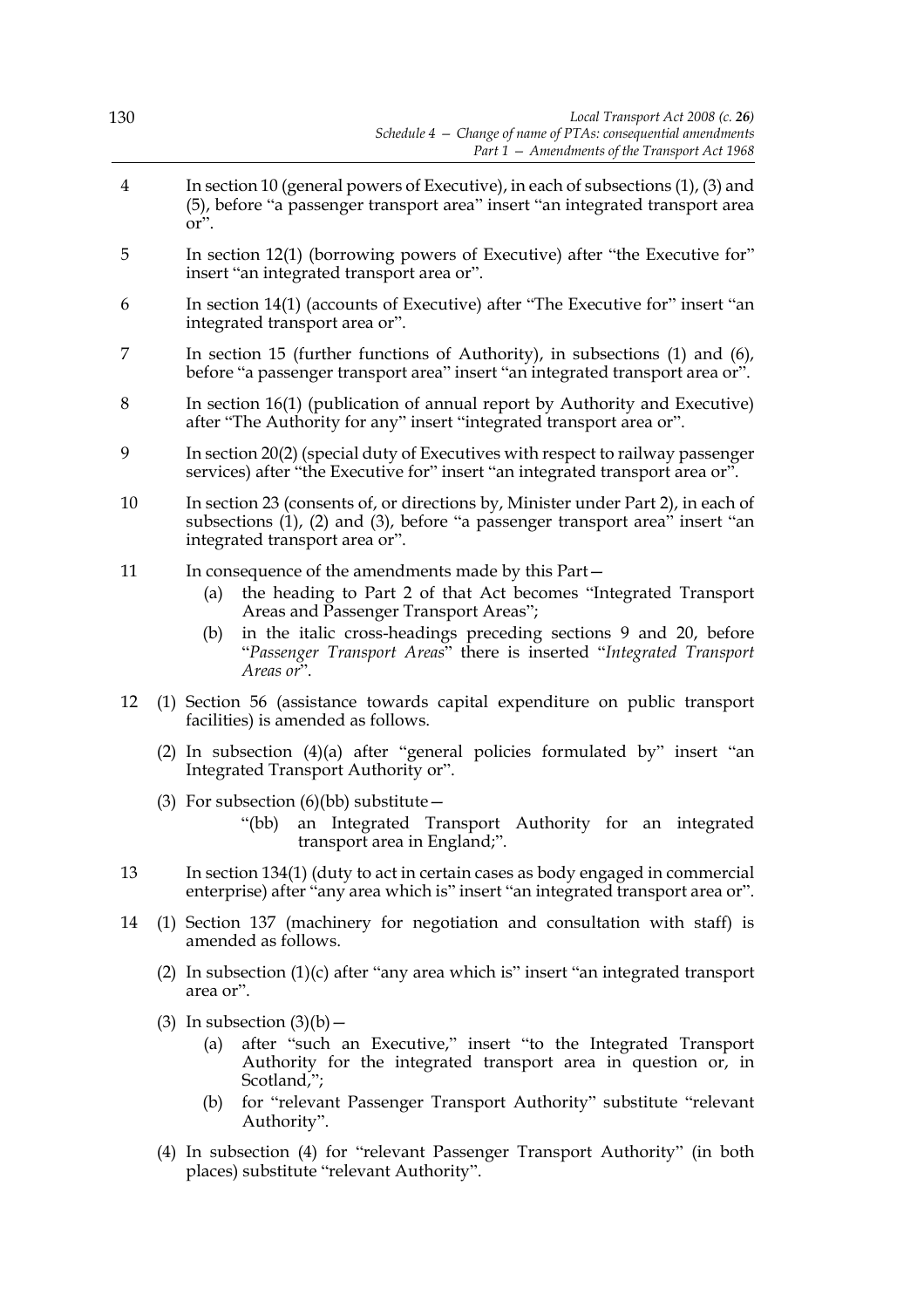- 15 In section 141(1) (application of Town and Country Planning Acts) after "any area which is" insert "an integrated transport area or".
- 16 In section 160(5) (stamp duty) after "any area which is" insert "an integrated transport area or".
- 17 (1) Schedule 5 (Passenger Transport Authorities and Executives) is amended as follows.
	- (2) In Part 2 (the Executive), in paragraph 2, after "the Authority for" (in both places) insert "the integrated transport area or, as the case may be,".
	- (3) In Part 3 (matters which may be dealt with by order under section 9), in paragraph 11, after "the Executive for" insert "an integrated transport area or".
	- (4) The heading to the Schedule becomes "Passenger Transport Executives".

#### PART 2

#### AMENDMENTS OF THE TRANSPORT ACT 1985

- 18 The TA 1985 is amended as follows.
- 19 In consequence of the amendments made by this Part—
	- (a) the italic cross-heading preceding section 57 becomes "*Integrated Transport Areas and Passenger Transport Areas*";
	- (b) the heading to section 57 becomes "Areas, Authorities and Executives".
- 20 (1) In section 63(9)(b) (functions of local councils with respect to passenger transport) after "the Passenger Transport Executive for any" insert "integrated transport area or".
	- (2) In consequence of the amendments made by this Part, in the heading to section 63 after "other than" there is inserted "integrated transport areas and".
- 21 In section 64(1) (consultation with respect to policies as to services) after "with every" insert "Integrated Transport Authority,".
- 22 (1) Section 72 (the public transport companies and their controlling authorities) is amended as follows.
	- (2) In subsection  $(1)(a)$ 
		- (a) before "passenger transport area" (in each place) insert "integrated transport area or";
		- (b) before "Passenger Transport Authority" (in each place) insert "Integrated Transport Authority or".
	- (3) In subsection (1)(b) after "section 61 of this Act" insert "by the Integrated Transport Authority for any integrated transport area or".
	- (4) In subsection (3)(a) after "(as the case may be)" insert "the Integrated Transport Authority or".
	- (5) In subsection  $(5)$ 
		- (a) after "in relation to" insert "an Integrated Transport Authority or";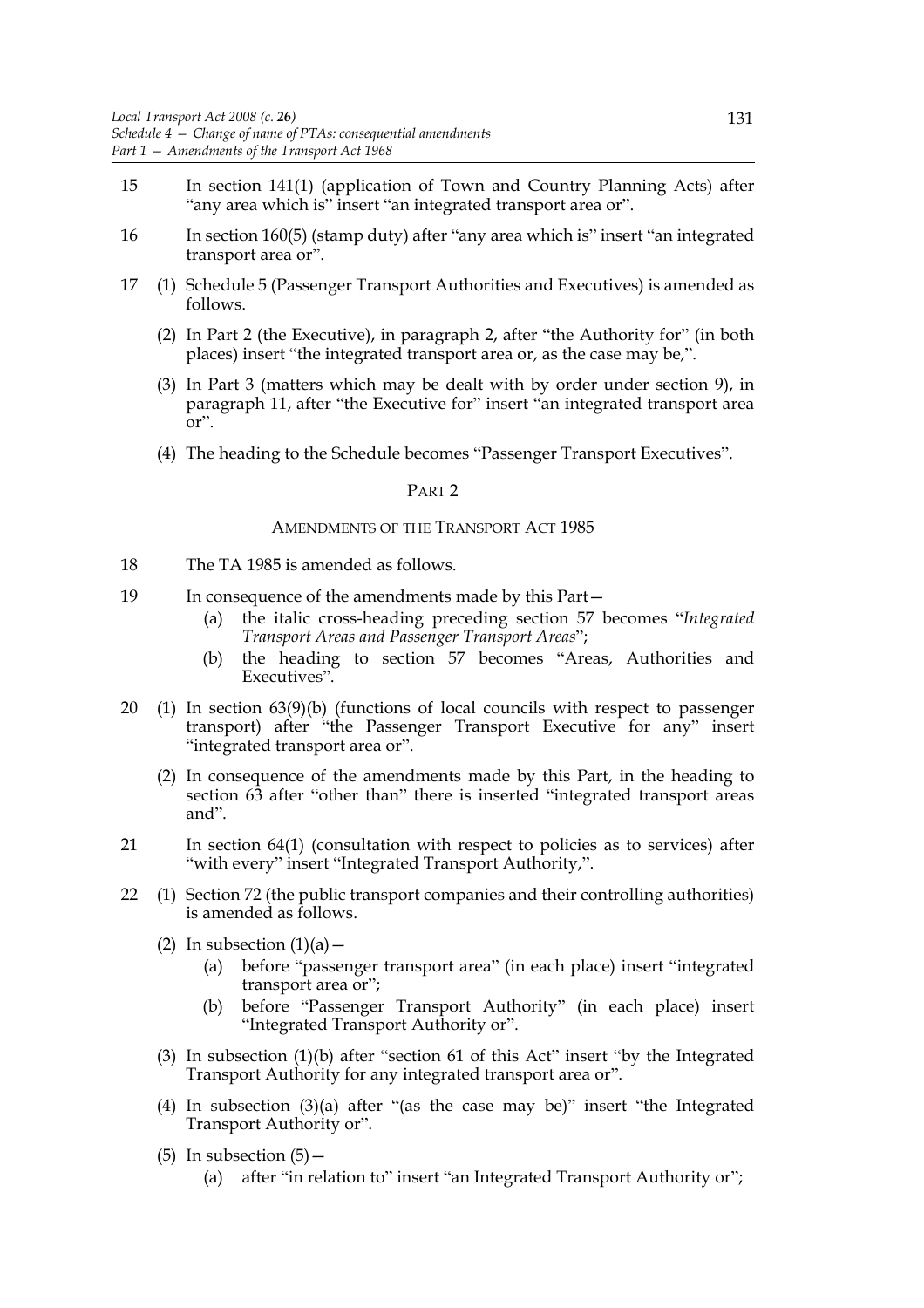- (b) after "that Executive or the" insert "Integrated Transport Authority or".
- 23 In section 73(5) (control over constitution and activities of public transport companies) after "whose controlling authority are" insert "the Integrated Transport Authority for any integrated transport area or".
- 24 In section 74(2) (disabilities of directors of public transport companies)
	- for "a Passenger Transport Authority for a passenger transport area" substitute "an Integrated Transport Authority for an integrated transport area";
	- (b) for "that Passenger Transport Authority" substitute "that Integrated Transport Authority".
- 25 (1) Section 75 (powers of investment and disposal in relation to public transport companies) is amended as follows.
	- (2) In subsection (1) after "a Passenger Transport Executive," insert "an Integrated Transport Authority,".
	- (3) In subsection (4), at the beginning insert "An Integrated Transport Authority".
- 26 (1) Section 79 (financial backing for public transport companies) is amended as follows.
	- (2) In each of subsections (1), (4), (6) and (10), at the beginning insert "An Integrated Transport Authority".
	- (3) In subsection (8) after "Subject to subsection (9) below," insert "an Integrated Transport Authority,".
- 27 (1) In section 80 (duty not to inhibit competition) at the beginning insert "An Integrated Transport Authority or".
	- (2) In consequence of the amendments made by this Part, in the heading to section 80 after "Duty of" there is inserted "Integrated Transport Authority or".
- 28 (1) Section 81 (provision, maintenance and operation of bus stations) is amended as follows.
	- (2) In subsections (1) and (3) after "Passenger Transport Executive for any" insert "integrated transport area or".
- 29 In section 84(1)(a) (compensation for loss of employment, etc, on disposal of interest) after "any interests held by" insert "an Integrated Transport Authority,".
- 30 (1) Section 85 (incorporation of Passenger Transport Executives into Authorities) is amended as follows.
	- (2) In subsection  $(1)$  -
		- (a) after "the Passenger Transport Executive for any" insert "integrated transport area or";
		- (b) after "specified in the order to" insert "the Integrated Transport Authority or, as the case may be,".
	- (3) In subsection  $(3)$  –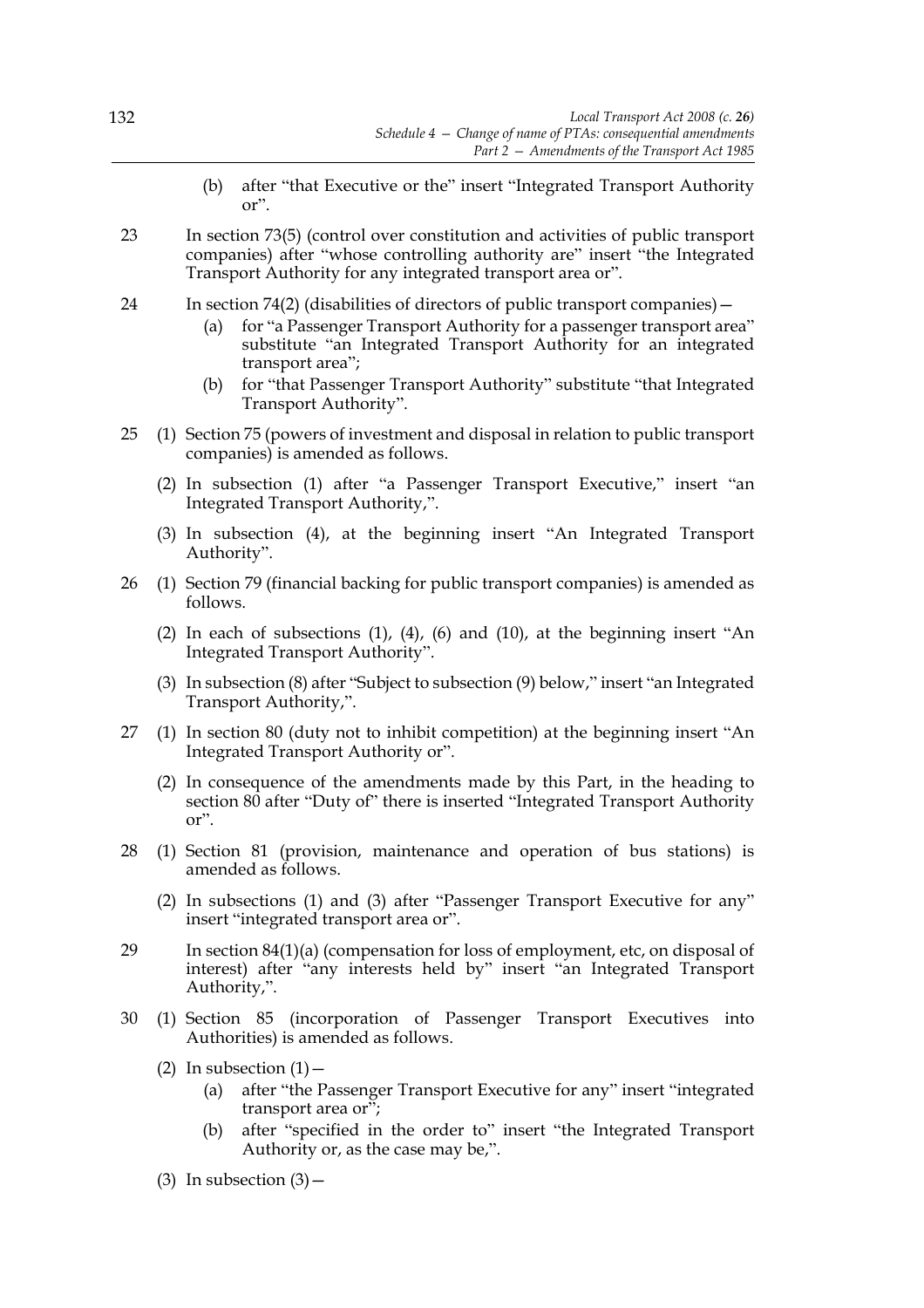- (a) for "and Authorities" substitute ", Integrated Transport Authorities and Passenger Transport Authorities";
- (b) after "in relation to the" insert "integrated transport area or".
- 31 In section 86(1) (amendments consequential on orders under section 85) after "in relation to" insert "integrated transport areas or".
- 32 (1) Section 93 (travel concession schemes) is amended as follows.
	- (2) In subsection (8)(b)(i) for "a metropolitan county passenger transport authority" substitute "an Integrated Transport Authority for an integrated transport area".
	- (3) In subsection (9)(b) for "a Passenger Transport Authority for a passenger transport area" substitute "an Integrated Transport Authority for an integrated transport area".
	- (4) In subsection (10) after "Where" insert "an Integrated Transport Authority or".
- 33 In section 95(4) (publicity requirements for schemes) after "under section 93 of this Act are" insert "an Integrated Transport Authority or".
- 34 In section 96(3) (right of service operators to participate in concession schemes) after "with the consent of" insert "the Integrated Transport Authority or, as the case may be,".
- 35 In section 97(10) (compulsory participation in concession schemes) after "the consent of" insert "the Integrated Transport Authority or, as the case may be,".
- 36 (1) Section 104 (travel concessions on services provided by PTEs) is amended as follows.
	- (2) In subsections (1) and (2) for "Passenger Transport Authority" (in each place) substitute "Authority".
	- (3) In subsections (2) and (3) before "a passenger transport area" insert "an integrated transport area or".
	- (4) After subsection (3) insert—
		- "(4) In this section "Authority", in relation to an area, means the Integrated Transport Authority or, as the case may be, the Passenger Transport Authority for that area.".
- 37 In section 106(4)(a) (grants for transport facilities and services) after "any" insert "Integrated Transport Authority,".
- 38 In section 130(3) (capital gains tax) after "from a Passenger Transport Executive to" insert "an Integrated Transport Authority or".
- 39 In consequence of the amendments made by this Part, in the heading to section 133 for "Passenger Transport Authorities and Executives" there is substituted "Authorities and Executives".
- 40 In section 137(5) (interpretation of references to Authorities, etc)—
	- (a) for "Passenger Transport Authorities and Executives" (in both places) substitute "Integrated Transport Authorities, Passenger Transport Authorities and Passenger Transport Executives";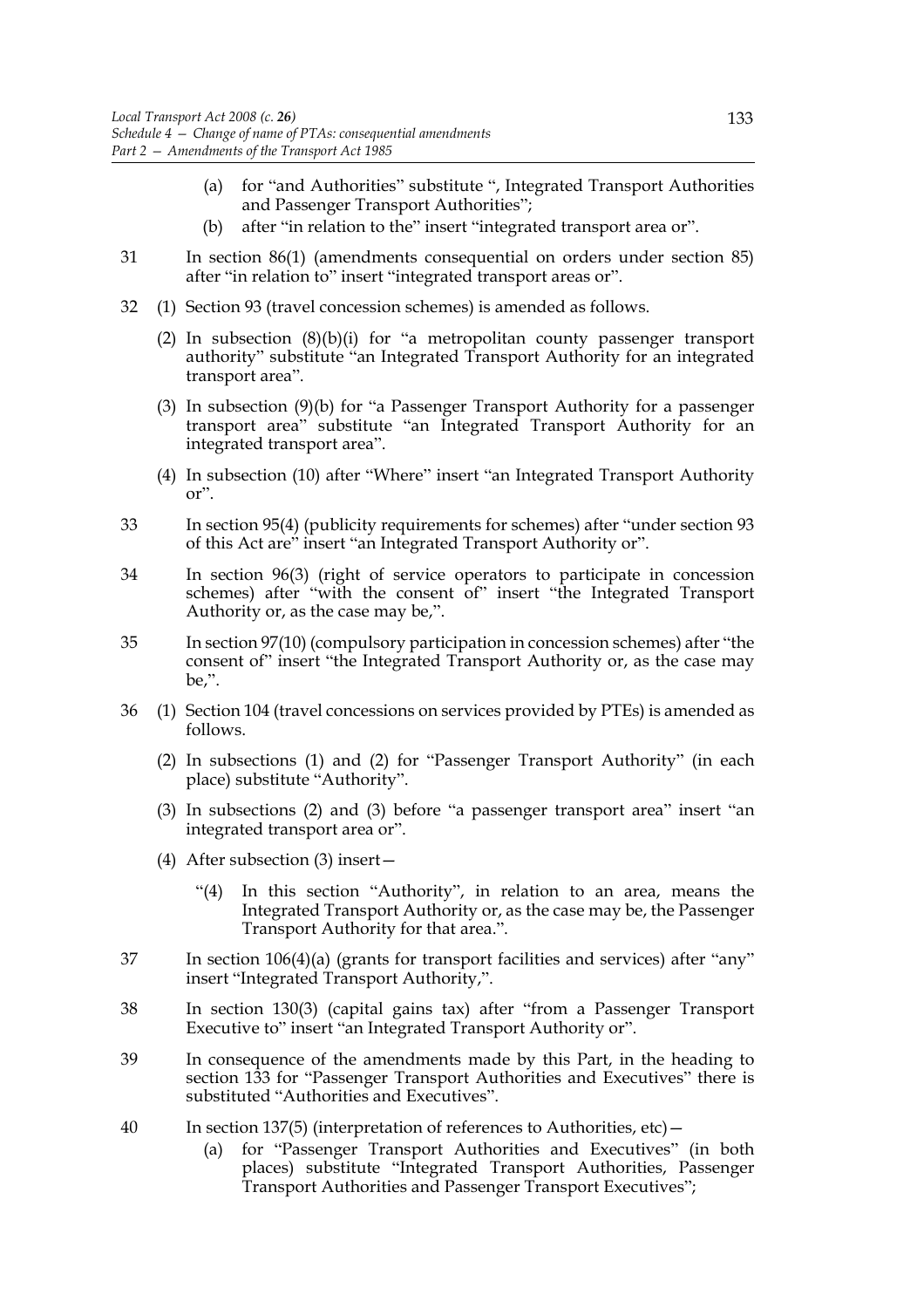(b) before "passenger transport areas" (in both places) insert "integrated transport areas and".

#### PART 3

#### AMENDMENTS OF THE TRANSPORT ACT 2000

- 41 The TA 2000 is amended as follows.
- 42 In section 108(4) (meaning of "local transport authority" for purposes of Part 2 of that Act) for paragraph (c) substitute—
	- "(c) an Integrated Transport Authority for an integrated transport area in England, or".
- 43 (1) Section 124 (quality contracts schemes) is amended as follows.
	- (2) In subsection  $(1A)$ 
		- (a) for "A Passenger Transport Authority" substitute "An Integrated Transport Authority";
		- (b) for "a Passenger Transport Authority" substitute "an Integrated Transport Authority";
		- (c) for "the Passenger Transport Authority" substitute "the Integrated Transport Authority".
	- (3) In subsection  $(1B)$  -
		- (a) for "Passenger Transport Authority" substitute "Integrated Transport Authority";
		- (b) for "Passenger Transport Authorities" substitute "Integrated Transport Authorities".
	- (4) In subsection  $(11)$  -
		- (a) for "Passenger Transport Authority" substitute "Integrated Transport Authority";
		- (b) for "a Passenger Transport Authority" substitute "an Integrated Transport Authority";
		- (c) for "Passenger Transport Authorities" substitute "Integrated Transport Authorities".
- 44 In section 146 (mandatory concessions: supplementary), in paragraph (c) of the definition of "travel concession authority", for "a passenger transport area" substitute "an integrated transport area".
- 45 (1) In section 157(1) (grants) for "the Passenger Transport Authority for a passenger transport area" substitute "the Integrated Transport Authority for an integrated transport area".
	- (2) In consequence of the amendments made by this Part, the heading to section 157 becomes "Grants to Integrated Transport Authorities".
- 46 (1) Section 162 (interpretation of Part 2) is amended as follows.
	- (2) In subsection  $(4)$  -
		- (a) for "a Passenger Transport Authority" substitute "an Integrated Transport Authority";
		- (b) for "passenger transport area" (in both places) substitute "integrated transport area";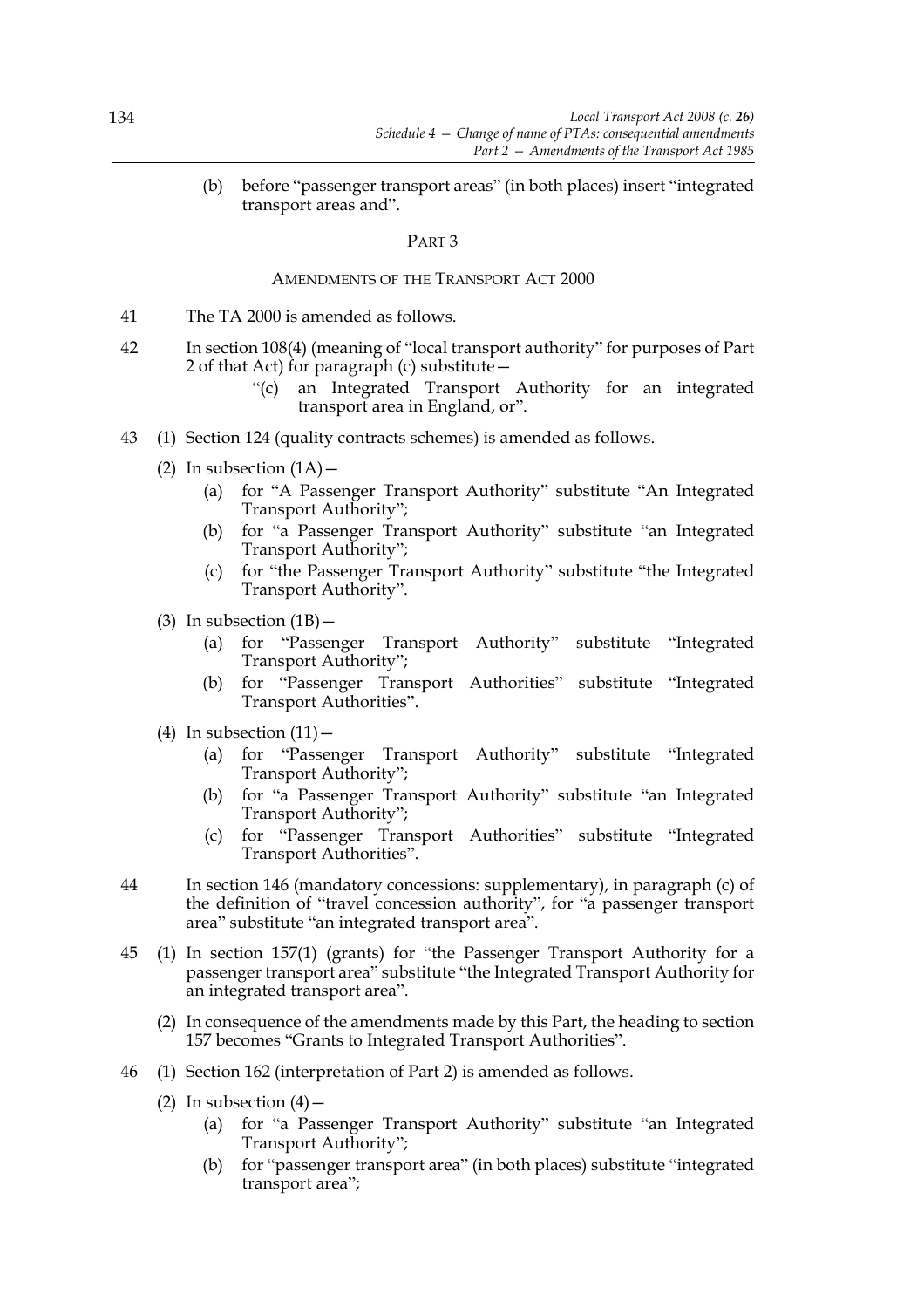- (c) for "Passenger Transport Authorities" substitute "Integrated Transport Authorities".
- (3) In subsection  $(5)$ 
	- (a) for "Passenger Transport Authorities and Executives" (in both places) substitute "Integrated Transport Authorities and Passenger Transport Executives";
	- (b) for "passenger transport areas" (in both places) substitute "integrated transport areas".
- 47 In section 198(2) (interpretation of certain references to authority's local transport plan) for "the Passenger Transport Authority for the passenger transport area" substitute "the Integrated Transport Authority for the integrated transport area".

#### PART 4

#### OTHER AMENDMENTS

*Local Government Act 1972 (c. 70)*

- 48 (1) The Local Government Act 1972 is amended as follows.
	- (2) In section 236(1) (procedure etc for byelaws) for "or a metropolitan county passenger transport authority" substitute "or an Integrated Transport Authority for an integrated transport area in England".
	- (3) In section 236B(1) (power to revoke byelaws) for paragraph (d) substitute  $-$ "(d) an Integrated Transport Authority for an integrated transport area in England.".
	- (4) In section 238 (evidence of byelaws) for "or a metropolitan county passenger transport authority" substitute "or an Integrated Transport Authority for an integrated transport area in England".

*Race Relations Act 1976 (c. 74)*

- 49 (1) The Race Relations Act 1976 is amended as follows.
	- (2) In Schedule 1A (bodies and other persons subject to general statutory duty), in paragraph 38, after "A Passenger Transport Executive for" insert "an integrated transport area or".

*Transport Act 1983 (c. 10)*

- 50 (1) The Transport Act 1983 is amended as follows.
	- (2) In section 1 (interpretation of Part 1 of that  $Act$ )
		- (a) in the definition of "Executive" for "passenger transport area" substitute "integrated transport area",
		- (b) in the definition of "Authority" for "the metropolitan county passenger transport authority" substitute "the Integrated Transport Authority".

*Road Traffic Regulation Act 1984 (c. 27)*

51 (1) The Road Traffic Regulation Act 1984 is amended as follows.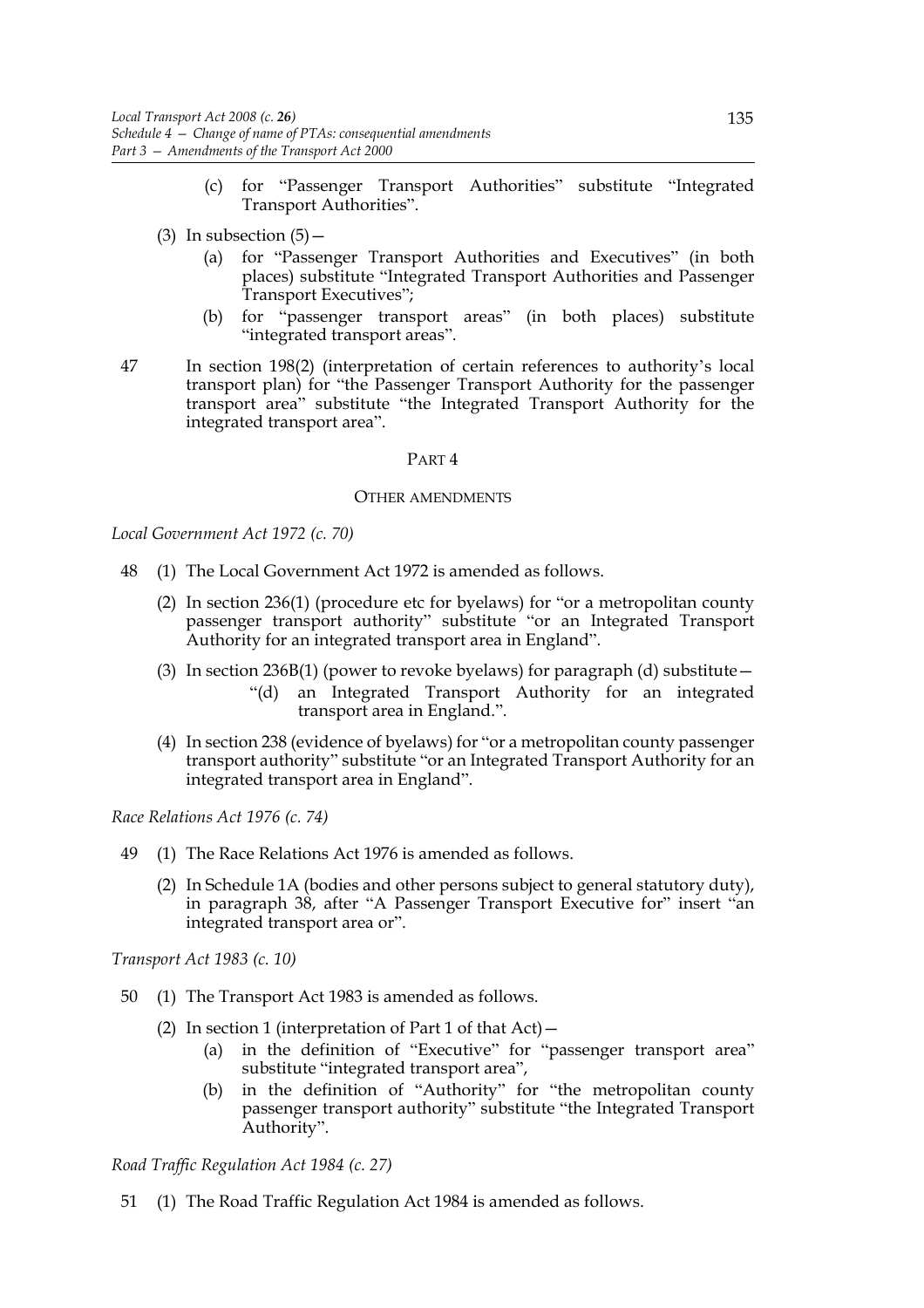- (2) In Part 5 of Schedule 9 (consultation with traffic commissioners about certain orders), in paragraph 31(b)—
	- (a) after "an area which is" insert "an integrated transport area or";
	- (b) for "that passenger transport area" substitute "that area".

*Rates Act 1984 (c. 33)*

- 52 (1) The Rates Act 1984 is amended as follows.
	- (2) In section 2(6) (authorities which may be designated for the purposes of section 1 of that Act) for paragraph (i) substitute—
		- "(i) Integrated Transport Authorities for integrated transport areas in England.".

*Local Government Act 1985 (c. 51)*

- 53 (1) The Local Government Act 1985 is amended as follows.
	- (2) In section 28 (metropolitan county passenger transport authorities)—
		- (a) in subsection (1) for ""Passenger Transport Authority"" substitute ""Integrated Transport Authority"",
		- (b) in subsection  $(2)$  -
			- (i) for "passenger transport authorities" substitute "authorities",
			- (ii) for "metropolitan county passenger transport authorities" substitute "Integrated Transport Authorities",
		- (c) in subsection (3) for "metropolitan county passenger transport authority" substitute "Integrated Transport Authority established under this section",
		- (d) in subsection (4) for "a metropolitan county passenger transport authority" substitute "an Integrated Transport Authority established under this section".
	- (3) In consequence of the amendments made by this Part, the heading to section 28 becomes "Integrated Transport Authorities".
	- (4) In section 35(3) (disqualification of members of PTE etc) for "the metropolitan county passenger transport authority" substitute "the Integrated Transport Authority".
	- (5) In section 40(3) (certain references in the Civil Aviation Act 1982 to include references to passenger transport authorities) for "a metropolitan county passenger transport authority" substitute "an Integrated Transport Authority for an integrated transport area in England".
	- (6) In Schedule 10 (number of members of joint authorities) for "passenger transport authority" (in each place) substitute "Integrated Transport Authority".

*Airports Act 1986 (c. 31)*

- 54 (1) The Airports Act 1986 is amended as follows.
	- (2) In section 13(7) (application of section 13 to passenger transport authorities) for "a metropolitan county passenger transport authority" substitute "an Integrated Transport Authority for an integrated transport area in England".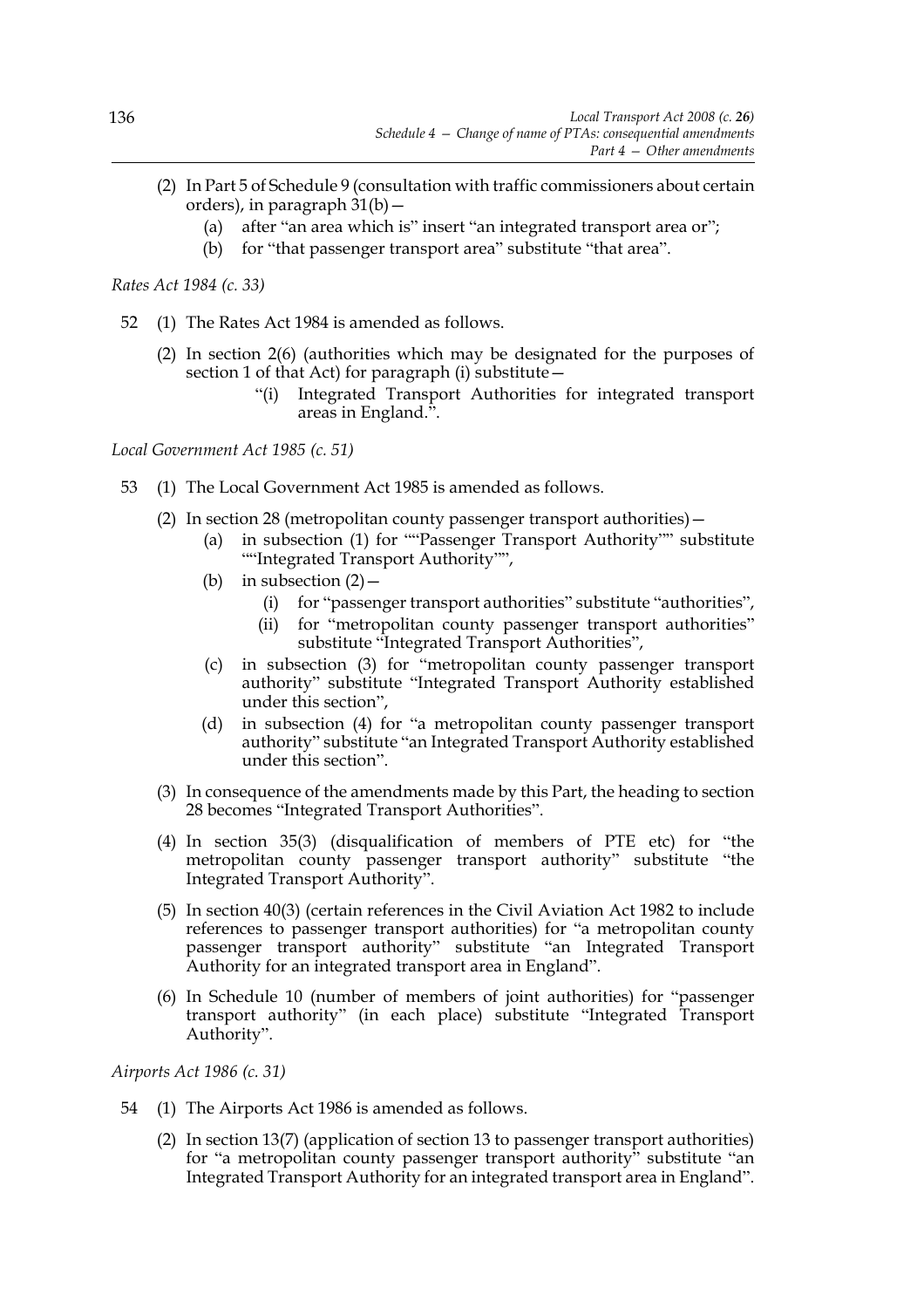- (3) In section 57(2) (airports excluded from scope of Part 5 of that Act) in paragraph (b)—
	- (a) for "a metropolitan county passenger transport authority" substitute "an Integrated Transport Authority for an integrated transport area in England",
	- (b) for "an authority" substitute "an Authority".

*Local Government Act 1988 (c. 9)*

- 55 (1) The Local Government Act 1988 is amended as follows.
	- (2) In Schedule 2 (public authorities to which section 17 of that Act applies)—
		- (a) for "A metropolitan county passenger transport authority." substitute "An Integrated Transport Authority for an integrated transport area in England.",
		- (b) in the entry relating to a Passenger Transport Executive, after "an Executive for" insert "an integrated transport area or".

*Local Government Finance Act 1988 (c. 41)*

- 56 (1) The Local Government Finance Act 1988 is amended as follows.
	- (2) In section 88B(9) (relevant authorities for the purposes of special grants) for paragraph (b) substitute—
		- "(b) an Integrated Transport Authority for an integrated transport area in England.".
	- (3) In section 111(2) (relevant authorities for the purposes of Part 8 of that Act) for paragraph (i) substitute—
		- "(i) an Integrated Transport Authority for an integrated transport area in England,".

*Local Government and Housing Act 1989 (c. 42)*

- 57 (1) The Local Government and Housing Act 1989 is amended as follows.
	- (2) In section 155 (emergency financial assistance to local authorities), in subsection  $(4)(g)$ , for "a metropolitan county passenger transport authority" substitute "an Integrated Transport Authority".

*Railways Act 1993 (c. 43)*

- 58 (1) The Railways Act 1993 is amended as follows.
	- (2) In section  $25(1)$  (public sector operators not to be franchisees)
		- (a) in paragraph (c) for "metropolitan county passenger transport authority" substitute "Integrated Transport Authority for an integrated transport area in England",
		- (b) in paragraph (d) for "a metropolitan county passenger transport authority" substitute "an Integrated Transport Authority for an integrated transport area in England".
	- (3) In section 136(5)(a) (grants and subsidies) after "areas other than" insert "integrated transport areas and".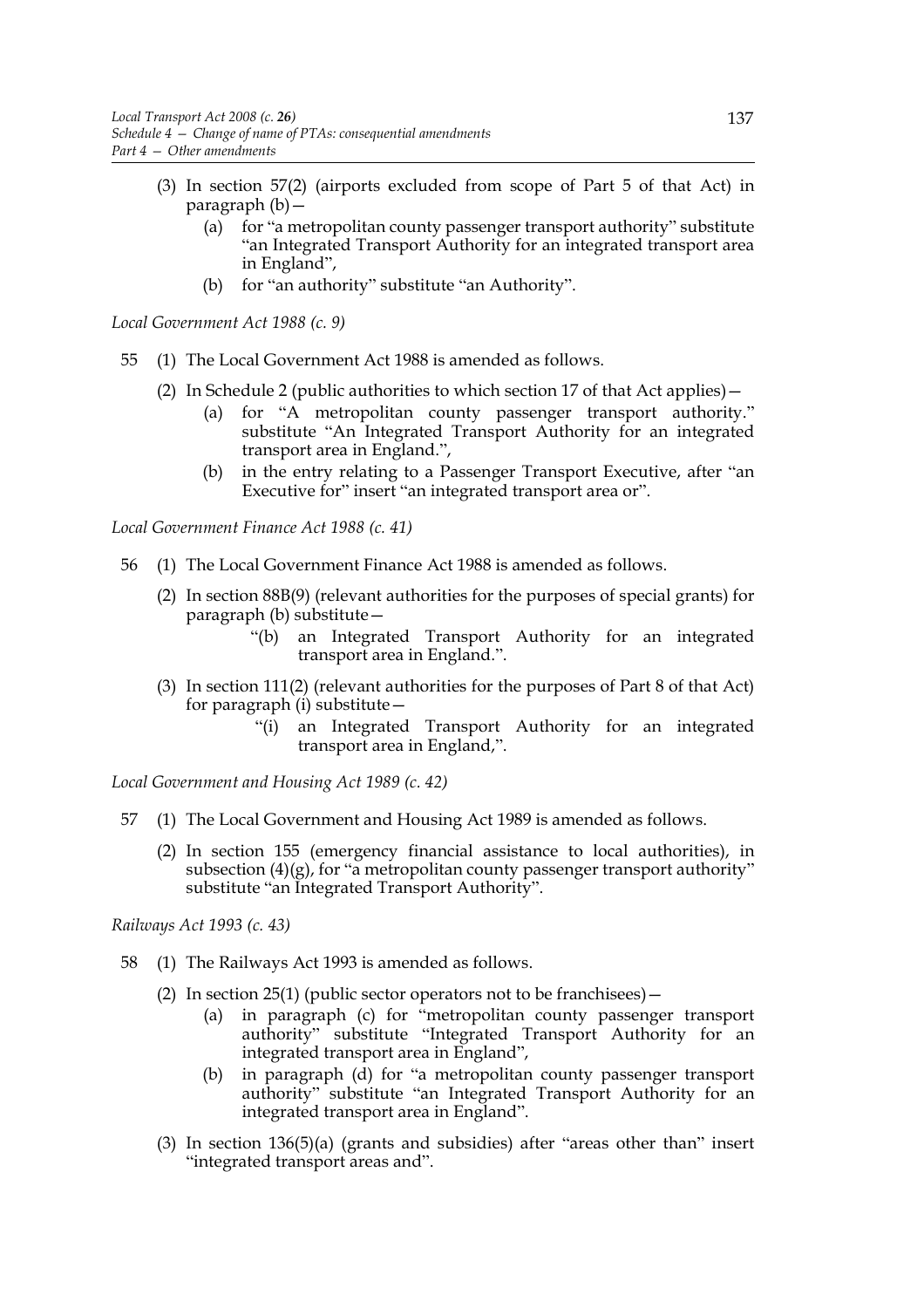(4) In section 149(5) (service of documents), in the definition of "local authority", for "a metropolitan county passenger transport authority" substitute "an Integrated Transport Authority for an integrated transport area in England".

*Value Added Tax Act 1994 (c. 23)*

- 59 (1) The Value Added Tax Act 1994 is amended as follows.
	- (2) In section 33(3) (bodies entitled to refunds in certain cases) for paragraph (d) substitute—
		- "(d) an Integrated Transport Authority, Passenger Transport Authority or Passenger Transport Executive for the purposes of Part 2 of the Transport Act 1968;".

*Education Act 1996 (c. 56)*

- 60 (1) The Education Act 1996 is amended as follows.
	- (2) In section 509AB(7) (consultation regarding transport policy statements) for "Passenger Transport Authority" substitute "Integrated Transport Authority".

*Audit Commission Act 1998 (c. 18)*

- 61 (1) The Audit Commission Act 1998 is amended as follows.
	- (2) In section 30(3) (meaning of "relevant authority" in relation to Passenger Transport Executives) for "Passenger Transport Authority" substitute "Integrated Transport Authority".

*Local Government Act 1999 (c. 27)*

- 62 (1) The Local Government Act 1999 is amended as follows.
	- (2) In section 1(1) (best value authorities for the purposes of Part 1 of that Act) for paragraph (h) substitute—
		- "(h) an Integrated Transport Authority for an integrated transport area in England;".

*Greater London Authority Act 1999 (c. 29)*

- 63 (1) The Greater London Authority Act 1999 is amended as follows.
	- (2) In section 211(1) (public sector operators for the purposes of Chapter 7 of Part 4 of that  $\overrightarrow{Act)}$  –
		- (a) in paragraph (c) for "metropolitan county passenger transport authority" substitute "Integrated Transport Authority for an integrated transport area in England",
		- (b) in paragraph (d) for "a metropolitan county passenger transport authority" substitute "an Integrated Transport Authority for an integrated transport area in England".

*Freedom of Information Act 2000 (c. 36)*

64 (1) The Freedom of Information Act 2000 is amended as follows.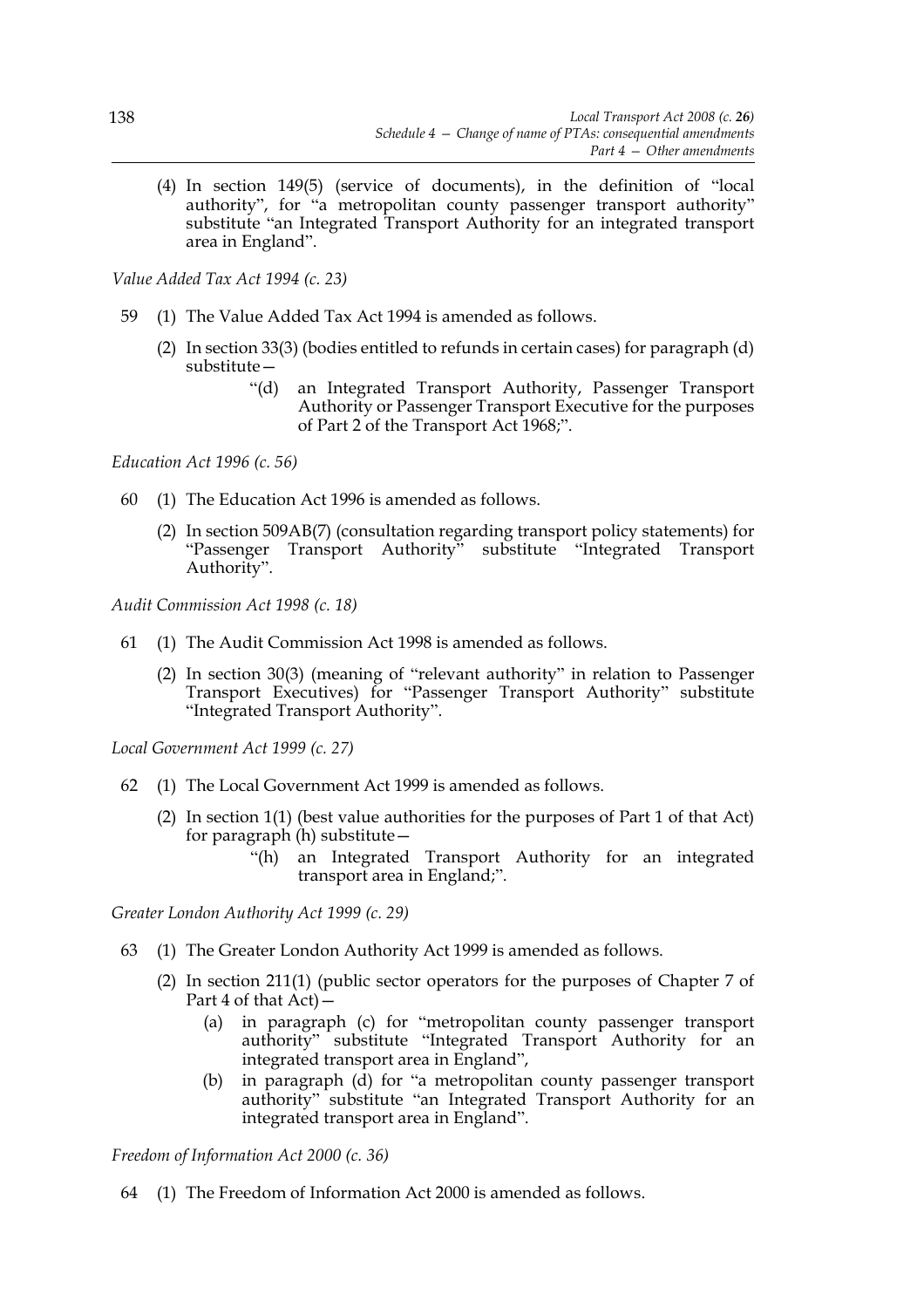- (2) In Schedule 1 (public authorities) for paragraph 28 substitute—
	- "28 A Passenger Transport Executive for an integrated transport area for the purposes of Part 2 of the Transport Act 1968.".

*Police Reform Act 2002 (c. 30)*

- 65 (1) The Police Reform Act 2002 is amended as follows.
	- (2) In Schedule 4 (police civilians), in paragraph 2 (powers of community support officers to detain, etc), for sub-paragraph  $(6E)(d)$  substitute –
		- "(d) an Integrated Transport Authority for an integrated transport area in England;".

*Railways Act 2005 (c. 14)*

- 66 (1) The Railways Act 2005 is amended as follows.
	- (2) In section 13 (railway functions of Passenger Transport Executives)—
		- (a) in subsection (2) for "passenger transport area" substitute "integrated transport area";
		- (b) in subsections  $(3)$ ,  $(4)$ ,  $(5)$ ,  $(7)$ ,  $(8)$  and  $(9)$  for "a passenger transport area" substitute "an integrated transport area".
	- (3) In section 33(2) (persons on whom closure requirements may be imposed) for paragraph  $(d)$  substitute –
		- "(d) an Integrated Transport Authority or a Passenger Transport Authority;".
	- (4) In section 58(3) (references in Act to Passenger Transport Authority)—
		- (a) after "a reference to" insert "an Integrated Transport Authority or";
		- (b) after "or to" insert "an integrated transport area or".

*Concessionary Bus Travel Act 2007 (c. 13)*

- 67 (1) The Concessionary Bus Travel Act 2007 is amended as follows.
	- (2) In section 9 (variation of reimbursement and other administrative arrangements), in subsections (6)(b) and (7)(b), for "Passenger Transport Authority" substitute "Integrated Transport Authority".

*Local Government and Public Involvement in Health Act 2007 (c. 28)* 

- 68 (1) The Local Government and Public Involvement in Health Act 2007 is amended as follows.
	- (2) In section 104 (application of Chapter 1 of Part 5: partner authorities) for subsection  $(2)(i)$  substitute –
		- "(i) an Integrated Transport Authority for an integrated transport area in England;".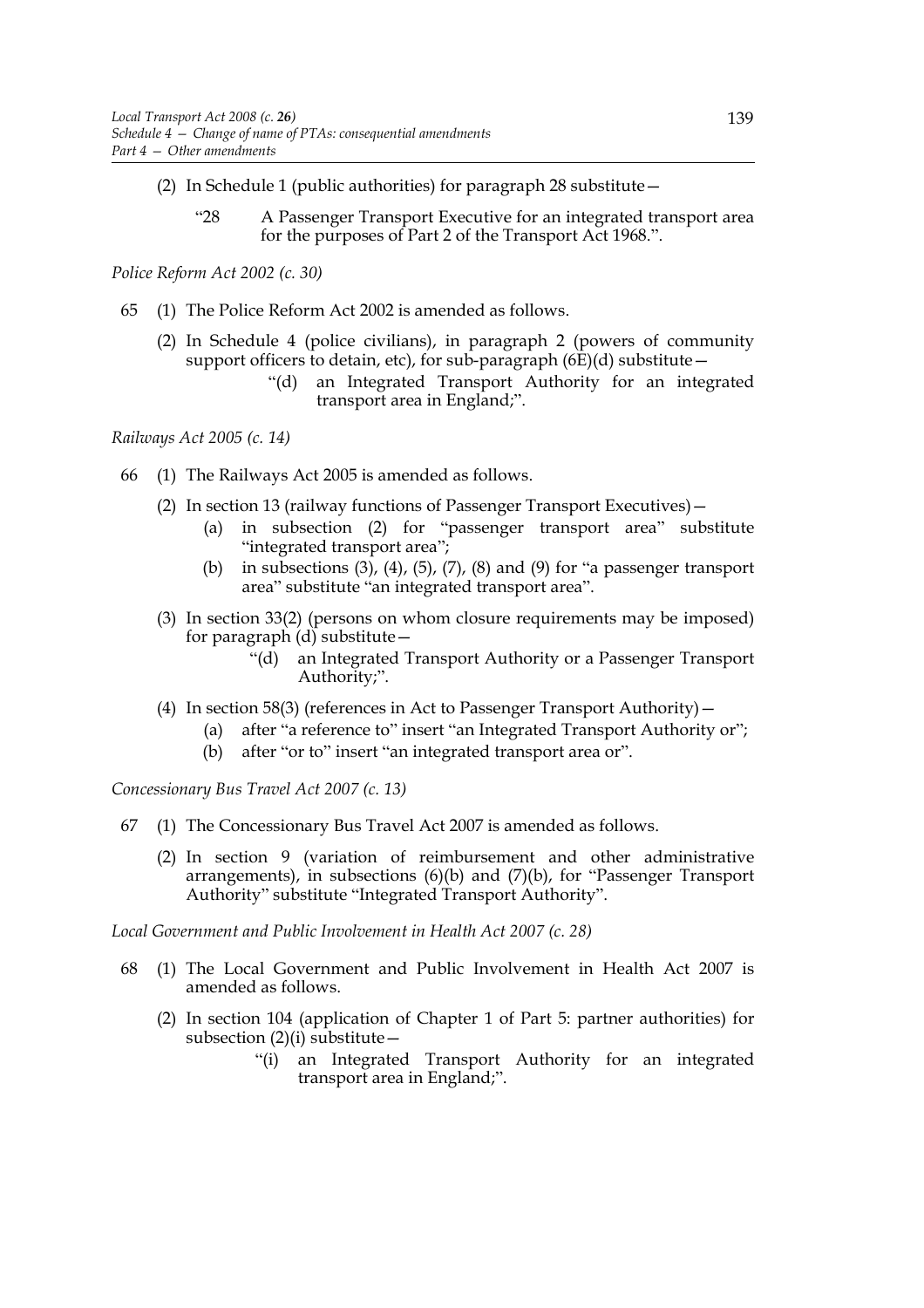## SCHEDULE 5 Section 109

### ITAS AND CHARGING SCHEMES: MINOR AND CONSEQUENTIAL AMENDMENTS

*Introductory*

1 Part 3 of the TA 2000 (road user charging and workplace parking levy) is amended as follows.

*Preliminary: power to make schemes does not limit other powers*

2 In section 163(6) after "joint local-London charging schemes" insert "and joint ITA-London charging schemes".

*Conditions for making trunk road schemes*

3 In section 167(2)(b) after "a local traffic authority" insert ", an Integrated Transport Authority".

*Charging schemes to be made by order*

- 4 (1) Section 168 is amended as follows.
	- (2) In subsection  $(2)$  -
		- (a) after "a local traffic authority" insert ", an Integrated Transport Authority";
		- (b) after "the local traffic authority" insert "or the Integrated Transport Authority".
	- (3) In subsection (4) after "joint local-London charging schemes" insert "or joint ITA-London charging schemes".

*Confirmation of charging schemes*

5 In section 169(3) after "joint local-London charging scheme" insert "or joint ITA-London charging scheme".

# *Consultation and inquiries*

- 6 (1) Section 170 is amended as follows.
	- (2) In subsection (5) after "joint local-London charging scheme" insert "or joint ITA-London charging scheme".
	- (3) In subsection (7)(a) after "local traffic authority" insert "or Integrated Transport Authority".

# *Traffic signs*

7 In section 177(2) after "joint local-London charging scheme" insert "or joint ITA-London charging scheme".

# *Guidance*

8 (1) Section 193 is amended as follows.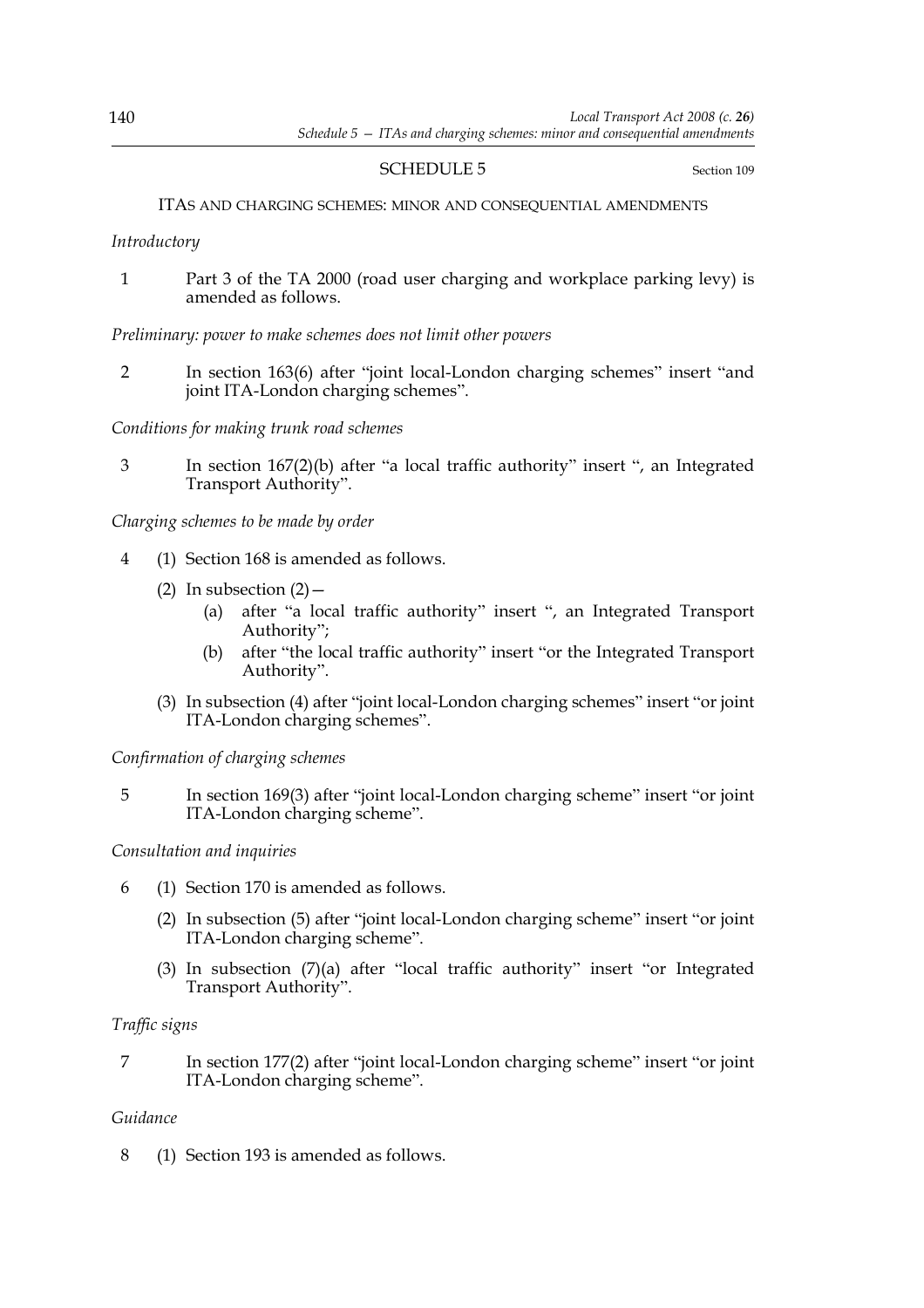- (2) In subsection (1) after "non-metropolitan local traffic authorities" insert ", Integrated Transport Authorities".
- (3) In subsection (2) after "joint local-London charging schemes" insert ", joint ITA-London charging schemes".

#### *Interpretation*

- 9 In section 198(1) insert each of the following definitions at the appropriate place—
	- ""eligible local traffic authority" has the meaning given by section 163(4A),";
	- ""joint local-ITA charging scheme" shall be construed in accordance with section 163(3)(bb),";
	- ""joint ITA-London charging scheme" shall be construed in accordance with section 163(3)(cc),".

*Financial provisions*

- 10 Schedule 12 is amended as follows.
- 11 In paragraph 2(4) (net proceeds) after "local traffic authority" insert "or Integrated Transport Authority".
- 12 (1) Paragraph 3 (apportionment) is amended as follows.
	- (2) In sub-paragraph  $(1)$  -
		- (a) for the word "or" at the end of paragraph (a) substitute  $-$ "(aa) a joint local-ITA charging scheme,";
		- (b) at the end of paragraph (b) insert "or
			- (c) a joint ITA-London charging scheme,".
	- (3) In sub-paragraph (2) after "local traffic authority" insert "or Integrated Transport Authority".
- 13 (1) Paragraph 7 (accounts and funds) is amended as follows.
	- (2) In sub-paragraph (5)(c) after "London traffic authority," insert "or an Integrated Transport Authority,".
- 14 (1) Paragraph 8 (application of proceeds by non-metropolitan local traffic authorities) is amended as follows.
	- (2) In sub-paragraph (3) for the word "and" at the end of paragraph (a) substitute—

"(aa) Integrated Transport Authorities;".

- (3) In sub-paragraph (4) for the word "or" at the end of paragraph (a) substitute—
	- "(aa) by an Integrated Transport Authority for the purpose of directly or indirectly facilitating the achievement of any of its local transport policies, or".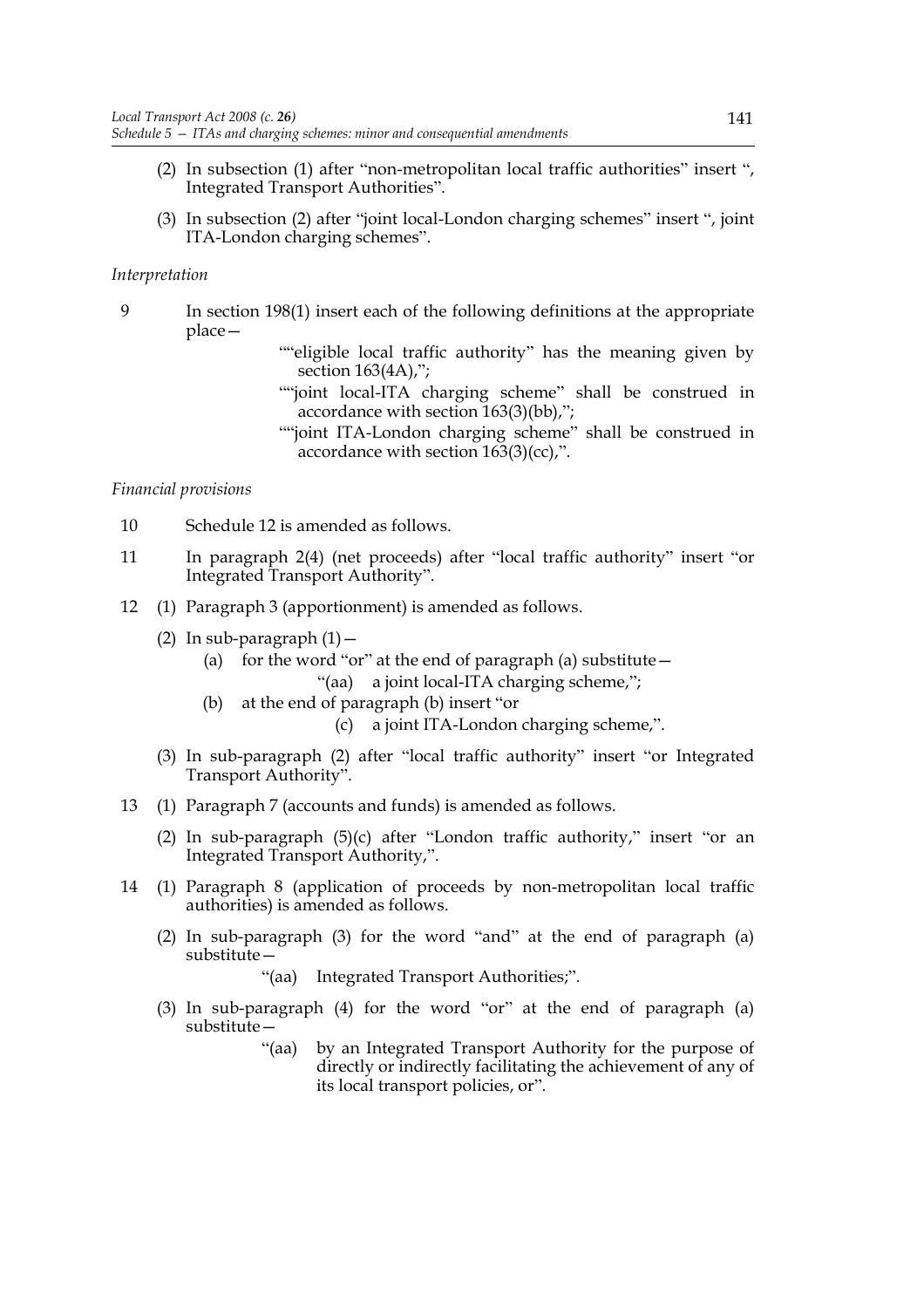# 15 After paragraph 11 insert—

*"Application of proceeds by Integrated Transport Authorities*

- 11A (1) This paragraph applies to an Integrated Transport Authority's share of the net proceeds of any relevant scheme.
	- (2) The share of the net proceeds is available only—
		- (a) for application by the Authority for the purpose of directly or indirectly facilitating the achievement of any of the Authority's local transport policies, or
		- (b) for application in accordance with sub-paragraph  $(4)$  by an authority falling within sub-paragraph (3) selected by the Authority.
	- (3) The authorities which fall within this sub-paragraph are—
		- (a) non-metropolitan local traffic authorities;
		- (b) London traffic authorities and the Greater London Authority.
	- (4) A share of the net proceeds of a relevant scheme is applied in accordance with this sub-paragraph if it is applied—
		- (a) by a non-metropolitan local traffic authority for the purpose of directly or indirectly facilitating the achievement of any of its local transport policies, or
		- (b) by a London traffic authority or the Greater London Authority in accordance with the transport strategy prepared and published under section 142 of the Greater London Authority Act 1999,

in a way which will benefit the whole or any part of the integrated transport area of the Authority.

- 11B (1) A relevant scheme made by an Integrated Transport Authority must include—
	- (a) a general plan relating to the application of its share of the net proceeds of the relevant scheme during the opening ten year period, and
	- (b) a detailed programme for the application of its share for the net proceeds of the relevant scheme during the opening five year period.
	- (2) See paragraph 10(2) for the meaning of "the opening ten year period" and "the opening five year period".
- 11C (1) If a relevant scheme made by an Integrated Transport Authority remains in force after the end of the opening five year period, the Authority shall, during every fifth financial year after the financial year in which the scheme comes into force, prepare a detailed programme for the application of its share of the net proceeds of the scheme during the next five years.
	- (2) Any programme prepared in accordance with sub-paragraph (1) in relation to a relevant scheme prevails over any conflicting provisions in the general plan included in the scheme pursuant to paragraph 11B(1)(a).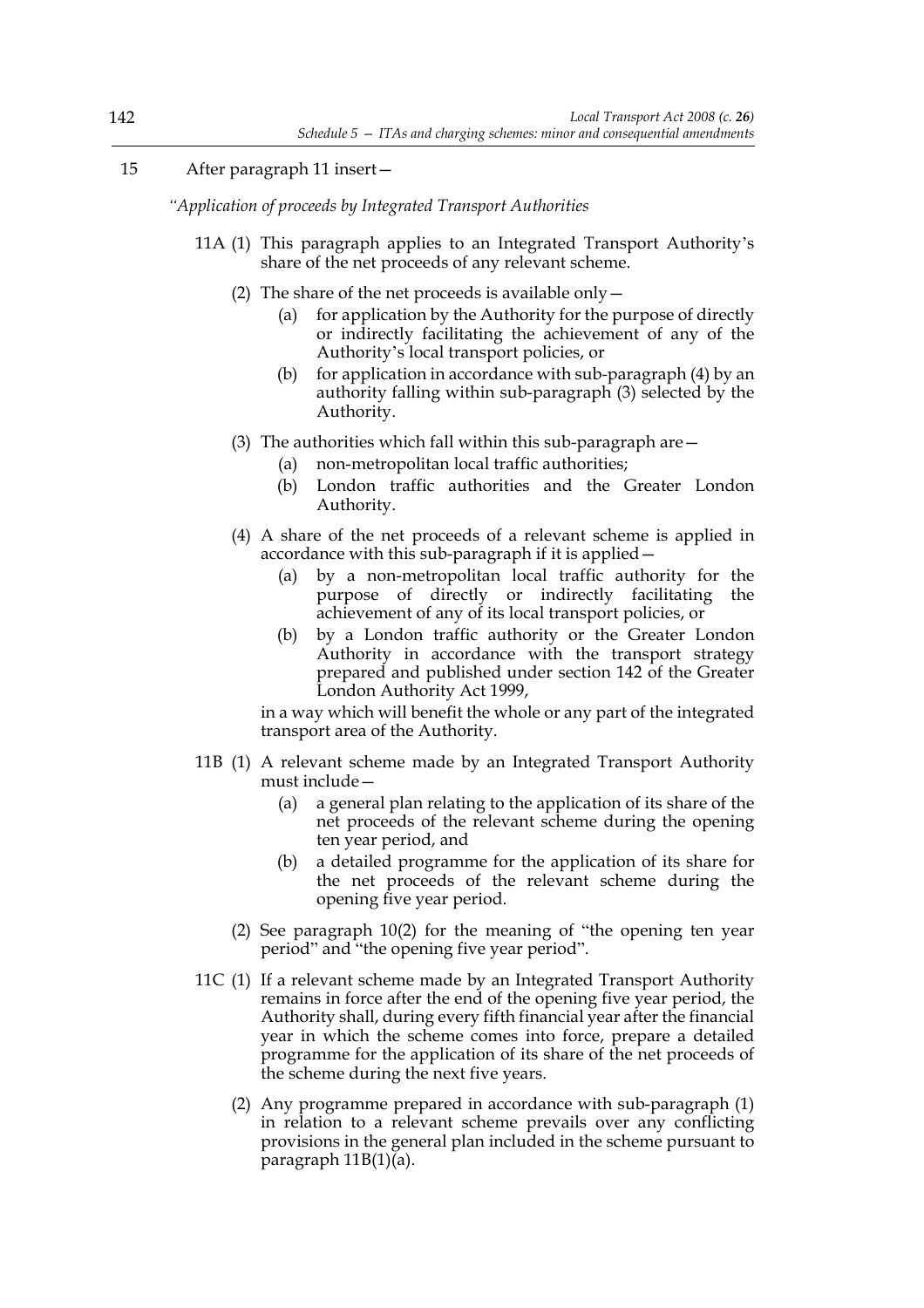(3) Except with the consent of the Secretary of State in any particular case, an Integrated Transport Authority may not apply its share of the net proceeds of a scheme for any purpose (other than making good any amount to its general fund) in any financial year beginning after the end of the opening five year period unless it is complying with sub-paragraph (1).".

## SCHEDULE 6 Section 121

AMENDMENTS OF FINANCIAL PROVISIONS RELATING TO SCHEMES

PART 1

#### AMENDMENTS OF SCHEDULE 12 TO THE TRANSPORT ACT 2000

1 Schedule 12 to the TA 2000 (financial provisions relating to road user charging and workplace charging schemes) is amended as follows.

*Application of proceeds by non-metropolitan local traffic authorities*

- 2 (1) Paragraph 8 is amended as follows.
	- (2) In sub-paragraph (1) for "any early relevant scheme during the initial period of the scheme" substitute "any relevant scheme".
	- (3) Omit sub-paragraphs (5) to (7).

*Application of proceeds where paragraph 8 does not apply*

3 Omit paragraph 9.

*Plans and programmes for application of proceeds*

- 4 (1) Paragraph 10 is amended as follows.
	- (2) In sub-paragraph (1)(b) for "the opening transport plan period" substitute "the opening five year period".
	- (3) For sub-paragraph  $(2)(b)$  substitute
		- "(b) "the opening five year period" means the period which begins with that date and ends with the fifth financial year that commences on or after that date.".
	- (4) In sub-paragraph  $(3)$  -
		- (a) after "a scheme" insert "which relates to an area in Wales";
		- (b) for "the appropriate national authority" substitute "the Welsh Ministers".

### *Programme for application of proceeds after end of opening period*

5 (1) Paragraph 11 is amended as follows.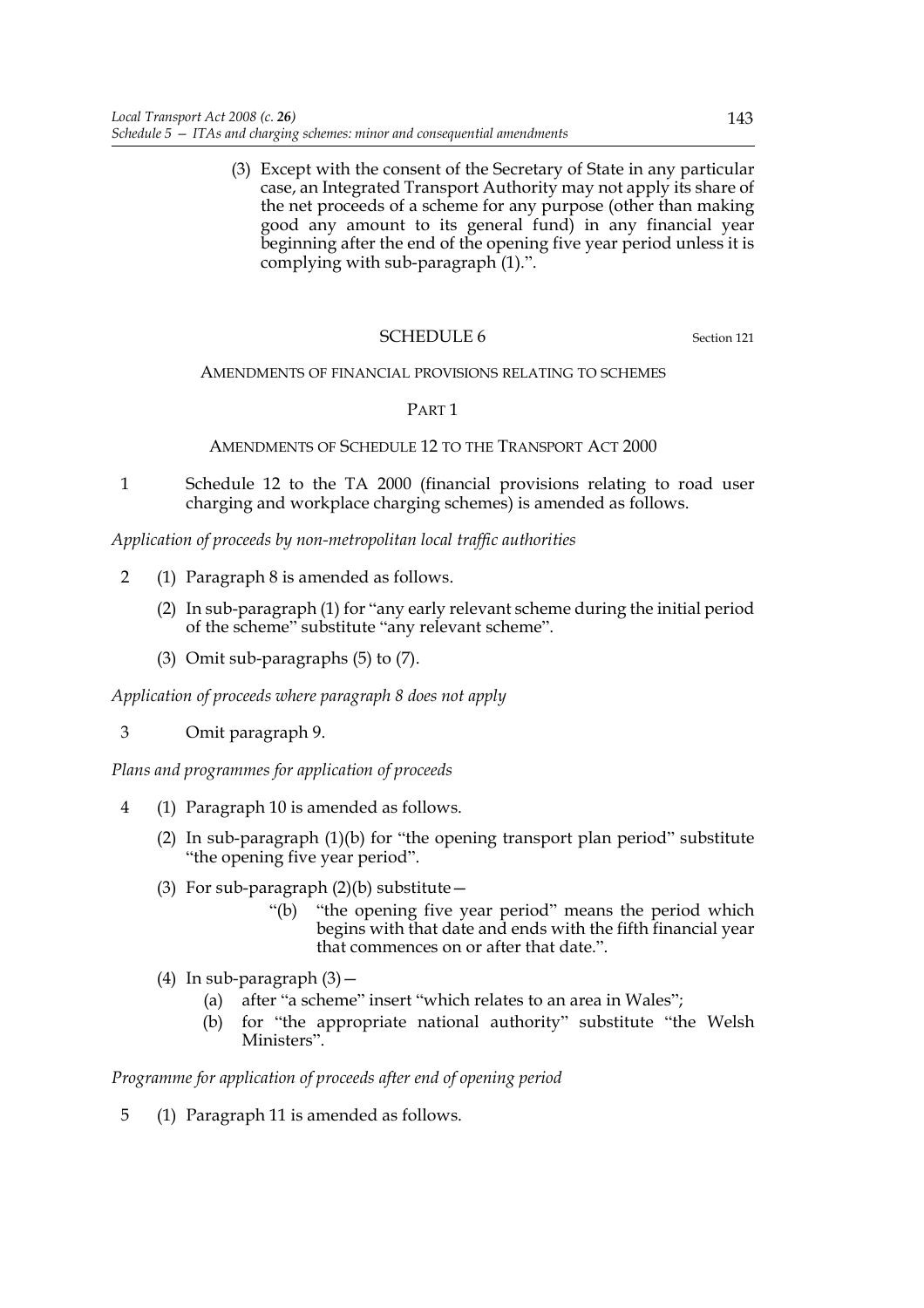- (2) For sub-paragraph  $(1)$  substitute  $-$ 
	- "(1) If a relevant scheme made by one or more non-metropolitan local traffic authorities remains in force after the end of the opening five year period, the authority or each of the authorities shall, during every fifth financial year after the financial year in which the scheme comes into force, prepare a detailed programme for the application of its share of the net proceeds of the scheme during the next five years.".
- (3) In sub-paragraph (2) for "included in a local transport plan by virtue of subparagraph (1)" substitute "prepared in accordance with sub-paragraph (1)".
- (4) In sub-paragraph (3) for "the opening plan period" substitute "the opening five year period".

#### *Application of proceeds by London traffic authorities*

- 6 (1) Paragraph 12 is amended as follows.
	- (2) In sub-paragraph (1) for the words from "only for application" to the end substitute—
		- "(a) in the case of a charging scheme under this Part, only for application for relevant transport purposes within the meaning of Schedule 23 to the Greater London Authority Act 1999;
		- (b) in the case of a licensing scheme under this Part, only for application in accordance with regulations made by the Secretary of State.".
	- (3) After sub-paragraph (1) insert—
		- "(1A) Paragraphs 19(1) and (2), 20(1) and (5), 23(1) and (3) and 24 of Schedule 23 to that Act apply in relation to a charging scheme under this Part as they apply in relation to a charging scheme under that Schedule.".
	- (4) In sub-paragraph (2)—
		- (a) omit paragraph (a);
		- (b) for "a relevant scheme" substitute "a licensing scheme".

*Application of proceeds by Secretary of State and Welsh Ministers*

- 7 (1) Paragraph 13 is amended as follows.
	- (2) In sub-paragraph (1)(b) omit the words from "and comes into force" to "the commencement of this Schedule".
	- (3) Omit sub-paragraph (2).
	- (4) In sub-paragraph  $(3)$  -
		- (a) for "Sub-paragraph  $(1)$ " substitute "Sub-paragraph  $(1)(a)$ ";
		- (b) after "a scheme" insert "made by virtue of section 167(2)(a)".
	- (5) In sub-paragraph  $(5)$  -
		- (a) for "sub-paragraph  $(1)$ " substitute "sub-paragraph  $(1)(a)$ ";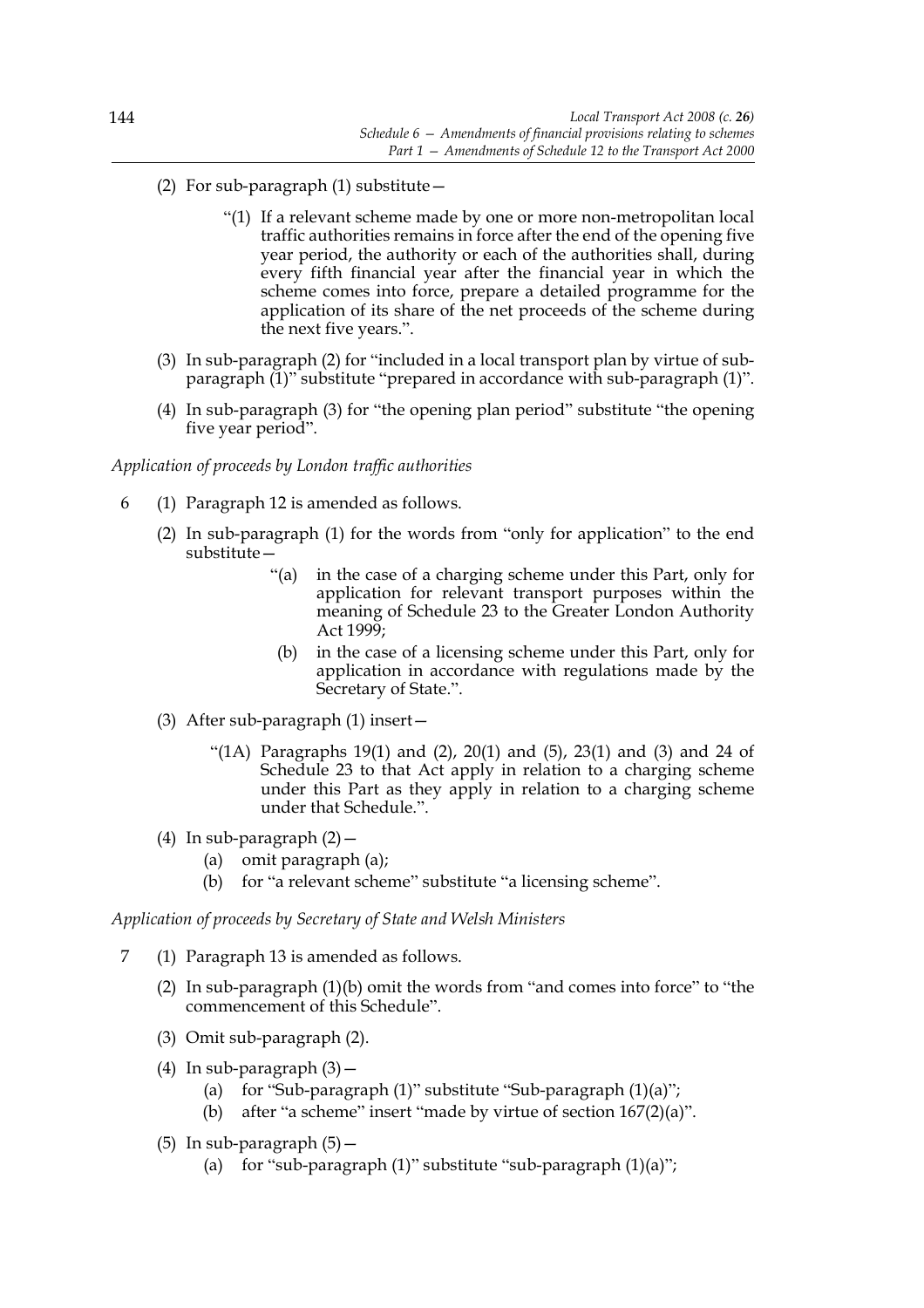(b) after "a trunk road charging scheme" insert "made by virtue of section 167(2)(a)".

### *Regulations and orders*

- 8 (1) In consequence of the amendments made by paragraphs 3 and 7(3), section 197 of the TA 2000 is amended as follows.
	- (2) In subsections (3) and (4)(b) (regulations not to be made without consent of Treasury and approval of Parliament)—
		- (a) omit "9(1) or";
		- (b) for "13(2) or (5)" substitute "13(5)".

#### PART 2

AMENDMENTS OF SCHEDULE 23 TO THE GREATER LONDON AUTHORITY ACT 1999

9 Schedule 23 to the GLA Act 1999 (road user charging) is amended as follows.

## *Application of net proceeds*

- 10 (1) Paragraph 16 is amended as follows.
	- (2) In sub-paragraph  $(1)$  -
		- (a) omit "which comes into force during the period of ten years beginning with the inception of the Authority";
		- (b) omit "during the scheme's initial period".
	- (3) After sub-paragraph (1) insert—
		- "(1A) Sub-paragraph (1) above is subject to paragraph  $18(1A)$  and  $(1B)$ below.".
	- (4) Omit sub-paragraphs (2) to (4).
	- (5) In sub-paragraph  $(6)$  for " $(1)$  to  $(5)$ " substitute " $(1)$  and  $(5)$ ".
	- (6) Omit sub-paragraph (7).
- 11 In paragraph 17, omit sub-paragraphs (1), (2) and (6).

# *Apportionment of net proceeds*

- 12 (1) Paragraph 18 is amended as follows.
	- (2) In sub-paragraph (1) omit "Subject to any provision made by regulations under paragraph 16(2) above,".
	- (3) After sub-paragraph (1) insert—
		- "(1A) In the case of a charging scheme which imposes charges in respect of a trunk road, the Secretary of State may require the scheme to include provision for the payment to the Secretary of State of such portion of the net proceeds as is—
			- (a) provided for by the scheme, or
			- (b) otherwise determined with the consent of the Secretary of State.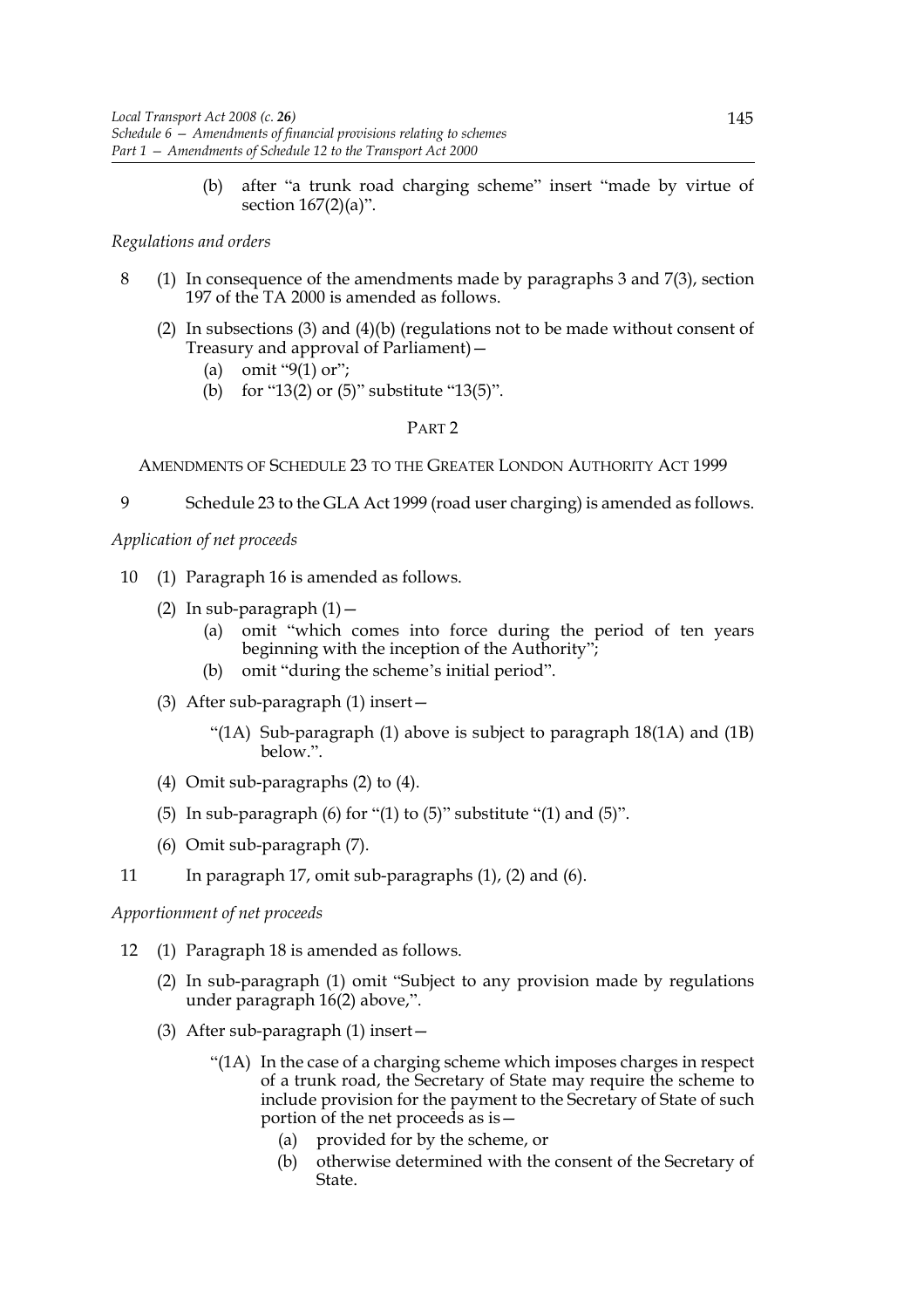- (1B) Any portion of the net proceeds paid to the Secretary of State by virtue of sub-paragraph (1A) shall be available only for application for the purpose of directly or indirectly facilitating the achievement of any policies or proposals relating to transport.".
- (4) In sub-paragraph  $(2)$  -
	- (a) after "sub-paragraph (1)" insert "or (1A)";
	- (b) omit "or regulations under paragraph 16(2) above".

#### SCHEDULE 7 Section 131

#### REPEALS

#### PART 1

#### REPEALS RELATING TO PART 2 OF THIS ACT

| Short title and chapter              | Extent of repeal                                                                                                                                                                                                                                                                                                                                                                                                                                                                                                                                                                                      |
|--------------------------------------|-------------------------------------------------------------------------------------------------------------------------------------------------------------------------------------------------------------------------------------------------------------------------------------------------------------------------------------------------------------------------------------------------------------------------------------------------------------------------------------------------------------------------------------------------------------------------------------------------------|
| Transport Act 1968 (c. 73)           | In section $9A(7)$ , the words from "and to the bus<br>strategy" to the end.                                                                                                                                                                                                                                                                                                                                                                                                                                                                                                                          |
| Transport Act 1985 (c. 67)           | In section $63-$<br>(a)<br>in subsection (8), the words "and to the<br>appropriate bus strategy",<br>subsection (8A).<br>(b)<br>Section $89(7)(b)$ and $(8)$ .                                                                                                                                                                                                                                                                                                                                                                                                                                        |
| Transport Act 2000 (c. 38)           | In section $108(1)(a)$ , the words "facilities and<br>services".<br>Section 109(5) and (6).<br>Sections 110 and 111.<br>In section $112-$<br>in subsection $(1)$ , the words "(and bus<br>(a)<br>strategies)" and (in each place) "(and<br>strategies)",<br>in subsection (2), "and their<br>(b)<br>bus<br>strategy".<br>Section $113(1)$ and (3).<br>Section 124(10).<br>Section 162(6).<br>In section $181(2)(a)$ , the words "the local<br>transport plans of".<br>In section $198(2)$ , the words from "and the<br>councils" to the end.<br>In Schedule 11, paragraphs 3(5) and 11(5) and<br>(6). |
| Transport (Wales) Act 2006<br>(c. 5) | In the Schedule, paragraphs $2(3)$ , $3(5)$ and $(6)$<br>and 5.                                                                                                                                                                                                                                                                                                                                                                                                                                                                                                                                       |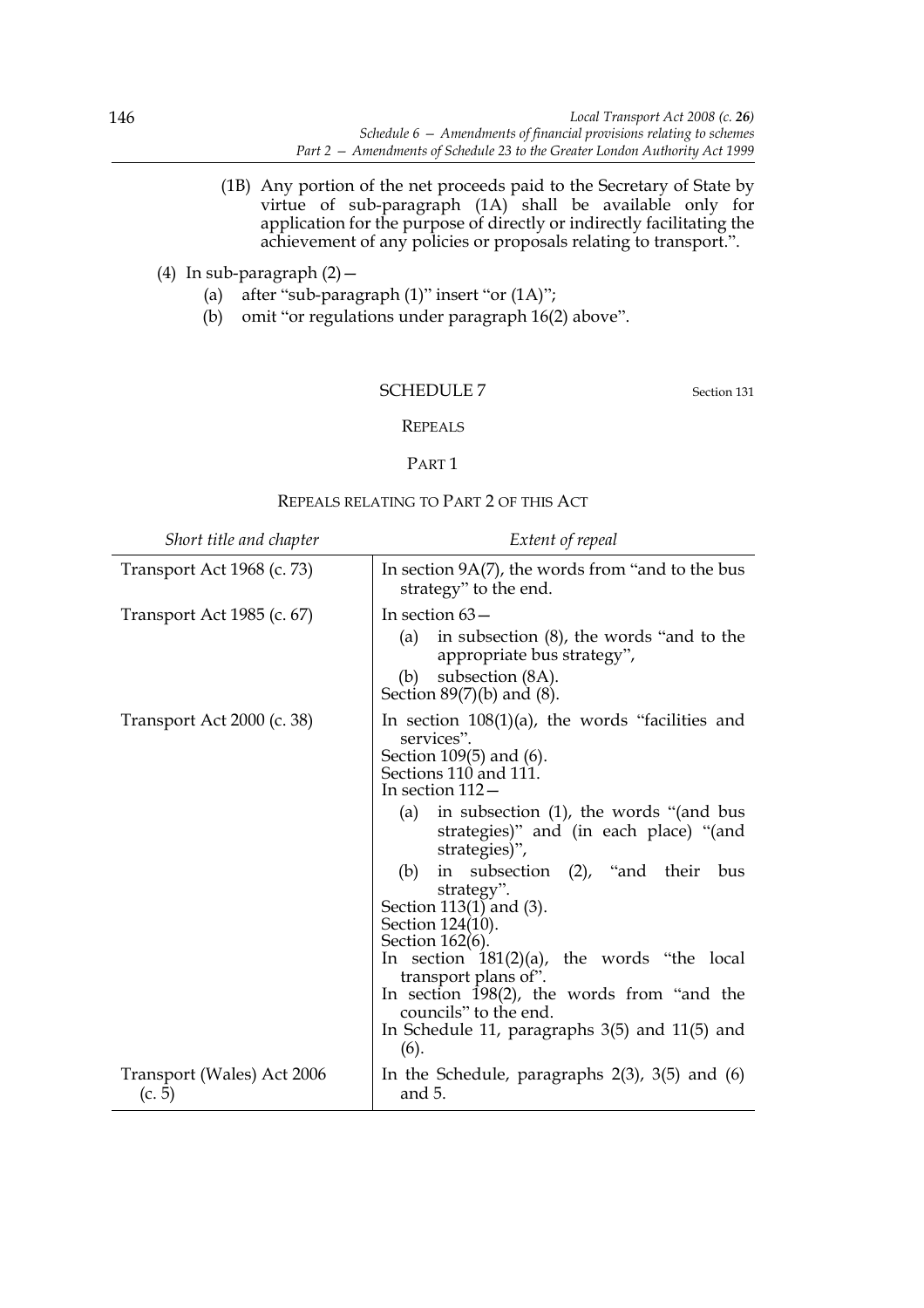## PART 2

| Short title and chapter     | Extent of repeal                                                                                                                                                                                                                                                                                                                                                                      |
|-----------------------------|---------------------------------------------------------------------------------------------------------------------------------------------------------------------------------------------------------------------------------------------------------------------------------------------------------------------------------------------------------------------------------------|
| Transport Act 2000 (c. 38)  | In section $116(2)$ , the word "and" at the end of<br>paragraph (c).<br>In section $125(2)$ , paragraph (c) and the word<br>"and" preceding it.<br>In section $126(4)(\tilde{a})$ , the words "or (as the case<br>may be) paragraphs (a) to (d) of section<br>$124(1A)$ ".<br>Section 129(4).<br>In section $162(4)$ , the entry relating to section<br>$129(4)$ .<br>In Schedule 10- |
|                             | (a) in paragraph $2(3)(b)$ ,<br>the<br>word<br>"substantial",<br>(b) paragraphs $3$ and $4$ ,<br>(c) paragraph $10(a)$ ,<br>(d) paragraph 11,<br>paragraph 16(3).<br>(e)                                                                                                                                                                                                              |
| Enterprise Act 2002 (c. 40) | In Schedule 25, paragraph $44(12)(b)$ , (c), (d) and<br>(i).                                                                                                                                                                                                                                                                                                                          |

# REPEALS RELATING TO PART 3 OF THIS ACT

|--|--|

## REPEALS RELATING TO PART 4 OF THIS ACT

| Short title and chapter    | Extent of repeal                                                                                                                                                                                                                                                                                                                                                                                                      |
|----------------------------|-----------------------------------------------------------------------------------------------------------------------------------------------------------------------------------------------------------------------------------------------------------------------------------------------------------------------------------------------------------------------------------------------------------------------|
| Transport Act 1968 (c. 73) | In section $10(1)$ –<br>(a) paragraph (i),<br>(b)<br>in paragraph (iii), "(i) or" (in both<br>places),<br>in paragraph $(iv)$ , " $(i)$ ,".<br>(c)<br>Section 24.                                                                                                                                                                                                                                                     |
| Transport Act 1985 (c. 67) | Section $9(3)$ , $(4)$ and $(7)$ to $(9)$ .<br>In section $22(1)$ , in paragraph (c) of the<br>definition of "community bus service", the<br>words "but not more than sixteen".<br>Section $23(2)(a)$ .<br>Section $60(2)$ to $(4)$ , $(7)$ and $(8)$ .<br>Section 74(3) to (12).<br>Section $75(3)$ .<br>In section $79-$<br>(a) subsections $(3)$ and $(7)$ ,<br>in subsection $(8)$ , the words ", with the<br>(b) |
| Transport Act 2000 (c. 38) | consent of the Secretary of State,".<br>Section $155(2)$ and $(4)$ .<br>In Schedule 11, paragraph 13.                                                                                                                                                                                                                                                                                                                 |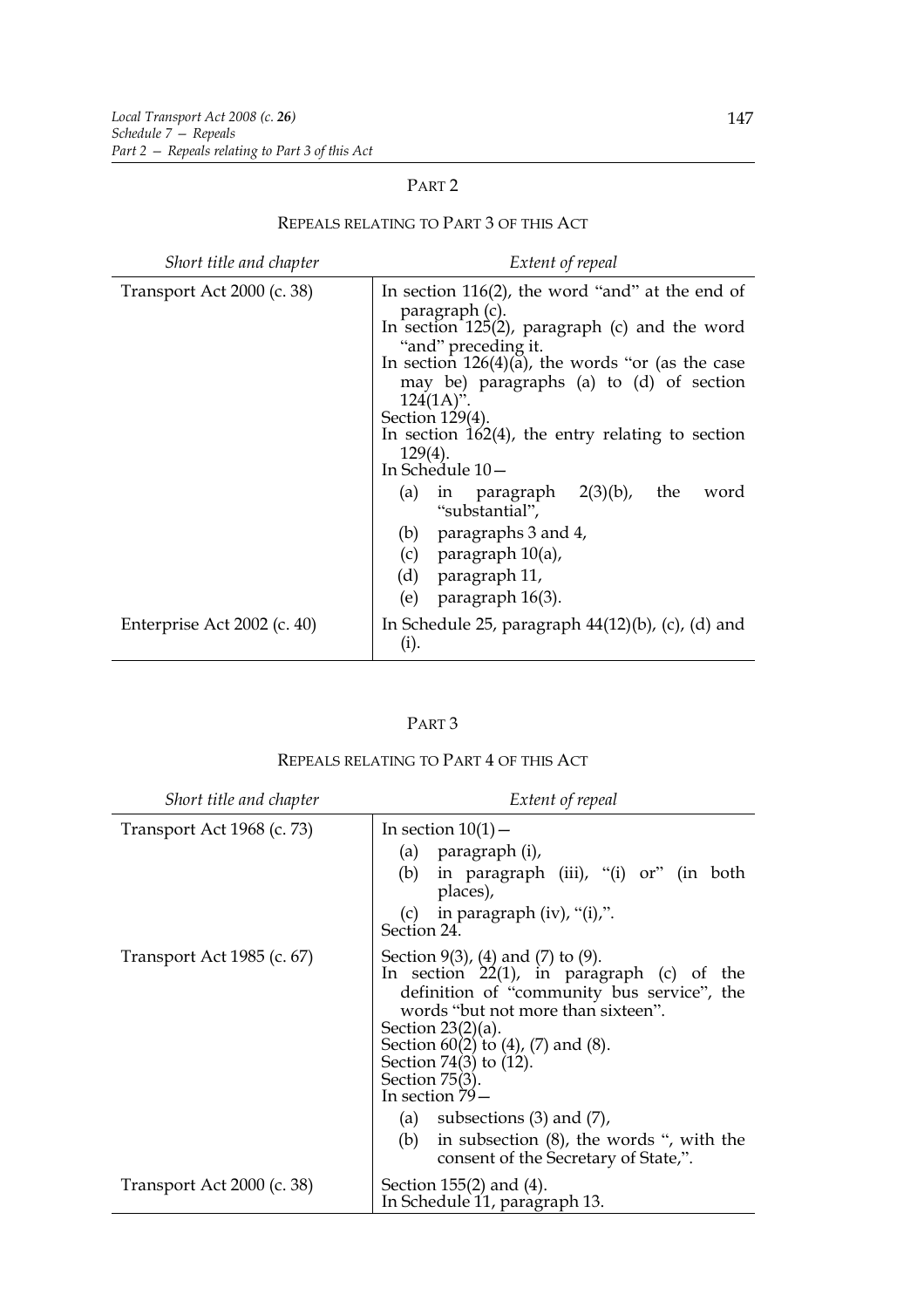| Short title and chapter                                                    | Extent of repeal |
|----------------------------------------------------------------------------|------------------|
| Constitutional Reform Act 2005   In Schedule 9, paragraph 42(2).<br>(c. 4) |                  |

# PART 4

| Short title and chapter              | Extent of repeal                                                                                                                                                                                                                                                                                                                                                        |
|--------------------------------------|-------------------------------------------------------------------------------------------------------------------------------------------------------------------------------------------------------------------------------------------------------------------------------------------------------------------------------------------------------------------------|
| Transport Act 1968 (c. 73)           | In section $9(1)$ , the words "Subject to any order<br>section $42(1)(c)$ of the Local<br>under<br>Government Act 1985 (alteration or abolition<br>of passenger transport areas, etc)".                                                                                                                                                                                 |
| Local Government Act 1985<br>(c. 51) | In section $42(1)$ –<br>the words "any of the following"<br>(a)<br>purposes",<br>(b) paragraph (c),<br>(c) in paragraph (d) the words "whether or<br>not an order is made for any of the<br>foregoing purposes".<br>In section $42(3)$ , the words "any passenger<br>transport authority".<br>In Schedule 12, paragraph 3(1).<br>In Schedule $14$ , paragraph $31(2)$ . |
| Transport Act 1985 (c. 67)           | Section 58(2)(a) and $(4)(c)$ .<br>In Schedule 3, paragraph $18(c)$ .                                                                                                                                                                                                                                                                                                   |
| Education Reform Act 1988<br>(c. 40) | In Schedule 12, paragraphs 45 and 46.                                                                                                                                                                                                                                                                                                                                   |
| Transport Act 2000 (c. 38)           | Section 156.                                                                                                                                                                                                                                                                                                                                                            |

# REPEALS RELATING TO PART 5 OF THIS ACT